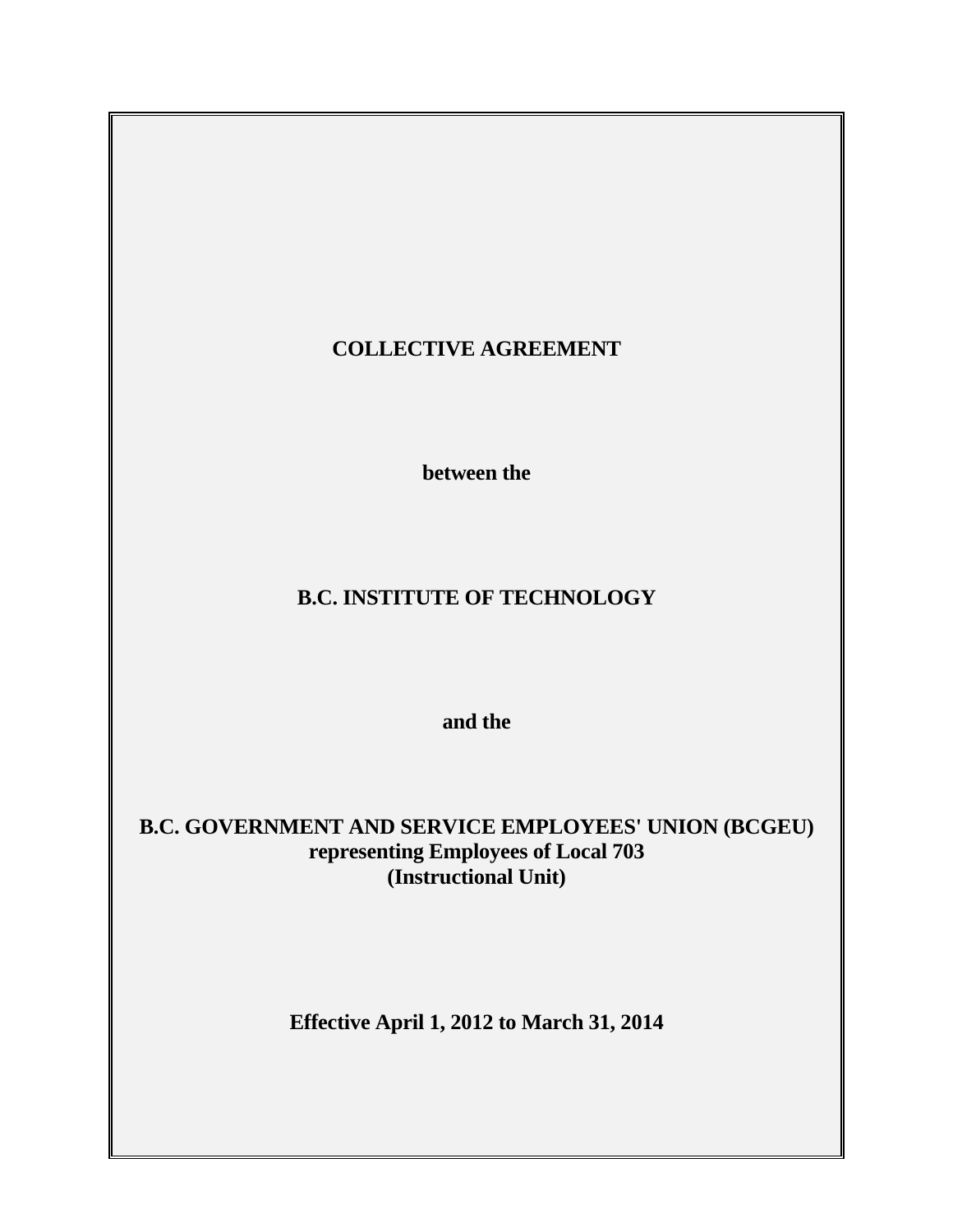# **TABLE OF CONTENTS**

| 1.1  |                                                                       |  |  |
|------|-----------------------------------------------------------------------|--|--|
| 1.2  |                                                                       |  |  |
| 1.3  |                                                                       |  |  |
| 1.4  |                                                                       |  |  |
| 1.5  |                                                                       |  |  |
| 1.6  |                                                                       |  |  |
| 1.7  |                                                                       |  |  |
| 1.8  |                                                                       |  |  |
|      |                                                                       |  |  |
| 2.1  |                                                                       |  |  |
| 2.2  |                                                                       |  |  |
| 2.3  |                                                                       |  |  |
| 2.4  |                                                                       |  |  |
| 2.5  |                                                                       |  |  |
| 2.6  |                                                                       |  |  |
| 2.7  |                                                                       |  |  |
| 2.8  |                                                                       |  |  |
| 2.9  |                                                                       |  |  |
| 2.10 |                                                                       |  |  |
| 2.11 |                                                                       |  |  |
|      |                                                                       |  |  |
|      |                                                                       |  |  |
|      | <b>ARTICLE 5 - EMPLOYER AND UNION SHALL ACQUAINT NEW EMPLOYEES 11</b> |  |  |
|      |                                                                       |  |  |
| 6.1  |                                                                       |  |  |
| 6.2  |                                                                       |  |  |
| 6.3  |                                                                       |  |  |
|      |                                                                       |  |  |
| 7.1  |                                                                       |  |  |
| 7.2  |                                                                       |  |  |
| 7.3  |                                                                       |  |  |
| 7.4  |                                                                       |  |  |
| 7.5  |                                                                       |  |  |
| 7.6  |                                                                       |  |  |
| 7.7  |                                                                       |  |  |
| 7.8  |                                                                       |  |  |
| 7.9  |                                                                       |  |  |
| 7.10 |                                                                       |  |  |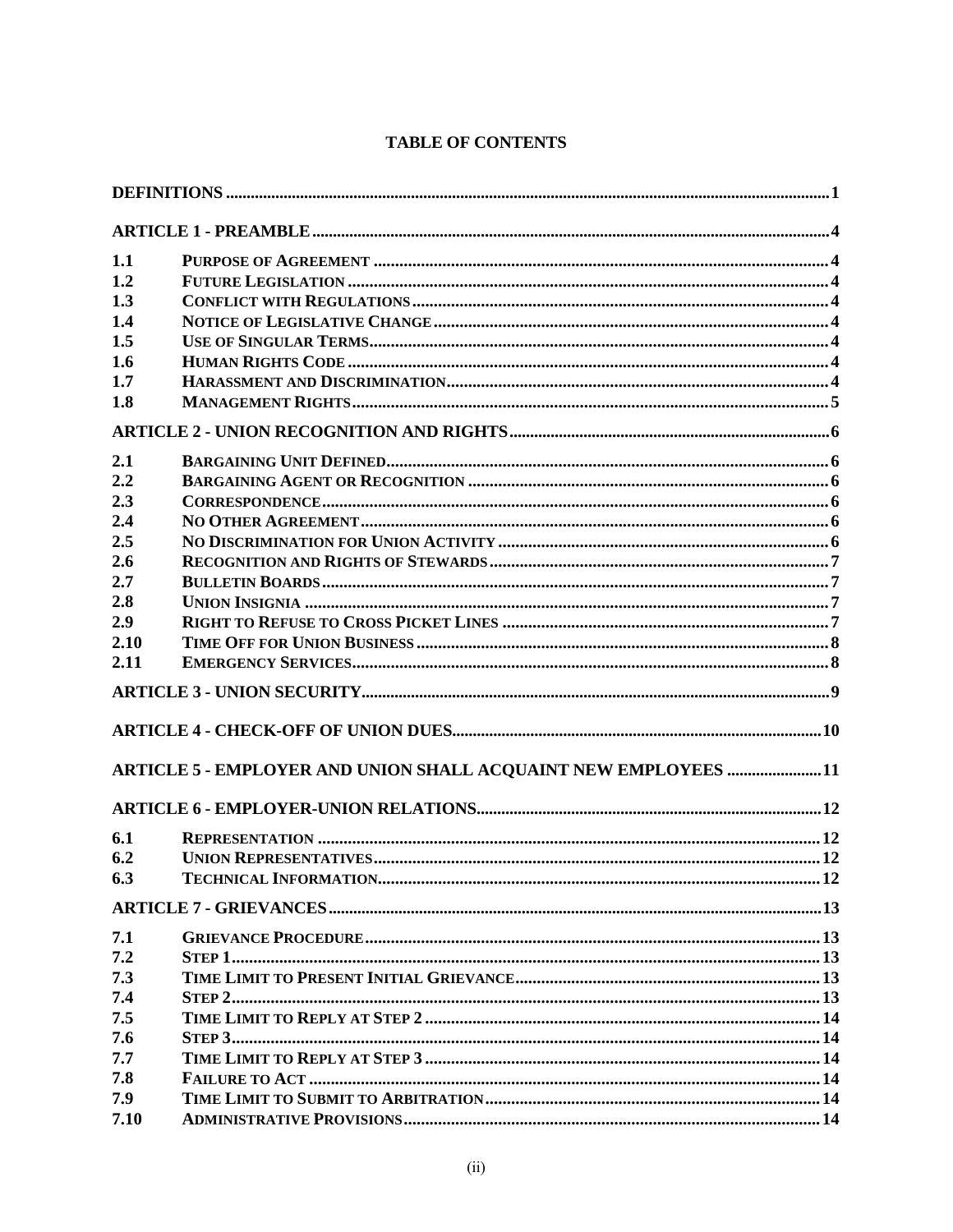| 7.11  |  |
|-------|--|
| 7.12  |  |
| 7.13  |  |
| 7.14  |  |
| 7.15  |  |
| 7.16  |  |
|       |  |
| 8.1   |  |
| 8.2   |  |
| 8.3   |  |
| 8.4   |  |
| 8.5   |  |
| 8.6   |  |
| 8.7   |  |
| 8.8   |  |
| 8.9   |  |
| 8.10  |  |
|       |  |
|       |  |
| 9.1   |  |
| 9.2   |  |
| 9.3   |  |
| 9.4   |  |
| 9.5   |  |
| 9.6   |  |
| 9.7   |  |
| 9.8   |  |
| 9.9   |  |
|       |  |
| 10.1  |  |
| 10.2  |  |
| 10.3  |  |
| 10.4  |  |
| 10.5  |  |
| 10.6  |  |
|       |  |
| 11.1  |  |
| 11.2  |  |
| 11.3  |  |
| 11.4  |  |
| 11.5  |  |
| 11.6  |  |
| 11.7  |  |
| 11.8  |  |
| 11.9  |  |
| 11.10 |  |
| 11.11 |  |
|       |  |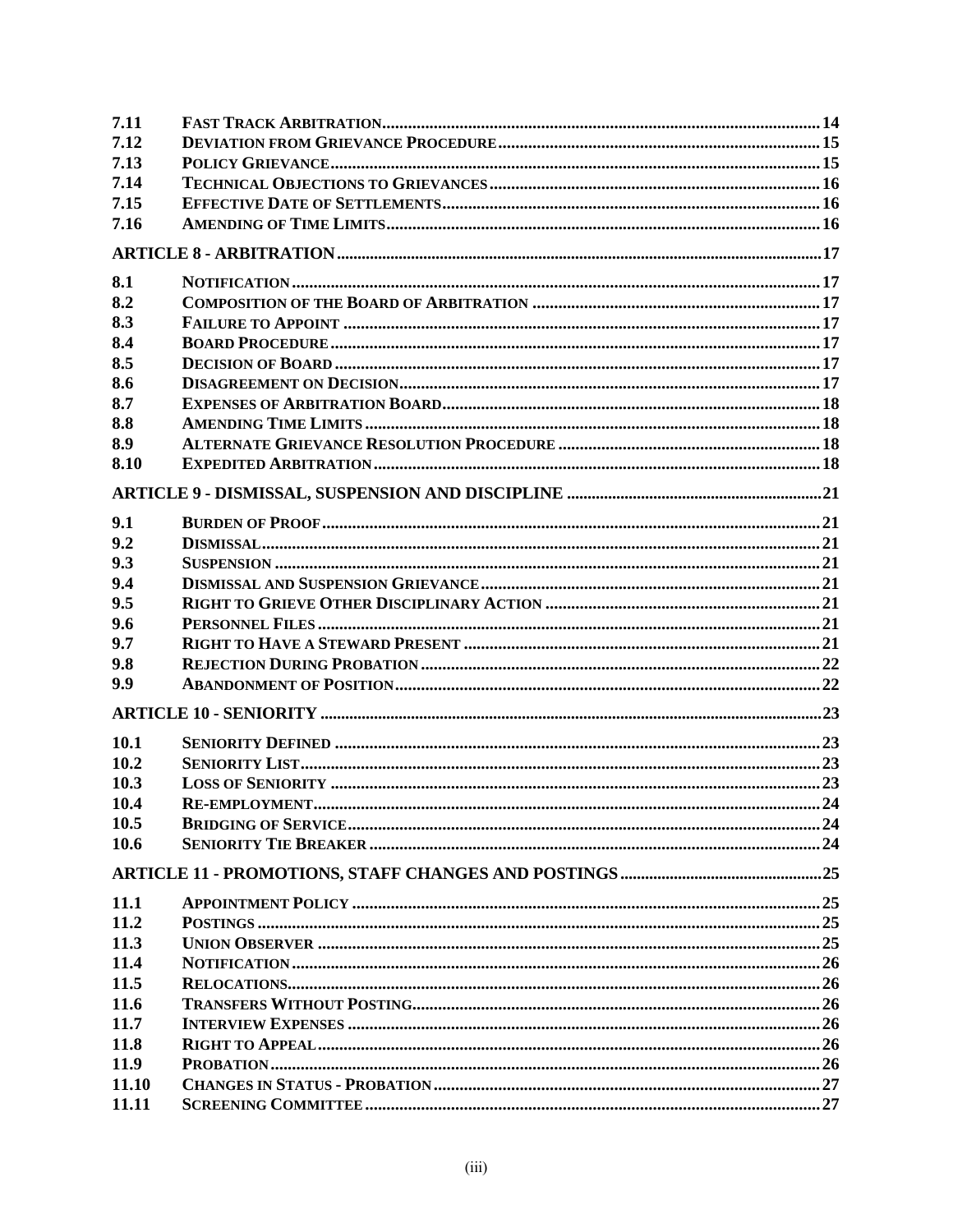| 12.1   |                                                                          |  |
|--------|--------------------------------------------------------------------------|--|
| 12.1.1 |                                                                          |  |
| 12.2   |                                                                          |  |
| 12.3   |                                                                          |  |
| 12.4   |                                                                          |  |
| 12.5   |                                                                          |  |
| 12.6   |                                                                          |  |
| 12.7   |                                                                          |  |
|        |                                                                          |  |
|        |                                                                          |  |
| 13.1   |                                                                          |  |
| 13.2   |                                                                          |  |
| 13.3   |                                                                          |  |
| 13.4   |                                                                          |  |
| 13.5   |                                                                          |  |
| 13.6   |                                                                          |  |
| 13.7   |                                                                          |  |
| 13.8   |                                                                          |  |
| 13.9   |                                                                          |  |
| 13.10  |                                                                          |  |
| 13.11  |                                                                          |  |
| 13.12  |                                                                          |  |
|        |                                                                          |  |
| 13.13  |                                                                          |  |
| 13.14  |                                                                          |  |
| 13.15  |                                                                          |  |
| 13.16  | A PROCEDURE TO VERIFY QUALIFICATIONS AND/OR EQUIVALENT QUALIFICATIONS 41 |  |
| 13.17  |                                                                          |  |
| 13.18  |                                                                          |  |
| 13.19  |                                                                          |  |
| 13.20  |                                                                          |  |
|        |                                                                          |  |
| 13.21  |                                                                          |  |
| 13.22  |                                                                          |  |
| 13.23  |                                                                          |  |
| 13.24  |                                                                          |  |
| 13.25  |                                                                          |  |
| 13.26  |                                                                          |  |
| 13.27  |                                                                          |  |
| 13.28  |                                                                          |  |
| 13.29  |                                                                          |  |
|        |                                                                          |  |
| 14.1   |                                                                          |  |
| 14.2   |                                                                          |  |
| 14.3   |                                                                          |  |
| 14.4   |                                                                          |  |
| 14.5   |                                                                          |  |
| 14.6   |                                                                          |  |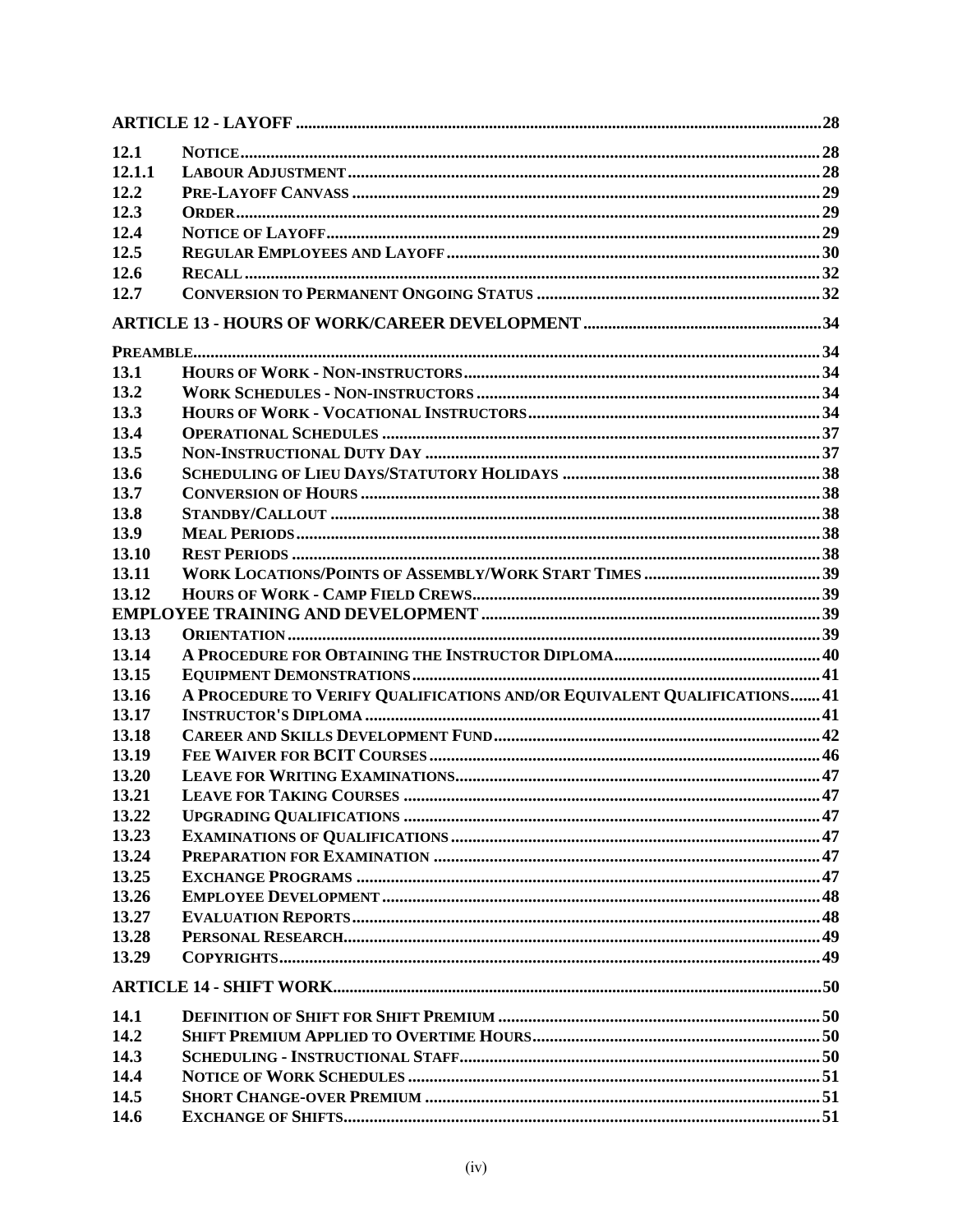| 14.7        |                                                                         |  |
|-------------|-------------------------------------------------------------------------|--|
| 14.8        |                                                                         |  |
|             |                                                                         |  |
| 15.1        |                                                                         |  |
| 15.2        |                                                                         |  |
| 15.3        |                                                                         |  |
| 15.4        |                                                                         |  |
| 15.5        |                                                                         |  |
| 15.6        |                                                                         |  |
| 15.7        |                                                                         |  |
| 15.8        |                                                                         |  |
| 15.9        |                                                                         |  |
| 15.10       |                                                                         |  |
| 15.11       |                                                                         |  |
|             |                                                                         |  |
|             |                                                                         |  |
| 16.1        |                                                                         |  |
| 16.2        |                                                                         |  |
| 16.3        |                                                                         |  |
| 16.4        |                                                                         |  |
| 16.5        |                                                                         |  |
| 16.6        |                                                                         |  |
| 16.7        |                                                                         |  |
| 16.8        |                                                                         |  |
|             |                                                                         |  |
| 17.1        |                                                                         |  |
| 17.2        |                                                                         |  |
|             |                                                                         |  |
| 17.3        |                                                                         |  |
| 17.4        |                                                                         |  |
| 17.5        |                                                                         |  |
| 17.6        |                                                                         |  |
| 17.7        |                                                                         |  |
|             | APPROVED LEAVE OF ABSENCE WITH PAY DURING ANNUAL LEAVE  59              |  |
| 17.8        |                                                                         |  |
| 17.9        |                                                                         |  |
| 17.10       |                                                                         |  |
| 17.11       |                                                                         |  |
| 17.12       | ARTICLE 18 - SHORT TERM ILLNESS AND INJURY AND LONG TERM DISABILITY  60 |  |
|             |                                                                         |  |
|             |                                                                         |  |
| <b>19.1</b> |                                                                         |  |
| 19.2        |                                                                         |  |
| 19.3        |                                                                         |  |
| 19.4        |                                                                         |  |
| 19.5        |                                                                         |  |
| 19.6        |                                                                         |  |
| 19.7        |                                                                         |  |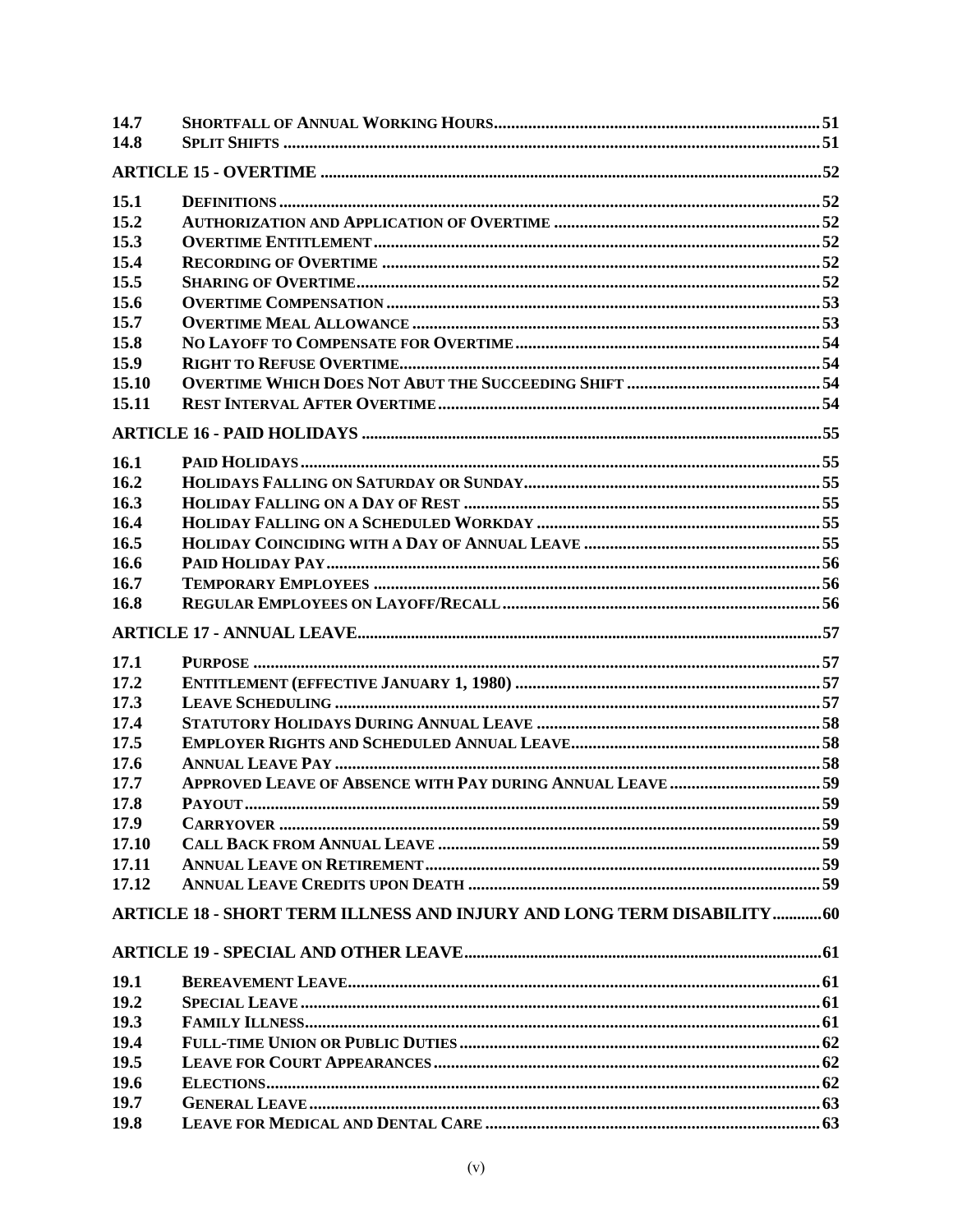| 19.9  |                                                                     |  |
|-------|---------------------------------------------------------------------|--|
| 19.10 |                                                                     |  |
| 19.11 |                                                                     |  |
| 19.12 |                                                                     |  |
| 19.13 |                                                                     |  |
| 19.14 |                                                                     |  |
|       |                                                                     |  |
| 20.1  |                                                                     |  |
| 20.2  |                                                                     |  |
| 20.3  |                                                                     |  |
| 20.4  | SUPPLEMENTAL EMPLOYMENT BENEFIT FOR MATERNITY AND PARENTAL LEAVE 66 |  |
| 20.5  |                                                                     |  |
| 20.6  |                                                                     |  |
|       |                                                                     |  |
| 21.1  |                                                                     |  |
| 21.2  |                                                                     |  |
| 21.3  |                                                                     |  |
| 21.4  |                                                                     |  |
| 21.5  |                                                                     |  |
| 21.6  |                                                                     |  |
| 21.7  |                                                                     |  |
| 21.8  |                                                                     |  |
| 21.9  |                                                                     |  |
| 21.10 |                                                                     |  |
| 21.11 |                                                                     |  |
| 21.12 |                                                                     |  |
| 21.13 |                                                                     |  |
|       |                                                                     |  |
| 22.1  |                                                                     |  |
| 22.2  |                                                                     |  |
| 22.3  |                                                                     |  |
| 22.4  |                                                                     |  |
|       |                                                                     |  |
|       |                                                                     |  |
| 24.1  |                                                                     |  |
| 24.2  |                                                                     |  |
| 24.3  |                                                                     |  |
| 24.4  |                                                                     |  |
| 24.5  |                                                                     |  |
| 24.6  |                                                                     |  |
| 24.7  |                                                                     |  |
| 24.8  |                                                                     |  |
| 24.9  |                                                                     |  |
| 24.10 |                                                                     |  |
| 24.11 |                                                                     |  |
|       |                                                                     |  |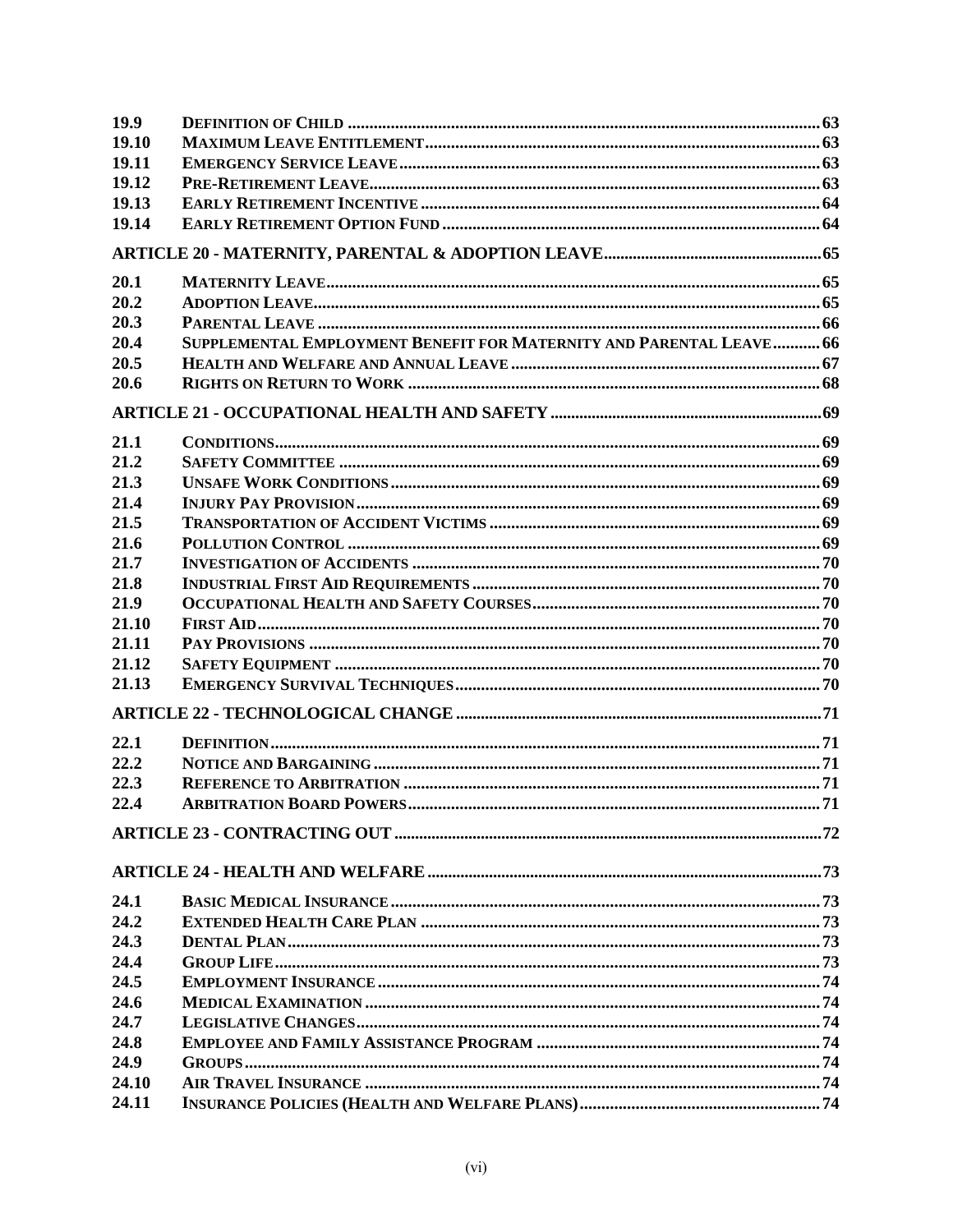| 25.1  |                                                                          |  |
|-------|--------------------------------------------------------------------------|--|
| 25.2  |                                                                          |  |
| 25.3  |                                                                          |  |
| 25.4  |                                                                          |  |
| 25.5  |                                                                          |  |
|       |                                                                          |  |
| 26.1  |                                                                          |  |
| 26.2  |                                                                          |  |
| 26.3  |                                                                          |  |
| 26.4  |                                                                          |  |
| 26.5  |                                                                          |  |
| 26.6  |                                                                          |  |
| 26.7  |                                                                          |  |
| 26.8  |                                                                          |  |
| 26.9  |                                                                          |  |
| 26.10 |                                                                          |  |
| 26.11 |                                                                          |  |
|       |                                                                          |  |
|       |                                                                          |  |
| 27.1  |                                                                          |  |
| 27.2  |                                                                          |  |
| 27.3  |                                                                          |  |
| 27.4  |                                                                          |  |
| 27.5  | RECREATIONAL USE OF EMPLOYER'S VEHICLES AND COMMUNICATION FACILITIES  87 |  |
| 27.6  |                                                                          |  |
| 27.7  |                                                                          |  |
| 27.8  |                                                                          |  |
| 27.9  |                                                                          |  |
| 27.10 |                                                                          |  |
| 27.11 |                                                                          |  |
| 27.12 |                                                                          |  |
|       |                                                                          |  |
| 28.1  |                                                                          |  |
| 28.2  |                                                                          |  |
| 28.3  |                                                                          |  |
| 28.4  |                                                                          |  |
| 28.5  |                                                                          |  |
|       |                                                                          |  |
|       |                                                                          |  |
| 29.1  |                                                                          |  |
| 29.2  |                                                                          |  |
| 29.3  |                                                                          |  |
| 29.4  |                                                                          |  |
|       |                                                                          |  |
| 30.1  |                                                                          |  |
| 30.2  |                                                                          |  |
|       |                                                                          |  |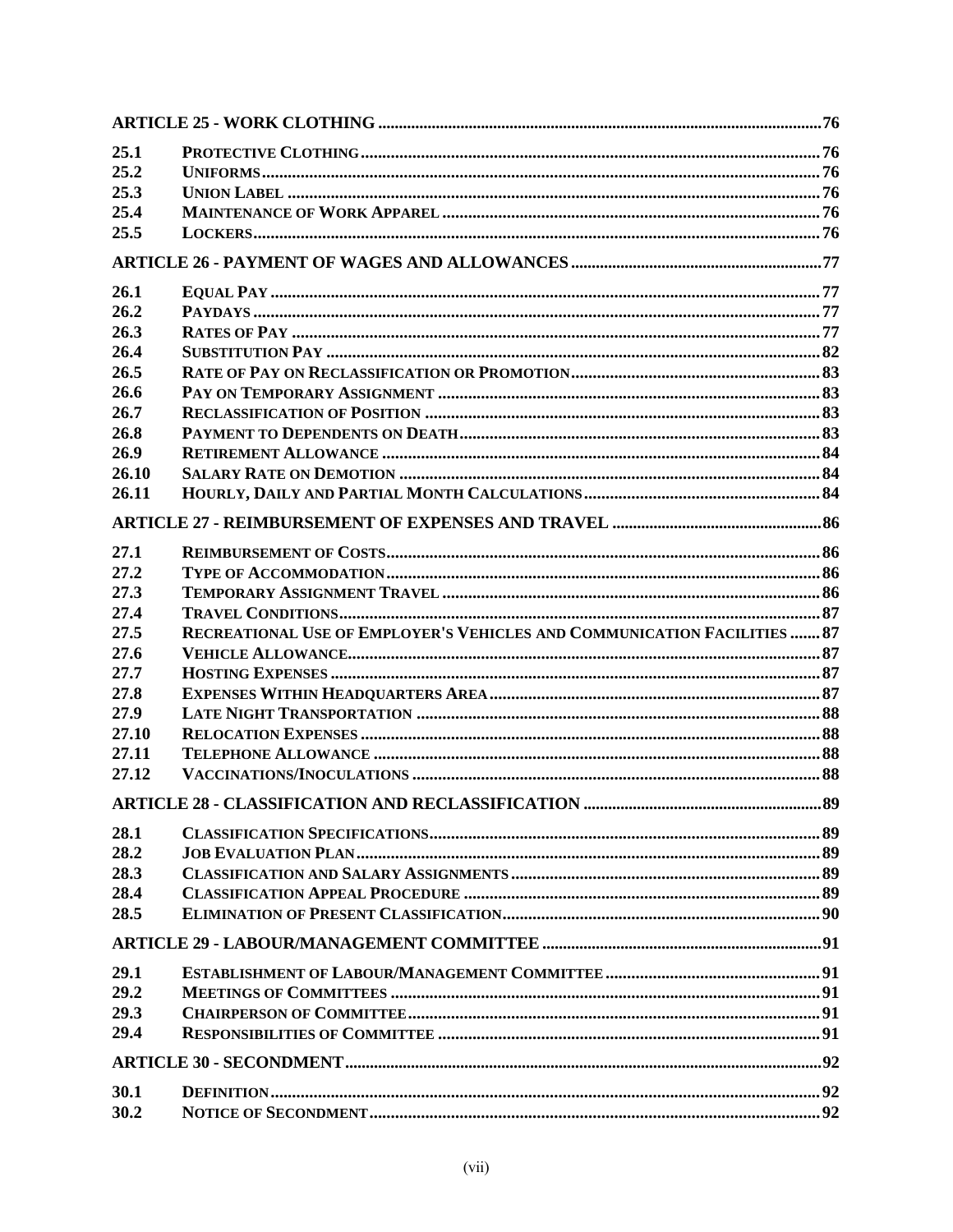| 30.3  |                                                                             |  |
|-------|-----------------------------------------------------------------------------|--|
| 30.4  | <b>EMPLOYER'S REPRESENTATIVE TO HANDLE GRIEVANCES AT THE SECOND STEP 92</b> |  |
|       |                                                                             |  |
| 31.1  |                                                                             |  |
| 31.2  |                                                                             |  |
| 31.3  |                                                                             |  |
| 31.4  |                                                                             |  |
| 31.5  |                                                                             |  |
| 31.6  |                                                                             |  |
| 31.7  |                                                                             |  |
| 31.8  |                                                                             |  |
|       | ARTICLE 32 - CONTINUING EDUCATION/PART-TIME STUDIES/INDUSTRY SERVICES       |  |
| 32.1  |                                                                             |  |
| 32.2  |                                                                             |  |
| 32.3  |                                                                             |  |
|       |                                                                             |  |
| 33.1  |                                                                             |  |
| 33.2  |                                                                             |  |
| 33.3  |                                                                             |  |
| 33.4  |                                                                             |  |
| 33.5  |                                                                             |  |
| 33.6  |                                                                             |  |
| 33.7  |                                                                             |  |
| 33.8  |                                                                             |  |
| 33.9  |                                                                             |  |
| 33.10 |                                                                             |  |
| 33.11 |                                                                             |  |
| 33.12 |                                                                             |  |
| 33.13 |                                                                             |  |
| 33.14 |                                                                             |  |
| 33.15 |                                                                             |  |
|       |                                                                             |  |
| 34.1  |                                                                             |  |
| 34.2  |                                                                             |  |
| 34.3  |                                                                             |  |
| 34.4  |                                                                             |  |
| 34.5  |                                                                             |  |
|       |                                                                             |  |
|       |                                                                             |  |
|       |                                                                             |  |
|       |                                                                             |  |
|       |                                                                             |  |
|       |                                                                             |  |
|       |                                                                             |  |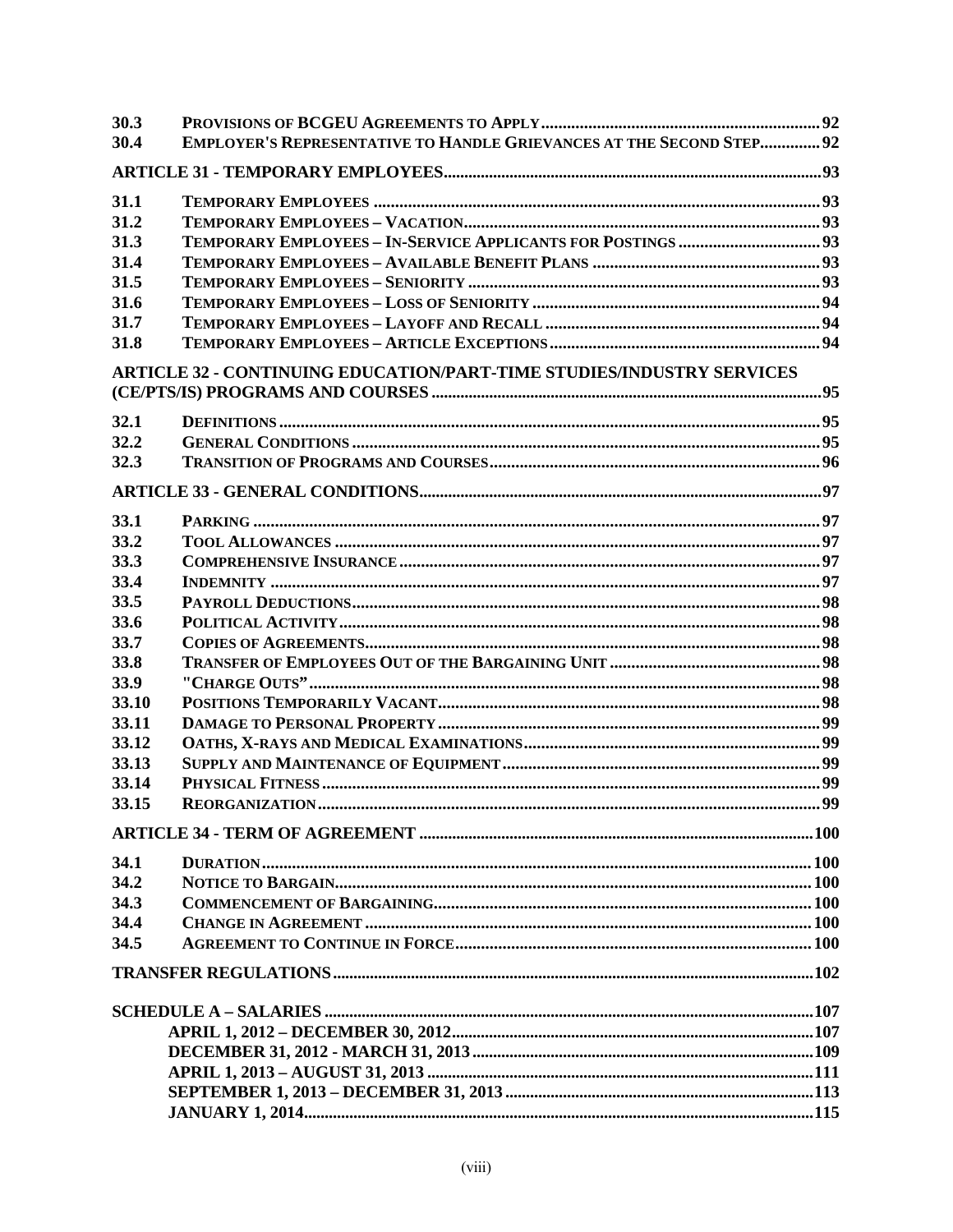| LETTER OF UNDERSTANDING #3 - SCHEDULE E - SPECIALIZATION GROUPING131    |
|-------------------------------------------------------------------------|
|                                                                         |
| LETTER OF UNDERSTANDING #5 - SUB COMMITTEE LABOUR/MANAGEMENT135         |
|                                                                         |
| LETTER OF UNDERSTANDING #7 – NEW PROFESSIONAL DEVELOPMENT FUND137       |
|                                                                         |
| LETTER OF UNDERSTANDING #9 - PROVINCIAL INSTRUCTORS DIPLOMA 139         |
|                                                                         |
| MEMORANDUM OF AGREEMENT #1 - INITIAL PLACEMENT CRITERIA 143             |
|                                                                         |
| <b>MEMORANDUM OF AGREEMENT - CHIEF INSTRUCTORS JOB DESCRIPTION  151</b> |
|                                                                         |
| <b>ARBITRATION PROCEDURES</b><br>.156                                   |
| <b>MEMORANDUM OF AGREEMENT - TRANSFER BETWEEN BARGAINING UNITS 159</b>  |
|                                                                         |
|                                                                         |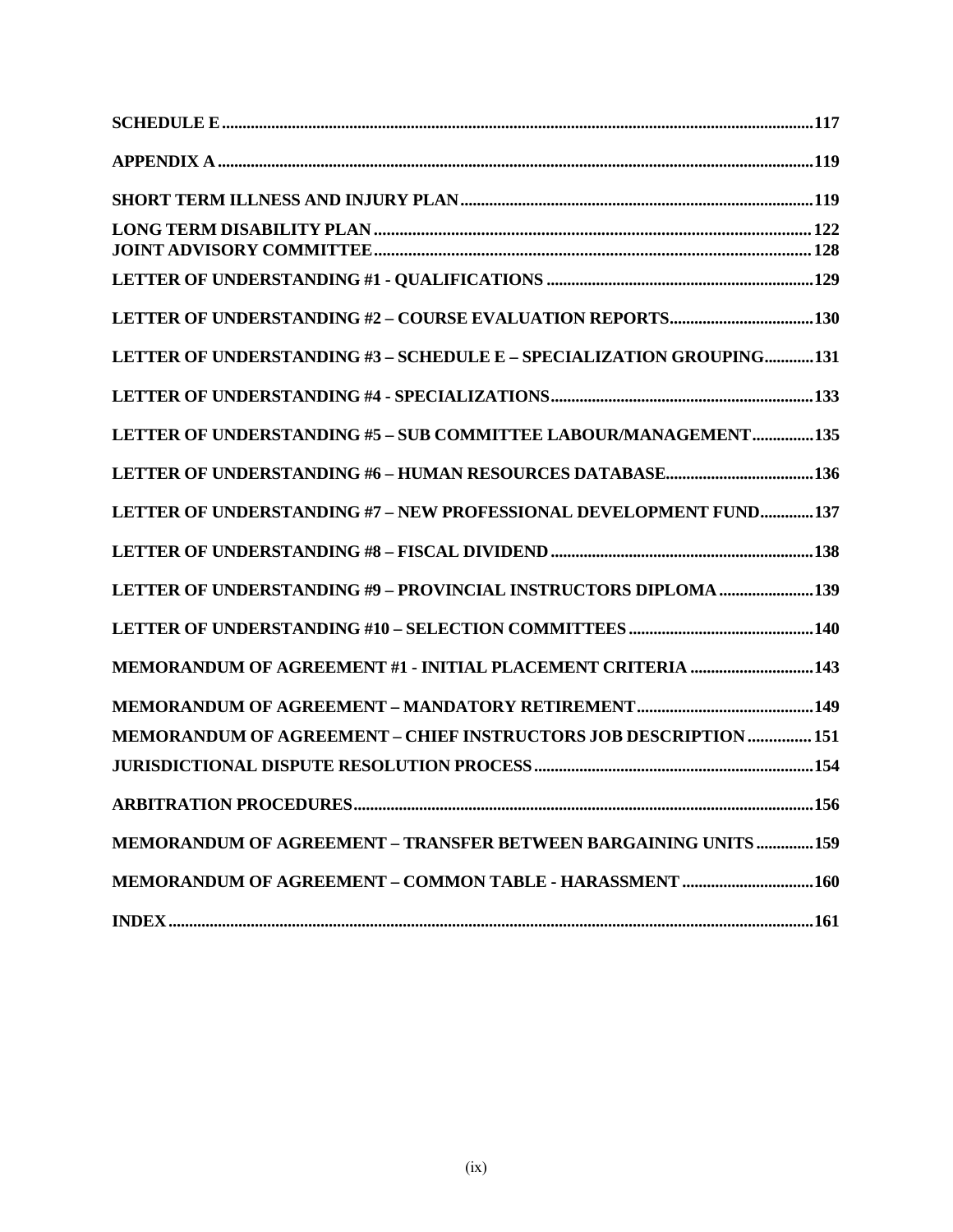#### **DEFINITIONS**

For the purpose of this Agreement:

- (1) *"bargaining unit"* is the unit for collective bargaining for which the B.C. Government and Service Employees' Union is certified and includes: All Vocational Instructors and those Employees engaged in vocational-related activities, including research, coordination and development, except those Employees within the Bargaining Units for which the BCIT Faculty and Staff Association or the BCGEU Support Staff are certified, and except those Employees specifically excluded by Statute, employed by the B.C. Institute of Technology.
- (2) *"continuous employment and continuous service"* means uninterrupted employment with the Amalgamated British Columbia Institute of Technology and includes continuous service as at March 31, 1986 with the Public Service and the Pacific Vocational Institute.
- (3) *"day of rest"* in relation to an Employee, means a day other than a holiday on which an Employee is not ordinarily required to perform the duties of his/her position. This does not include Employees on leave of absence.
- (4) *"demotion"* means a change from an Employee's position to one with a lower maximum salary.
- (5) There shall be two categories of Employee covered by the terms of this Agreement: *"Regular"* and *"Temporary"* Employees; *"Employee"* means a member of the Bargaining Unit and includes:
	- (a) A *"Regular Employee"* means an Employee who is employed for work which is of a continuous full-time or part-time nature or an Employee whose initial or subsequent appointment is four and one-half (4½) calendar months (97.875 days) or more or who becomes a Regular Employee pursuant to 31.1(b) and does not include:
		- (i) a temporary;
		- (ii) a person excluded by Section 1 of the *Labour Relations Code* of British Columbia;
		- (iii) a person excluded pursuant to Article 2.1 of the Agreement.
	- (b) Regular Part-Time Employees will have hours of work determined by departmental needs on a case by case basis and will be specified by Memorandum of Agreement for each employee. Other terms and conditions of employment for Regular Part-Time employees will be determined on a case by case basis by the Parties and included in the Memorandum of Agreement.
	- (c) *"Temporary Employee"* means an Employee appointed pursuant to Article 31 for a period less than four and one-half  $(4\frac{1}{2})$  calendar months  $(97.875 \text{ days})$  and who does not meet the terms specified in Article 31.1(b).
- (6) *"Employer"* means the British Columbia Institute of Technology (BCIT).
- (7) *"field status"* Employees who are normally required to work away from their point of assembly and who, on a day-to-day basis, do not work in an office, institution, plant, or other similar fixed location which is their normal point of assembly.
- (8) *"headquarters or geographic location"* is that area within a radius of twenty (20) miles of where an Employee ordinarily performs his/her duties. Within the Greater Vancouver Regional District geographic location for transfer purposes is that area within a radius of ten (10) miles of where an Employee ordinarily performs his/her duties. When Employees are transferred the headquarters area may be redefined where exceptional circumstances such as unusual road conditions exist.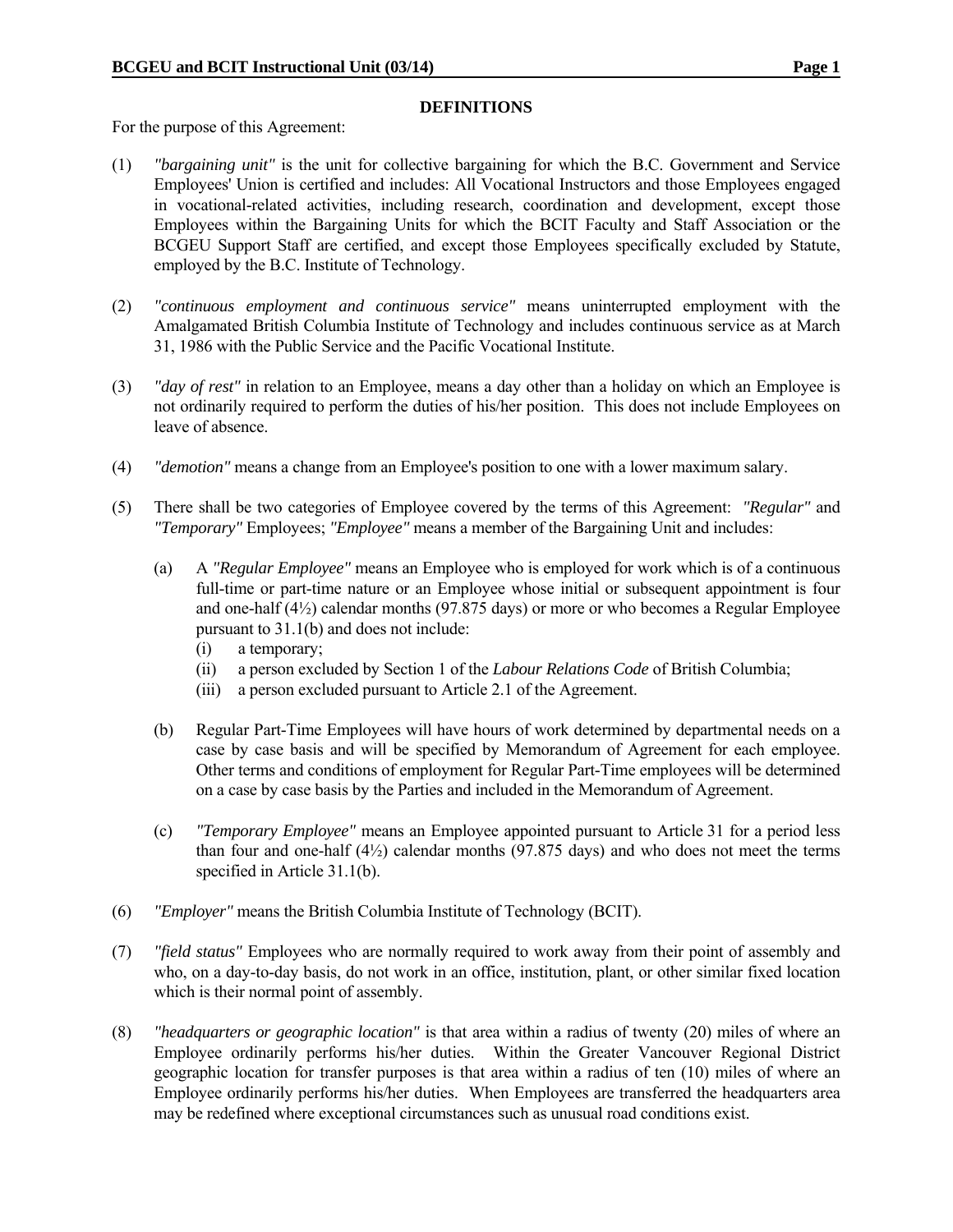- (9) *"holiday"* means the twenty-four (24) hour period commencing at 0001 hours of a day designated as a paid holiday in this Agreement.
- (10) *"hours of operation"* are the hours established by the Employer to provide adequate service to the public and to fulfil the functions of the work unit.
- (11) *"hours travelled"* means hours spent travelling from point to point on an hourly or daily basis laid down by the Employer and does not include meal breaks and lodging time, or time spent other than travelling.
- (12) *"lateral transfer"* refers to the movement of an Employee from one position to another which does not constitute a demotion or promotion.
- (13) *"layoff"* is a cessation of employment as a result of a reduction of the amount of work required to be done by the Employer and where, should work become available, Employees will be recalled in accordance with Article 12 or Article 31 of this Agreement.
- (14) *"leave of absence with pay"* means to be absent from duty with permission and with pay. *"Leave of absence without pay"* means to be absent from duty with permission but without pay.
- (15) *"pay"* means rate of compensation for the job.
- (16) *"probation"* means that period of probation which is the six (6) calendar months following appointment or promotion during which the Employer may reject for just cause a person appointed or promoted to such position or which the Employer may extend for a further period not exceeding six (6) calendar months under similar conditions, and the Union shall be so advised; and upon the successful completion of which, the person shall be confirmed.
- (17) *"promotion"* means a change from an Employee's position to one with a higher maximum salary level.
- (18) *"resignation"* means a voluntary notice by the Employee that he/she is terminating his/her service on the date specified.

When an Employee provides the Employer with written notice, the resignation will be deemed accepted one working day from the time the written resignation was submitted and may be retracted by the Employee within this period.

When an Employee provides the Employer with a verbal resignation, the Employer may confirm the resignation in writing. The resignation will be deemed accepted one working day from the time the written confirmation is delivered to the Employee's address currently on file with the Employer.

- (19) *"rest period"* is a paid interval which is included in the workday and is intended to give the Employee an opportunity to have refreshments or a rest.
- (20) *"seasonal field Employees"* are those employees who occupy positions which permit them to be normally domiciled at their permanent headquarters but who are assigned field duties on a seasonal basis, returning to their permanent headquarters when not working in the field.
- (21) *"shift schedule"* is the pattern of work hours established through negotiations to meet the hours of operation.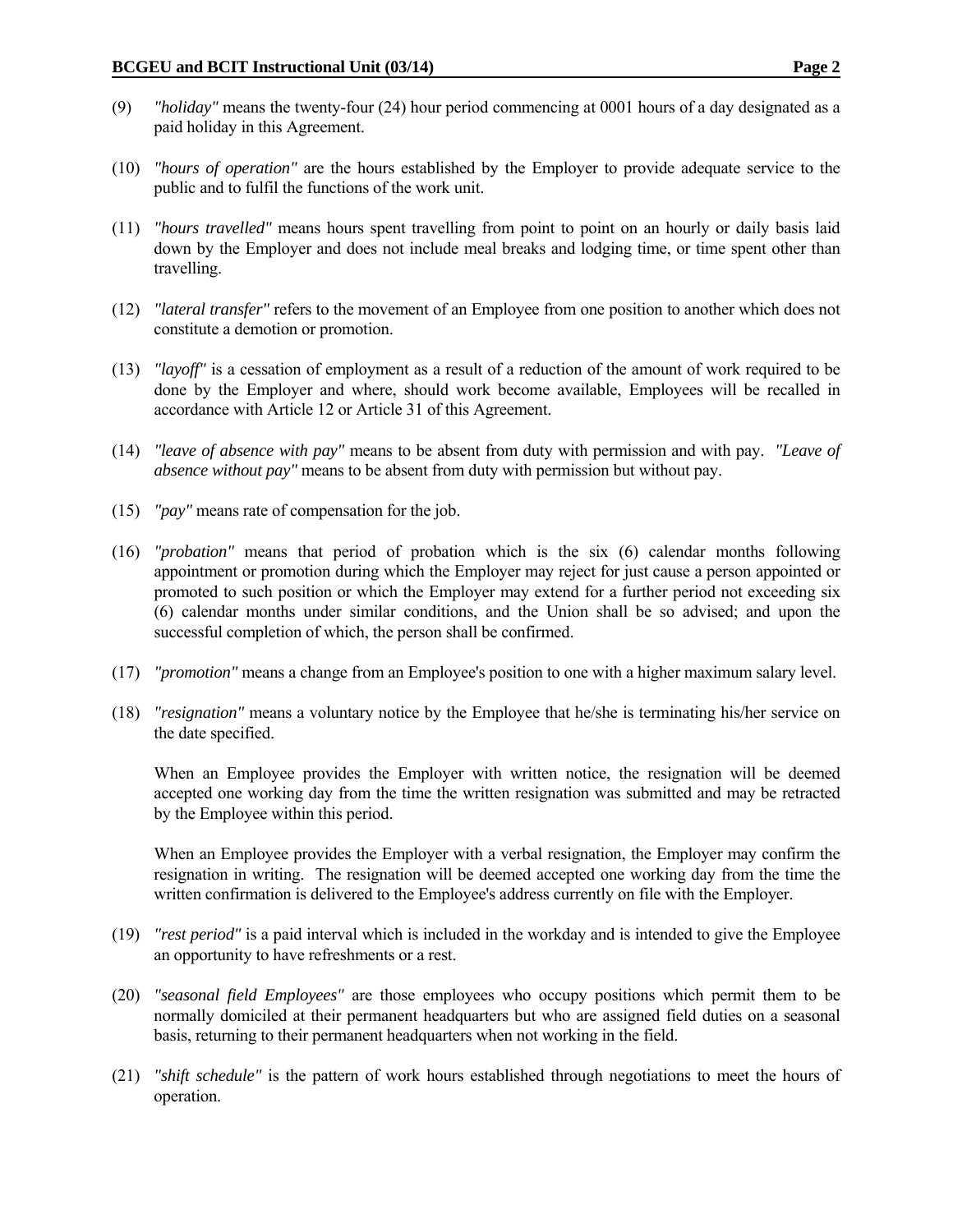- (22) *"termination"* is the separation of an Employee from the Employer for cause pursuant to Articles 10, 11, and 31, of this Agreement.
- (23) *"transfer"* refers to the movement of an Employee from one geographic location to another.
- (24) *"travel status"* with respect to an Employee means absence of the Employee from his/her headquarters or geographic location on the Employer's business with the approval of the Employer, but travel status does not apply to Employees temporarily assigned to a position outside of their headquarters or geographic location or to field status Employees.
- (25) *"Union"* means the B.C. Government and Service Employees' Union.
- (26) *"workday"* is a period of twenty-four (24) consecutive hours commencing with the starting time of any shift. For the purpose of calculating compensatory overtime rates only the time worked prior to but adjoining to a shift, shall be deemed as time worked after a shift.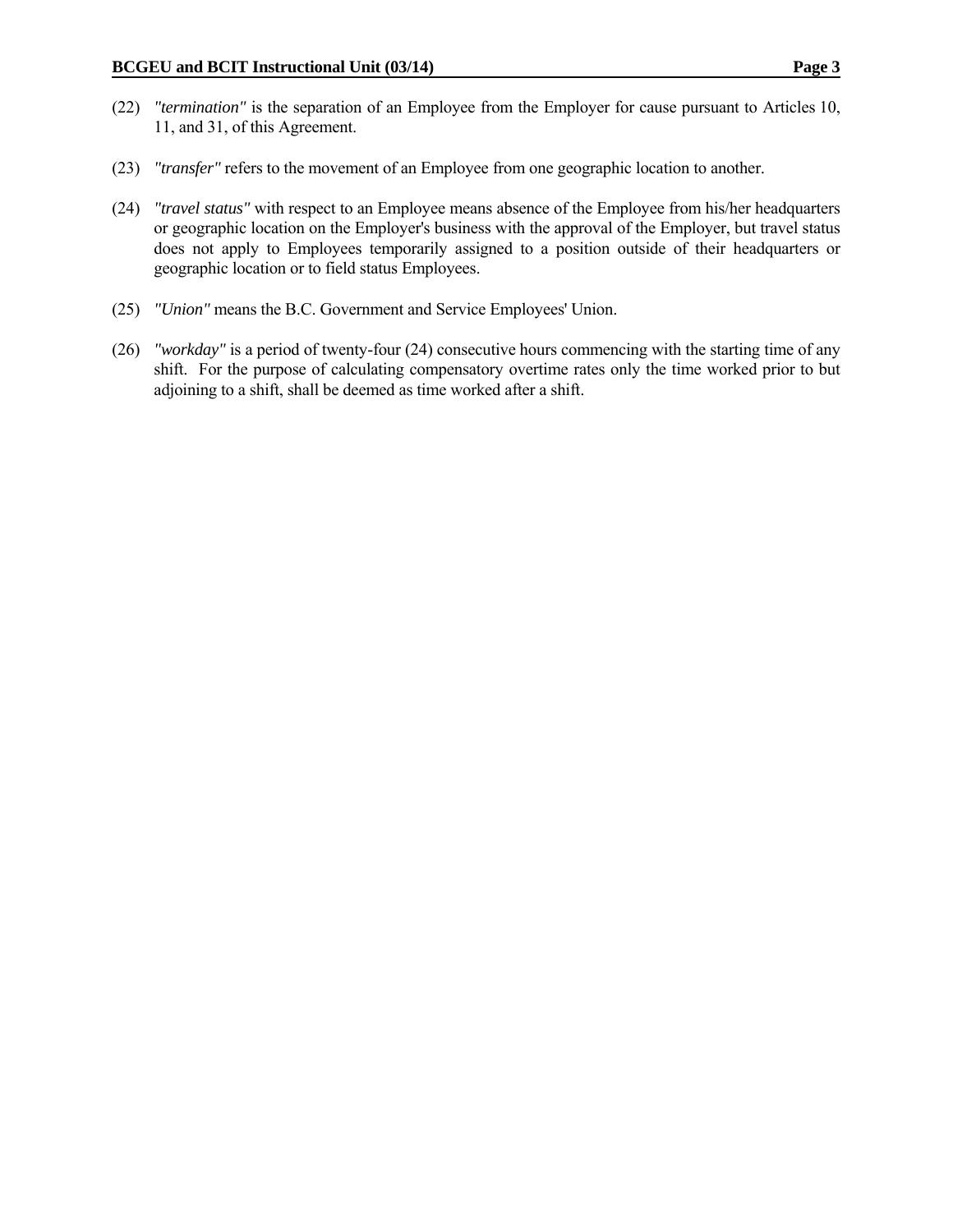# **ARTICLE 1 - PREAMBLE**

#### **1.1 Purpose of Agreement**

- (a) The purpose of this Agreement is to establish and maintain orderly collective bargaining procedures between the Employer and the Union.
- (b) The Parties to this Agreement share a desire to improve the quality of service to the public of British Columbia. Accordingly, they are determined to establish, within the framework provided by the law, an effective working relationship at all levels of the Employer's service in which members of the Bargaining Unit are employed.

### **1.2 Future Legislation**

In the event that any future legislation renders null and void or materially alters any provision of this Agreement, the remaining provisions shall remain in effect for the term of the Agreement, and the Parties hereto shall negotiate a mutually agreeable provision to be substituted for the provision so rendered null and void or materially altered.

### **1.3 Conflict with Regulations**

In the event that there is a conflict between the contents of this Agreement and any regulation made by the Employer, or on behalf of the Employer, this Agreement shall take precedence over the said regulation.

### **1.4 Notice of Legislative Change**

The Employer agrees that no proposal submitted by the Employer to amend, repeal or revise the *College and Institute Act*, the *Labour Relations Code* or regulations made pursuant thereto, which would affect the terms and conditions of employment of Employees covered by this Agreement shall be put forward without first notifying the Union in writing of the nature of the proposal.

#### **1.5 Use of Singular Terms**

Wherever the singular is used in this Agreement, the same shall be construed as meaning the plural if the context requires unless otherwise specifically stated.

#### **1.6 Human Rights Code**

The Parties hereto subscribe to the principles of the *Human Rights Code* of British Columbia.

#### **1.7 Harassment and Discrimination**

- (a) The Union and the Employer recognize the right of Employees to work and students to learn in an environment free of harassment and discrimination.
- (b) The Parties agree that the policy and procedures respecting complaints of harassment and discrimination shall be those found in the *"Harassment and Discrimination Policy and Procedures"*.
- (c) The Harassment and Discrimination Policy and Procedures may be amended from time to time by mutual agreement of the Parties.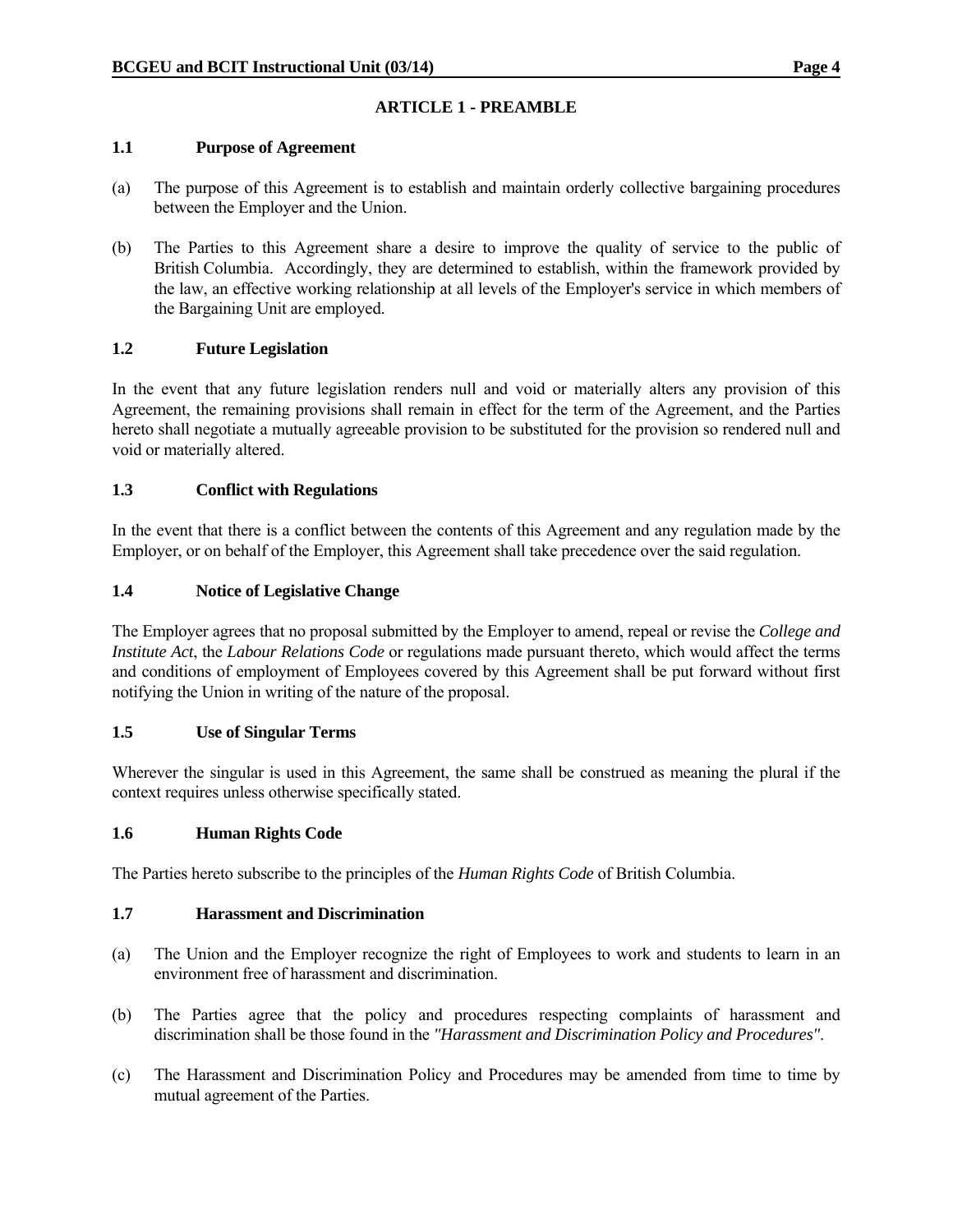- (d) The Employer undertakes to discipline an Employee who engages in conduct contrary to the provisions of the Harassment and Discrimination Policy.
- (e) Notwithstanding Clause 16 of the *"Harassment and Discrimination Policy and Procedures"*, it shall form part of the Collective Agreement and remain in effect for the duration of this Collective Agreement.
- (f) Copies of the Harassment and Discrimination Policy and Procedures will be available to Employees on request at the offices of the Deans and Associate Deans.

# **1.8 Management Rights**

The Union acknowledges that the management of the Institute and the direction of the Employees in the Bargaining Unit is exclusive to the Employer except as this Agreement otherwise provides.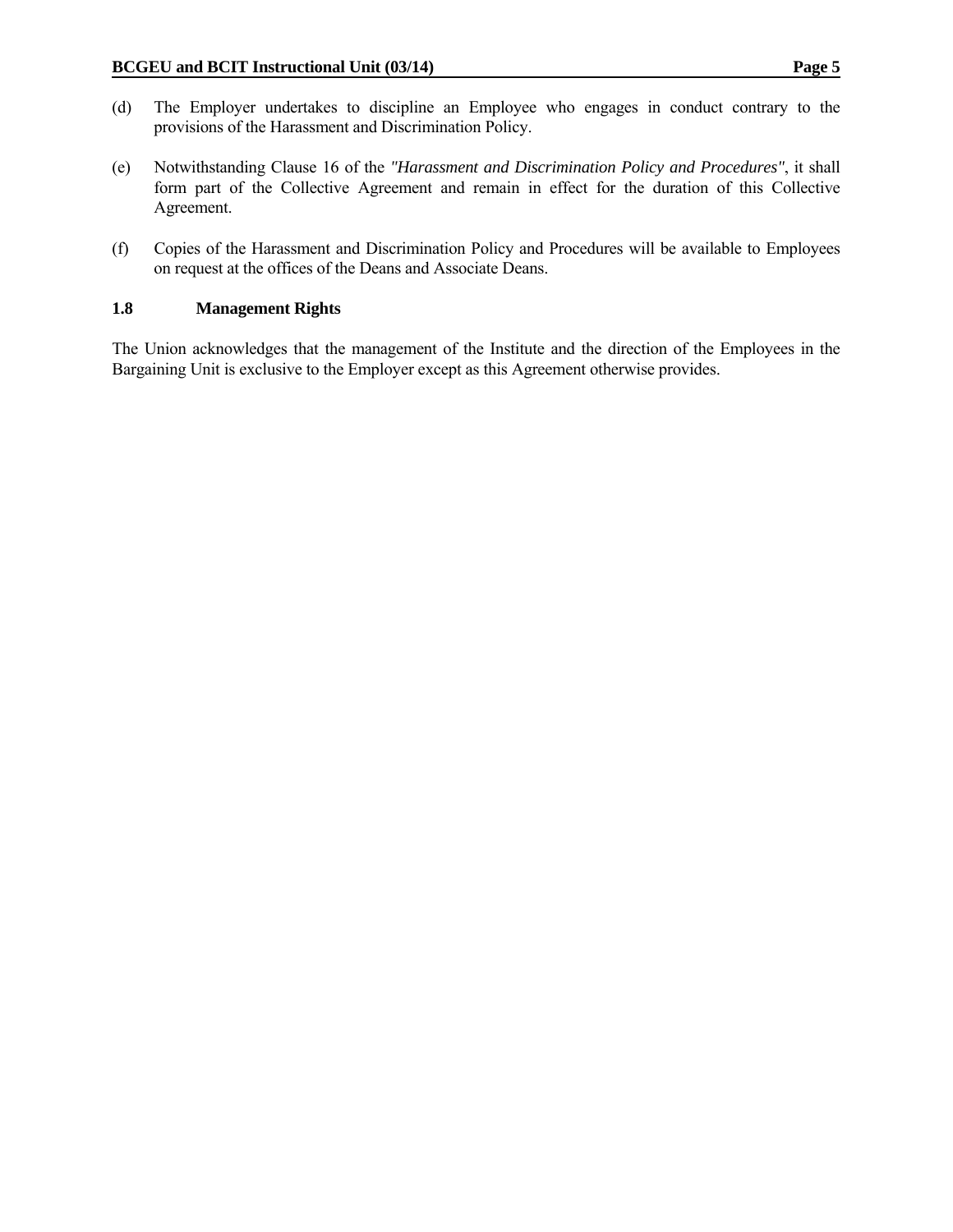# **ARTICLE 2 - UNION RECOGNITION AND RIGHTS**

# **2.1 Bargaining Unit Defined**

The Bargaining Unit shall consist of all Employees covered by the Certificate of Bargaining issued by the Labour Relations Board except those persons employed in a managerial or confidential capacity.

The Parties recognize that referral to the legislated authority is the ultimate step to resolve a dispute and that the Parties will make every attempt to freely and fully negotiate the matter of exclusions and to resolve the issues as expeditiously as possible.

Where the Employer seeks to exclude a position, representation shall be made to the Union in writing. Where agreement is not reached within fourteen (14) days of receipt of initial representation, the matter shall be submitted to the legislated authority for adjudication.

The Employer shall make every attempt to provide time prior to making an appointment for the process outlined above to be completed. Where it becomes necessary to fill a new position in dispute the incumbent will not be considered in the unit until determination is made by the legislated authority. Established or upgraded positions in the Bargaining Unit shall not be excluded except by mutual agreement or a decision of the legislated authority. $*^1$ 

# **2.2 Bargaining Agent or Recognition**

The Employer recognizes the B.C. Government and Service Employees' Union as the exclusive bargaining agent for all Employees to whom the certification issued by the Labour Relations Board applies.

#### **2.3 Correspondence**

The Employer agrees that all correspondence between the Employer and the Union related to matters covered in this Agreement shall be sent to the President of the Union or his/her designate and to the Chair of the Bargaining Unit.

The Employer agrees that a copy of any correspondence between the Employer and any Employee in the Bargaining Unit covered by this Agreement pertaining to the interpretation or application of any clause in this Agreement as it applies to that Employee, shall be forwarded to the President of the Union or his/her designate, and to the Chair of the Bargaining Unit.

#### **2.4 No Other Agreement**

 $\overline{a}$ 

No Employee covered by this Agreement shall be required or permitted to make a written or oral agreement with the Employer or its representatives which may conflict with the terms of this Agreement.

# **2.5 No Discrimination for Union Activity**

The Employer and the Union agree that there shall be no discrimination, interference, restriction or coercion exercised or practised with respect to any Employee for reason of membership or activity in the Union.

<sup>1</sup> \*Legislated authority for the purpose of this clause means the legislated authority determined to have jurisdiction.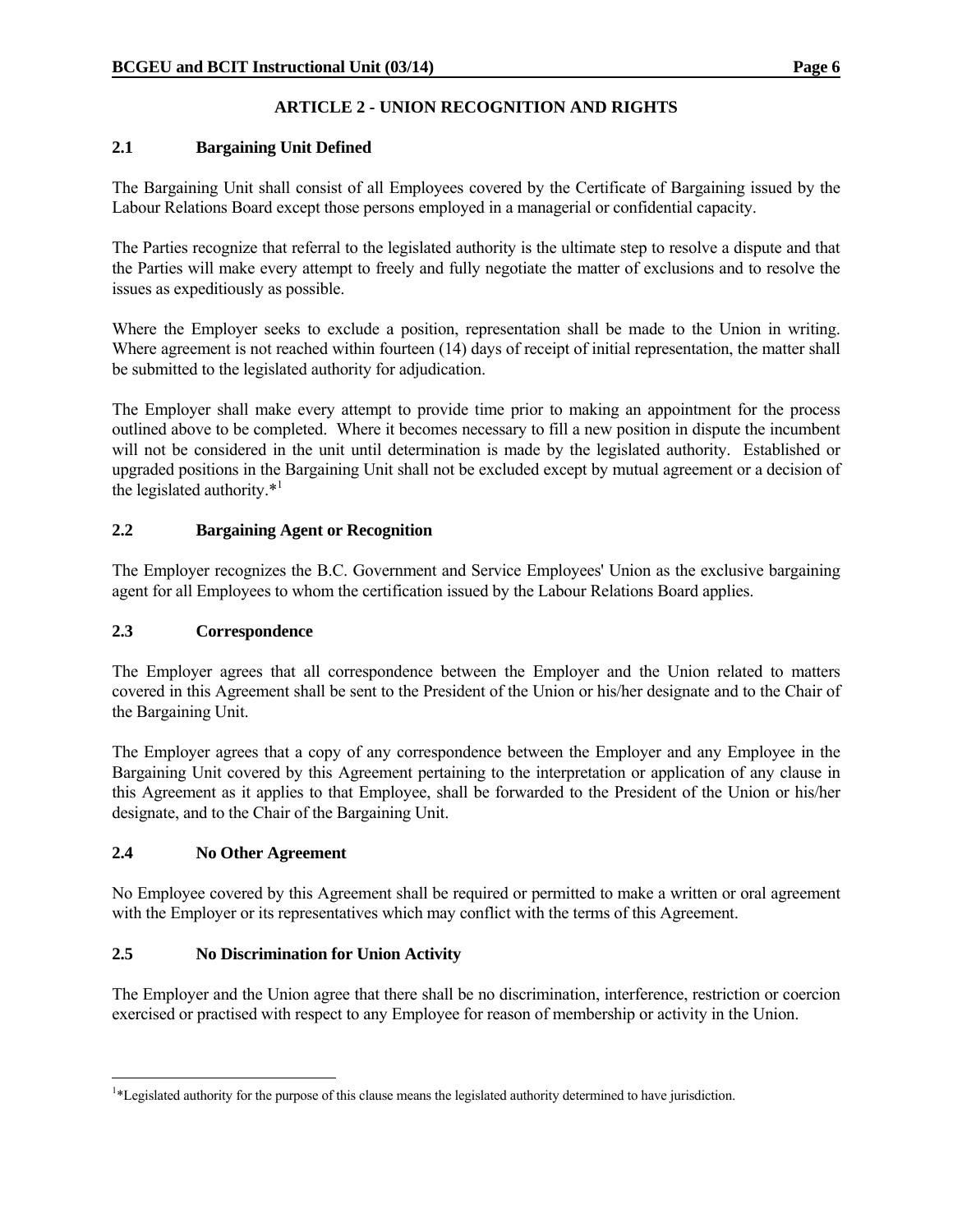#### **2.6 Recognition and Rights of Stewards**

The Employer recognizes the Union's right to select stewards to represent Employees. The Employer and the Union will agree on a reasonable number of shop stewards taking into account both operational and geographic considerations.

The Union will provide the Employer with a list of the Employees designated as stewards and indicate the jurisdiction of each steward.

A steward or his/her alternate shall obtain the permission of his/her immediate supervisor before leaving his/her work to perform duties as a steward. On resuming his/her normal duties, the steward shall notify his/her supervisor. Leave for this purpose shall not be unreasonably withheld and will be with pay.

The duties of stewards shall include:

- (a) Investigation of complaints of an urgent nature.
- (b) Investigation of grievances and assisting any Employee whom the steward represents in presenting and preparing the grievance in accordance with the grievance procedure.
- (c) Supervision of ballot boxes and other related functions during ratification votes.
- (d) Attending meetings at the request of the Employer.

#### **2.7 Bulletin Boards**

The Employer shall provide bulletin board facilities for the exclusive use of the Union, the sites to be determined by mutual agreement. The use of such bulletin board facilities shall be restricted to the business affairs of the Union.

#### **2.8 Union Insignia**

- (a) A Union member shall have the right to wear or display the recognized insignia of the Union. The Union agrees to furnish to the Employer at least one Union shop card, for each of the Employer's places of operation covered by this Agreement, to be displayed on the premises. Such card will remain the property of the Union and shall be surrendered upon demand.
- (b) The recognized insignia of the Union shall include the designation *"BCGEU"*. This designation shall, at the Employee's option, be placed on stenography typed by a member of the Union. This designation shall be placed below the signatory initials on typewritten correspondence.

#### **2.9 Right to Refuse to Cross Picket Lines**

- (a) All Employees covered by this Agreement shall have the right to refuse to cross a picket line arising out of a dispute as defined in the *Labour Relations Code* of British Columbia. Any Employee failing to report for duty shall be considered to be absent without pay. Failure to cross a picket line encountered in carrying out the Employer's business shall not be considered a violation of this Agreement nor shall it be grounds for disciplinary action.
- (b) No Employee covered by this Agreement shall be required to handle any product declared by the B.C. Federation of Labour to be a *"hot product"*.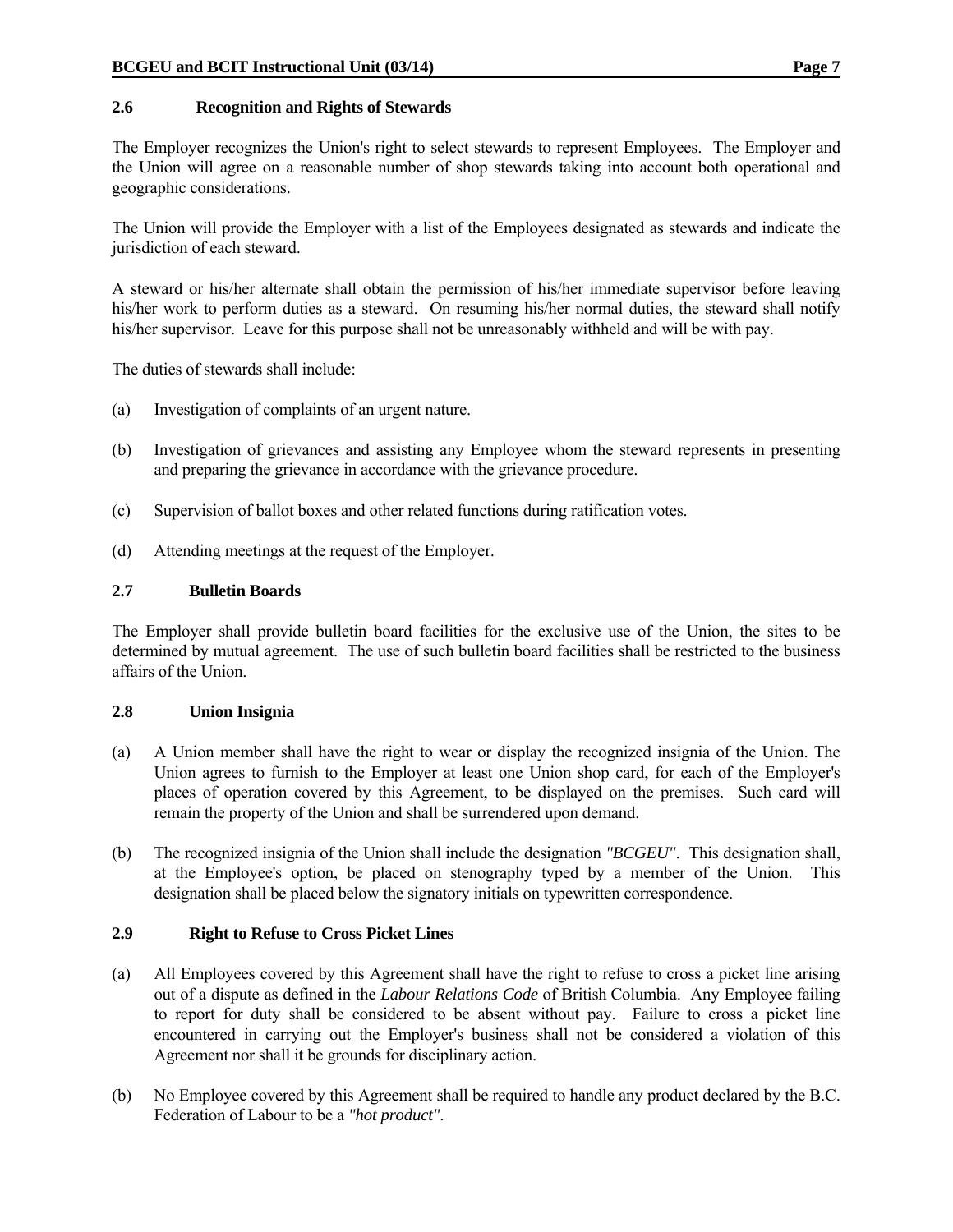#### **2.10 Time Off for Union Business**

- (a) *Without pay* Leave of absence without pay and without loss of seniority will be granted:
	- (1) to an elected or appointed representative of the Union to attend conventions of the Union and bodies to which the Union is affiliated;
	- (2) for elected or appointed representatives of the Union to attend to Union business which requires them to leave their general work area;
	- (3) for four (4) Employees who are representatives of the Union on the Bargaining Committee to attend meetings of the Bargaining Committee;
	- (4) to Employees called by the Union to appear as witnesses before an Arbitration Board or the Labour Relations Board of B.C.;
- (b) *With pay* Leave of absence with basic pay, and without loss of seniority will be granted:
	- (1) for four (4) Employees who are appointed members of the Union's Bargaining Committee to carry on the negotiations with the Employer;
	- (2) to Employees appointed by the Union as Union representatives to joint Union/Management Committees as specified in this Agreement to attend meetings of the Committees;
	- (3) to Employees designated to sit as an observer on a Selection Panel in accordance with Article 11.3.
- (c) Where an Employee has his/her days of annual leave displaced for reasons contained in Article 2.10(a)(3) and (4) and 2.10(b)(1) (2), those days shall be rescheduled at a later date by mutual agreement between the Employer and the Employee. Where rescheduling is not possible within the calendar year, a carryover of five (5) displaced days shall be granted by the Employer in addition to the entitlement in Article 17.8. The balance of displaced leave shall be paid out or may be carried over by mutual agreement.

 To facilitate the administration of this Article when leave without pay is granted, the leave shall be given with basic pay and the Union shall reimburse the Employer for salary and benefit costs, including travel time incurred. Leave of absence under this article shall include sufficient travel time. It is understood that Employees granted leave of absence pursuant to this Article shall receive their current rates of pay while on leave of absence with pay.

 The Union shall provide the Employer with reasonable notice prior to the commencement of leave under this Article. The Employer agrees that any of the above leaves of absence shall not be unreasonably withheld.

#### **2.11 Emergency Services**

The Parties recognize that in the event of a strike or lockout, situations may arise of an emergency nature. To this end, the Employer and the Union will agree to provide services of an emergency nature.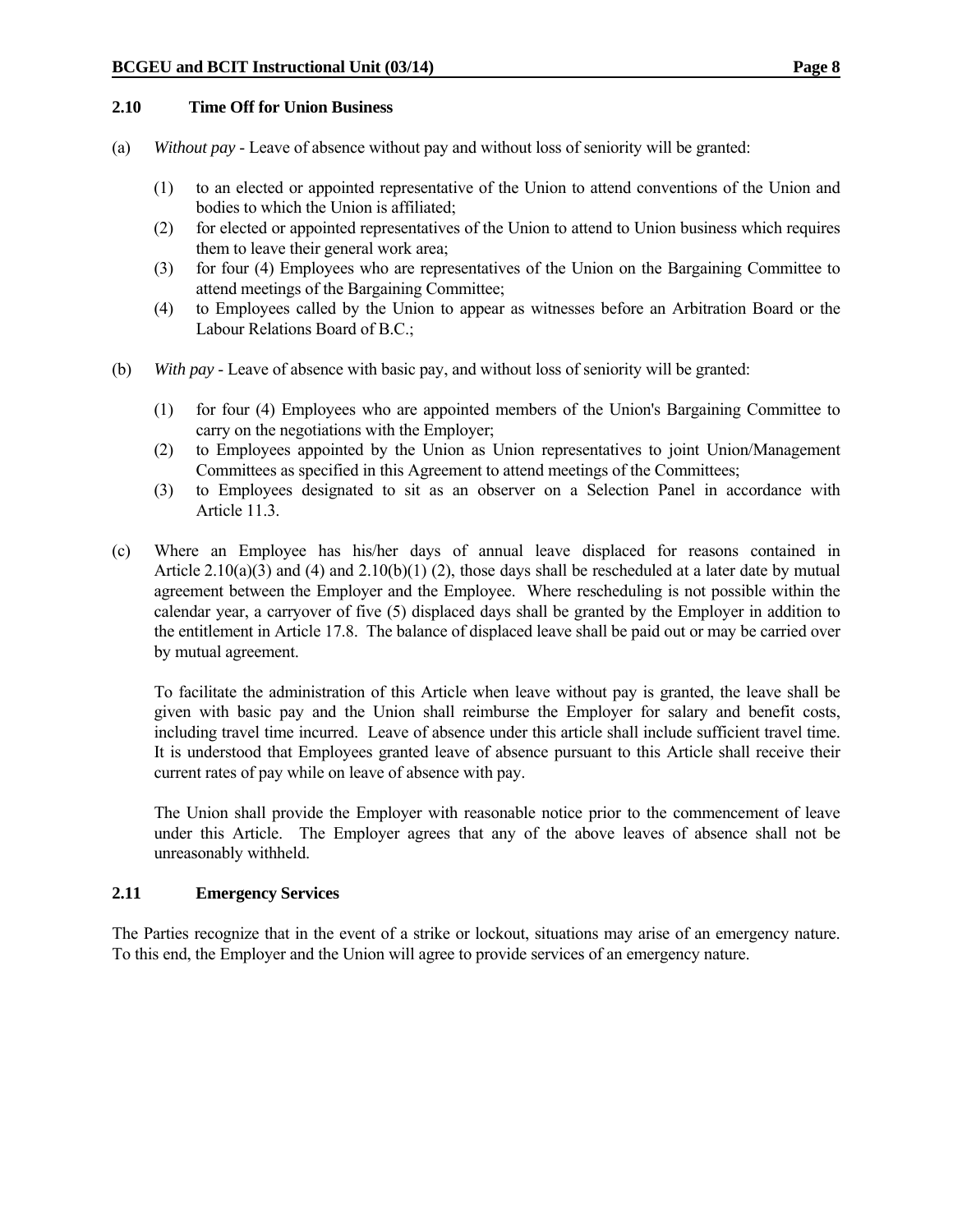#### **ARTICLE 3 - UNION SECURITY**

- (a) All Employees in the Bargaining Unit who, on March 8, 1974, were members of the Union or thereafter became members of the Union shall, as a condition of continued employment, maintain such membership (subject to the provisions of Section 11 of the *Labour Relations Code* of British Columbia).
- (b) All Employees hired on or after March 8, 1974 shall, as a condition of continued employment, become members of the Union and maintain such membership, upon completion of thirty (30) days as an Employee (subject only to the provisions of Section 11 of the *Labour Relations Code* of British Columbia).
- (c) Nothing in this Agreement shall be construed as requiring a person who was an Employee prior to March 8, 1974, to become a member of the Union.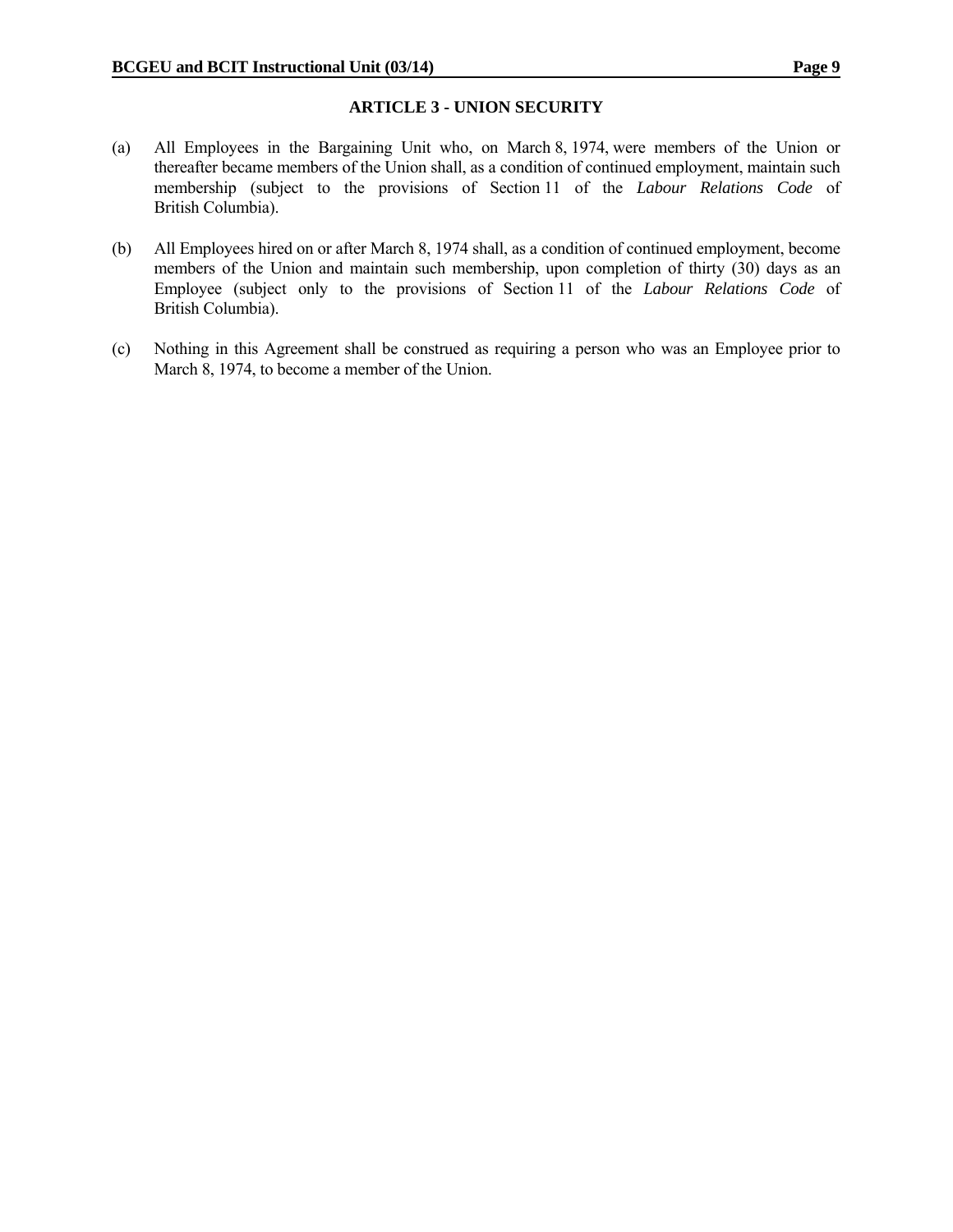# **ARTICLE 4 - CHECK-OFF OF UNION DUES**

- (a) The Employer shall, as a condition of employment, deduct from the monthly wages or salary of each Employee in the Bargaining Unit, whether or not the Employee is a member of the Union, the amount of the regular dues payable to the Union by a member of the Union.
- (b) The Employer shall deduct from any Employee who is a member of the Union any assessments levied in accordance with the Union Constitution and/or Bylaws and owing by the Employee to the Union.
- (c) Deductions shall be made in each payroll period and membership dues or payments in lieu thereof shall be considered as owing in the period for which they are so deducted.
- (d) All deductions shall be remitted to the President of the Union not later than twenty-eight (28) days after the date of deduction and the Employer shall also provide a list of names of those Employees from whose salaries such deductions have been made together with the amount deducted from each Employee.
- (e) Before the Employer is obliged to deduct any amount under Section (a) of this article, the Union must advise the Employer in writing of the amount of its regular dues. The amount so advised shall continue to be the amount to be deducted until changed by further written notice to the Employer signed by the President of the Union. Upon receipt of such notice, such changed amount shall be the amount deducted.
- (f) From the date of the signing of this Agreement and for its duration, no Employee organization other than the Union shall be permitted to have membership dues or other monies deducted by the Employer from the pay of the Employees in the Bargaining Unit.
- (g) The Employer shall supply each Employee, without charge, a receipt for income tax purposes in the amount of the deductions paid to the Union by the Employee in the previous year. Such receipts shall be provided to the Employees prior to March 1st of the succeeding year.
- (h) An Employee shall, as a condition of continued employment, complete an authorization form providing for the deduction from an Employee's monthly wages or salary the amount of the regular dues payable to the Union by a member of the Union.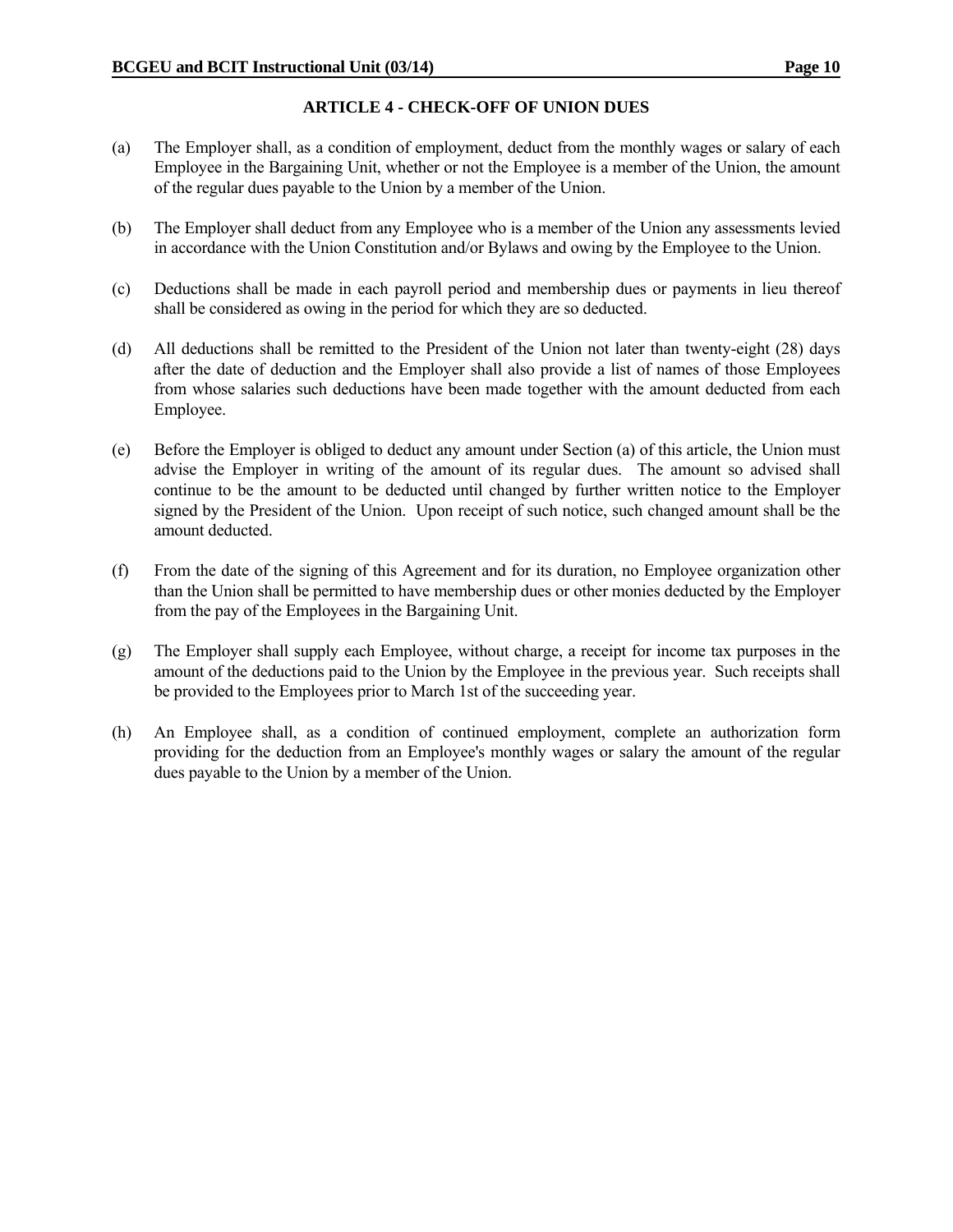#### **ARTICLE 5 - EMPLOYER AND UNION SHALL ACQUAINT NEW EMPLOYEES**

- (a) The Employer agrees to acquaint new Employees with the fact that a Collective Agreement is in effect and with the conditions of employment set out in the articles dealing with Union Security and Dues Check-off. A new Employee shall be advised of the name and location of his/her steward. Whenever the steward is employed in the same work area as the new Employee, the Employee's immediate supervisor will introduce him/her to his/her steward. Where operational requirements permit, the Employer agrees that a Union steward will be given an opportunity to interview each new Employee within regular working hours, without loss of pay, for fifteen (15) minutes sometime during the first thirty (30) days of employment for the purpose of acquainting the new Employee with the benefits and duties of Union membership and the Employee's responsibilities and obligations to the Employer and the Union.
- (b) In order to facilitate the administration of this section, the Chair of the Bargaining Unit shall be notified in writing by the Employer of the hiring of all new Employees within five (5) days of their appointment.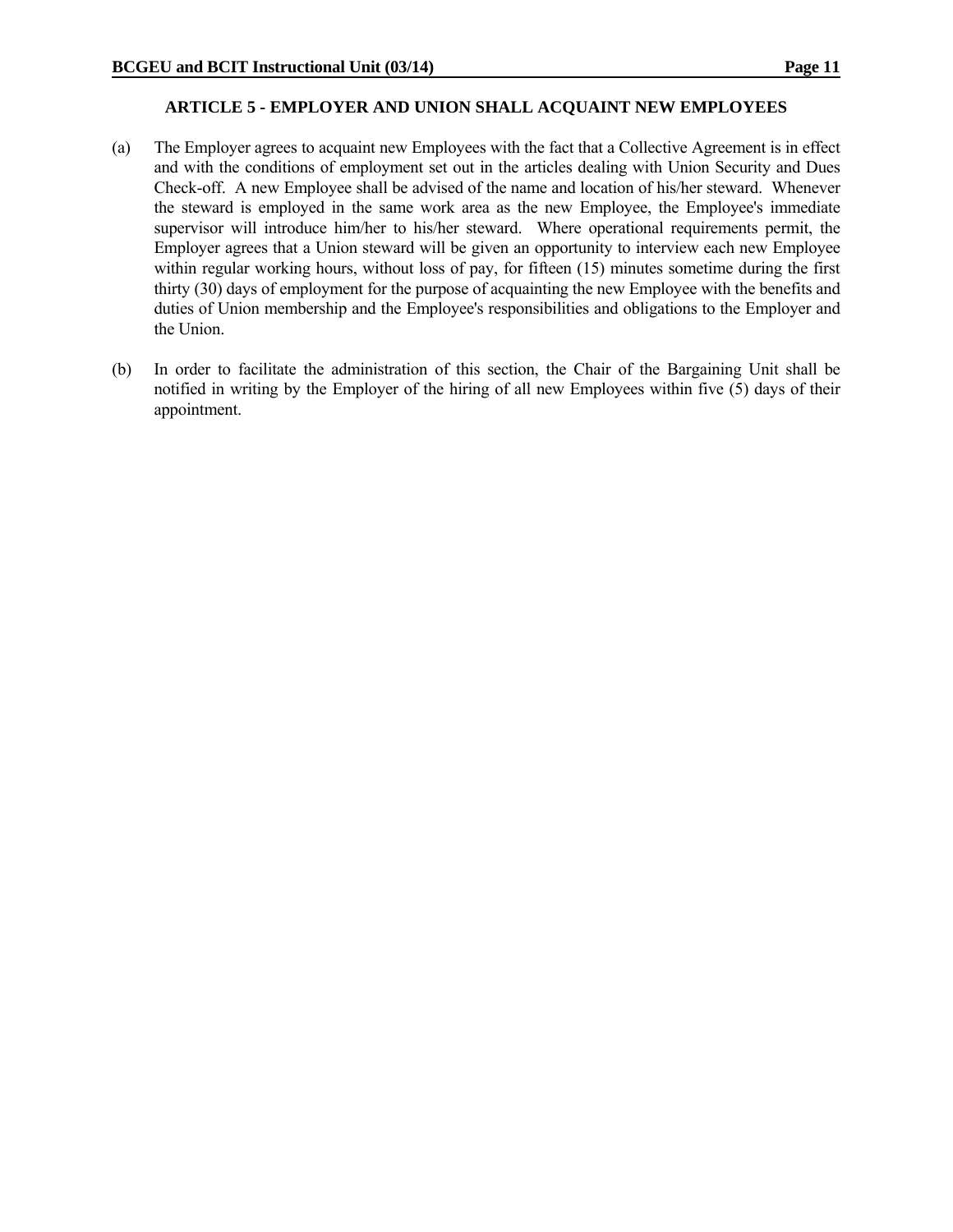# **ARTICLE 6 - EMPLOYER-UNION RELATIONS**

#### **6.1 Representation**

No Employee or group of Employees shall undertake to represent the Union at meetings with the Employer without the proper authorization of the Union. To implement this, the Union shall supply the Employer with the names of its officers and similarly, the Employer shall supply the Union with a list of its supervisory or other personnel with whom the Union may be required to transact business.

# **6.2 Union Representatives**

The Employer agrees that access to its premises will be granted to representatives of the Union when dealing or negotiating with the Employer, as well as for the purpose of investigating and assisting in the settlement of a grievance.

Representatives of the Union shall notify the excluded designated supervisory official in advance of their intention and their purpose for entering and shall not interfere with the operation of the department or section concerned.

In order to facilitate the orderly, as well as the confidential investigation of grievances, the Employer will make available to Union representatives or stewards temporary use of an office or similar facility.

The Employer recognizes that in some circumstances it is difficult for the President or his/her Union representative to meet with Employees outside of normal working hours. In such cases, the President or his/her designate shall submit a request in writing to the Employer to meet with Employees during working hours in their normal place of work. Subject to operational requirements, the Employer shall grant permission for such a meeting not to exceed one hour's (1) duration. Attendance at such meetings shall be considered time worked.

The Employer may, upon written request from the President or his/her designate, allow reasonable time for a designated representative of the Union on the agenda of any course, training session, or seminar sponsored by the Employer. Such permission will not be unreasonably withheld.

# **6.3 Technical Information**

The Employer agrees to provide to the Union such information that is available relating to Employees in the Bargaining Unit, as may be required by the Union for collective bargaining purposes.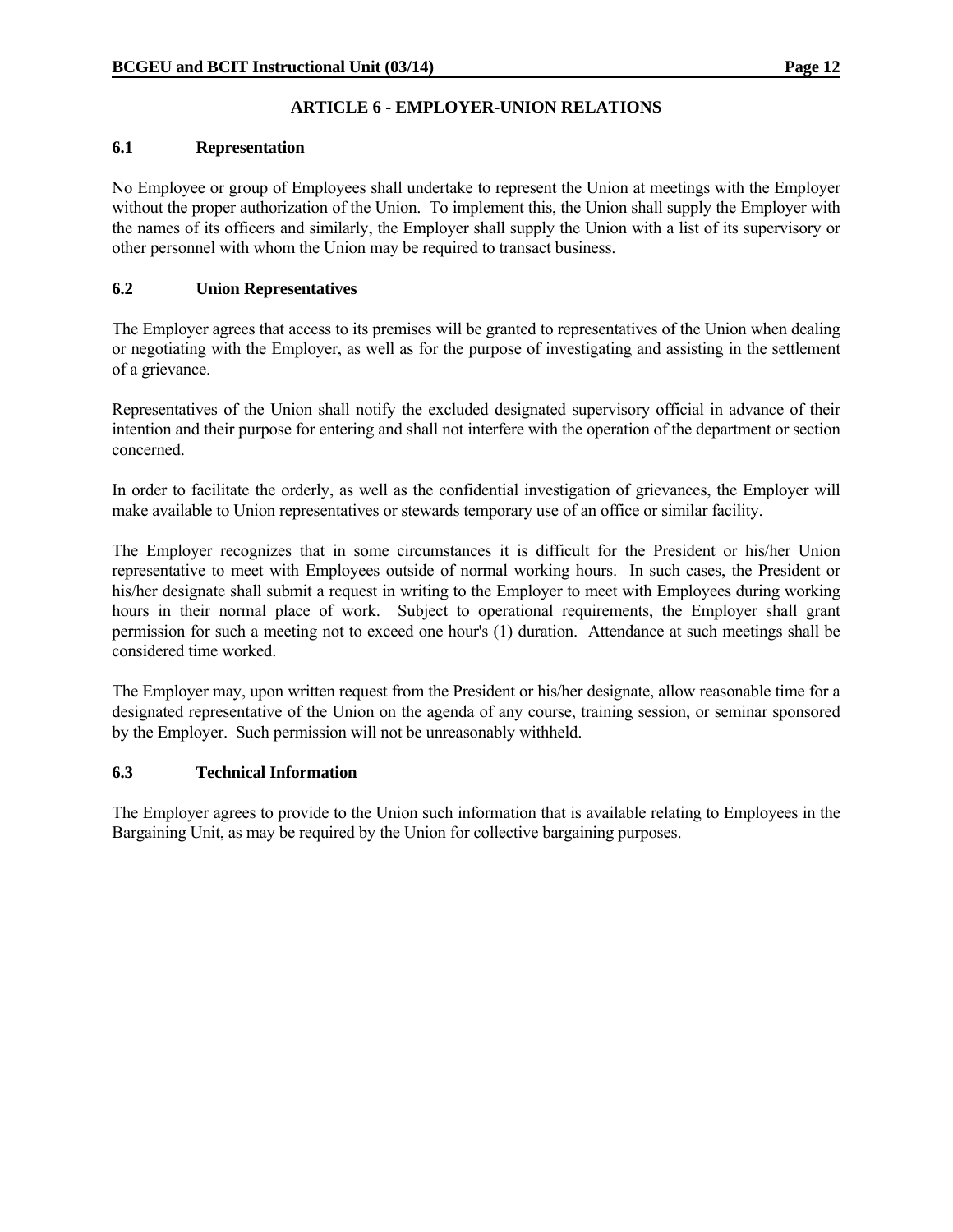# **ARTICLE 7 - GRIEVANCES**

#### **7.1 Grievance Procedure**

The Employer and the Union recognize that grievances may arise concerning;

- (a) differences between the Parties respecting the interpretation, application, operation or any alleged violation of a provision of this Agreement, or arbitral award, including a question as to whether or not a matter is subject to arbitration; or
- (b) the dismissal, discipline or suspension of an Employee bound by this Agreement.

The procedure for resolving a grievance shall be the grievance procedure in this Article.

# **7.2 Step 1**

In the first step of the grievance procedure, every effort shall be made to settle the dispute with the designated excluded supervisor. The aggrieved Employee shall have the right to have his/her steward present at such a discussion. If the dispute is not resolved orally, the aggrieved Employee may submit a written grievance, through the Union steward, to Step 2 of the grievance procedure.

The Employer shall provide the Union with a list of the appropriate designated excluded supervisors and his/her area of responsibility within the Institute.

In the event the appropriate designated excluded supervisor is not available, the grievance may be presented to the Institute's Labour Relations Consultants or the Manager of Labour Relations.

# **7.3 Time Limit to Present Initial Grievance**

An Employee who wishes to present a grievance at Step 2 of the grievance procedure, in the manner prescribed in Article 7.4, must do so no later than thirty (30) days after the date;

- (a) on which he/she was notified orally or in writing, of the action or circumstances giving rise to the grievance;
- (b) on which he/she first became aware of the action or circumstances giving rise to the grievance.

# **7.4 Step 2**

- (a) Subject to the time limits in 7.3, the Employee may present a grievance at this level by:
	- (1) recording this grievance on the appropriate grievance form, setting out the nature of the grievance and the circumstances from which it arose;
	- (2) stating the article or articles of the Agreement infringed upon or alleged to have been violated, and the remedy or correction required; and
	- (3) transmitting this grievance to the designated excluded supervisor through the Union steward.
- (b) The designated excluded supervisor shall:
	- (1) forward the grievance to the representative of the Employer authorized to deal with grievances at Step 2; and
	- (2) provide the Employee with a receipt stating the date on which the grievance was received.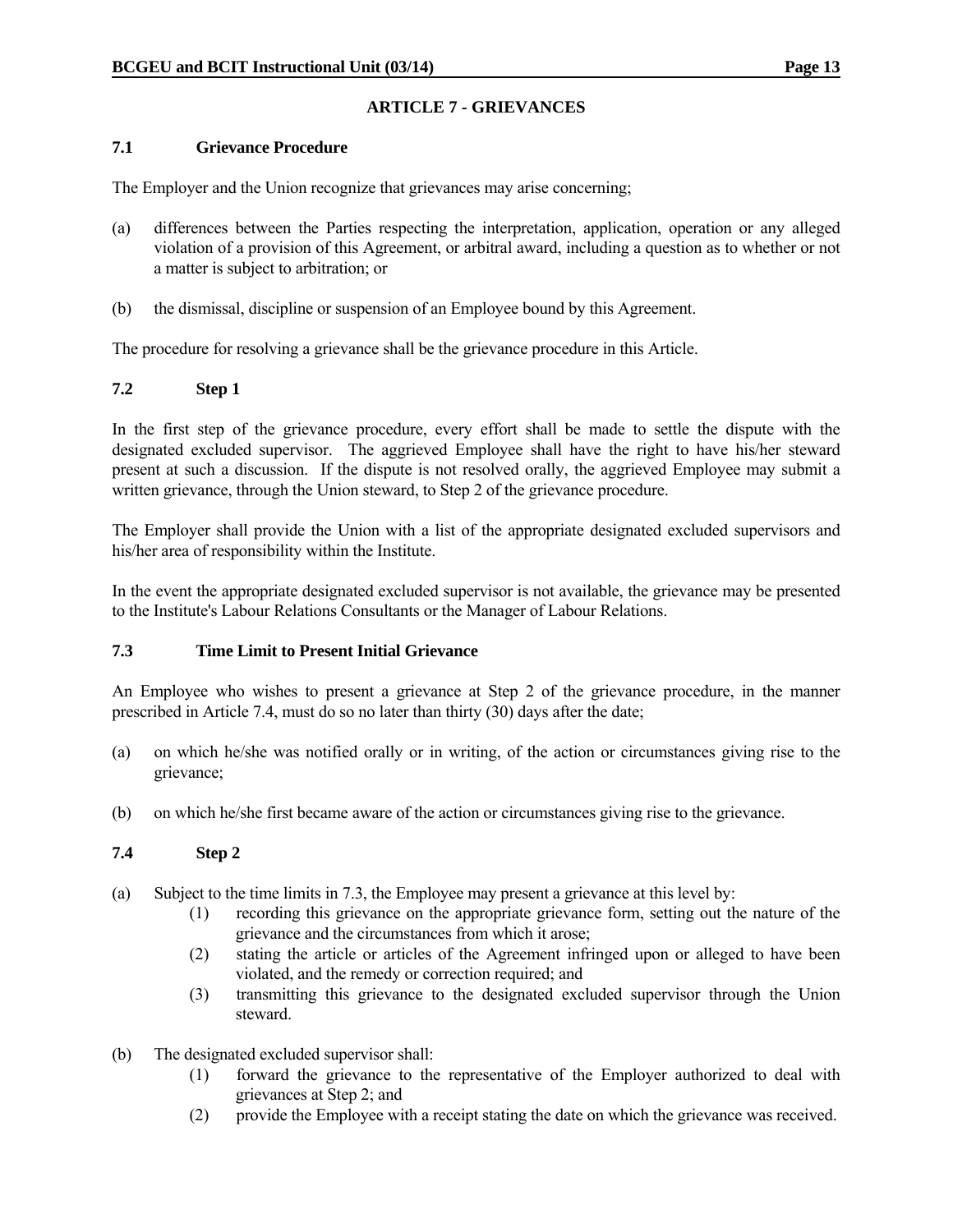# **7.5 Time Limit to Reply at Step 2**

The representative designated by the Employer to handle grievances at Step 2 shall reply in writing to an Employee's grievance within fourteen (14) days of receiving the grievance at Step 2.

#### **7.6 Step 3**

The President of the Union, or his/her designate, may present a grievance at Step 3:

- (a) Within fourteen (14) days after the decision has been conveyed to him/her by the representative designated by the Employer to handle grievances at Step 2;
- (b) Within fourteen (14) days after the Employer's reply was due.

### **7.7 Time Limit to Reply at Step 3**

The representative designated by the Employer to handle grievances at Step 3 shall reply in writing to the grievance within fourteen (14) days of receipt of the grievance at Step 3.

#### **7.8 Failure to Act**

If the President of the Union, or his/her designate, does not present a grievance to the next higher level within the prescribed time limits, the grievance will be deemed to be abandoned. However, the Union shall not be deemed to have prejudiced its position on any future grievance.

#### **7.9 Time Limit to Submit to Arbitration**

Failing satisfactory settlement at Step 3, and pursuant to Article 8, the President, of the Union or his/her designate, may inform the Employer of his/her intention to submit the dispute to arbitration (Article 8.1, the Alternative Grievance Resolution Procedure (Article 8.9) or **Expedited** Arbitration (Article 8.10) within:

- (a) thirty (30) days after the Employer's decision has been received;
- (b) thirty (30) days after the Employer's decision was due.

#### **7.10 Administrative Provisions**

- (a) Grievances and replies at Step 3 of the grievance procedure and notification to arbitrate shall be by **email to the Manager, Labour Relations or the Union's Staff Representative who has conduct of the file.**
- (b) Grievances, replies and notification shall be deemed to be presented on the day on which they are sent **by email,** and received on the day they were delivered **through email** to the **designated recipient**.

#### **7.11 Fast Track Arbitration**

- (a) *Dismissal or Suspension Grievances*
	- (1) The Employer shall notify an Employee in writing of its decision to suspend, or discharge the Employee and shall in the notice indicate the reasons for the action.
	- (2) A copy of the written notice of dismissal or suspension shall be forwarded to the President of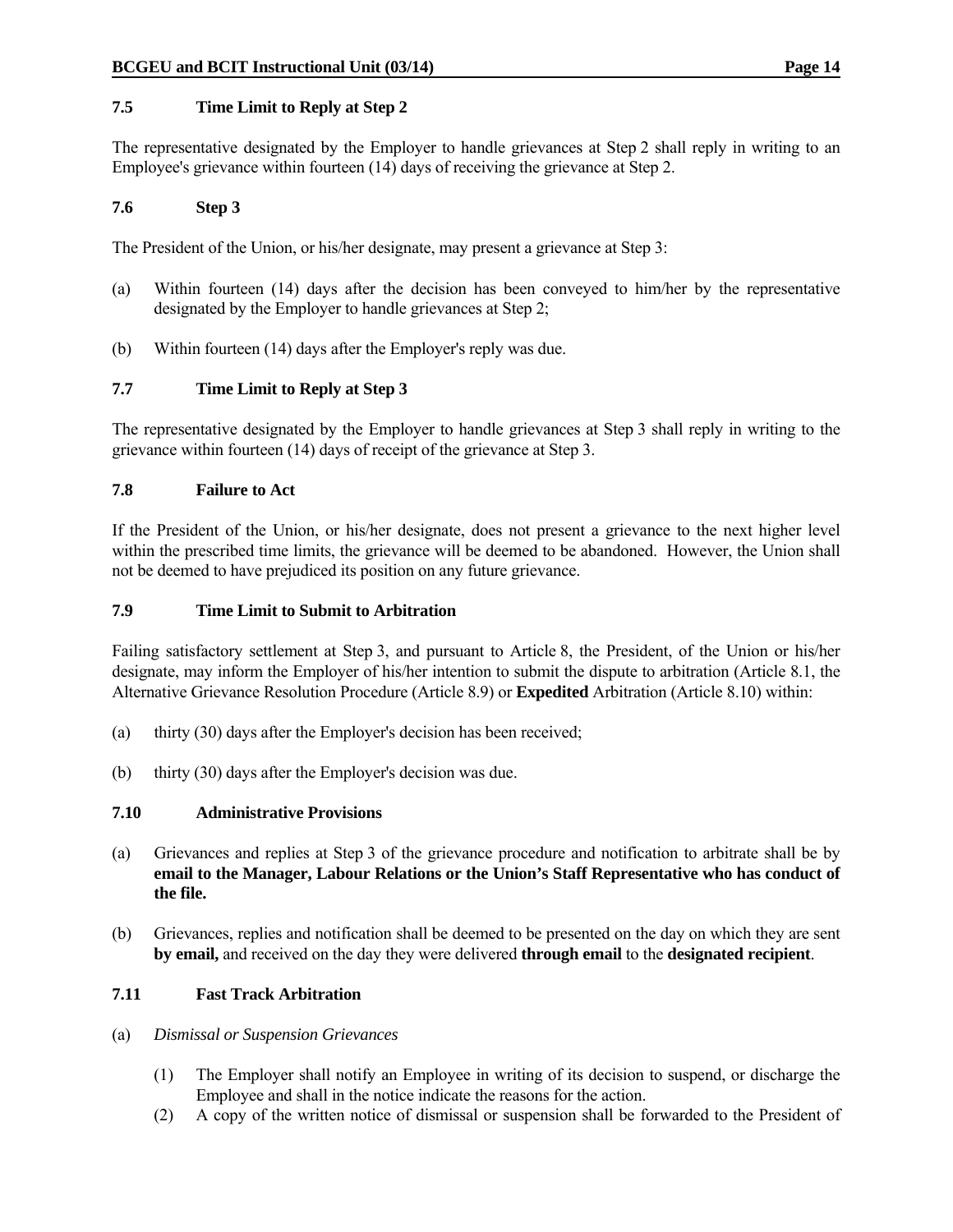the Union within five (5) days of the action being taken.

- (3) The Employee, within five (5) working days of receiving the notice, may file a grievance regarding the Employer's action.
- (4) The grievance shall be heard by an arbitration board (or a single arbitrator if mutually agreed) within ten (10) working days of filing. The Chairperson (or single arbitrator) shall be selected from a mutually agreed list on the basis of the person who is available to hear the case within ten (10) days.
- (5) The Parties may each name a nominee to the board, but the nominees must be available on the date acceptable to the Chairperson.
- (6) The arbitration board shall announce its decision orally or by letter within ten (10) working days of the hearing, with written reasons to follow.
- (b) *Layoff/Recall, 13.3(h) and 13.3(j) Annual Leave, and Schedule "E", Part II*

 Any grievance pursuant to Articles 12, 13.3**(h)** and 13.3**(j),** 17.3 and 17.5 or Schedule *"E"*, Part II of this Agreement may be filed pursuant to the procedures in 7.11 (b).

- (1) The Employee who wishes to file a grievance pursuant to 7.11(b), must do so no later than five (5) working days after the date,
	- (i) on which he/she was notified orally or in writing of the action or circumstances giving rise to the grievance; or
	- (ii) on which he/she first became aware of the action or circumstances giving rise to the grievance.
- (2) The grievance shall be heard by an arbitration board (or a single arbitrator if mutually agreed) within ten (10) working days of filing. The Chairperson (or single arbitrator) shall be selected from a mutually agreed list on the basis of the person who is available to hear the case within ten (10) days. If the grievance is not referred to arbitration within four (4) months of date of filing under this Article, Article 7.8 will apply.
- (3) The Parties may each name a nominee to the board, but the nominees must be available on the date acceptable to the Chairperson.
- (4) The arbitration board shall announce its decision orally or by letter within ten (10) working days of the hearing, with written reasons to follow.

#### **7.12 Deviation from Grievance Procedure**

The Employer agrees that, after a grievance has been initiated by the Union, the Employer's representatives will not enter into discussion or negotiation with respect to the grievance, either directly or indirectly, with the aggrieved Employee without the consent of the Union.

In the event that, after having initiated a grievance through the grievance procedure, an Employee endeavours to pursue the same grievance through any other channel, then the Union agrees that, pursuant to this article, the grievance shall be considered to have been abandoned.

# **7.13 Policy Grievance**

Where either Party to this Agreement disputes the general application, interpretation or alleged violation of an article of this Agreement, the dispute shall be discussed initially with the Employer or the Union, as the case may be, within sixty (60) days of the occurrence. Where no satisfactory agreement is reached, either Party may submit the dispute to arbitration, as set out in Article 8 of this Agreement.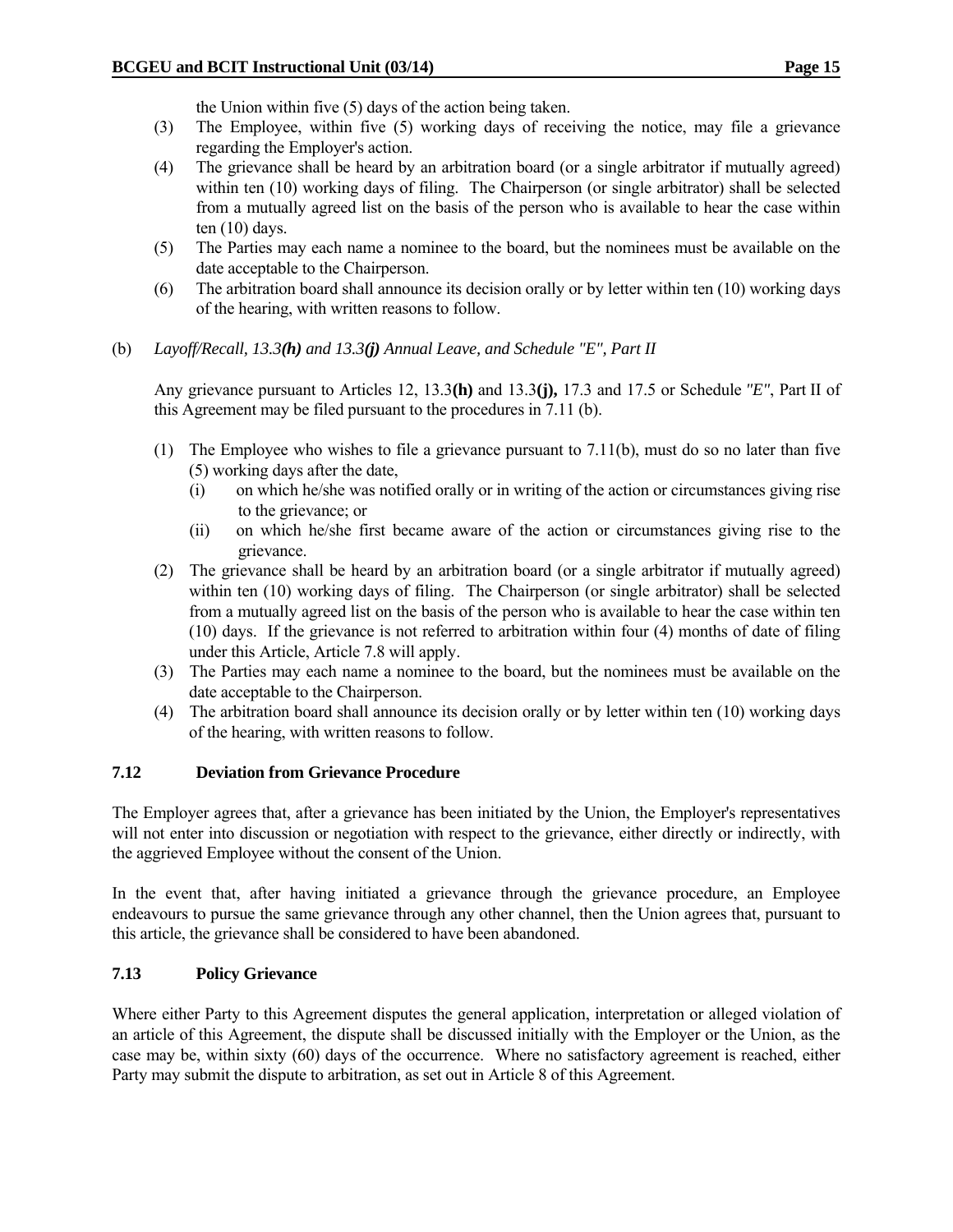#### **7.14 Technical Objections to Grievances**

It is the intent of both Parties to this Agreement that no grievance shall be defeated merely because of a technical error other than time limitations in processing the grievance through the grievance procedure. To this end an arbitration board shall have the power to allow all necessary amendments to the grievance and the power to waive formal procedural irregularities in the processing of a grievance in order to determine the real matter in dispute and to render a decision according to equitable principles and the justice of the case.

### **7.15 Effective Date of Settlements**

Settlements reached at any step of the grievance procedure in this Article, other than 7.13, shall be applied retroactively to the date of the occurrence of the action or situation which gave rise to the grievance, but not prior to the effective date of the Agreement in effect at the time of the occurrence or the date set by a board of arbitration.

#### **7.16 Amending of Time Limits**

The time limits fixed in this grievance procedure may be altered by mutual consent of the Parties, but the same must be in writing.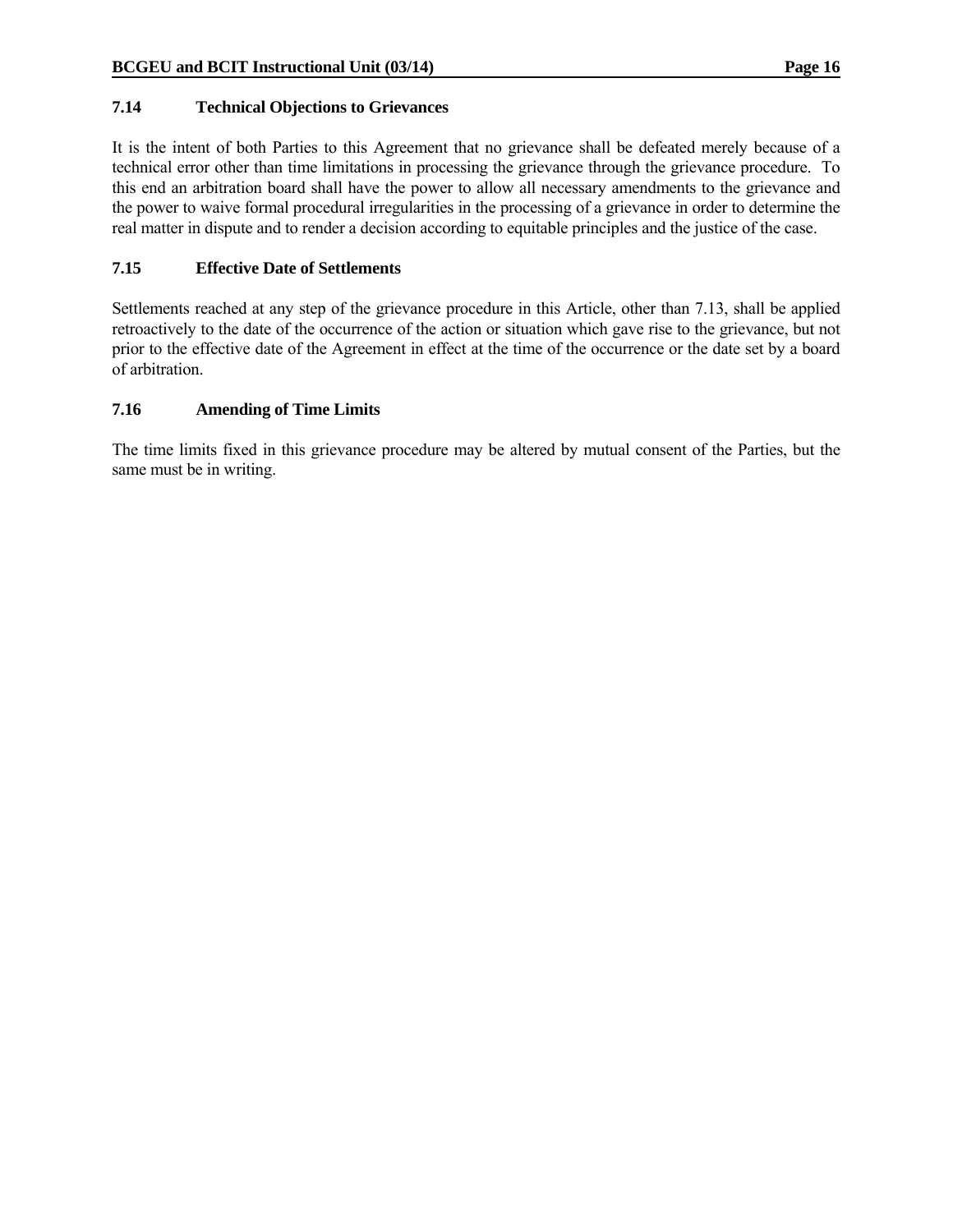# **ARTICLE 8 - ARBITRATION**

#### **8.1 Notification**

Where a difference arising between the Parties relating to the interpretation, application or administration of this Agreement, including any questions as to whether a matter is arbitrable, or where an allegation is made that a term or condition of this Agreement has been violated, either of the Parties may, after exhausting the grievance procedure in Article 7, notify the other Party within thirty (30) days of the receipt of the reply at the third step, of its desire to submit the difference or allegations to arbitration.

# **8.2 Composition of the Board of Arbitration**

When a Party has requested that a grievance be submitted to arbitration, it shall indicate to the other Party to the agreement within seven (7) days of:

- (a) Its intention to submit the matter in dispute to a single arbitrator to be agreed upon by both Parties. Should either Party not agree to submit the dispute to a single arbitrator, both Parties shall then have seven (7) days to name their appointee pursuant to (b) of this Article; or
- (b) The name of its appointee to a Board of Arbitration. Within seven (7) days thereafter the other Party shall indicate the name of its appointee to the Board of Arbitration. The two appointees shall then meet to select an impartial chairperson.

# **8.3 Failure to Appoint**

If the recipient of the notice fails to appoint an arbitrator, or the two appointees fail to agree upon a chairperson within seven (7) days of their appointment, the appointment shall be made pursuant to Section 86 of the *Labour Relations Code*.

#### **8.4 Board Procedure**

The Board may determine its own procedure in accordance with the *Labour Relations Code* of B.C. and shall give full opportunity to all Parties to present evidence and make representations. It shall hear and determine the difference or allegation and shall make every effort to render a decision within thirty (30) days of the conclusion of the hearing.

# **8.5 Decision of Board**

The decision of the majority shall be the decision of the Board. Where there is no majority decision, the decision of the chairperson shall be the decision of the Board. The decision of the Arbitration Board shall be final, binding and enforceable on the Parties pursuant to the *Labour Relations Code*. The Board shall have the power to dispose of a discharge or discipline grievance by any arrangement which it deems just and equitable. However, the Board shall not have the power to change this Agreement or to alter, modify or amend any of its provisions.

#### **8.6 Disagreement on Decision**

Should the Parties disagree as to the meaning of the Board's decision, either Party may apply to the chairperson of the Arbitration Board to reconvene the Board to clarify the decision, which it shall make every effort to do within seven (7) days.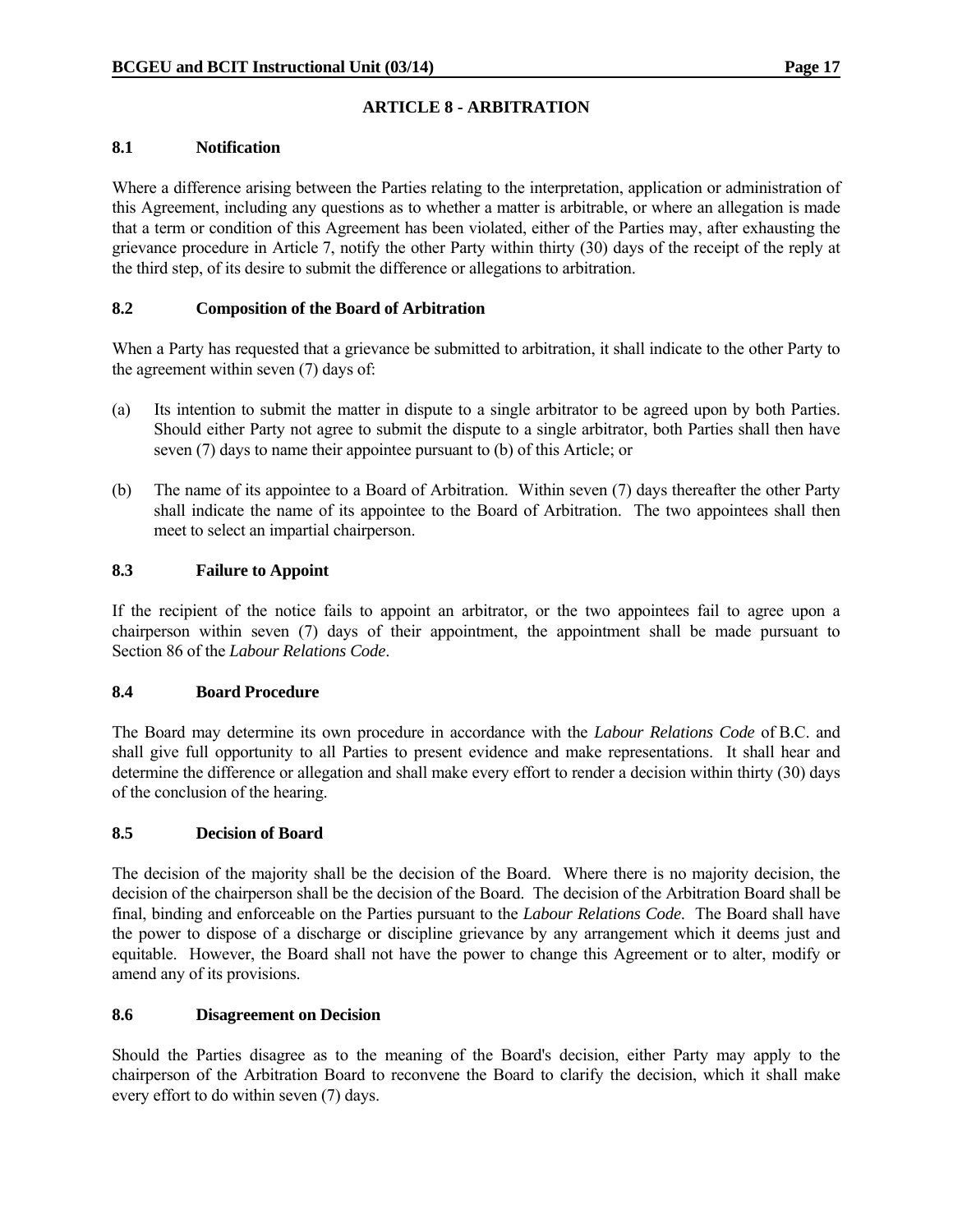#### **8.7 Expenses of Arbitration Board**

Each Party shall pay:

- (a) The fees and expenses of the arbitrator it appoints;
- (b) One-half  $(\frac{1}{2})$  of the fees and expenses of the chairperson.

# **8.8 Amending Time Limits**

The time limits fixed in the arbitration procedure may be altered by mutual consent of the Parties but the same must be in writing.

#### **8.9 Alternate Grievance Resolution Procedure**

- (a) The Parties may mutually agree to the following procedure as an alternative to submitting matters of dispute to the formal arbitration procedure or the expedited arbitration procedure.
- (b) If a difference arises between the Parties relating to the dismissal, discipline or suspension of an Employee, or to the interpretation, application, operation or alleged violation of this Agreement, including any question as to whether a matter is arbitrable, during the term of the Collective Agreement, John Kinzie, or a substitute agreed to by the Parties, shall at the request of either Party:
	- (1) investigate the difference;
	- (2) define the issue in the difference; and
	- (3) make written recommendations to resolve the difference

within thirty (30) days of the date of receipt of the request; and, for thirty (30) days from that date, time does not run in respect of the grievance procedure.

(c) The Parties agree that these hearings shall be conducted on a without prejudice basis and that the written recommendations of the third Party shall be of no precedential value and shall not thereafter be referred to by the Parties in respect of any other matter.

 Should a dispute not be resolved through the above procedure, either Party may submit the matter to arbitration pursuant to Article 7.11, 8.1 or 8.10.

 The provisions of Article 8.9 shall have effect with respect to those grievances filed subsequent to the ratification of the Collective Agreement.

#### **8.10 Expedited Arbitration**

**Effective the date of ratification, the parties agree that the following expedited arbitration process will be used for the resolution of grievances:** 

**(a) Expedited Arbitrations** 

 **Where a difference arises relating to the interpretation, application or administration of the collective agreement, including where an allegation is made that a term or condition of the agreement has been violated, either party may, after exhausting the steps of the grievance procedure under the agreement, notify the other party within ten (10) calendar days of receipt of the last grievance step reply, of its desire to arbitrate under Article 8.10 and to submit the difference or allegation to expedited arbitration before a single arbitrator.**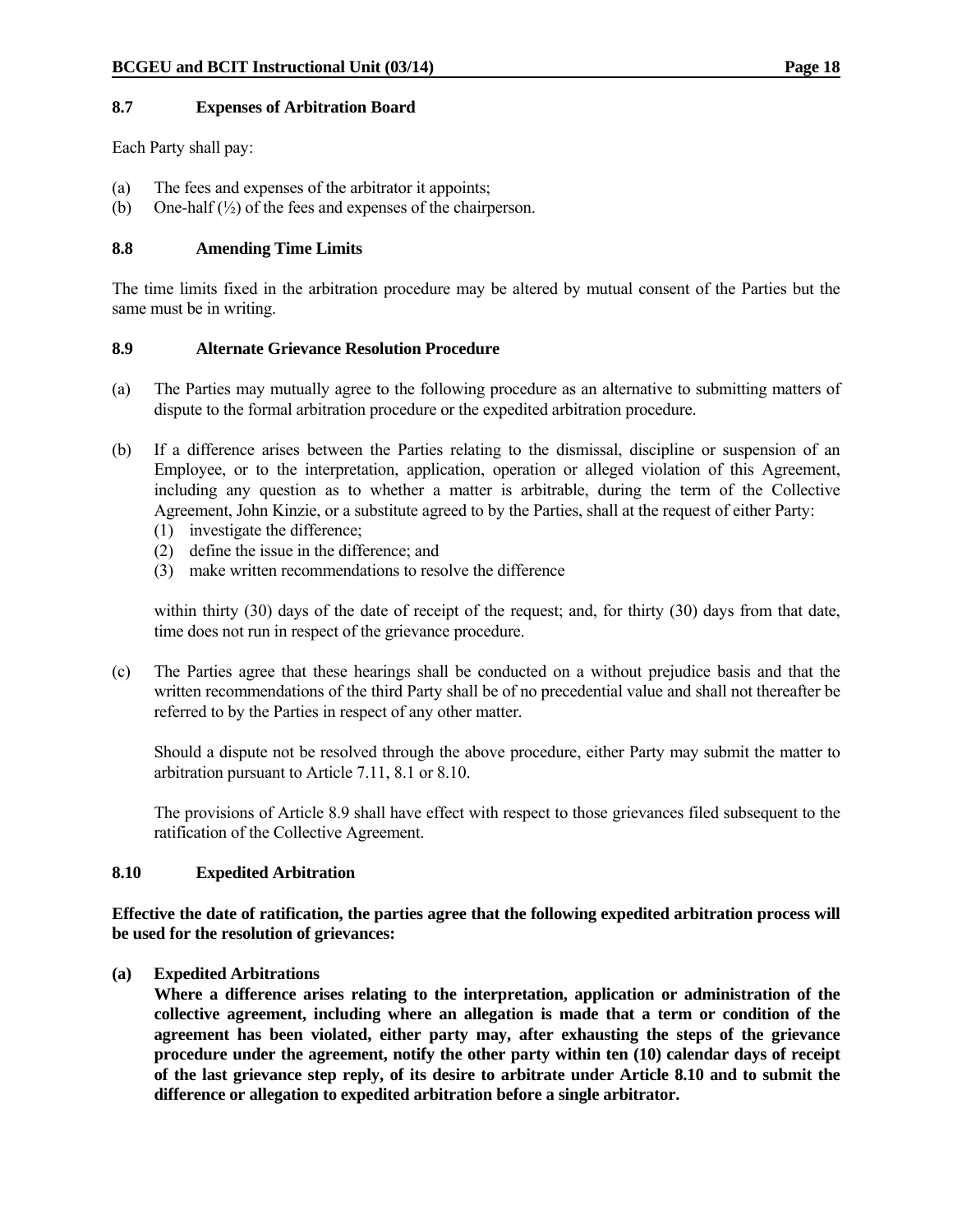- **(b) Issues for Expedited Arbitration** 
	- **(1) All grievances except those relating to the following shall be resolved by expedited arbitration:** 
		- **i. Dismissals;**
		- **ii. Suspensions in excess of five (5) working days;**
		- **iii. Policy grievances;**
		- **iv. Grievances requiring the presentation of extrinsic evidence;**
		- **v. Grievances where a local party intends to raise a preliminary objection;**
		- **vi. Grievances arising from the duty to accommodate;**
		- **vii. Rejection on probation; and**
		- **viii. Demotions**
	- **(2) Those grievances not suitable for resolution at expedited arbitration, as listed under Article 8.10(b)(1) above, may be referred to arbitration under the provisions of Articles 8.1 to 8.8 of the collective agreement.**
	- **(3) By mutual agreement, a grievance falling into any of the categories as listed under Article 8.10(b)(1) above, may be placed into the expedited arbitration process.**
- **(c) Expedited Arbitrators**

 **The following arbitrators shall be selected on the basis of the person who is available to hear the grievance within ten (10) calendar days of appointment, on a rotating basis.** 

- **Chris Sullivan**
- **Colin Taylor**
- **John Hall**
- **Mark Brown**
- **Marguerite Jackson**

**If none of the listed arbitrators are available within ten (10) days, the parties shall agree to another arbitrator who is available within ten (10) days of appointment.** 

**(d) Process** 

**As the process is intended to be expedited, lawyers shall not be retained to represent either party. This does not preclude either party from using staff who may be lawyers.** 

**(e) Agreed Statement of Facts** 

**The parties shall develop an agreed statement of facts and shall exchange reliance documents prior to the hearing. Disclosure of relevant or potentially relevant documents is a mutual and ongoing obligation before and during the particular hearing.** 

**(f) Written Submission** 

**By mutual agreement, written submissions may be used in place of a hearing. Submissions shall be in standard format and will not be more than ten (10) pages long.** 

**(g) Procedure** 

**All presentations shall be short and concise and are to include a comprehensive opening statement. The parties shall make limited use of authorities during their presentations.**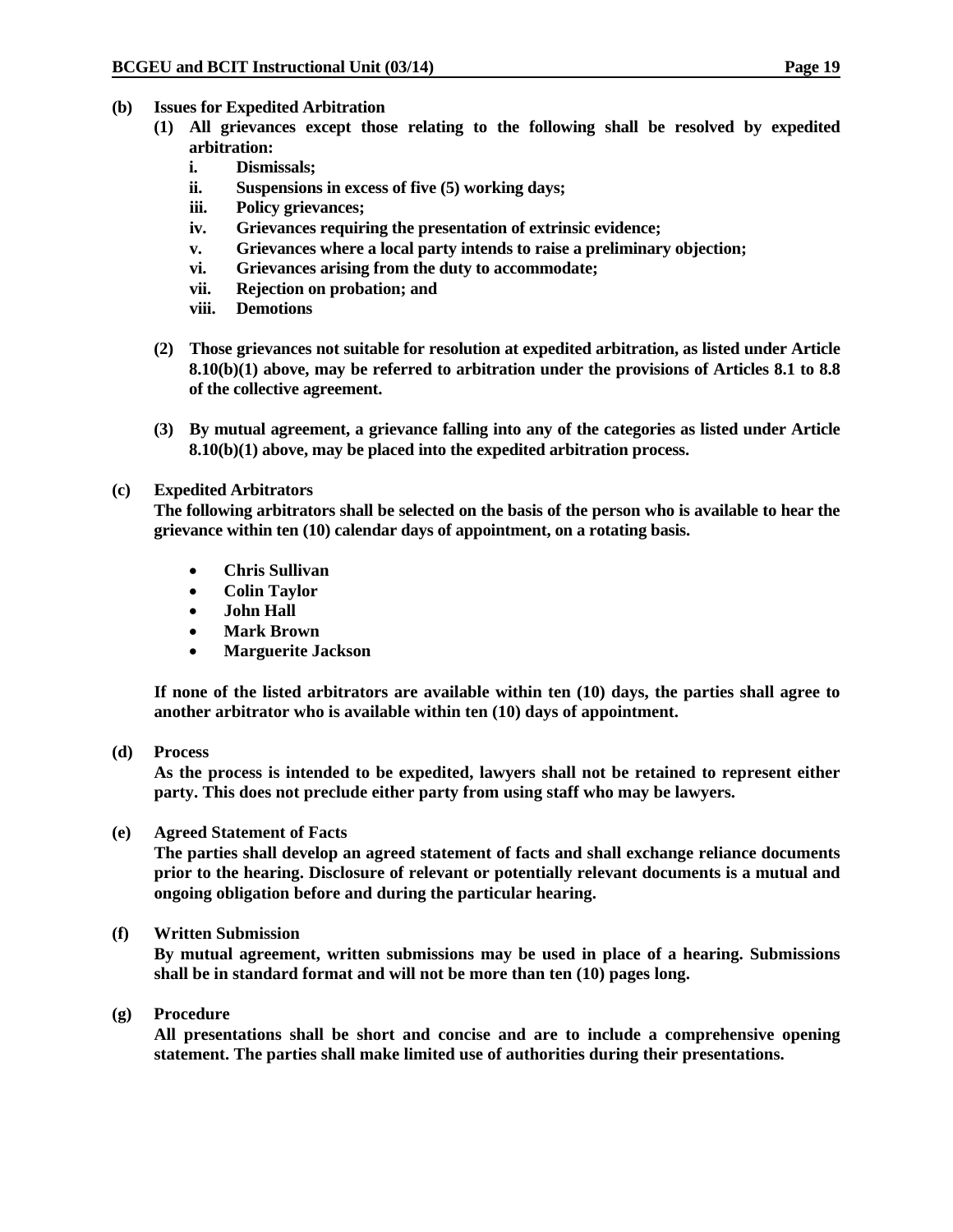- **(h) Mediation** 
	- **(1) Prior to rendering a decision, the arbitrator may assist the parties in mediating a resolution to the grievance.**
	- **(2) Where mediation fails or is not appropriate in the opinion of the arbitrator, a decision shall be rendered as contemplated herein.**
- **(i) Issuance of Decision**

 **The decision of the arbitrator is to be completed on the agreed form and mailed to the parties within three (3) working days of the hearing.** 

- **(j) Status of the Decision** 
	- **(1) All decisions, including mediated settlements, under this expedited arbitration process are limited in application to the particular dispute and are without prejudice. The decisions shall have no precedential value and shall not be referred to in any subsequent proceeding. The expedited arbitrators shall include statements to this effect at the beginning of their decision.**
	- **(2) All settlements of proposed expedited arbitration cases made prior to an expedited hearing are also without prejudice and have no precedential value.**
	- **(3) The decision or award, including mediated settlements, is final, binding, and conclusive, and is not open to question or review in a court on any grounds whatsoever.**
	- **(4) Should the parties disagree as to the meaning of the decision or award, including mediated settlements, either party may request that the arbitrator clarify the decision.**

### **(k) Costs**

- **(1) The parties shall equally share in the costs of the fees and expenses of the expedited arbitrator.**
- **(2) Hearings shall be conducted at the institution or at the offices of the union where possible to minimize costs.**

# **(l) Authority of Arbitrator**

 **The expedited arbitrator shall have the same powers and authority as an arbitration board established under the provisions under the** *Labour Relations Code***.**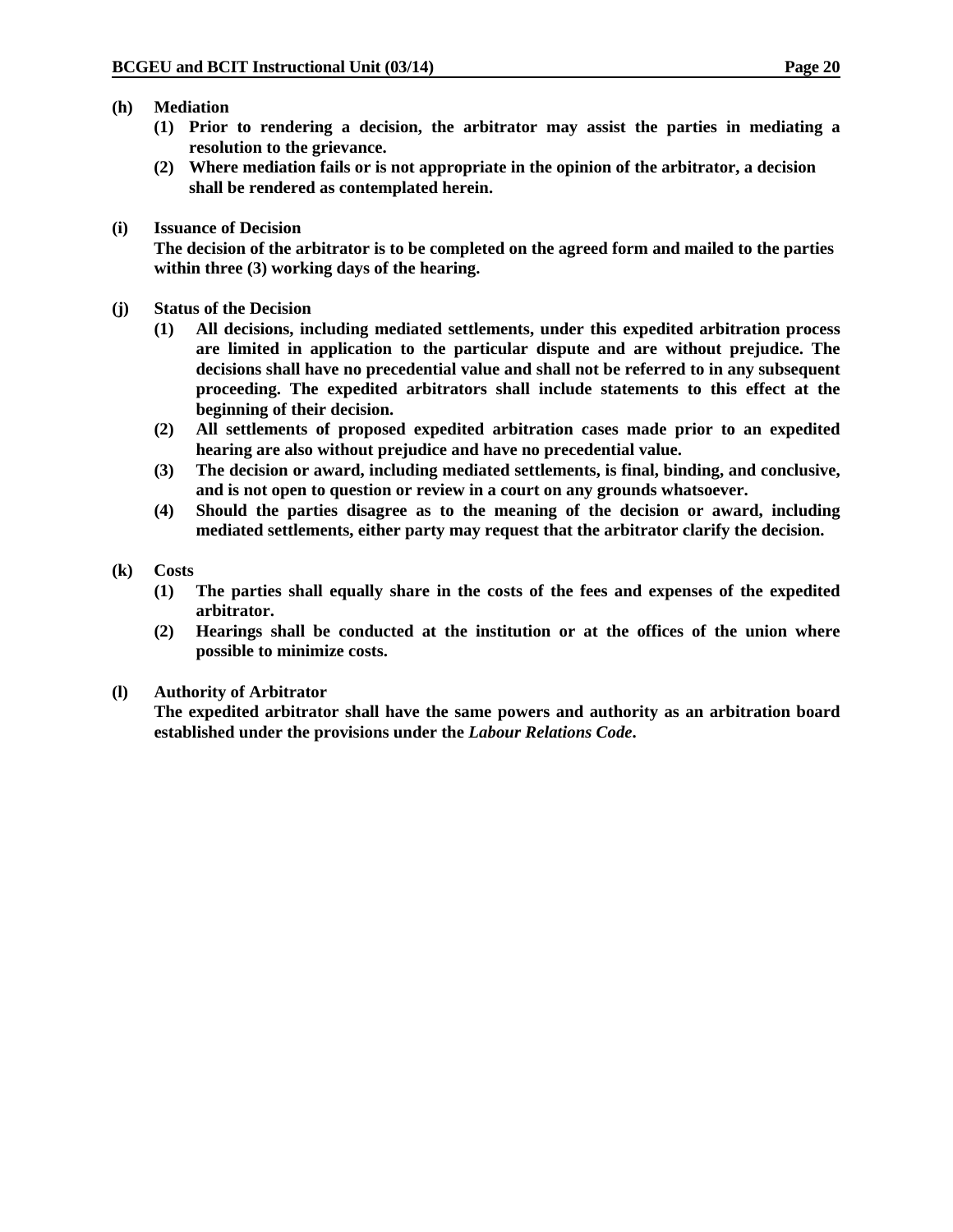# **ARTICLE 9 - DISMISSAL, SUSPENSION AND DISCIPLINE**

# **9.1 Burden of Proof**

In all cases of discipline, the burden of proof of just cause shall rest with the Employer.

#### **9.2 Dismissal**

The Employer, through authorized management, may dismiss any Employee for just cause. Notice of dismissal shall be in writing and shall set forth the reasons for dismissal.

# **9.3 Suspension**

The Employer, through authorized management, may suspend an Employee for just cause. Notice of suspension shall be in writing and shall set forth the reasons for the suspension.

### **9.4 Dismissal and Suspension Grievance**

All dismissals and suspensions will be subject to formal grievance procedure under Article 7 of this Agreement. A copy of the written notice of dismissal or suspension shall be forwarded to the President of the Union within five (5) days of the action being taken.

# **9.5 Right to Grieve Other Disciplinary Action**

Disciplinary action grievable by the Employee shall include written censures, letters of reprimand, and adverse reports of performance evaluation. An Employee shall be given a copy of any such document placed on the Employee's file which might be the basis of disciplinary action. Should an Employee dispute any such entry in his/her file, he/she shall be entitled to recourse though the grievance procedure and the eventual resolution thereof shall become part of his/her personnel record. Upon the Employee's request any such document, other than official evaluation reports, shall be removed from the Employee's file after the expiration of twelve (12) months from the date it was issued provided there has not been a further infraction. The Employer agrees not to introduce as evidence in any hearing any document from the file of an Employee, the existence of which the Employee was not aware at the time of filing.

#### **9.6 Personnel Files**

- (a) Every employee has the right of access to his/her personnel record kept in the Human Resources Office during normal working hours.
- (b) The President of the Union, or his/her designate, shall, with the written authority of an Employee, be entitled to review an Employee's personnel file in the office in which the file is normally kept, in order to facilitate the investigation of a grievance.
- (c) The Employee or the President of the Union or his/her designate as the case may be, shall give the Employer adequate notice prior to having access to such files. Files will be reviewed in the presence of a Personnel Officer or an appropriate designate.

# **9.7 Right to Have a Steward Present**

(a) An Employee shall have the right to have his/her steward present at any discussion with supervisory personnel which the Employee believes might be the basis of disciplinary action. Where a supervisor intends to interview an Employee for disciplinary purposes the supervisor shall make every effort to notify the Employee in advance of the purpose of the interview in order that the Employee may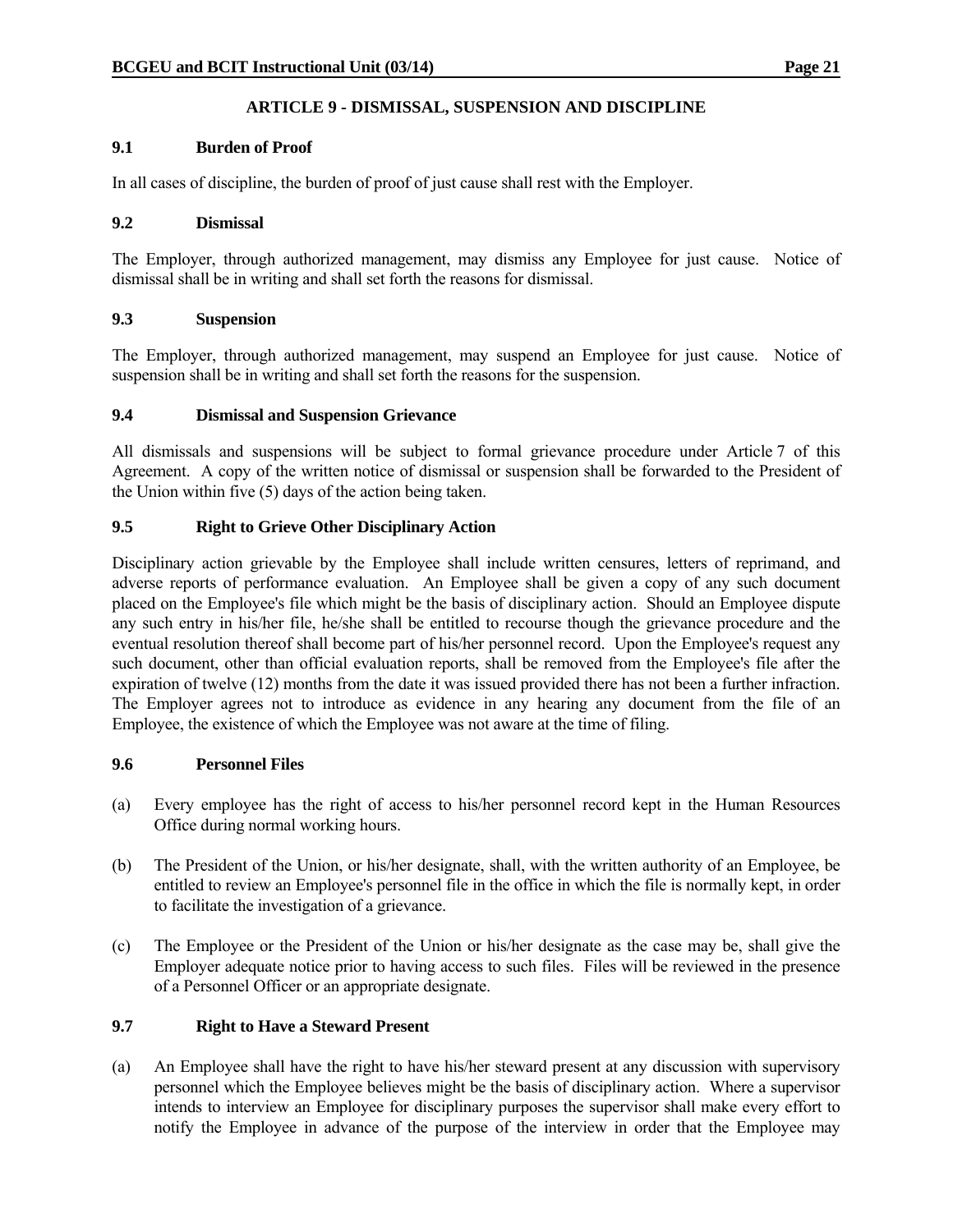contact his/her steward, providing that this does not result in an undue delay of the appropriate action being taken.

(b) A steward shall have the right to consult with a staff representative of the Union and to have a local Union representative present at any discussion with supervisory personnel which the steward believes might be the basis of disciplinary action against the steward; providing that this does not result in an undue delay of the appropriate action being taken.

# **9.8 Rejection During Probation**

The Employer may reject any probationary Employee for just cause. A rejection during probation shall not be considered a dismissal for the purpose of Article 9.4. The test of just cause for rejection shall be a test of suitability of the probationary Employee for continued employment in the position to which he/she has been appointed, provided that the factors involved in suitability could reasonably be expected to affect work performance.

Where an Employee feels he/she has been aggrieved by the decision of the Employer to reject the Employee during the probationary period, he/she may appeal the decision through the grievance procedure as per Article 7 of this Agreement.

### **9.9 Abandonment of Position**

An Employee who fails to report for duty for ten (10) consecutive working days without informing the Employer of the reason for his/her absence will be presumed to have abandoned his/her position. An Employee shall be afforded the opportunity to rebut such presumption and demonstrate that there were reasonable grounds for not informing the Employer.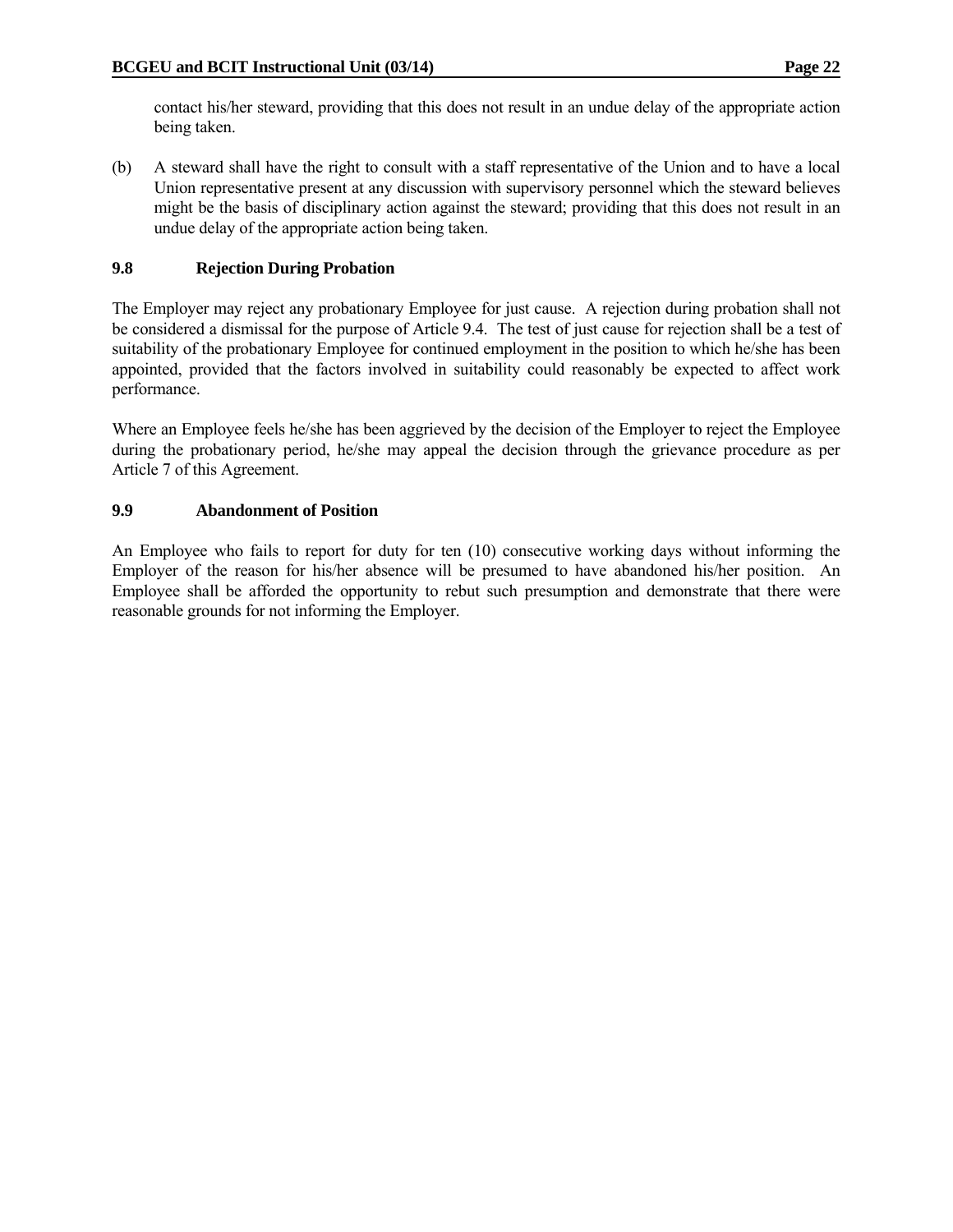# **ARTICLE 10 - SENIORITY**

#### **10.1 Seniority Defined**

For the purpose of this Agreement:

- (a) *"Service seniority"* shall mean the length of continuous service as a regular Employee of the Institute. An Employee transferred to the Pacific Vocational Institute from the public service on April 1, 1978, shall retain his/her length of service seniority in the Institute. Regular Employees in the Public Service of British Columbia as of June 30, 1974, shall be credited with service seniority equivalent to their length of continuous service as a permanent Employee or their length of service as a continuous temporary Employee with the Employer prior to that date.
- (b) *"Classification seniority"* for a regular Employee shall be from that date upon which an Employee is last appointed to his/her present classification with the status of a regular Employee.
- (c) Notwithstanding the provisions of 10.1(b), a regular Employee who is demoted shall have time previously spent at the level to which he/she is demoted included in his/her classification seniority, other than cases where an Employee takes a voluntary demotion in accordance with Article 11.5 or 11.6 of this Agreement or is demoted through no fault of his/her own. In the latter cases, the Employee shall have classification seniority equivalent to all time previously spent at the level to which he/she is demoted, together with all time spent in any higher classification within the same classification series or related series.
- (d) The seniority of Employees formerly defined as auxiliary who became *"regular"* Employees of the Institute as of January 16, 1980, will have auxiliary seniority credited on an accrued basis to establish their seniority.

 Where there is a disagreement between the Employee and the Employer as to the amount of seniority, the matter will be referred to the Bargaining Principals. If agreement cannot be reached at that level, the matter will be referred to arbitration pursuant to Article 8.

Days worked after January 1, 1976 will be accumulated to establish the former auxiliary's service seniority.

#### **10.2 Seniority List**

The Employer shall maintain a service seniority list showing the date each regular Employee commenced employment in the Public Service and/or Institute service. An up-to-date service seniority list shall be sent to the President of the Union semi-annually.

#### **10.3 Loss of Seniority**

A regular Employee on leave of absence without pay, other than: leave of absence for an elected or appointed position in the Union; or on maternity, adoption and parental leave pursuant to Article 20; or on educational leave pursuant to Article 13.21; shall not accrue seniority for leave periods over thirty (30) calendar days.

In the case of educational leave, the Employer shall maintain coverage for the Employee's medical, extended health, dental, group life, and long-term disability benefits, and shall pay the Employer's share of these premiums.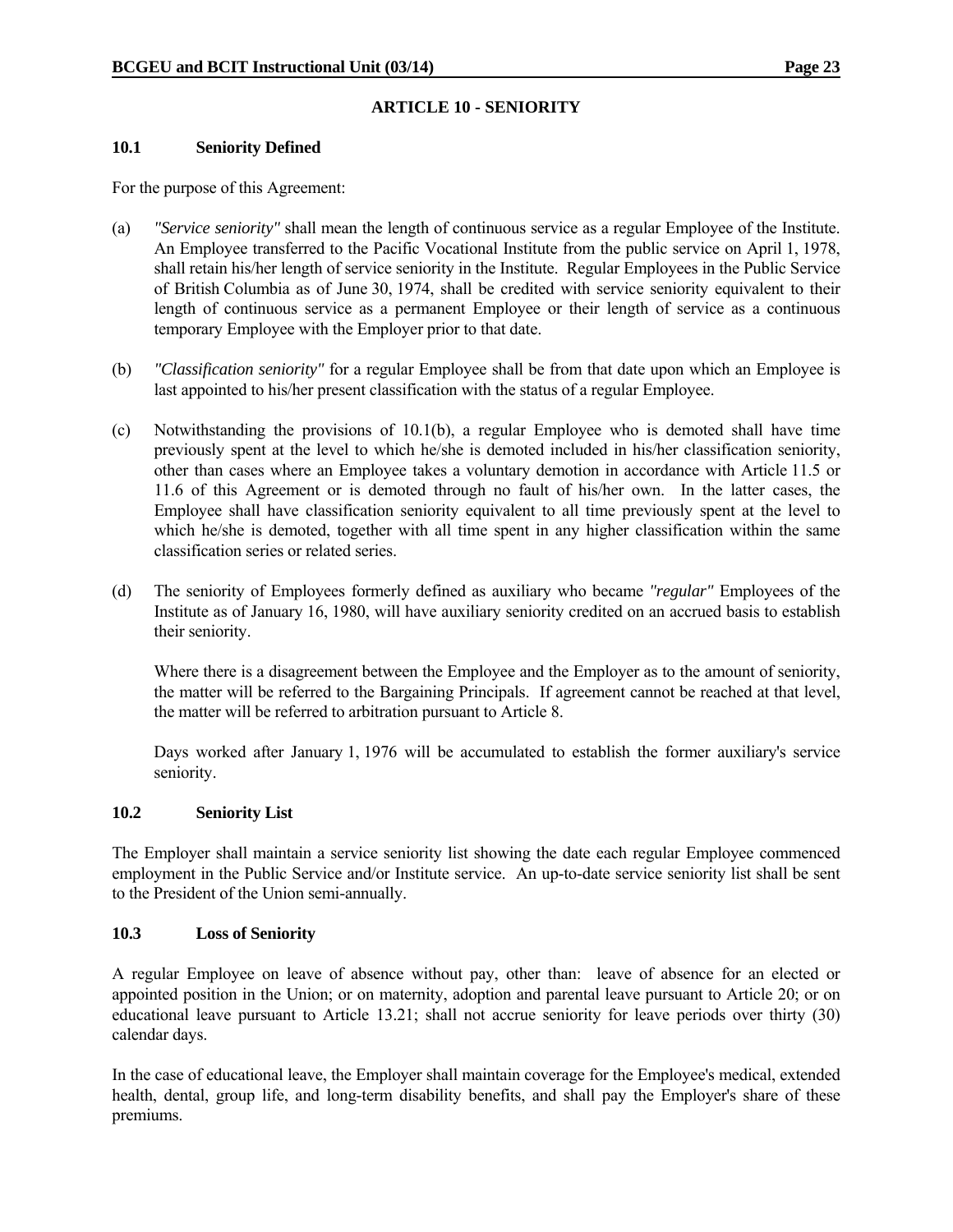A regular Employee who is on leave of absence without pay in an elected or appointed position of the Union shall continue to accrue seniority without benefits during the leave period, provided that, upon returning, the Employee shall accept the first available position in his/her original classification at the work location nearest his/her residence.

An Employee shall lose his/her seniority as a regular Employee in the event that:

- (a) he/she is discharged for just cause;
- (b) subject to 10.4, he/she voluntarily terminates his/her employment or abandons his/her position;
- (c) he/she is on layoff for more than one (1) year.

#### **10.4 Re-employment**

A regular Employee who resigns his/her position and within sixty (60) days is re-employed as a regular Employee shall be granted a leave of absence without pay covering those days absent and shall retain, effective the date of re-employment, all provisions and rights in relation to seniority and other fringe benefits, provided he/she has not withdrawn his/her superannuation contributions.

### **10.5 Bridging of Service**

If a regular Employee terminates after August 1, 1979, as a result of a decision to raise a dependent child or dependent children, and is re-employed, upon application he/she shall be credited with length of service accumulated at time of termination for the purpose of benefits based on service seniority. The following conditions shall apply:

- (a) The Employee must have been a regular Employee with at least three (3) years of service seniority at time of termination;
- (b) The resignation must indicate the reason for termination;
- (c) The break in service shall be for no longer than six (6) years; and during that time the Employee must not have been engaged in remunerative employment for more than six (6) months;
- (d) The previous length of service shall not be reinstated until successful completion of the probationary period on re-employment.

#### **10.6 Seniority Tie Breaker**

The Employer and the Union agree that where there is a tie in seniority between two or more Employees, a determination of seniority shall be made in the following manner:

- (a) Where two or more regular Employees whose start date as regular Employees is the same, auxiliary, substitute and temporary seniority of each Employee shall be referred to for the purpose of determining the order of seniority of the regular Employees involved.
- (b) Where a seniority tie is not resolved by (a) above, a game of chance shall be administered jointly by the shop steward and a representative from the Human Resources Department.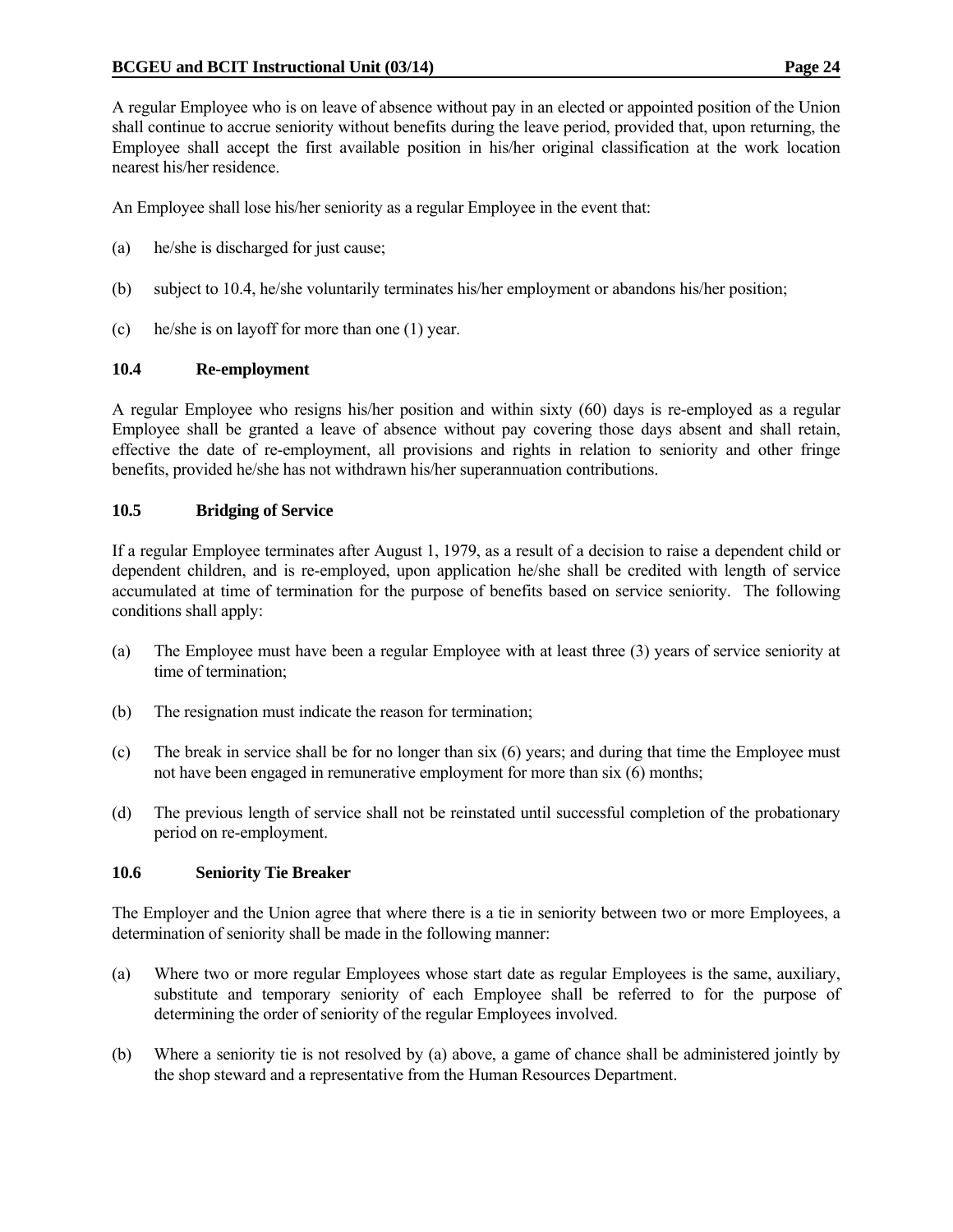# **ARTICLE 11 - PROMOTIONS, STAFF CHANGES AND POSTINGS**

# **11.1 Appointment Policy**

- (a) All appointments, promotions and transfers shall be based on merit. The factors used to determine merit shall be education, skills, knowledge, experience, years of continuous employment and any other matters which are necessary or desirable, having regard to the nature of the duties to be performed and consistent with the position description requirements.
- (b) Where two or more applicants have qualifications, ability and experience which are approximately equal, the applicant with the greater seniority shall be awarded the position.

### **11.2 Postings**

- (a) When a regular vacancy occurs which the Employer intends to fill, or a new position is created within the Bargaining Unit the Employer shall notify the Union in writing and post notice of the position on each appropriate notice board throughout the Institute for a minimum of one (1) week, so that all members will know about the vacancy or new position. All regular positions must be posted except those made pursuant to Article 11.6.
- (b) Notices shall be posted on the appropriate bulletin board at least fourteen (14) days prior to the closing date of the competition.
- (c) Such notice shall contain the following information: nature of position, qualifications, experience, required knowledge and education, skills, shifts, wage or salary rate or range.
- (d) Job postings for Vocational Instructors shall consist of the following qualifications:
	- (1) trade qualification in a designated trade or recognized industry qualifications in non-designated trades and other occupations;
	- (2) five (5) years' experience as a Journeyman or equivalent;
	- (3) previous supervisory or teaching experience; and
	- (4) skills and abilities to instruct the curriculum.

Common core qualifications shall include an Institute endorsement for this specialization. The criteria for this endorsement shall be developed by the Labour/Management Committee.

All job postings shall state *"this position is open to male and female applicants"*.

# **(e) A selection panel will be comprised of the following members:**

- **(1) The Specialization's Associate Dean;**
- **(2) The Specialization's Chief Instructor;**
- **(3) One (1) instructor selected by instructors in the specialization; and**
- **(4) One (1) instructor outside the specialization selected by the individuals in (e)(1) through (e)(3).**

#### **11.3 Union Observer**

The President of the Union or his/her designate may sit as an observer on any selection panel for positions in the Bargaining Unit. The observer shall be a disinterested Party. This section shall not apply to excluded positions. An Employee shall not suffer any loss of wages as a result of sitting as an observer on a selection panel.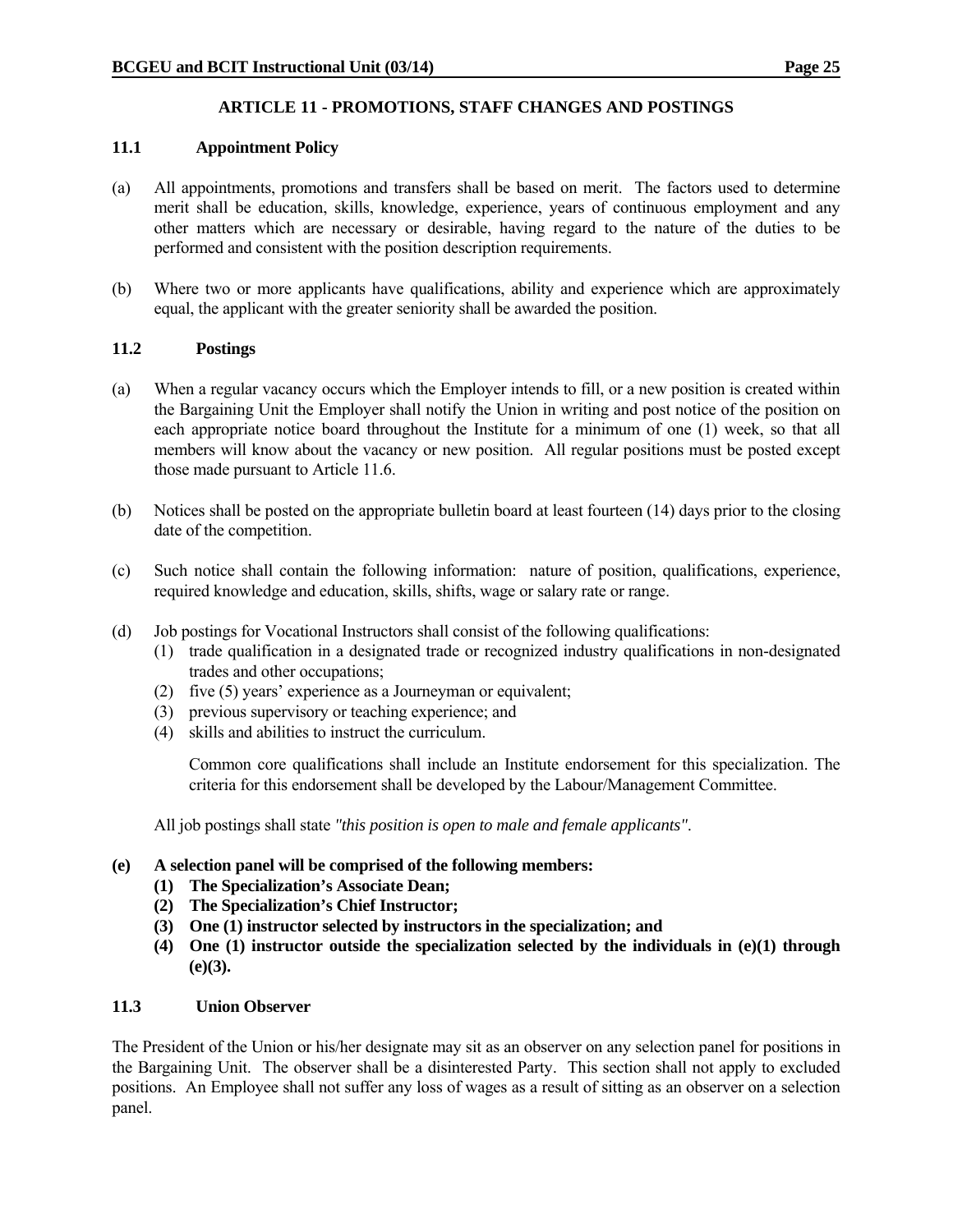### **11.4 Notification**

Unsuccessful in-service applicants to posted positions will be notified of the name and classification of the successful applicant. The unsuccessful applicants shall be notified in writing of the reasons why they were unsuccessful if they request such reasons within fourteen (14) days of being notified of the name and classification of the successful applicant. Where no requests have been received within fourteen (14) days, the appointment of the successful applicant may be confirmed.

### **11.5 Relocations**

It is understood by the Parties that, as a general policy, Employees shall not be required to relocate from one geographic location to another against their will. However, the Employer and the Union recognize that in certain cases relocations may be in the interests of the Employer and/or the Employee. In such cases an Employee will be fully advised of the reason for his/her relocation, as well as the possible result of refusal to be relocated.

#### **11.6 Transfers Without Posting**

Lateral transfers or voluntary demotions may be granted, without posting for:

- (a) Compassionate or medical grounds to regular Employees who have completed their probationary period;
- (b) All Employees who have become incapacitated by industrial injury or industrial illness. In such cases, the Screening Committee outlined in 11.11 shall consider any applications or requests presented to the Committee. Each request for special consideration shall be judged solely on its merit.

#### **11.7 Interview Expenses**

An in-service applicant for a posted position who is not on leave of absence without pay and who has been called for a panel interview shall be granted leave of absence with base pay and shall have his/her authorized expenses paid. An Employee granted leave under this section shall notify his/her supervisor as soon as he/she is notified of this requirement to appear for an interview.

#### **11.8 Right to Appeal**

Where an Employee feels he/she has been aggrieved by any decision of the Employer relating to promotion, demotion or transfer, the Employee may file a grievance in accordance with the grievance procedure as set out in Article 7 of this Agreement. Notwithstanding Article 7 of this Agreement, such a grievance shall be initiated at the third step of the grievance procedure within fourteen (14) days of the notification of the promotion, demotion or transfer. Where a grievance has been filed, no permanent transfers or placements shall take place until the grievance has been adjudicated.

#### **11.9 Probation**

Upon appointment or promotion, an Employee will serve a probationary period of six (6) calendar months in the position to which appointed. This probationary period may be extended by the Employer for an additional period of up to six (6) calendar months.

During the probationary period, the Employer may dismiss the Employee for just and reasonable cause. The test of just and reasonable cause for dismissal of a probationary Employee shall be a test of suitability of the probationary Employee for continued employment in the position to which he/she has been appointed, provided that the factors involved in suitability could reasonably be expected to affect work performance.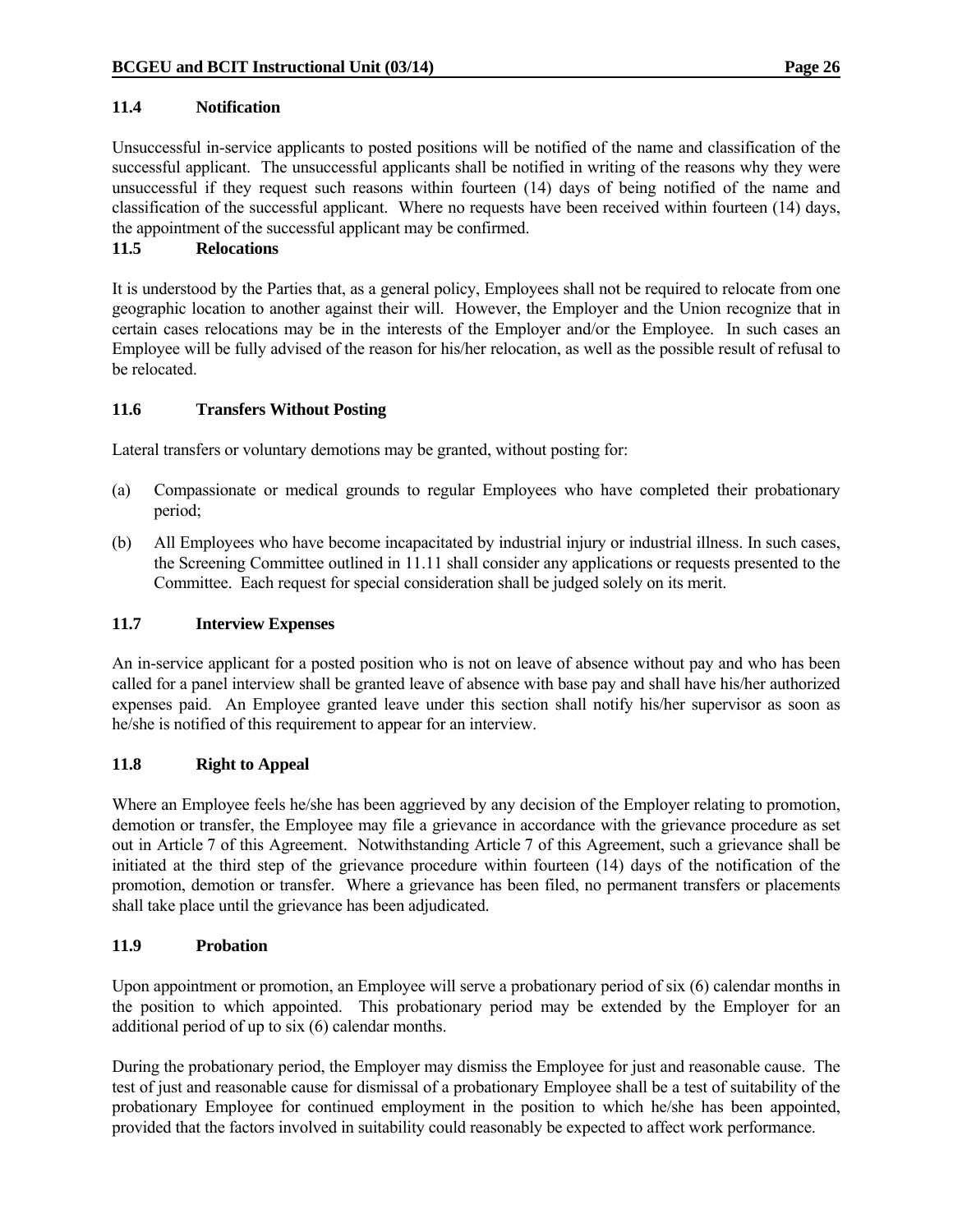Upon successful completion of probation, a regular Employee shall be confirmed in the position by the Employer. In a case involving a promotion or lateral transfer, the unsuccessful candidate shall revert to a position at the same level occupied prior to the promotion or lateral transfer.

Where an Employee's probation has been extended, and where an Employee disagrees with the decision, he/she may seek recourse through the grievance procedure.

#### **11.10 Changes in Status - Probation**

A temporary Employee who has been appointed as a regular Employee in the same position without a break in service, may have all or part of the continuous period of service applied to the probationary period.

#### **11.11 Screening Committee**

- (a) The Screening Committee shall review cases of regular Employees who have completed their initial probationary period, who have become incapacitated through temporary disablement or permanent partial disablement, and who as a result are precluded from performing the duties of their own occupation. The Committee shall also review cases of all Employees who have become incapacitated through industrial injury or industrial illness.
- (b) Following the review of such cases, the Screening Committee, taking into account the best interests of the Employee and the Employer, shall make recommendations to the Employer in accordance with their agreed terms of reference.
- (c) Where the Screening Committee is unable to decide upon recommendations for a particular case, it shall be referred to the Bargaining Principals for final disposition.
- (d) The Screening Committee shall consist of a qualified medical practitioner, as chairperson and four (4) members. Two (2) members shall be appointed by the Employer and two (2) members shall be appointed by the Union.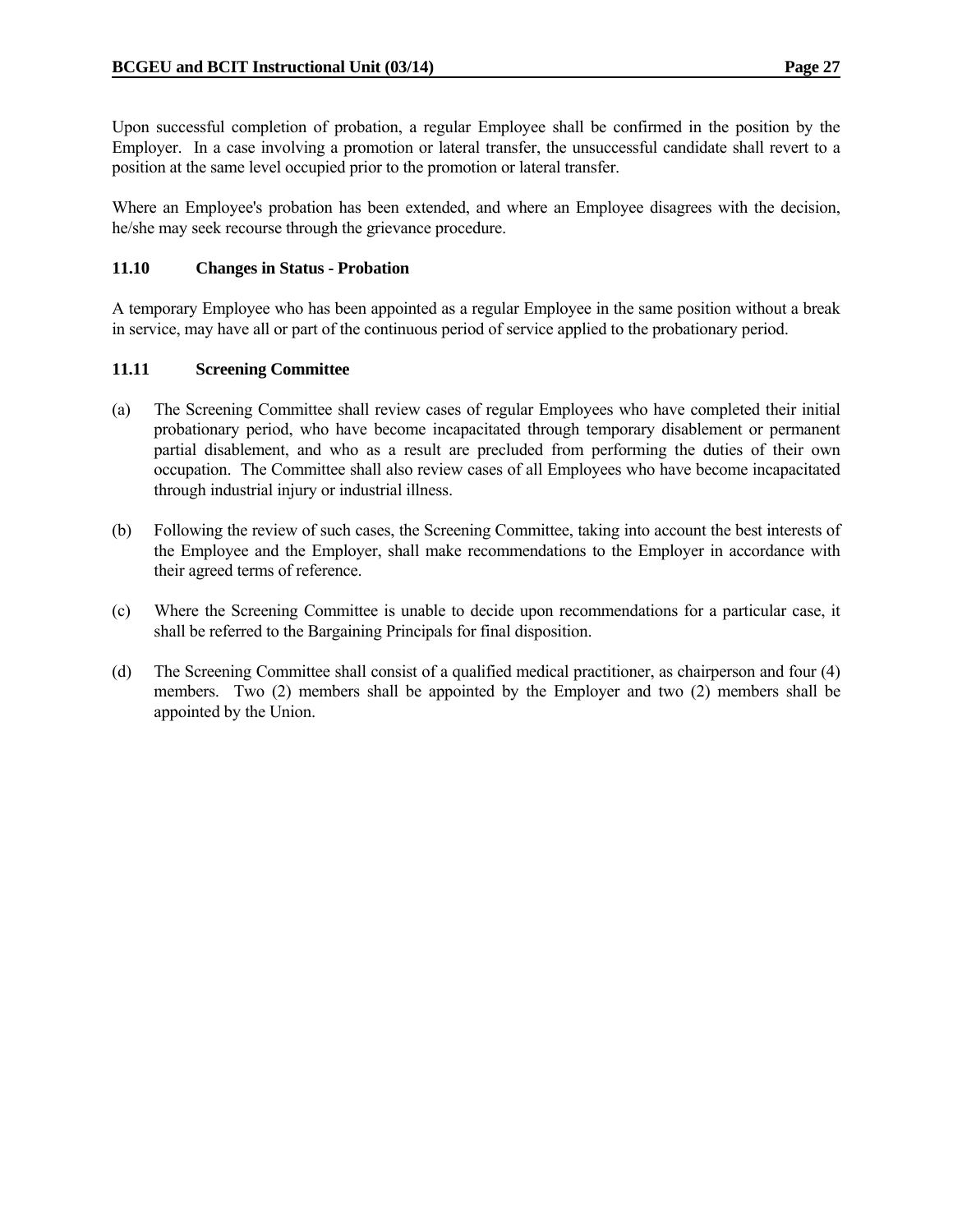### **12.1 Notice**

In the event of the need to layoff Employee(s) as a result of a decrease in the amount of work to be done for reasons including decreased student enrolment; program redundancy or program elimination, reduction or change; or budget limitation, the Employer shall give the Employee(s), affected written notice, including the reason and the specialization in which the layoff is to take place, and shall advise the Union in writing of the Employee(s), number of Employee(s), reason, and specialization(s) in which the layoff is to take place.

### **12.1.1 Labour Adjustment**

- (a) The Employer will make every reasonable attempt to minimize the impact of funding shortfalls and reductions on the workforce.
- (b) Subject to budgetary constraints and the amount of funding available for labour adjustment costs, fairness, flexibility and Employee choice will prevail in the implementation of labour adjustment strategies as approved by the Institute.
- (c) If a workforce reduction is necessary, representatives of the Employer and the Union will canvass Employees in the area identified for reduction over a five (5) work day period, or a longer period agreed to by the parties, to find volunteer solutions that provide as many viable options as possible to minimize potential layoffs.
- (d) Menu of Labour Adjustment Strategies

 To minimize layoffs, the following menu of labour force adjustment strategies will be considered, and, whenever possible, offered to Employees:

- Job Sharing
- Reduced hours of work through partial leaves
- Transfers to other areas within the bargaining unit subject to available work and meeting qualifications, with minimal training required
- Paid and unpaid leaves of absence
- Voluntary severance
- Purchasing past pensionable service. If permissible, the Employer will match a minimum of three (3) years' contributions to the appropriate pension plan where an Employee opts for early retirement
- Early retirement incentives
- Secondment
- Retraining
- Trial retirement
- Continuation of health and welfare benefits
- Combinations and variations of the above or other alternatives
- (e) While various options may be considered and offered, there will be no stacking of benefits.
- (f) Once strategies other than layoffs have been explored, the Employer may proceed, if need be, with the pre-layoff canvass.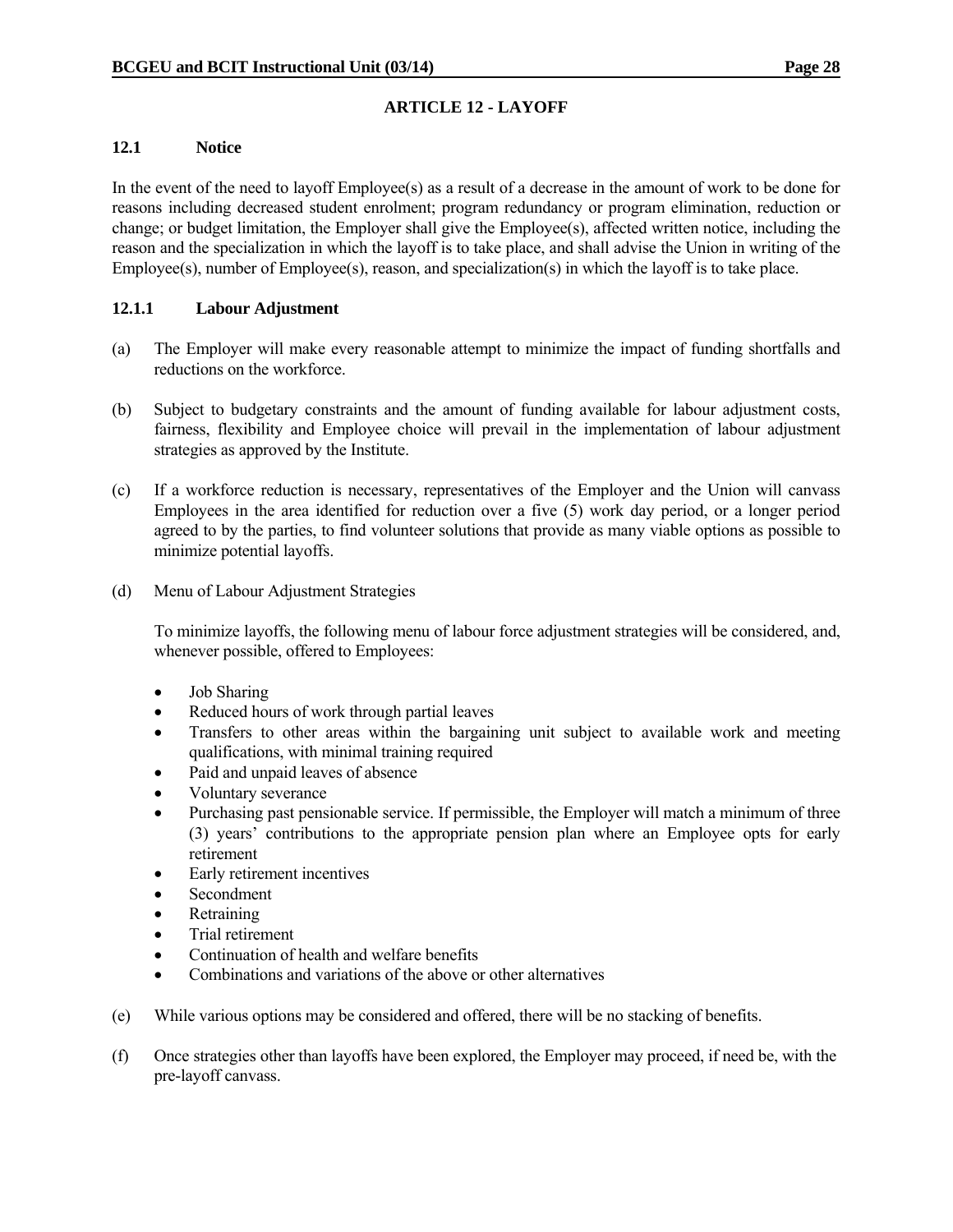### **12.2 Pre-Layoff Canvass**

- (a) Where the Employer identifies to the Union a need to proceed with a layoff of Employees pursuant to Article 12.1, the Employer shall, prior to issuing a layoff notice to any Employee under Article 12, canvass any Employee or group of Employees within the area identified for reduction in order to invite on a voluntary basis:
	- (1) placement of an Employee(s) into a vacant position(s);
	- (2) resignation of an Employee(s) with severance and other benefits as provided for in Article 12; or
	- (3) where eligible, early retirement.
- (b) Where an Employee(s) selects an option or accepts an offer of placement, which shall be confirmed in writing by the Employer, such acceptance is final and binding on the Employee.
- (c) Responses from Employees to the Pre-Layoff canvass will only be received by the Employer for consideration if submitted within ten (10) days of issuance of a written notice to the Employee or group of Employees within the area identified for reduction and to the Union of the Pre-Layoff Canvass.
- (d) Where the number of Employees choosing to exercise their options under this provision exceeds the number of positions to be reduced, the determination shall be on the basis of seniority.
- (e) Pre-Layoff canvass will apply, except under the following conditions:
	- (1) Emergency Service Leave Article 19.11 (provided the period of leave does not exceed twelve  $(12)$  months):
	- (2) General Leave of Absence (provided the period of leave does not exceed twelve (12) months);
	- (3) Union Leave of Absence (provided the period of leave does not exceed twelve (12) months);
	- (4) Educational Leave (provided the period of leave does not exceed twelve (12) months);
	- (5) Maternity/Adoption Leave;
	- (6) Curriculum Development;
	- (7) Annual Leave Replacement (provided the period does not exceed six (6) months).

## **12.3 Order**

Within a specialization, as defined in Schedule *"E"*, the order of layoff shall be:

- (a) first any temporary Employees shall be laid off in reverse order of service seniority,
- (b) then regular Employees shall be laid off in reverse order of service seniority

 providing the remaining Employees within the specialization have the necessary skills, abilities and qualifications to fill the remaining positions.

## **12.4 Notice of Layoff**

Where a regular Employee is to be laid off by the Employer, ten (10) weeks' notice shall be given. If the Employee has not had the opportunity to work for the full period of notice, he/she shall be paid in lieu of work for that part of the notice period during which work was not available.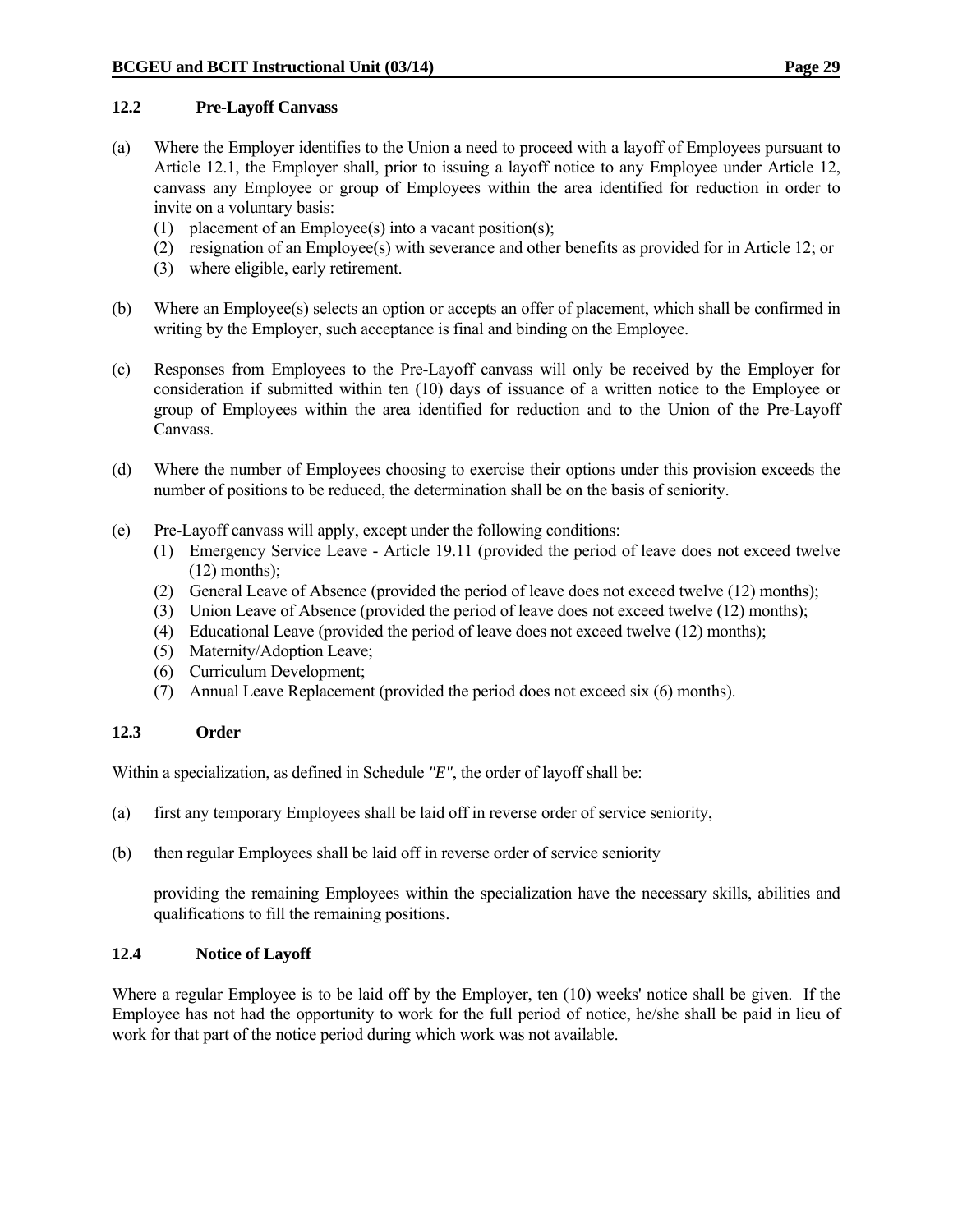### **12.5 Regular Employees and Layoff**

- (a) A regular Employee who is to be laid off shall elect:
	- (1) to displace an Employee with less service seniority in accordance with Article 12.5(b) or 12.5(c). Where an Employee elects to displace another Employee with less service seniority, he/she shall notify the Employer within ten (10) days of his/her receipt of notice of layoff; or

 Where an Employee exercises his/her right to displace an Employee with less service seniority, the Union and the Bargaining Unit Chair shall be notified in writing by copy of the acknowledgement letter to the Employee. The Bargaining Unit Chair or his/her designate, if requested by the Employee, can sit as an observer at all interviews dealing with the displacement option exercised by the Employee.

### (2) opt for early retirement and if eligible,

- (i) receive retirement benefits provided by this Agreement under Articles 19.12 and 26.9 and;
- (ii) receive the following Annual Leave entitlement for the final calendar years of service: Vacation Years Workdays

| Tenth                   |    |
|-------------------------|----|
| Eleventh                | 24 |
| Twelfth to nineteenth   | 25 |
| Twentieth to thereafter | 30 |

 or, earned Annual Leave pursuant to 17.2, whichever is greater. Any Annual Leave taken by the Employee during the year of entitlement will be deducted from the entitlement; and

- (iii) receive severance benefit provided for in Article  $12.5(a)(4)$ .
- (iv) an Employee who elects severance pay and is subsequently re-employed, shall not be entitled to re-credit seniority for the purposes of Article 12.5.
- (3) to remain available for recall in accordance with Article 12.6; or
- (4) to resign and receive severance pay as follows:
	- (i) for the first year of completed employment; one (1) month's current salary
	- (ii) for the second year of completed employment; one (1) month's current salary
	- (iii) for each completed year thereafter; one-half  $(\frac{1}{2})$  month's current salary. The Employee will not receive an amount greater than six (6) months' current salary as severance pay.
- (5) An Employee may defer receiving severance pay pursuant to 12.5(a)(4) for **eighteen (18)** months and remain on recall in accordance with 12.5(a)(3).

 In the event that such laid off Employee is not recalled to a regular position during the **eighteen (18)** month recall period, he/she shall then be eligible to receive a severance pay amount equal to that which he/she would have been eligible for, had the option pursuant to  $12.5(a)(4)$  been elected at the time of his/her original layoff.

 A recall pursuant to Article 12.6(d) shall not extend the original **eighteen (18)** month recall period to which this deferral of severance pay applies. If, upon the expiry of this **eighteen (18)**  month deferral period, the laid off Employee is working pursuant to a recall under 12.6(d), the Employee shall be given the opportunity to resign from such employment at the end of the assignment and receive the deferred severance pay or maintain his/her employment status and rights in accordance with Article 12 of the Collective Agreement.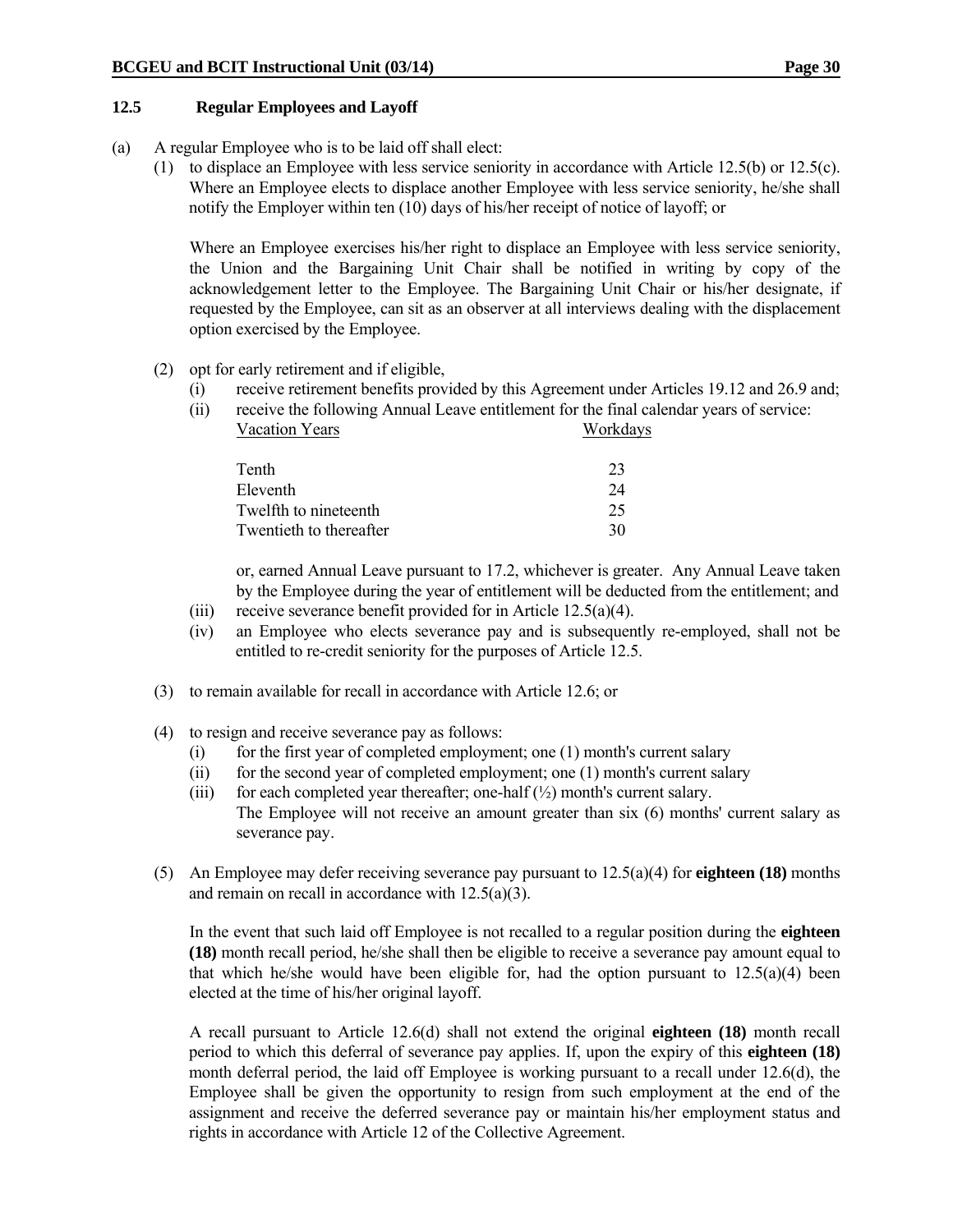- (6) If an Employee does not elect option (1) or (5) within ten (10) working days, he/she shall not be eligible to displace another Employee. An Employee shall advise the Employer within six (6) weeks of receiving notice of layoff which of options (2), (3) or (4) he/she elects.
- (b) A regular Employee, subject to layoff, who has less than three (3) years' service seniority and who has the necessary skills, abilities and qualifications may fill a vacancy that is to be filled, or displace an Employee who has less service seniority, within the same specialization grouping. The Employee who is displaced, in the event more than one possibility exists, shall be the one with the least service seniority.

 Displacement of an incumbent Employee shall not occur in a course of a specified length during the last two weeks (2) of training.

 For such periods of delay, an Employee will not be paid his/her salary, however, he/she may utilize first his/her Unused Unscheduled Annual Leave entitlement and secondly his/her Scheduled Annual Leave entitlement. During any period of delay, all other terms of the Collective Agreement will apply.

Article 13.3**(i)** shall apply.

Displacement shall not occur if it would constitute a promotion.

- (c) A regular Employee, subject to layoff, who has three (3) years' or more service seniority, and who has the necessary skills, abilities and qualifications may fill a vacancy that is to be filled, or displace an Employee who has less service seniority:
	- Stage 1) first within the same specialization grouping,
	- Stage 2) next within the Institute except Common Core,
	- Stage 3) then within the Institute including Common Core.

 The Employee who is displaced in the event more than one possibility exists shall be the one with the least service seniority within the appropriate stage.

 Displacement of an incumbent Employee shall not occur in a course of a specified length during the last two (2) weeks of training.

 For such a period of delay, an Employee shall utilize his/her Unused Unscheduled Annual Leave entitlement after which the Employer will pay the Employee at his/her regular salary for the balance of the period that he/she is unable to displace an incumbent Employee, but at its option, the Employer may assign the Employee to alternative duties.

Article 13.3**(i)** shall apply.

Displacement shall not occur if it would constitute a promotion.

(d) If at the time of layoff, a subsequent appointment for the Employee has been approved and the accrued and unused annual leave is equal to or greater than the layoff period, the Employee may schedule his/her annual leave within the layoff period. If an appointment for a laid off Employee is subsequently approved such that the paid out, annual leave is equal to or greater than the layoff period, then the Employee's seniority will be credited for that period.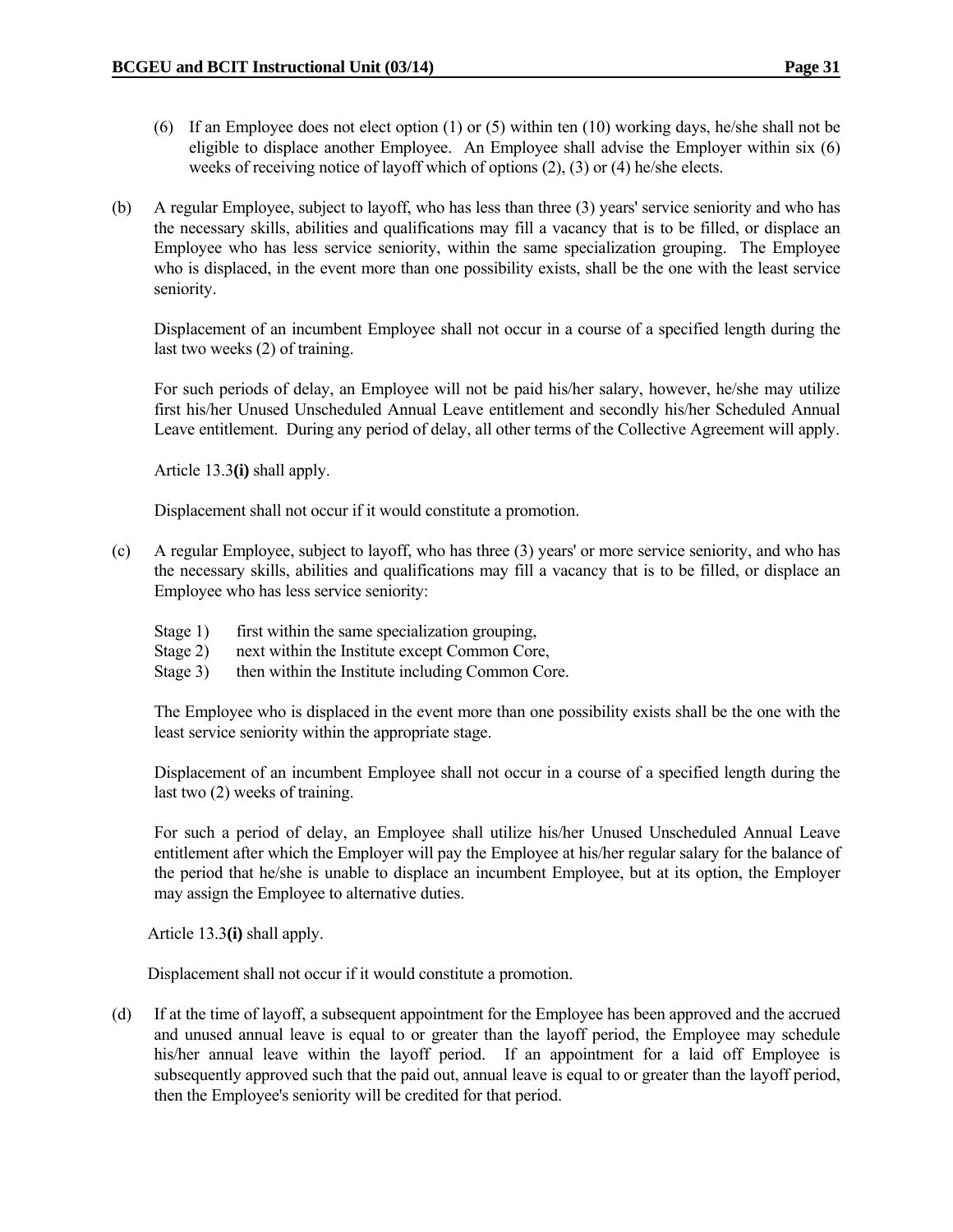- 
- (e) Employees who displace an Employee with less seniority will be protected by Article 26.7(b). However, the Employee must accept job offers in higher rated positions in the Bargaining Unit for which he/she has the necessary skills, abilities and qualifications, or forfeit the protection of 26.7(b).
- (f) A layoff notice given to a regular Employee will not be rescinded by the Employer unless by mutual agreement with the Employee once the Employee has elected either of the severance or early retirement options.

## **12.6 Recall**

(a) An Employee on layoff **from a regular ongoing position** shall, **prior to posting,** be offered any regular vacancy or temporary vacancy in the Bargaining Unit which is to be filled within **eighteen (18)** months of the date of layoff, and for which the Employee has the necessary skills, abilities and qualifications to perform the work. An Employee on layoff shall be recalled in order of service seniority. Temporary Employees shall be recalled after regular Employees.

 A laid off regular Employee will have precedence over any other Employee for the vacancy. The order of seniority will be used between laid off Employees to determine to whom the vacancy is offered.

- (b) The Employer shall notify laid off Employees of such vacancies. It is the responsibility of the laid off Employee to ensure that the Employer is duly notified of his/her current address, telephone number, **and valid email address. Notification shall not be limited to one method of contact**.
- (c) An Employee shall not accumulate seniority while on layoff.
- (d) A laid off Employee who has received notice or pay in lieu of notice and is recalled for a period of three (3) months or less or for Short Term Disability relief of up to four (4) months, shall not be entitled to receive notice or pay in lieu of notice if laid off again within this period.
- (e) A laid off Employee(s) who has received notice or pay in lieu of notice and is recalled and works for a period in excess of the periods defined in (d) above shall be entitled to receive notice or pay in lieu of notice in accordance with Article 12.4. Where a period of layoff between recall periods is two (2) weeks or less, the recall periods shall be considered to be one period for the purposes of 12.6(e). In these circumstances, where the recall period includes periods of Short Term Disability relief adding up to four (4) months or less, Article 12.6(d) shall apply. If the recall period includes periods of Short Term Disability relief adding up to more than four (4) months, then Article 12.6(e) shall apply.
- (f) Regular Employees who are recalled shall accumulate regular service seniority for the period of work for which he/she has been recalled. Upon completion of regular, temporary, or CE/PTS/IS work and for the purposes of Article 10.3(c) he/she shall re-establish his/her right to a further recall period as specified in Article 12.6(a).
- (g) An Employee who has received pay in lieu of notice pursuant to Article 12.4 will not be paid for any overlap in time if he/she is recalled before the equivalent period of notice is exhausted.

## **12.7 Conversion to Permanent Ongoing Status**

Where an employee has become a regular employee through the application of Article 31.1, and where that employee has not been recalled to an ongoing position, but has been employed in temporary contracts pursuant to Article 12.6(d) and 12.6(e) for three (3) consecutive years without a three (3) consecutive month gap in employment, the Labour/Management Committee will review the employee's work history and make a recommendation to the employee's Dean and Associate Dean regarding regular permanent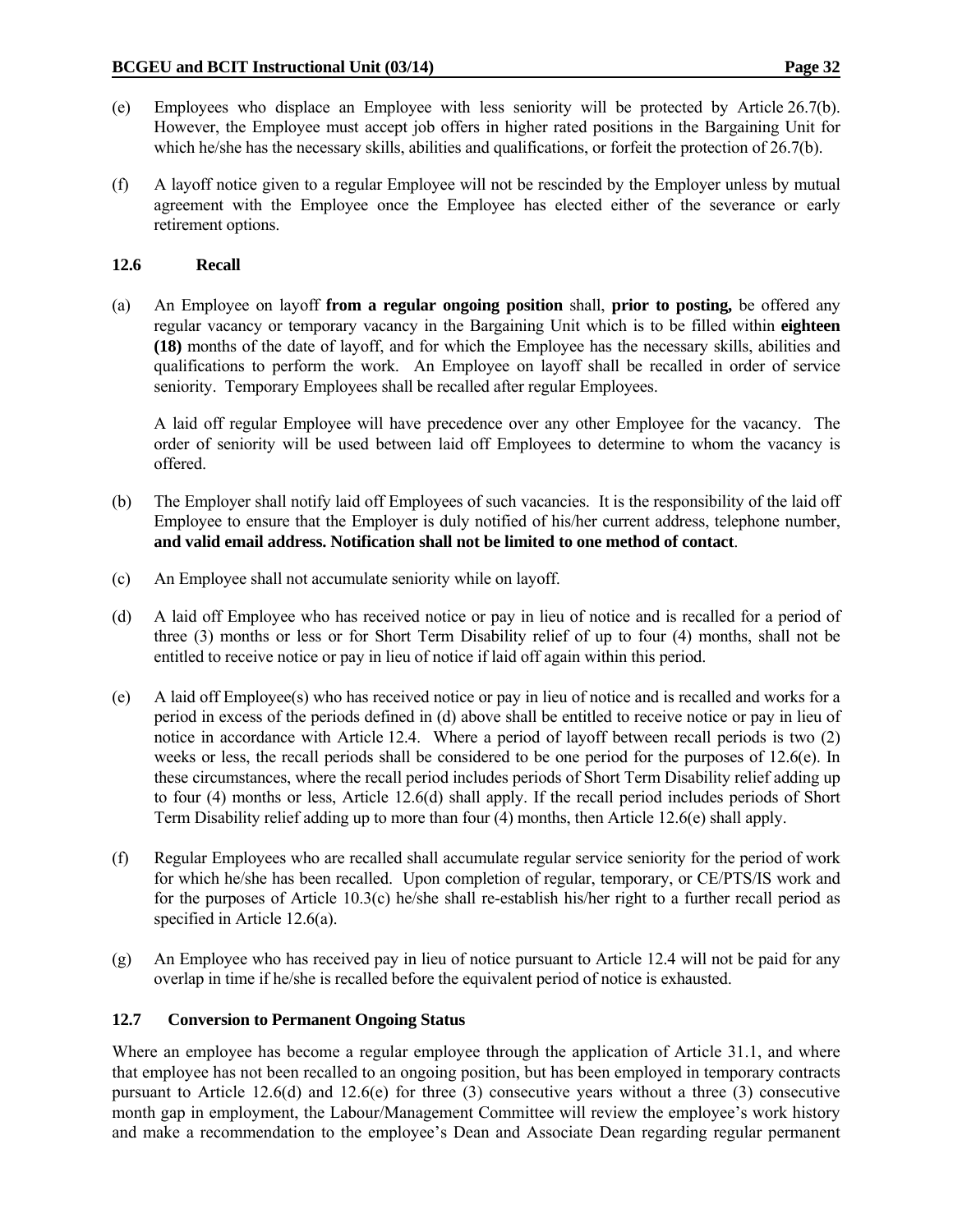employment. The Labour/Management Committee will take into consideration the following factors, including, but not limited to:

- 1. The expectation of ongoing work in the specialization.
- 2. The nature of the previous temporary appointments (i.e. backfill, non backfill, industry services etc).
- 3. Enrolment forecasts, labour market studies and waitlists for the program/specialization.
- 4. Industry trends and utilization rates within the program.
- 5. The employee's ability to perform the full scope of instructional duties within the specialization.
- 6. The employee's average FTE status over the employee's three (3) consecutive years of employment.
- 7. The current and expected funding sources for the program.
- 8. The employee has acquired their Provincial Instructor's Diploma (PID) or equivalent.

The Labour/Management Committee will meet biannually, on or about May 1 and October 1 of each year, to review employees who meet this threshold.

The Parties to the Labour/Management Committee may make recommendations related to permanent employment, FTE and other conditions which may require a memorandum of agreement between the Parties.

The Parties to the Labour/Management Committee will make reasonable efforts to come to a consensus recommendation. If the Parties are unable to provide a consensus recommendation, either Party may submit an independent recommendation to the Dean and Associate Dean.

Where an employee is converted under this language to permanent ongoing status, and where there is a need to conduct a layoff under Article 12 within two (2) years of the employee's conversion, the employer will have the option of (a) conducting a layoff under Article 12 or (b) providing the least senior regular employee(s) that was converted with a severance payment as described in Article 12.5(a)(4) and all other rights under Article 12 will be waived.

In the event that the Union disagrees with the Dean's decision, it may refer the matter to an arbitrator for determination of whether the Employer acted in a reasonable manner. Such referral shall take place within thirty (30) days of being advised of the Dean's decision. The Parties agree that this is the mechanism for dealing with any dispute related to a decision under this article.

Nothing in this article prevents the Union from discussing the conversion of employees to regular permanent employment at Labour/Management Committee meetings prior to an employee's three (3) year threshold being met, however, the provisions in this article shall not apply in these circumstances.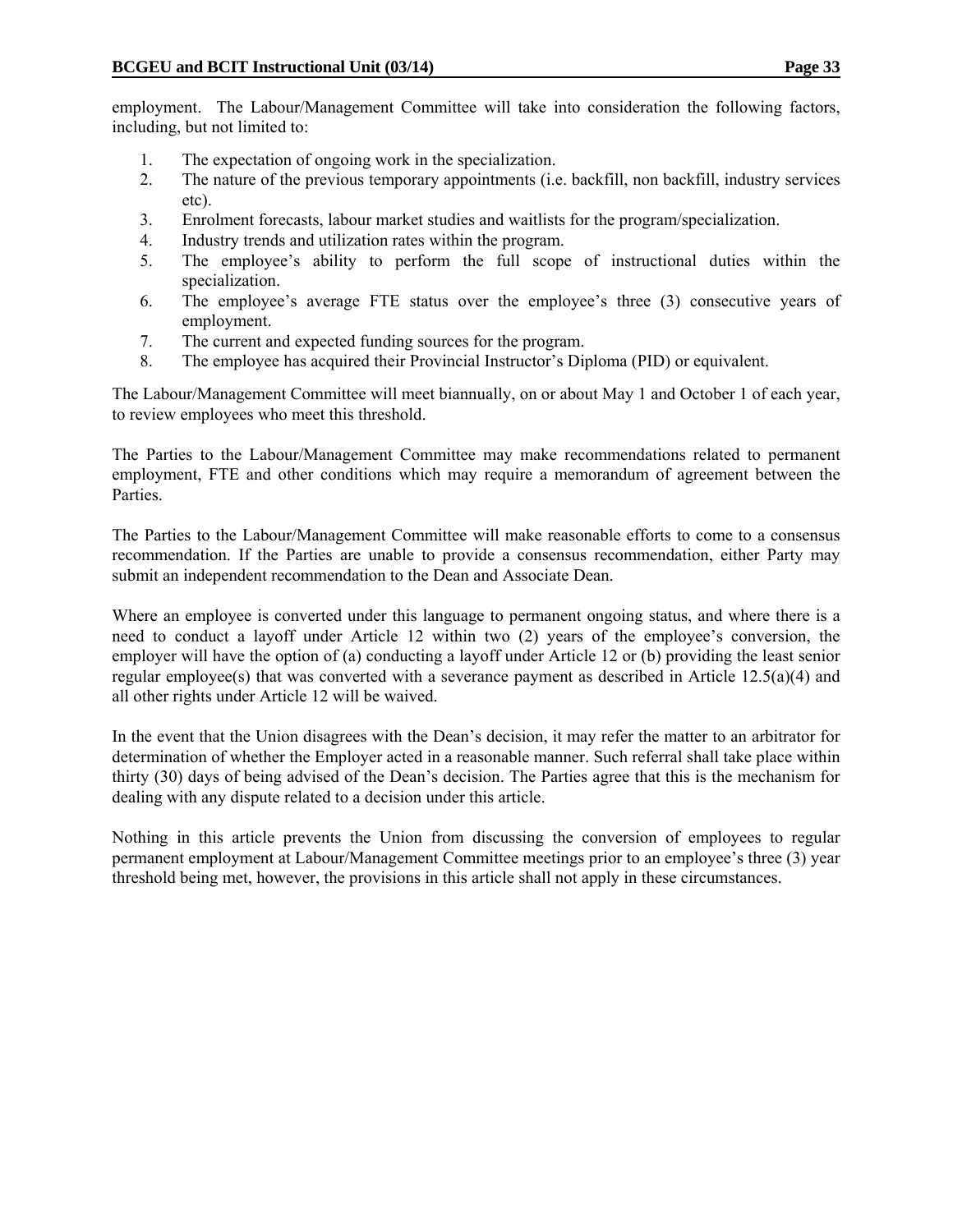## **ARTICLE 13 - HOURS OF WORK/CAREER DEVELOPMENT**

### **Preamble**

The Parties recognize the Employer's right to establish hours of operation and the Union's right to negotiate shift schedules to meet the hours of operation in accordance with the provisions of this article.

### **13.1 Hours of Work - Non-instructors**

The normal hours of work of non-instructional Employees in the Bargaining Unit shall be seven (7) hours per day between the hours of 8:00 a.m. to 5:00 p.m. exclusive of meal periods for five (5) consecutive days between Monday and Friday inclusive.

### **13.2 Work Schedules - Non-instructors**

Except as provided for in Article 13.1, changes in work schedules for non-instructional Employees shall be negotiated between the Employer and the President of the Union or his/her designate. A record of the Employee's work schedule shall be maintained at the local level.

### **13.3 Hours of Work - Vocational Instructors**

- (a)
- (1) Vocational Instructors shall be assigned thirty (30) hours of work per week exclusive of meal periods, and inclusive of Article 13.10(a) paid rest periods. The normal workweek for Vocational Instructors shall be Monday to Friday.
- (2)
- (i) The positions of Chief Instructors may be established at the Institute's sole discretion to provide leadership and to facilitate learning and instruction in the assigned area. However, the Institute agrees to maintain and continue the position of Chief Instructor for each program cluster unless there are demonstrable reasons for discontinuing the position(s). These positions shall be filled by Employee(s) who hold full-time, continuous instructor positions. It is the Institute's expectation that a Chief Instructor will normally instruct a minimum of twenty percent (20%) of an Instructor's student contact time.
- (ii) The period of appointment for a Chief Instructor will normally be for three (3) years. The process for selection of a Chief Instructor will be by a competitive selection process. The Dean of the School will appoint a committee consisting of the appropriate Associate Dean, an instructor from the relevant program cluster, and one (1) instructor from another trade program cluster. The purpose of this Committee is to find the best qualified candidate within the program cluster. The Labour/Management Committee will define the selection process and selection criteria for Chief Instructors.
- (iii) Normally, in order to perform the duties of Chief Instructor, a minimum of twenty-five percent (25%) release time from instructional duties will be provided. For programs having four (4) to eight (8) instructors a minimum of forty percent (40%) release time will be provided, and for programs having nine or more instructors the appointed Chief Instructor will have seventy-five percent (75%) release time. Nothing in this Agreement shall prevent a Chief Instructor from filling-in, for a short period of time, for an instructor who is, for example: ill; attending an Educational Council; or an Articulation; or safety meeting.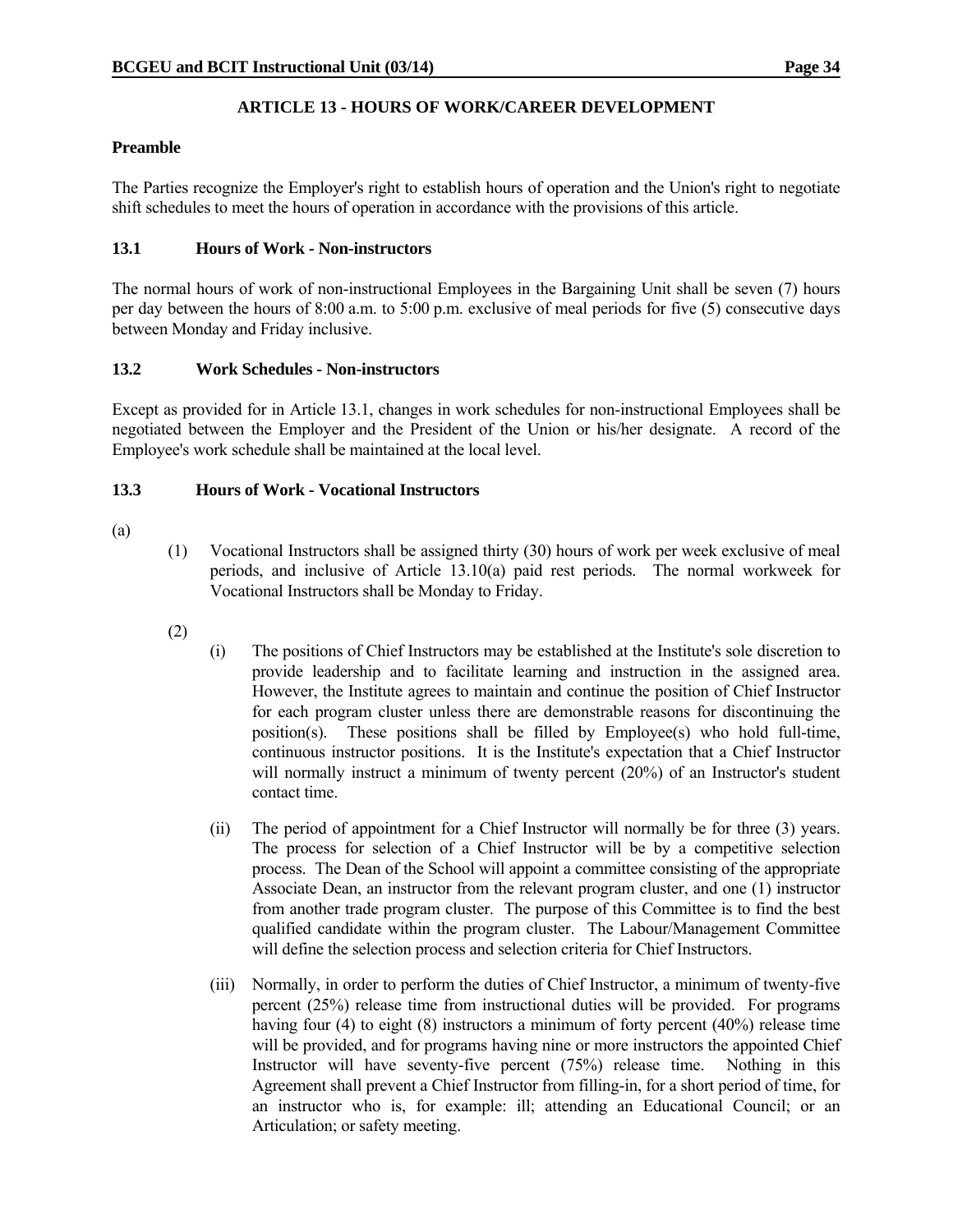- (iv) Chief Instructors shall be paid a stipend of two hundred and thirty dollars (\$230) per month in addition to his/her regular pay. The stipend shall be paid during the period of appointment as a Chief Instructor.
- (v) *Chief Instructor Search Process*

 When it has been established that a Chief Instructor vacancy exists, the search process below shall be followed:

- · the responsible Associate Dean shall inform the applicable program cluster/program/department of the opening;
- the Department shall review the cluster requirements, the terms of reference, duties and special requirements of the Chief Instructor (the Associate Dean shall collect the information for the Search Committee);
- the Associate Dean announces the competition and posts announcements;
- the Dean appoints the Search Committee. (The Department submits the name of their chosen representative to the Dean.) The chosen person must understand and be apprised of all of the issues and concerns of the Department. The Dean appoints the third person from another trade program cluster and confirms the appointments to the Search Committee;
- the Associate Dean arranges the interview of all candidates;
- the results are finalized by the Search Committee;
- the Search Committee makes recommendations to the Dean. If the Search Committee has not reached a consensus, then a minority report is to be submitted to the Dean detailing the minority concerns;
- the Dean shall make an offer to the Instructor;
- the Chief Instructor is appointed;
- after one (1) year, the appointment will be reviewed/confirmed;
- the additional two  $(2)$  year appointment shall be confirmed;
- after three (3) years, the needs of the position will be reviewed and Article 13.3(a)2(ii) applies.
- (b) For the purpose of this Article, *"instructional hour"* means a scheduled student-contact hour in a classroom, laboratory, shop or any other related instructional area.
- (c) The Parties recognize that hours of work as in 13.3(a) includes more than classroom instruction. The following functions are included:
	- (1) classroom instruction;
	- (2) shop and laboratory instruction and supervision;
	- (3) instructional counselling, evaluation and preparation;
	- (4) administrative responsibilities, including assignments, examination marking and student evaluation;
	- (5) curriculum maintenance and program enhancement;
	- (6) administrative processes required to ensure appropriate resources are in place to deliver training;
	- (7) other duties directly related to the instruction of trades and vocational programs;
	- (8) input into development of modifications to workshop and instructional areas;
- **(d)** Instructor's schedules shall provide for five (5) hours per week for the performance of functions (3) through (8) in the instructional area during which time, the instructor(s) shall ensure the students have been given learning assignments normal to the course and training objectives.

 During this time, classroom instruction, shop and/or laboratory instruction and supervision will not be required.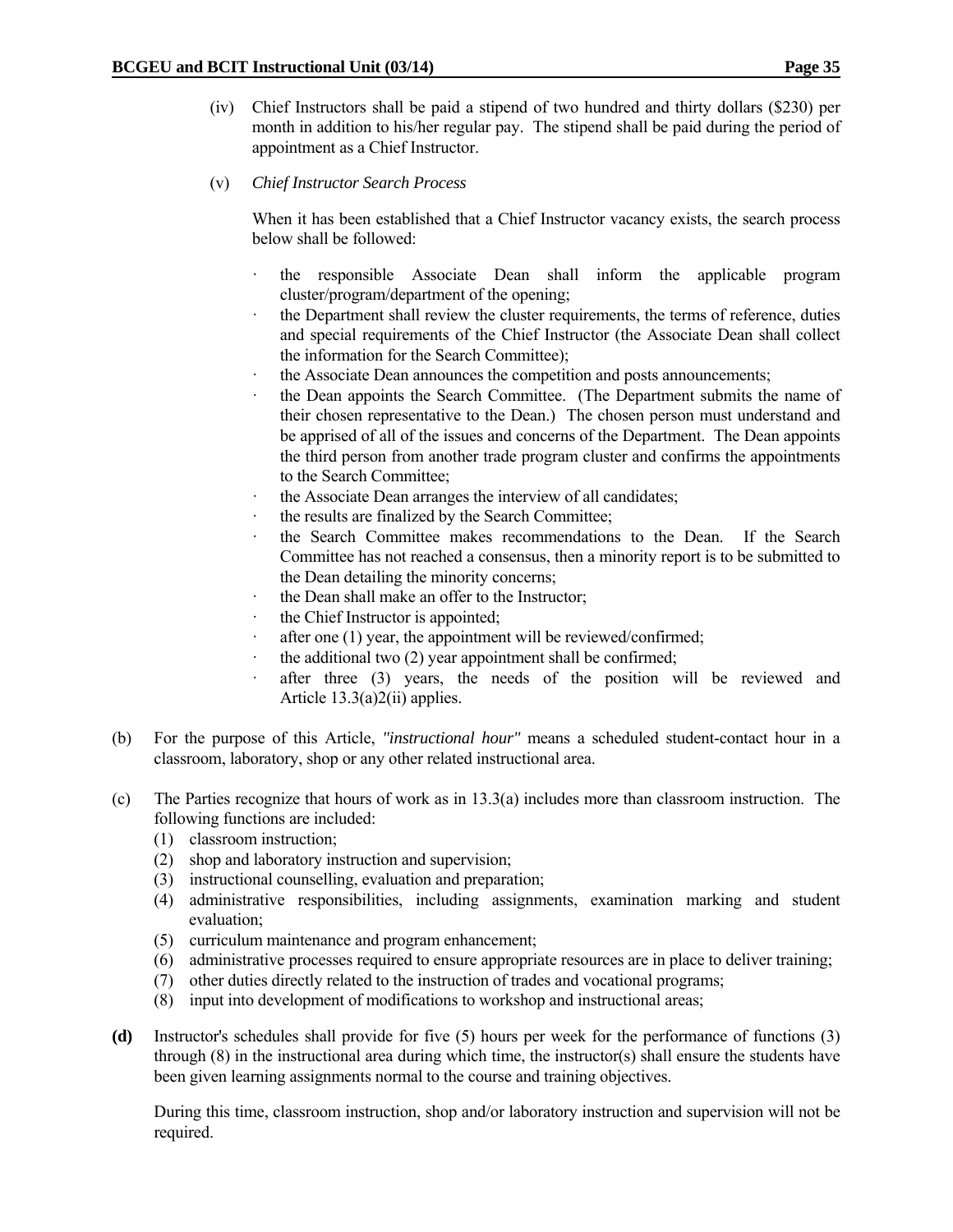- **(e) Two (2) of the five (5) hours per week for the performance of functions 13.3(c)(3) through 13.3(c)(8) must be scheduled as on campus office hours. Such hours must be clearly posted and the instructor must be available for instructional counselling. Other 13.3(c)(3) through 13.3(c) (8) functions may be performed during these two (2) hours provided the instructor remains available for instructional counselling. For the remaining hours, an instructor may performs functions 13.3(c)(3) through 13.3(c)(8) at an alternate work location provided that:** 
	- **(1) the instructor is in attendance on campus for the commencement of each shift; and**
	- **(2) the instructor's other duties and responsibilities do not require their presence on campus; and**
	- **(3) the instructor is available to respond to a request and immediately attend campus should operational issues arise that necessitate the instructor's attendance on campus. Prior to leaving campus for off campus work, the instructor must advise the Chief Instructor and provide contact information so that the instructor can be contacted should operational issues arise that necessitate the instructor's attendance on campus.**
- (f) Function (3) through (8) time shall be scheduled by the instructor in consultation with the Chief Instructor (or excluded supervisor where applicable). Where this time has been scheduled and due to operational requirements of the Employer the Employee is not permitted or able to exercise the scheduled time or to reschedule the time within the workweek, the Employee will be paid at the overtime rate. This clause is not to be construed as providing an alternative to 13.3(c).
- (g) In order to accommodate functions (3) through (8) duties or where duty requires more time than provided for in (c) for functions (3) through (8), the instructor, in consultation with the Chief Instructor and Associate Dean, may combine classes at parallel or compatible levels of progress for such activities as common lectures; study; visual presentations; presentation to students of common learning material by external lecturers and industry trainers; supervision and monitoring of examinations; or the supervision and monitoring of assigned classroom study periods; for more than one class at the same time.

 Where presentation of learning material is provided by non-service personnel such as external lecturers and/or industry trainers at the workplace, the Employer may, with the prior approval of the Dean of the School or the appropriate Associate Dean, provide an honorarium in recognition of the contribution of those non-service personnel.

 Honorarium: \$50 per half  $\left(\frac{1}{2}\right)$  day or major portion thereof \$100 per day or major portion thereof

 Article 27.7 may also apply subject to prior approval of the Dean of the School or the appropriate Associate Dean.

- (h) Classes shall not be scheduled where unsafe conditions could result.
- (i) An instructor assigned to instruct course material other than his/her regular programs for a period exceeding five (5) days, will be provided adequate time for orientation to the instructional and learning environment. Temporary assignments shall be assigned equitably.
- (j) The Parties agree that the number of students in traditional industrial-type shop training activities will generally not exceed established practice.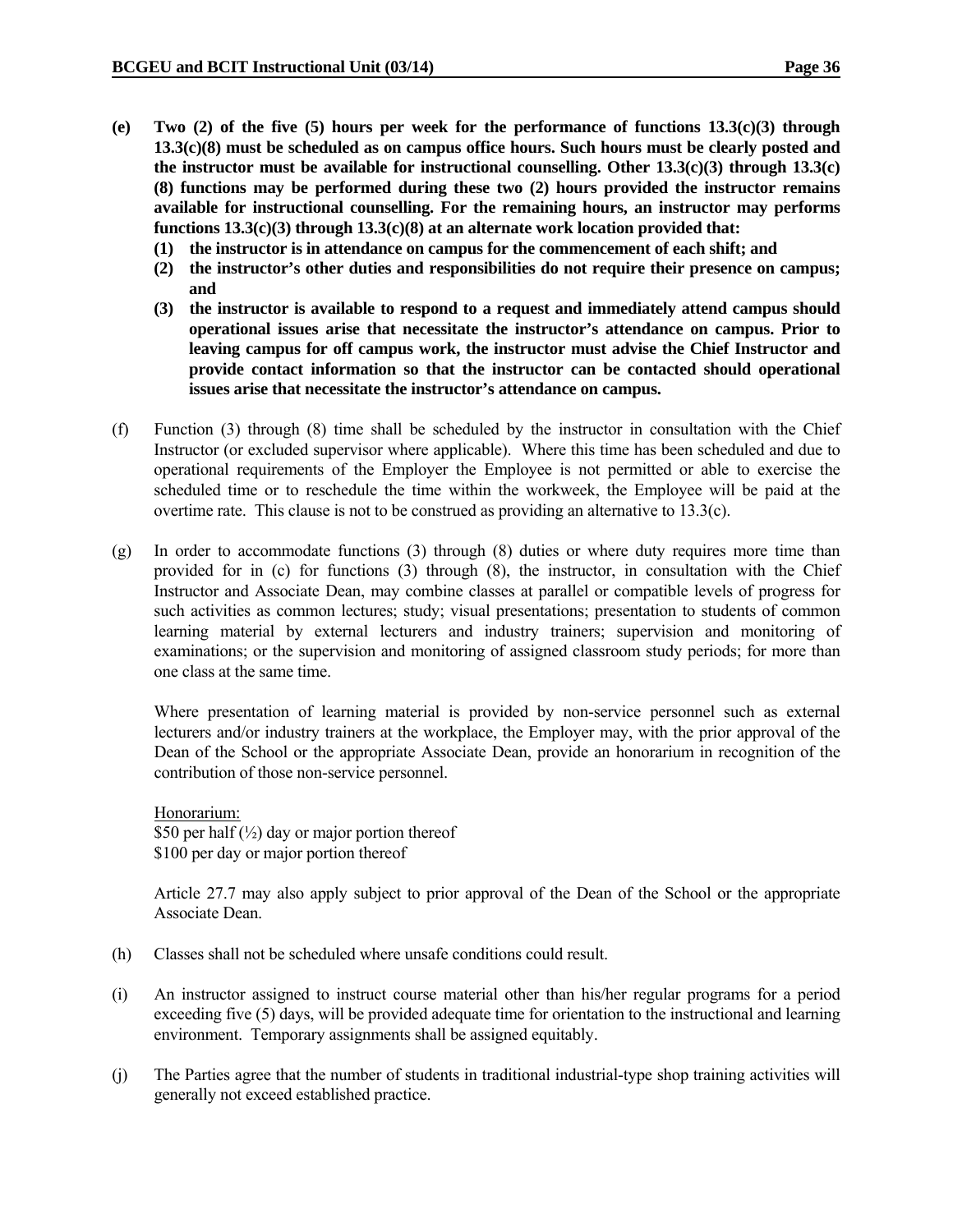The Parties recognize that in other training activities, should instructional or related workload be such that an instructor reasonably believes it to be excessive, instructional assistance will, upon request, be provided.

(k) An Instructor may make a request to the Chief Instructor for a change in assignment of duties. The Chief Instructor, in consultation with the Associate Dean, may grant a change in assignment of duties provided there is no negative impact to the operation of the specialization or other employees. If a request cannot be accommodated, reasons will be provided by the Associate Dean.

### **13.4 Operational Schedules**

- (a) The Employer shall give the Union sixty (60) days' notice of changes in the hours of operation that affect the work schedules of Employees. Where circumstances beyond the Employer's control require the introduction of changes in the hours of operation with less than sixty (60) days available for notice the Employer shall give the maximum notice possible.
- (b) Following the receipt of notice the Employer and the Union designated representatives shall meet to negotiate mutually agreeable work schedules.
- (c) If the Parties cannot agree the matter shall be resolved through the arbitration procedure outlined in Article 8 of this Agreement.

### **13.5 Non-Instructional Duty Day**

- (a) In order to allow Employees time to prepare for incoming classes and to conclude the affairs of previous classes, provisions shall be made for the scheduling of non-instructional duty days, ten (10) working days for each instructor in any one calendar year. This provision shall also apply to those instructors in a continuous intake course. The non-instructional duty day entitlement for instructors who do not teach a full year shall be pro-rated accordingly. Implementation of this clause shall begin on January 1, 1980 and be fully implemented by April 1, 1980.
- (b) An Instructor may make a written request to be on-duty, off-campus for non-instructional duties to his/her Chief Instructor. The Chief Instructor will review the request with respect to operational requirements and forward his/her recommendation regarding the request to the Associate Dean, or his/her designate. The Associate Dean will review the recommendation and will determine, on a caseby-case basis, whether the request will be authorized. Such authorization will not be unreasonably withheld.

A request to be on-duty, off-campus should be submitted to the Chief Instructor at least five (5) working days in advance, so that the Chief Instructor and Associate Dean have sufficient time to review the request.

A request to be on-duty, off-campus must include:

- (1) the date(s) and time when the instructor would like to be on-duty, off-campus;
- (2) the nature of the work being performed while off campus;
- (3) specific deliverables;
- (4) list of resources required to complete the work and confirmation that those resources are available to the Employee off campus at no additional cost to the Institute;
- (5) provisions for the students (if appropriate) and any other necessary information; and
- (6) the Instructor's contact information.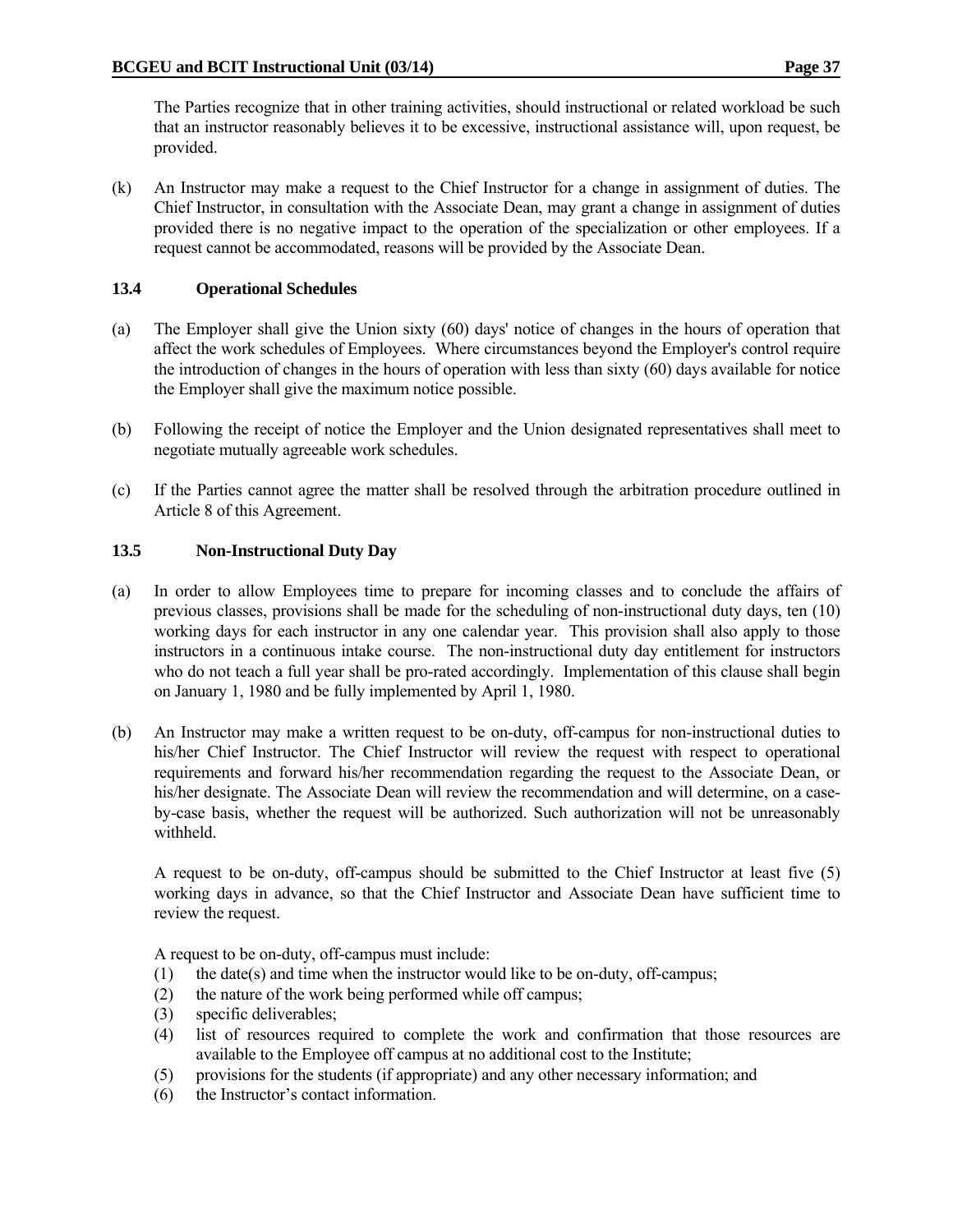An Instructor must be available to respond to a request and attend campus should operational issues arise that necessitate the Instructor's attendance on campus.

## **13.6 Scheduling of Lieu Days/Statutory Holidays**

- (a) Pursuant to Articles 16.3 and 16.4 of the Agreement, lieu days accruing from statutory or designated holidays shall be taken either immediately before or after the paid holiday but in any event not more than two (2) weeks from the date of the paid holiday. If the lieu day is not taken within two (2) weeks it shall be immediately scheduled on the annual leave roster.
- (b) When statutory or designated holidays fall within a two (2) week scheduling block, the additional hours to be worked in order to average seventy (70) hours during the two (2) week block may be carried over to the next two (2) week scheduling block, if the scheduling of those additional hours is not possible during the original two (2) week period.
- (c) Upon written request, an Employee will be notified of his/her lieu day entitlement by February 15th of each year.

### **13.7 Conversion of Hours**

Scheduling of lieu days, annual leave and/or designated paid holidays shall be on the basis of six (6) hours per day for instructional staff and seven (7) hours per day for non-instructional staff.

#### **13.8 Standby/Callout**

- (a) The Employer will consult with the Union prior to initiating standby programs where they have not existed previously. This provision does not apply to standby situations made necessary by emergency conditions.
- (b) If the Employer decides to implement standby or callout, the provisions contained in Articles 13.10, 15.9 (2nd paragraph) and 15.10 of the August 1, 1979 to July 31, 1981 Collective Agreement will apply.

#### **13.9 Meal Periods**

- (a) Meal periods shall be between thirty (30) and sixty (60) minutes in length and subject to mutual agreement between the Employer's and the Union's designated representatives at the local level.
- (b) An Employee shall be entitled to take his/her meal period away from the work station. Where this cannot be done, the meal period shall be considered as time worked and compensated for subject to Article 15.6.
- (c) Meal periods shall be scheduled as closely as possible to the middle of the workday.

#### **13.10 Rest Periods**

- (a) Employees are entitled to the following paid rest periods:
	- i. Employees shall have one (1) fifteen (15) minute rest period in each work period of three and one-half  $(3\frac{1}{2})$  hours, but not more than six  $(6)$  hours.
	- ii. Employees shall have two (2) fifteen (15) minute rest periods in each work period in excess of six (6) hours, one (1) rest period to be granted before and one (1) after the meal period.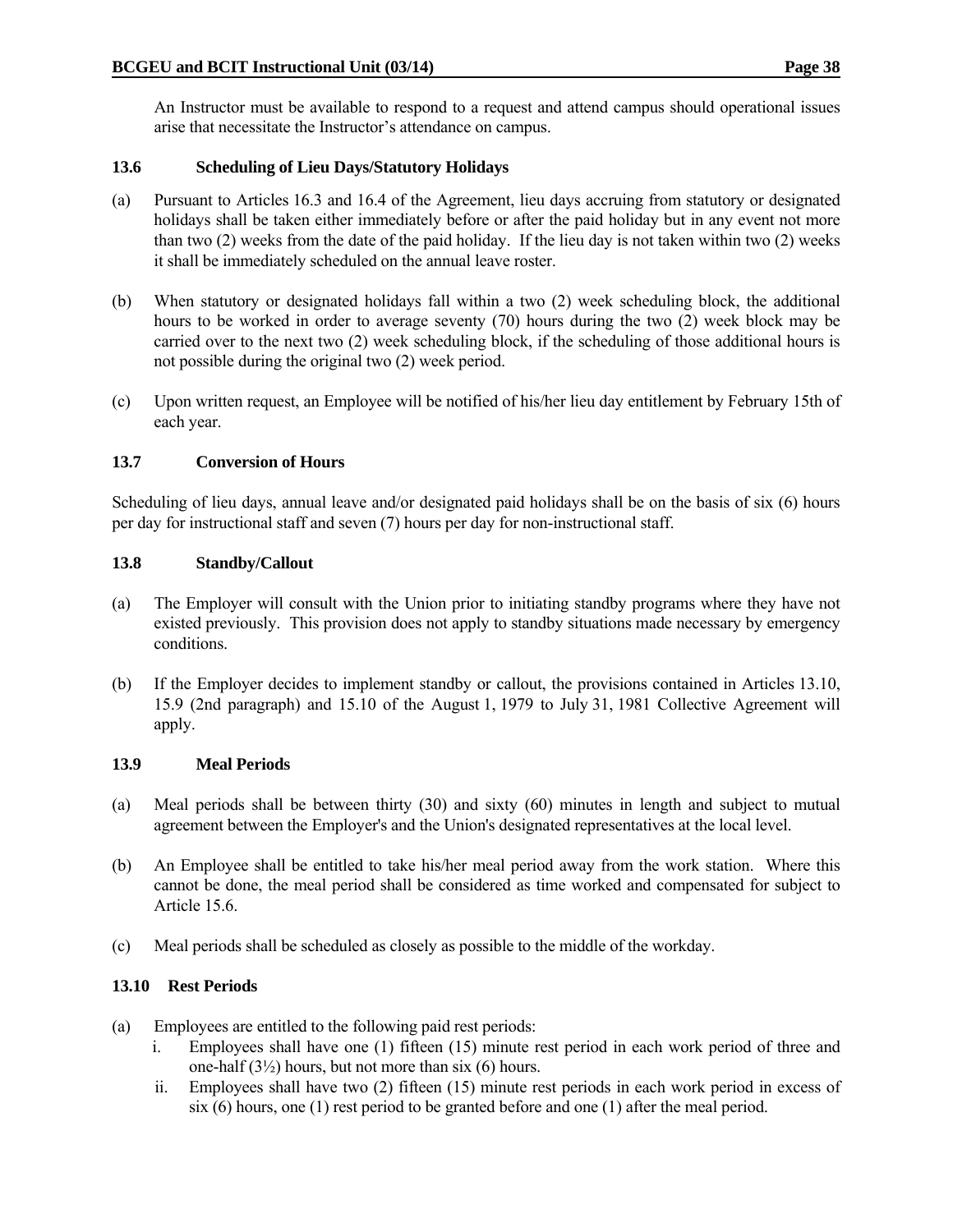- (b) Rest periods shall not begin until one (1) hour after the commencement of work or not later than one (1) hour before either the meal period or the end of the work period.
- (c) To retain flexibility in scheduling, and by mutual agreement within the specialization, Vocational Instructors may be scheduled for one (1) additional fifteen (15) minute unpaid rest period per day.
- (d) Pursuant to Memorandum of Agreement 09VOC04, "work period" means a period of instruction and/or related duties plus any paid rest period entitlements. A "work period" does not include any unpaid meal periods or unpaid rest periods.

## **13.11 Work Locations/Points of Assembly/Work Start Times**

- (a) Every Employee covered by this Agreement shall be assigned a designated headquarters. When temporarily assigned another work location, time spent in travel from the Employee's residence to the new work location in excess of time normally spent in travel from the Employee's residence to his/her designated headquarters shall be considered time worked.
- (b) When Employees are required to report to a central location in order to be assigned their work location, their workday shall commence from the time they are required to report for assignment.
- (c) Where a work unit is staffed by Employees who are covered under more than one (1) Agreement and where there is a work dependency between such Employees, the start time shall be established for the members having the largest representation in the work unit.

If one or more of the components in the work unit has a point of assembly negotiated in an Agreement and there is a work dependency between such Employees then the point of assembly for all Employees in the work unit shall be as negotiated for the members of the component having the largest representation in the work unit.

## **13.12 Hours of Work - Camp Field Crews**

If the Employer decides to implement Camp Field Crews, the provisions contained in Article 13.14 of the August 1, 1979 to July 31, 1981 Collective Agreement will apply.

## **EMPLOYEE TRAINING AND DEVELOPMENT**

The Institute proposes this new provision of the Collective Agreement be structured as follows. The intent of this provision is to combine existing language of Employee training and development articles into one comprehensive article.

## **13.13 Orientation**

All newly employed Vocational Instructors shall receive teaching instruction and orientation before being required to assume a normal instructional work load. A new Employee's Associate Dean, or designate, will assist in arranging this teaching instruction and orientation at the first available opportunity.

The Parties agree that circumstances may arise which may delay the scheduling of these activities until the next scheduled course.

The Career Development Committee shall meet to approve a program for the purpose of facilitating this initial teaching instruction and orientation and make recommendations to the Bargaining Principals for its implementation.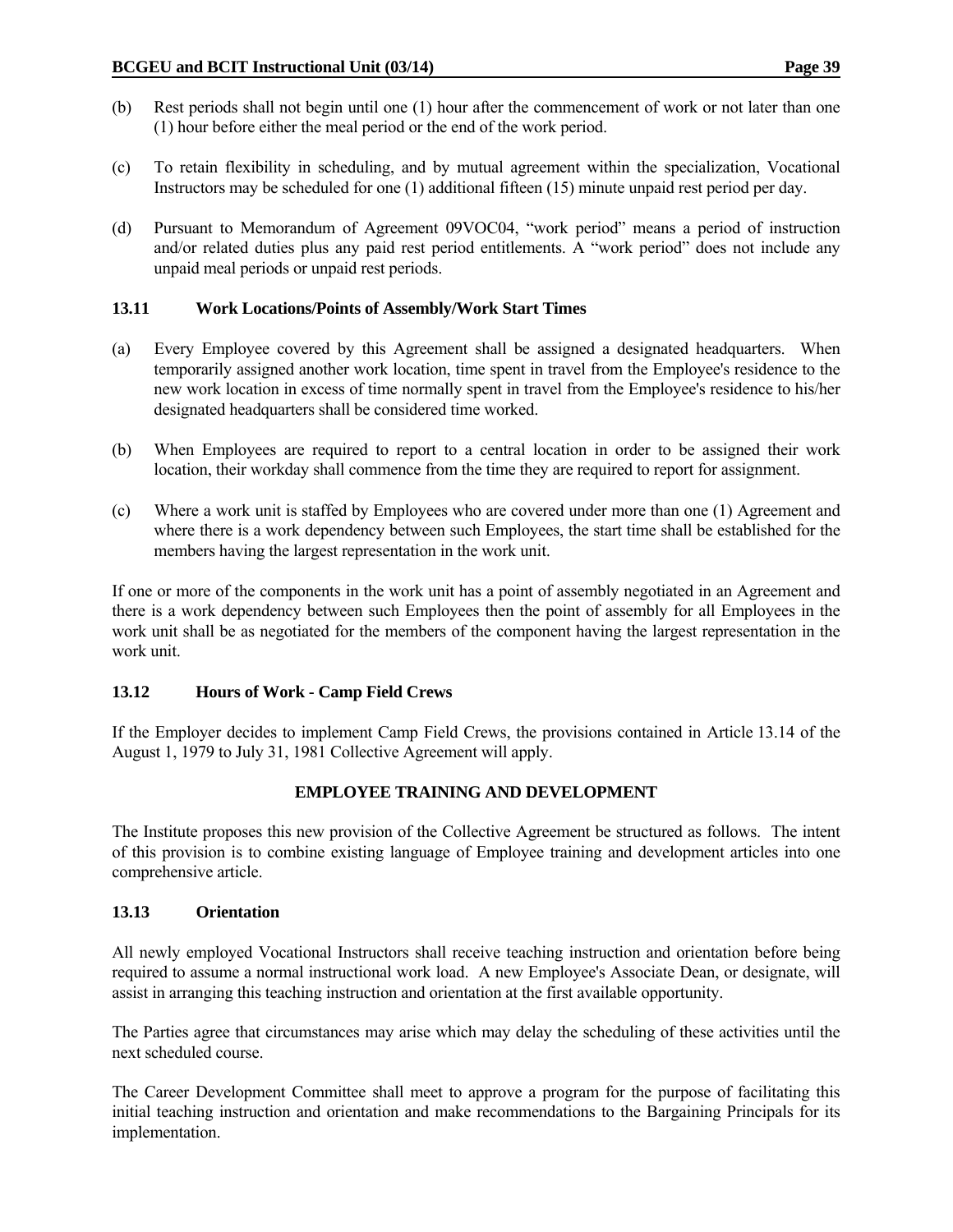### **13.14 A Procedure for Obtaining the Instructor Diploma**

In order to facilitate the enrolment and progress in the Instructor Diploma Program for regular Employees (instructional staff) in accordance with Article 17.1(b) of the Collective Agreement, the Manager, Advisory Services or his/her designate shall forward in writing to the Office of the Dean of the School, the names of all newly employed regular Employees (instructional) and/or those Employees (instructional) who have achieved regular status pursuant to the Collective Agreement.

- (a) The Chief Instructor, in consultation with the Learning and Teaching Centre will schedule those regular Employees for training and orientation pursuant to Article 13.13. Normally these training sessions will be held during the second week of January, early May and the end of August.
- (b) The Institute shall encourage enrolment of regular Employees in the Instructor Diploma Program in the first year of employment as a regular Employee by providing with the letter of appointment the necessary program and counselling information.
- (c) The Office of the Dean of the School shall monitor the progress of regular Employees once they are enrolled in the Instructor Diploma Program. The Employee shall notify the appropriate Associate Dean of their enrolment in the Instructional Diploma Program.
- (d) The Employee shall provide written notification of his/her completion of the Instructor Diploma Program to the Manager, Advisory Services or his/her designate, for inclusion in the Employee's personnel file.

 This notification shall include the effective date of completion and a copy of the Employee's diploma issued by the **educational institution** for inclusion in the Employee's personnel file. The Human Resources Department will notify the appropriate Associate Dean.

- (e) The Manager, Advisory Services or his/her designate shall process the notification of the Employee's completion of the Instructor Diploma Program in order to ensure the application and compliance with Article 26 and Memorandum of Agreement #1 of the Collective Agreement.
- (f) Where a regular Employee considers that he/she has an equivalency of the Instructor Diploma, he/she will, in a timely manner, submit certification(s), transcript(s), proof of competency, or other credentials, as an Industrial Trainer, Vocational Instructor, or equivalency to the Instructor Diploma Program, to the **designated Instructional Development Consultant in the Institute's Learning and Teaching Centre** for adjudication and determination as to whether those credentials are equivalent to the Instructor Diploma. If the **Learning and Teaching Centre** has made the determination of equivalency, the Employee shall provide confirming documents to the Manager, Advisory Services or his/her designate. Items (d) and (e) above shall then apply. The Employee shall not be required to comply with Article 17.1(b) and the Employee shall be granted increments on his/her annual increment date without restriction once it is determined that the credentials submitted by the Employee are equivalent to the Instructor Diploma.
- (g) The Labour/Management Committee shall review and monitor the application of this procedure so that Employees can be assisted in the completion of the requirements of the Instructor Diploma Program in a timely manner.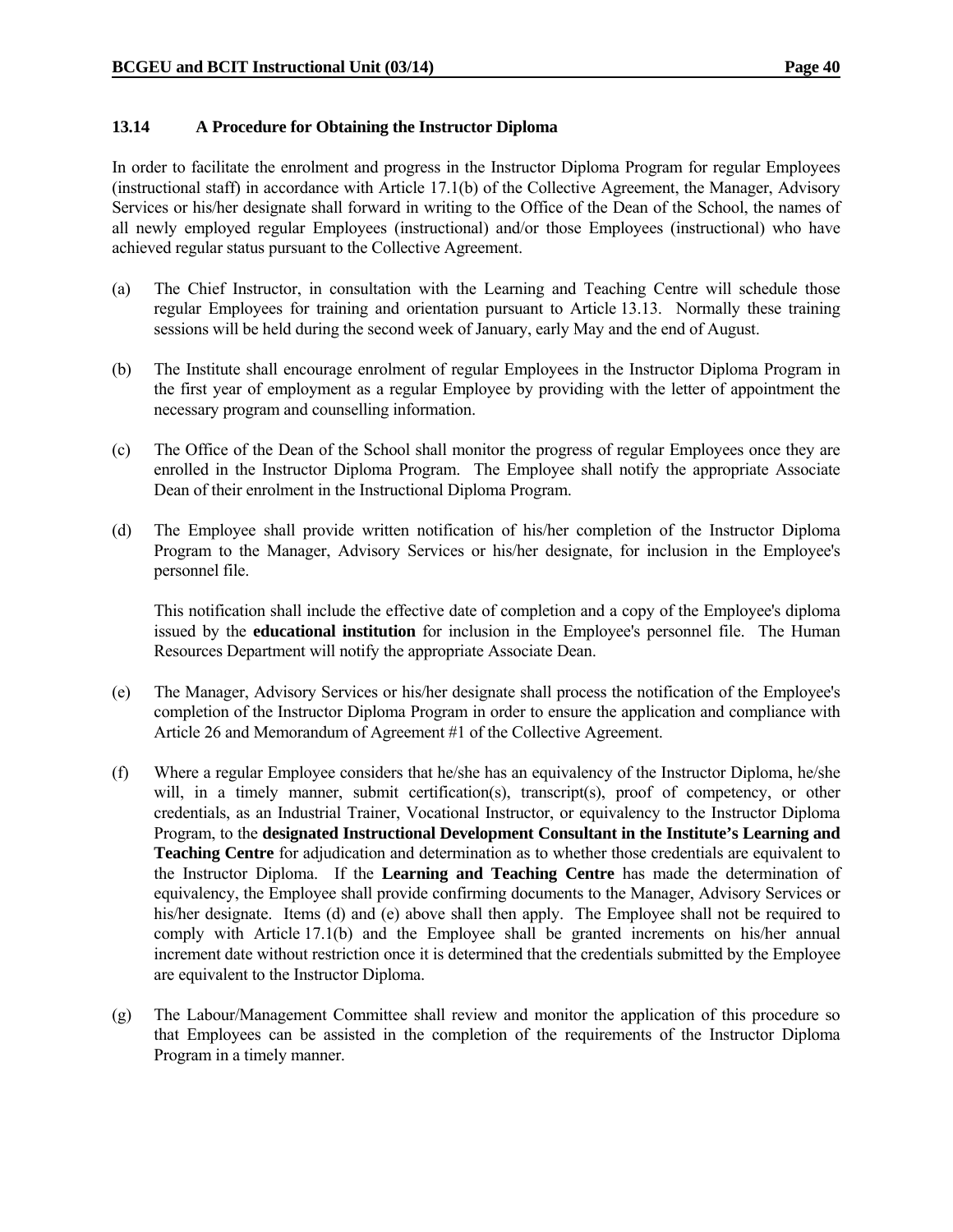#### **13.15 Equipment Demonstrations**

Where an Employee is, or will be, required to operate technical equipment or use new methods during the course of his/her duties, and where seminars, demonstrations or conferences are held pertaining to such technical equipment or new methods, the Employee shall, upon approval of his/her application, be entitled to attend such demonstrations, conferences or seminars. Time spent in travel and in attendance will be considered as time worked.

#### **13.16 A Procedure to Verify Qualifications and/or Equivalent Qualifications**

The Employer and the Union agree to use the following procedures to verify qualifications for designated and non-designated trades and other occupations.

(a) Where an Employee submits any certification(s) which requires verification of equivalency in order to determine the qualification, the Employee will submit the certification(s) to the Ministry of Advanced Education, Training and Technology (MAETT) for adjudication and determination of the equivalent trade qualification for the Province of British Columbia.

 The Employer and the Union agree that once a confirmation of equivalency has been made and accepted by MAETT, the certification(s) will be recognized by the Employer as equivalent to a British Columbia Trade Qualification Certificate. The Employee may then seek to obtain an Interprovincial Certificate of Qualification through MAETT.

 The Employer and the Union agree that it is the Employee's responsibility to ensure that timely submission of <u>all</u> certification(s) is made for adjudication and determination by MAETT, and that use of this process cannot hold up procedures of the Collective Agreement, (for example, the displacement option under Article 12).

- (b) Where an Employee submits certification(s) for non-designated trades and other occupations which require verification of equivalency, the Employee will submit the certification(s) to the appropriate recognized authority for adjudication and determination of equivalency.
- (c) Where a Regular Employee considers he/she has the equivalency of an Instructor Diploma, he/she will, in a timely manner, submit certification(s), transcript(s), proof of competency, or other credentials, as an Industrial Trainer, Vocational Instructor, or equivalency to the Instructor Diploma Program, to the **designated Instructional Development Consultant in the Institute's Learning and Teaching Centre,** for adjudication and determination as to whether those credentials are equivalent to the Instructor Diploma.

 The Employee shall not be required to comply with Article 17.1(b) and the Employee shall be granted increments on his/her annual increment date without restriction once it is determined that the credentials submitted by the Employee are equivalent to the Instructor Diploma.

 Where the requisite equivalencies have been appropriately determined and confirmed, the Employee shall be deemed to be qualified. (See Article  $26.3(c)$ ).

## **13.17 Instructor's Diploma**

For career advancement in related areas in the Employer's service, where the job specification requires a bachelor's degree, the possession of a vocational instructor's diploma or certificate shall be considered on a parity basis.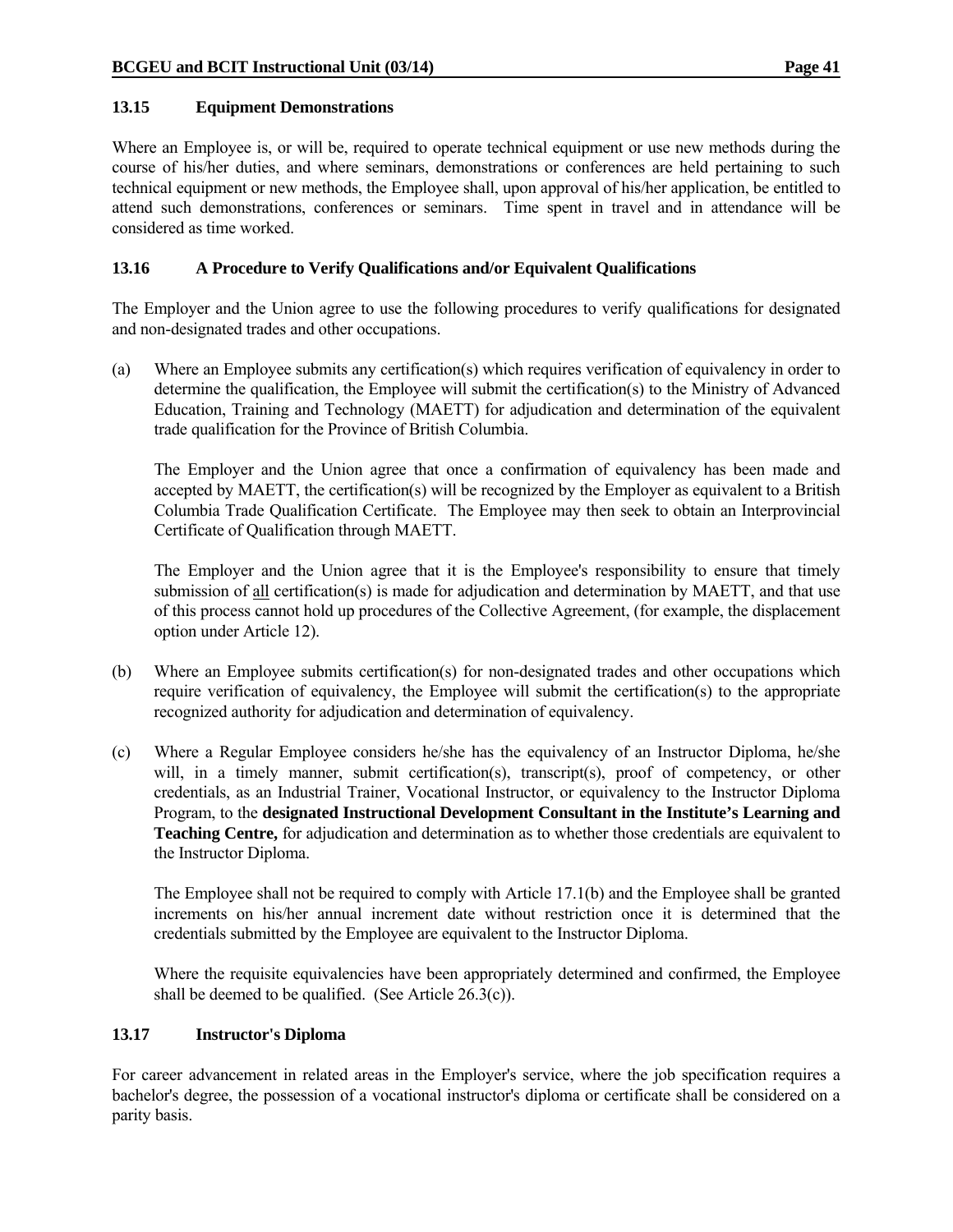### **13.18 Career and Skills Development Fund**

(a) Purpose

 The general purpose of the Career & Skills Development Fund is to provide relevant training and education opportunities for vocational instructors. Such opportunities are intended to assist instructors to maintain current knowledge and skills as well as develop new skills that will enhance instructors' ability to achieve excellence in teaching.

- (b) The Fund
	- (1) There shall be established at the start of each fiscal year a C&SD Fund equivalent to eighty four thousand dollars (\$84,000) per fiscal year plus an amount equal to \$400.00 per employee as of April  $1<sup>st</sup>$  of each year.
	- (2) This amount shall be pooled and administered by a C&SD Committee established by this Article.
	- (3) Funds remaining at year end (March  $31<sup>st</sup>$ ) will be carried forward to the following year.
- (c) The Committee
	- (1) The C&SD Committee will consist of:
		- (i) One (1) Co-chair and three (3) members appointed by the Union; and
		- (ii) One (1) Co-chair and three (3) members appointed by the Employer.
	- (2) Committee decisions shall be made by majority vote of individual members of the Committee.
	- (3) Quorum for each meeting will consist of both Co-Chairs and a minimum one (1) Member from both the Union and the Employer.
	- (4) The Committee will:
		- (i) meet to review applications every six (6) weeks, or as per the agreement of the Committee;
		- (ii) develop a process for processing applications for the C&SD Fund;
		- (iii) develop a plan to facilitate and encourage applications to the C&SD Fund; and
		- (iv) issue a summary report of Committee activities to the Vocational Instructors Labour/Management Committee by March 31<sup>st</sup> of each year.
	- (5) Documents generated in the management of the C&SC Fund will be managed in accordance with BCIT's *Freedom of Information and Protection of Privacy Policy#7600*.
- (d) Short Term Leave

Short Term Leave is defined as leave with pay to attend training/courses three (3) weeks or less in duration.

(1) Eligibility

The following may make application to the Fund for Short Term Leave:

- (i) employees with one or more year(s) seniority;
- (ii) employees with less than one year of seniority may only apply for funds to complete the Provincial Instructor's Diploma; and
- (iii) a Chief Instructor or Associate Dean may apply for funds to offer training opportunities to entire Departments/Areas/Schools.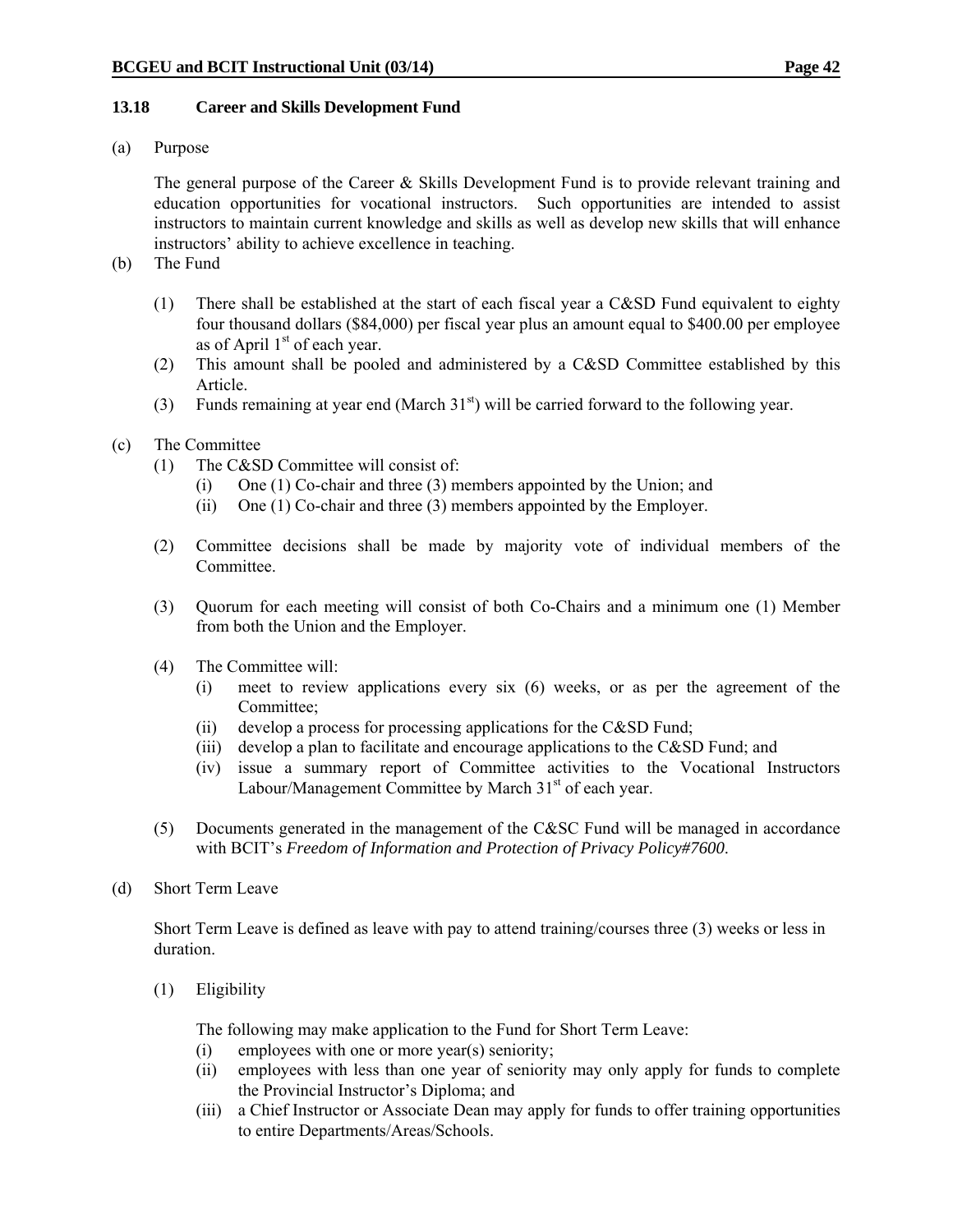(2) Criteria

 Funding for Short Term Leave is intended to cover the cost of maintaining, acquiring and upgrading technical or instructional skills. These activities may include specific trade-related activities, Provincial Instructors Diploma, certification and accreditation courses, conference and workshops and Skills Canada Competitions.

 Subject to operational requirements and budgetary considerations, funding will be granted to the maximum number of employees who make application.

 Applications for Short Term Leave will be reviewed in accordance with the following criteria, and any other criteria agreed to by the full Committee:

- (i) Relevancy to Employee's position;
- (ii) Benefit to the Institute and the individual Instructor(s);
- (iii) Cost;
- (iv) Duration of course/training;
- (v) Employee's reliance on the Fund in the past;
- (vi) Relevance to Department's professional development plan;
- (vii) Support of Associate Dean;
- (viii) Availability of similar course/learning experience at BCIT or closer to the Greater Vancouver area;
- (ix) Priority consideration will be given to applications for funding to complete the Instructor Diploma;
- (x) Articulation Meetings/Projects are eligible for funding under this Article.
- (3) Application Process
	- (i) Applications for funding for Short Team leave shall be submitted by the Employee on the approved form to the Committee through the Employees' Associate Dean at least four (4) weeks in advance of the occurrence of the course/training.
	- (ii) In his/her application, the Employee must provide justification outlining the benefits to both the Department and the Employee of the training applied for.
	- (iii) The Employee must review his/her application with the Associate Dean. The Associate Dean must provide written reasons for his/her decision to support the application.
	- (iv) Employees will be notified in writing of the decision of the Committee and brief reasons for the decision.
- (4) Eligible Expenses

Expenses eligible for reimbursement for Short Term Leave under this Article may include:

- (i) Tuition/Registration Fees
- (ii) Required textbooks or other official course materials
- (iii) Replacement/Backfill Costs

Because of the limited resources of the Fund, the Committee will not generally approve replacement costs for Short Term Leaves.

Replacements costs may be available if the Department matches these costs, or if the denial of replacement costs would prevent the Employee from undertaking career development activities.

(iv) Travel Expenses

Employees travelling are entitled to reimbursement of expenses as per article 27.1.

See article 13.18(f) below regarding travel expenses and arrangements.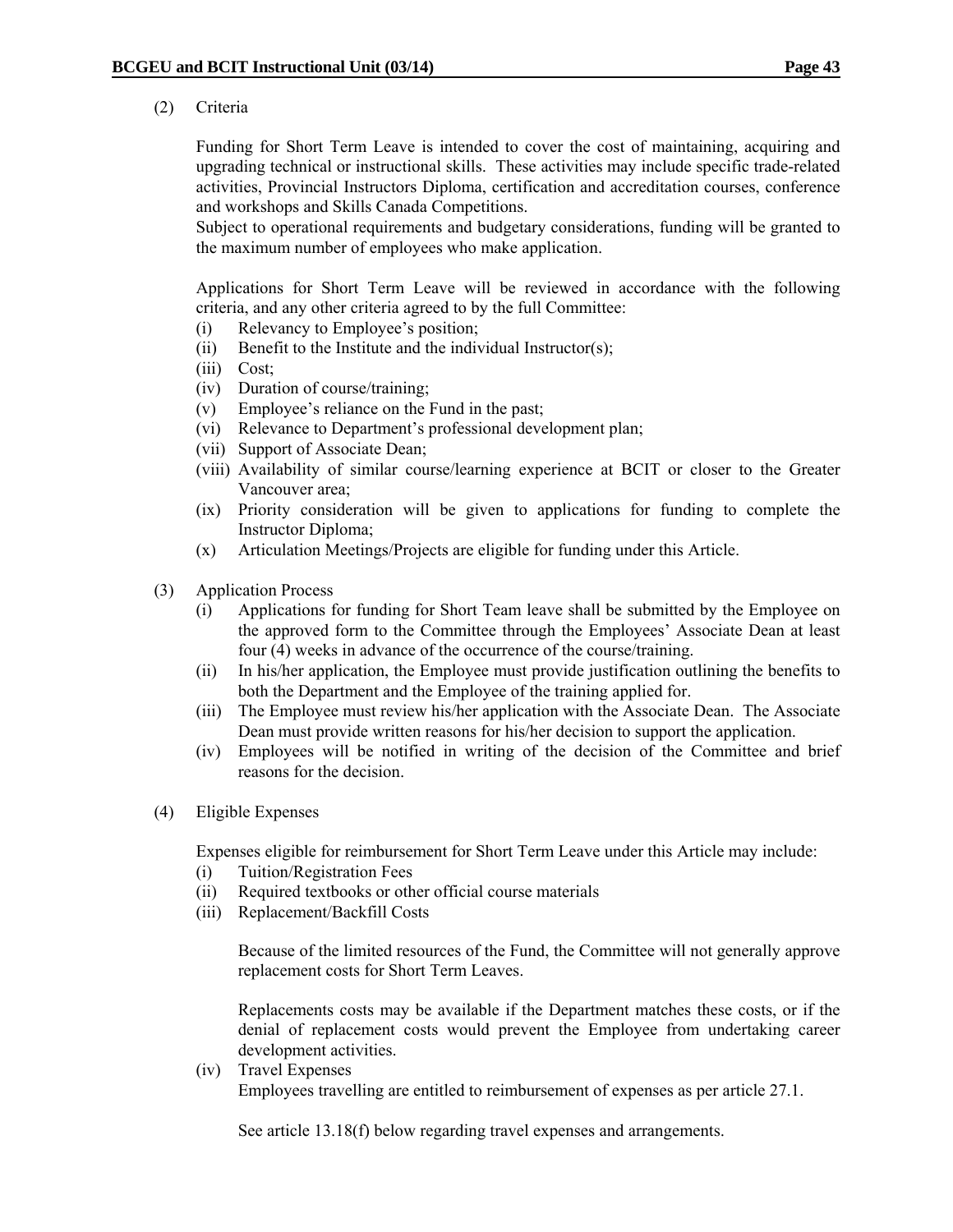(e) Long Term Education Leave

Long Term Education leave is defined as a leave of absence with or without pay which is greater than three (3) weeks' but less than one year duration.

The Employer supports the concept of leave for the purposes of advanced or specialized training which will be of benefit to the Employee and the Employer.

In certain cases, Long Term Education Leave may be approved for programs of independent study and/or research where criteria for evaluating the Employee's performance on such leave can be clearly established and can be shown to be of significant benefit to the Employee and the Employer.

The Committee may, at its discretion, allocate a specific amount of funds to Long Term Leave.

(1) Eligibility

 Regular Employees with greater than five (5) years of seniority may apply to the Committee for Long Term Education Leave.

 The Employee must review his/her application with the Associate Dean prior to applying to the Committee. The Associate Dean must provide written reasons for his/her decision regarding support for the application. Approval of the Associate Dean may be withheld on the basis of inability to find a suitable replacement.

(2) Criteria

Applications for Long Term Educational Leave will be reviewed in accordance with the following criteria, and any other criteria agreed to by the full Committee:

- (i) Relevancy to Employee's position
- (ii) Benefit to the Institute and the individual Instructor(s)
- (iii) Cost
- (iv) Duration of course/training
- (v) Employee's reliance on the Fund in the past
- (vi) Relevance to Department's professional development plan
- (vii) Employee investment
- (viii) Support of Associate Dean
- (ix) Availability of similar course/learning experience at BCIT or closer to the Greater Vancouver area.
- (3) Application Process
	- (i) Completed applications for Long Term Education leave and degree programs must be submitted by the Employee to the Committee by February  $1<sup>st</sup>$  of each year.
	- (ii) Employees will be notified in writing of the decision of the Committee by April  $1<sup>st</sup>$ . The Committee will also provide brief reasons for its decision.
	- (iii) In his/her application, the Employee must provide a description of the proposed courses, study or work experience and a description of the relevance of the proposed activity to both the Employee and the Institute.
	- (iv) The Employee will include, where appropriate, evidence of acceptance into the proposed activity. The Committee may waive this requirement, where appropriate, and the Employee shall provide this evidence as soon as it is available.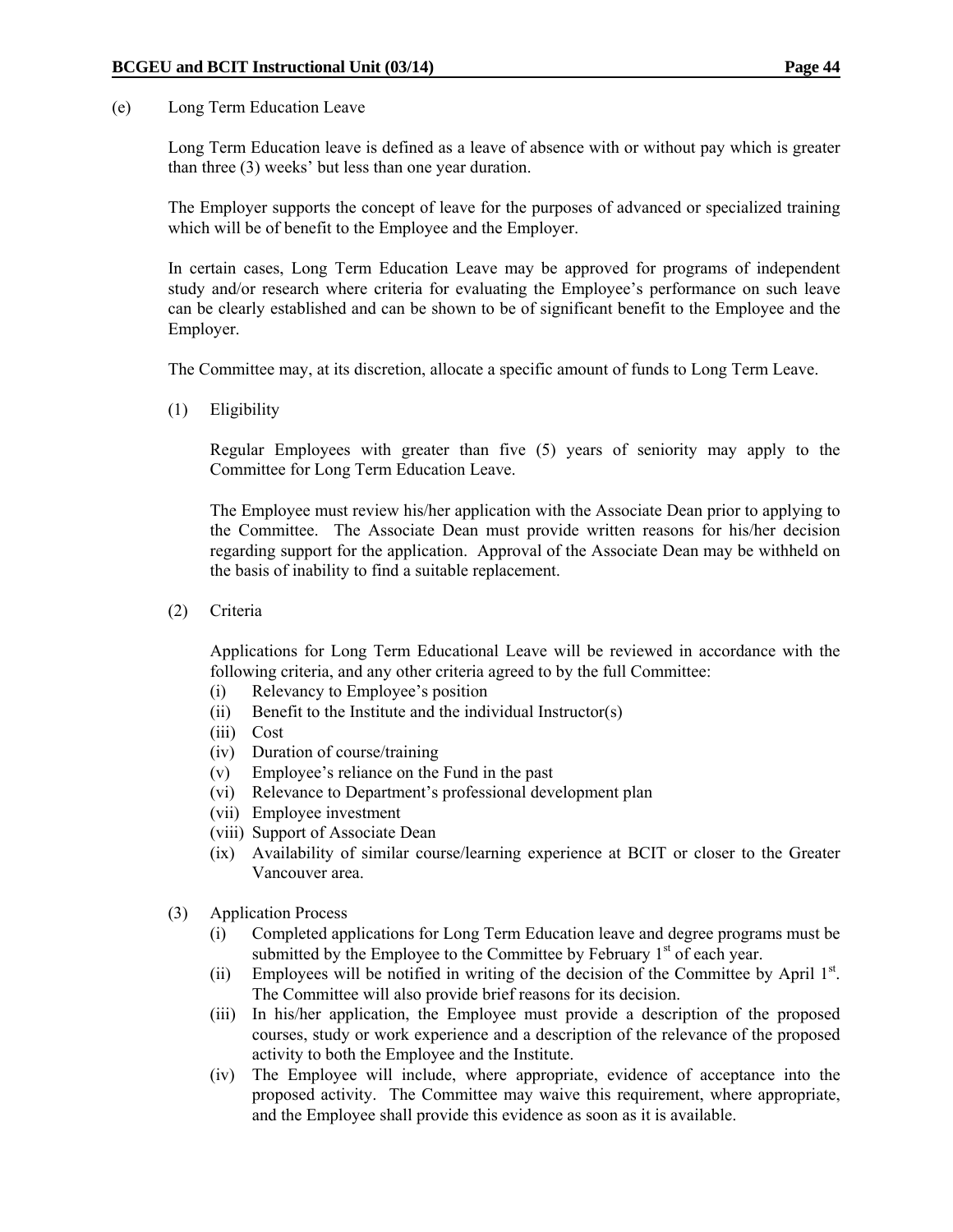# (4) Eligible Expenses

Expenses eligible for reimbursement under this Article include:

- (i) Tuition/registration fees
- (ii) Required textbooks or other official course materials
- (iii) Long Term Education leaves approved under this article shall be granted to the Employee with up to one hundred percent (100%) pay, and normally such leave will be granted with sixty percent (60%) pay. Backfill costs to the Employee's Department will be paid out of the Fund.
- (iv) Travel Expenses Employees travelling are entitled to reimbursement of travel expenses as per article 27.1.

See article 13.18.6 below regarding travel expenses and arrangements.

### (f) Employee Travel

 All Employee travel under this Fund is subject to BCIT's policies and guidelines on travel and article 27 of the Collective Agreement.

(1) Travel Arrangements

 All travel arrangements, including flights and hotel bookings will be made though the Employee's Associate Dean's office.

 An Employee will be permitted to drive his/her own vehicle only when the costs of doing so are lower than flying. The Employee bears the onus of establishing the least cost method of travel.

(2) Entertainment/Hosting Expenses

The Committee will not reimburse employees for any expenses related to entertainment or hosting. Employees who wish to engage in such activities while attending a program, course, training or conference may only do so with prior approval and in accordance with Article 27.7.

(3) Overtime

Article 27.4 does not apply to Employee travel under this article. Employees are not eligible for overtime for time spent travelling to or from the approved course/training or for time spent attending such course/training.

- (g) Responsibilities of Employee
	- (1)Within one month of completing or receiving confirmation of completion of the approved course/training the Employee must submit to the Committee and to Human Resources a certificate, grade or other verification of successful completion.
	- (2) Within one month of completing or receiving confirmation of completion of the approved course/training the Employee must submit to the Committee and his/her Associate Dean a summary of his/her learning experience.
	- (3) An Employee granted leave with pay shall be required to sign a statement to the effect that he/she undertakes to remain in the services of the Employer for a service period equivalent to three (3) times the length of the leave multiplied by the percentage of pay at which the leave was granted.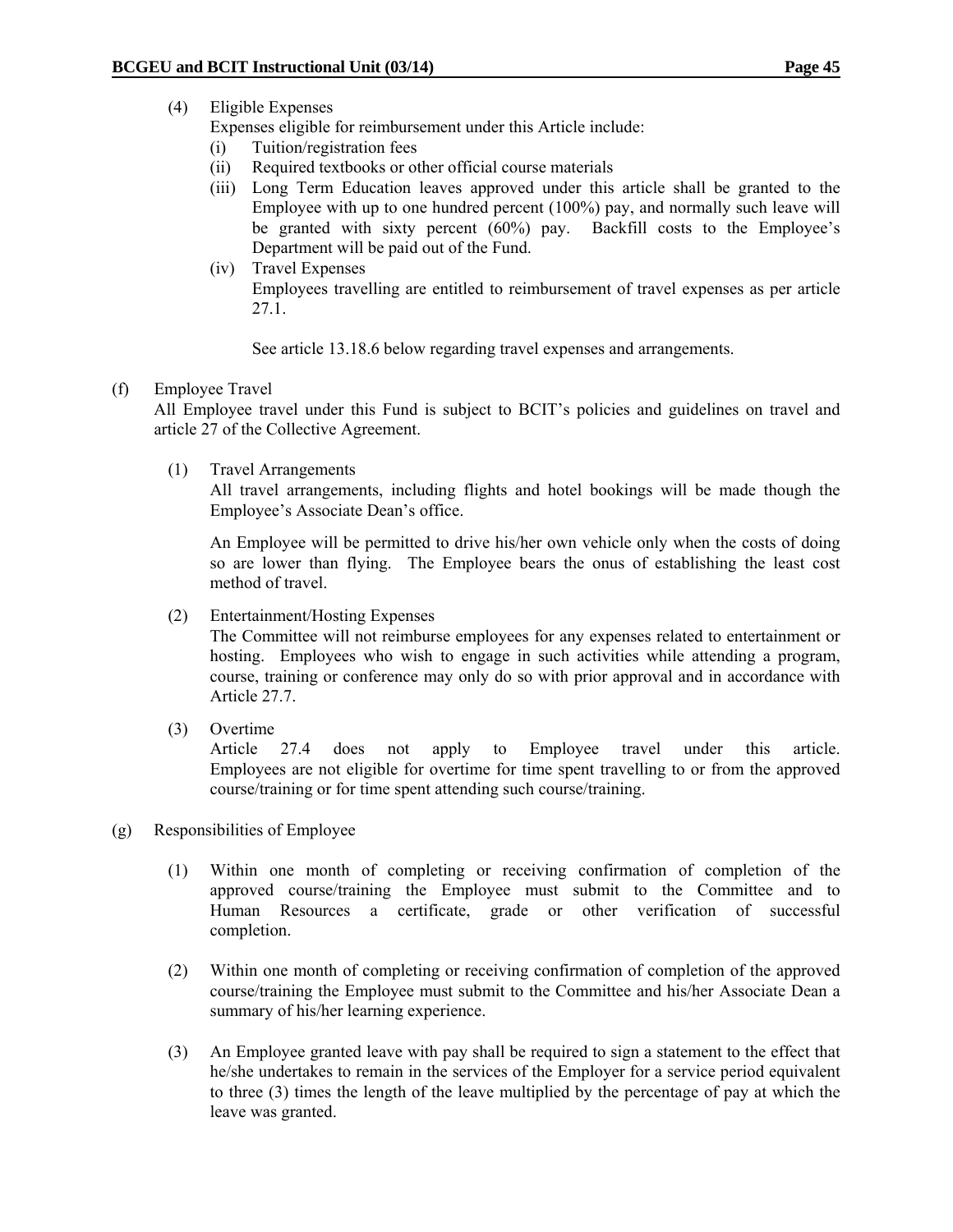Should the Employee leave the service of the Employer for any reason before the service period expires, the Employee shall repay to the Employer, on a pro rata basis, the amount paid to the Employee, including expenses, during the leave.

(4) An Employee granted leave without pay but with tuition and other expenses shall be required to sign a statement to the effect that he/she undertakes to remain in the services of the Employer for a service period equivalent to three (3) times the length of the leave.

 Should the Employee leave the service of the Employer for any reason before the service period expires, the Employee shall repay to the Employer, on a pro rata basis, the amount paid to the Employee, including expenses, during the leave.

- (5) In the event that an individual receives outside support, such as a scholarship, fellowship, or bursary, the total of outside support plus salary support shall not exceed the Employee's basic salary for the period of leave. In the event of such combined support exceeding the basic salary, the excess amount shall be deducted from the Employee's salary. It is the responsibility of the Employee to report all additional sources of support to the Employer.
- (6) If an Employee fails to return to work on the pre-arranged date without reasonable cause, the Employee shall be required to repay in full all monies paid under this article.
- (h) Failure to Complete Course/Training
	- (1) Employees receiving funds to complete courses/training under this article are expected to exercise due diligence to successfully complete the approved course/training.
	- (2) If an Employee fails to successfully complete the approved course/training he/she will be expected to reimburse the Fund for all or part of the amount approved by the Fund.
	- (3) Full reimbursement will not be required when the Employee provides to the Committee a reasonable and acceptable explanation for the course/training failure and he/she has exercised due diligence to successfully complete the course.
	- (4) Employees who do not successfully complete an approved course/training may re-apply for funds to repeat the course. In this application, the Employee must explain what he/she will do to successfully complete the course/training in the future.
- (i) Termination of Employment

Termination of employment by the Employee or the Employer for just and reasonable cause nullifies any obligation by the employer under this article.

(j) Committee Decisions

All decisions of the Committee are final and binding. Such decisions are not subject to the grievance procedures set out in this Collective Agreement.

## **13.19 Fee Waiver for BCIT Courses**

Employees will be able to take any continuing education courses offered by the Institute without paying the tuition fee provided that: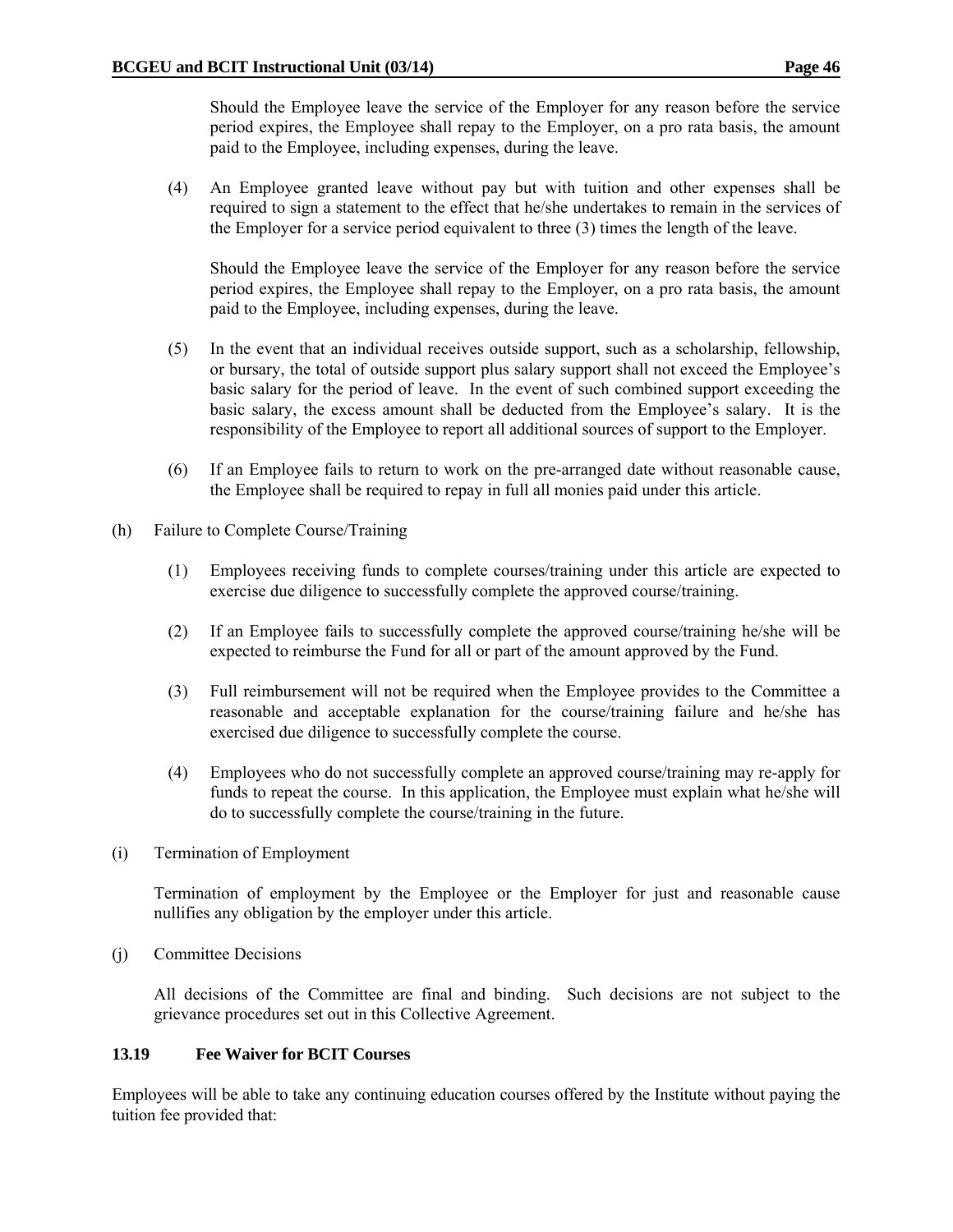- (a) the Employee satisfies normal course prerequisites; and
- (b) no fee-paying student is displaced.

(See Article 10.3, Loss of Seniority)

### **13.20 Leave for Writing Examinations**

Leave of absence with pay shall be granted to allow Employees time to write examinations for courses approved by the Employer. Employees shall advise the Employer of the time and place of the examination when they are made aware of the time and place.

### **13.21 Leave for Taking Courses**

- (a) An Employee shall be granted leave with pay to take courses at the request of the Employer. The Employer shall bear the full cost of the course, including tuition fees, entrance or registration fees, laboratory fees, and course-required books, necessary travelling and subsistence expenses, and other legitimate expenses where applicable. Fees are to be paid by the Employer when due.
- (b) A regular Employee may be granted leave without pay, or leave with partial pay, to take courses in which the Employee wishes to enrol.

(See Article 10.3, Loss of Seniority)

## **13.22 Upgrading Qualifications**

Where the Employer requires an Employee to upgrade his/her skills or qualifications in order to operate or maintain new equipment, the cost of training, and normal living and travel expenses as laid down in this Agreement will be borne by the Employer.

#### **13.23 Examinations of Qualifications**

Employees shall be permitted to write any in-service examinations required by the Employer upon completion of the necessary terms of service and/or upon completion of the required in-service training program. Employees who fail to successfully complete any in-service examinations shall, upon request, receive a copy of their examination paper and shall be eligible to be re-examined at the first available opportunity after completion of a further six (6) months' service.

#### **13.24 Preparation for Examination**

Where work loads permit, Employees shall be granted reasonable time during the regular workday to prepare for examinations held by the Employer and to complete courses offered by the Employer. The Parties recognize, however, that the Employees who avail themselves of the provisions of this article have a responsibility to devote some of their own time to prepare themselves for examinations and to complete courses.

## **13.25 Exchange Programs**

The Employer agrees that exchange programs between the Employer and other jurisdictions, public and private, will be encouraged. Employees will be given the opportunity to participate in exchange programs at full pay and allowances.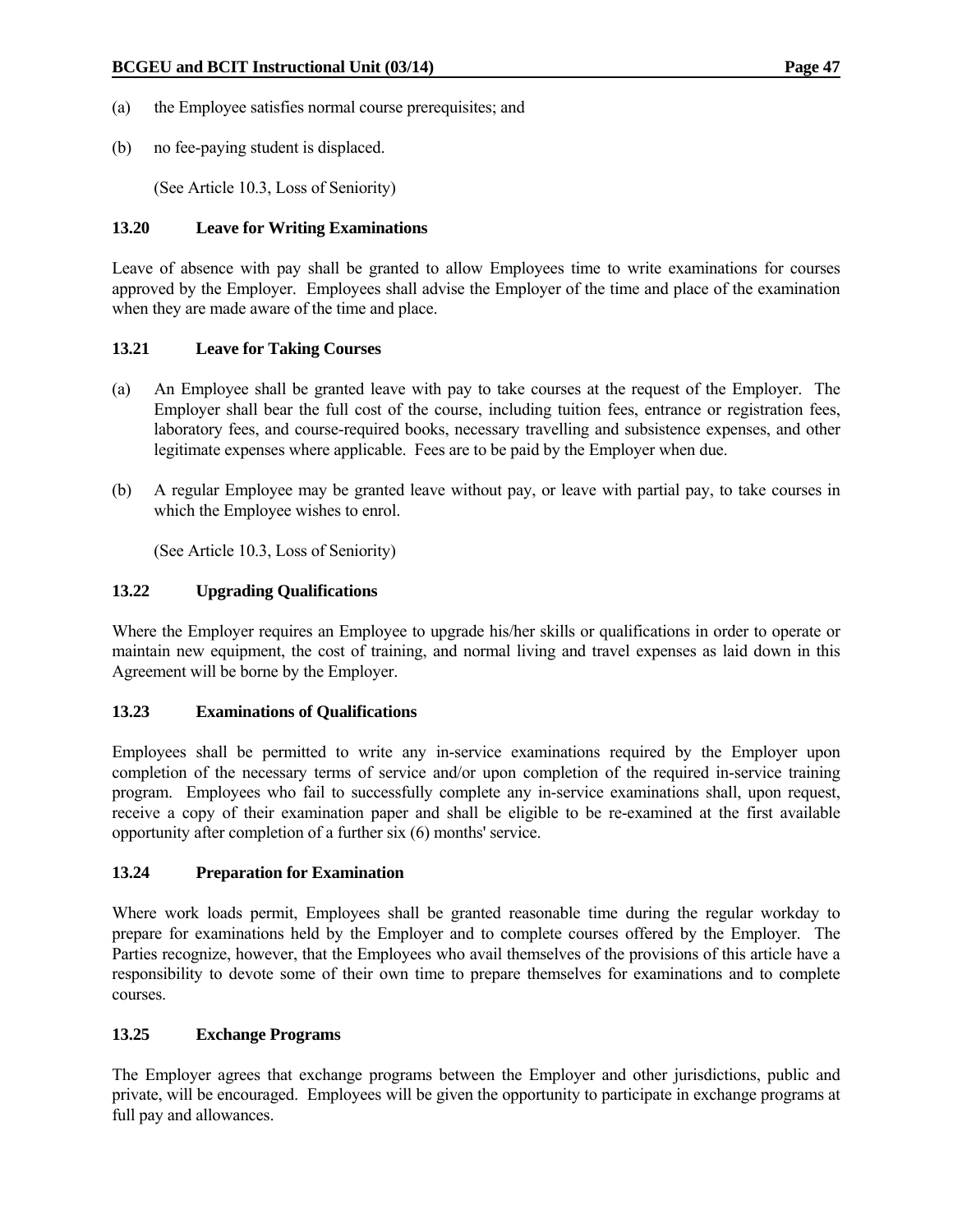#### **13.26 Employee Development**

The Parties acknowledge the importance of promoting the quality of instructional/client service. The Employer further acknowledges the importance of providing constructive support to Employees in order to enhance their instructional delivery. In recognition of these objectives:

- (a) The Parties shall agree on the contents of a student questionnaire, which shall be used to seek information necessary to enhance instructional delivery.
- (b) The Parties agree that the student questionnaires shall be distributed regularly by the Instructor responsible for each course.
- (c) The Parties agree that student questionnaire results shall be returned to the Employee, the Employee's Chief Instructor and the Associate Dean.
- (d) Where, on the basis of these results the need for delivery enhancement is identified, the Employee and his Chief Instructor and/or Associate Dean shall meet to develop strategies aimed at enhancing instructional delivery. The Employer agrees to provide resources and release time to Employees pursuant to the provisions of the Collective Agreement to assist Employees in the implementation of these strategies.
- (e) Employees may, on their request, invite a Union steward to attend meetings held pursuant to Section (d).
- (f) Meetings conducted pursuant to Section (d) shall occur no more than two (2) times per calendar year.
- (g) The Employer agrees that completed student questionnaires shall be returned to Employees following the conclusion of meetings held pursuant to Section (d). The Employer further agrees that completed student questionnaires, in whole or in part, shall not be placed on an Instructor's personnel file nor used as evidence in any disciplinary action, including arbitration proceedings, taken against an Instructor. The Employer may compile summary statistical reports by specialization based on the results of student questionnaires provided they contain no reference to specific Employees. If a specialization has fewer than four (4) Employees it will be combined with another specialization in its grouping for the purpose of compiling summary statistical reports.
- (h) The Parties recognize the importance of having Managers and Chief Instructors understand the spirit and intent of this provision of the Collective Agreement. The Labour/Management Committee shall convene an annual meeting of Managers and Chief Instructors to review whether the administration of this provision has been consistent with its spirit and intent.

## **13.27 Evaluation Reports**

(a) Where a formal appraisal of an Employee's performance is carried out, the Employee shall be given sufficient opportunity to read and review the appraisal. Provision shall be made on the form for an Employee to sign. The form shall provide for the Employee's signature in two places, one indicating that the Employee has read and accepts the appraisal, and the other indicating that the Employee disagrees with the appraisal. The Employee shall sign in one of the places provided. No Employee may initiate a grievance regarding the contents of an evaluation report unless the signature indicates disagreement with the appraisal. An Employee shall, upon request, receive a copy of this evaluation report at time of signing. An evaluation report shall not be changed after an Employee has signed it, without the knowledge of the Employee, and any such changes shall be subject to the grievance procedure of this Agreement.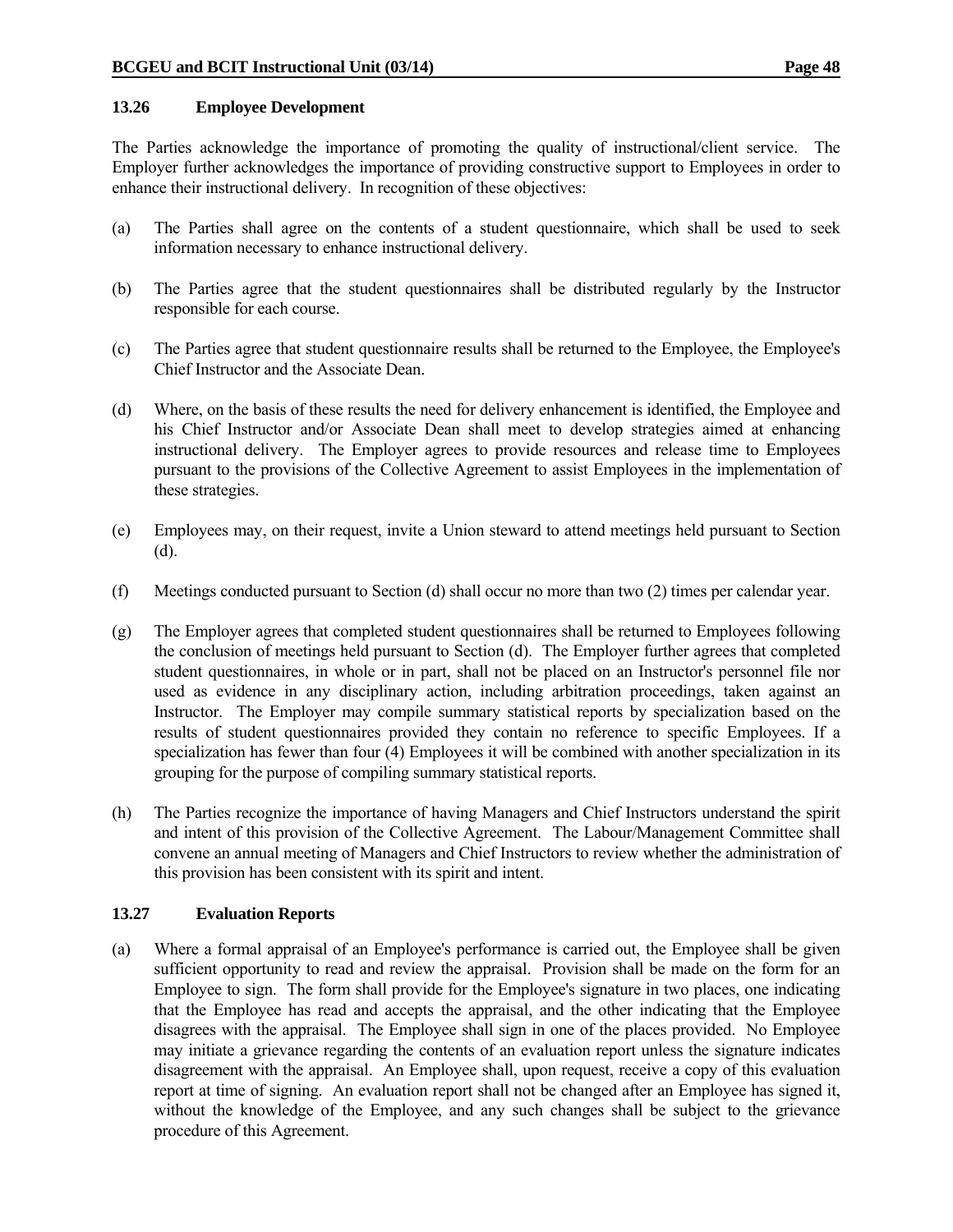- (b) The Parties agree that the Labour/Management Committee will mutually agree on the content and format of any formal course evaluation forms.
- (c) Course evaluation reports completed by students will not be used as evidence in any disciplinary action taken against an instructor.

### **13.28 Personal Research**

Subject to approval by the Employer, an Employee may use facilities normally used in the course of his/her duties to carry out personal research or projects. The cost of materials shall be borne by the Employee. Such approval shall not be unreasonably withheld by the Employer.

### **13.29 Copyrights**

(a) The Employer and the Union agree that original articles, technical papers, information reports and/or instructional notes prepared by the Employee within the course of his/her duties for the Employer, shall be retained by the Employer.

 The Employer further agrees that the Employee may be granted permission to quote selected portions of such material in a larger work or to publish the material in related journals.

- (b) The Employer agrees that an Employee may prepare articles, technical papers and/or instructional notes on his/her own time, and copyright for such material shall be vested in the Employee.
- (c) Confidential information shall not be disclosed without the written permission of the Employer.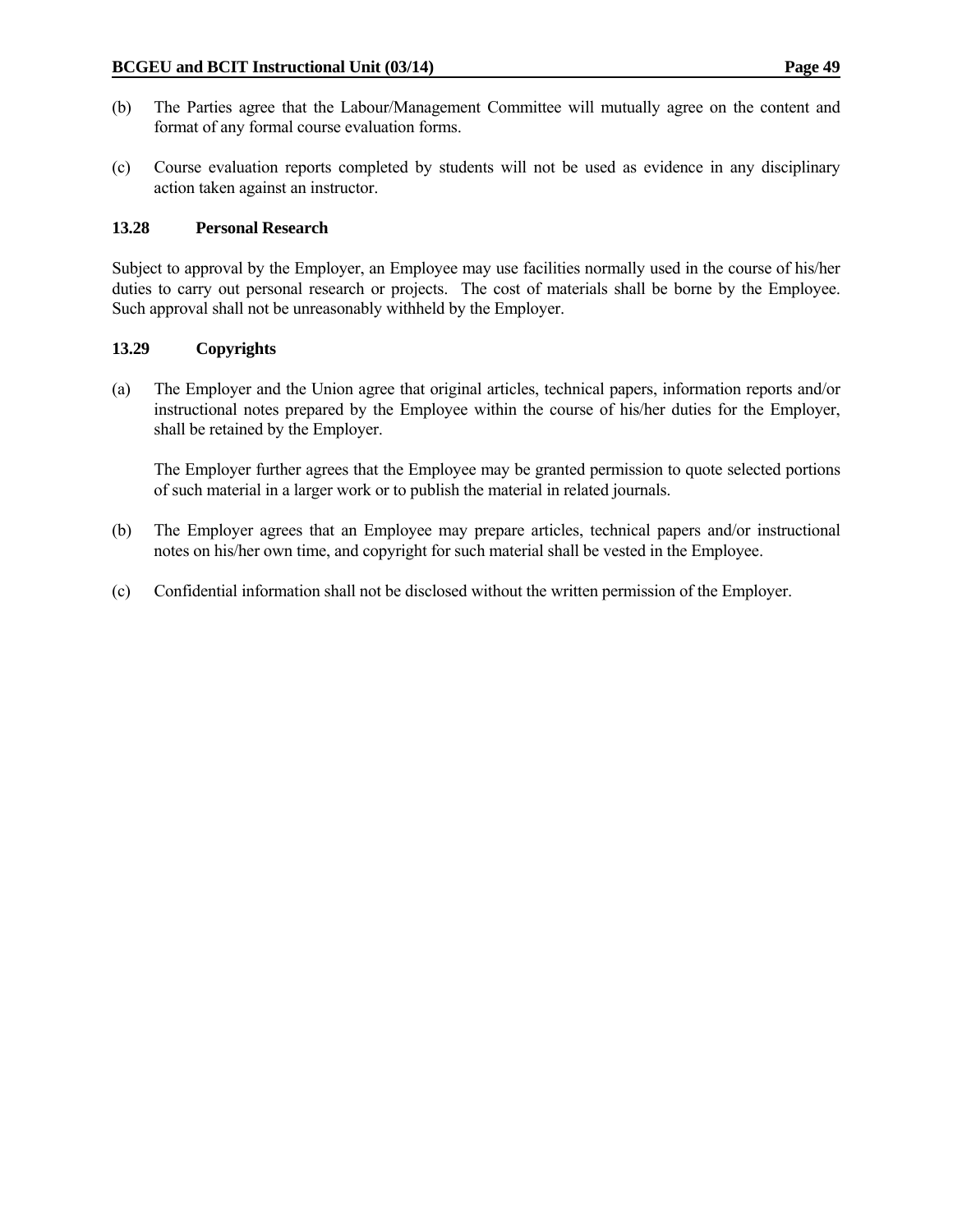# **ARTICLE 14 - SHIFT WORK**

#### **14.1 Definition of Shift for Shift Premium**

#### (a) *Identification of Shifts*

- (1) Day shift the hours worked between 4:30 a.m. and 2:59 p.m. inclusive;
- (2) Afternoon shift the hours worked between 3:00 p.m. and 8:59 p.m. inclusive;
- (3) Night shift the hours worked between 9:00 p.m. and 4:29 a.m. inclusive.

All hours worked into the successive shift shall be paid at the appropriate shift differential.

### (b) *Shift premium*

- (1) sixty cents  $(60¢)$  per hour for afternoon shift
- (2) seventy cents (70 $\acute{\text{c}}$ ) per hour for night shift

### **14.2 Shift Premium Applied to Overtime Hours**

Shift premiums will apply to overtime hours worked in conjunction with a shift. An Employee who is called out between 9:00 p.m. and 4:29 a.m. shall receive the night shift premium for each hour worked during the callout period up to the commencement of his/her regularly scheduled shift.

### **14.3 Scheduling - Instructional Staff**

(a) In order to meet the Employer's training and operational commitments, Employees may be scheduled by the Employer with a starting time between 7:00 a.m. and 5:00 p.m. and terminating appropriately.

The following factors shall be taken into account in setting work schedules:

- (1) potential for overcrowding
- (2) disruption of schedules for training which has already commenced
- (3) stability of work schedules
- (4) costs to the Employer and/or improved efficiency and/or improved service.

While in normal circumstances, problems relating to such matters will be dealt with at the shop/departmental level, unresolvable matters of this nature will be referred to the Labour/Management Committee for discussion and the formulation of proposals for resolution.

In normal circumstances, work schedules will be set up to allow sufficient time between the shop segments of instruction for classes to clear the area.

- (b) (1) Employees on shifts shall be rotated to ensure equitable working conditions. Regular Employees hired to work first shifts only will not be required to rotate shifts unless it is necessary to maintain a program.
	- (2) Employees hired prior to December 31, 1975 shall be deemed to be first shift Employees. First shift Employees will work afternoon or night shift when shiftable Employees are unavailable to perform the work.
- (c) Regular class schedules outside of those set down in (a) above may be varied by mutual agreement between the Employer and the Union. Notice of intent to vary these schedules shall be sent to the President of the Union.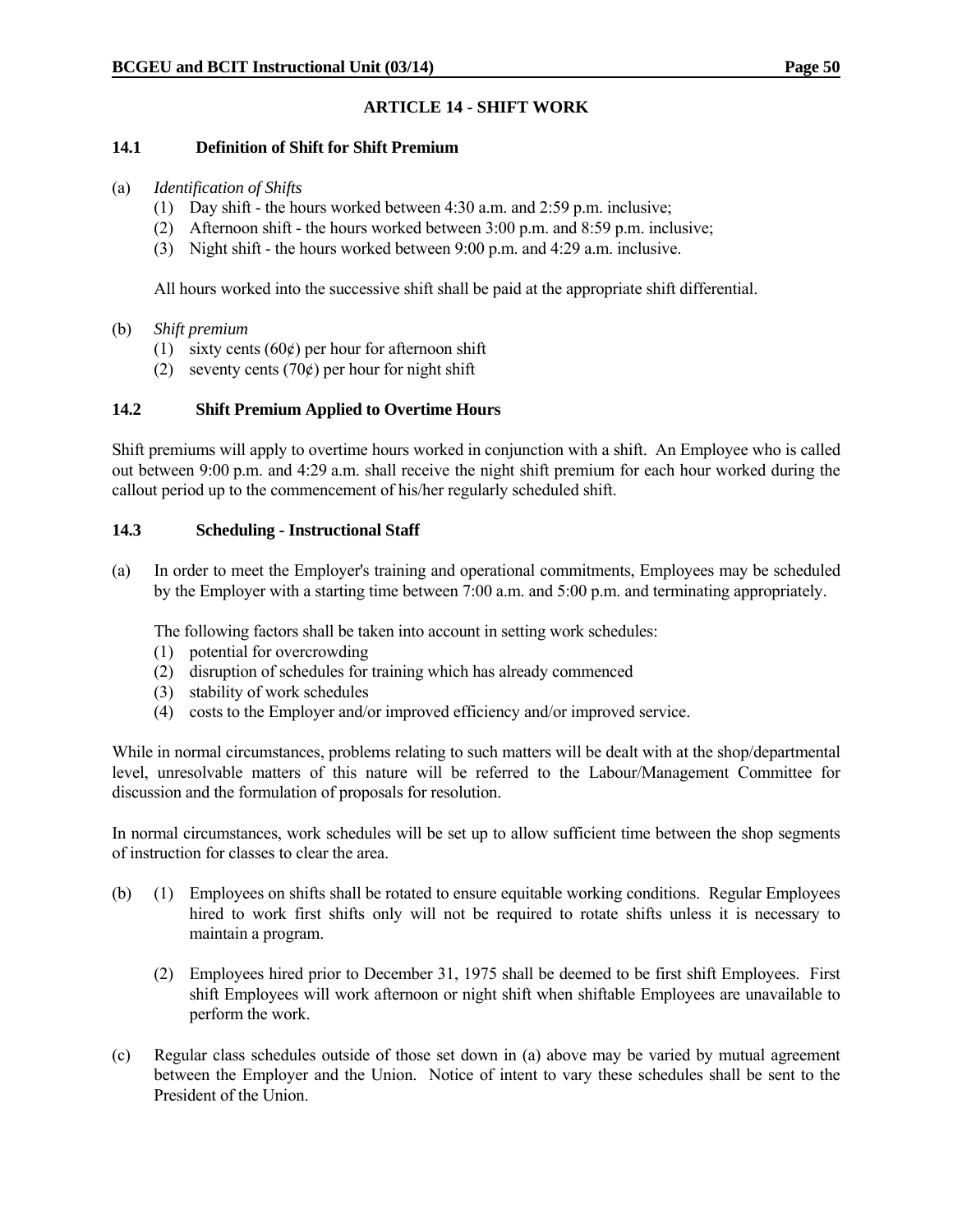(d) Nothing in this Collective Agreement shall be construed as requiring an instructor to work anything other than a Monday to Friday workweek. Work on weekends will be by mutual agreement only.

## **14.4 Notice of Work Schedules**

Work Schedules for regular Employees shall be posted at least fourteen (14) days in advance of the starting day of a new schedule.

- (a) In the event that the work schedules or shift for a regular Employee or a temporary Employee working a schedule shift roster is changed without forty-eight (48) hours' advance notice and such change is the result of the actions of another Employee covered by this Agreement utilizing the benefits provided for by the provisions of this Agreement, the Employee will receive a premium of sixty cents (60 $\varphi$ ) per hour in addition to his/her regular pay, for work performed on the first shift to which he/she changed.
- (b) In the event that either an Employee's (other than a Chief Instructor's) instructional work assignment (as defined in functions one and two of Article 13.3(c)) is changed significantly or an Employee's schedule or shift is changed, and any of the foregoing without five (5) days' advance notice, and the change results from causes other than defined in (a) above, the Employee shall receive a premium at the applicable overtime rate for work performed on the first shift to which he/she changed, except that if the change results from no fault of the Employer he/she shall not receive a premium at overtime rates but shall receive the premium defined under (a) above.

## **14.5 Short Change-over Premium**

- (a) If shifts are scheduled so that there are not twenty-four (24) hours between the start of an Employee's shift and the start of his/her next shift, a premium calculated at the overtime rates will be paid for hours worked on the succeeding shift within the twenty-four (24) hour period.
- (b) Where an Employee exercises seniority rights to work shifts, one of which falls within the twenty-four (24) hour period from the start of the previous shift, the Employee shall not be entitled to claim the premium rate referred to in paragraph (a).

## **14.6 Exchange of Shifts**

Employees may exchange shifts with the approval of the Employer, provided that, whenever possible, sufficient advance notice in writing is given and provided that there is no increase in cost to the Employer.

## **14.7 Shortfall of Annual Working Hours**

There shall be no pay back for shortfall of annual working hours in the shift systems determined in this Agreement.

## **14.8 Split Shifts**

There shall be no split shifts scheduled except by mutual agreement between the Employer and the Union. (For Vocational Instructors there shall be no split shifts.)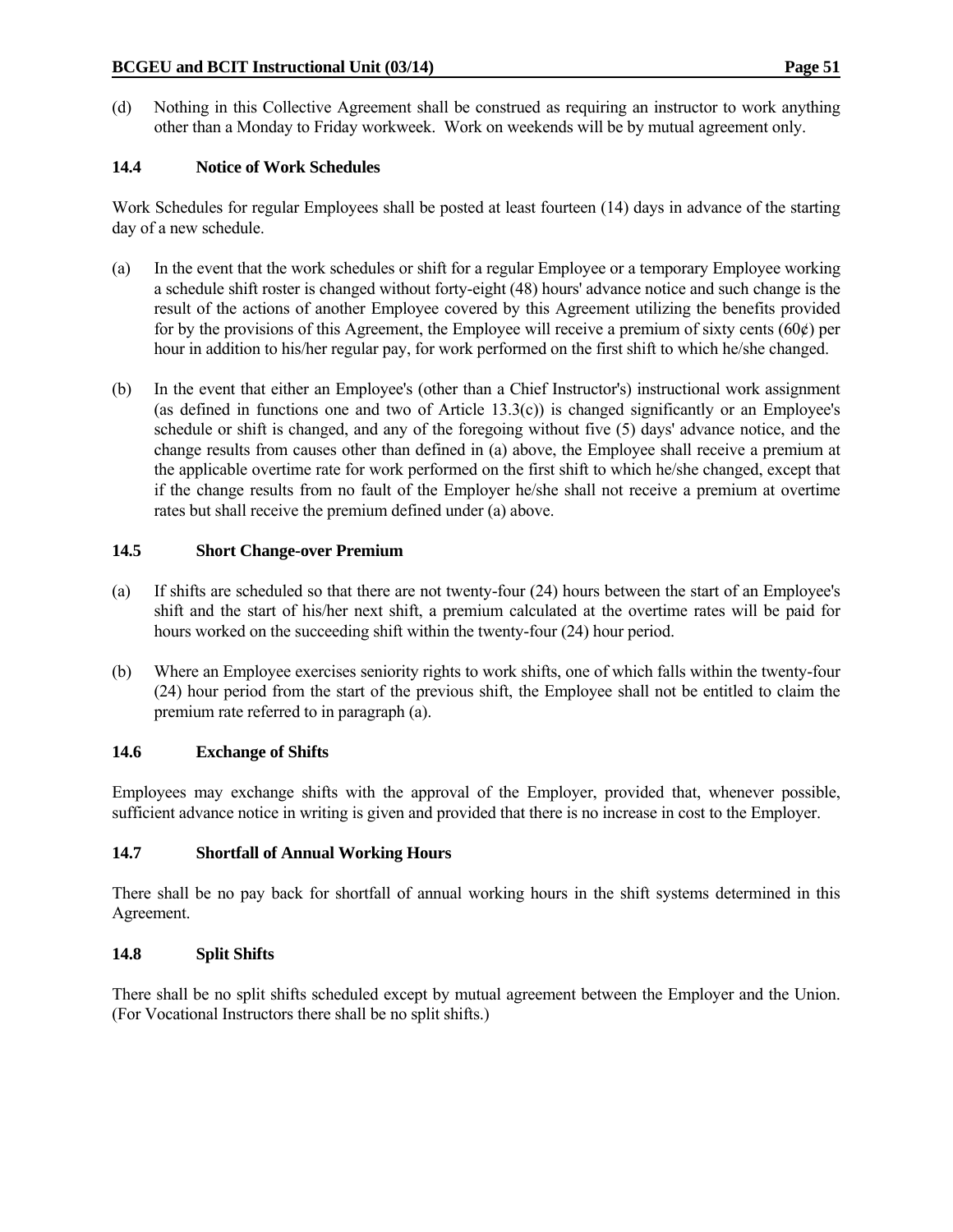# **ARTICLE 15 - OVERTIME**

#### **15.1 Definitions**

- (a) *"Overtime"* means work performed by a full-time Employee in excess or outside of his/her regularly scheduled hours of work.
- (b) *"Straight-time rate"* means the hourly rate of remuneration.
- (c) *"Time and one-half"* means one and one-half times the straight-time rate.
- (d) *"Double time"* means twice the straight-time rate.
- (e) *"Double time and one-half"* means two and one-half times the straight-time rate.

## **15.2 Authorization and Application of Overtime**

- (a) An Employee who is required to work overtime shall be entitled to overtime compensation when:
	- (1) the overtime worked is authorized in advance by the Employer; and
	- (2) the Employee does not control the duration of the overtime worked.
- (b) Notwithstanding the foregoing, the Employer and the Union recognize that the nature of the work carried out by persons in some classifications is such that it may not be possible for the Employee to obtain prior authorization for the necessary overtime work. In such cases the Employee shall use his/her discretion in working the overtime and the Employer shall be considered to have authorized the overtime in advance. However, the Employer reserves the right, subject to the grievance procedure, to determine the legitimacy of the overtime claimed. In order to facilitate a fair and reasonable administration of the clause, the Employer will draw up regulations defining the circumstances under which an Employee may undertake overtime work without prior authorization. Copies of these regulations will be supplied to the Labour/Management Committee.

#### **15.3 Overtime Entitlement**

- (a) An Employee will be entitled to compensation for authorized overtime in excess of the scheduled daily hours.
- (b) Overtime shall be compensated in thirty (30) minute increments, however, Employees shall not be entitled to any compensation for periods of overtime of less than five (5) minutes per day.

## **15.4 Recording of Overtime**

Employees shall record starting and finishing times for overtime worked on a form determined by the Employer.

At the end of each pay period the Employee shall indicate to the Employer's designated representative the amount of overtime worked and the option of compensation elected. Where the Employee opts for payment in cash, the Employer shall make every reasonable effort to make payments by the end of the month following the month in which overtime was worked.

## **15.5 Sharing of Overtime**

Overtime work shall be allocated equitably considering availability and location of Employees.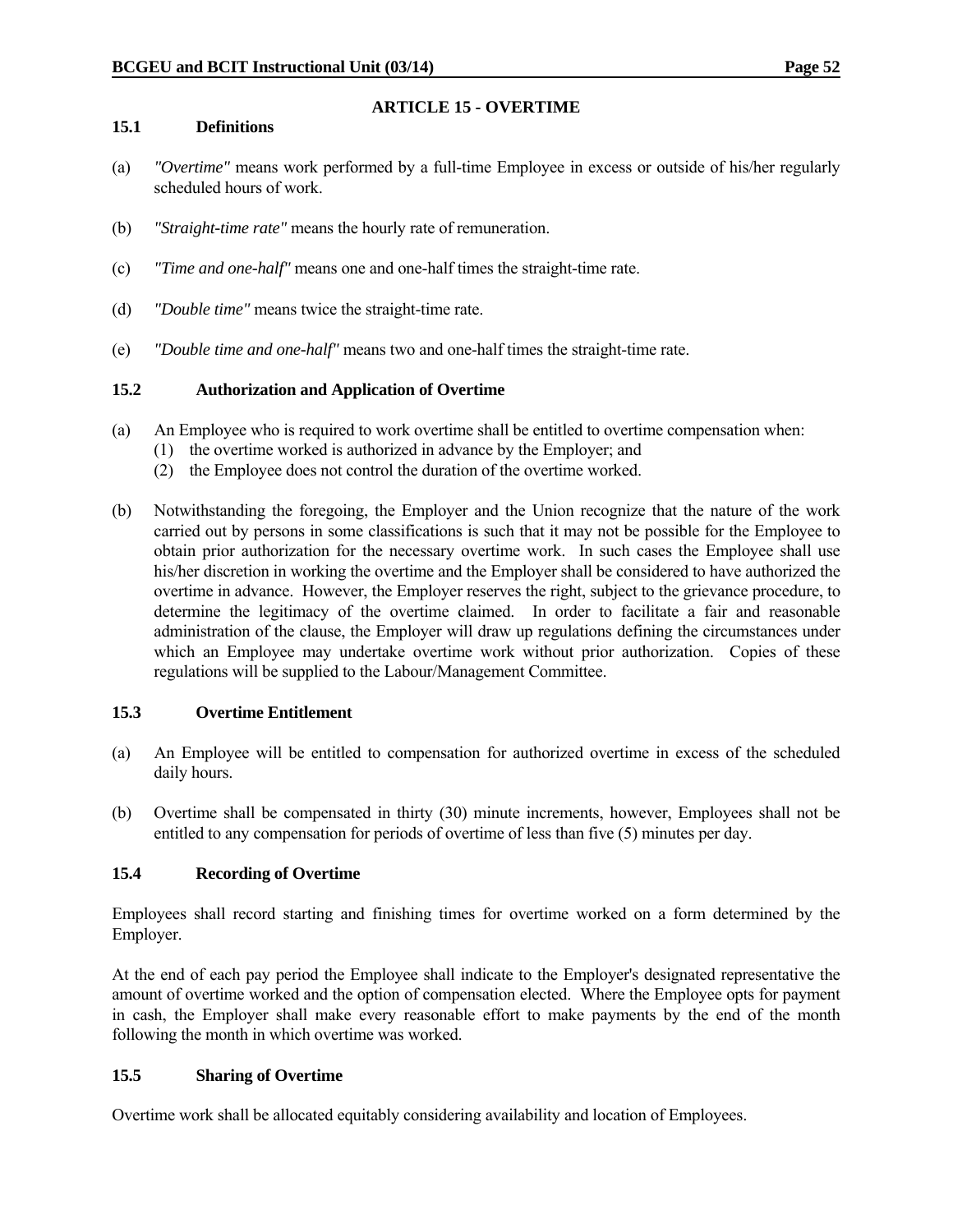#### **15.6 Overtime Compensation**

- (a) Overtime worked shall be compensated at the following rates:
	- (1) time and one-half for the first two (2) hours of overtime on a regularly scheduled workday; and
	- (2) double time for hours worked in excess of (1);
	- (3) double time for all hours worked on a day of rest.

The compensation of overtime in (1) and (2) is to be on a daily basis and not cumulative.

 Employees shall have the option of receiving cash for overtime compensation or equivalent compensatory time off, or a combination of both. If the Employee opts for compensatory time off, such time off shall be taken at a time mutually agreed between the Employer and the Employee.

(See Article 13.9(b), Meal Periods.)

- (b) An Employee who works on a designated holiday which is not a scheduled workday shall be considered to have worked overtime and shall receive his/her regular day's pay, and shall receive additional compensation at the rate of double time for all hours worked; except for Christmas and New Year's when the additional compensation shall be at the rate of double time and one-half  $(2\frac{1}{2})$  for all hours worked.
- (c) An Employee on travel status who is required to travel on the Employer's business outside his/her regular working hours shall be compensated at the applicable overtime rates for all hours travelled. The Employer may determine the means of such travel.
- (d) Upon written request an Employee may receive notification in writing of any accumulated compensatory time off as of February 15th of each year.

Any compensatory time off or overtime due at March 31st or on termination shall be paid in cash.

#### **15.7 Overtime Meal Allowance**

- (a) When an Employee is required to work a minimum of two and one-half  $(2\frac{1}{2})$  hours' overtime immediately before or after completion of his/her scheduled daily hours, he/she shall be provided with a meal or shall be reimbursed in the amount of nine dollars  $(\$9)$ . A meal break of one-half  $(\frac{1}{2})$  hour with pay will be given.
- (b) If the Employee continues to work overtime beyond three (3) hours, a further meal or allowance and meal break as above shall be provided upon completion of an additional four (4) hours worked, and upon the completion of every three (3) hours worked thereafter.
- (c) When an Employee is not on stand-by and is called out for overtime prior to his/her scheduled shift and it was not possible to give sufficient notice<sup> $*$ 2</sup> to permit preparation of the meal normally taken to work, the Employer shall provide the meal or pay the overtime meal allowance.
- (d) In the case of an Employee called out on overtime to work on a rest day, this section will apply only to hours worked outside his/her regular shift times for a normal workday.

<sup>&</sup>lt;sup>2\*</sup>Sufficient time means one-half ( $\frac{1}{2}$ ) hour to permit preparation of the meal normally taken to work.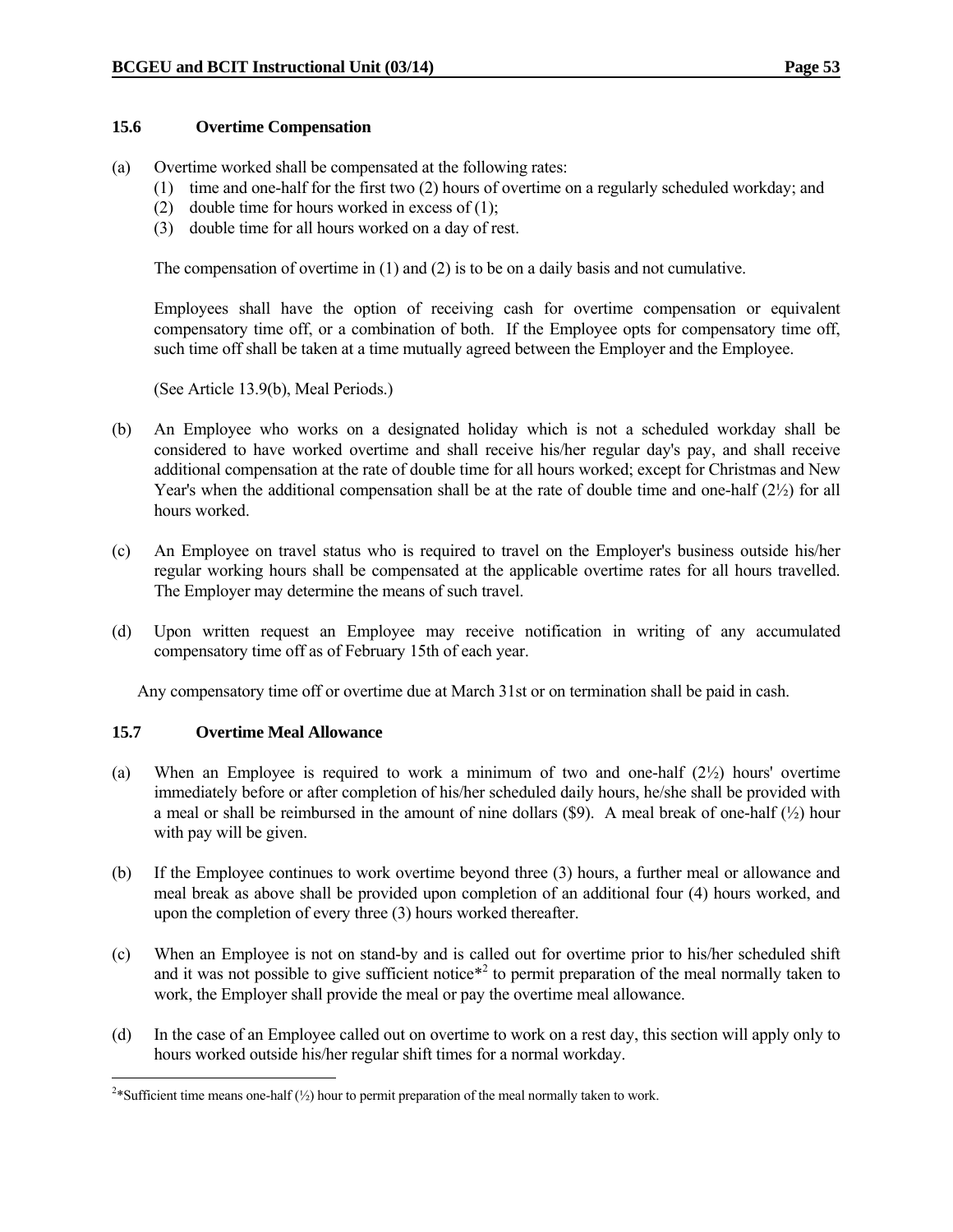(e) Where any of the meals provided under (a), (b), (c), or (d) above duplicate a meal for which an Employee is entitled because of travel status or field allowance, then the Employee shall receive only one benefit for each meal.

## **15.8 No Layoff to Compensate for Overtime**

Employees shall not be required to layoff during regular hours to equalize any overtime worked.

## **15.9 Right to Refuse Overtime**

All Employees shall have the right to refuse to work overtime, except when required to do so in emergency situations, without being subject to disciplinary action for so refusing.

## **15.10 Overtime Which Does Not Abut the Succeeding Shift**

- (a) When overtime is worked, there shall be an elapsed time of eight (8) hours between the end of the overtime and the time the Employee reports for duty on the next regular shift, with no shortfall out of his/her regular shift.
- (b) If the elapsed eight (8) hour period following results in only two (2) hours or less of their regular shift available for work, Employees shall not be required to report for work on that shift, with no shortfall.

## **15.11 Rest Interval After Overtime**

An Employee required to work overtime adjoining his/her regularly scheduled shift shall be entitled to eight (8) clear hours between the end of the overtime work and the start of his/her next regular shift. If eight (8) clear hours are not provided, overtime rates shall apply to hours on the next regular shift.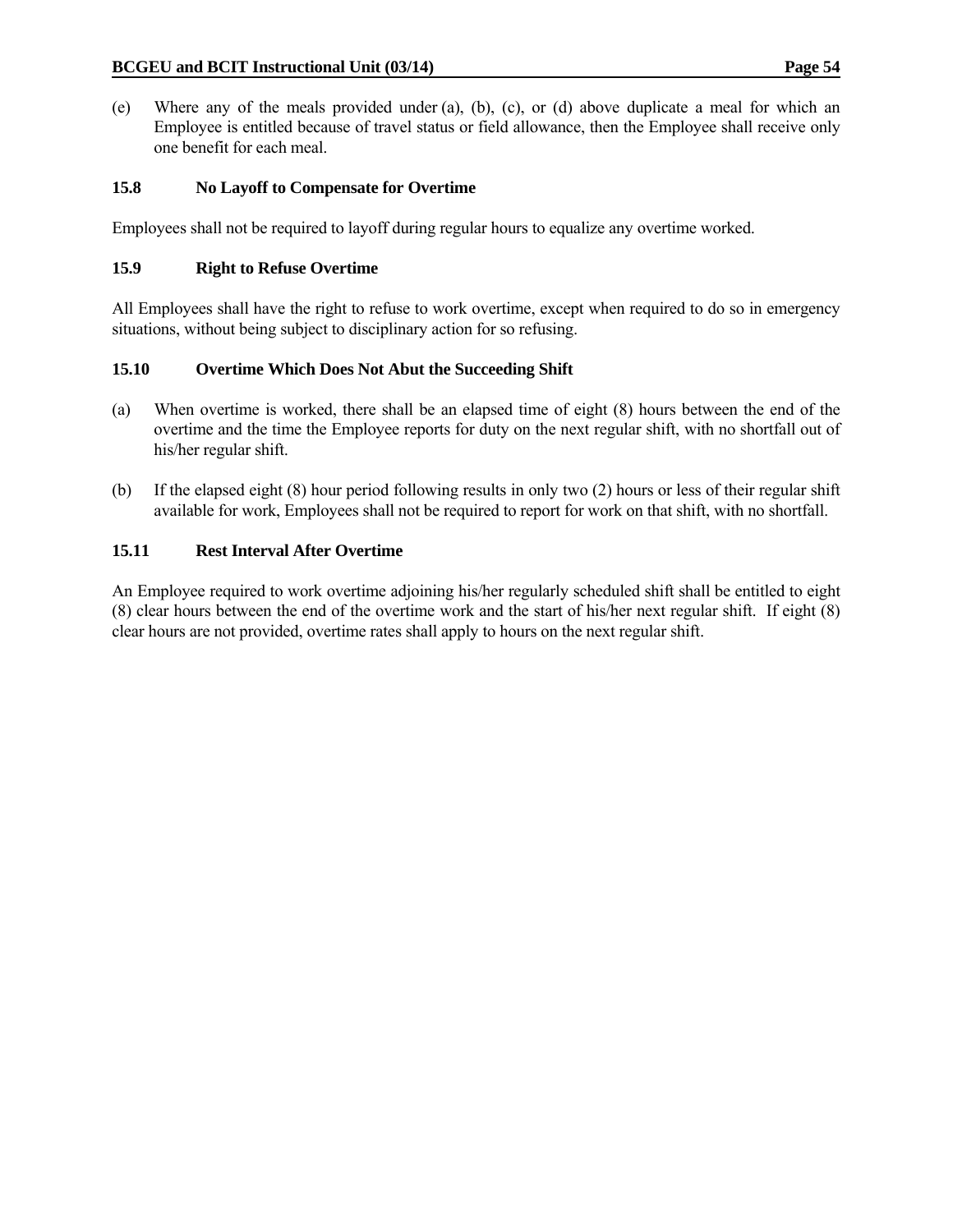### **ARTICLE 16 - PAID HOLIDAYS**

#### **16.1 Paid Holidays**

The following have been designated as paid holidays:

| New Year's Eve Day | British Columbia Day |
|--------------------|----------------------|
| <b>Family Day</b>  | Labour Day           |
| New Year's Day     | Thanksgiving Day     |
| Good Friday        | Remembrance Day      |
| Easter Monday      | Christmas Eve Day    |
| Victoria Day       | Christmas Day        |
| Canada Day         | <b>Boxing Day</b>    |

It is understood that Heritage Day shall be recognized as a designated paid holiday upon proclamation. Any other holiday proclaimed as a holiday by the Federal, Provincial or Municipal Governments for the locality in which an Employee is working shall also be a paid holiday.

### **16.2 Holidays Falling on Saturday or Sunday**

- (a) For an Employee whose workweek is from Monday to Friday and when any of the above-noted holidays falls on a Saturday and is not proclaimed as being observed on some other day, the following Monday shall be deemed to be the holiday for the purpose of this Agreement; and when a holiday falls on a Sunday and it is not proclaimed as being observed on some other day, the following Monday (or Tuesday, where the preceding section already applies on the Monday), shall be deemed to be the holiday for the purpose of this Agreement.
- (b) Where there is a work dependency between Employees covered by this Agreement and private sector Employees, the Parties may, by mutual agreement, amend (a) above.

#### **16.3 Holiday Falling on a Day of Rest**

- (a) When a paid holiday falls on an Employee's day of rest, the Employee shall be entitled to a day off with pay in lieu.
- (b) If the Employee is called in to work on the day designated as the lieu day pursuant to (a) above, he/she shall be compensated at double time rates.

## **16.4 Holiday Falling on a Scheduled Workday**

An Employee who works on a designated holiday which is a scheduled workday shall be compensated at the rate of double time for hours worked, plus a day off in lieu of the holiday; except for Christmas and New Year's when the compensation shall be at the rate of double time and one-half (2½) for hours worked, plus a day off subject to this Agreement.

## **16.5 Holiday Coinciding with a Day of Annual Leave**

Where an Employee is on annual leave and a day of paid holiday falls within that period, the paid holiday shall not count as a day of annual leave.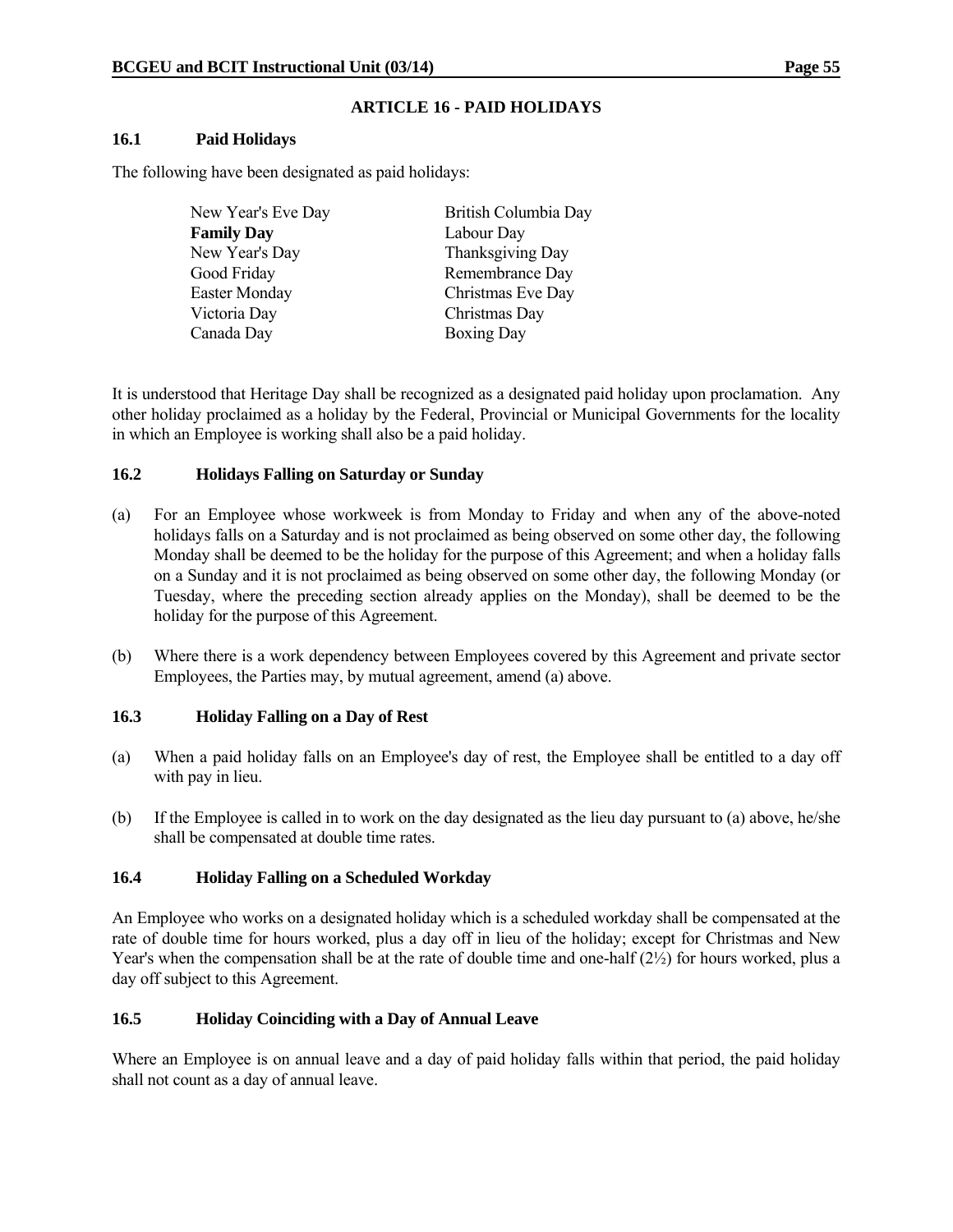#### **16.6 Paid Holiday Pay**

Payment for paid holidays will be made at an Employee's basic pay, except if an Employee has been working in a higher paid position than his/her regular position for a majority of the sixty (60) working days preceding his/her holiday, in which case he/she shall receive the higher rate.

#### **16.7 Temporary Employees**

- (a) Temporary Employees who work the day before and the day after a paid holiday or who have worked fifteen (15) of the previous thirty (30) days, shall be compensated for the holiday.
- (b) A temporary Employee who is qualified in (a) to receive compensation for the holiday and who is required to work on that day shall be compensated at the same rate as a regular Employee in the same situation.

### **16.8 Regular Employees on Layoff/Recall**

Regular Employees on Layoff/Recall who have worked the day before and the day after a paid holiday or who have worked fifteen (15) of the previous thirty (30) days, shall be compensated for the holiday.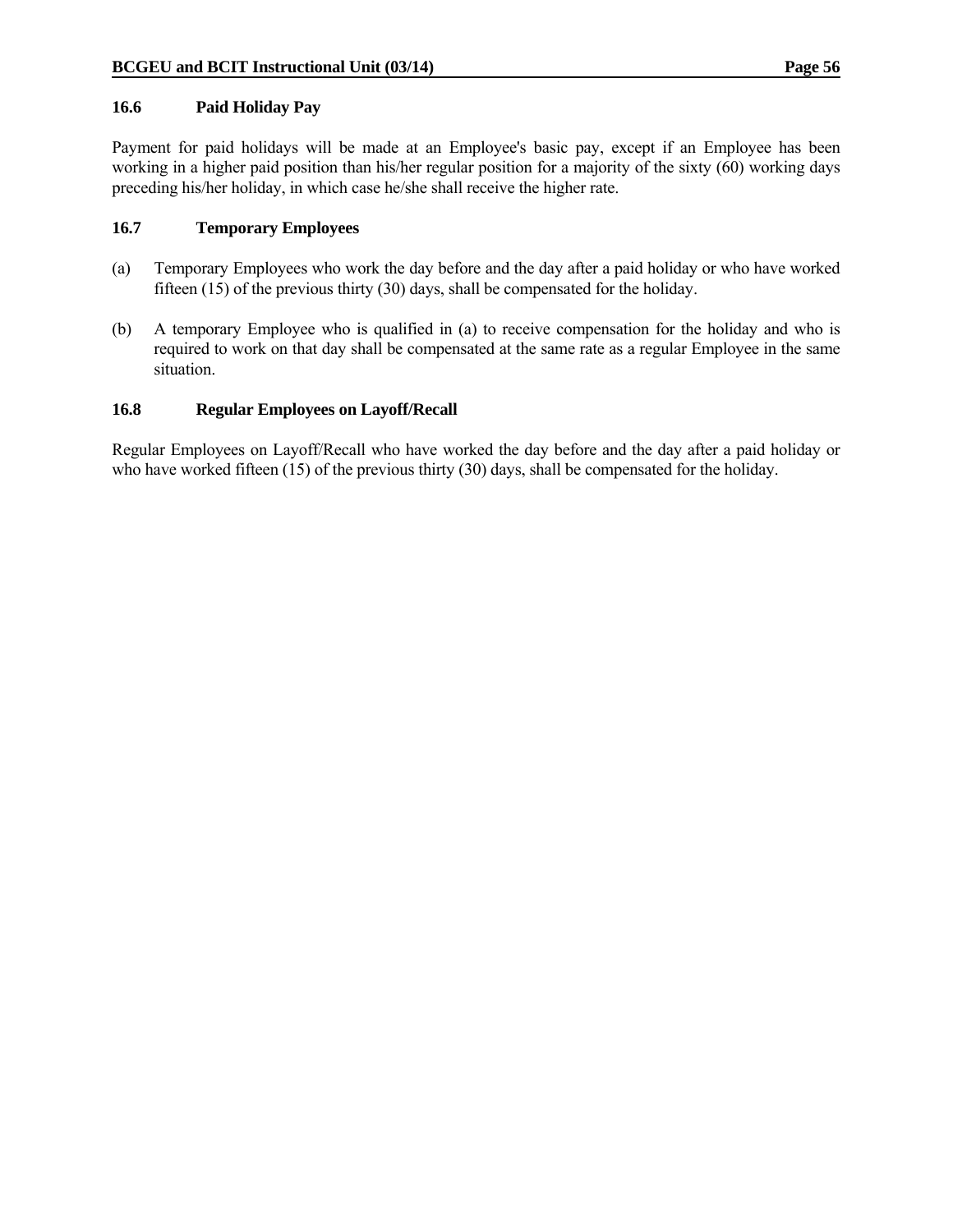# **ARTICLE 17 - ANNUAL LEAVE**

### **17.1 Purpose**

(a) Annual leave is to be used for annual vacation, industry and inter-institutional liaison and career development.

## (b) **Instructor Diploma**

- (1) in the case of an instructor who does not hold an Instructor's Diploma, necessary time off work to attain the Diploma shall be considered as part of annual leave.
- (2) courses required by the Employer leading to an Instructor's Diploma shall be conducted under the supervision of the appropriate institution or agency. Courses leading to the Instructor's Diploma shall be commenced during the first year of employment.
- (3) the Employer will reimburse a regular Employee for tuition fees and course required materials for the Instructor Diploma Program.
- (4) an Employee involved in liaison or career development, if approved in advance, may be reimbursed for any and all necessary expenses incurred.

### **17.2 Entitlement (effective January 1, 1980)**

Annual leave entitlement is:

- (a) *For an instructor* Forty-six (46) days per calendar year, earned on the basis of 3-5/6 working days per calendar month in which at least ten (10) days pay at straight-time rates has been received.
- (b) *For any other Employee* Thirty-six (36) days per calendar year earned on the basis of three (3) working days per calendar month in which at least ten (10) days' pay at straight-time rates has been received.
- (c) Annual leave entitlement is to be divided into:
	- (i) scheduled annual leave;
	- (ii) unscheduled annual leave of ten (10) days; and
	- (iii) Christmas Holiday.
- (d) Upon reaching twenty (20) years service (including war service), an Employee will be eligible for Annual Leave as follows:
	- (i) Instructors fifty (50) days;
	- (ii) Others forty (40) days.
- (e) For the purposes of planning under Article 17.3 (Leave Scheduling) and Article 12.5(b) and (c) (Delayed Displacement), an Employee shall start the calendar year as if he/she had his/her full annual leave entitlement (instructors forty-six (46) or fifty (50) days as appropriate, non-instructors thirty-six (36) or forty (40) days as appropriate).

### **17.3 Leave Scheduling**

- (a) The scheduling and taking of scheduled annual leave shall be on a calendar year basis.
- (b) *Preference in Scheduled Annual Leave* Scheduled annual leave preferences shall be granted on the basis of service seniority in the work units. An Employee shall be entitled to receive his/her vacation in an unbroken period. If an Employee decides to break his/her entitlement into more than one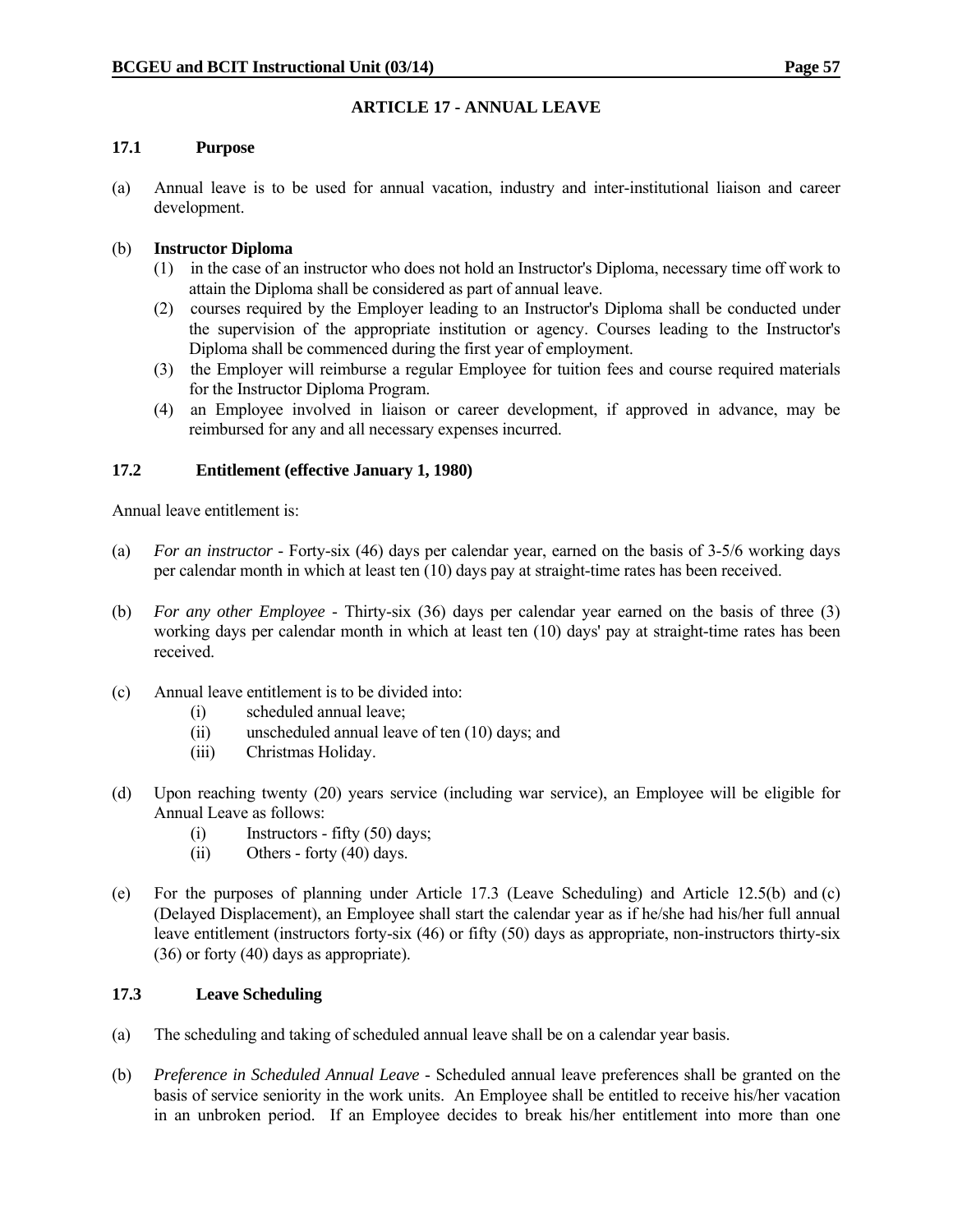continuous group of workdays, he/she shall be entitled to use his/her seniority for only one (1) such group of days in a calendar year.

 Where scheduling of scheduled annual leave results in a residual of annual leave, this will normally be scheduled and taken in a single block.

- (c) *Scheduled Annual Leave*
	- (1) A training plan will be provided to each department by January 15th of each year to assist in the development of Scheduled Annual Leave schedules. The Scheduled Annual Leave schedules shall be forwarded to the Employer for approval and be posted in the Department by March 1st. Such approval will not be unreasonably withheld.
	- (2) An Employee who does not exercise his/her seniority rights within two (2) weeks of receiving the proposed scheduled annual leave schedule, shall not be entitled to exercise those rights in respect of any such time previously selected by an Employee with less seniority.
	- (3) Scheduled Annual Leave schedules, once approved by the Employer, shall not be changed, other than in cases of emergency, except by mutual agreement between the Employee and the Employer.
	- (4) Where an Employee is absent due to illness, or approved Short Term Leave in the Lower Mainland area, the Employer will make every reasonable effort to contact the Employee so that his/her vacation scheduling rights may be exercised.
- (d) *Unscheduled Annual Leave* The unscheduled annual leave entitlement may be taken, in full or in part, at anytime upon notice of seven (7) days, with approval which will not be withheld unless the absence interferes with the Institute's students training program, or requires the hiring of a replacement instructor. If any Unscheduled Annual Leave is not taken in the year of entitlement, such unused days, up to a maximum of five (5), may be added to the scheduled annual leave for the subsequent calendar year.
- (e) A Christmas holiday with pay shall be granted to regular Employees from December 24th to January 1st inclusive, but shall not include the general (statutory) holidays which fall in this period or days deemed as holidays in lieu.

#### **17.4 Statutory Holidays During Annual Leave**

A General (Statutory) Holiday which occurs during Scheduled Annual Leave is not considered to be part of the Annual Leave entitlement.

#### **17.5 Employer Rights and Scheduled Annual Leave**

The Employer may exercise the prerogative of scheduling the whole of the Employee's Scheduled Annual Leave, provided that it is in the prime time annual leave period from May 1st to September 30th.

## **17.6 Annual Leave Pay**

- (a) Payment for Annual Leave will be made at an Employee's basic pay, except if an Employee has been working in a higher paid position than his/her regular position for a majority of his/her regularly scheduled hours in the sixty (60) working days preceding his/her Annual Leave, in which case he/she shall receive the higher rate.
- (b) Once per calendar year, upon thirty (30) days' written notice that the Employee plans to travel and cannot reasonably access his/her credit union or bank account, the Employee shall be entitled to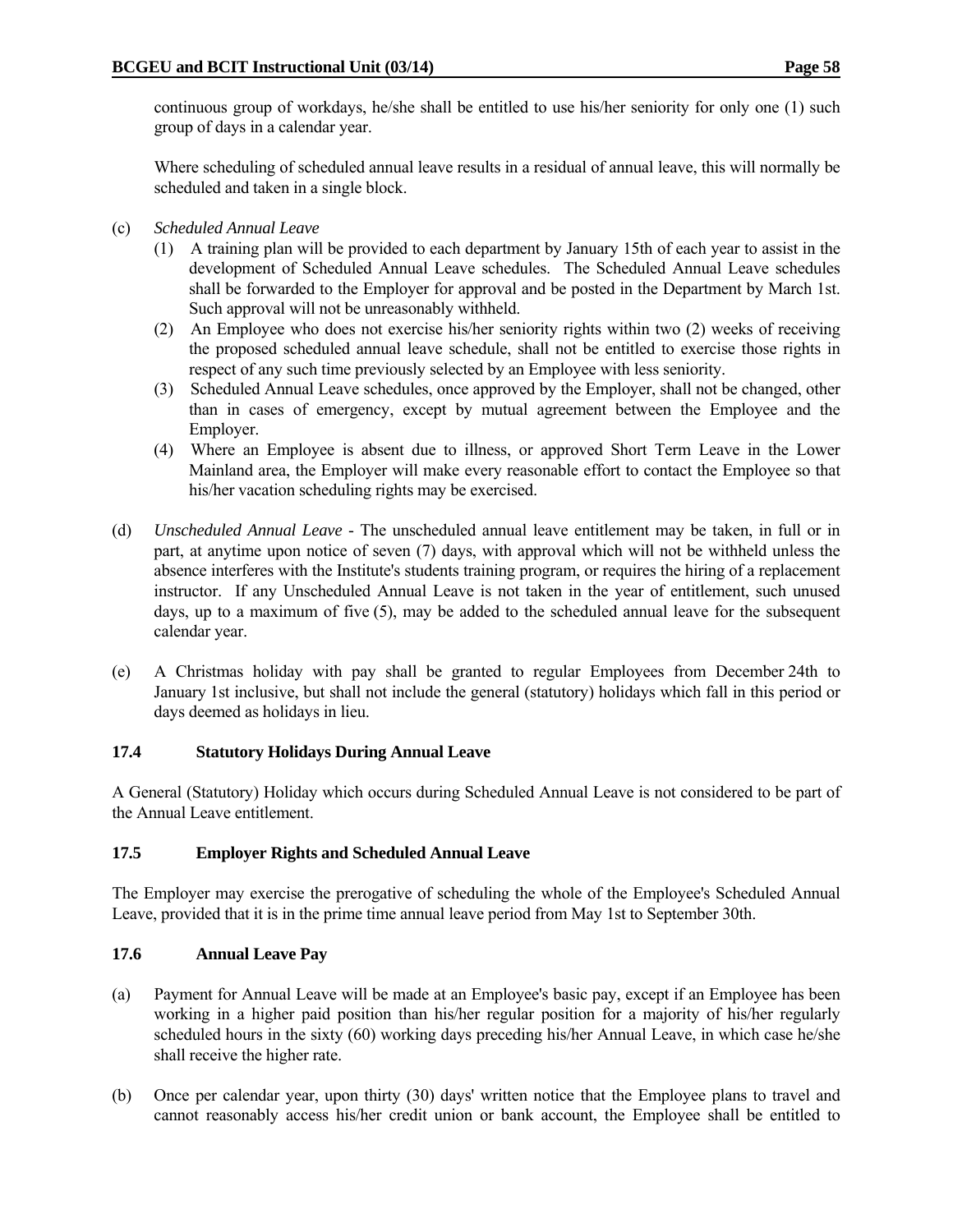receive, prior to the commencement of a vacation, a payroll advance equivalent to the amount of any regular paycheque(s) issued during the vacation period.

# **17.7 Approved Leave of Absence with Pay during Annual Leave**

When an Employee is in receipt of the Short Term Illness and Injury Plan benefits or on leave with pay in accordance with Articles 13.21, 19.1, 19.5, and 19.8 during annual leave, there shall be no deduction from the annual leave credits for such leave. The period of annual leave so displaced shall be taken at a mutually agreed time. An Employee intending to claim displaced annual leave must advise the Employer and provide necessary documentation within seven (7) days of returning to work.

# **17.8 Payout**

It is the intent of the Parties that Annual Leave be taken in the year in which earned. In the unusual circumstances that the full annual leave entitlement is not taken by the end of the calendar year, the days remaining to the Employee's credit will be paid out by February 15th of the subsequent year unless carried over in accordance with Article 17.9 or unless paid out at the time of ending of employment.

# **17.9 Carryover**

Where it is through no fault of the Employee that the full Annual Leave entitlement has not been taken within the calendar year in which it is earned, a carryover of unused days shall be granted by the Employer unless otherwise requested by the Employee.

## **17.10 Call Back from Annual Leave**

(a) Employees who have commenced their Annual Leave shall not be called back to work, except in cases of extreme emergency.

 The Chair of the Bargaining Unit shall receive verbal notification of the Employee(s) called back from Annual Leave at the same time as the Employee(s) is called back to work.

- (b) When, during any Annual Leave period, an Employee is recalled to duty, he/she shall be reimbursed for all expenses incurred thereby by him/herself, in proceeding to his/her place of duty and in returning to the place from which he/she was recalled upon resumption of vacation, upon submission of receipts (except for meals) to the Employer.
- (c) Time necessary for travel in returning to his/her place of duty and returning again to the place from which he/she was recalled shall not be counted against his/her remaining Annual Leave entitlement.

## **17.11 Annual Leave on Retirement**

An Employee scheduled to retire and to receive a Superannuation allowance under the applicable pension plan or who has reached the mandatory retiring age, shall be granted full Annual Leave entitlement for the final calendar year of service.

*Interpretation* -- That *"final calendar year of service"* means the calendar year in which the last day he/she reports for duty falls.

# **17.12 Annual Leave Credits upon Death**

Earned but unused Annual Leave shall be made payable, upon termination due to death, to the Employee's dependent, or where there is no dependent, to the Employee's estate.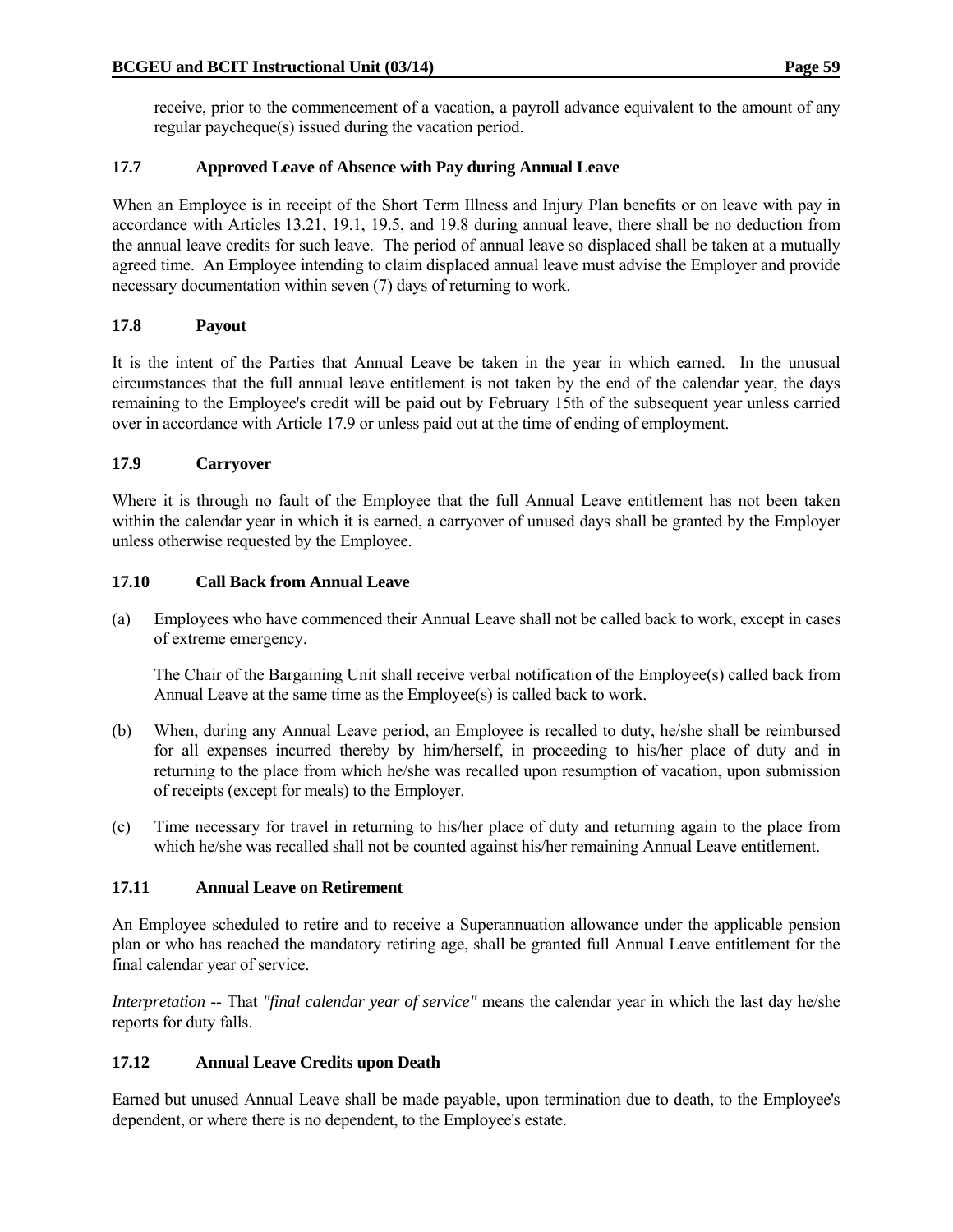#### **ARTICLE 18 - SHORT TERM ILLNESS AND INJURY AND LONG TERM DISABILITY**

Employees shall be entitled to coverage for short term illness and injury and long term disability in accordance with agreed upon regulations which will be subject to review and revision during the period of this Agreement by negotiations between the Parties and included as Appendix A to this Agreement.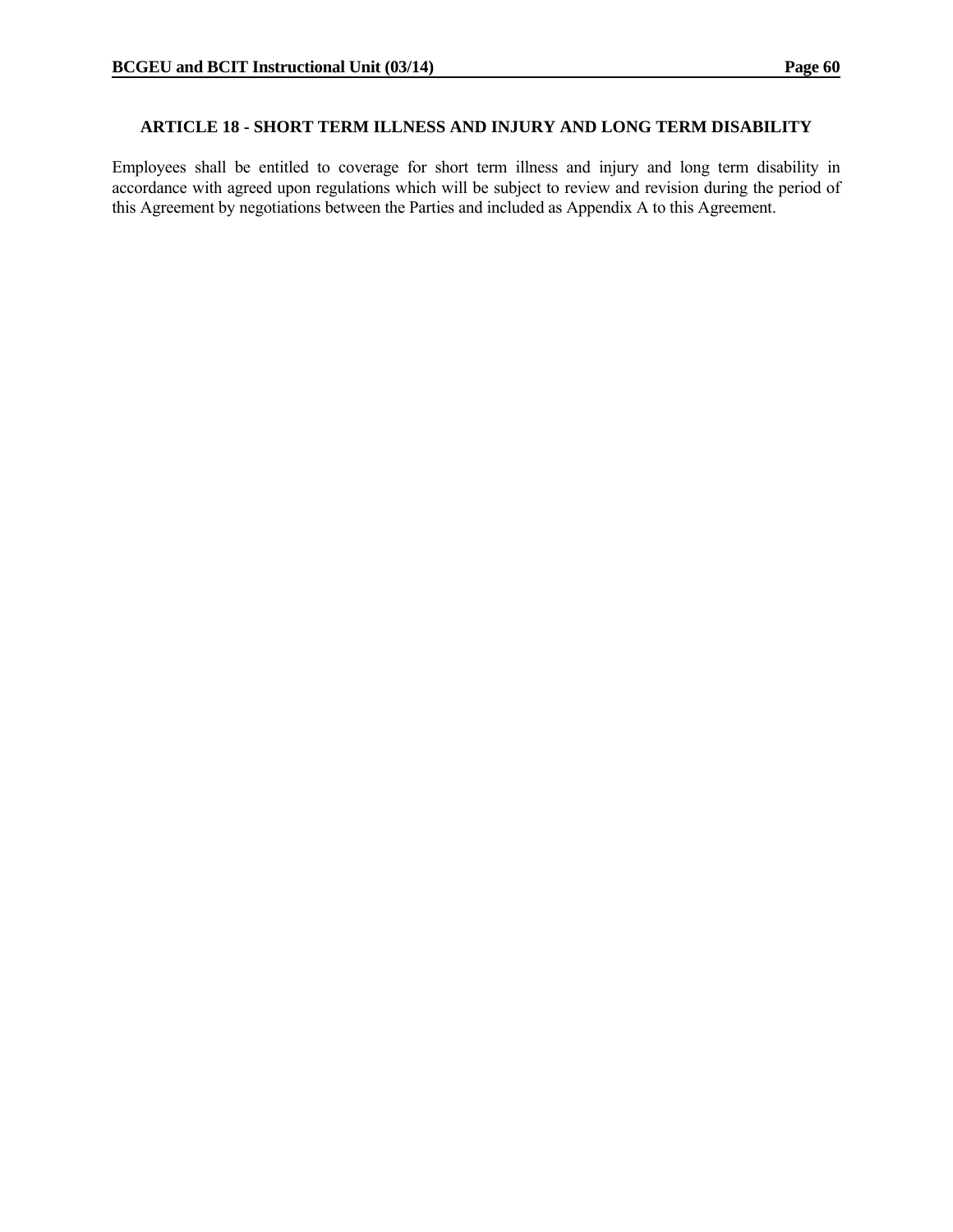# **ARTICLE 19 - SPECIAL AND OTHER LEAVE**

### **19.1 Bereavement Leave**

- (a) In the case of bereavement in the immediate family, an Employee not on leave of absence without pay shall be entitled to special leave, at his/her regular rate of pay, from the date of death to and including the day of the funeral with, if necessary, an allowance for immediate return travelling time. Such leave shall normally not exceed five (5) workdays.
- (b) Immediate family is defined as an Employee's parent, spouse, child, brother, sister, father-in-law, mother-in-law and any other relative permanently residing in the Employee's household or with whom the Employee permanently resides.
- (c) In the event of the death of the Employee's grandparent, grandchild, son-in-law, daughter-in-law, brother-in-law or sister-in-law, niece or nephew, the Employee shall be entitled to special leave for one (1) day for the purpose of attending the funeral.
- (d) If an Employee is on vacation leave at the time of bereavement, the Employee shall be granted bereavement leave and be credited the appropriate number of days to annual leave credits.

## **19.2 Special Leave**

- (a) Where leave from work is required, an Employee shall be entitled to special leave at his/her regular rate of pay for the following:
	- (1) marriage of the Employee three (3) days;
	- (2) attend wedding of the Employee's child one (1) day;
	- (3) birth or adoption of the Employee's child two (2) days;
	- (4) serious household or domestic emergency one (1) day;
	- (5) moving household furniture and effects one (1) day;
	- (6) attend his/her formal hearing to become a Canadian citizen one (1) day;
	- (7) attend funeral as pall-bearer or mourner **one (1)** day;
	- (8) court appearance for hearing of Employee's child one (1) day.
- (b) Two (2) weeks' notice is required for leave under subsections (a)(1), (a)(2), (a)(5) and (a)(6).
- (c) For the purposes of subsections (a)(2), (a)(4), (a)(5), (a)(6), (a)(7) and (a)(8), leave with pay will be only for the workday on which the situation occurs.
- (d) For the purpose of determining eligibility for special leave under (5), an Employee will qualify if he/she is maintaining a self-contained household and if he/she is changing his/her place of residence which necessitates the moving of household furniture and effects during his/her normal working hours, and if he/she has not already qualified for special leave under (a)(5) on two occasions within the preceding twelve (12) months.

## **19.3 Family Illness**

(a) In the case of illness of a child **and/or spouse** of an Employee, and when no one at the Employee's home other than the Employee can provide for the needs of the ill child **or spouse**, the Employee shall be entitled, after notifying his/her supervisor, to use up to a maximum of two (2) days' paid leave at any one time for this purpose.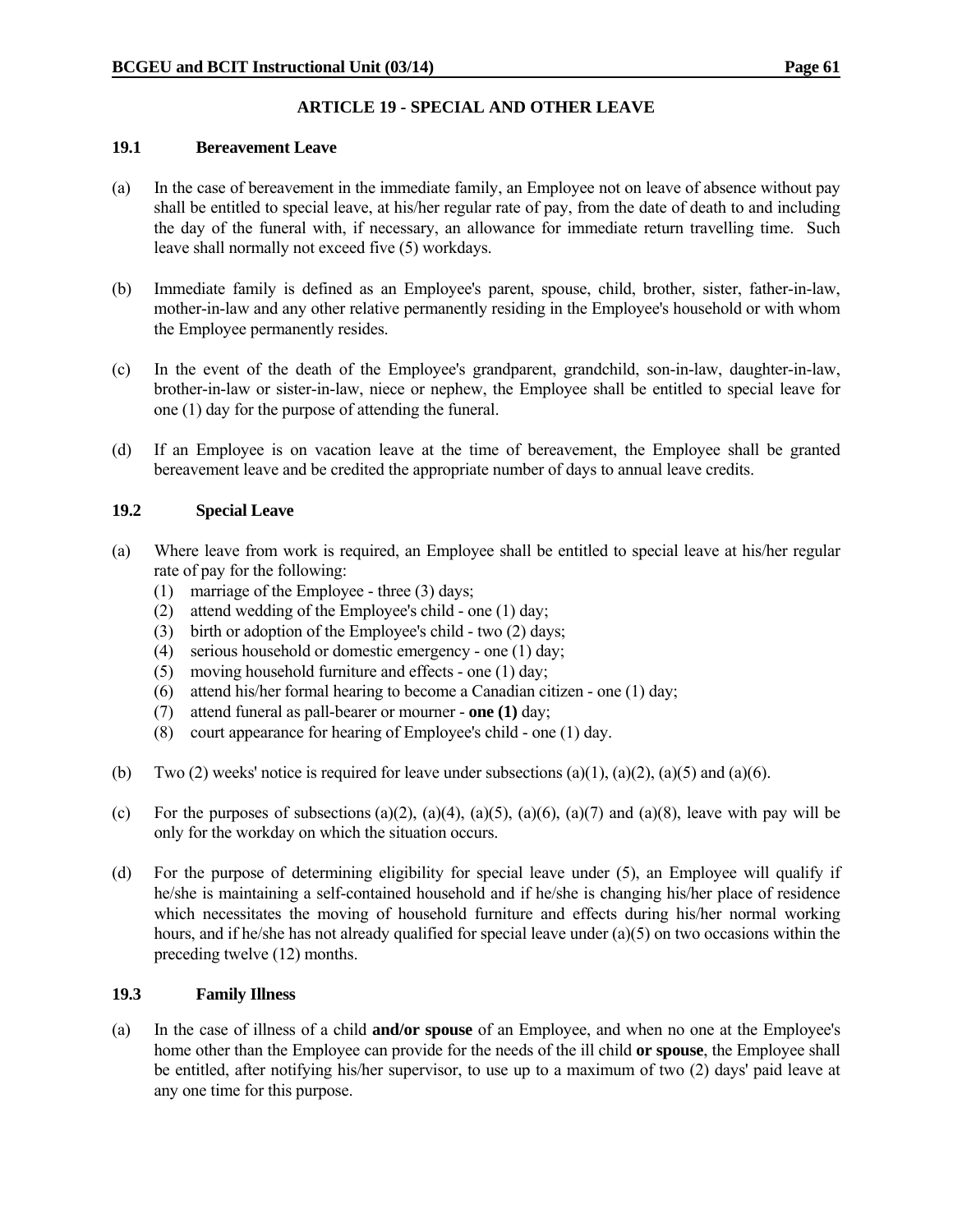- (b) The Employer may request a report from a qualified medical practitioner when it appears that a pattern of consistent absence is developing. The cost of the medical report will be borne by the Employer.
- (c) In the case of unanticipated illness or hospitalization of a dependant parent, when no one else is able to provide for the needs of the ill person, the Employee may request leave with pay to a maximum of two (2) days' paid leave at any one time for this purpose.
- (d) The Employer may require written confirmation from a medical practitioner that the Employee's attendance was required. The cost of the medical report with be borne by the Employer.

### **19.4 Full-time Union or Public Duties**

The Employer shall grant, on written request, leave of absence without pay:

- (a) For Employees to seek election in a Municipal, Provincial or Federal election, for a maximum of ninety (90) days;
- (b) For Employees selected for a full-time position with the Union or any body to which the Union is affiliated for a period of two (2) years;
- (c) For Employees elected to a public office for a maximum period of five (5) years.
- (d) for an Employee elected to a position in the B.C. Government and Service Employees' Union. The leave shall be for a period of two years and shall be renewed upon request.

#### **19.5 Leave for Court Appearances**

- (a) The Employer shall grant paid leave to Employees, other than Employees on leave without pay, who serve as jurors or witnesses in a court action, provided such court action is not occasioned by the Employee's private affairs.
- (b) In cases where an Employee's private affairs have occasioned a court appearance, such leave to attend at court shall be without pay.
- (c) An Employee in receipt of his/her regular earnings while serving at court shall remit to the Employer all monies paid to him/her by the court, except travelling and meal allowances not reimbursed by the Employer.
- (d) Time spent at court by an Employee in his/her official capacity shall be at his/her regular rate of pay.
- (e) Court actions arising from employment, requiring attendance at court, shall be with pay.
- (f) In the event an accused Employee is jailed pending a court appearance, such leave of absence shall be without pay.
- (g) For all the above leaves, the Employee shall advise his/her supervisor as soon as he/she is aware that such leave is required.

#### **19.6 Elections**

Any Employee eligible to vote in a Federal, Provincial or Municipal election or a referendum shall have four (4) consecutive clear hours during the hours in which the polls are open in which to cast his/her ballot.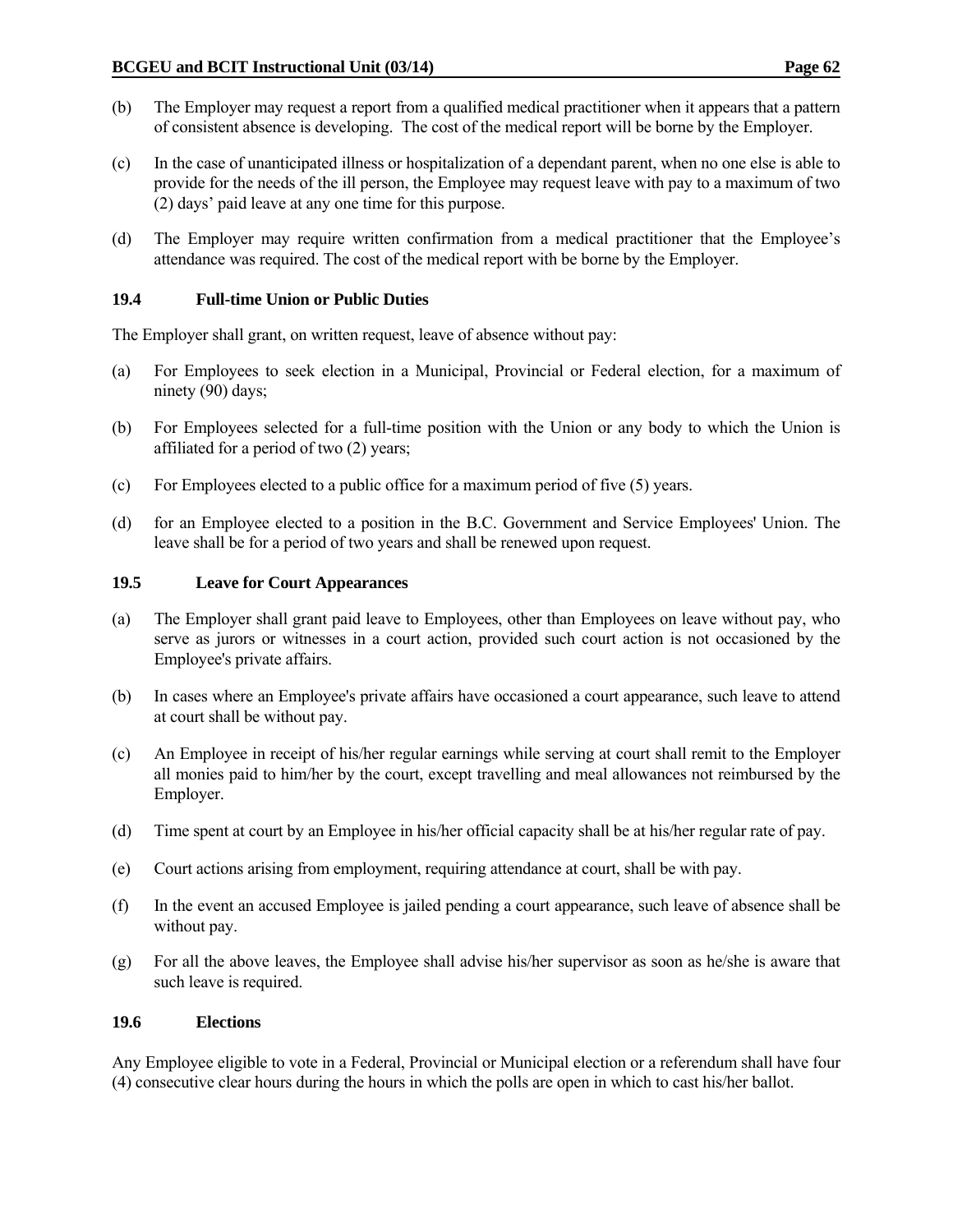#### **19.7 General Leave**

Notwithstanding any provisions for leave in this Agreement, the Employer may grant leave of absence without pay to any Employee requesting such leave for emergency or unusual circumstances; such request to be in writing and approved by the Employer. Approval shall not be withheld unjustly. If the leave application is denied, the Employee will receive notification in writing stating the reason(s) for the denial of leave.

### **19.8 Leave for Medical and Dental Care**

- (a) Where it is not possible to schedule medical and/or dental appointments outside regularly scheduled working hours, reasonable time off with pay for medical and dental appointments for an Employee or for dependent children shall be permitted, but where any such absence exceeds two (2) hours, the fulltime absence will be charged to the entitlement described in Article 19.10.
- (b) Employees in areas where adequate medical and dental facilities are not available shall be allowed to deduct from their credit described in Article 19.10, the necessary return travelling time to receive personal or immediate family medical and dental care at the nearest medical centre.

 The Employer may request a certificate of a qualified medical or dental practitioner, as the case may be, stating that treatment could not be provided by facilities or services available at the Employee's place of residence.

#### **19.9 Definition of Child**

Whenever the word *"child"* is used in this Agreement, it shall be deemed to include a ward of the Superintendent of Child Welfare or a child of a spouse.

## **19.10 Maximum Leave Entitlement**

Maximum leave entitlement under Articles 19.2, 19.3 and 19.8 shall not exceed a total of ten (10) workdays per calendar year, unless additional special leave is approved by the Employer.

#### **19.11 Emergency Service Leave**

- (a) Emergency service leave of absence with pay shall be granted to an Employee:
	- (1) conscripted for emergency service (other than military); or
	- (2) requested for search and rescue operation service.
- (b) If the Employee receives any remuneration for such service while on emergency service leave of absence with pay, the remuneration will be paid over to the Employer.

## **19.12 Pre-Retirement Leave**

An Employee scheduled to retire and to receive a superannuation allowance under the applicable pension Acts or who has reached the mandatory retiring age, shall be entitled to:

(a) A special paid leave for a period equivalent to fifty percent (50%) of his/her accumulated sick leave credit, to be taken immediately prior to retirement; or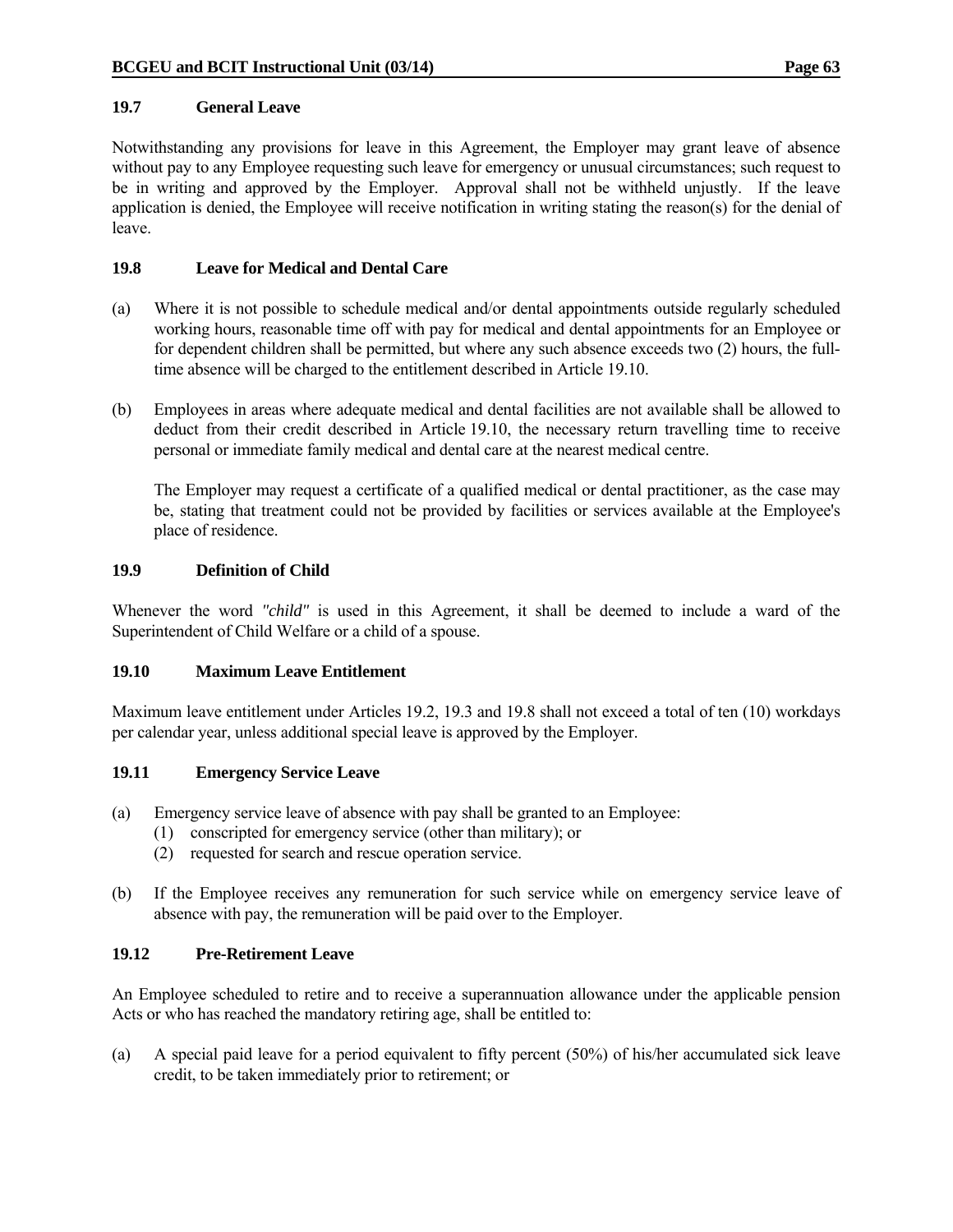(b) A special cash payment of an amount equivalent to the cash value of fifty percent (50%) of his/her accumulated sick leave credit, to be paid immediately prior to retirement and based upon his/her current rate of pay.

# **19.13 Early Retirement Incentive**

# *Definition:*

For the purposes of the provision, early retirement is defined as retirement at or after age 55 and before 64.

# *Eligibility:*

- (a) An Employee must be at the highest achievable step of the salary scale.
- (b) An Employee must have a minimum of ten (10) years of full-time equivalent service with the Employer.

# *Incentive Payment:*

(a) The Employer may offer and an Employee may accept an early retirement incentive based on the age at retirement to be paid in the following amounts.

| <b>Full Years to Normal</b><br>Retirement | Percentage of Annual Salary<br>at Time of Retirement |
|-------------------------------------------|------------------------------------------------------|
| 5 or more                                 | 100%                                                 |
|                                           | 80%                                                  |
|                                           | 60%                                                  |
| $\mathcal{D}$                             | 40%                                                  |
|                                           | 20%                                                  |
| Less than 1                               | $0\%$                                                |

- (b) The Employer may opt to pay the early retirement incentive in three (3) equal annual payments over a thirty-six (36) month period.
- (c) Eligible Bargaining Unit members may opt for a partial early retirement with a prorated incentive.

# **19.14 Early Retirement Option Fund**

Effective September 11, 2002, the parties agreed to establish an early retirement option fund.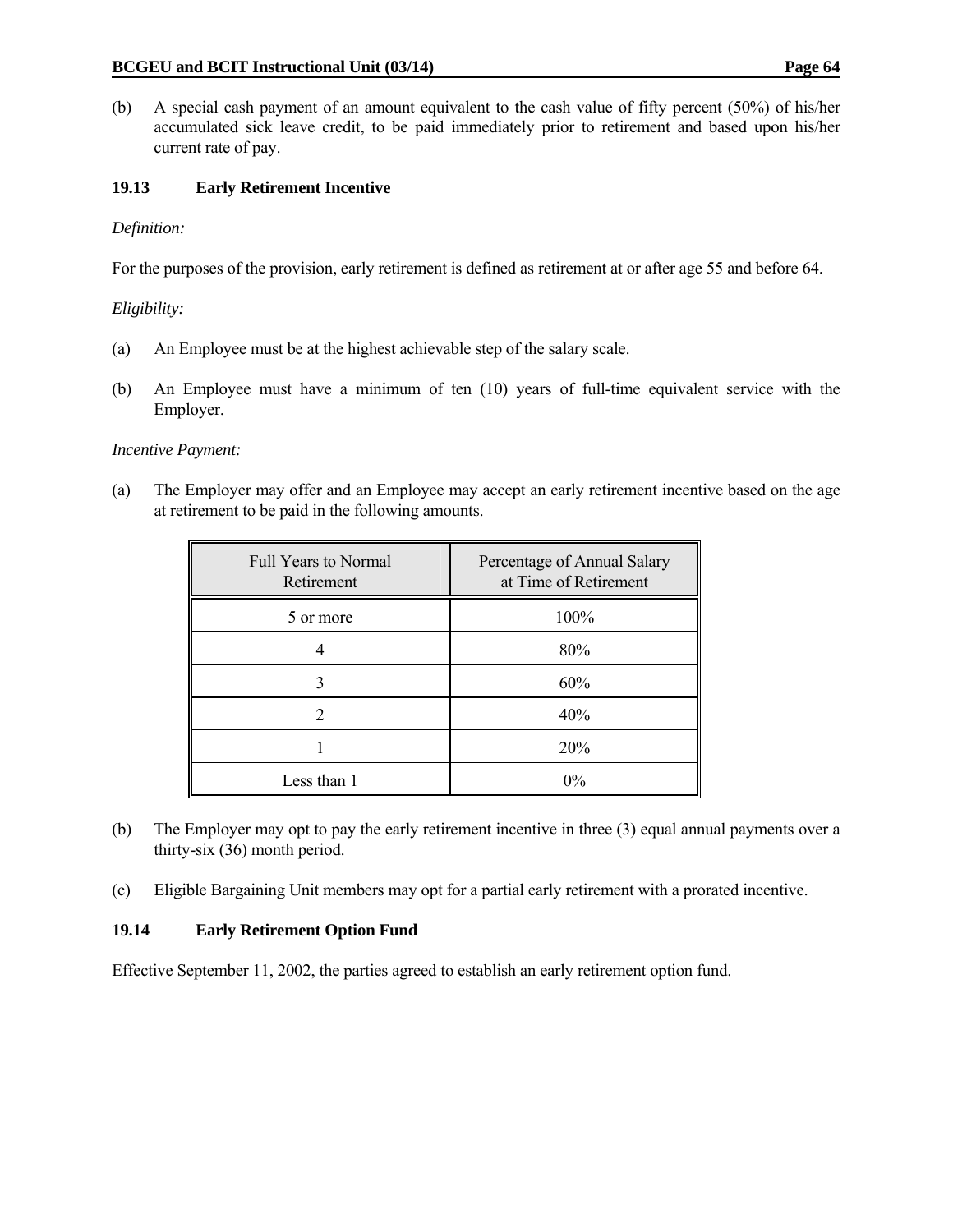# **ARTICLE 20 - MATERNITY, PARENTAL & ADOPTION LEAVE**

#### **20.1 Maternity Leave**

A pregnant Employee shall qualify for maternity leave:

- (a) Upon request, the Employee will be granted leave of absence without pay:
	- (1) for a total period of not more than fifty-two (52) consecutive weeks if the Employee opts to combine both maternity leave pursuant to this Article and parental leave under Article 20.3. The total period of a combined maternity/parental leave cannot exceed fifty-two (52) consecutive weeks; or,
	- (2) for a period of not more than seventeen (17) consecutive weeks if the Employee opts not to take a parental leave pursuant to Article 20.3.
- (b) The period of maternity leave or combined maternity/parental leave without pay shall commence on a date determined by the Employee, but no sooner than eleven (11) weeks prior to the estimated date of birth of the child(ren), and no later than the estimated date of birth of the child(ren).
- (c) The request to take maternity leave or combined maternity/parental leave must be made, in writing, at least four (4) weeks prior to the proposed commencement of the leave, and include the probable date of birth of the child(ren).
- (d) In the event that an Employee is unable to work, for health-related reasons, prior to the commencement of the leave period set out in (b) above, the Employee shall be entitled to STIIP benefits, in accordance with Appendix *"A"*, until the commencement of maternity benefits. In no event will maternity leave commence later than the date of birth of the child(ren).
- (e) An Employee on maternity leave or combined maternity/parental leave shall notify the Employer two (2) weeks prior to the expiration of the maternity leave or combined maternity/parental leave of the date when the Employee shall be returning to work. If no notification is given, the Employee shall be deemed to have abandoned the position per Article 9.9.
- (f) In the event an Employee is unable to return to work for health-related reasons following completion of the period of maternity leave or combined maternity/parental leave set out above, the Employee shall be entitled to STIIP benefits as set out in Appendix *"A"*, except that, where the Employee received STIIP benefits for the same illness or injury prior to commencement of the maternity leave or combined maternity/parental leave, as set out in (d) above, the subsequent period shall be deemed a recurrent disability as per Appendix A, 1.3(a).
- (g) The period of maternity leave shall abut any period of parental leave taken under the provisions of Article 20.3.
- (h) Maternity leave or combined maternity/parental leave shall be extended for up to an additional six (6) months for illness of the newborn child(ren) where a doctor's certificate is presented. The cost of the medical report will be borne by the Employer.

#### **20.2 Adoption Leave**

(a) Upon request, an Employee shall be granted leave of absence without pay for up to thirty-seven (37) weeks following the adoption of a child. The Employee shall have to furnish proof of adoption.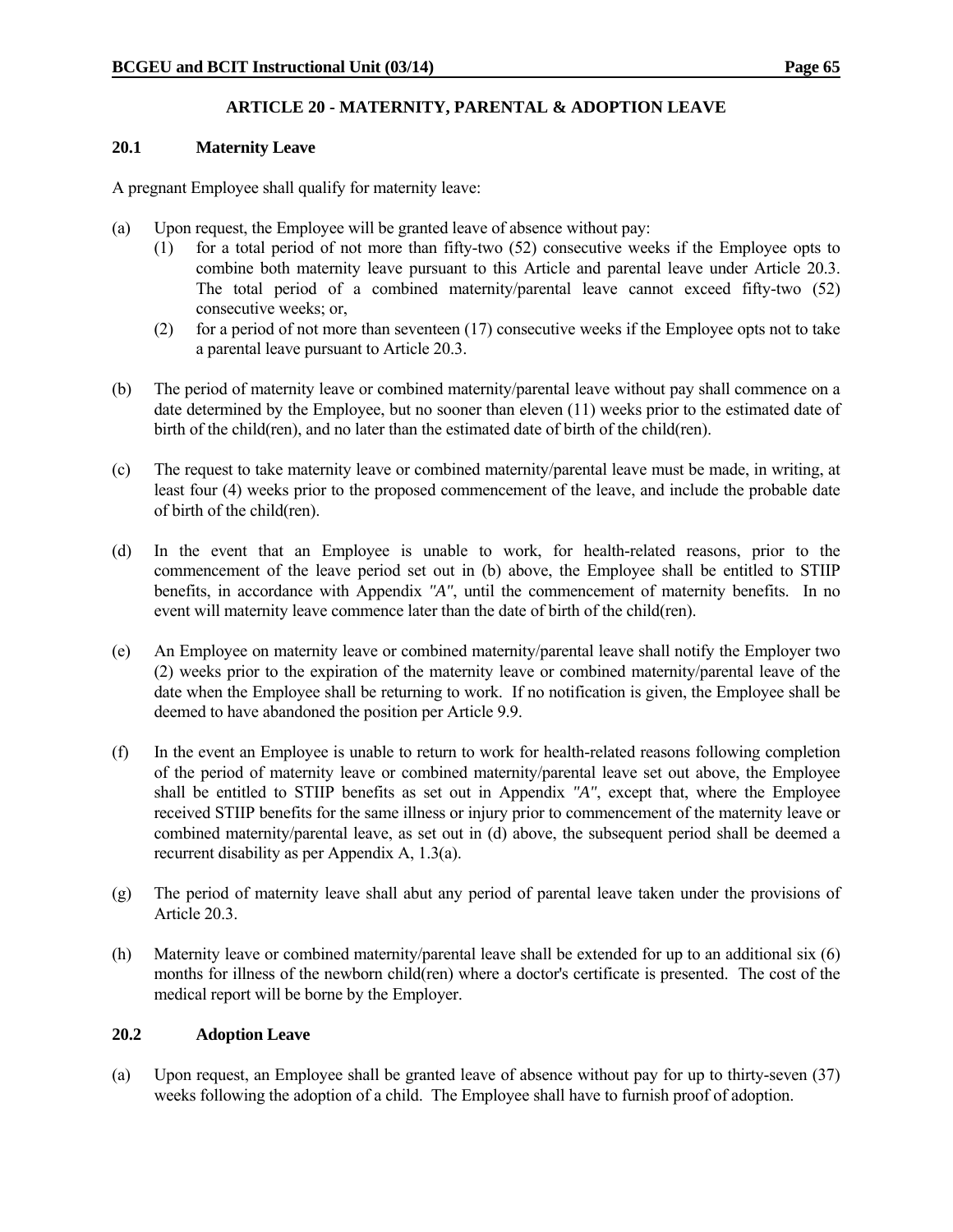- 
- (b) When both parents are Employees of the Employer, the total period of adoption leave to be taken by either or both parents is thirty-seven (37) weeks. The leave shall only be granted to one (1) Employee parent at a time. The parents shall decide the periods which either or both of them will take the leave and will work with their respective manager(s) to enable accommodation of the leave request(s).
- (c) Parental leave under the provisions of Article 20.3 will be included in the thirty-seven (37) weeks maximum adoption leave period.

# **20.3 Parental Leave**

Notwithstanding Article 20.1(g), 20.2(c) and 20.3(b), an Employee shall be entitled to a parental leave of absence without pay in accordance to the following:

- (a) For a pregnant Employee who takes maternity leave in accordance with Article 20.1, a parental leave of up to thirty-five (35) consecutive weeks beginning immediately after the end of the leave taken under Article 21.1;
- (b) For a pregnant Employee who does not take a maternity leave in accordance with Article 20.1 or for any other Employee, a parental leave of up to thirty-seven (37) consecutive weeks' duration in a period commencing:
	- (1) within the fifty-two (52) week period immediately following the child's birth; or
	- (2) within the fifty-two (52) week period after the child is placed in the Employee's home for the purpose of adoption.
- (c) Where both parents are Employees of the Employer, the Employees shall determine the apportionment of parental leave between them and shall work with their respective manager(s) to accommodate the leave request(s). The total maternity/parental leave when shared between both parents shall not exceed fifty-two (52) weeks.
- (d) The request to take parental leave must be made, in writing, at least four (4) weeks prior to the proposed commencement of the leave, and be accompanied by:
	- (1) a certificate of a medical practitioner or other evidence stating the date of birth of the child(ren) or the probable date of birth of the child(ren) if a leave has not been requested under Article 20.1. Cost of the medical report will be borne by the Employer.
		-
- or (2) a letter from the agency placing the child(ren) providing evidence of adoption of the child(ren) if such documentation has not been provided under Article 20.2(a).

# **20.4 Supplemental Employment Benefit for Maternity and Parental Leave**

- (a) Effective April 1, 2005, when on maternity or parental leave, an employee will receive a supplemental payment added to Employment Insurance benefits as follows:
	- (1) For up to fifty-two (52) weeks of maternity leave, an employee who is the birth mother shall receive an amount equal to the difference between the Employment Insurance benefits and seventy-five percent (75%) of her salary calculated on her average base salary.
	- (2) For up to a maximum of thirty-seven (37) weeks of parental leave, the spouse, the biological father, the common-law partner or adoptive parent who is caring for the child shall receive an amount equal to the difference between the Employment Insurance benefits and seventy-five percent (75%) of the employee's salary calculated on his/her average base salary.
	- (3) The average base salary for the purposes of Article 20.4(a)(1) and 20.4(b)(2) is the employee's average base salary for the twenty-six (26) weeks preceding the maternity or parental leave. If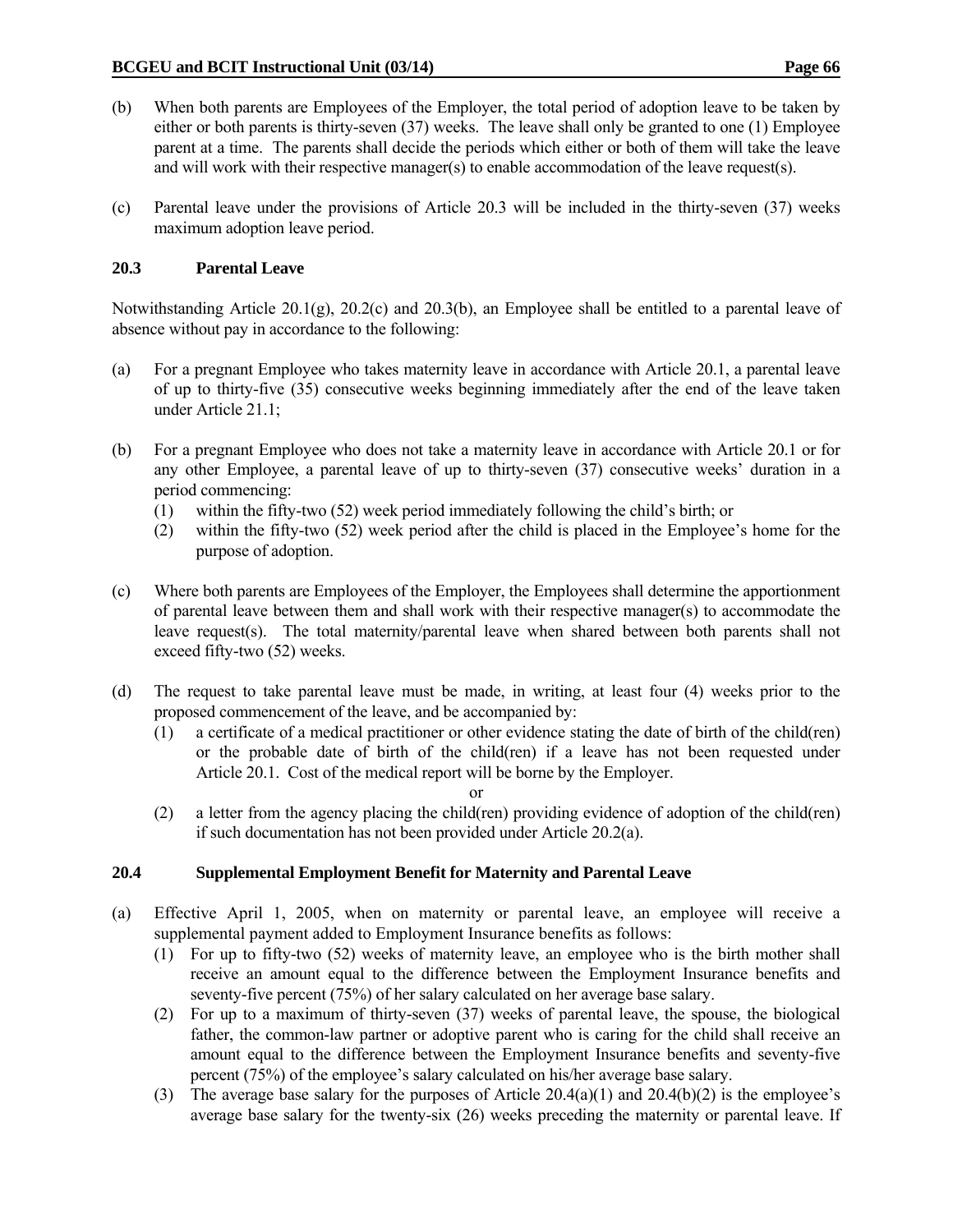the employee has been on unpaid leave for part of the preceding twenty-six (26) weeks, then up to four (4) weeks of that unpaid leave will be subtracted from the twenty-six (26) weeks for the purpose of calculating the average base salary.

- (b) An employee is not entitled to receive the Supplemental Employment Benefits and disability benefits concurrently. To receive Supplemental Employment Benefits, the employee shall provide the Employer with proof of application for and receipt of Employment Insurance benefits.
- (c) If an employee is disentitled or disqualified from Employment Insurance maternity or parental benefits, the employee shall receive the supplemental payment to the appropriate percentage less the amount of Employment Insurance benefits the employee would have received if qualified for Employment Insurance benefits.
- (d) (1) To be entitled to the above noted benefits, an employee must sign an agreement that they will return to work and remain in the Employer's employ for a period of at least six (6) months or equivalent to the leaves taken, whichever is longer, after their return to work.
	- (2) Should the employee fail to return to work and remain in the employ of the Employer for the return to work period in (1) above, the employee shall reimburse the Employer for the benefits above on a pro-rata basis.

## **20.5 Health and Welfare and Annual Leave**

- (a) While an Employee is on parental leave, the Employer shall maintain coverage for medical, extended health, dental, group life, accidental death and dismemberment and long-term disability and shall pay the Employer's share of these premiums to a maximum period of twelve (12) weeks.
- (b) While an Employee is on maternity leave/parental leave combination, the Employer shall maintain coverage for medical, extended health, dental, group life, accidental death and dismemberment and long-term disability and shall pay the Employer's share of these premiums to a maximum period of thirty (30) weeks. For maternity leave only, the maximum period is eighteen (18) weeks.
- (c) While an Employee is on an adoption/parental leave combination, the Employer shall maintain coverage for medical, extended health, dental, group life, accidental death and dismemberment and long-term disability and shall pay the Employer's share of these premiums to a maximum period of six (6) months.
- (d) Notwithstanding Articles 17.2(a), (b), (c) and (d) and 17.3(d) and 17.9, annual vacation entitlements and vacation pay shall continue to accrue during the first thirty (30) weeks while an Employee is on maternity/parental leave combination providing the Employee returns to work for a period equal to the period of leave taken (to a maximum of thirty (30) weeks), or during a maximum of eighteen (18) weeks while an Employee is on maternity leave, or during a maximum of twelve (12) weeks while an Employee is on parental leave, or during a maximum period of six (6) months while an Employee is on adoption/parental leave combination providing the Employee returns to work for a period equal to the period of leave taken for adoption/parental leave combination or for maternity or parental leave when the two are not taken in combination. Vacation earned pursuant to this clause may be carried over to the following year, notwithstanding Article 17.3(d) and 17.9.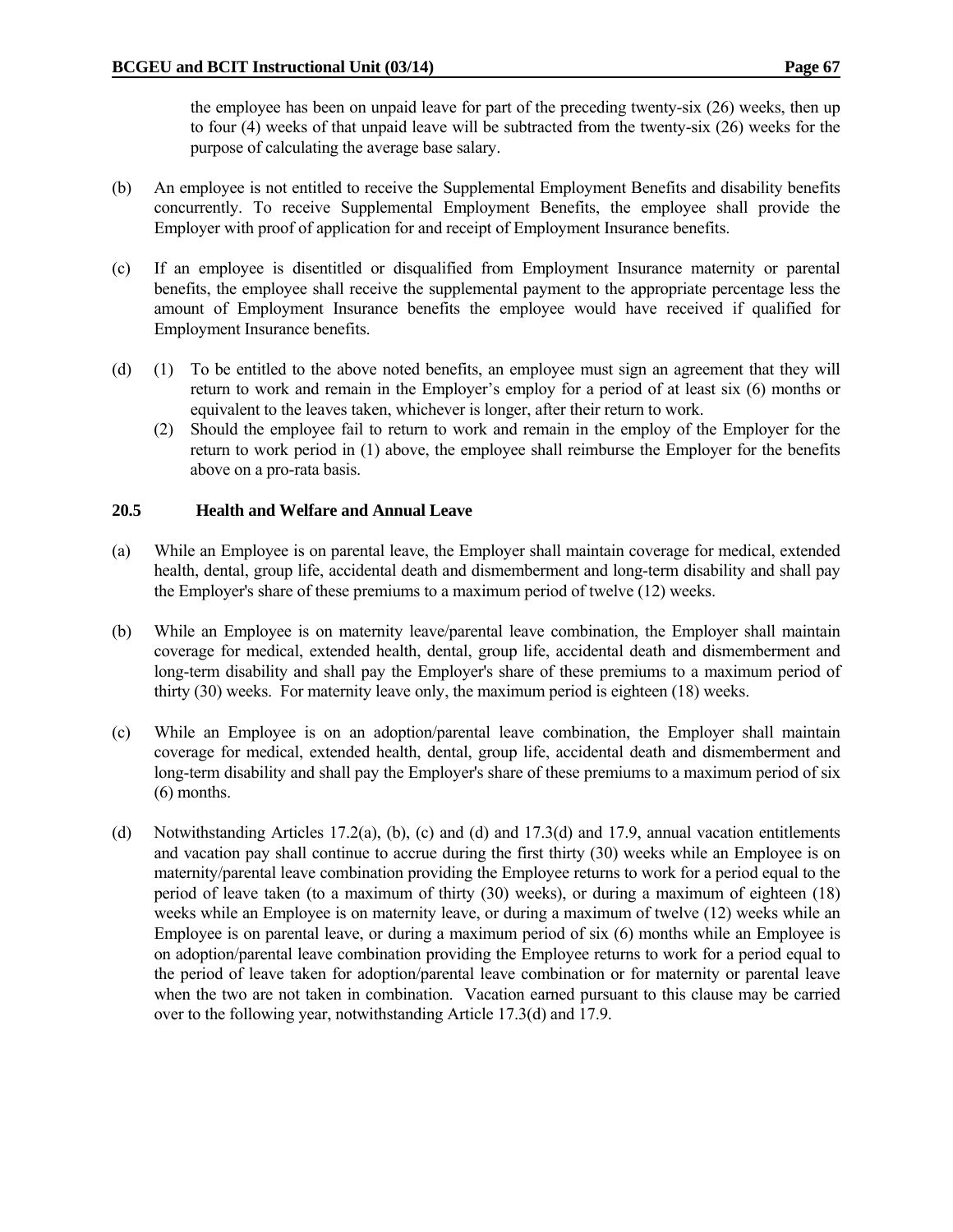#### **20.6 Rights on Return to Work**

- (a) On return to work from maternity, adoption or parental leave, an Employee shall be placed in his/her former position or in a position of equal rank and salary.
- (b) The service of an Employee who is on maternity, adoption, or parental leave, shall be deemed to be continuous for purposes of Article 10 – Seniority, Article 12 – Layoff, Article 17 – Annual Leave and Article 24 – Health and Welfare, of this Agreement.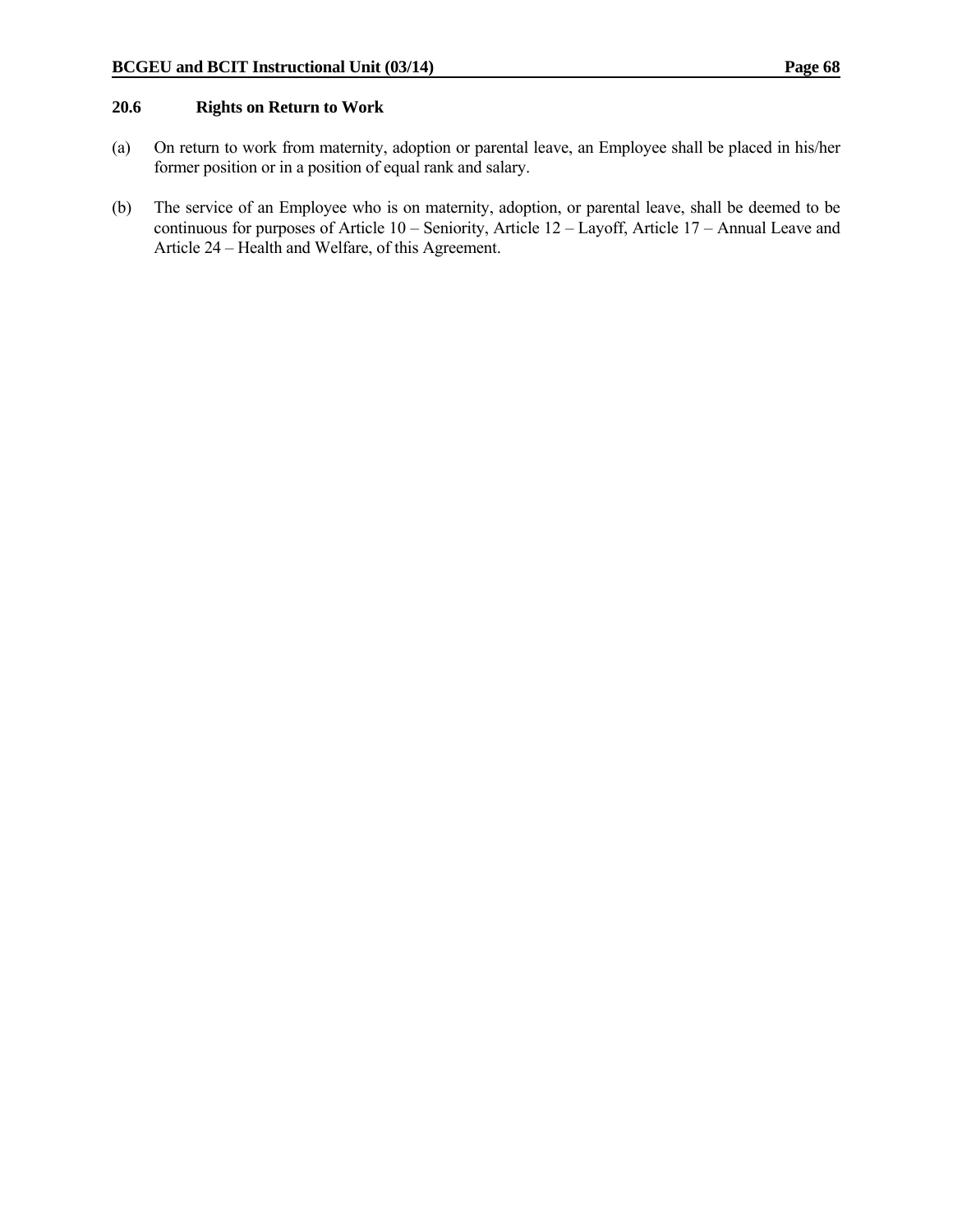# **ARTICLE 21 - OCCUPATIONAL HEALTH AND SAFETY**

# **21.1 Conditions**

The Union and the Employer agree that regulations made pursuant to the *Workers' Compensation Act*, the Factories Act, or any other statute of the Province of British Columbia pertaining to the working environment, shall be fully complied with. First aid kits shall be supplied in accordance with this section.

# **21.2 Safety Committee**

The Employer and the Union agree to establish Occupational Health and Safety Committees at appropriate locations in the Bargaining Unit. Occupational Health and Safety Committees shall be composed of personnel employed at the location. The composition will be determined locally through management and local Union representatives. Union representatives shall be appointed by the B.C. Government and Service Employees' Union. Where such Committees are formed, they may encompass more than one Bargaining Unit. These Committees will meet pursuant to the Workers' Compensation Board Industrial Health and Safety Regulations at regular intervals to be determined by the Committees, to make recommendations on unsafe, hazardous or dangerous conditions with the aim of preventing and reducing risk of occupational injury and illness. A copy of all minutes of the Occupational Health and Safety Committees shall be sent to the Union and the Employer. Employees who are representatives of the Occupational Health and Safety Committee shall continue to receive the rate of pay they would have been receiving had they not been attending an Occupational Health and Safety Committee meeting or performing related duties as members of that Committee.

# **21.3 Unsafe Work Conditions**

No Employee shall be disciplined for refusal to work on a job which in the opinion of:

- (a) A member of a safety committee; or
- (b) A person designated by a safety committee; or
- (c) A safety officer

 after an on-site inspection and following discussion with a representative of the Employer, does not meet the standards established pursuant to the *Workers' Compensation Act*.

# **21.4 Injury Pay Provision**

An Employee who is injured on the job during working hours and is required to leave for treatment or is sent home for such injury shall receive payment for the remainder of his/her shift without deduction from sick leave.

# **21.5 Transportation of Accident Victims**

At the time of the occurrence of the accident, transportation to the nearest physician or hospital for Employees requiring medical care as a result of an on-the-job accident and return transportation to the Employee's home or place of work, shall be at the expense of the Employer.

#### **21.6 Pollution Control**

The Employer and the Union agree to limit all forms of environmental pollution.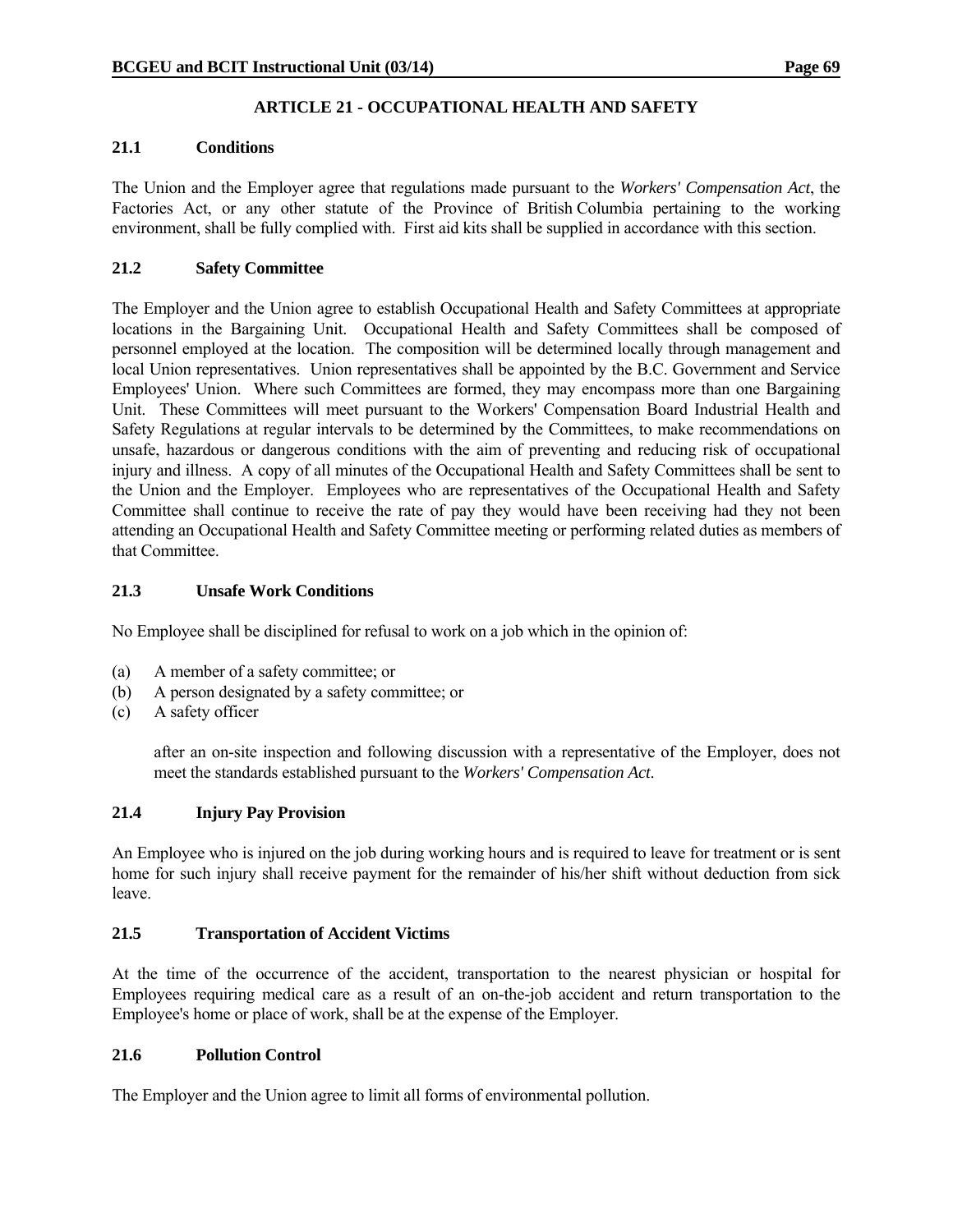#### **21.7 Investigation of Accidents**

The Occupational Health and Safety Committees, as provided in Article 21.2, shall be notified of each accident or injury and shall investigate and report to the Union and the Employer on the nature and cause of the accident or injury. In the event of a fatality the Employer shall immediately notify the President of the Union of the nature and circumstances of the accident.

## **21.8 Industrial First Aid Requirements**

- (a) The Union and the Employer agree that First Aid Regulations made pursuant to the *Workers' Compensation Act* shall be fully complied with.
- (b) Where the Employer requires an Employee to perform first aid duties in addition to the normal requirements of the job, the cost of obtaining and renewing the Industrial First Aid Certificate shall be borne by the Employer, and leave to take the necessary courses shall be granted with pay.
- (c) An additional payment shall be granted to such Employees on the basis of the type of Industrial First Aid Certificate they possess as follows:

 Industrial First Aid Certificate, Level 3 - \$85 per month Industrial First Aid Certificate, Level 2 - \$65 per month Industrial First Aid Certificate, Level 1 - \$50 per month

## **21.9 Occupational Health and Safety Courses**

There shall be established a joint committee composed of three (3) representatives of the Employer and three (3) representatives of the Union. The Committee, in consultation with the Workers' Compensation Board, shall develop a training program for Occupational Health and Safety Committee members dealing with the objectives and duties of Occupational Health and Safety Committees.

# **21.10 First Aid**

In addition to the requirements of the Workers' Compensation Board, wherever three (3) or more Employees are required to work in an isolated location, one (1) of the Employees shall, whenever possible, hold a valid Industrial First Aid Certificate.

#### **21.11 Pay Provisions**

An Employee who serves on a Safety and Health Committee shall receive his/her regular rate of pay for investigating safety matters at anytime in accordance with Article 21.2.

#### **21.12 Safety Equipment**

The Employer shall supply all safety equipment required for the job under the Workers' Compensation Board Regulations.

# **21.13 Emergency Survival Techniques**

The Employer shall provide courses or valid instructional materials which teach essentials of emergency survival techniques for all Employees who are required to work under isolated field conditions or camp situations. Such courses or instructional material are to be provided for all regular and temporary Employees prior to commencement of their field assignments.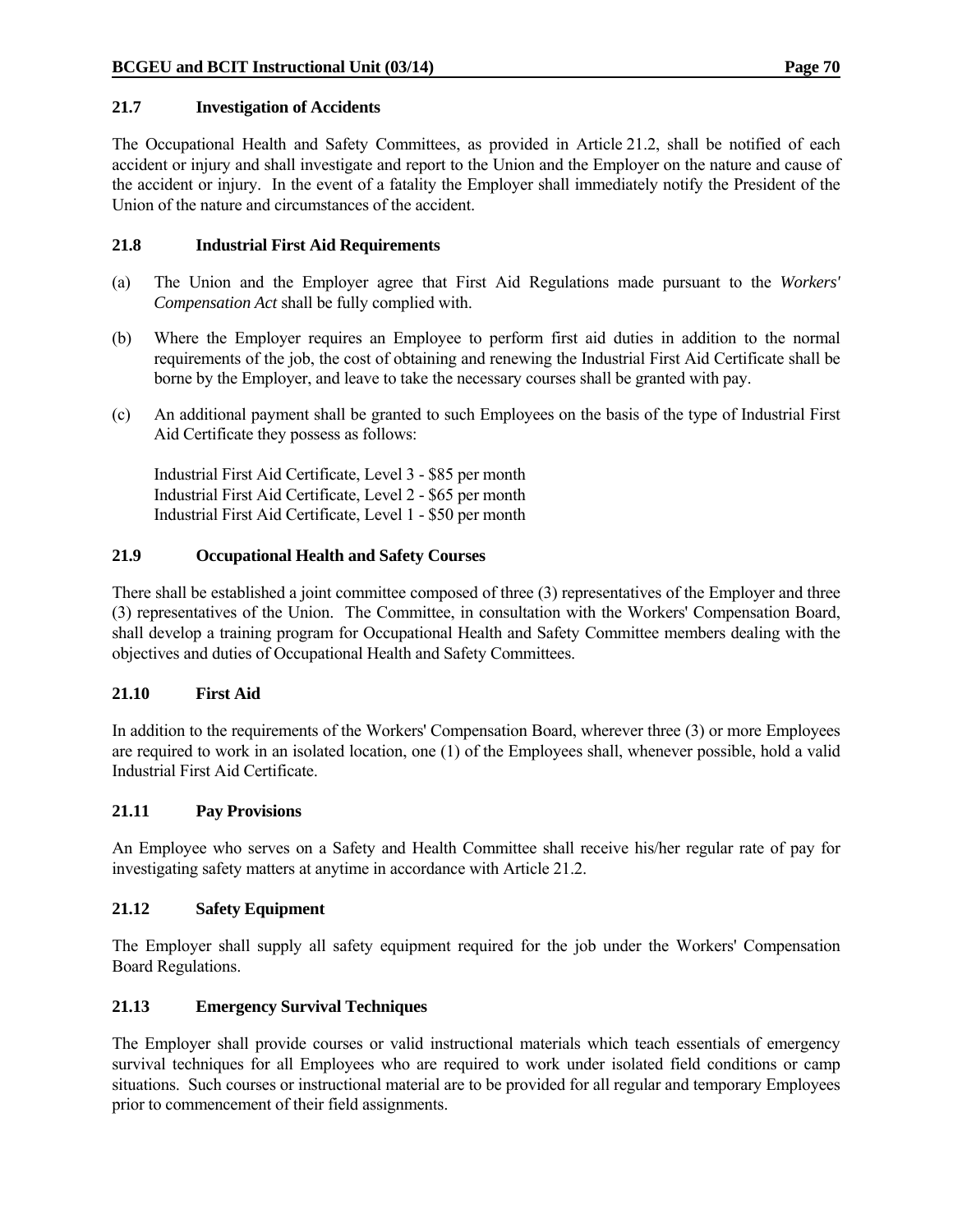# **ARTICLE 22 - TECHNOLOGICAL CHANGE**

# **22.1 Definition**

#### *"Technological change"* means:

- (a) the introduction by an Employer of a change in his work, undertaking or business, or a change in his equipment or material from the equipment or material previously used by the Employer in his work, undertaking or business; or
- (b) a change in the manner an Employer carries on his work, undertaking or business related to the introduction of that equipment or material.

# **22.2 Notice and Bargaining**

Where the Employer intends to make a technological change that:

- (a) Affects the terms and conditions or security, of employment of a significant number of Employees to whom the Collective Agreement applies; and
- (b) Alters significantly the basis upon which the Collective Agreement was negotiated.

 It shall give sixty (60) days' notice in writing to the Employees' bargaining agent of the technological change, and the Employer and the Employees' bargaining agent shall, within fourteen (14) days of the date of notice, commence collective bargaining for the purpose of reaching agreement as to the adjustment to the effects of the technological change and in what way, if any, the Collective Agreement should be amended.

#### **22.3 Reference to Arbitration**

All disputes arising in relation to adjustment to technological change shall be finally and conclusively settled without stoppage of work by arbitration set up in accord with Article 8 of the Agreement.

#### **22.4 Arbitration Board Powers**

The Arbitration Board has the powers contained in Sections 76 and 77 of the *Labour Relations Code*.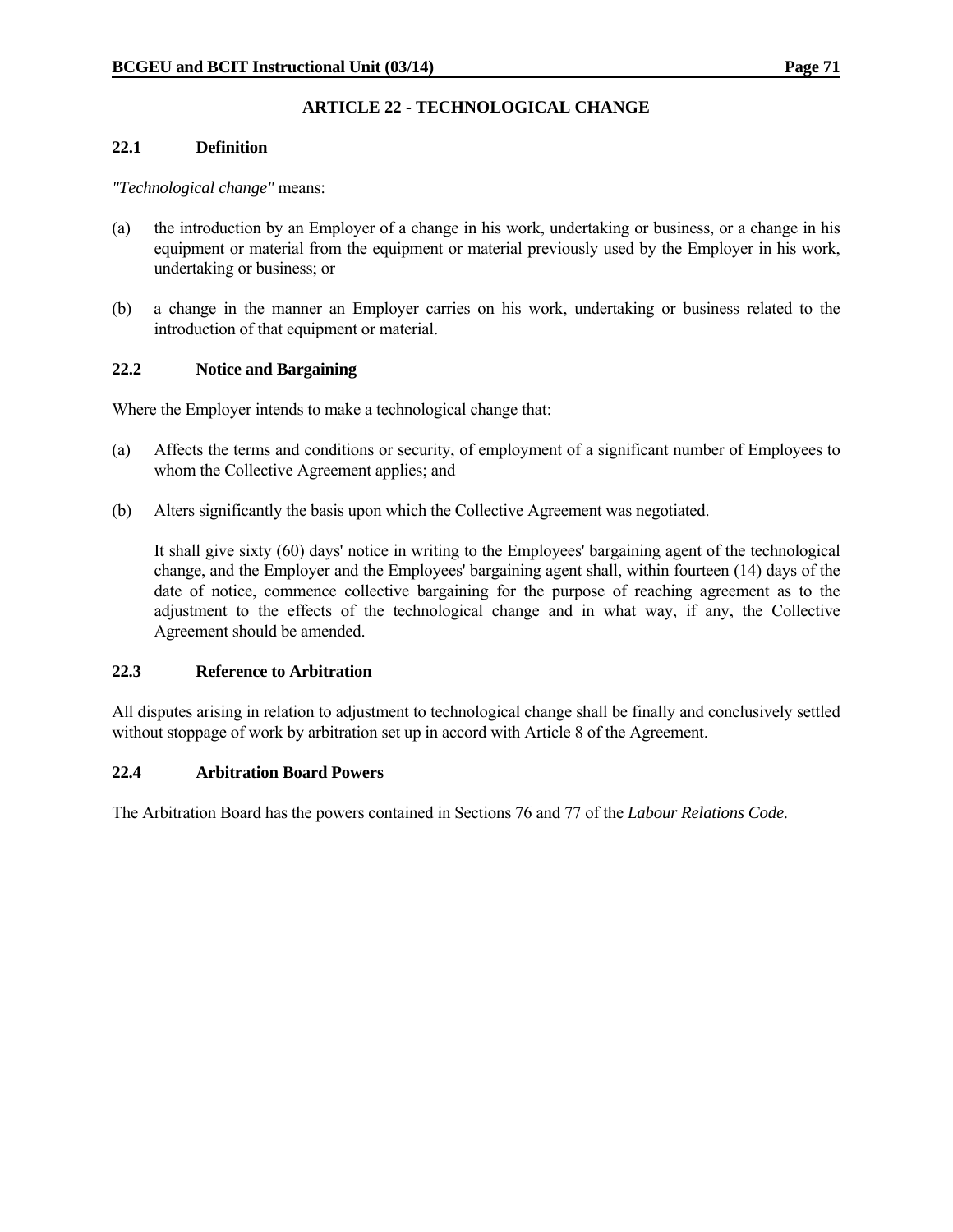# **ARTICLE 23 - CONTRACTING OUT**

The Employer agrees not to contract out any work presently performed by Employees covered by the Agreement which would result in the laying off of such Employees.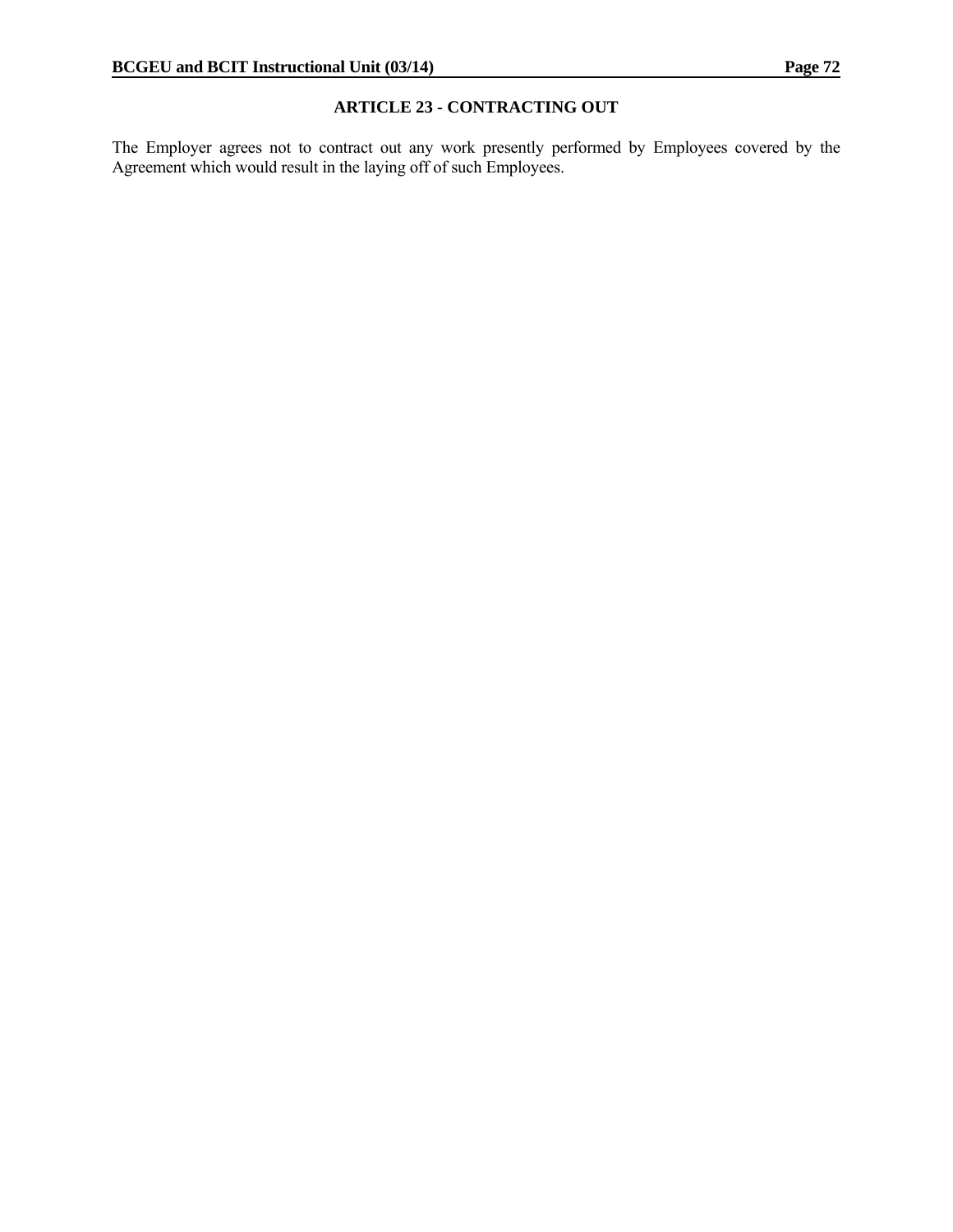# **ARTICLE 24 - HEALTH AND WELFARE**

# **24.1 Basic Medical Insurance**

All regular Employees may choose to be covered by the medical plan for which the British Columbia Medical Plan is the licensed carrier. Benefits and premiums shall be in accordance with the existing policy of the plan. The Employer will pay one hundred percent (100%) of the regular premium.

# **24.2 Extended Health Care Plan**

The Employer shall pay the monthly premium for regular Employees entitled to coverage under a mutually acceptable extended health care plan. Coverage for emergency out-of province coverage will be at one hundred percent (100%), subject to a lifetime maximum of two hundred and fifty thousand dollars (\$250,000).

# **24.3 Dental Plan**

The Employer shall pay the monthly premium for Employees entitled to coverage under a mutually acceptable plan which provides:

- (a) Plan A one hundred percent (100%) coverage;
- (b) Plan B sixty-five percent  $(65\%)$  coverage;
- (c) Plan C sixty percent  $(60\%)$  coverage.

An Employee is eligible for orthodontic services under Plan C after twelve (12) months' participation in the plan. Orthodontic services are subject to a lifetime maximum payment of two thousand one hundred and sixty dollars (\$2,160) per patient.

# **24.4 Group Life**

- (a) The Employer shall provide a mutually acceptable Group Life Plan with benefits equivalent to twice an Employee's annual salary, (for Employees aged under 45, three (3) times the Employee's annual salary) with a sixty thousand (\$60,000) dollar minimum. The Employer shall pay one hundred percent (100%) of the premium on the sixty thousand dollar (\$60,000) base and the Employee shall pay the premium for any insurance over sixty thousand dollars (\$60,000).
- (b) Employees hired on or after April 1, 1976, shall, as a condition of employment, enrol in the Group Life Plan and shall complete the appropriate payroll deduction authorization forms.
- (c) In addition to (a), the Group Life Plan shall include the following provisions for Accidental Death and Dismemberment:
	- (1) Accidental Dismemberment:
		- (i) loss of both hands, both feet or both eyes the principal sum;
		- (ii) loss of one hand and one foot the principal sum;
		- (iii) loss of one hand and one eye or one foot and one eye the principal sum;
		- (iv) loss of speech  $&$  hearing the principal sum;
		- (v) loss of one arm or one leg three-quarters  $(\frac{3}{4})$  of the principal sum;
		- (vi) loss of one hand, one foot or one eye two-thirds (⅔) of the principal sum;
		- (vii) loss of speech or hearing one-half  $(\frac{1}{2})$  of principal sum;
		- (viii) loss of thumb and index finger of one hand one-third (⅓) of principal sum;
		- (ix) loss of hearing in one ear one-sixth (1/6) of principal sum;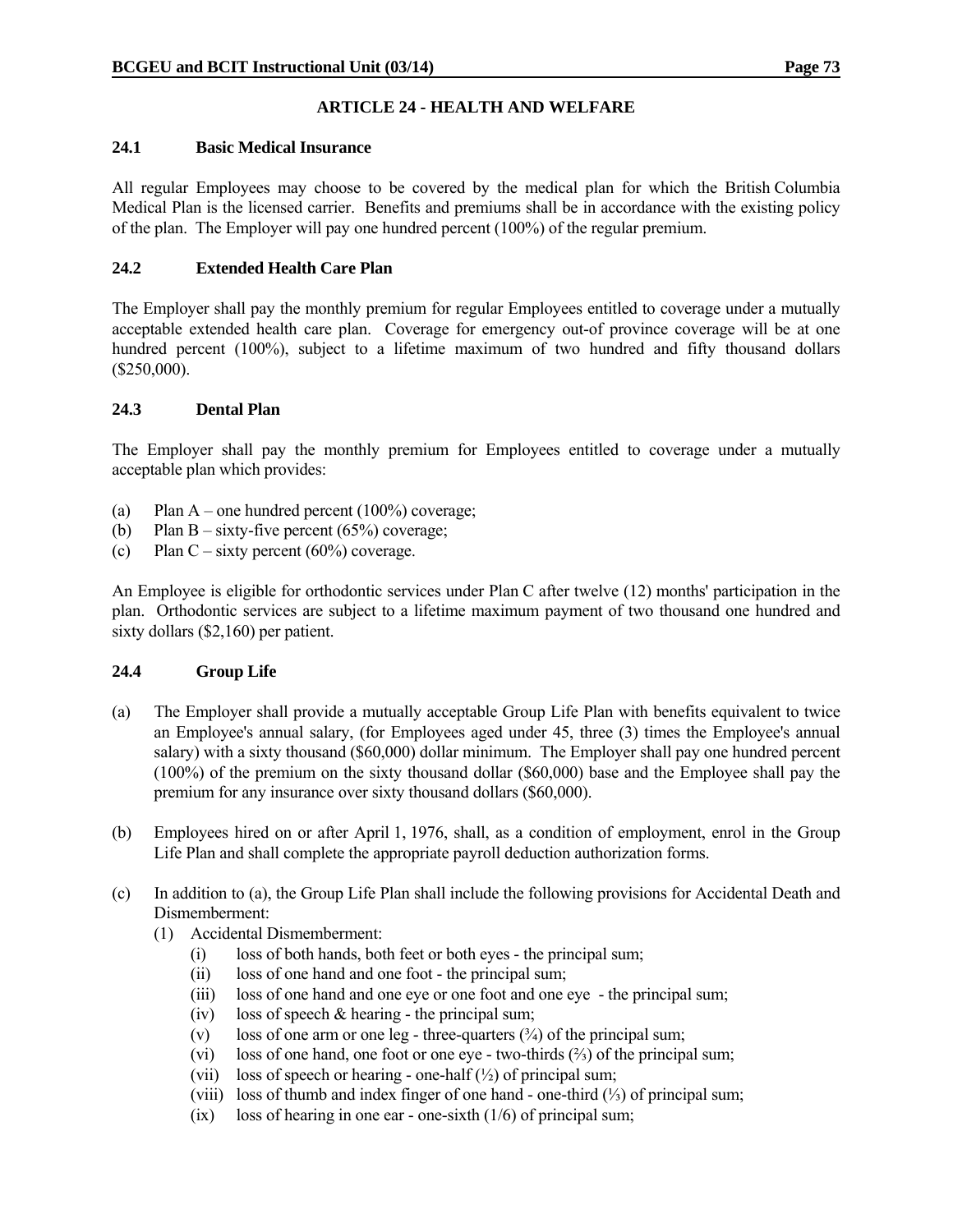- (x) loss of use of both arms or both hands the principal sum;
- (xi) loss of use of one arm three-quarters  $(\frac{3}{4})$  of principal sum;
- (xii) loss of use of one hand two-thirds  $(\frac{2}{3})$  of principal sum;
- (xiii) paraplegia (total paralysis of both lower limbs) the principal sum.
- (2) Accidental Death

 Full twenty-four (24) hour Accidental Death coverage equivalent to coverage under the Group Life Plan.

#### **24.5 Employment Insurance**

Employment Insurance coverage will be provided during the life of this Agreement for regular and temporary Employees who would, if employed by a private Employer, be eligible for such coverage under the provisions of the *Employment Insurance Act*.

#### **24.6 Medical Examination**

Where the Employer requires an Employee to submit to a medical examination or medical interview, it shall be at the Employer's expense and on the Employer's time, other than a medical examination required under Appendix A: Section 1.4.

#### **24.7 Legislative Changes**

If the premium paid by the Employer for any Employee benefit stipulated in this Agreement is reduced as a result of any legislative or other action by the Government of British Columbia, the amount of the saving shall be used to increase other benefits available to the Employees, as may be mutually agreed between the Parties.

#### **24.8 Employee and Family Assistance Program**

The Employer agrees to continue the existing Employee and Family Assistance Program for the duration of this Agreement and to extend this program to all members of the Bargaining Unit.

#### **24.9 Groups**

For purposes of benefits plans, the total group covered by the plans, where advantageous, may include all persons in the employ of the Employer including excluded staff and those within any Bargaining Unit.

#### **24.10 Air Travel Insurance**

Where Employees are required to travel by air on Employer business, and air travel insurance has not been automatically included in the ticket purchase, then receipts for air travel insurance (up to a maximum of three hundred thousand dollars (\$300,000) benefits) purchased specifically for that flight, shall be considered as part of the Employee's reimbursement expenses provided that air travel arrangements have been coordinated through the Office of the Associate Dean.

#### **24.11 Insurance Policies (Health and Welfare Plans)**

(a) A copy of the insurance policies with the carriers for the Extended Health Care, Dental, LTD and Group Life Plans shall be sent to the President of the Union.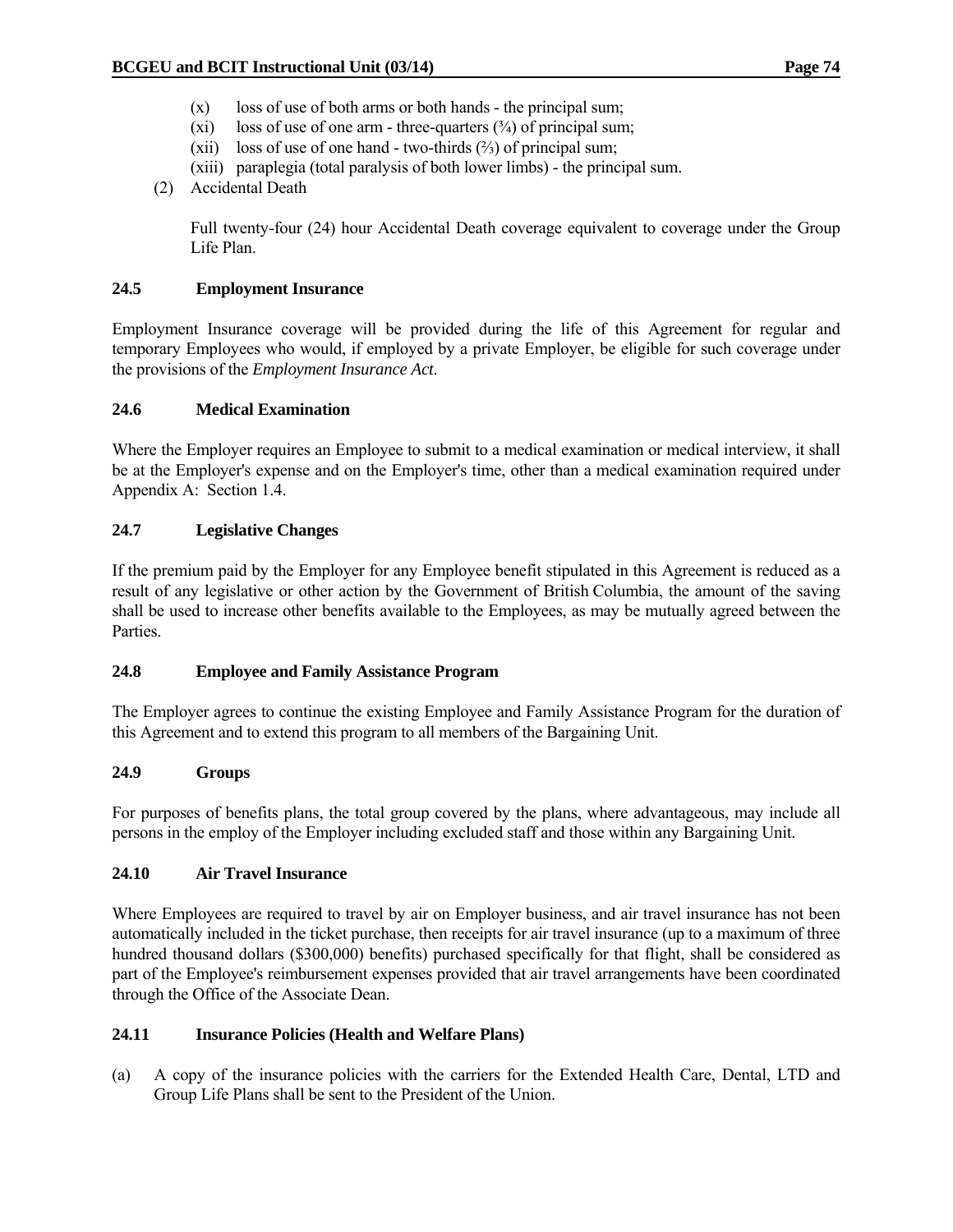- (b) The negotiated plans shall form a part of this Agreement.
- (c) The Employer will consult the Union before developing any pamphlet explaining the highlights of the plans for distribution to Employees. The cost of such a pamphlet shall be borne by the Employer.
- (d) In the event that the Employer initiates a change in the master contract carriers during the life of this Agreement, it shall so advise the Union. The Employer agrees that the benefit levels outlined in the master contracts will not be altered or reduced without the consent of the Union.
- (e) Extended Health and Dental plan provisions are to be made available to a same sex partner of an Employee as long as the relationship between these two individuals meets the same criteria of *"common law spouse"* as defined by the benefit plan carriers.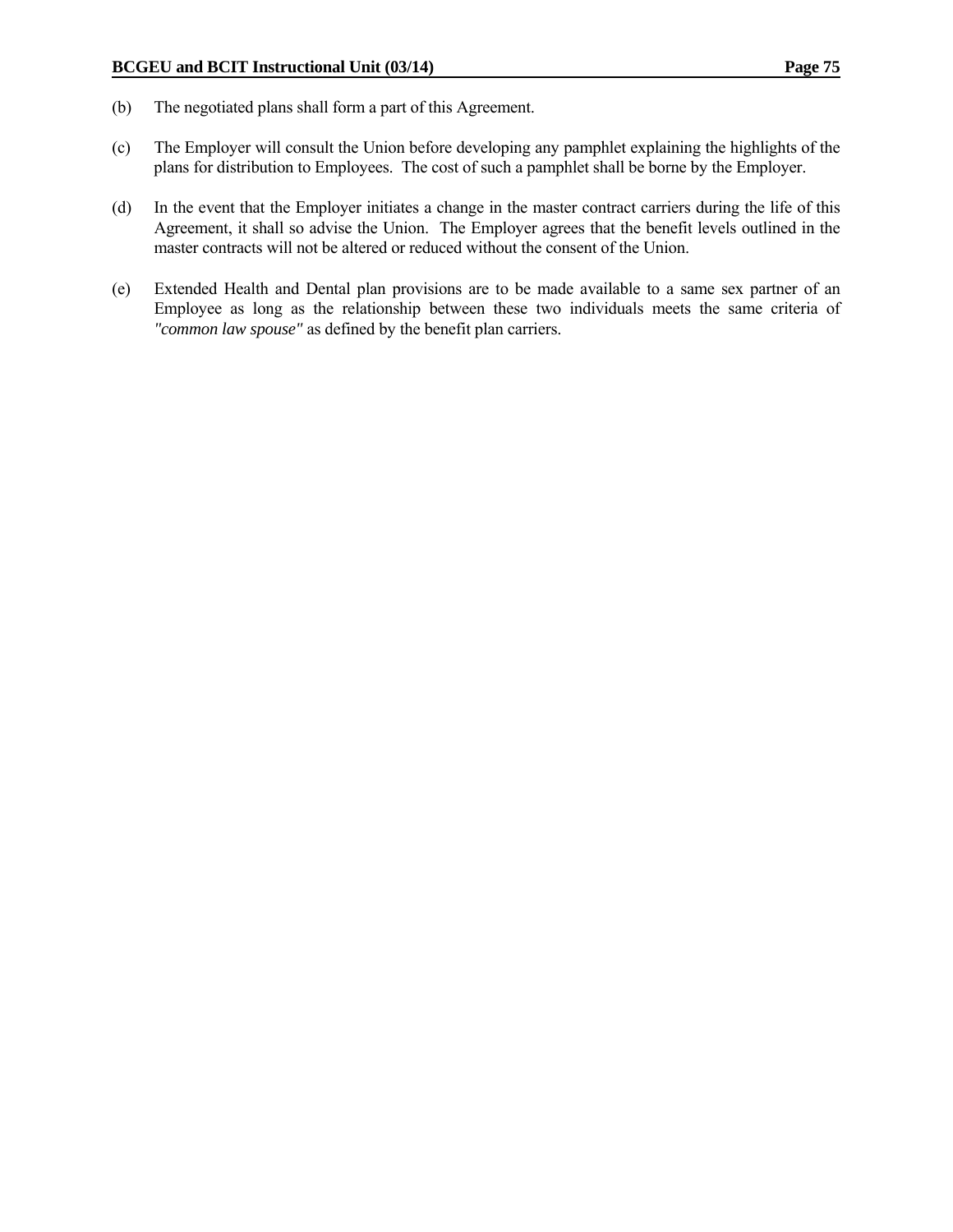# **ARTICLE 25 - WORK CLOTHING**

# **25.1 Protective Clothing**

If a particular type of work clothing or special apparel is required by the nature of the Employee's job, such clothing or apparel shall be provided by the Employer.

Effective the signing date of this Agreement, Employees who in the normal course of performing their duties are required by the Employer to wear safety boots, shall be entitled to a boot allowance of up to one hundred sixty dollars (\$160) every two (2) years for the replacement or refurbishment of safety footwear, upon producing a receipt of purchase.

## **25.2 Uniforms**

- (a) Where the Employer requires the Employee to wear distinctive or identifying clothing, the Employer shall provide such clothing.
- (b) Female Employees required to wear uniforms shall be provided with appropriately tailored pant suits at the Employee's request.
- (c) Changes in the uniform style or colour shall be made only after consultation between the Parties.

## **25.3 Union Label**

All uniforms and clothing issued by the Employer shall, wherever possible, be Union made and bear a recognized Union label.

# **25.4 Maintenance of Work Apparel**

The Employer shall be responsible for the laundering, dry cleaning and maintenance of all apparel supplied by the Employer. Where an Employee is required to maintain, clean or repair the uniform or clothing issued, the Employee shall receive an allowance of ten dollars (\$10) per month for such maintenance cleaning and repair.

#### **25.5 Lockers**

Where Employees are required to change their uniforms in the course of their normal duties, and where space is available, lockers which can be locked, shall be provided.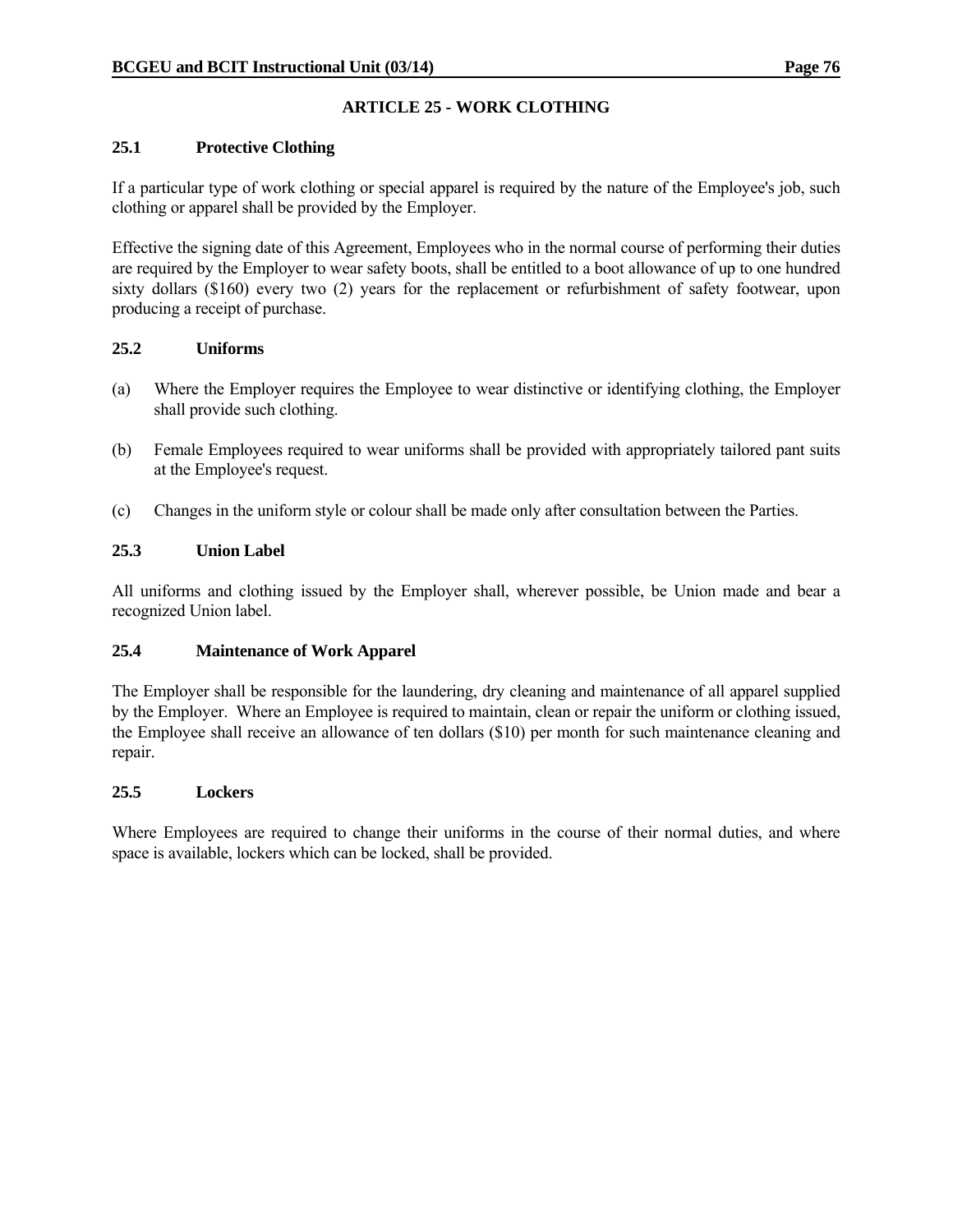# **ARTICLE 26 - PAYMENT OF WAGES AND ALLOWANCES**

## **26.1 Equal Pay**

The Employer shall not discriminate between male and female Employees by employing a person of one sex for any work at a rate of pay that is less than the rate of pay at which a person of the other sex is employed for similar or substantially similar work.

## **26.2 Paydays**

- (a) Employees shall be paid biweekly (Fridays).
- (b) When a payday falls on an Employee's rest day, the Employer agrees to issue the Employee's paycheque on the last shift worked prior to the payday, provided the cheque is available.
- (c) If the cheque is not available on the payday, the Employer shall arrange for the Employee to be provided with an adequate advance on his/her salary.
- (d) The distribution of paycheques shall be done in such a manner that the details of the paycheque shall be confidential.
- (e) (1) Persons hired after the ratification of this Collective Agreement shall be required to provide the Employer with written authorization to electronically deposit their cheque to any chartered bank or credit union in the Province of British Columbia.
	- (2) Upon written request, current Employees may elect to have their cheques electronically deposited to any chartered bank or credit union in the Province of British Columbia.

# **26.3 Rates of Pay**

The Parties agree that during the life of the renewed Collective Agreement (April 1, 2012 to March 31, 2014), salary adjustments shall be made in the following manner:

(a) *Salary Rate Upon Employment*

 The hiring rate of pay for a new Employee shall not be higher than the rate of pay for an existing Employee in the same classification with similar work experience, training and education.

 Nothing in this Agreement shall prevent a Vocational Instructor from being hired above the Vocational Instructor's minimum rate, to a maximum of the seventh step of the range.

 As a result of Memorandum of Agreement **#**1, the provisions outlined in 26.3(a) above are only intended to be used until the Parties have completed their discussions regarding development of Initial Placement Criteria for instructors in the IETE specialization and for Employees hired into noninstructional specializations.

[*NOTE:* All selection committees will be required to use the following BCGEU Instructor Initial Placement Criteria form when hiring Employees in the Bargaining Unit (see Memorandum of Agreement #2)].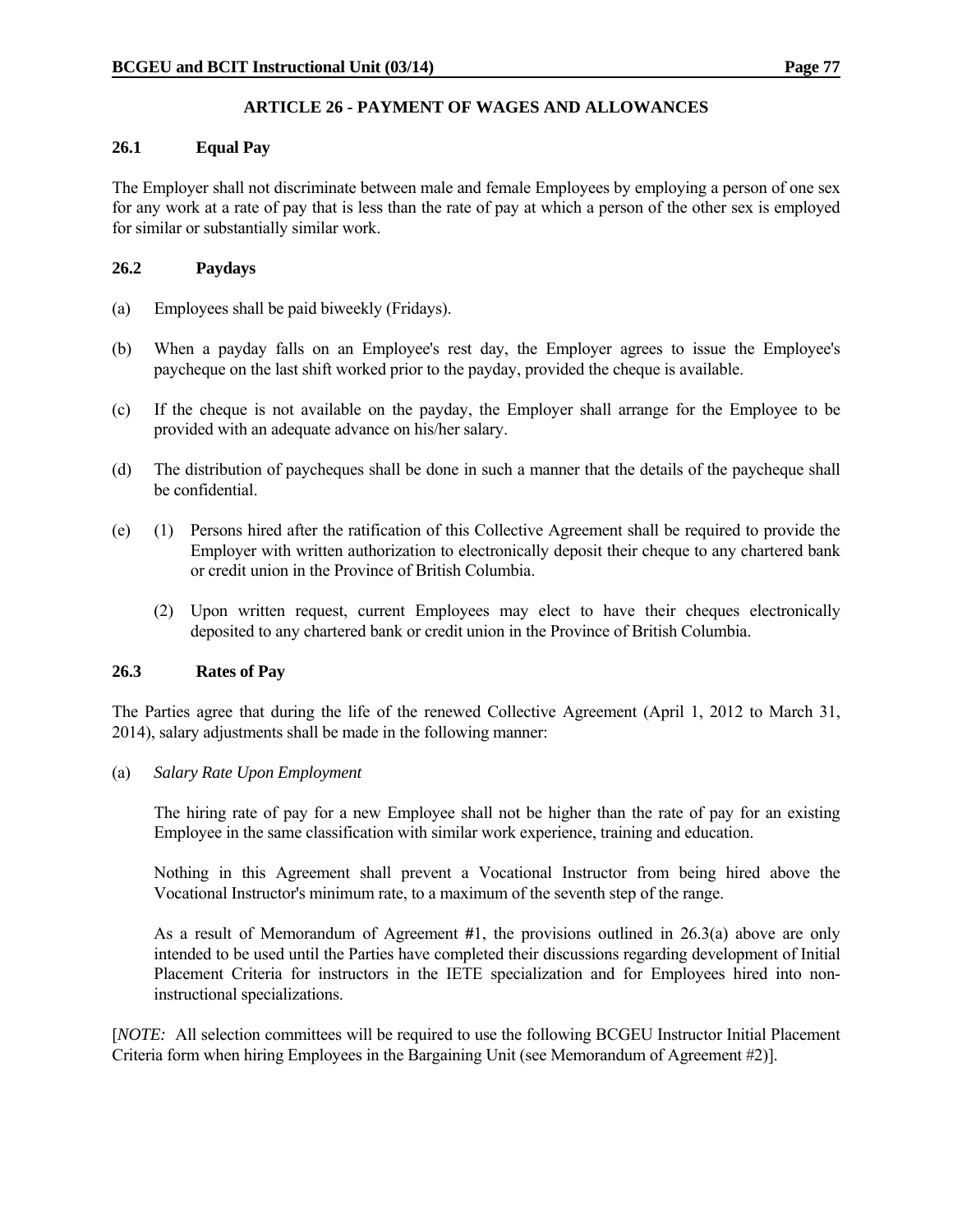# **BCGEU INSTRUCTOR INITIAL PLACEMENT CRITERIA**

|             |                     | Specialization: Contact Contact Contact Contact Contact Contact Contact Contact Contact Contact Contact Contact Contact Contact Contact Contact Contact Contact Contact Contact Contact Contact Contact Contact Contact Contac |              |                                   |
|-------------|---------------------|--------------------------------------------------------------------------------------------------------------------------------------------------------------------------------------------------------------------------------|--------------|-----------------------------------|
|             |                     | A. Standard Qualifications                                                                                                                                                                                                     |              |                                   |
|             | 1.                  | TO/IP #                                                                                                                                                                                                                        | <b>Yes</b>   | No <sub>1</sub>                   |
|             |                     | (or industry certificate or appropriate other credential)                                                                                                                                                                      |              |                                   |
|             | 2.                  | Five Years' Experience as Journeyperson or Equivalent                                                                                                                                                                          | Yes          | No.                               |
|             | 3.                  | Previous Supervisory/or Teaching Experience                                                                                                                                                                                    | Yes          | No.                               |
|             | 4.                  | Skills/Abilities to Instruct the Curriculum<br>(communication, writing and inter-personal skills)                                                                                                                              | Yes          | N <sub>0</sub>                    |
|             |                     | <b>BASIC PLACEMENT ON SALARY SCALE:</b>                                                                                                                                                                                        | <b>STEP2</b> |                                   |
| and B.      | (See 3 and $3(A)$ ) | One Step for Instructor's Diploma or Equivalent Provided Candidate has Two Years of Relevant Post-Secondary<br><b>Instructional/Teaching Experience.</b><br>$-OR -$                                                            |              |                                   |
| $C_{\cdot}$ |                     | One Step for a Minimum of Five Years of Relevant Post-Secondary/Instructional Teaching<br>Candidate Does Not Meet Criteria "B".                                                                                                |              | <b>Experience</b><br><b>Where</b> |
|             | Institution(s):     | $\left( \text{a}\right)$                                                                                                                                                                                                       |              | Dates:                            |
|             |                     | $\begin{array}{c}\n\text{(b)} \quad \text{---}\n\end{array}$                                                                                                                                                                   |              |                                   |
|             |                     | (c)                                                                                                                                                                                                                            |              |                                   |
| and D.      | one year).          | One Step for Specialized Technical Training/Diploma/Degree and Relevant Applied Industry Experience (minimum                                                                                                                   |              |                                   |
|             | Details:            |                                                                                                                                                                                                                                |              |                                   |
|             |                     |                                                                                                                                                                                                                                |              |                                   |
|             |                     | and E. One Step for every three years of relevant industry experience to a maximum of 2 steps.                                                                                                                                 |              |                                   |
|             | Details:            |                                                                                                                                                                                                                                |              |                                   |
|             |                     | Verified by:<br>(See $4(A)$ and $4(B)$ )                                                                                                                                                                                       | Date:        |                                   |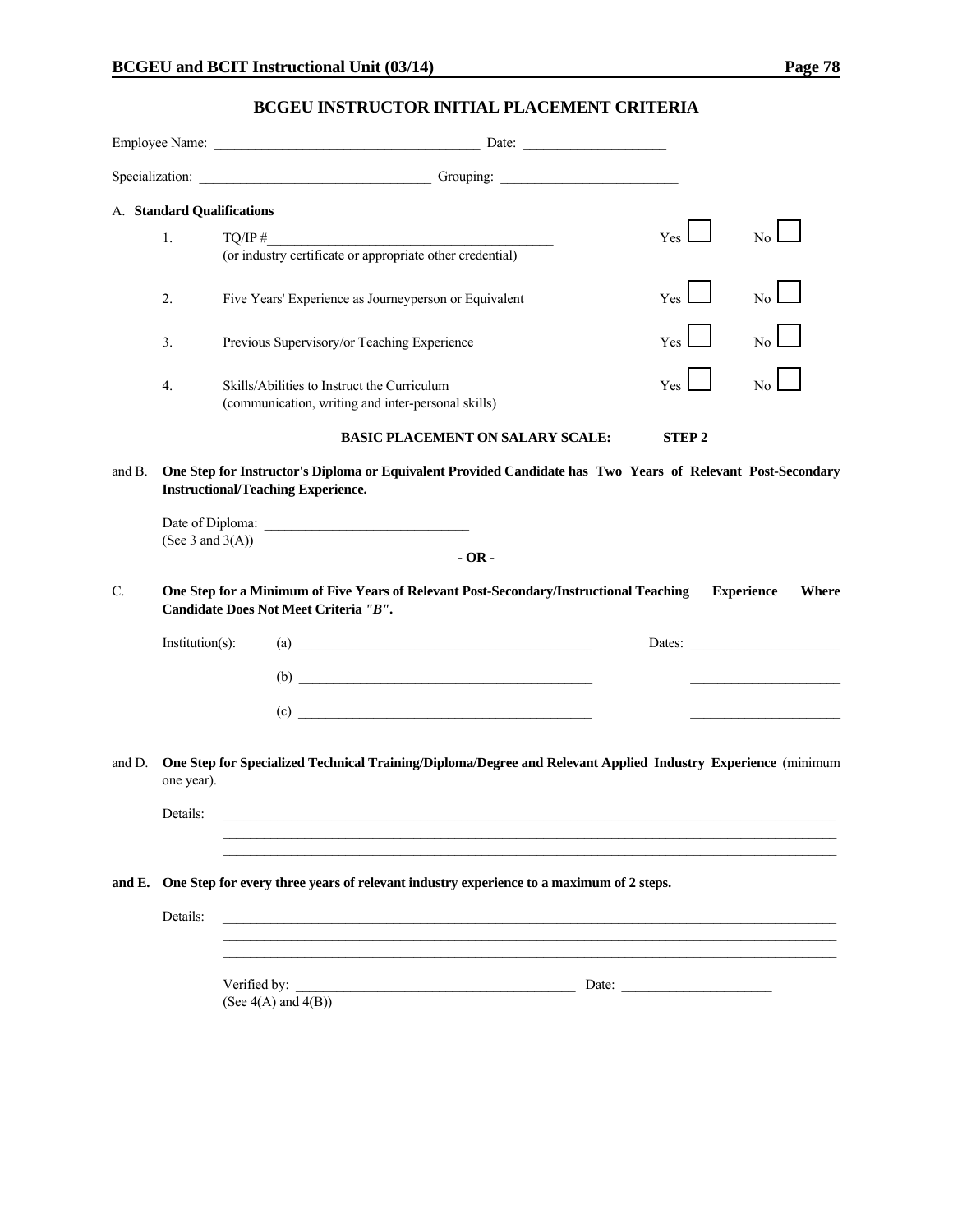#### CANDIDATE VERIFICATION REPORT

| Name of Candidate: |                                          |                |                                                     |                  |  |       |       |  |
|--------------------|------------------------------------------|----------------|-----------------------------------------------------|------------------|--|-------|-------|--|
| 1.                 |                                          |                | Employment References Checked: (minimum of two)     |                  |  |       |       |  |
|                    | A.                                       | Name:          |                                                     |                  |  |       |       |  |
|                    |                                          | Comments:      |                                                     |                  |  |       |       |  |
|                    |                                          |                |                                                     |                  |  |       |       |  |
|                    |                                          |                |                                                     |                  |  |       |       |  |
|                    | <b>B.</b>                                | Name:          |                                                     |                  |  |       |       |  |
|                    |                                          | Comments:      |                                                     |                  |  |       |       |  |
|                    |                                          |                |                                                     |                  |  |       |       |  |
|                    |                                          |                |                                                     |                  |  |       |       |  |
|                    | C.                                       | Name:          |                                                     |                  |  |       |       |  |
|                    |                                          | Comments:      |                                                     |                  |  |       |       |  |
|                    |                                          |                |                                                     |                  |  |       |       |  |
|                    |                                          |                |                                                     |                  |  |       |       |  |
| 2.                 |                                          |                | TQ/IP Registration or Other Appropriate Credential: |                  |  |       |       |  |
|                    | TQ:                                      |                |                                                     |                  |  |       | Date: |  |
|                    |                                          | IP:            |                                                     |                  |  | Date: |       |  |
|                    | Other:                                   |                |                                                     |                  |  |       | Date: |  |
|                    |                                          |                |                                                     |                  |  |       |       |  |
| 3.                 | <b>Instructor Diploma or Equivalent:</b> |                |                                                     |                  |  |       |       |  |
|                    | School:                                  |                |                                                     |                  |  |       |       |  |
|                    |                                          | Copy attached? | Yes                                                 | $\overline{N_0}$ |  |       |       |  |
|                    |                                          |                |                                                     |                  |  |       |       |  |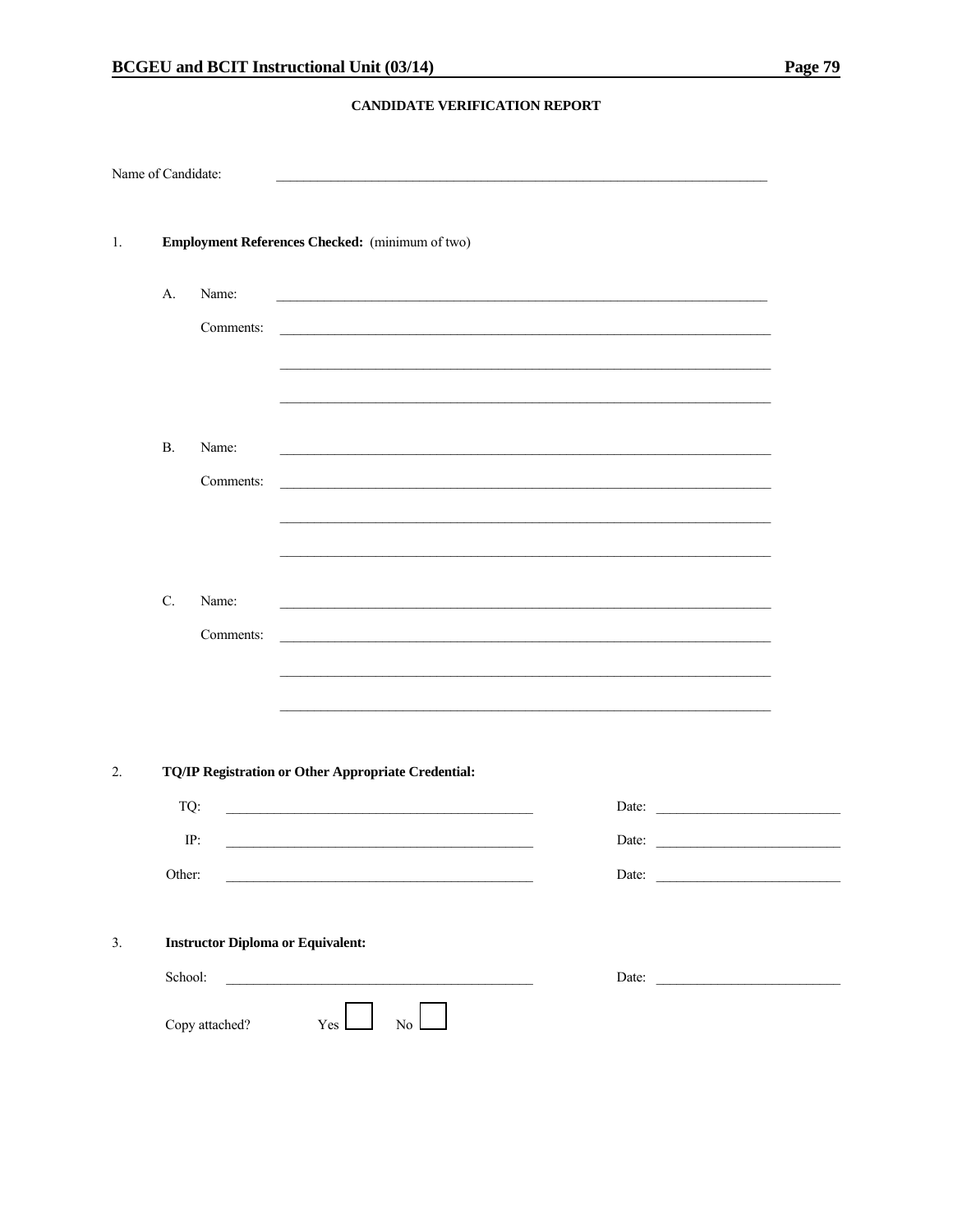|      | (a)   | Employer:<br>Years: $\qquad \qquad$             | (b)                                                                                                                                                                                                                                                                                                                                                                                                                                                                                   |
|------|-------|-------------------------------------------------|---------------------------------------------------------------------------------------------------------------------------------------------------------------------------------------------------------------------------------------------------------------------------------------------------------------------------------------------------------------------------------------------------------------------------------------------------------------------------------------|
|      |       |                                                 |                                                                                                                                                                                                                                                                                                                                                                                                                                                                                       |
|      |       |                                                 | Date Verified:                                                                                                                                                                                                                                                                                                                                                                                                                                                                        |
| (ii) |       |                                                 | Employer:<br>the control of the control of the control of the control of the control of the control of                                                                                                                                                                                                                                                                                                                                                                                |
|      | (a)   | Years: $\qquad \qquad$                          | $\overline{(b)}$ Program:                                                                                                                                                                                                                                                                                                                                                                                                                                                             |
|      |       |                                                 |                                                                                                                                                                                                                                                                                                                                                                                                                                                                                       |
|      |       |                                                 | Specialized Technical Training and Relevant Experience: (minimum one year)                                                                                                                                                                                                                                                                                                                                                                                                            |
|      |       | A. Other Certificates/Diplomas/Degrees:         |                                                                                                                                                                                                                                                                                                                                                                                                                                                                                       |
|      |       |                                                 |                                                                                                                                                                                                                                                                                                                                                                                                                                                                                       |
|      | (i)   |                                                 | $\overline{\phantom{a}}$ $\overline{\phantom{a}}$ $\overline{\phantom{a}}$ $\overline{\phantom{a}}$ $\overline{\phantom{a}}$ $\overline{\phantom{a}}$ $\overline{\phantom{a}}$ $\overline{\phantom{a}}$ $\overline{\phantom{a}}$ $\overline{\phantom{a}}$ $\overline{\phantom{a}}$ $\overline{\phantom{a}}$ $\overline{\phantom{a}}$ $\overline{\phantom{a}}$ $\overline{\phantom{a}}$ $\overline{\phantom{a}}$ $\overline{\phantom{a}}$ $\overline{\phantom{a}}$ $\overline{\$<br>No |
|      |       |                                                 |                                                                                                                                                                                                                                                                                                                                                                                                                                                                                       |
|      |       | Date:                                           |                                                                                                                                                                                                                                                                                                                                                                                                                                                                                       |
|      |       |                                                 |                                                                                                                                                                                                                                                                                                                                                                                                                                                                                       |
|      | (ii)  |                                                 | <b>Сору:</b> Yes <u>Land Copy: Yes</u> 2009.<br>No <sub>1</sub>                                                                                                                                                                                                                                                                                                                                                                                                                       |
|      |       |                                                 |                                                                                                                                                                                                                                                                                                                                                                                                                                                                                       |
|      |       | Date:                                           |                                                                                                                                                                                                                                                                                                                                                                                                                                                                                       |
|      |       |                                                 |                                                                                                                                                                                                                                                                                                                                                                                                                                                                                       |
|      | (iii) |                                                 | $\overline{\text{Copy: Yes}}$ No                                                                                                                                                                                                                                                                                                                                                                                                                                                      |
|      |       |                                                 |                                                                                                                                                                                                                                                                                                                                                                                                                                                                                       |
|      |       | Date:                                           |                                                                                                                                                                                                                                                                                                                                                                                                                                                                                       |
|      |       | <b>B.</b> Relevant Applied Industry Experience: |                                                                                                                                                                                                                                                                                                                                                                                                                                                                                       |
|      | (i)   |                                                 |                                                                                                                                                                                                                                                                                                                                                                                                                                                                                       |
|      |       |                                                 |                                                                                                                                                                                                                                                                                                                                                                                                                                                                                       |
|      |       |                                                 |                                                                                                                                                                                                                                                                                                                                                                                                                                                                                       |
|      |       | Date:                                           |                                                                                                                                                                                                                                                                                                                                                                                                                                                                                       |
|      |       |                                                 |                                                                                                                                                                                                                                                                                                                                                                                                                                                                                       |
|      | (ii)  |                                                 |                                                                                                                                                                                                                                                                                                                                                                                                                                                                                       |
|      |       |                                                 |                                                                                                                                                                                                                                                                                                                                                                                                                                                                                       |
|      |       |                                                 |                                                                                                                                                                                                                                                                                                                                                                                                                                                                                       |
|      |       | Date:                                           |                                                                                                                                                                                                                                                                                                                                                                                                                                                                                       |
|      |       |                                                 |                                                                                                                                                                                                                                                                                                                                                                                                                                                                                       |
|      | (iii) |                                                 |                                                                                                                                                                                                                                                                                                                                                                                                                                                                                       |
|      |       |                                                 |                                                                                                                                                                                                                                                                                                                                                                                                                                                                                       |
|      |       |                                                 |                                                                                                                                                                                                                                                                                                                                                                                                                                                                                       |
|      |       |                                                 |                                                                                                                                                                                                                                                                                                                                                                                                                                                                                       |
|      |       |                                                 |                                                                                                                                                                                                                                                                                                                                                                                                                                                                                       |
|      |       | C. Relevant Industry Experience:                |                                                                                                                                                                                                                                                                                                                                                                                                                                                                                       |
|      | (i)   |                                                 |                                                                                                                                                                                                                                                                                                                                                                                                                                                                                       |
|      |       |                                                 |                                                                                                                                                                                                                                                                                                                                                                                                                                                                                       |
|      |       |                                                 |                                                                                                                                                                                                                                                                                                                                                                                                                                                                                       |
|      |       | Date:                                           |                                                                                                                                                                                                                                                                                                                                                                                                                                                                                       |
|      |       |                                                 |                                                                                                                                                                                                                                                                                                                                                                                                                                                                                       |
|      | (ii)  |                                                 | <u> 1980 - John Stein, marking and de families and de families and de families and de families and de families an</u>                                                                                                                                                                                                                                                                                                                                                                 |
|      |       |                                                 |                                                                                                                                                                                                                                                                                                                                                                                                                                                                                       |
|      |       |                                                 |                                                                                                                                                                                                                                                                                                                                                                                                                                                                                       |
|      |       |                                                 |                                                                                                                                                                                                                                                                                                                                                                                                                                                                                       |
|      |       | Information verified by:                        |                                                                                                                                                                                                                                                                                                                                                                                                                                                                                       |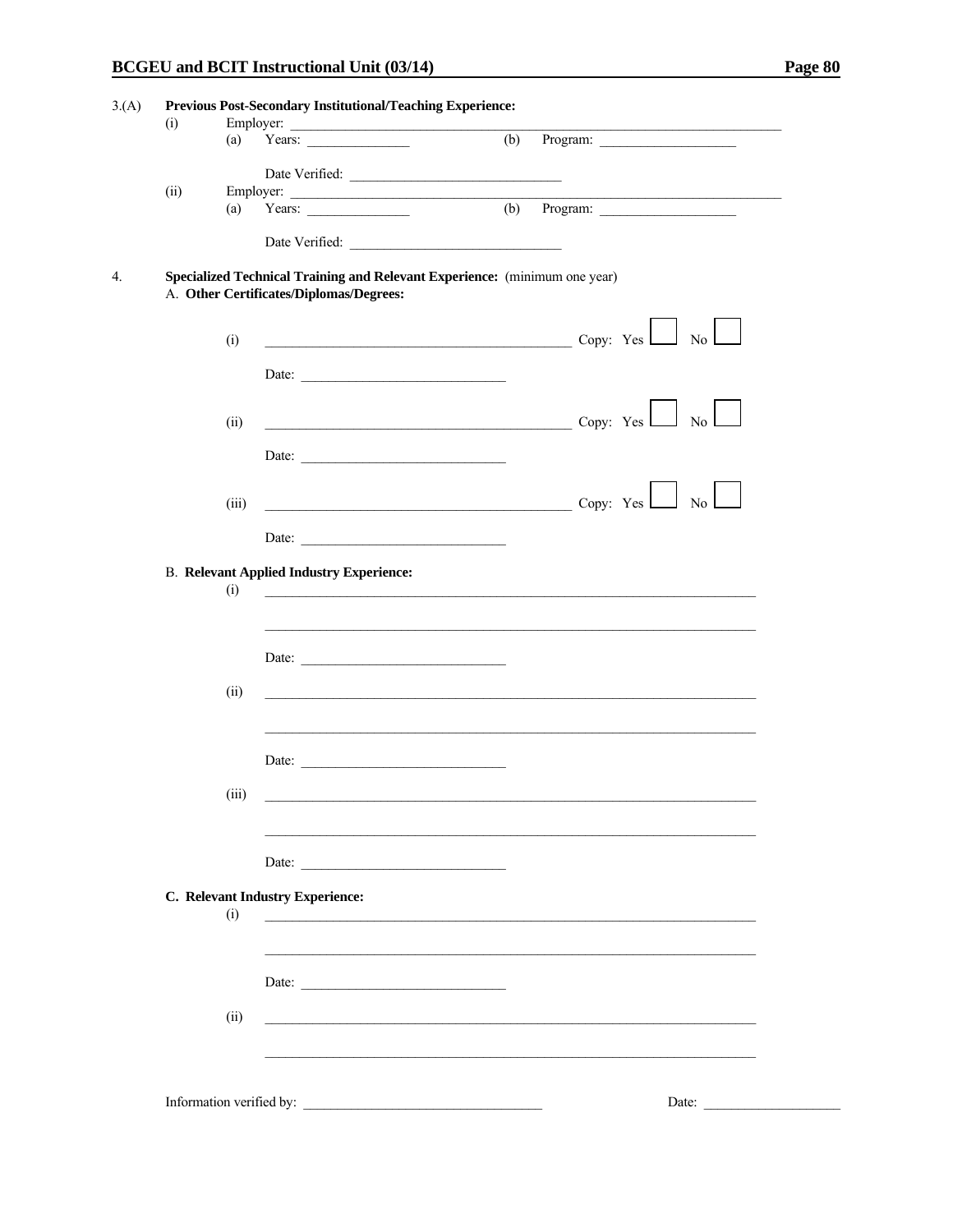#### **PLACEMENT RECORD**

#### **SUMMARY**

|                | Specialization:                                                                                             |     |                                                    |
|----------------|-------------------------------------------------------------------------------------------------------------|-----|----------------------------------------------------|
| Status:        | Start Date:<br>Regular                                                                                      |     | Increment Review Date:                             |
|                | Temporary                                                                                                   |     | <b>STEP</b>                                        |
| А.             | <b>Basic Placement on Salary Scale</b>                                                                      |     |                                                    |
| and <b>B</b> . | <b>Instructor Diploma:</b>                                                                                  |     |                                                    |
|                | Completed<br>a)                                                                                             | Yes | No                                                 |
|                | Two Years Post-Secondary Teaching Experience<br>b)                                                          | Yes | No                                                 |
|                | $-OR -$                                                                                                     |     |                                                    |
| C.             | <b>Teaching Experience:</b>                                                                                 |     |                                                    |
|                | Five Years of Relevant Post-Secondary                                                                       |     |                                                    |
|                | Teaching Experience                                                                                         | Yes | No                                                 |
|                | If Affirmative to B or C above, Grant One Step on Salary Scale                                              |     |                                                    |
| and D.         | <b>Specialized Technical Training/Relevant Experience:</b>                                                  |     |                                                    |
|                | Specialized Technical Training/Diploma/Degree and                                                           |     |                                                    |
|                | Relevant Applied Industry Experience (minimum one year)                                                     | Yes | No                                                 |
|                | If Affirmative to D above, Grant One Step on Salary Scale                                                   |     |                                                    |
| and $E$ .      | <b>Relevant Industry Experience:</b>                                                                        |     |                                                    |
|                | Relevant Industry Experience (minimum three years)                                                          | Yes | No                                                 |
|                | If Affirmative to E above, Grant One Step on Salary Scale (for each<br>3 years), to a maximum of two Steps. |     |                                                    |
|                |                                                                                                             |     | <b>Total Steps Granted:</b><br>(Initial Placement) |

**Salary/Month:** \_\_\_\_\_\_\_\_\_\_\_\_\_\_\_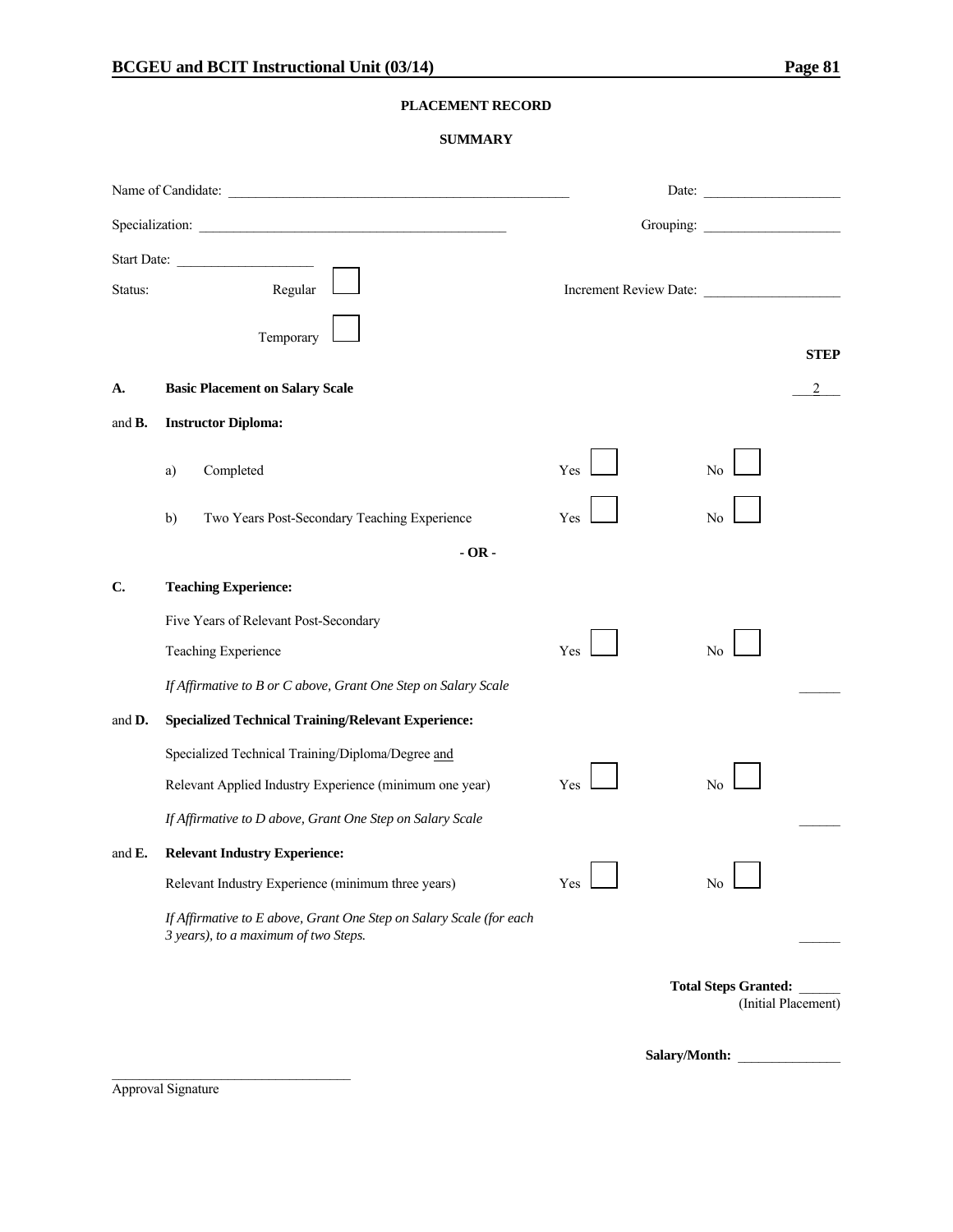#### (b) *Increments*

 Increments - Subject to the other provisions of this Agreement, a regular Employee will advance one step on the Salary Schedule on the Employee's increment date.

- (1) Effective January 01, 1987: all Employees normally eligible for an increment between January 01, 1987 and June 30, 1987 will advance one step on May 1, 1987 and each May 1st thereafter where eligible.
- (2) All Employees normally eligible for an increment between July 1, 1987 and December 31, 1987 will advance one step on November 1, 1987 and each November 1 thereafter where eligible.
- (3) For regular Employees hired after January 1, 1987, a one-step increase within the salary range shall become effective as of the first day of May or the first day of November as the case may be. Where the anniversary date of an initial appointment falls between January 1 and June 30, the date of the increment increase will be May 1, and where between July 1 and December 31, the date of the increment increase will be November 1.

 Where a regular Employee has worked less than eight (8) months in the twelve (12) months immediately preceding his/her increment date, he/she shall have his/her increment delayed to the next biannual increment date.

Any absence from duty with pay shall not result in a delay in the increment.

 The increment date shall not be delayed for such periods during leave of absence without pay when on an assignment related to the Employee's assignment and when so approved at the time the leave was granted.

The increment date cannot be advanced.

 An Employee must complete the Ministry of Education's *"Instructor's Diploma"*, or equivalent appropriate career requirement for the classification as assessed by the Employer, in order to obtain the Employee's fourth increment. An Employee who has thereby had the fourth increment withheld, shall be granted the fourth increment on the next biannual increment date following completion of the I.D. program.

 Where an Employee is prevented from attending the Instructor Diploma Program as a result of operational or other action taken by the Employer, the Employee will advance to the next biannual increment according to his/her anniversary date, however, the Employee must subsequently attain the Instructor's Diploma in order to advance to subsequent increments.

 Service as a temporary Employee cannot be used for increment purposes and a temporary Employee is not eligible for increments.

(See Article 17.1)

#### **26.4 Substitution Pay**

When an Employee temporarily substitutes in, or performs the principal duties of a higher-paying position, he/she shall receive the rate for the job, where a single rate is established. If a salary range is established, he/she shall receive the minimum rate of the new salary range or the rate in the new salary range which is the closest step to eight percent (8%) above his/her current rate, whichever is greater, but not more than the top of the new salary range. Employees on sick leave, special leave, or any other paid leave of absence will be entitled to the basic rates of pay they received prior to substituting in a higher position.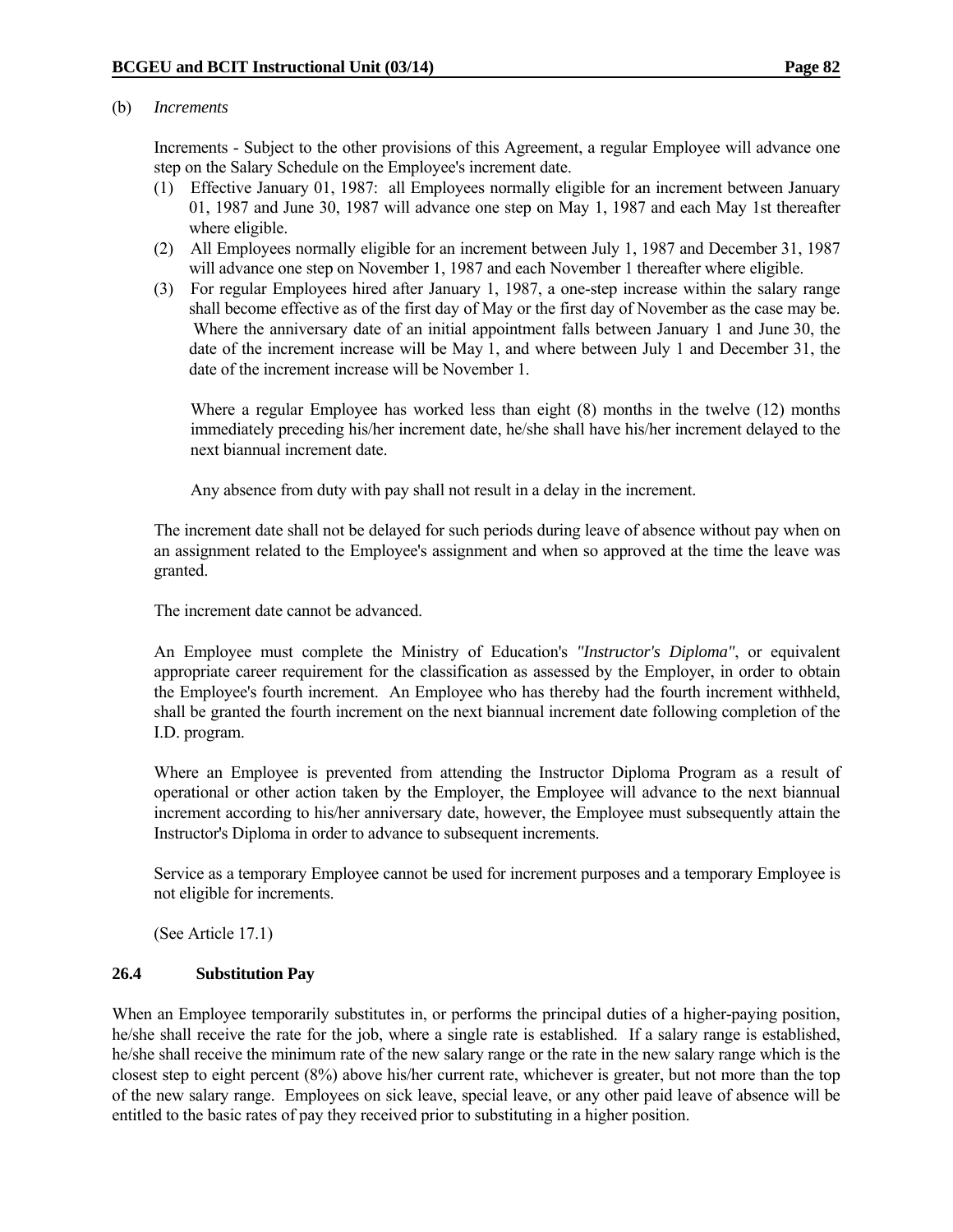Substitution pay is not payable when an Employee has not been designated by the Employer to substitute, or where an Employee's current position normally requires periodic substitution in the higher position as defined in the functional job description.

# **26.5 Rate of Pay on Reclassification or Promotion**

- (a) When an Employee is promoted or reclassified to a higher-paying position in the salary schedule, the Employee will receive the rate for the position if a single salary, or, in the case of positions on a salary range, will receive the rate in the salary range which is the closest step to eight percent (8%) above his/her previous rate, or the minimum of the new range, whichever is greater, but not more than the top of the new salary range.
- (b) The above does not apply to new classifications established pursuant to Article 28.3.

## **26.6 Pay on Temporary Assignment**

A regular Employee temporarily assigned by the Employer to a position with a rate of pay lower than his/her regular rate of pay shall maintain his/her regular rate of pay.

#### **26.7 Reclassification of Position**

- (a) An Employee shall not have his/her salary reduced by reason of a change in the classification of his/her position that is caused other than by the Employee.
- (b) Any Employee whose salary has been protected by a provision of any Component Agreement at anytime before July 31, 1977, or whose salary has been protected by any Agreement between the Employer and the Union since July 31, 1977, or whose position classification is changed to one with a lower maximum salary through no fault of his/her own, shall receive fifty percent (50%) of the negotiated salary increase applicable to the Employee's new classification. Such Employee shall receive the full negotiated salary increase when the maximum salary of his/her classification equals or exceeds the salary which he/she is receiving.

#### **26.8 Payment to Dependents on Death**

- (a) Where an Employee dies while in the Employer's service, the following amounts shall be paid to the Employee's beneficiary as designated under the Group Life Plan, if any, or in the absence of such beneficiary, to the Employee's estate:
	- (1) if the Employee has completed one (1) continuous year in the Employer's service, one (1) month's salary;
	- (2) if the Employee has completed two (2) continuous years in the Employer's service, two months' salary;
	- (3) if the Employee has completed three (3) continuous years in the Employer's service, three (3) months' salary;
	- (4) if the Employee has completed four (4) continuous years in the Employer's service, four (4) months' salary;
	- (5) if the Employee has completed five (5) continuous years in the Employer's service, five (5) months' salary; or
	- (6) if the Employee has completed six (6) or more continuous years in the Employer's service, six (6) months' salary.
- (b) It is understood that this benefit is not payable in addition to that provided in Section 53 of the *Public Service Act*.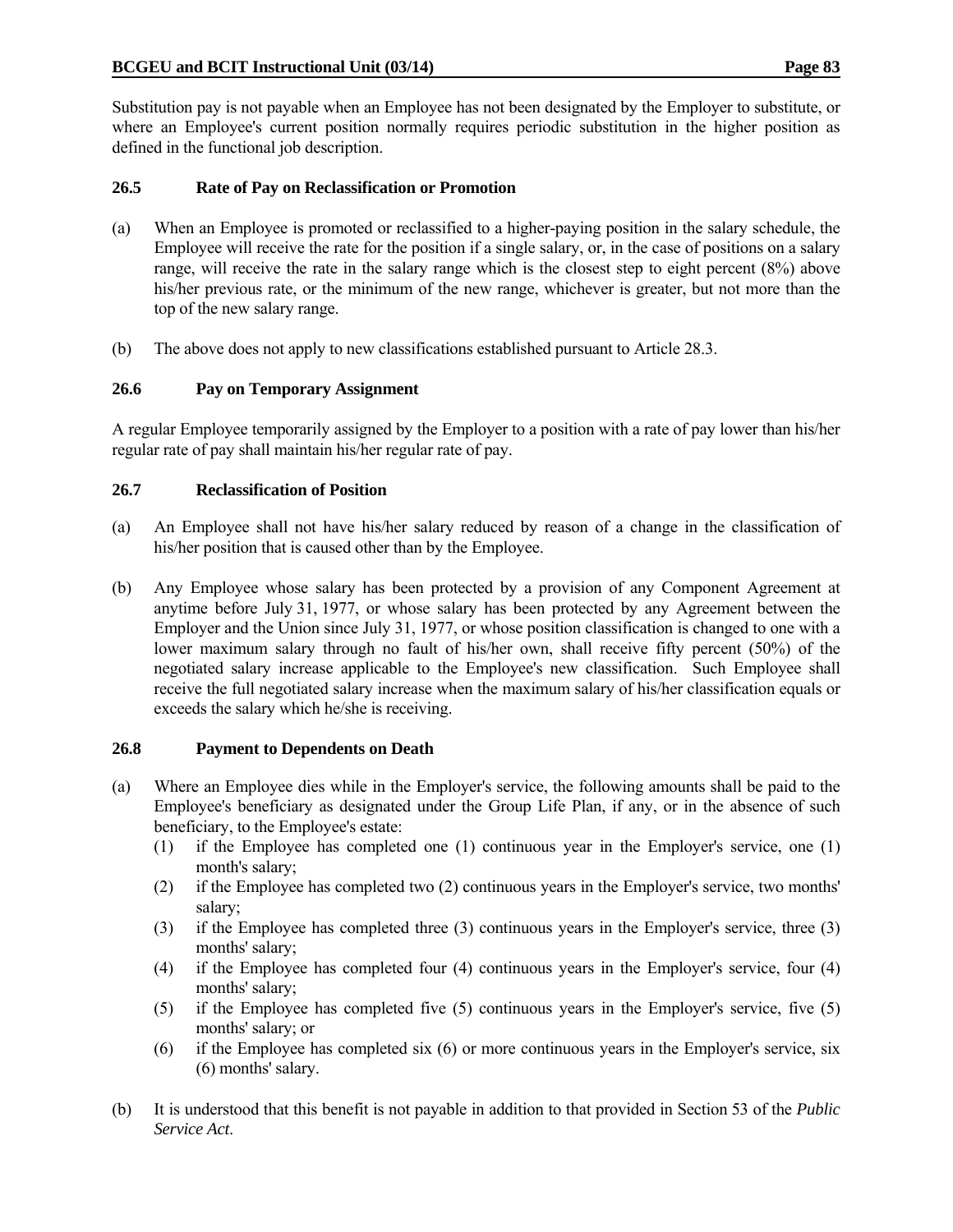## **26.9 Retirement Allowance\*3**

Upon retirement from service, an Employee who has completed twenty (20) years of continuous service, and who under the provisions of the *College Pension Act* is entitled to receive a superannuation allowance on retirement, is entitled to an amount to be paid by the Employer equal to his/her salary for one (1) month, and, for each full year of service exceeding twenty (20) years, but not exceeding thirty (30) years, is entitled to an additional amount equal to one-fifth (1/5) of his/her monthly salary.

## **26.10 Salary Rate on Demotion**

When an Employee is demoted, the Employee shall receive the rate for the position of a single salary. If a salary range is established, the maximum reduction shall be the closest step to eight percent (8%), but where the differential between the Employee's salary before demotion and the maximum salary of the lower position is greater than eight percent (8%), the new salary shall be the maximum of the new position.

## **26.11 Hourly, Daily and Partial Month Calculations**

(a) *Interpretation and the Application of the Biweekly Pay System*

 To assure consistent application of terms and conditions contained in the Collective Agreement which are affected by the operation of biweekly pay the following conversion formula will apply, without limiting in any way existing entitlements (effective January 1, 1988).

## *Formula for Hourly, Daily and Partial Month Calculations:*

The formula for paying biweekly or hourly rates is as follows:

 Annual Rate = biweekly rate 26.0892857

Monthly Rate  $x$  12 Months = biweekly rate 26.0892857

Biweekly Rate  $=$  hourly rate 60/70 as applicable

 The daily rate shall be determined by multiplying the number of regular scheduled hours in the Employee's daily shift by the hourly rate.

 For the purposes of converting a biweekly rate to a monthly rate, the formula will be as follows: Biweekly rate x 26.0892857

12

 $\overline{a}$ 

 When an article has a reference to payments at the *"end of the month following the month"* in which an event occurs, payment will be *"at the end of the second pay period following the pay period"* in which the event occurs.

Similarly, a reference to payments on specified dates will mean payment on the closest pay period payday to the specified date.

 $3*$ It is understood that this benefit is not payable in addition to that provided by Section 49(2) of the Public Service Act.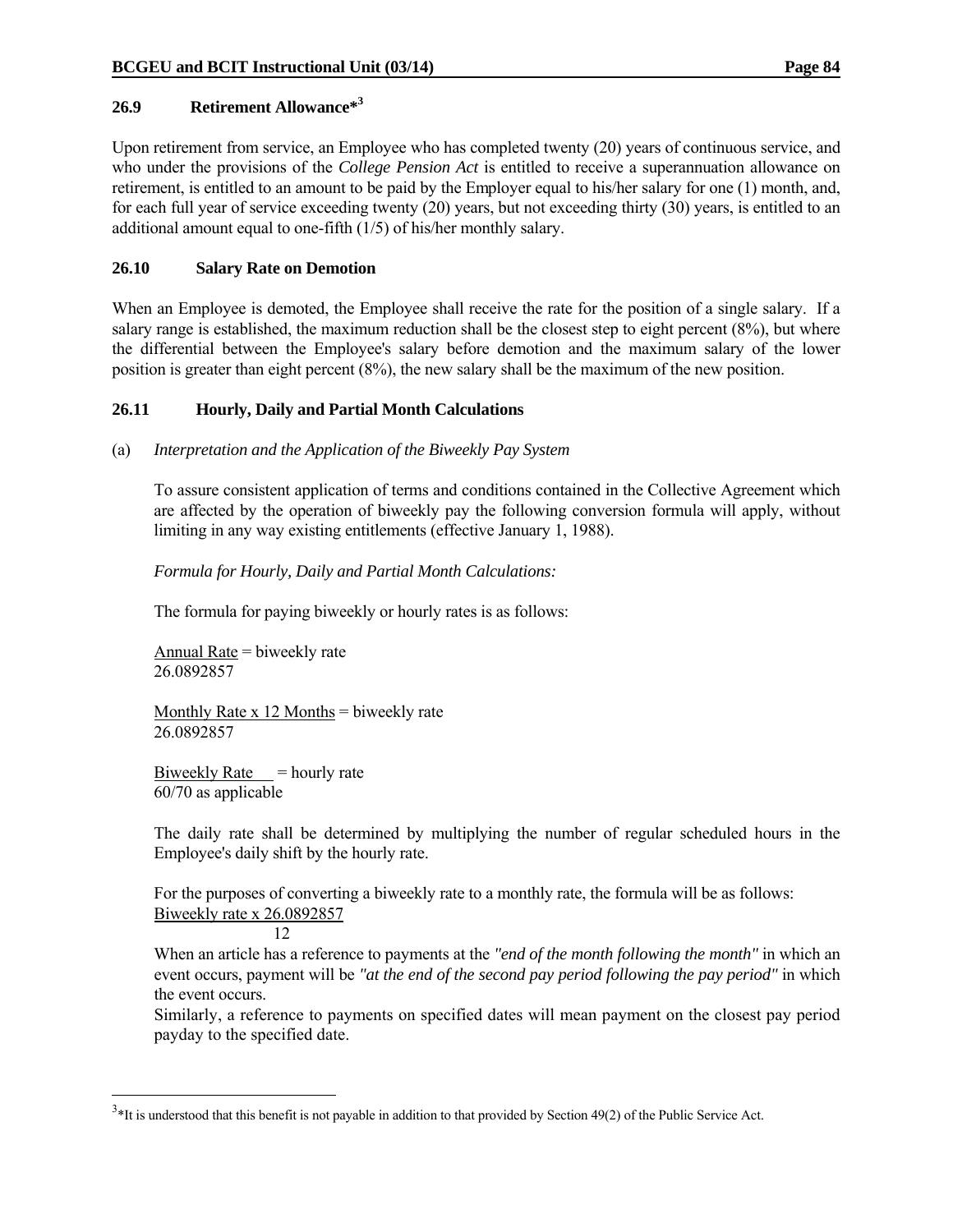- (b) *Calculation of Pay* Any Employee whose appointment spans a complete calendar month shall be paid the monthly rate. An Employee who starts and/or terminates employment during a month will be paid for that month a sum based on the current daily rate times the number of complete days for which pay is payable to that Employee in the month. Any deductions for periods of less than a calendar month will be made based on the daily rates. A deduction for a full calendar month will be made based on the monthly rate in accordance with Schedules A, B and C.
- (c) For the purposes of calculating severance pay pursuant to Article 12.5(a)(4) *"one-half (½) month's"* salary equals annual salary divided by 24.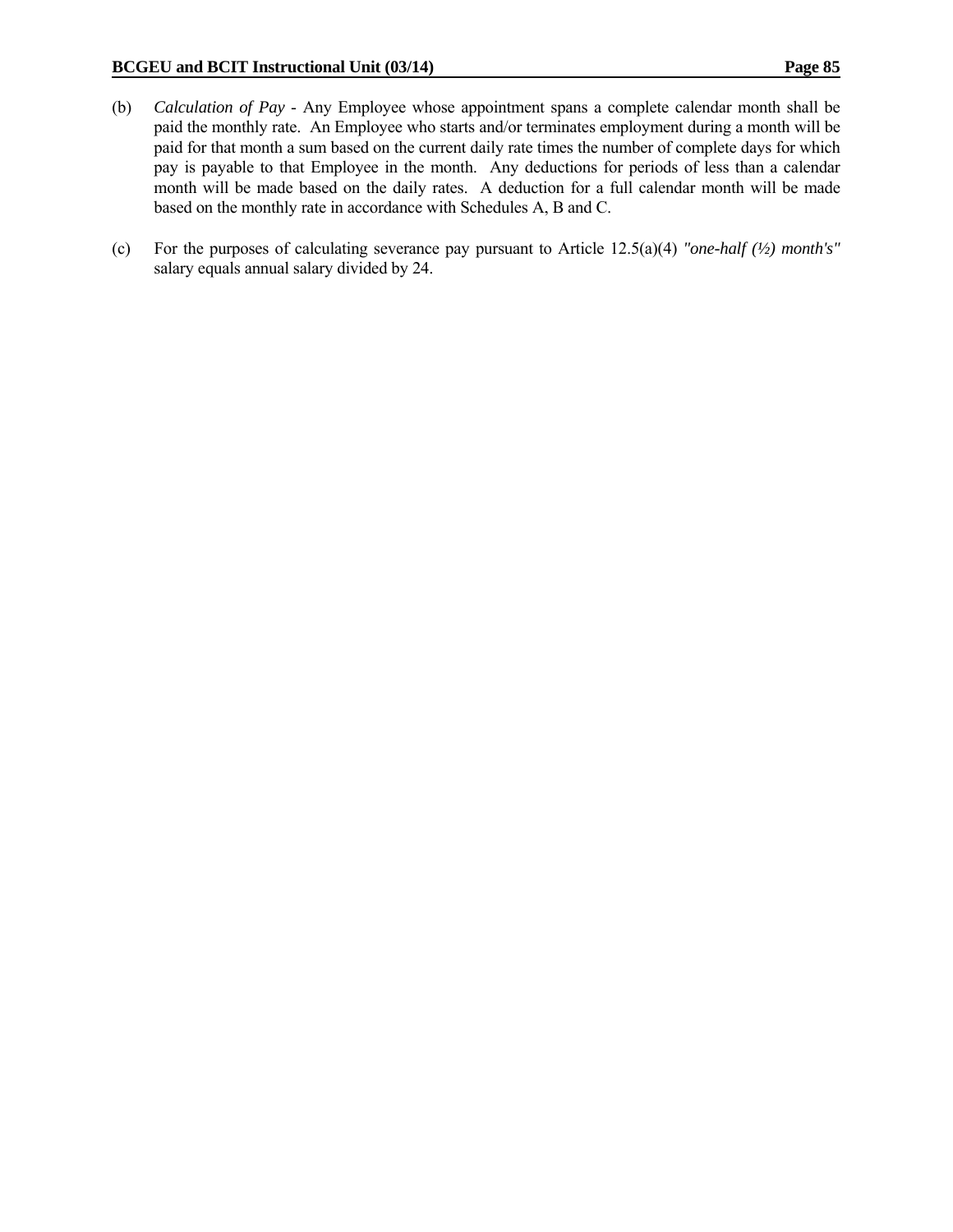# **ARTICLE 27 - REIMBURSEMENT OF EXPENSES AND TRAVEL**

## **27.1 Reimbursement of Costs**

Employees required to travel on the Employer's business or Employees entitled to reimbursement of expenses shall be reimbursed as follows:

| (a) | Meals:                   |         |
|-----|--------------------------|---------|
|     | Effective April 1, 1991: |         |
|     | <b>Breakfast</b>         | \$7.55  |
|     | Lunch                    | \$10.50 |
|     | Dinner                   | \$15.10 |

- (b) *Lodging* Actual cost, based on receipts.
- (c) *Fares* Reasonable actual cost (normally based on economy air fare) with receipts.

 An Employee going on authorized travel will be provided with an adequate travel advance, upon request.

 The Institute agrees to continue its current practice with respect to the payment of meal allowances for Vocational Instructors.

#### **27.2 Type of Accommodation**

It is agreed and understood that where the Employer supplies lodging using community services that, whenever possible, the Employee will be entitled to single accommodation and that the sharing of the room with other Employees will not be required except under unusual circumstances, such as where sufficient accommodation is not available. Where the Employee is sharing his/her accommodation with persons other than Employees entitled to lodging, or where the Employee is using accommodation in excess of single accommodation, the Employee will be responsible for all lodging costs in excess of single accommodation.

# **27.3 Temporary Assignment Travel**

When an Employee is assigned temporarily to a work site within the Province that is so far removed that he/she is unable to return to his/her designated headquarters at the end of each workday, the following conditions shall apply:

- (a) Travel between his/her place of temporary accommodation and the work site shall be considered as time worked.
- (b) Employees shall be provided with return economy air fare in order to allow them to return to their place of residence and return to the work site at the end of each workweek on the Employee's time.

Employees who choose not to return to their place of residence shall not receive the return air fare.

- (c) This article does not apply to Employees who participate in the Employer's training programs as a condition of employment.
	- (1) in-service Employees participating in such training programs shall be afforded the opportunity of returning to their headquarters for a weekend at the end of a two (2) week period at the Employer's expense;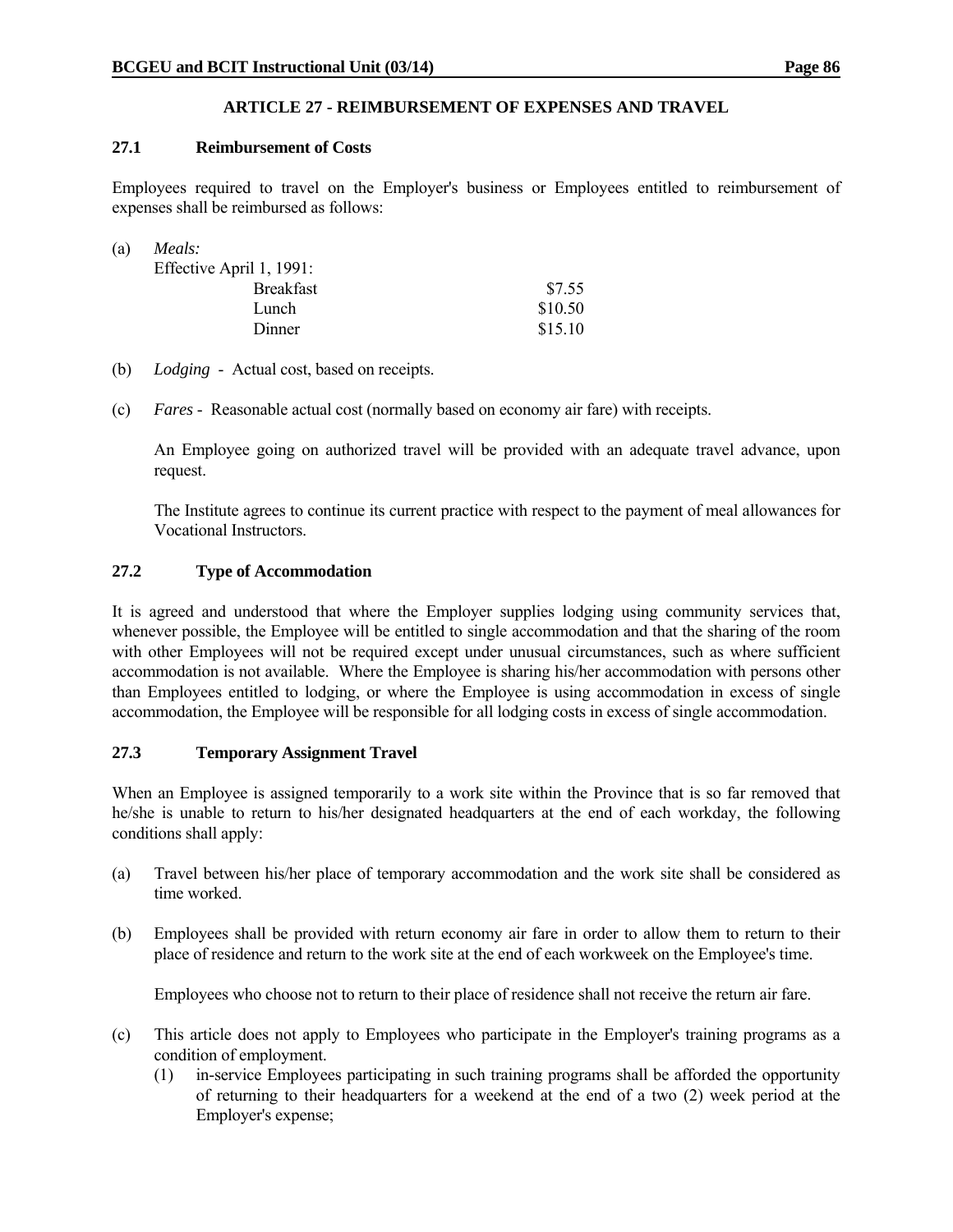(2) travel shall be on the Employee's time and accommodation expenses for the weekend period, if any, shall be the Employee's responsibility. The Employer shall determine the mode of transportation to be taken by the Employee.

# **27.4 Travel Conditions**

- (a) Employees required to travel outside the Province shall be reimbursed for receipted expenses incurred in the course of their duties. Receipts shall not be required for expense categories currently paid without receipt within British Columbia. Types and amounts of receipted expenses that will be reimbursed outside the Province will be pre-authorized.
- (b) (1) Employees will be provided reasonable stopover time where required, in view of fatigue occasioned by international travel;
	- (2) guidelines shall be established by the Labour/Management Committee.
- (c) Hours of work for Employees on travel shall not be more than seven (7) hours per day exclusive of meal periods, or not more than seventy (70) hours per two (2) week period, except that working hours need not be prescribed within set periods on the clock but should meet the requirements of the assignments.

## **27.5 Recreational Use of Employer's Vehicles and Communication Facilities**

It is the intent of the Employer that, where Employees are required to obtain accommodation at a point distant from their place of residence they will be permitted reasonable personal use of an Employer's vehicle, if available, during their non-working hours.

The Employer recognizes the frequent isolation of some of the Employees as a result of the nature and location of the Employer's operations. The Employer, therefore, agrees to permit reasonable personal use by Employees of the communication facilities at the work site.

#### **27.6 Vehicle Allowance**

An Employee shall be reimbursed for use of vehicle on the Employer's business when required to use the Employee's vehicle in the performance of the Employee's duties. The payment shall cover distance to and from the Employee's place of residence when the Employee is required to have his/her vehicle at work for use in the performance of duties. The rate of reimbursement shall be: effective the signing date of this Agreement, thirty-two cents (32 $\ell$ ) per kilometre or fifty-one cents (51 $\ell$ ) per mile.

#### **27.7 Hosting Expenses**

Where Employees have guest speakers, recruiting officers, consultants, community relations personnel, or other non-service personnel at their work place in the course of their duties, they shall, subject to prior approval, be reimbursed for reasonable expenses upon production of receipts.

#### **27.8 Expenses Within Headquarters Area**

An Employee in performing his/her duties within his/her headquarters area may claim unusual and/or extraordinary out-of-pocket expenses, subject to approval by the Employer.

It is agreed that payment for out-of-pocket expenses is intended to include payment for meals where the situation warrants. It is not the intention to pay meal allowances where the Employee can be reasonably expected to provide his/her own meal.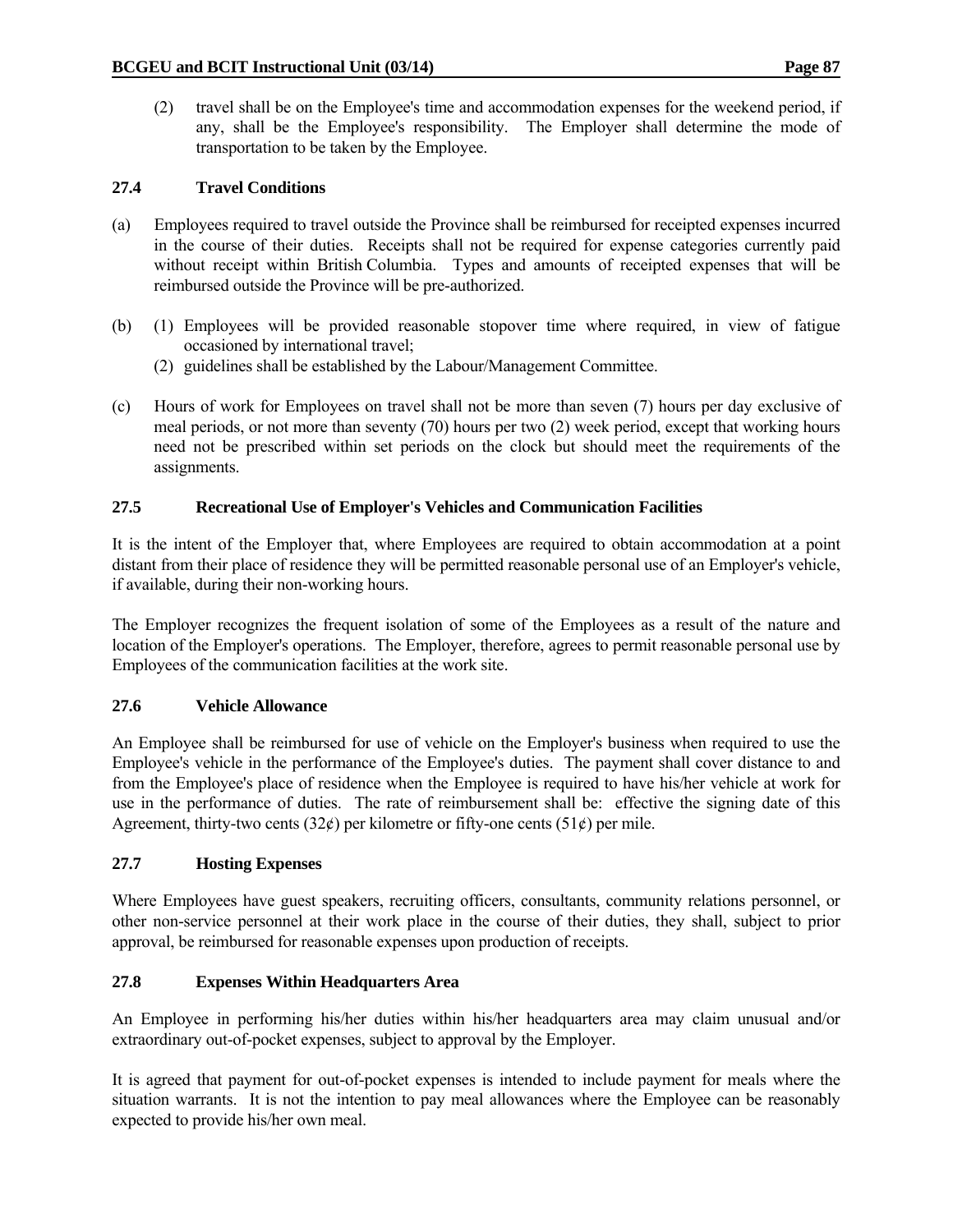## **27.9 Late Night Transportation**

An Employee required to work other than the Employee's normal working hours and who must travel to or from home between 11:00 p.m. and 6:00 a.m., shall be reimbursed for the actual cost of commercial transportation upon presentation of a receipt.

## **27.10 Relocation Expenses**

Regular Employees who have to move from one geographic location to another after winning a competition or at the Employer's request, shall be entitled to relocation expenses in accordance with the agreed upon established regulations. This provision will also apply to temporary Employees who have completed two hundred (200) days within a fifteen (15) month period.

## **27.11 Telephone Allowance**

Employees on travel status who are required to obtain overnight accommodation shall be entitled to claim for one (1) fifteen (15) minute telephone call home to or within British Columbia, for the first night away and then for every three (3) consecutive nights away thereafter.

## **27.12 Vaccinations/Inoculations**

Employees on Employer business outside of Canada should be reimbursed for the cost of vaccinations/inoculations not covered by B.C. Medical but that are recommended by their family physician or requested by immigration authorities.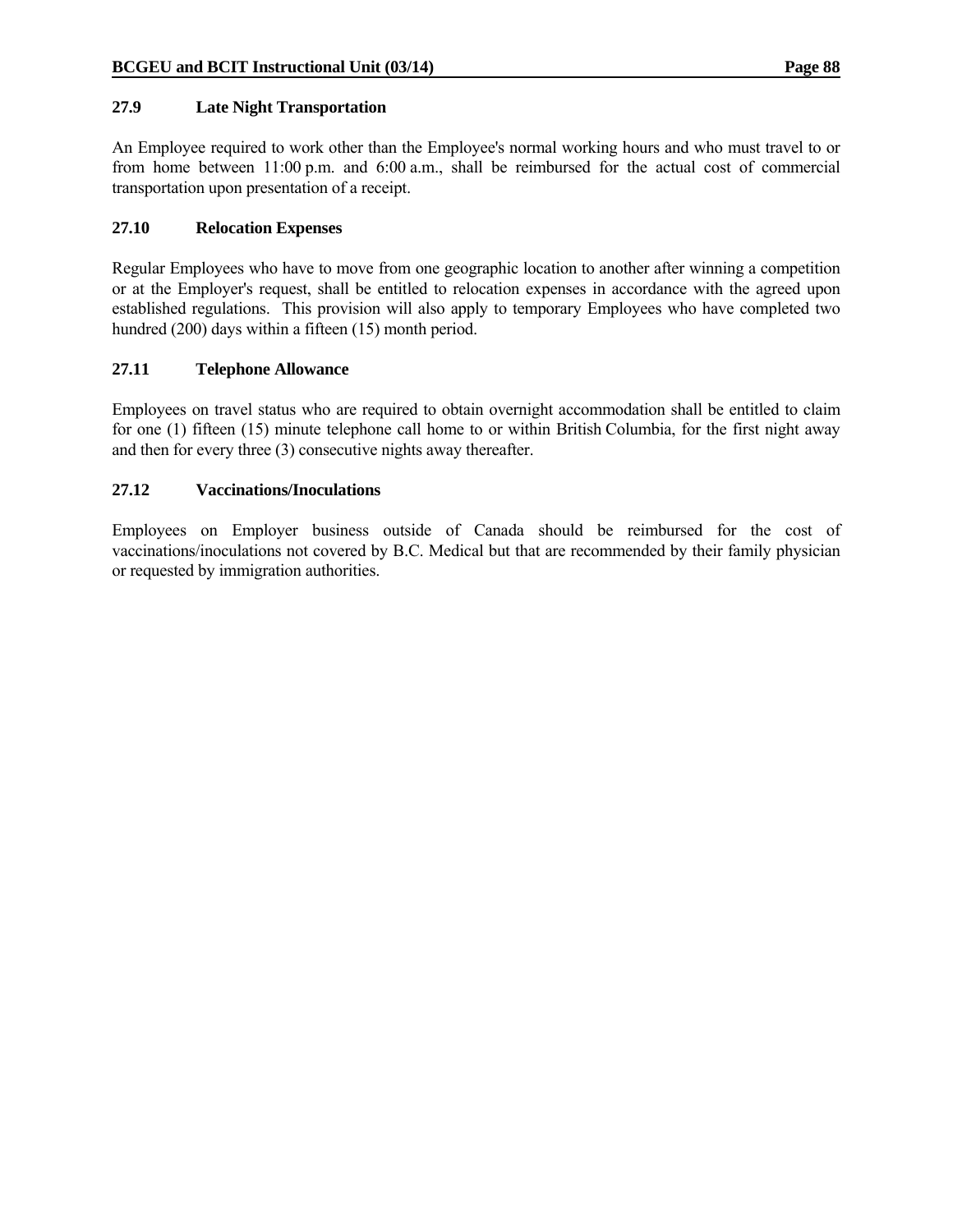# **ARTICLE 28 - CLASSIFICATION AND RECLASSIFICATION**

## **28.1 Classification Specifications**

The Employer agrees to supply the President of the Union or his/her designate with the classification specifications for those classifications in the Bargaining Unit.

# **28.2 Job Evaluation Plan**

- (a) The Employer agrees that no job evaluation plan pertaining to positions covered by this Agreement will be introduced without the mutual agreement of the Parties.
- (b) To facilitate the orderly introduction or change in job evaluation plans, a Joint Job Evaluation Committee shall consist of an equal number of representatives of each Party.
- (c) The Committee shall formulate the job evaluation plans used within the Bargaining Unit and shall make joint recommendations to the Bargaining Principals for ratification.
- (d) The Committee may direct the formation and establish the terms of reference of subcommittees to undertake the mechanics of any study approved by this Committee.
- (e) Introduction and establishment of mutually agreed-upon job evaluation plans shall be subject to mutual agreement as to timing, in conjunction with Article 28.3.
- (f) The Employer may update classification standards where it does not change the relative value of a classification or impact on a classification series. When revised classification standards are issued by the Employer, copies will be filed with the President of the Union.
- (g) The Committee shall review any legislation enacted by the Government of British Columbia specific to pay equity that affects the Bargaining Unit, and shall recommend to the Labour/Management Committee the means of implementing such legislation for the Bargaining Unit.

# **28.3 Classification and Salary Assignments**

When a new or substantially altered classification covered by this Agreement is introduced, the rate of pay shall be subject to negotiations between the Employer and the Union. If the Parties are unable to agree on the rate of pay for the new or substantially altered classification, within ten (10) days of their first meeting or such other period as agreed by the Parties, the Employer may implement the classification and attach a salary. The matter may then be referred to a board of arbitration pursuant to Article 8 of this Agreement. The new rate of pay shall become effective on a date agreed upon by the Parties or as determined through the arbitration process.

# **28.4 Classification Appeal Procedure**

An Employee shall choose the right to appeal the classification of the position he/she occupies through the Union. The contents of this article are subject to appeal and adjudication through the arbitration procedure in Article 8 of this Agreement.

(a) If an Employee believes that the position he/she occupies is improperly classified, he/she shall discuss the classification or grade with his/her immediate supervisor.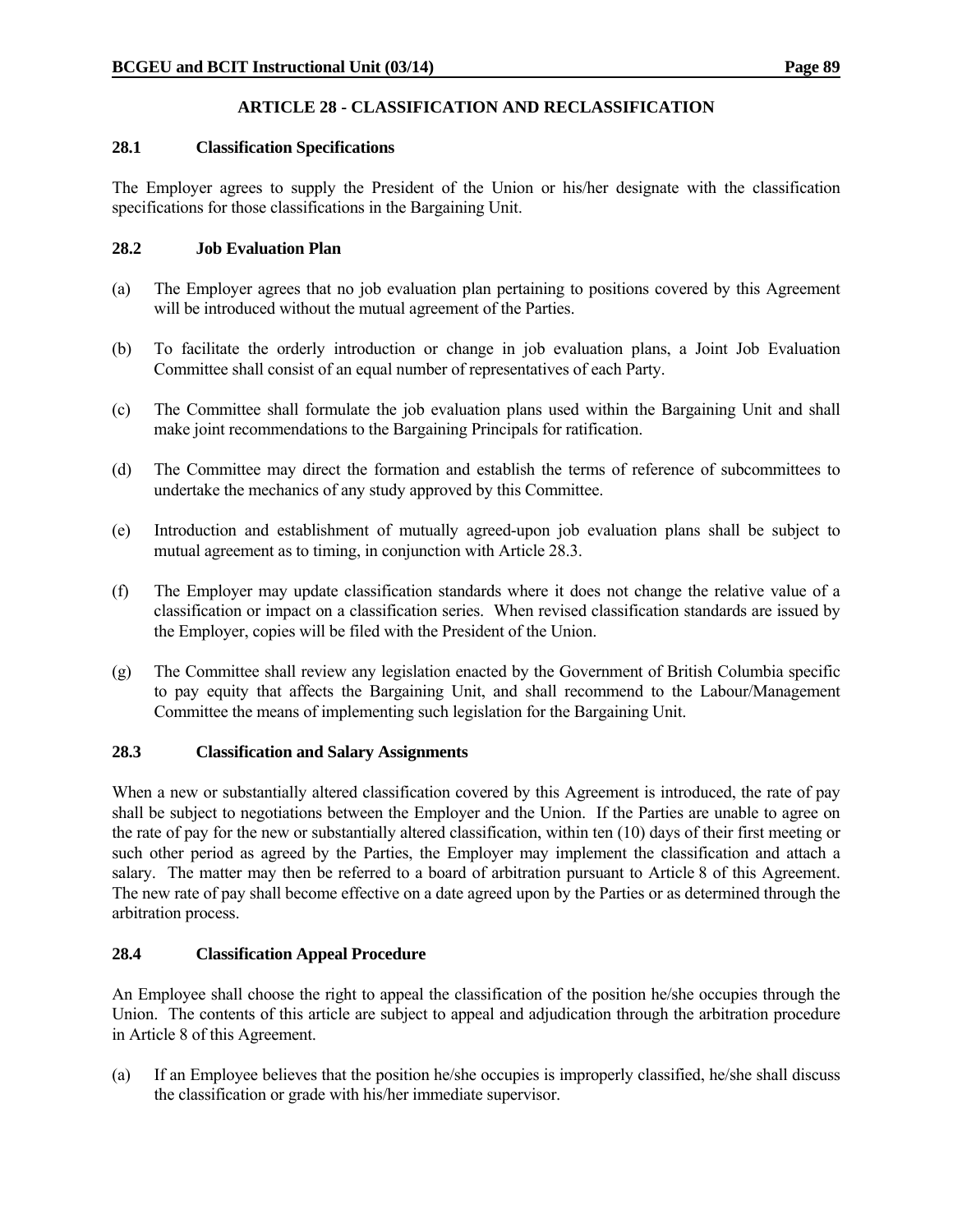- (b) The supervisor shall, upon request, provide the Employee with a written statement of duties and responsibilities.
- (c) Upon request, the Employee and his/her immediate supervisor shall discuss this statement by comparison with the classification specification(s).
- (d) If there is a dispute between the supervisor and an Employee concerning the classification or grade of the position he/she occupies, or if the Employee believes there is a conflict between his/her classification specification and the statement of duties, the Employee may request a review to be performed by the Manager, Advisory Services or his/her designate.
- (e) The Manager, Advisory Services or his/her designate shall render a decision pursuant to Article 28.4(d) within thirty (30) days of receipt of the request.
- (f) The Employee may be required to complete a Job Description Questionnaire to assist in this review. The Employee may request and receive a full explanation of the decision of the Manager, Advisory Services.
- (g) The Employee shall, if a dispute still exists, have the right to appeal the decision of the Manager, Advisory Services, to arbitration pursuant to Article 8 of this Agreement.
- (h) If a change in classification is made, any change in the rate of pay shall be effective the date the request was submitted to the Manager, Advisory Services.

## **28.5 Elimination of Present Classification**

The Employer agrees to consult with the Union prior to the elimination of any classification included in this Agreement.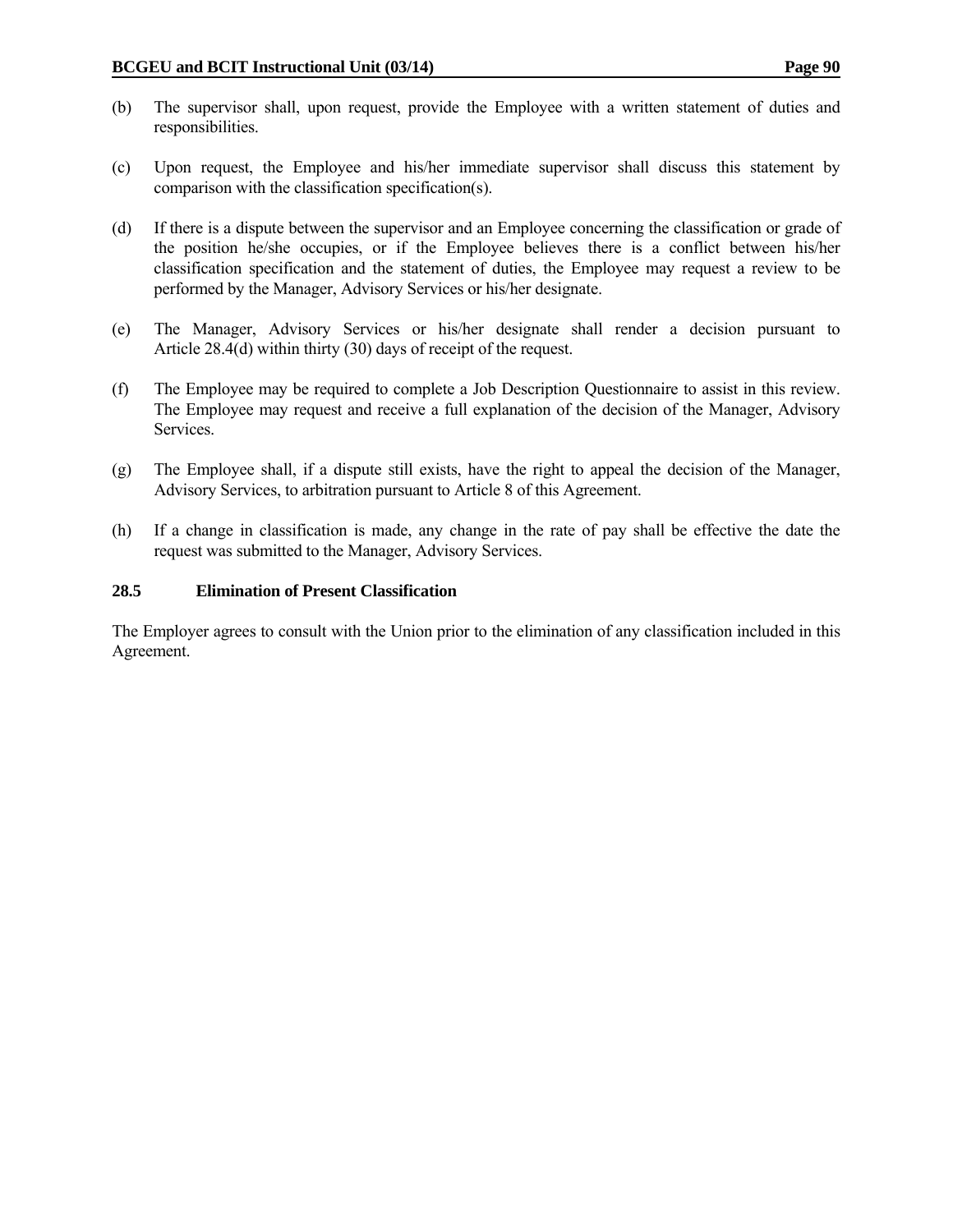# **ARTICLE 29 - LABOUR/MANAGEMENT COMMITTEE**

# **29.1 Establishment of Labour/Management Committee**

There shall be established one Labour/Management Committee composed of members equal in number, represented by the Employer and the Union. The minimum size of this Committee shall be two (2) Union representatives and two (2) Employer representatives, and the maximum size shall be four (4) Union representatives and four (4) Employer representatives. This Committee may call upon additional persons for technical information or advice. The Committee may establish subcommittees or ad hoc committees as it deems necessary and shall set guidelines and operating procedures for such committees.

## **29.2 Meetings of Committees**

The Committee shall meet at least once every sixty (60) days or at the call of either Party at a mutually agreeable time and place. Employees shall not suffer any loss of basic pay for time spent on this Committee.

## **29.3 Chairperson of Committee**

An Employer representative and a Union representative shall alternate in presiding over meetings.

## **29.4 Responsibilities of Committee**

The Committee shall not have jurisdiction over wages or any other matter of collective bargaining, including the administration of this Agreement. The Committee shall not supersede the activities of any other committee of the Union or of the Employer and shall not have the power to bind either the Union or its members or the Employer to any decisions or conclusions reached in their discussions.

The Committee shall have the power to make recommendations to the Union and the Employer on the following general matters:

- (a) Reviewing matters, other than grievances, relating to the maintenance of good relations between the Parties;
- (b) Correcting conditions causing grievances and misunderstanding.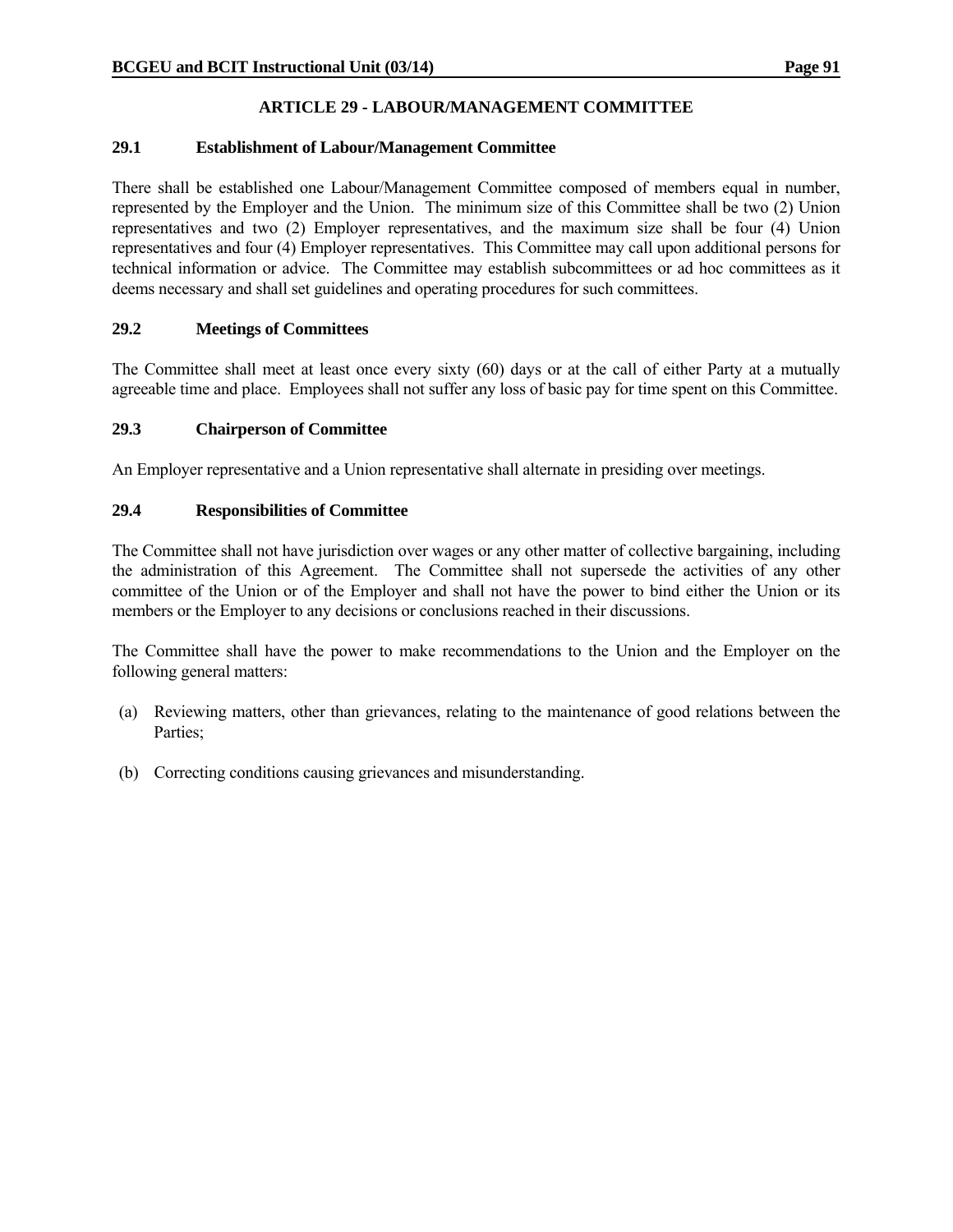# **ARTICLE 30 - SECONDMENT**

#### **30.1 Definition**

A process by which the Employer may assign an Employee to another agency, board, society, commission, or Employer not subject to this Agreement.

## **30.2 Notice of Secondment**

The Employer agrees to make every effort to provide an Employee with four (4) weeks' written notice of secondment. Where possible, the written notice of secondment shall indicate the term of secondment.

## **30.3 Provisions of BCGEU Agreements to Apply**

The provisions of the applicable current Union/Employer Collective Agreement will apply to seconded Employees. The agency, board, society, commission, or Employer to which the Employee is seconded will receive written notice of this Article and will be provided with copies of the Agreement.

# **30.4 Employer's Representative Designated to Handle Grievances at the Second Step**

The Employer will inform the Employee of the Employer's representative designated to handle grievances at the second step. Where a seconded Employee has a grievance, the Employee will discuss the grievance with his/her supervisor. Failing resolution, the Employee may submit a written grievance, through a steward nominated by the Union, to the second step of the grievance procedure.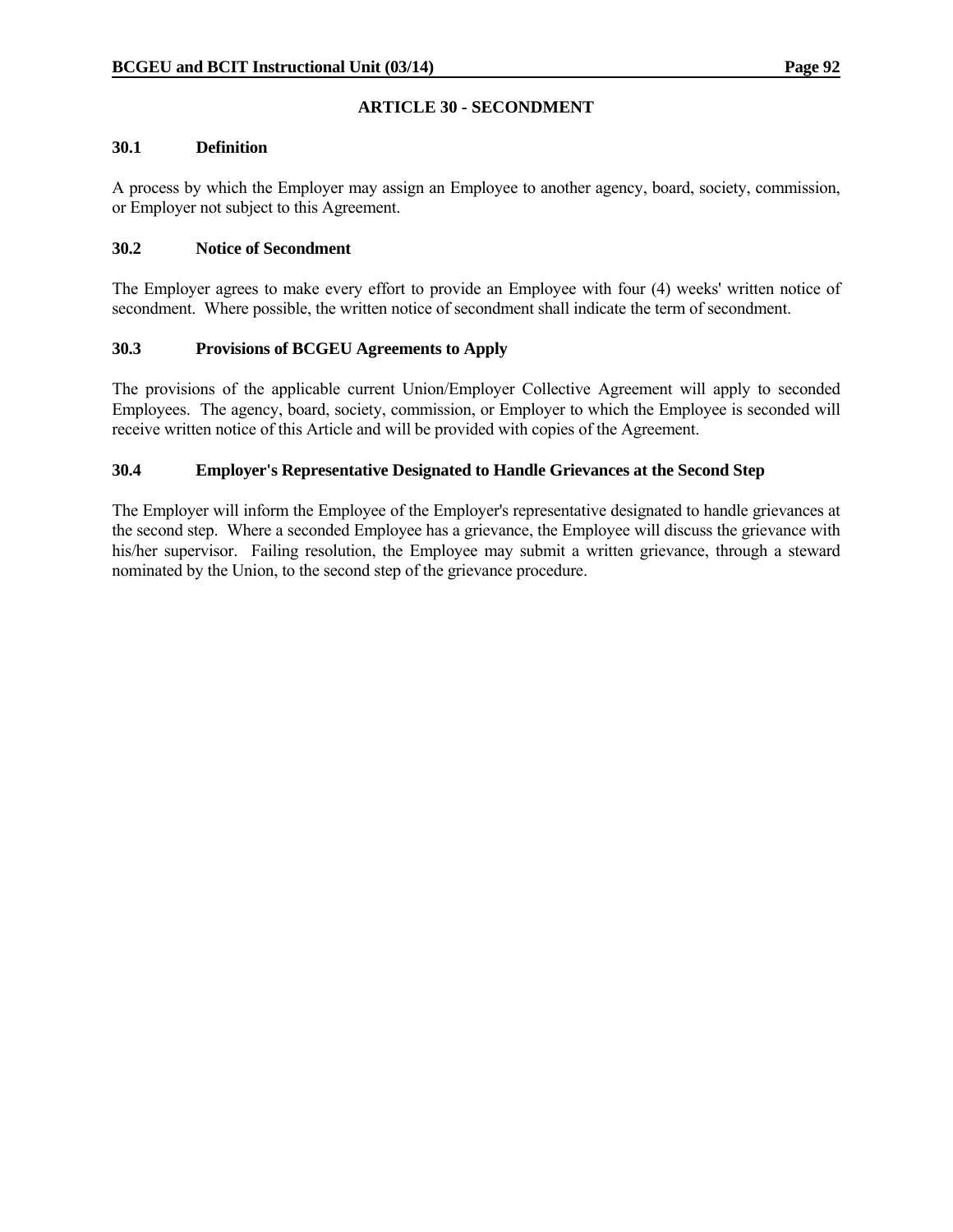# **ARTICLE 31 - TEMPORARY EMPLOYEES**

## **31.1 Temporary Employees**

- (a) All appointments shall be made to regular status except those appointed as a temporary (see Definition 5 - Employee).
- (b) An Employee appointed as a temporary under this Article who accrues four and one-half (4½) calendar months (97.875 days) over a seven (7) calendar month period (152.25 days) will be appointed as a regular Employee.
- (c) Temporary Employees who accept appointments which will result in their attaining regular Employee status by virtue of Article 31.1(b), will receive a letter of appointment from the Institute:
	- (1) confirming their date of regularization, and
	- (2) confirming the date upon which their appointment will end. This shall serve as the temporary Employee's notice of layoff. The provisions of Articles 12.2 and 12.4 shall have no application in these circumstances.
- (d) A temporary Employee receiving notice pursuant to (c)(2) above shall, upon the completion of that temporary appointment, be considered to be a regular Employee on recall.
- (e) Nothing in this article shall be construed to mean that an Employee under the above terms shall have an automatic right to a regular position other than by the posting procedure or the terms of 31.1(b).

# **31.2 Temporary Employees - Vacation**

Temporary Employees referred to in this Article shall receive a letter of appointment stating the terms and conditions of employment. They shall receive vacation pay of six percent (6%) and statutory holidays in accordance with applicable legislation or Article 16.1. Temporary Employees shall receive compensation for paid holidays pursuant to Article 16.7.

#### **31.3 Temporary Employees – In-Service Applicants for Postings**

Employees appointed under 31.1 above shall be considered as in-service applicants for the purposes of *"postings"* when they have accumulated one hundred twenty (120) days' service seniority within a twelve (12) month period.

#### **31.4 Temporary Employees – Available Benefit Plans**

Persons hired under the terms of 31.1 above may opt into the benefit plans available to regular Employees provided they are employed for a period in excess of twenty-nine (29) continuous days.

# **31.5 Temporary Employees - Seniority**

- (a) For the purpose of this Article, service seniority shall mean the length of service as a temporary Employee of the Institute.
- (b) For the purpose of layoff and recall, a temporary Employee who has worked in excess of thirty (30) days shall accumulate service seniority within a specialization.

 Upon completing thirty (30) working days (straight-time shifts), a temporary Employee's seniority shall include the accumulated thirty (30) working days.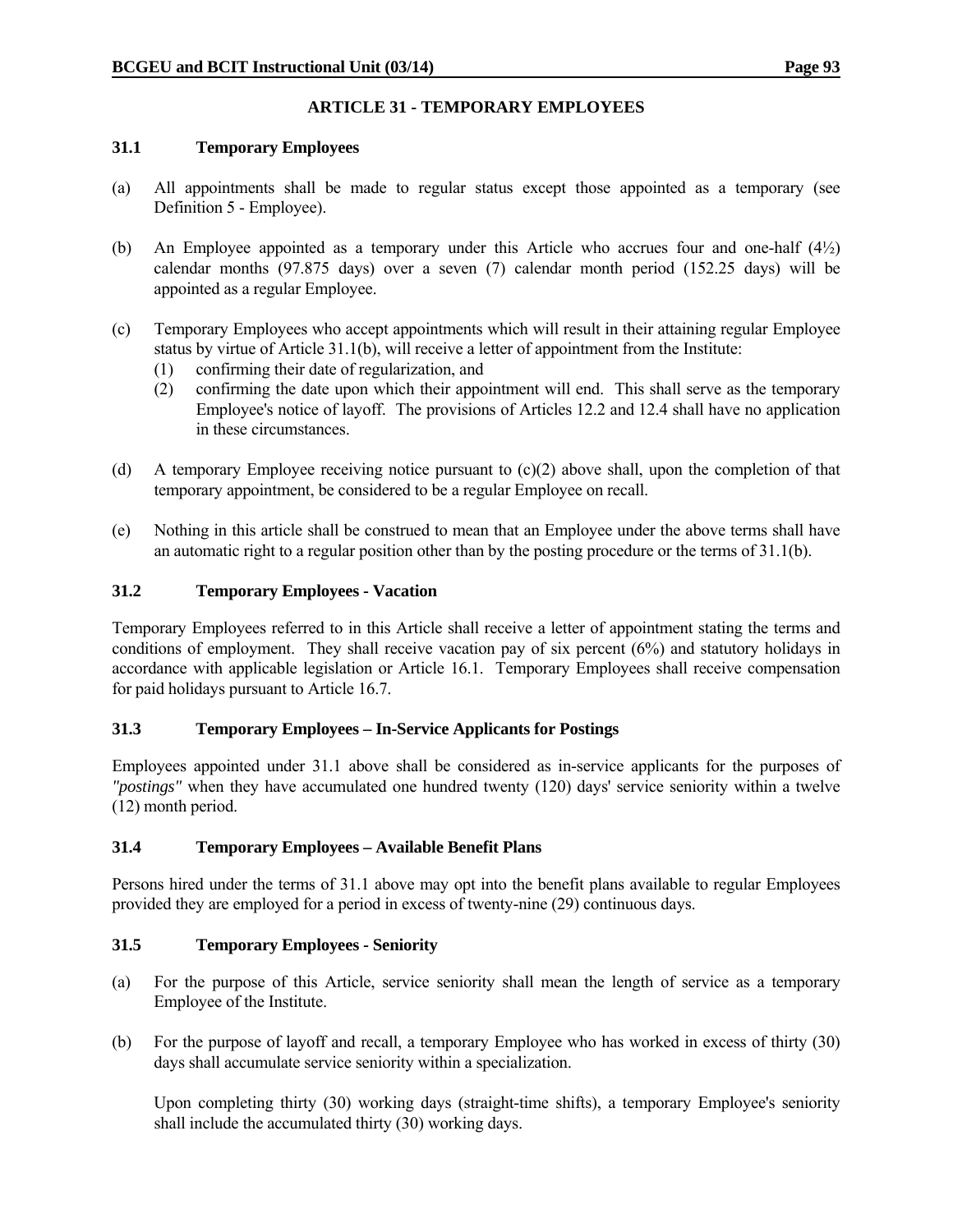- (c) Subject to Article 31.6 of this Agreement, an Employee shall retain his/her service and classification seniority if he/she is transferred by the Employer from one seniority unit to another.
- (d) A temporary Employee transferred to the Institute from the Public Service on April 1, 1978 shall retain his/her length of service seniority acquired in the Public Service for the purpose of determining his/her length of service seniority with the Institute.
- (e) The Employer shall maintain a separate service seniority list of all temporary Employees by specialization. An up-to-date temporary service seniority list shall be sent to the President of the Union within sixty (60) days of the signing of the agreement and prior to the expiry of the agreement.

# **31.6 Temporary Employees - Loss of Seniority**

A temporary will lose his/her service and classification seniority when:

- (a) he/she is terminated for just cause;
- (b) he/she voluntarily terminates or abandons his/her position;
- (c) he/she is on layoff for more than six (6) months;
- (d) he/she is unavailable or declines two (2) offers of re-employment in which the duration and nature of work is reasonably similar to that which he/she carried out prior to layoff;
- (e) he/she becomes a regular.

#### **31.7 Temporary Employees - Layoff and Recall**

- (a) Layoff of temporary Employees shall be in reverse order of service seniority within a specialization.
- (b) Temporary Employees on layoff shall only be recalled after regular Employees in order of service seniority within the specialization grouping provided the temporary Employee has the necessary skills, abilities and qualifications to carry out the work which is available.

Upon completion of temporary or CE/IS work and for the purposes of Article 31.6(c), he/she shall reestablish his/her right to a further six (6) months of recall.

- (c) Notwithstanding 31.7(a), temporary Employees hired for seasonal work or a term certain shall be laid off upon completion of the season or term and shall be subject to recall procedures in accordance with 31.7(b).
- (d) Temporary Employees hired for special projects, as mutually agreed between the Employer and the Union, or temporary Employees hired under the auspices of the Ministry of Labour's Special Employment Programs, shall be considered terminated for cause in accordance with Article 31.6(a) of this Agreement upon completion of their project or program.

#### **31.8 Temporary Employees – Article Exceptions**

Except as otherwise noted in this Article, the provisions of Articles 10, 12, 17, 18, 20 and 24 of this Agreement do not apply to temporary Employees.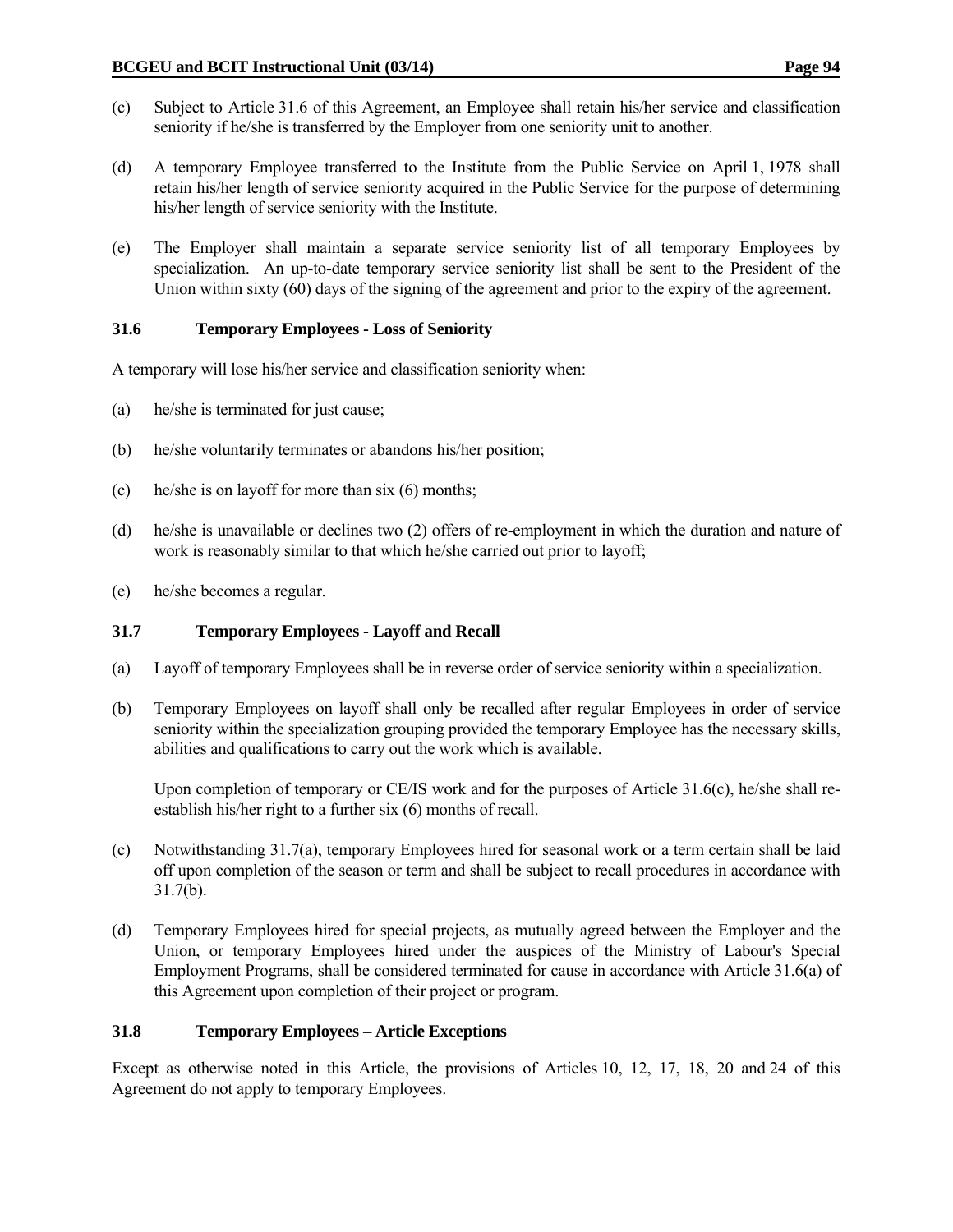## **ARTICLE 32 - CONTINUING EDUCATION/PART-TIME STUDIES/INDUSTRY SERVICES (CE/PTS/IS) PROGRAMS AND COURSES**

#### **32.1 Definitions**

- (a) *"Continuing Education/Part-time Studies/Industry Services Employee"* an instructor hired to teach courses within the terms and conditions set out in Article 32.
- (b) Industry Services programs and courses are those Vocational training activities which provide a variety of customized educational services to individual Employers and organizations on a clientdemand basis. The work in providing these services is cost recoverable within a contractual framework between the Institute and the client. Industry Services training and related work is delivered at a site usually specified by the client, Employer or organization. Industry Services training and related work may be delivered at a campus site of the Institute.
- (c) Continuing Education/Part-Time Studies programs and courses are those vocational programs which are not part of the regular, on-going, full-time programming. CE/PTS programs and courses are generally offered on a term basis with a set number of hours and duration less than full-time programming. As part of the Institute's educational service to the public, these programs and courses are usually delivered on campus outside the first shift hours.

#### **32.2 General Conditions**

- (a) Instructors hired to teach CE/PTS/IS programs and courses shall be appointed and employed within the terms and conditions as set out in this Article.
- (b) All Employees who teach CE/PTS/IS programs and courses shall, as a condition of employment, become members of the B.C. Government and Service Employees' Union and have dues deducted on the basis of all hours worked in accordance with Articles 3 (Union Security) and 4 (Check-off of Union Dues).
- (c) Regular and temporary Instructors who are interested in an opportunity to teach CE/PTS/IS programs and courses must register with the appropriate Associate Dean by providing a resume outlining training, education, experience and area of specialization.
- (d) Instructors, whether employed full-time or on layoff, who have applied in accordance with (c) above, shall be given right of first refusal to instruct these programs and courses within their current, or if on layoff, their last designated headquarters provided they have the necessary skills, abilities and qualifications to perform the work.
- (e) (1) Regular Instructors, Instructors on layoff, and Instructors hired to teach Industry Services courses shall be paid in accordance with rates identified in Schedules A, B and C.
	- (2) Regular Instructors, Instructors on Layoff, and Instructors hired to teach CE/PTS programs and courses shall be paid for such work at one and one-half (1½) times his/her current straight-time rate in accordance with rates identified in Schedules A, B and C.

 For the purpose of this Article only, two hundred and forty (240) hours of CE/PTS teaching experience is equivalent to one (1) year of teaching experience.

(f) A regular or temporary Instructor working on a full-time basis will not instruct more than six (6) hours of Continuing Education courses per week.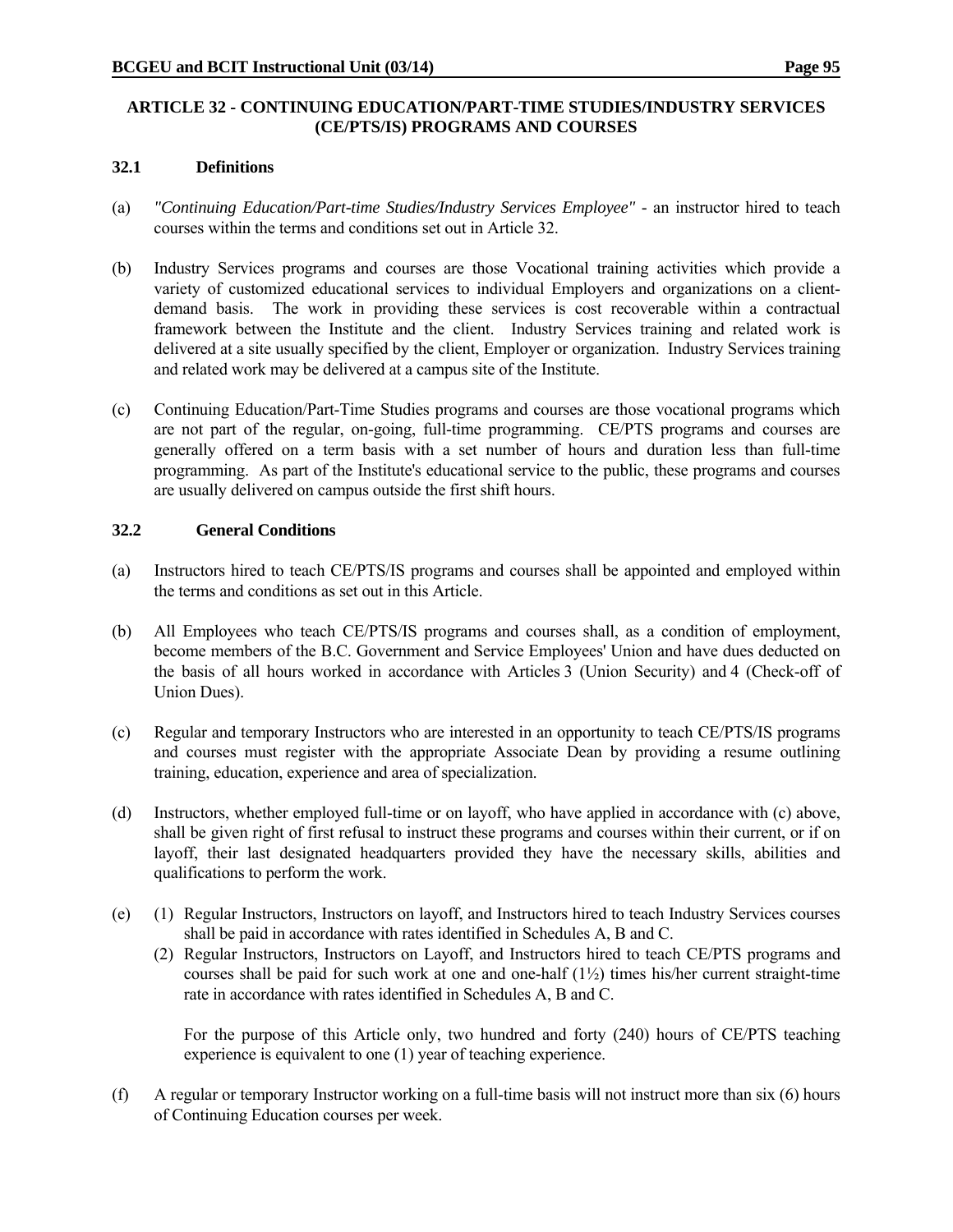- (g) Industry Services programs and courses offered to instructors who are employed full-time or on layoff may be scheduled on a flex-time basis.
- (h) For the purpose of this article, flex-time means the hours worked by an Employee or a group of Employees who are given the authority to:
	- (1) set their starting and finishing times; and
	- (2) set their length of workday within a stated maximum number of hours, subject to meeting the requirements of the Industry Services contract through a biweekly averaging period.
- (i) An Employee hired to teach CE/PTS/IS programs and courses shall be deemed terminated for the purposes of that assignment upon completion of the specific assignment.
- (j) A regular or temporary Employee who is on layoff and who undertakes a CE/PTS/IS assignment shall accrue seniority for all hours worked for the purposes of the application of Articles 11.1, 12.6(a), 31.3 and 31.7(b).
- (k) A CE/PTS/IS Employee shall receive a letter of appointment stating the terms and conditions of employment. They shall receive vacation pay calculated at four (4) per cent of gross earnings for the period of the assignment. Such vacation pay shall be pro-rated and paid out during each pay period.
- (l) CE/PTS/IS Employees shall be paid on a biweekly basis. The cheque will be issued no later than the end of the pay period following the biweekly pay period worked.
- (m) Except as otherwise noted, the provisions of Articles 1, 2, 3, 4, 6, 7, 8, 9, 21, 25, 26.1, 27, 28, 29, 33, 34 and Schedules A, B and C shall apply to instructors hired to teach CE/PTS/IS programs and courses.

 In respect of the above, the specific provisions of Articles 2.6, 2.10, 9.9, 27.3, 27.4, 13.22, 27.9, 27.10, 28.4, 33.1, 33.2, 33.3, 33.5, 33.6, 33.8, 33.10, 33.12, Transfer Regulations and Appendix *"A"* including Part III shall not apply to instructors hired to teach CE/PTS/IS programs and courses.

- (n) In the event that extraordinary circumstances arise affecting the application of this article, the matter shall be referred to the Labour/Management Committee for resolution.
- (o) Where Employees have accepted Industry Services work that is to be delivered at a client-specified site other than a campus site of the Institute, travel to and from that site shall be at straight-time rates.

 The provisions of this section shall not be construed so as to limit the rights of regular or temporary Employees on layoff.

# **32.3 Transition of Programs and Courses**

Where CE/PTS/IS programs and courses are on-going on a full-time continuing basis, so that eighteen (18) months of instruction and delivery of the programs occur in a twenty-four (24) month period, the Labour/Management Committee shall meet to review specific courses and programs and make recommendations to the Dean of the School to designate the program(s) as part of the Institute program profile. If the recommendation is accepted by the Dean of the School, the program(s) shall then be placed in an appropriate specialization pursuant to Schedule E, Part II. When this occurs, the provisions of Article 32 shall no longer apply to those specific programs. All other provisions of the Agreement shall then apply.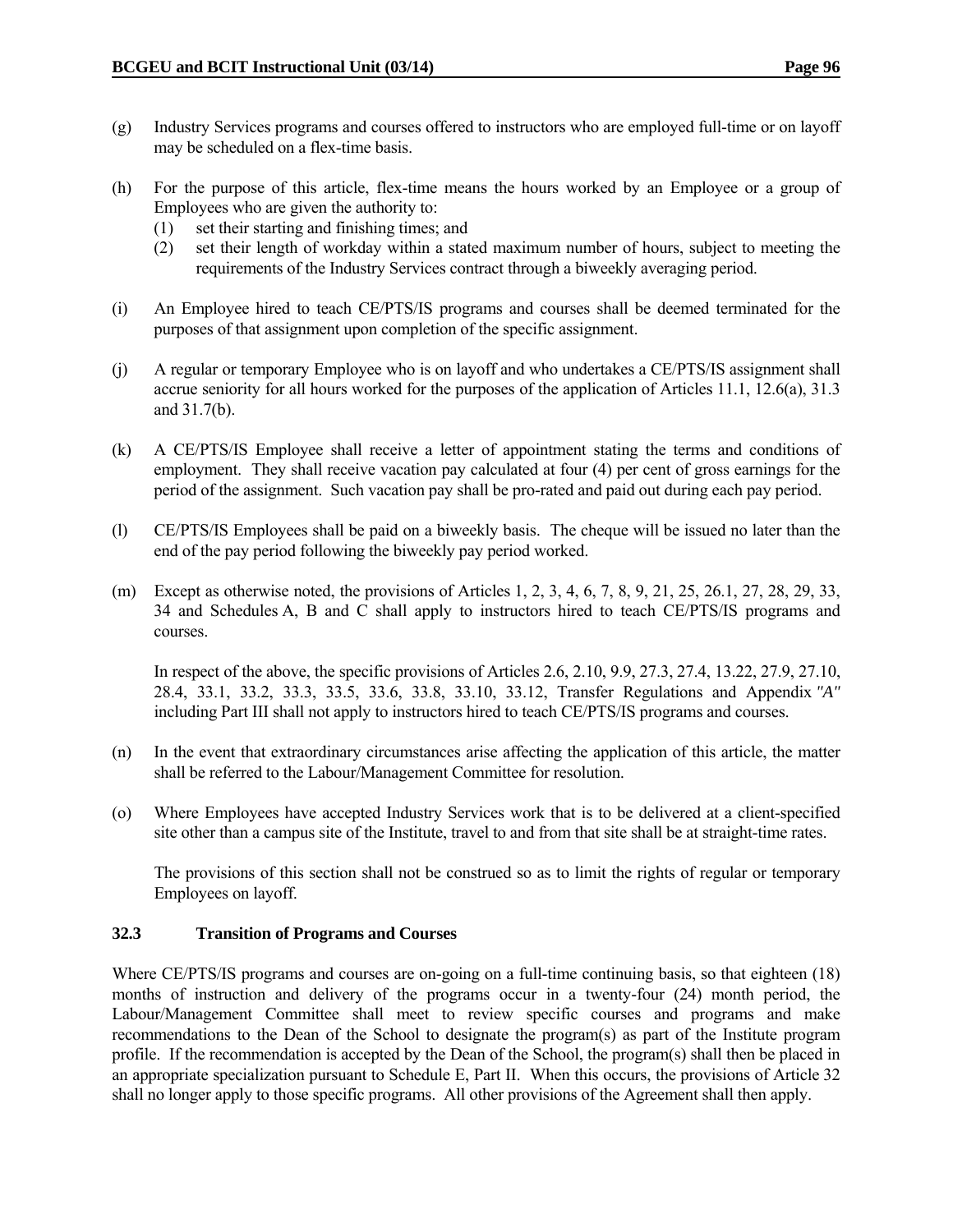# **ARTICLE 33 - GENERAL CONDITIONS**

## **33.1 Parking**

The Employer confirms that parking fees will not exceed five dollars (\$5) per Employee per month during the term of this Agreement, and that all Employees will have a parking space within a reasonable distance of his/her work assignment for his/her shift.

# **33.2 Tool Allowances**

All matters with respect to the provision of tools and allowances shall be in accordance with the terms of this Agreement.

## **33.3 Comprehensive Insurance**

The Employer agrees to provide comprehensive insurance covering tools, reference texts and instruments owned by the Employees and required to be used in the performance of their duties at the request of the Employer.

## **33.4 Indemnity**

- (a) *Civil actions* Except where a joint Union-Employer Committee considers that there has been flagrant or wilful negligence on the part of an Employee, the Employer agrees not to seek indemnity against an Employee whose actions result in a judgment against the Employer. The Employer agrees to pay any judgment against an Employee arising out of the performance of his/her duties. The Employer also agrees to pay any legal costs incurred in the proceedings including those of the Employee.
- (b) *Criminal actions* Where an Employee is charged with an offence resulting directly from the proper performance of his/her duties and is subsequently found not guilty, the Employee shall be reimbursed for reasonable legal fees.
- (c) *Canada Shipping Act* Where an Employee is called before a hearing held under the Canada Shipping Act resulting directly from the proper performance of his/her duties, the Employee shall be reimbursed for reasonable legal fees.
- (d) At the option of the Employer, the Employer may provide for legal services in the defence of any legal proceedings involving the Employee (so long as no conflict of interest arises between the Employer and the Employee) or pay the legal fees of counsel chosen by the Employee.
- (e) In order that the above provisions shall be binding upon the Employer, the Employee shall notify the Employer immediately, in writing, of any incident or course of events which may lead to legal action against him/her, and the intention or knowledge of such possible legal action is evidenced by any of the following circumstances:
	- (1) when the Employee is first approached by any person(s) or organization notifying him/her of intended legal action against him/her; or
	- (2) when the Employee him/herself requires or retains legal counsel in regard to the incident or course of events; or
	- (3) where any investigative body or authority first notifies the Employee of any investigation or other proceeding which might lead to legal action against the Employee; or
	- (4) when information first becomes known to the Employee in the light of which it is a reasonable assumption that the Employee would conclude that he/she might be the object of legal action; or
	- (5) when an Employee receives notice of any legal proceeding of any nature or kind.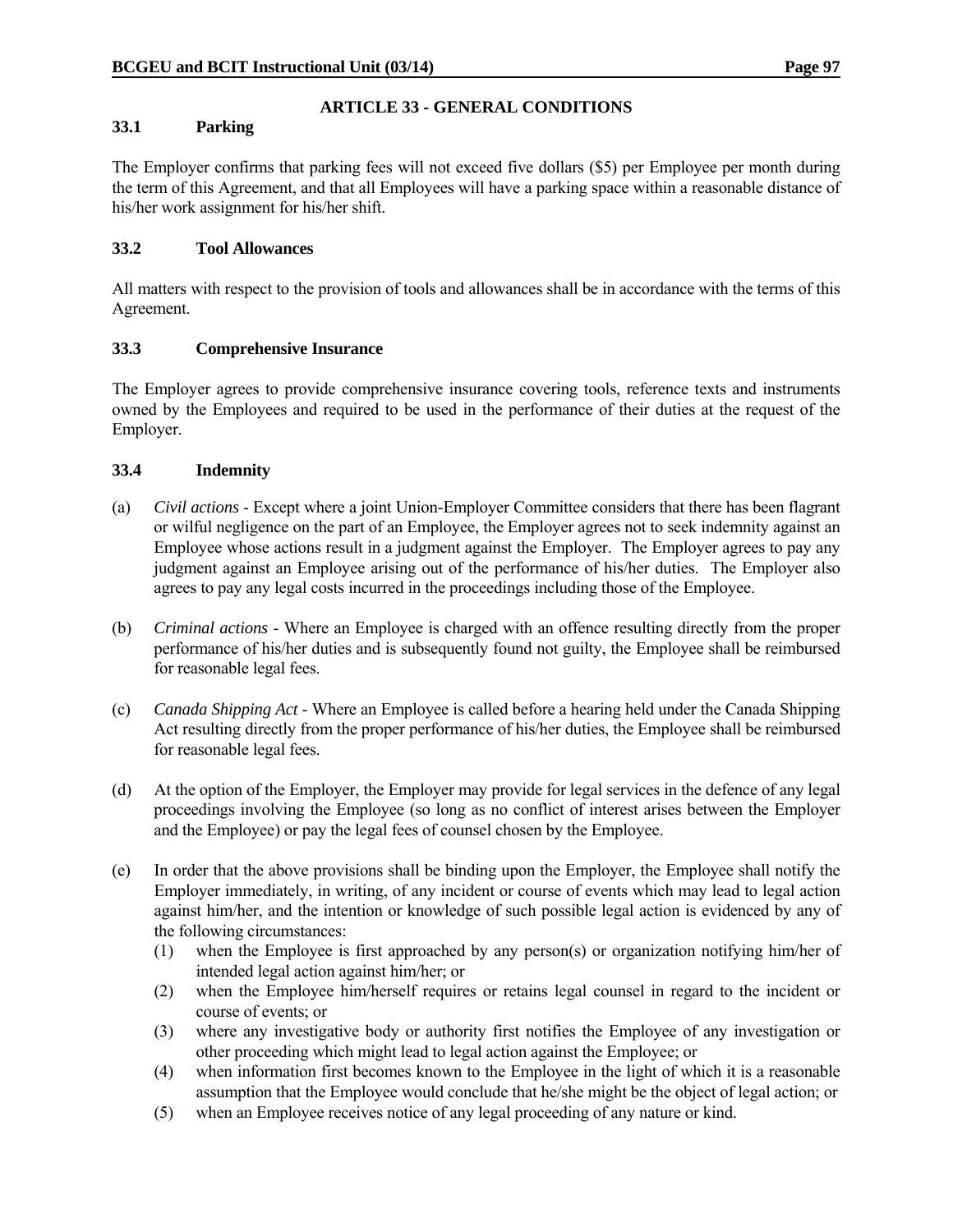## **33.5 Payroll Deductions**

An Employee shall be entitled to have deductions from his/her salary assigned for the purchase of Canada Savings Bonds.

## **33.6 Political Activity**

- (a) *Municipal and School Board Offices* Employees may seek election to Municipal and School Board Offices, provided that:
	- (1) the duties of the Municipal or School Board Office other than regular council or board meetings do not impinge on normal working hours as a British Columbia Institute of Technology Employee;
	- (2) there is no conflict of interest between the duties of the Municipal or School Board Office and the duties of the British Columbia Institute of Technology.

 Where Municipal Council or School Board meetings are held during the Employee's normal working hours, the Employer shall grant leave without pay to attend such meetings.

(b) *Federal and Provincial Offices* - There are no restrictions on Employees engaging in political activities on their own time as campaign workers. If an Employee is nominated as a candidate for election, the Employee shall be placed on leave without pay in accordance with Article 19.4(a) to engage in the election campaign. If elected, the Employee shall be granted leave of absence in accordance with Article 19.4(c). If not elected, the Employee shall be allowed to return to his/her former position.

# **33.7 Copies of Agreements**

The Union and the Employer desire every Employee to be familiar with the provisions of this Agreement, and his/her rights and obligations under it. For this reason, the Employer shall print sufficient copies of the Agreement for distribution by the Union to Employees. All Agreements shall be printed in a union shop and shall bear a recognized union label.

# **33.8 Transfer of Employees Out of the Bargaining Unit**

When the Parties are made aware that Employees will be transferred out of the Bargaining Unit to a corporation, board, agency, government or commission, a joint Employer-Union Committee shall immediately be established. The Committee shall be established to facilitate the orderly transfer of Employees. This article does not cover secondment of Employees.

# **33.9 "Charge Outs"**

It is the intent of the Employer to keep *"charge outs"* to a minimum.

# **33.10 Positions Temporarily Vacant**

- (a) The Employer agrees to make every reasonable effort to ensure that the workloads of regular Employees will not be unnecessarily increased as a result of positions temporarily vacant due to illness, vacation leave or any other reason.
- (b) For purposes of substitution, first refusal will be given to regular Employees qualified by a satisfactory evaluation report and who are in the next classification immediately below that of the substitution.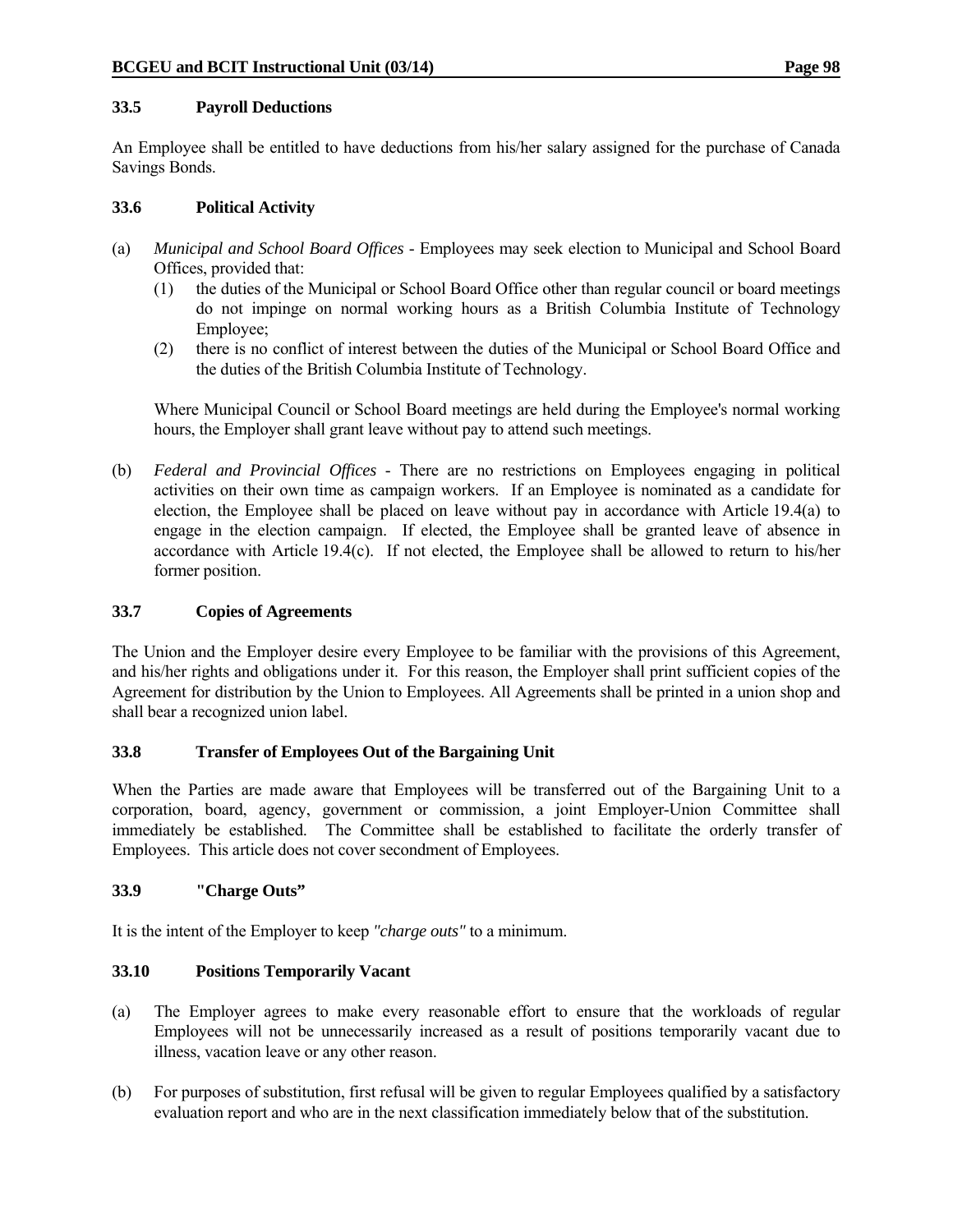## **33.11 Damage to Personal Property**

Where an Employee's personal property, excluding private automobiles, utilized in the performance of his/her duties is damaged by a client, or student while the Employee is carrying out his/her duties, and the damages are not covered by Workers' Compensation or Insurance, the Employer shall reimburse the Employee for the necessary repairs or replacement.

## **33.12 Oaths, X-rays and Medical Examinations**

When the Employer requires Employees to take oaths, undergo medical examinations or X-rays as required for employment, the Employer shall grant the necessary time off.

## **33.13 Supply and Maintenance of Equipment**

An Employee shall not suffer a loss in salary in the event that he/she cannot carry out his/her normal duties by reason of the Employer failing to furnish or properly maintain equipment, machinery, supplies, or by reason of power failure or other circumstances occurring at the place of work.

This section shall not apply to short-term relief personnel beyond the day of occurrence.

## **33.14 Physical Fitness**

The Employer and the Union agree to maintain a joint Physical Fitness Committee comprised of one (1) representative from each of the Instructors' and Support components and two (2) Employer designates.

#### **33.15 Reorganization**

The Parties agree that where there is a reorganization, it shall be implemented in accordance with the following:

- (a) The Employer agrees to give the President of the Union, or his/her designate with as much advance notice as possible of a reorganization within the Institute, which will affect Employees within the Bargaining Unit.
- (b) The Employer agrees to consult first with the Staff Representative and the Bargaining Unit Chairperson and then with the Employees involved for the purpose of discussing the implications of such change prior to the implementation of same.
- (c) Where a position has been identified by the Employer as one that will be affected by the reorganization, the incumbent will be advised in writing by the Employer.
- (d) A steward may, at the request of an Employee, attend all meetings called by the Employer to discuss a proposed reorganization affecting the Employee.
- (e) Employee(s) who, as a result of a reorganization, are assigned a position in another department, or campus, or who have a change in reporting relationship, shall not be required to serve another probationary period pursuant to Article 11.9.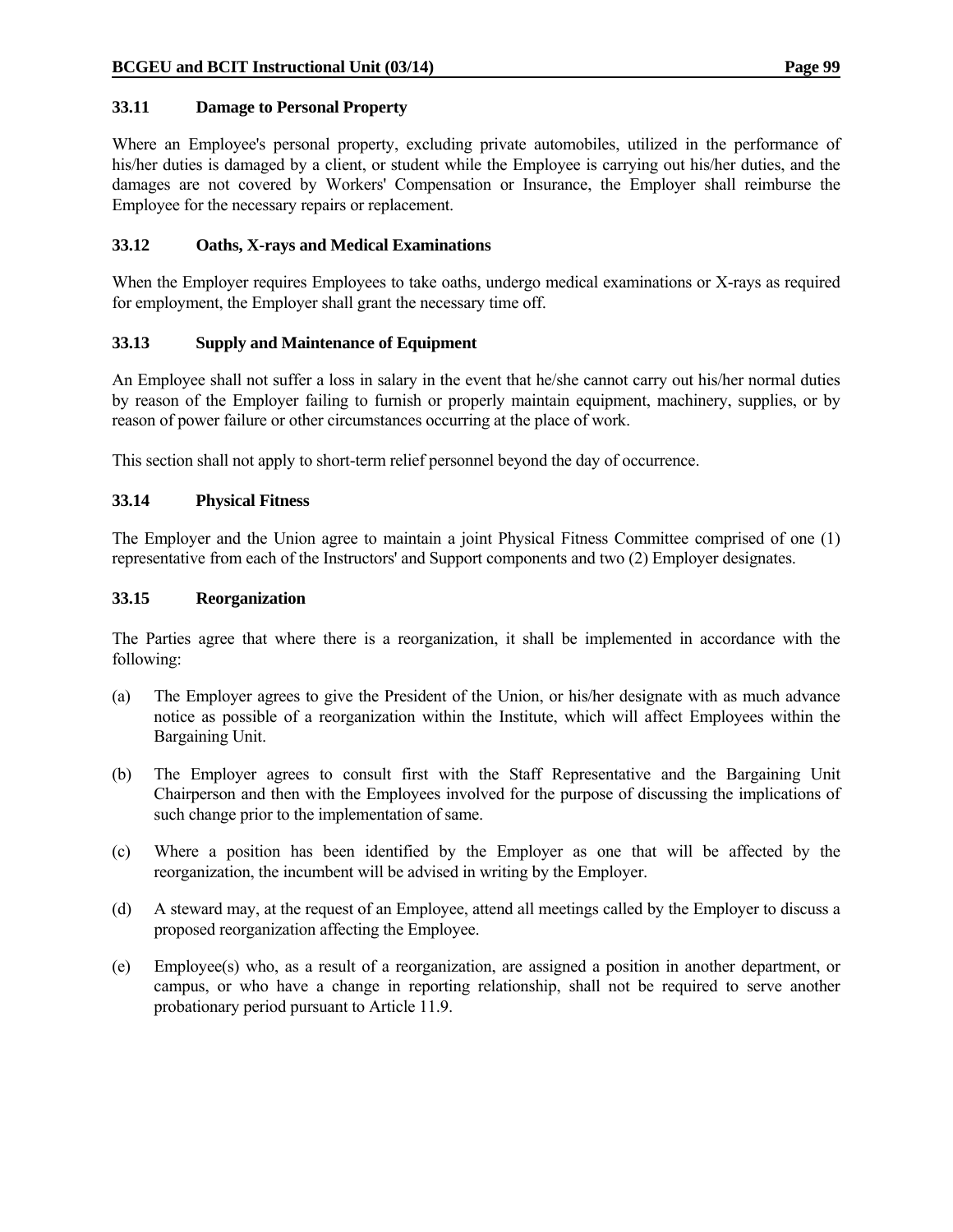### **ARTICLE 34 - TERM OF AGREEMENT**

#### **34.1 Duration**

This Agreement shall be binding and remain in effect to midnight, **March 31, 2014**.

#### **34.2 Notice to Bargain**

- (a) This Agreement may be opened for collective bargaining by either Party giving written notice to the other Party on or after **January 1, 2014** but in any event not later than midnight, **January 31, 2014**.
- (b) Where no notice is given by either Party prior to **January 31, 2014** both Parties shall be deemed to have been given notice under this section on **January 31, 2014** and thereupon Article 34.3 applies.
- (c) All notices on behalf of the Union shall be given by the President of the Union and similar notices on behalf of the Employer shall be given by the President of the British Columbia Institute of Technology.

#### **34.3 Commencement of Bargaining**

Where a Party to this Agreement has given notice under Article 34.2, the Parties shall, within fourteen (14) days after the notice was given, commence collective bargaining.

#### **34.4 Change in Agreement**

Any change deemed necessary in this Agreement may be made by mutual agreement at any time during the life of this Agreement.

#### **34.5 Agreement to Continue in Force**

Both Parties shall adhere fully to the terms of this Agreement during the period of bona fide collective bargaining.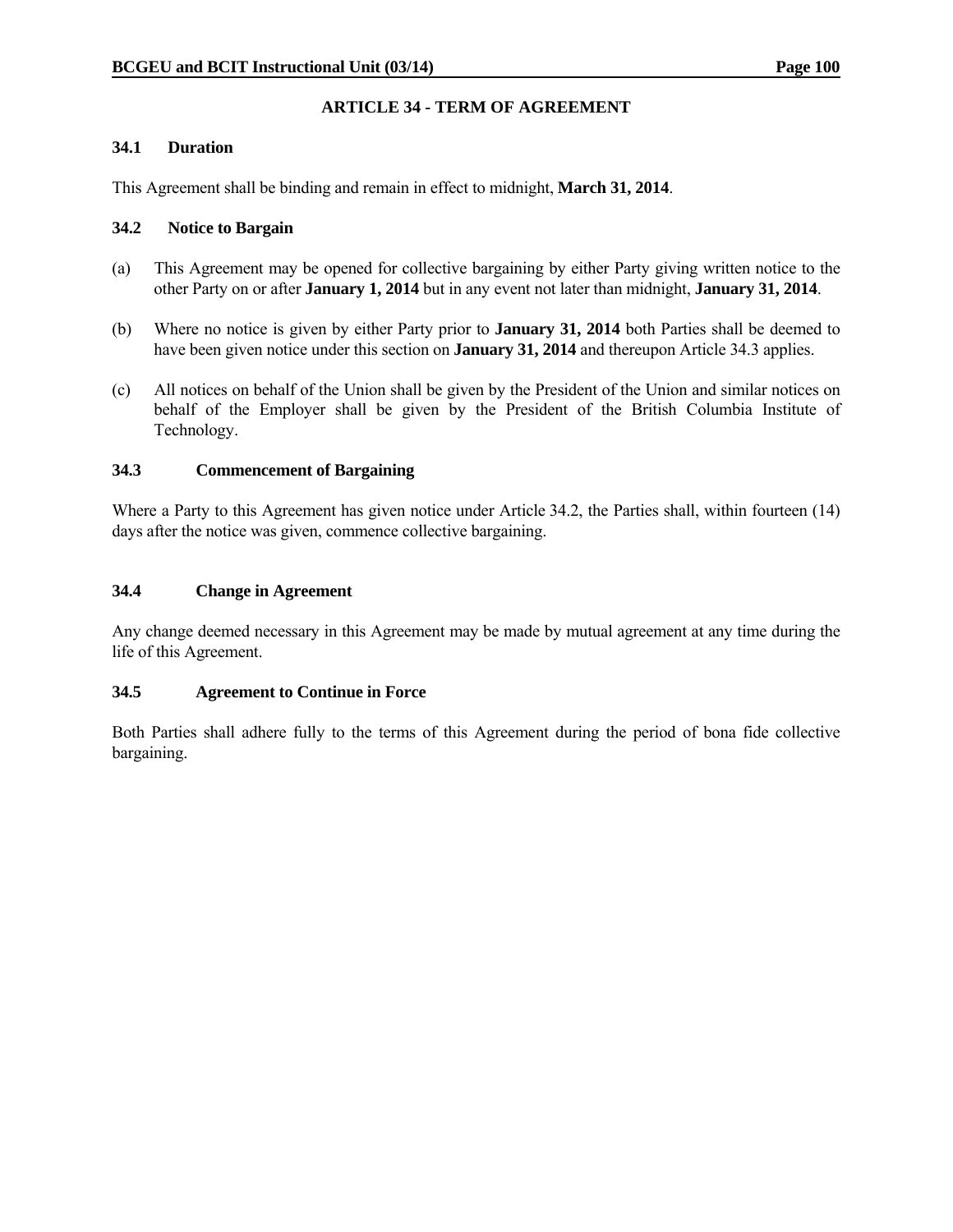| <b>SIGNED ON BEHALF OF THE UNION:</b> | <b>SIGNED</b><br>ON<br><b>BEHALF</b><br>OF<br>THE<br><b>EMPLOYER:</b> |  |  |  |  |  |
|---------------------------------------|-----------------------------------------------------------------------|--|--|--|--|--|
| Darryl Walker<br>President, BCGEU     | <b>Chris Golding</b><br><b>Acting President</b>                       |  |  |  |  |  |
|                                       |                                                                       |  |  |  |  |  |
| Cory Langford, Chair                  | Tomi Eeckhout                                                         |  |  |  |  |  |
| <b>Bargaining Committee</b>           | Vice President, Human Resources                                       |  |  |  |  |  |
| Clarence Burlock, Member              | Clodine Sartori                                                       |  |  |  |  |  |
| <b>Bargaining Committee</b>           | Manager, Labour Relations                                             |  |  |  |  |  |
| Chi Wong, Member                      | Jennifer Walker                                                       |  |  |  |  |  |
| <b>Bargaining Committee</b>           | Consultant, Labour Relations                                          |  |  |  |  |  |
| <b>Bill Watkins, Member</b>           | Rod Goy, Member                                                       |  |  |  |  |  |
| <b>Bargaining Committee</b>           | <b>Bargaining Committee</b>                                           |  |  |  |  |  |
| Frank Greenlay                        | Guy Ellis, Member                                                     |  |  |  |  |  |
| <b>Bargaining Representative</b>      | <b>Bargaining Committee</b>                                           |  |  |  |  |  |

 John Bowman PSEA Chair, Board of Directors

Date:  $\qquad \qquad$ 

*\* Collective Agreement was ratified by the Post-Secondary Employers' Association on March 4, 2013.*

 $\mathcal{L}_\text{max}$  and  $\mathcal{L}_\text{max}$  and  $\mathcal{L}_\text{max}$  and  $\mathcal{L}_\text{max}$  and  $\mathcal{L}_\text{max}$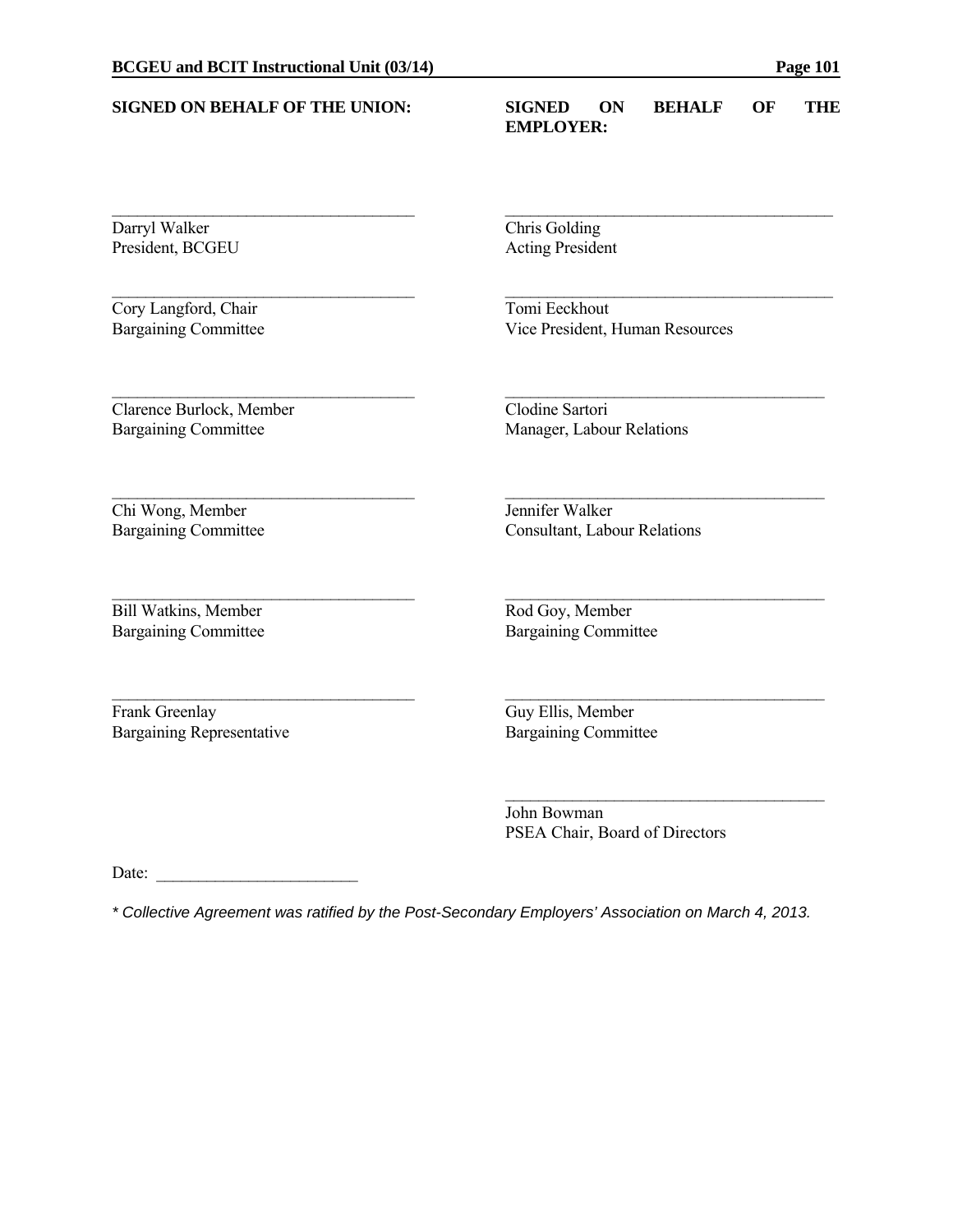#### **TRANSFER REGULATIONS**

#### **1.1 Policy**

- (1) Transfer expenses will apply:
	- (a) to Employees who have to move from one headquarters or geographic location to another after completing their probation period and after winning an in-service competition where the position is permanently located at another headquarters or geographic location;
	- (b) to Employees who have to move from one headquarters or geographic location to another at the Employer's request to fill a position which is permanently located at another headquarters or geographic location.
- (2) Transfer expenses will not apply, but instead the applicable travelling, living and moving expenses provided under the Board and Lodging Regulations will apply to the following groups of Employees who will not be considered to be on transfer:
	- (a) to field status, and other Employees whose normal duties require move from one temporary headquarters to another or from one assignment to another;
	- (b) to field status, and other Employees who are the successful applicant for a posted position, where such position is not permanently located at one headquarters or geographic location, such as is the usual case with field crew positions;
	- (c) to apprentice Employees when there is a pre-programmed change in their headquarters or geographic location.
- (3) To Employees entitled to transfer expenses, the Employer will pay travelling, living and moving expenses on transfer in accordance with the following regulations.

#### **1.2 Travel Expenses on Transfer**

- (1) *Initial trip to seek new accommodation:* The Employer shall grant, with no loss of basic pay, prior to transfer, at a time mutually agreeable to Employer and Employee, up to five (5) days plus reasonable travel time, to an Employee being relocated and shall reimburse the Employee for travel expenses for the Employee and spouse in accordance with the current regulations. Anytime beyond specified time may be charged against the Employee's annual vacation credits; however, expenses will not be payable. This leave must be for the specific purpose of locating accommodation, with the intent, in as many instances as possible, that furniture and household effects may be delivered directly to the new residence.
- (2) *Travelling expenses moving to new location*. For the purpose of definition, dependents are: spouse, dependent children, and anyone for whom the Employee claims exemption on his/her Federal Income Tax Return.

 The Employer shall reimburse the Employee for travel expenses incurred during the transfer for Employees and dependents, for the actual travel time, plus accommodation and meals up to seven (7) days at the new location, when Employees are unable to move into the new accommodation. Such expense allowances will be in accordance with current regulations.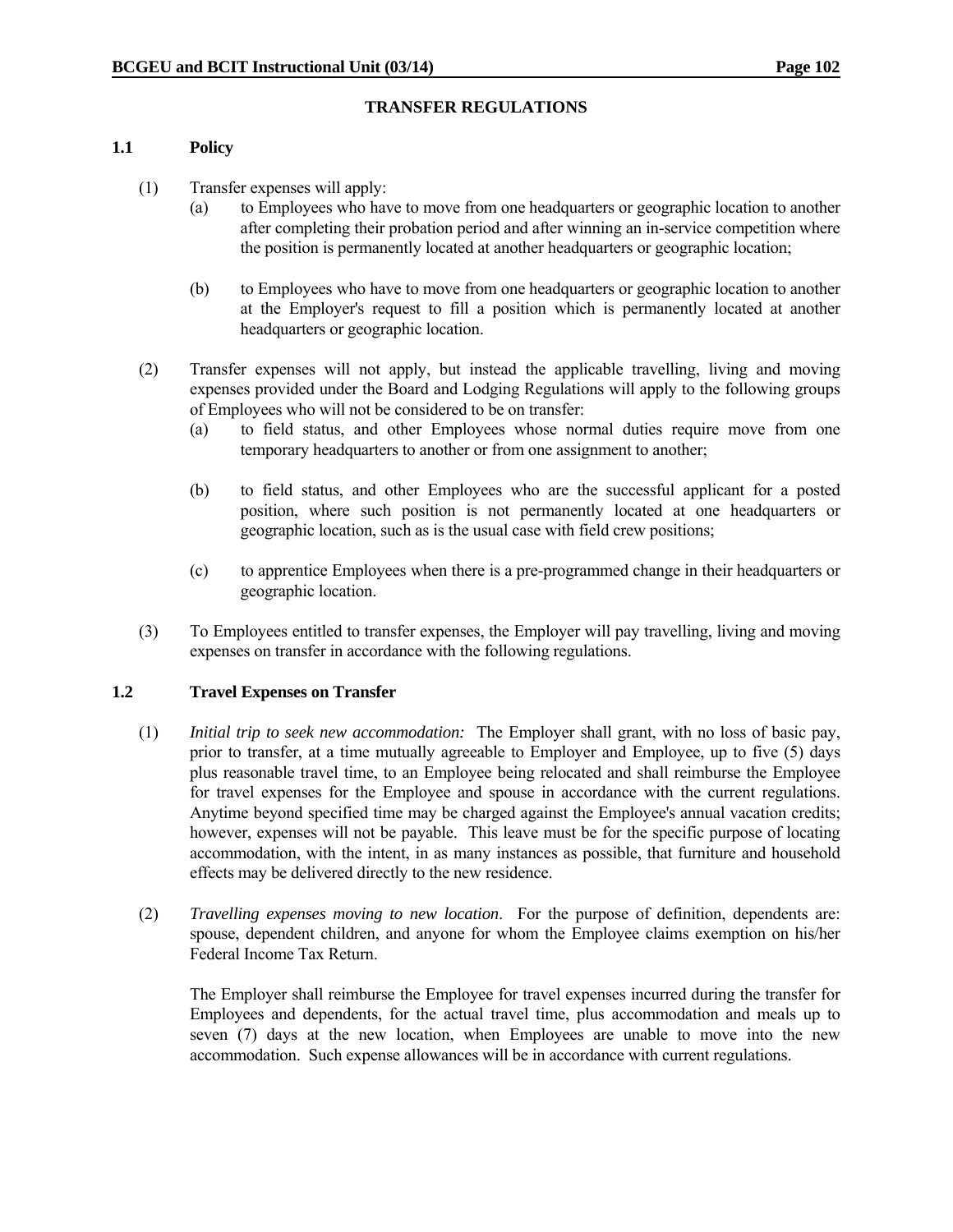#### **Meals**:

 Adults - full rate Children 12 years and under - half rate.

#### **Motel or hotel**:

On production of receipts. Private lodging at old or new location at current rate.

 (3) Where dependents of an Employee relocate at a time different than the Employee, the Employer shall reimburse the Employee for his/her dependents' travel expenses, meals and accommodation incurred while travelling to the new headquarters area. In such cases where the Employee remains eligible for benefits pursuant to Section 1.3, the Employee will be reimbursed for his/her dependents' meals at the new location for a period of up to seven (7) days.

The above allowances will be in accordance with the current Travel Expense Regulations.

#### **1.3 Living Expenses Upon Transfer at New Location**

After the first seven (7) days have expired at the new location and the Employee can establish to the satisfaction of the Employer that there is no suitable housing available, then:

- (a) The Employer shall pay an Employee not accompanied by dependents at the new location, a living allowance of ten dollars (\$10) per day up to a maximum of thirty (30) days; or
- (b) The Employer shall pay an Employee accompanied by dependents at the new location, a living allowance of thirteen dollars and fifty cents (\$13.50) per day up to a maximum of sixty (60) days.
- (c) Where an Employee is receiving the payment in (a) above and is later joined by his/her dependents at the new location and the Employee is still eligible for payment under this Section, the payment shall be as in (b) above. However, the maximum period of payment under (a) and (b) shall not exceed sixty (60) days.

#### **1.4 Moving of Household Effects and Chattels**

On transfer, the Employer shall arrange and pay for the following:

- (a) Moving of household effects and chattels up to eight thousand, one hundred and sixty-five kilograms (8,165), including any item(s) which the contracted mover will accept as part of a load which includes household appliances and furniture, hobbies, boats, outboard motors and pianos;
- (b) Comprehensive insurance to adequately protect the Employee's household effects and chattels during the move up to a maximum of twenty-five thousand dollars (\$25,000).
- (c) Where necessary, insured storage, up to two (2) months, upon production of receipts.
- (d) The packing and unpacking of the Employee's household effects and chattels.
- (e) When an Employee is being relocated and opts to move his/her own household effects and chattels, the Employee shall receive one of the following allowances:
	- (1) two hundred and fifty dollars (\$250) for a move not exceeding a distance of two hundred forty (240) kilometres;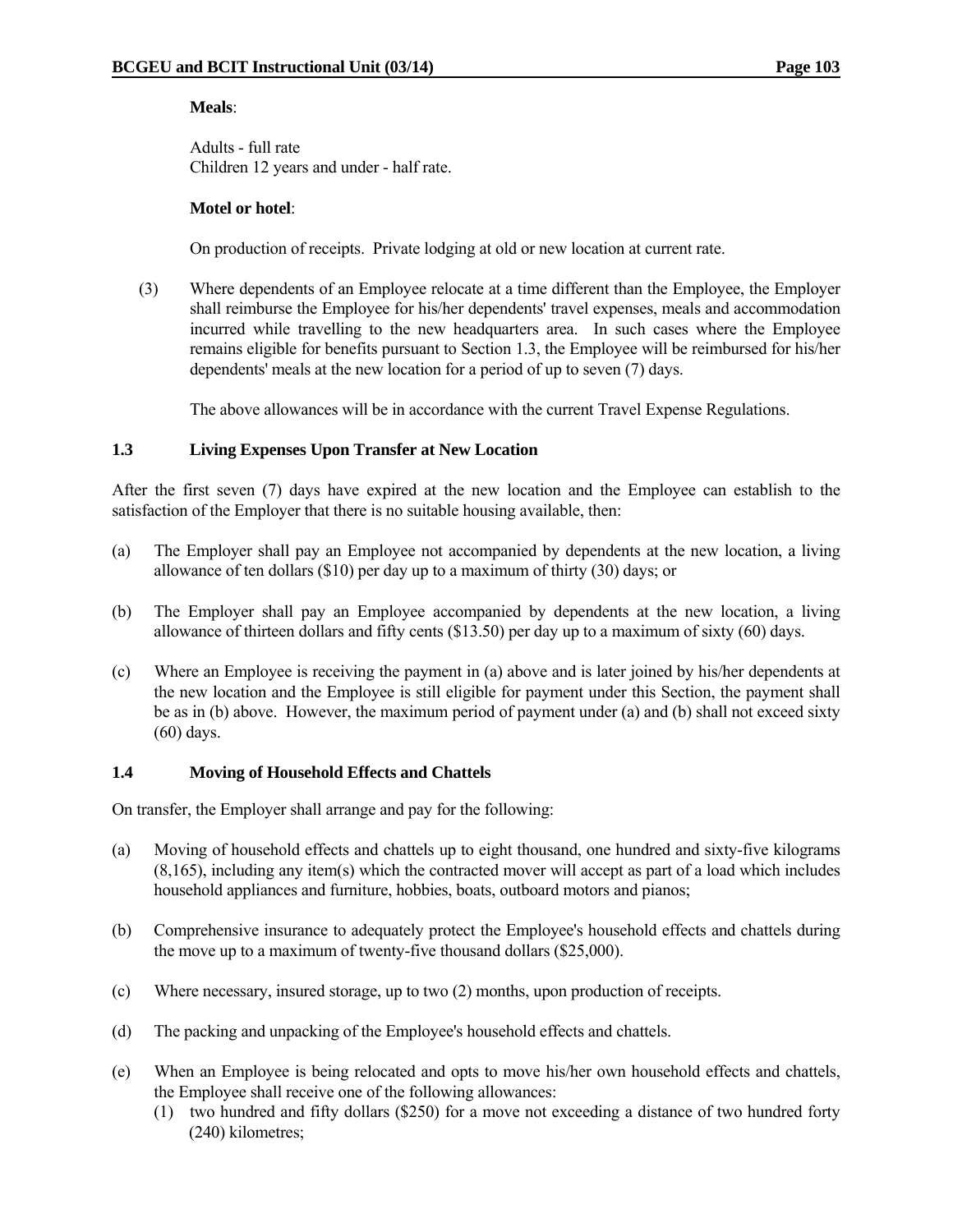- (2) five hundred dollars (\$500) for a move which exceeds a distance of two hundred forty (240) kilometres;
- (3) one hundred dollars (\$100) where the Employee is entitled to receive the amount pursuant to Section 1.7(d).
- (f) Where the Employee exercises an option pursuant to (e) above then the provisions of (a) and (d) above shall not apply.

#### **1.5 Moving of Mobile Homes**

- (a) On transfer, an Employee who owns a mobile trailer may opt to have his/her mobile home moved by the Employer in either of the following circumstances:
	- (1) where the Employee's new headquarters area is on the list of isolated areas, providing no suitable accommodation is available, or;
	- (2) where an Employee is living in a mobile home which was moved to its present location by the Employer, and the Employees' headquarters prior to the impending transfer is named on the list of isolated locations.
- (b) Where an Employee's mobile home is moved by the Employer under this Section then the Employer shall also arrange and pay for the following:
	- (1) Moving of a single wide mobile trailer or home up to the maximum width allowed on the highway with a permit including any skirting, cabanas or attachments. Where mobile homes in excess of the above are involved, the Employer will pay:
		- (i) the equivalent cost of moving a single wide mobile trailer or home up to the maximum width allowed on highways with a permit, or;
		- (ii) the real estate and legal fees involved in selling the extra wide trailer up to a maximum of thirty-five hundred dollars (\$3,500).
	- (2) Comprehensive insurance to adequately protect the Employee's household effects, chattels, and trailer during the move up to a maximum of twenty-five thousand dollars (\$25,000).
	- (3) The setting-up and levelling of a mobile home or double wide at the new location to a maximum of five hundred dollars (\$500) upon production of receipts.
	- (4) The packing and unpacking of the Employee's household effects and chattels, if required.
- (c) Where an Employee is living in a mobile home and is not included in (a) above, and chooses to move the mobile home to the new headquarters area, the Employee shall be entitled to reimbursement for costs covered in (b) above up to a maximum of two thousand dollars (\$2,000) upon production of receipts.
- (d) Where the Employee opts under this Section to have a mobile home moved, there shall be no entitlement to the provisions of Section 1.4 and 1.10.

### **1.6 Moving of Personal Vehicles Upon Transfer**

The Employer shall reimburse the Employee for the costs of transporting one personal vehicle and one trailer towed by the personal vehicle. The vehicle and trailer, where applicable, may be driven, in which case current mileage rates for the vehicle only will apply, or vehicle and trailer, where applicable, may be shipped by rail or boat, in which case the cost of the least expensive method will be paid. In addition, the Employer will pay for any additional transportation charges, such as ferry rates, for the vehicle and trailer with or without load.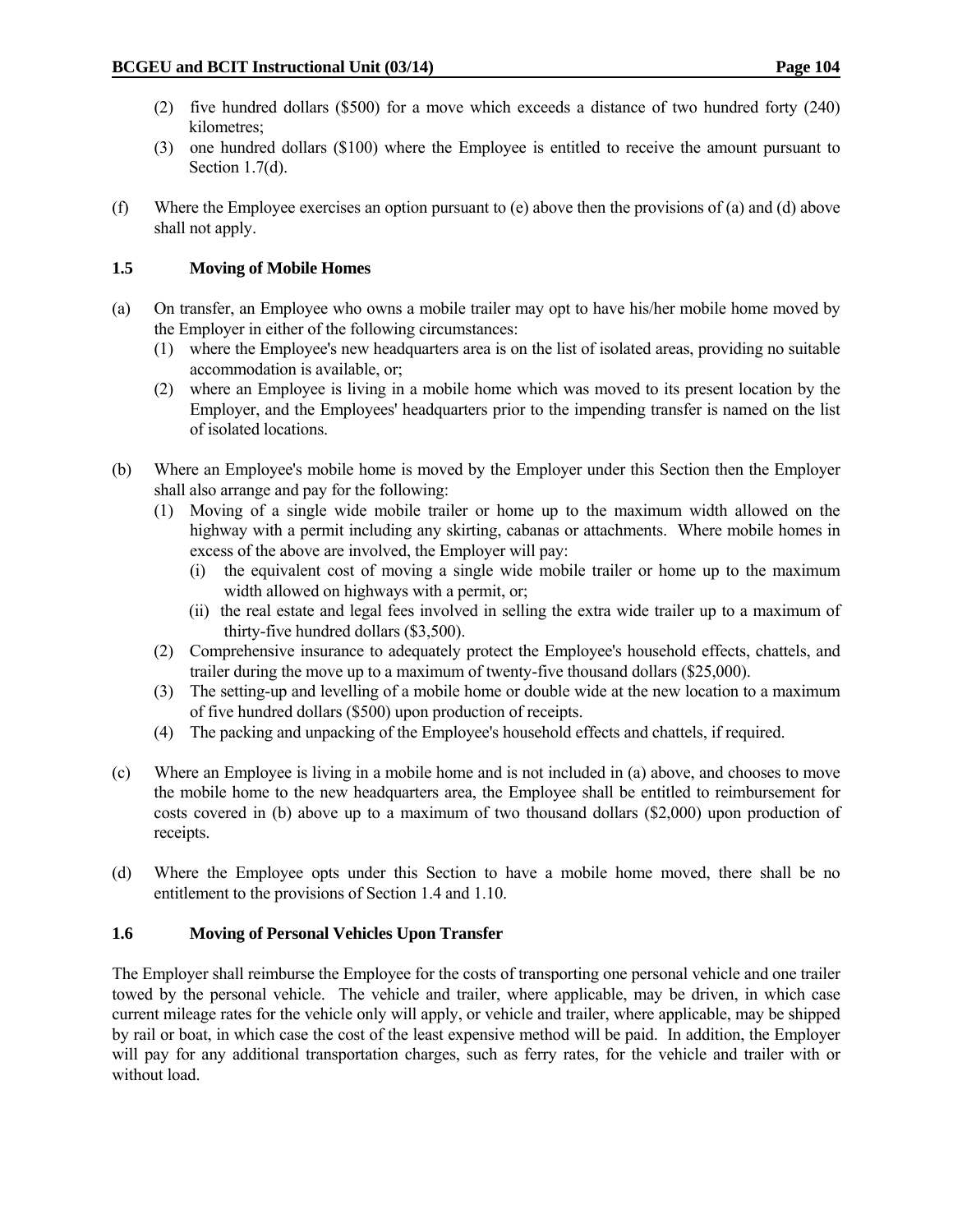#### **1.7 Incidental Expenses on Transfer**

The Employer shall pay to the Employee upon transfer only one of the following amounts to cover incidental expenses on transfer, and once the Employee has claimed one allowance, no alternative further claim may be made:

- (a) when an Employee purchases a private dwelling house in the new location four hundred dollars (\$400);
- (b) when the Employee is moving to a rental accommodation in the new location one hundred fifty dollars (\$150);
- (c) when the Employee is moving with a mobile home one hundred dollars (\$100);
- (d) when the Employee is moving to room and board fifty dollars (\$50).

The application for incidental expenses on transfer must be made by the Employee on the appropriate form within sixty (60) days of the Employee's arrival at the new location, unless there is no available suitable housing, in which case application must be made within sixty (60) days of suitable housing becoming available.

#### **1.8 Notice to Employee Upon Transfer**

It is understood and agreed that the Employer will provide the Employee with reasonable notice of the transfer effective date and, where possible, at least one (1) month's notice shall be given. Where less than one month's notice is given, or the transfer date is altered either earlier or later than the transfer effective date given which directly results in duplication of rent costs to the Employee, then the Employer agrees to reimburse the Employee, upon production of receipts, to the duplicate rent payments at new location.

#### **1.9 Requested Transfer by Employee**

Where an Employee requests a transfer from one headquarters or geographic location to another, all travelling and living expenses incurred in such a move are the responsibility of the Employee.

#### **1.10 Real Estate and Legal Fees**

On transfer, or within one (1) year of the effective date of transfer, an Employee who purchases and/or sells his/her private dwelling house will be entitled to claim for the following expenses upon production of receipts:

- (a) Reimbursement of fees to a maximum of four thousand dollars (\$4,000) charged by a real estate agency for the selling of the Employee's private dwelling home in which he/she resided immediately prior to transfer.
- (b) An Employee who has sold his/her own home without the aid of a realtor shall entitle to claim five hundred dollars (\$500).
- (c) Allowances for legal fees encumbered upon the Employee because of the purchase of his/her private dwelling house in which he/she lives after transfer will be paid in accordance with the following:
	- (1) one percent  $(1\%)$  of the first forty thousand dollars  $(\$40,000)$  of the purchase price;
	- (2) one-half  $\binom{1}{2}$  of one percent (1%) of any amount of the purchase price above forty thousand dollars (\$40,000);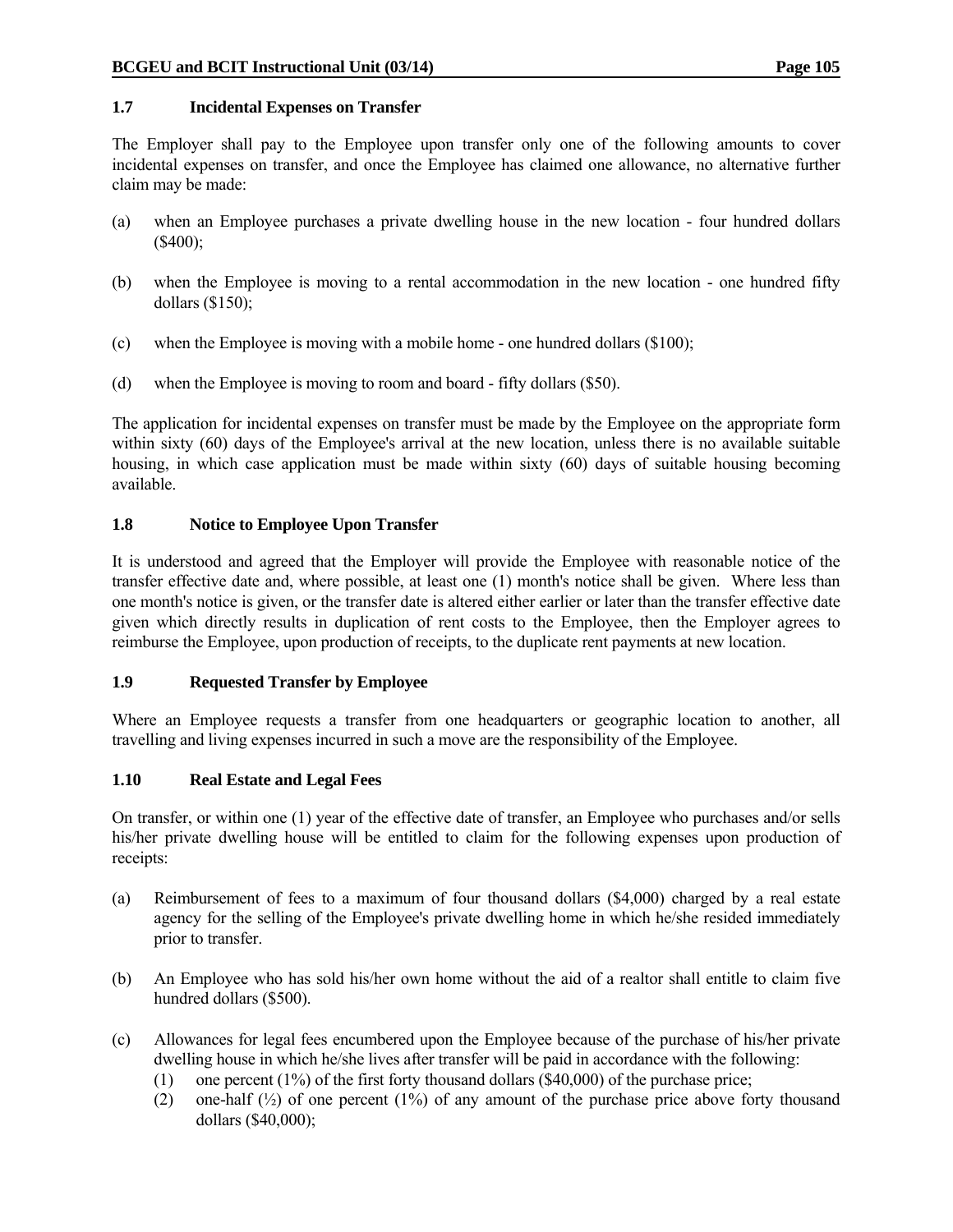- (3) the total cost to the Employer under part (c) shall not exceed eight hundred dollars (\$800).
- (d) Where an Employee purchases a reasonable amount of property, secures a joint mortgage (land and private dwelling) and begins construction within six (6) months of transfer (i.e., foundation poured), shall be entitled to reimbursement of legal fees not to exceed the amount specified in (c) above. In these circumstances, the reimbursement shall be for one transaction only.
- (e) The Employee may claim legal fee reimbursement in either (c) or (d) above, not both.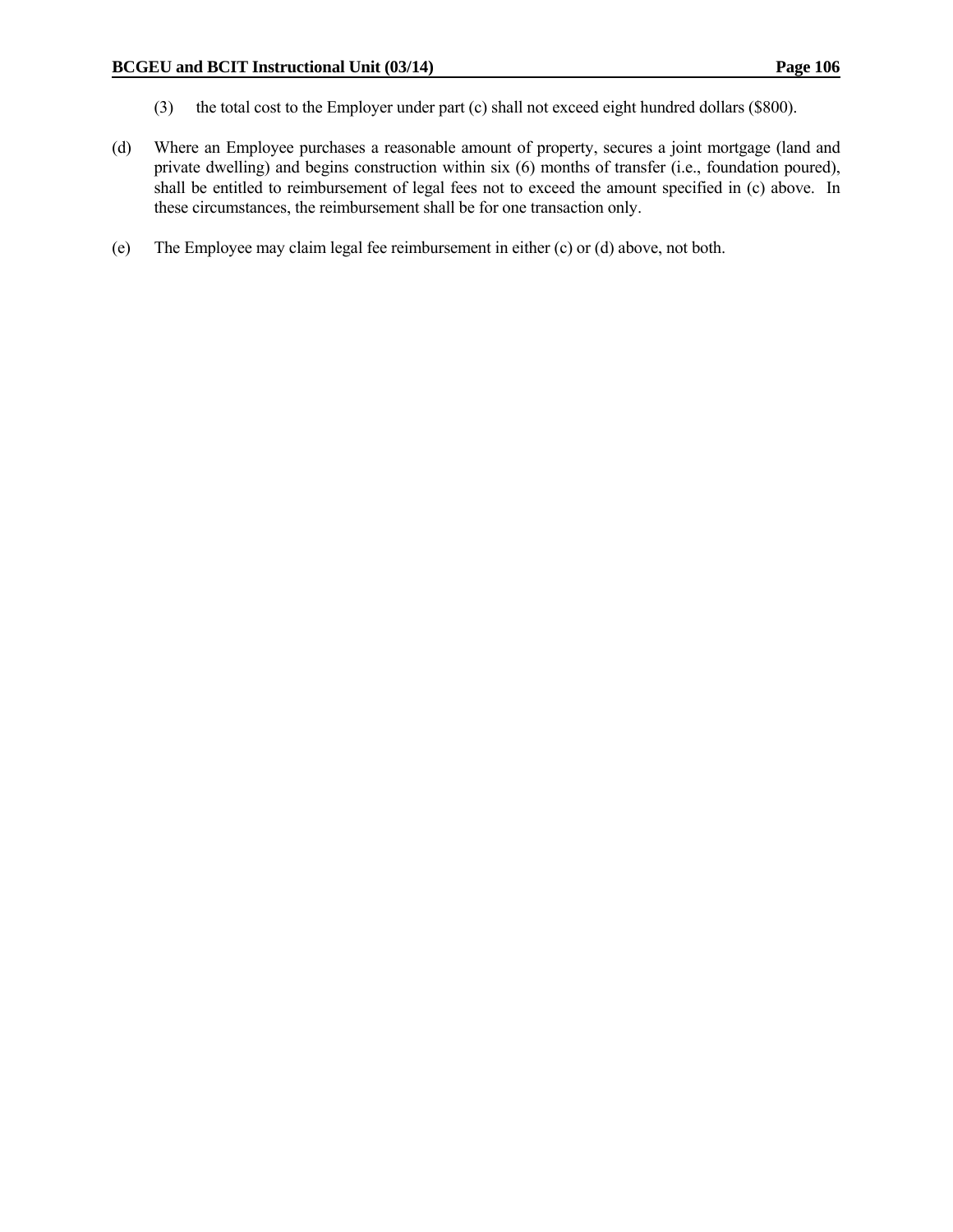#### **SCHEDULE A – SALARIES APRIL 1, 2012 – DECEMBER 30, 2012**

## **(***Italicized* **amounts denotes 2% stipend\*)**

|                       |                | <b>Annual</b> | <b>Monthly</b> | <b>Bi-Weekly</b> | <b>Daily</b> | <b>Hourly</b> |
|-----------------------|----------------|---------------|----------------|------------------|--------------|---------------|
| <b>Classification</b> | <b>STEP</b>    | <b>Salary</b> | Rate           | Rate             | Rate         | Rate          |
| <b>Instructors</b>    |                | 56,369        | 4,697.42       | 2,160.62         | 216.06       | 36.01         |
|                       | $\mathbf{1}$   | 1,127         | 93.95          | 43.21            | 4.32         | 0.72          |
|                       |                | 57,496        | 4,791.37       | 2,203.83         | 220.38       | 36.73         |
|                       |                | 58,525        | 4,877.08       | 2,243.26         | 224.33       | 37.39         |
|                       | $\overline{2}$ | 1,171         | 97.54          | 44.87            | 4.49         | 0.75          |
|                       |                | 59,696        | 4,974.63       | 2,288.12         | 228.81       | 38.14         |
|                       |                | 60,667        | 5,055.58       | 2,325.36         | 232.54       | 38.76         |
|                       | $\overline{3}$ | 1,213         | 101.11         | 46.51            | 4.65         | 0.78          |
|                       |                | 61,880        | 5,156.70       | 2,371.87         | 237.19       | 39.53         |
|                       |                | 62,807        | 5,233.92       | 2,407.39         | 240.74       | 40.12         |
|                       | $\overline{4}$ | 1,256         | 104.68         | 48.15            | 4.81         | 0.80          |
|                       |                | 64,063        | 5,338.60       | 2,455.53         | 245.55       | 40.93         |
|                       |                | 64,895        | 5,407.92       | 2,487.42         | 248.74       | 41.46         |
|                       | 5              | 1,298         | 108.16         | 49.75            | 4.97         | 0.83          |
|                       |                | 66,193        | 5,516.08       | 2,537.17         | 253.72       | 42.29         |
|                       |                | 67,010        | 5,584.17       | 2,568.49         | 256.85       | 42.81         |
|                       | 6              | 1,340         | 111.68         | 51.37            | 5.14         | 0.86          |
|                       |                | 68,350        | 5,695.85       | 2,619.86         | 261.99       | 43.66         |
|                       |                | 68,989        | 5,749.08       | 2,644.34         | 264.43       | 44.07         |
|                       | 7              | 1,380         | 114.98         | 52.89            | 5.29         | 0.88          |
|                       |                | 70,369        | 5,864.07       | 2,697.23         | 269.72       | 44.95         |
|                       |                | 71,036        | 5,919.67       | 2,722.80         | 272.28       | 45.38         |
|                       | 8              | 1,421         | 118.39         | 54.46            | 5.45         | 0.91          |
|                       |                | 72,457        | 6,038.06       | 2,777.26         | 277.73       | 46.29         |
|                       |                | 78,438        | 6,536.50       | 3,006.52         | 300.65       | 50.11         |
|                       | 9              | 1,569         | 130.73         | 60.13            | 6.01         | 1.00          |
|                       |                | 80,007        | 6,667.23       | 3,066.65         | 306.67       | 51.11         |
|                       |                | 83,731        | 6,977.58       | 3,209.40         | 320.94       | 53.49         |
|                       | 10             | 1,675         | 139.55         | 64.19            | 6.42         | 1.07          |
|                       |                | 85,406        | 7,117.14       | 3,273.59         | 327.36       | 54.56         |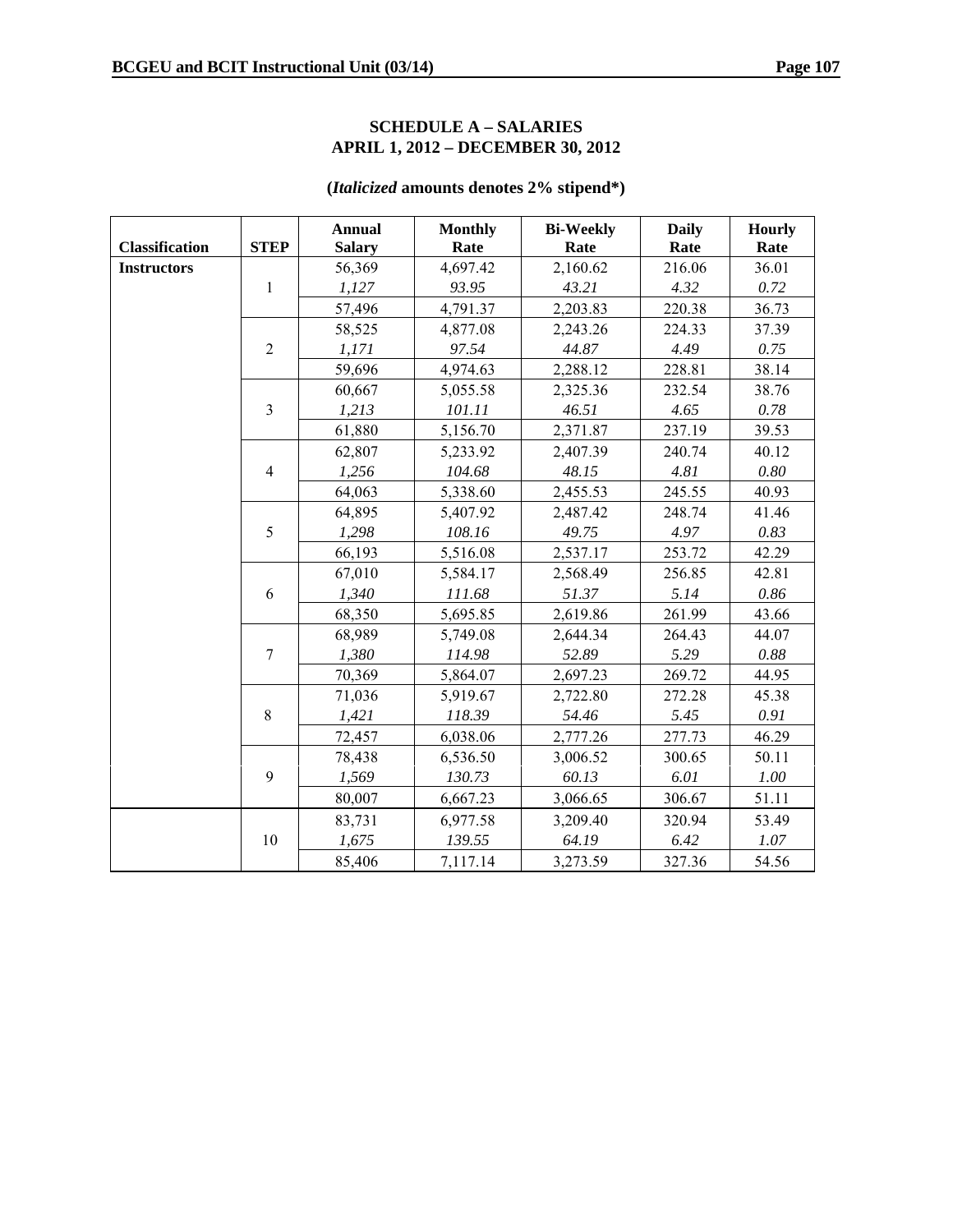#### **APRIL 1, 2012 – DECEMBER 30, 2012**

#### **(***Italicized* **amounts denotes 2% stipend\*)**

|                               |                | <b>Annual</b> | <b>Monthly</b> | <b>Bi-Weekly</b> | <b>Daily</b> | <b>Hourly</b> |
|-------------------------------|----------------|---------------|----------------|------------------|--------------|---------------|
| <b>Classification</b>         | <b>STEP</b>    | <b>Salary</b> | Rate           | Rate             | Rate         | Rate          |
| <b>Non-Instructional</b>      |                | 57,764        | 4,813.67       | 2,214.09         | 221.41       | 31.63         |
| <b>Employees/Coordinators</b> | $\mathbf{1}$   | 1,155         | 96.27          | 44.28            | 4.43         | 0.63          |
|                               |                | 58,919        | 4,909.94       | 2,258.37         | 225.84       | 32.26         |
|                               |                | 59,918        | 4,993.17       | 2,296.65         | 229.67       | 32.81         |
|                               | $\overline{2}$ | 1,198         | 99.86          | 45.93            | 4.59         | 0.66          |
|                               |                | 61,116        | 5,093.03       | 2,342.58         | 234.26       | 33.47         |
|                               |                | 62,061        | 5,171.75       | 2,378.79         | 237.88       | 33.98         |
|                               | $\mathfrak{Z}$ | 1,241         | 103.44         | 47.58            | 4.76         | 0.68          |
|                               |                | 63,302        | 5,275.19       | 2,426.37         | 242.64       | 34.66         |
|                               |                | 64,202        | 5,350.17       | 2,460.86         | 246.09       | 35.16         |
|                               | $\overline{4}$ | 1,284         | 107.00         | 49.22            | 4.92         | 0.70          |
|                               |                | 65,486        | 5,457.17       | 2,510.07         | 251.01       | 35.86         |
|                               |                | 66,289        | 5,524.08       | 2,540.85         | 254.09       | 36.30         |
|                               | 5              | 1,326         | 110.48         | 50.82            | 5.08         | 0.73          |
|                               |                | 67,615        | 5,634.57       | 2,591.67         | 259.17       | 37.02         |
|                               |                | 68,405        | 5,700.42       | 2,621.96         | 262.20       | 37.46         |
|                               | 6              | 1,368         | 114.01         | 52.44            | 5.24         | 0.75          |
|                               |                | 69,773        | 5,814.43       | 2,674.40         | 267.44       | 38.21         |
|                               |                | 70,384        | 5,865.33       | 2,697.81         | 269.78       | 38.54         |
|                               | $\overline{7}$ | 1,408         | 117.31         | 53.96            | 5.40         | 0.77          |
|                               |                | 71,792        | 5,982.64       | 2,751.77         | 275.18       | 39.31         |
|                               |                | 72,430        | 6,035.83       | 2,776.24         | 277.62       | 39.66         |
|                               | $8\,$          | 1,449         | 120.72         | 55.52            | 5.55         | 0.79          |
|                               |                | 73,879        | 6,156.55       | 2,831.76         | 283.18       | 40.45         |
|                               |                | 79,832        | 6,652.67       | 3,059.95         | 306.00       | 43.71         |
|                               | 9              | 1,597         | 133.05         | 61.20            | 6.12         | 0.87          |
|                               |                | 81,429        | 6,785.72       | 3,121.15         | 312.12       | 44.59         |

\*Note: the stipend is deemed to be salary for pension and all other purposes.

Chief Instructors' Allowance \$245.00

Hourly Rate (Non-Instructional Employees/Coordinators/Others) = Biweekly Rate  $\div$  70 Daily Rate **Example 2018** Hourly Rate x number of regular scheduled hours in day shift

- Annual Rate  $\qquad$  Monthly Rate x 12
- Biweekly Rate  $\qquad \qquad$  Annual Rate  $\div 26.0892857$
- Hourly Rate (Instructors)  $=$  Biweekly Rate  $\div$  60
	-
	-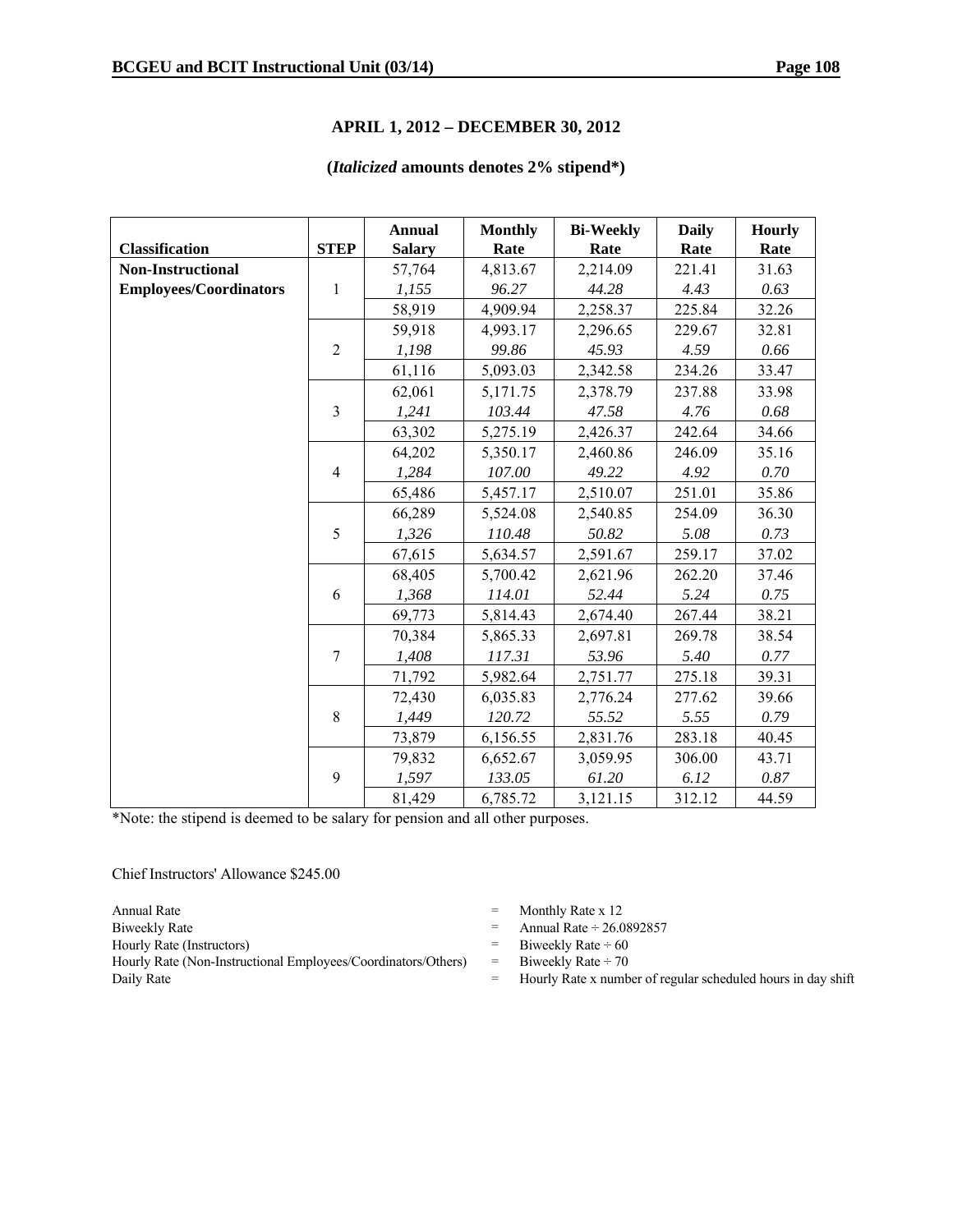# **DECEMBER 31, 2012 - MARCH 31, 2013**

# **(***Italicized* **amounts denotes 2% stipend\*)**

# **Instructors**

|                       |                | <b>Annual</b> | <b>Monthly</b> | <b>Bi-Weekly</b> | <b>Daily</b> | <b>Hourly</b> |
|-----------------------|----------------|---------------|----------------|------------------|--------------|---------------|
| <b>Classification</b> | <b>STEP</b>    | <b>Salary</b> | Rate           | Rate             | Rate         | Rate          |
| <b>Instructors</b>    |                | 56,933        | 4,744.42       | 2,182.24         | 218.22       | 36.37         |
|                       | 1              | 1,139         | 94.89          | 43.64            | 4.36         | 0.73          |
|                       |                | 58,072        | 4,839.31       | 2,225.88         | 222.59       | 37.10         |
|                       |                | 59,110        | 4,925.83       | 2,265.68         | 226.57       | 37.76         |
|                       | $\overline{2}$ | 1,182         | 98.52          | 45.31            | 4.53         | $0.76\,$      |
|                       |                | 60,292        | 5,024.35       | 2,310.99         | 231.10       | 38.52         |
|                       |                | 61,274        | 5,106.17       | 2,348.63         | 234.86       | 39.14         |
|                       | $\overline{3}$ | 1,225         | 102.12         | 46.97            | 4.70         | 0.78          |
|                       |                | 62,499        | 5,208.29       | 2,395.60         | 239.56       | 39.93         |
|                       |                | 63,435        | 5,286.25       | 2,431.46         | 243.15       | 40.52         |
|                       | $\overline{4}$ | 1,269         | 105.73         | 48.63            | 4.86         | $0.81\,$      |
|                       |                | 64,704        | 5,391.98       | 2,480.09         | 248.01       | 41.33         |
|                       |                | 65,544        | 5,462.00       | 2,512.30         | 251.23       | 41.87         |
|                       | 5              | 1,311         | 109.24         | 50.25            | 5.02         | 0.84          |
|                       |                | 66,855        | 5,571.24       | 2,562.54         | 256.25       | 42.71         |
|                       |                | 67,680        | 5,640.00       | 2,594.17         | 259.42       | 43.24         |
|                       | 6              | 1,354         | 112.80         | 51.88            | 5.19         | $0.86\,$      |
|                       |                | 69,034        | 5,752.80       | 2,646.05         | 264.61       | 44.10         |
|                       |                | 69,679        | 5,806.58       | 2,670.79         | 267.08       | 44.51         |
|                       | $\overline{7}$ | 1,394         | 116.13         | 53.42            | 5.34         | 0.89          |
|                       |                | 71,073        | 5,922.72       | 2,724.21         | 272.42       | 45.40         |
|                       |                | 71,746        | 5,978.83       | 2,750.02         | 275.00       | 45.83         |
|                       | 8              | 1,435         | 119.58         | 55.00            | 5.50         | 0.92          |
|                       |                | 73,181        | 6,098.41       | 2,805.02         | 280.50       | 46.75         |
|                       |                | 79,222        | 6,601.83       | 3,036.57         | 303.66       | 50.61         |
|                       | 9              | 1,584         | 132.04         | 60.73            | 6.07         | 1.01          |
|                       |                | 80,806        | 6,733.87       | 3,097.30         | 309.73       | 51.62         |
|                       |                | 84,568        | 7,047.33       | 3,241.48         | 324.15       | 54.02         |
|                       | 10             | 1,691         | 140.95         | 64.83            | 6.48         | 1.08          |
|                       |                | 86,259        | 7,188.28       | 3,306.31         | 330.63       | 55.11         |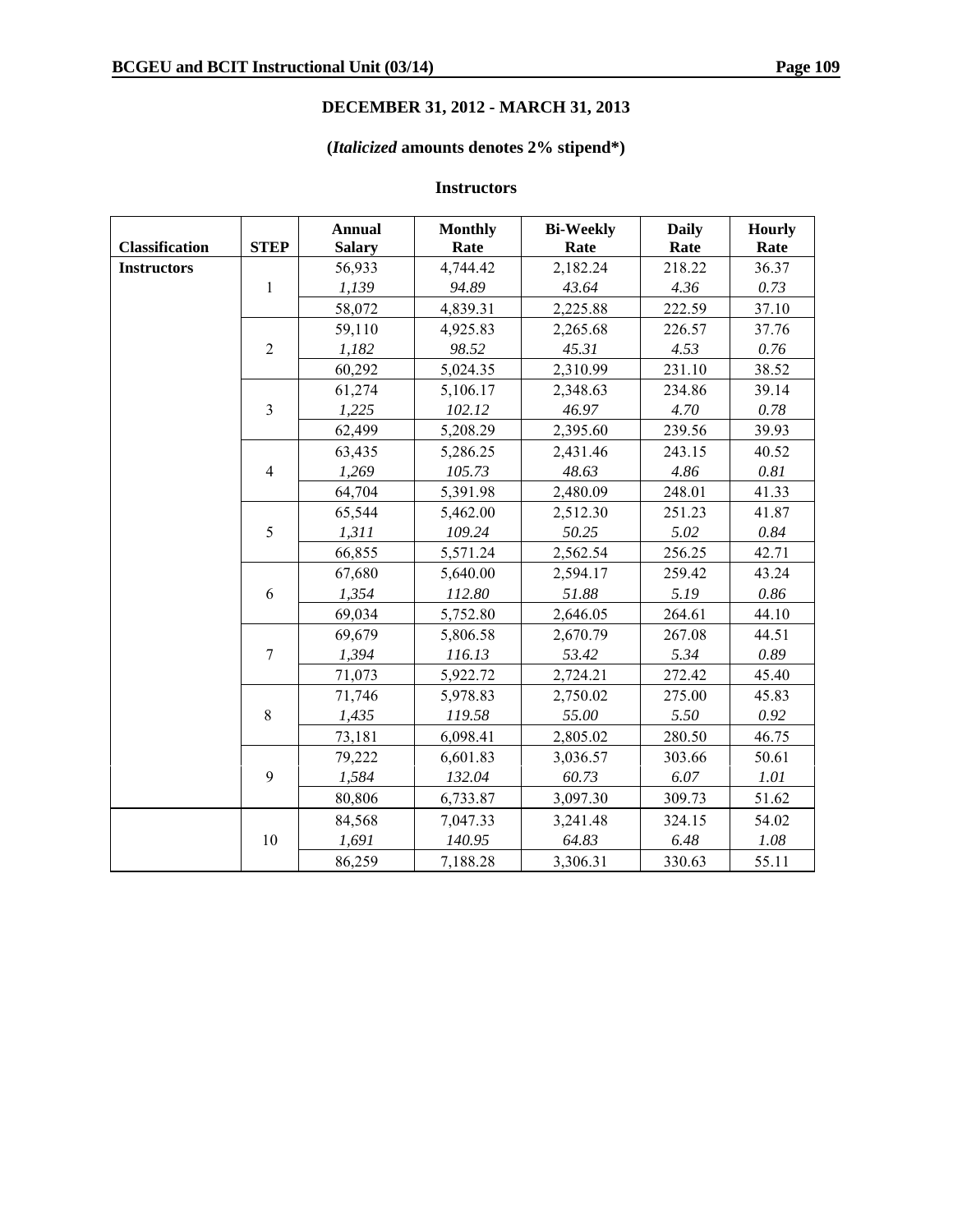#### **Non-Instructors Employees/Coordinators**

#### **DECEMBER 31, 2012 – MARCH 31, 2013**

|                               |                | <b>Annual</b> | <b>Monthly</b> | <b>Bi-Weekly</b> | <b>Daily</b> | <b>Hourly</b> |
|-------------------------------|----------------|---------------|----------------|------------------|--------------|---------------|
| <b>Classification</b>         | <b>STEP</b>    | <b>Salary</b> | Rate           | Rate             | Rate         | Rate          |
| <b>Non-Instructional</b>      |                | 58,342        | 4,861.83       | 2,236.24         | 223.62       | 31.95         |
| <b>Employees/Coordinators</b> | $\mathbf{1}$   | 1,167         | 97.24          | 44.72            | 4.47         | 0.64          |
|                               |                | 59,509        | 4,959.07       | 2,280.97         | 228.10       | 32.59         |
|                               |                | 60,517        | 5,043.08       | 2,319.61         | 231.96       | 33.14         |
|                               | $\overline{c}$ | 1,210         | 100.86         | 46.39            | 4.64         | 0.66          |
|                               |                | 61,727        | 5,143.95       | 2,366.00         | 236.60       | 33.80         |
|                               |                | 62,682        | 5,223.50       | 2,402.60         | 240.26       | 34.32         |
|                               | $\mathfrak{Z}$ | 1,254         | 104.47         | 48.05            | 4.81         | 0.69          |
|                               |                | 63,936        | 5,327.97       | 2,450.65         | 245.06       | 35.01         |
|                               |                | 64,844        | 5,403.67       | 2,485.46         | 248.55       | 35.51         |
|                               | $\overline{4}$ | 1,297         | 108.07         | 49.71            | 4.97         | 0.71          |
|                               |                | 66,141        | 5,511.74       | 2,535.17         | 253.52       | 36.22         |
|                               |                | 66,952        | 5,579.33       | 2,566.26         | 256.63       | 36.66         |
|                               | 5              | 1,339         | 111.59         | 51.33            | 5.13         | 0.73          |
|                               |                | 68,291        | 5,690.92       | 2,617.59         | 261.76       | 37.39         |
|                               |                | 69,089        | 5,757.42       | 2,648.18         | 264.82       | 37.83         |
|                               | 6              | 1,382         | 115.15         | 52.96            | 5.30         | 0.76          |
|                               |                | 70,471        | 5,872.57       | 2,701.14         | 270.11       | 38.59         |
|                               |                | 71,088        | 5,924.00       | 2,724.80         | 272.48       | 38.93         |
|                               | $\overline{7}$ | 1,422         | 118.48         | 54.50            | 5.45         | 0.78          |
|                               |                | 72,510        | 6,042.48       | 2,779.29         | 277.93       | 39.70         |
|                               |                | 73,154        | 6,096.17       | 2,803.99         | 280.40       | 40.06         |
|                               | 8              | 1,463         | 121.92         | 56.08            | 5.61         | 0.80          |
|                               |                | 74,617        | 6,218.09       | 2,860.07         | 286.01       | 40.86         |
|                               |                | 80,630        | 6,719.17       | 3,090.54         | 309.05       | 44.15         |
|                               | 9              | 1,613         | 134.38         | 61.81            | 6.18         | 0.88          |
|                               |                | 82,243        | 6,853.55       | 3,152.35         | 315.24       | 45.03         |

\*Note: the stipend is deemed to be salary for pension and all other purposes.

Chief Instructors' Allowance \$247.00

Hourly Rate (Non-Instructional Employees/Coordinators/Others) = Biweekly Rate  $\div$  70 Daily Rate  $=$  Hourly Rate x number of regular scheduled hours in day shift

- Annual Rate  $\qquad$  Monthly Rate x 12
- Biweekly Rate  $\qquad \qquad$  Annual Rate  $\div 26.0892857$
- Hourly Rate (Instructors)  $=$  Biweekly Rate  $\div$  60
	-
	-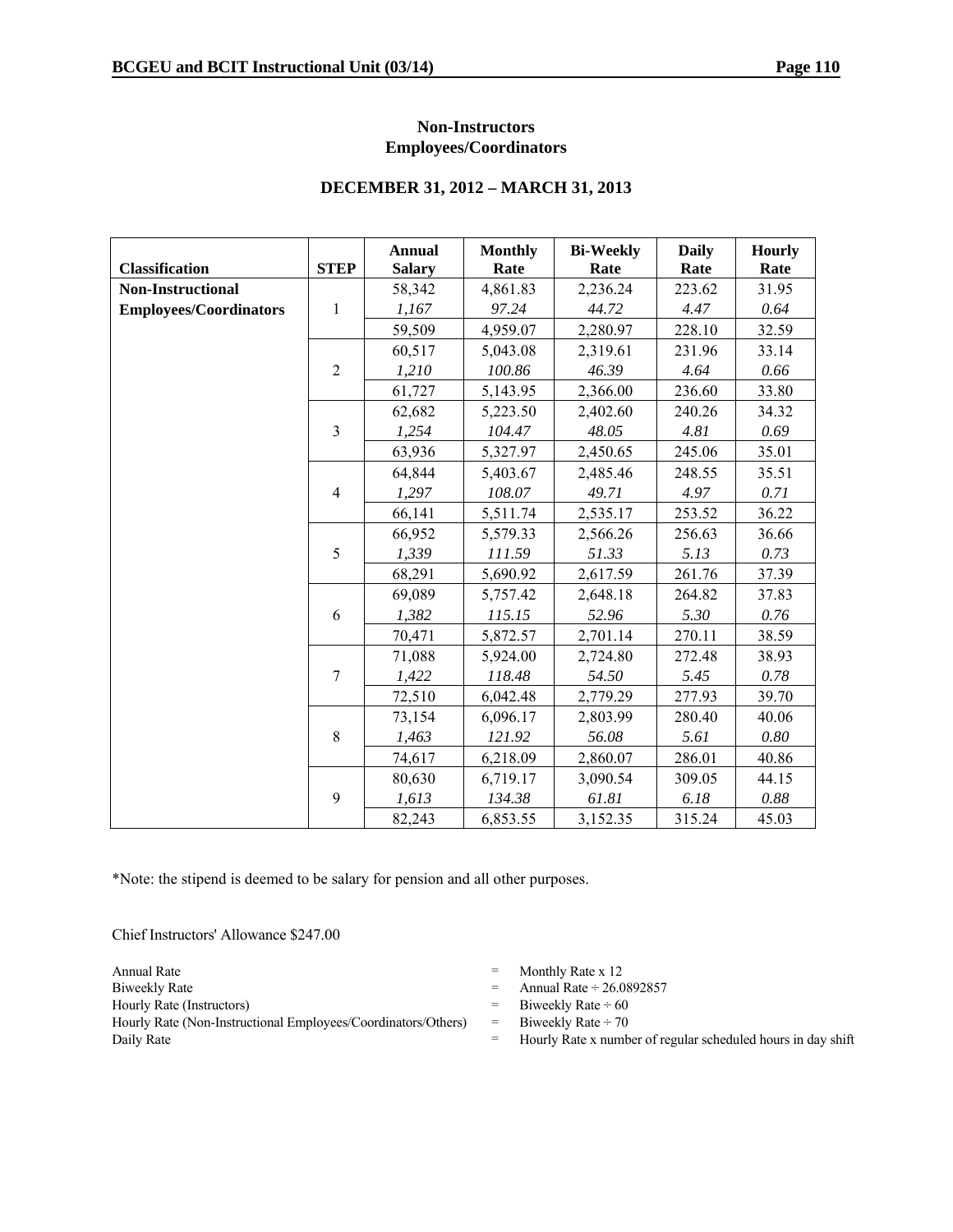#### **APRIL 1, 2013 – AUGUST 31, 2013**

# **(***Italicized* **amounts denotes 2% stipend\*)**

|                       |                | <b>Annual</b> | <b>Monthly</b> | <b>Bi-Weekly</b> | <b>Daily</b> | <b>Hourly</b> |
|-----------------------|----------------|---------------|----------------|------------------|--------------|---------------|
| <b>Classification</b> | <b>STEP</b>    | <b>Salary</b> | Rate           | Rate             | Rate         | Rate          |
| <b>Instructors</b>    |                | 57,502        | 4,791.83       | 2,204.05         | 220.40       | 36.73         |
|                       | 1              | 1,150         | 95.84          | 44.08            | 4.41         | 0.73          |
|                       |                | 58,652        | 4,887.67       | 2,248.13         | 224.81       | 37.47         |
|                       |                | 59,701        | 4,975.08       | 2,288.33         | 228.83       | 38.14         |
|                       | $\overline{2}$ | 1,194         | 99.50          | 45.77            | 4.58         | $0.76\,$      |
|                       |                | 60,895        | 5,074.59       | 2,334.10         | 233.41       | 38.90         |
|                       |                | 61,887        | 5,157.25       | 2,372.12         | 237.21       | 39.54         |
|                       | $\overline{3}$ | 1,238         | 103.15         | 47.44            | 4.74         | 0.79          |
|                       |                | 63,125        | 5,260.40       | 2,419.57         | 241.96       | 40.33         |
|                       |                | 64,069        | 5,339.08       | 2,455.76         | 245.58       | 40.93         |
|                       | $\overline{4}$ | 1,281         | 106.78         | 49.12            | 4.91         | 0.82          |
|                       |                | 65,350        | 5,445.87       | 2,504.87         | 250.49       | 41.75         |
|                       |                | 66,199        | 5,516.58       | 2,537.40         | 253.74       | 42.29         |
|                       | 5              | 1,324         | 110.33         | 50.75            | 5.07         | 0.85          |
|                       |                | 67,523        | 5,626.92       | 2,588.15         | 258.81       | 43.14         |
|                       |                | 68,357        | 5,696.42       | 2,620.12         | 262.01       | 43.67         |
| 6                     |                | 1,367         | 113.93         | 52.40            | 5.24         | 0.87          |
|                       |                | 69,724        | 5,810.35       | 2,672.52         | 267.25       | 44.54         |
|                       |                | 70,376        | 5,864.67       | 2,697.51         | 269.75       | 44.96         |
|                       | $\overline{7}$ | 1,408         | 117.29         | 53.95            | 5.40         | 0.90          |
|                       |                | 71,784        | 5,981.96       | 2,751.46         | 275.15       | 45.86         |
|                       |                | 72,463        | 6,038.58       | 2,777.50         | 277.75       | 46.29         |
|                       | 8              | 1,449         | 120.77         | 55.55            | 5.56         | 0.93          |
|                       |                | 73,912        | 6,159.36       | 2,833.05         | 283.31       | 47.22         |
|                       |                | 80,014        | 6,667.83       | 3,066.93         | 306.69       | 51.12         |
|                       | 9              | 1,600         | 133.36         | 61.34            | 6.13         | 1.02          |
|                       |                | 81,614        | 6,801.19       | 3,128.27         | 312.83       | 52.14         |
|                       |                | 85,414        | 7,117.83       | 3,273.91         | 327.39       | 54.57         |
|                       | 10             | 1,708         | 142.36         | 65.48            | 6.55         | 1.09          |
|                       |                | 87,122        | 7,260.19       | 3,339.39         | 333.94       | 55.66         |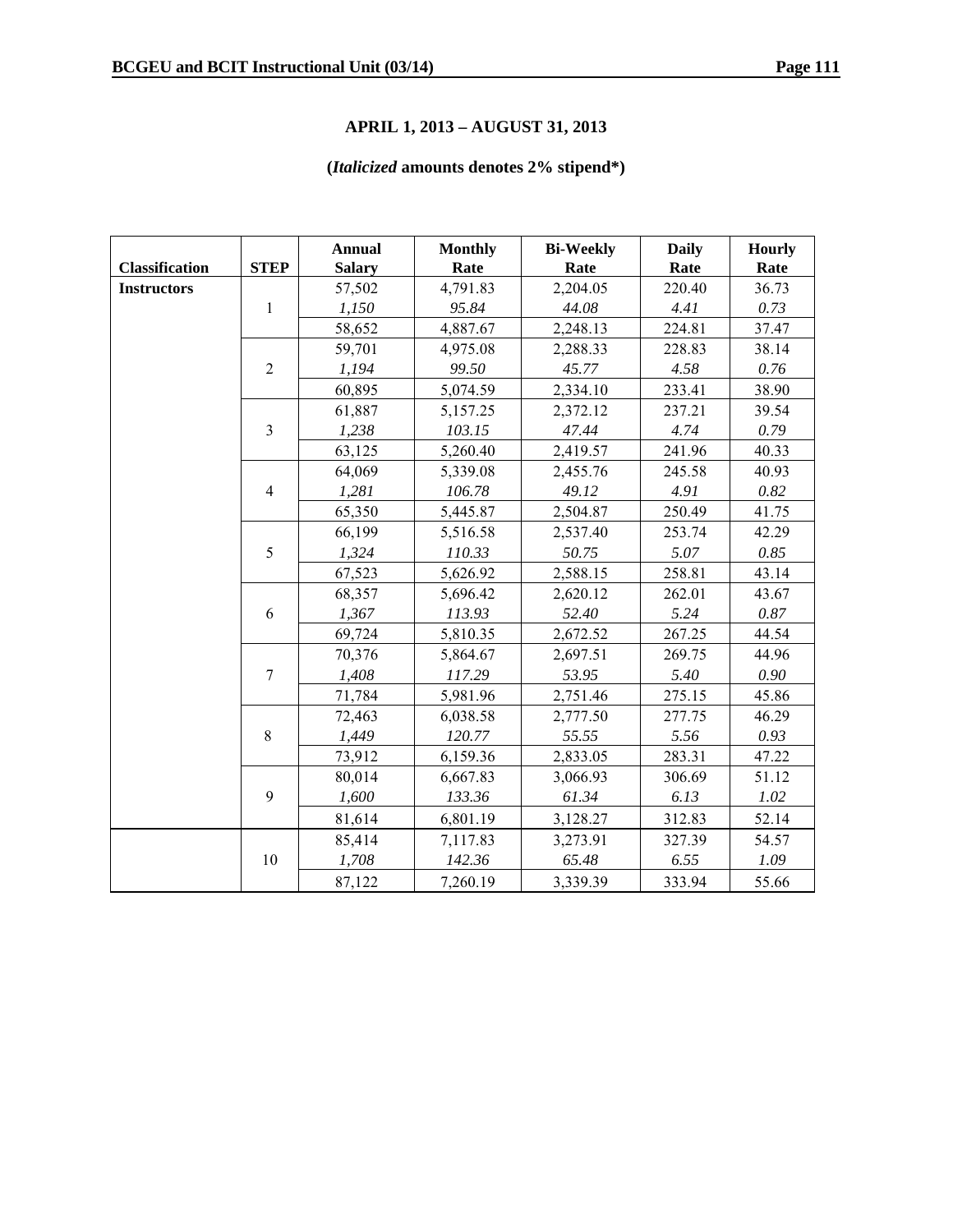#### **Non-Instructors Employees/Coordinators**

|                               |                | <b>Annual</b> | <b>Monthly</b> | <b>Bi-Weekly</b> | <b>Daily</b> | <b>Hourly</b> |
|-------------------------------|----------------|---------------|----------------|------------------|--------------|---------------|
| <b>Classification</b>         | <b>STEP</b>    | <b>Salary</b> | Rate           | Rate             | Rate         | Rate          |
| <b>Non-Instructional</b>      |                | 58,925        | 4,910.42       | 2,258.59         | 225.86       | 32.27         |
| <b>Employees/Coordinators</b> | $\mathbf{1}$   | 1,179         | 98.21          | 45.17            | 4.52         | 0.65          |
|                               |                | 60,104        | 5,008.63       | 2,303.76         | 230.38       | 32.91         |
|                               |                | 61,122        | 5,093.50       | 2,342.80         | 234.28       | 33.47         |
|                               | $\overline{2}$ | 1,222         | 101.87         | 46.86            | 4.69         | 0.67          |
|                               |                | 62,344        | 5,195.37       | 2,389.66         | 238.97       | 34.14         |
|                               |                | 63,309        | 5,275.75       | 2,426.63         | 242.66       | 34.67         |
|                               | $\overline{3}$ | 1,266         | 105.52         | 48.53            | 4.85         | 0.69          |
|                               |                | 64,575        | 5,381.27       | 2,475.16         | 247.52       | 35.36         |
|                               |                | 65,492        | 5,457.67       | 2,510.30         | 251.03       | 35.86         |
|                               | $\overline{4}$ | 1,310         | 109.15         | 50.21            | 5.02         | 0.72          |
|                               |                | 66,802        | 5,566.82       | 2,560.51         | 256.05       | 36.58         |
|                               |                | 67,622        | 5,635.17       | 2,591.95         | 259.19       | 37.03         |
|                               | 5              | 1,352         | 112.70         | 51.84            | 5.18         | 0.74          |
|                               |                | 68,974        | 5,747.87       | 2,643.78         | 264.38       | 37.77         |
|                               |                | 69,780        | 5,815.00       | 2,674.66         | 267.47       | 38.21         |
|                               | 6              | 1,396         | 116.30         | 53.49            | 5.35         | 0.76          |
|                               |                | 71,176        | 5,931.30       | 2,728.15         | 272.82       | 38.97         |
|                               |                | 71,799        | 5,983.25       | 2,752.05         | 275.20       | 39.31         |
|                               | $\overline{7}$ | 1,436         | 119.67         | 55.04            | 5.50         | 0.79          |
|                               |                | 73,235        | 6,102.92       | 2,807.09         | 280.71       | 40.10         |
|                               |                | 73,886        | 6,157.17       | 2,832.04         | 283.20       | 40.46         |
|                               | $8\,$          | 1,478         | 123.14         | 56.64            | 5.66         | 0.81          |
|                               |                | 75,364        | 6,280.31       | 2,888.68         | 288.87       | 41.27         |
|                               |                | 81,436        | 6,786.33       | 3,121.43         | 312.14       | 44.59         |
|                               | 9              | 1,629         | 135.73         | 62.43            | 6.24         | 0.89          |
|                               |                | 83,065        | 6,922.06       | 3,183.86         | 318.39       | 45.48         |

#### **APRIL 1, 2013 – AUGUST 31, 2013**

\*Note: the stipend is deemed to be salary for pension and all other purposes.

Chief Instructors' Allowance \$249.00

Annual Rate  $\qquad$  Monthly Rate x 12 Biweekly Rate  $\qquad \qquad$  Annual Rate  $\div$  26.0892857 Hourly Rate (Instructors)  $=$  Biweekly Rate  $\div$  60 Hourly Rate (Non-Instructional Employees/Coordinators/Others) = Biweekly Rate ÷ 70

- 
- 
- 
- 
- Daily Rate  $=$  Hourly Rate x number of regular scheduled hours in day shift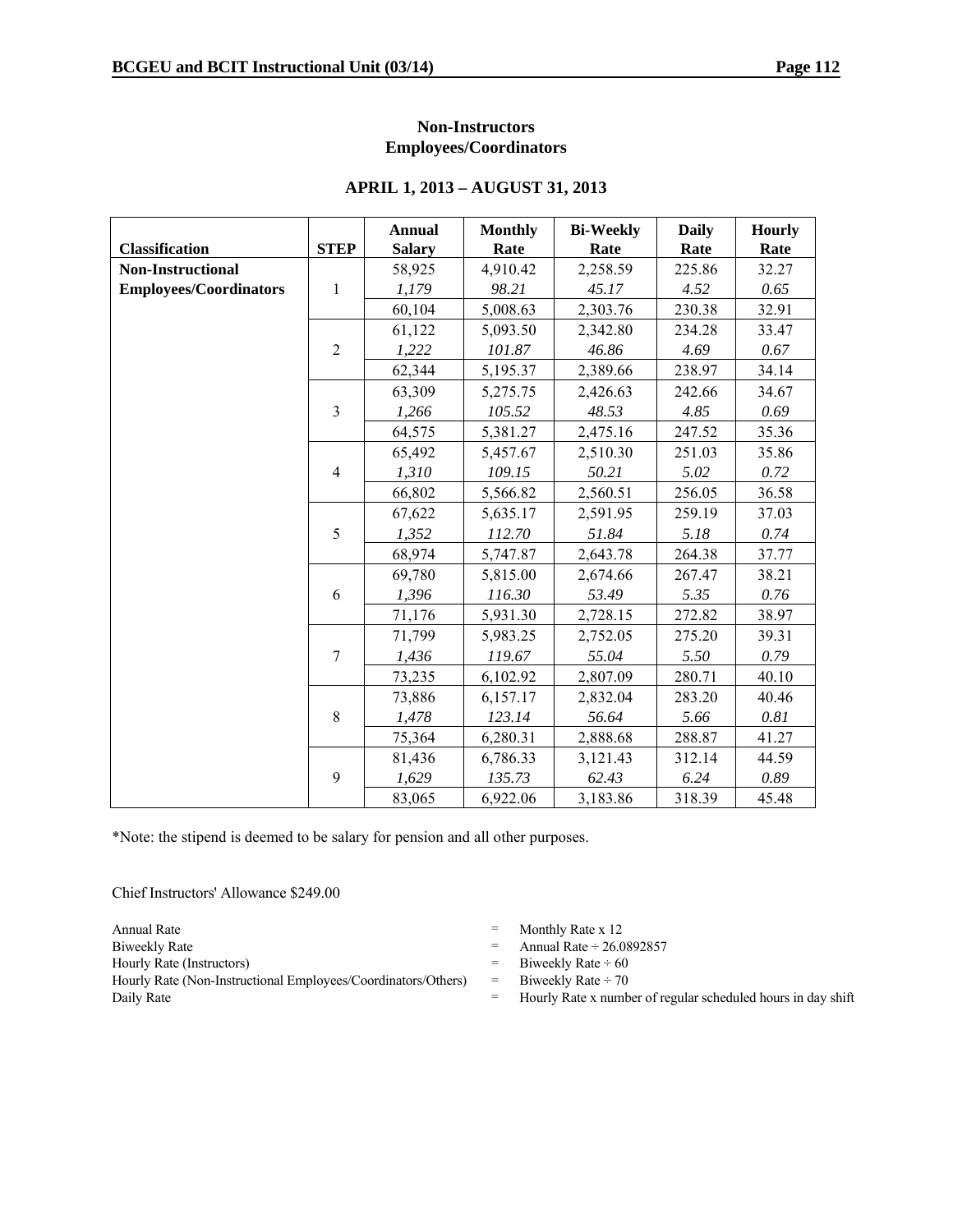# **SEPTEMBER 1, 2013 – DECEMBER 31, 2013**

# **(***Italicized* **amounts denotes 2% stipend\*)**

|                       |                | <b>Annual</b> | <b>Monthly</b> | <b>Bi-Weekly</b> | <b>Daily</b> | <b>Hourly</b> |
|-----------------------|----------------|---------------|----------------|------------------|--------------|---------------|
| <b>Classification</b> | <b>STEP</b>    | <b>Salary</b> | Rate           | Rate             | Rate         | Rate          |
| <b>Instructors</b>    |                | 58,077        | 4,839.75       | 2,226.09         | 222.61       | 37.10         |
|                       | 1              | 1,162         | 96.80          | 44.52            | 4.45         | 0.74          |
|                       |                | 59,239        | 4,936.55       | 2,270.61         | 227.06       | 37.84         |
|                       |                | 60,298        | 5,024.83       | 2,311.22         | 231.12       | 38.52         |
|                       | $\overline{2}$ | 1,206         | 100.50         | 46.22            | 4.62         | 0.77          |
|                       |                | 61,504        | 5,125.33       | 2,357.44         | 235.74       | 39.29         |
|                       |                | 62,506        | 5,208.83       | 2,395.85         | 239.58       | 39.93         |
|                       | $\overline{3}$ | 1,250         | 104.18         | 47.92            | 4.79         | $0.80\,$      |
|                       |                | 63,756        | 5,313.01       | 2,443.77         | 244.38       | 40.73         |
|                       |                | 64,710        | 5,392.50       | 2,480.33         | 248.03       | 41.34         |
|                       | $\overline{4}$ | 1,294         | 107.85         | 49.61            | 4.96         | 0.83          |
|                       |                | 66,004        | 5,500.35       | 2,529.94         | 252.99       | 42.17         |
|                       |                | 66,861        | 5,571.75       | 2,562.78         | 256.28       | 42.71         |
|                       | 5              | 1,337         | 111.44         | 51.26            | 5.13         | 0.85          |
|                       |                | 68,198        | 5,683.19       | 2,614.03         | 261.40       | 43.57         |
|                       |                | 69,041        | 5,753.42       | 2,646.34         | 264.63       | 44.11         |
|                       | 6              | 1,381         | 115.07         | 52.93            | 5.29         | 0.88          |
|                       |                | 70,422        | 5,868.49       | 2,699.26         | 269.93       | 44.99         |
|                       |                | 71,080        | 5,923.33       | 2,724.49         | 272.45       | 45.41         |
|                       | $\overline{7}$ | 1,422         | 118.47         | 54.49            | 5.45         | 0.91          |
|                       |                | 72,502        | 6,041.80       | 2,778.98         | 277.90       | 46.32         |
|                       |                | 73,188        | 6,099.00       | 2,805.29         | 280.53       | 46.75         |
|                       | 8              | 1,464         | 121.98         | 56.11            | 5.61         | 0.94          |
|                       |                | 74,652        | 6,220.98       | 2,861.40         | 286.14       | 47.69         |
|                       |                | 80,814        | 6,734.50       | 3,097.59         | 309.76       | 51.63         |
|                       | 9              | 1,616         | 134.69         | 61.95            | 6.20         | 1.03          |
|                       |                | 82,430        | 6,869.19       | 3,159.55         | 315.95       | 52.66         |
|                       |                | 86,268        | 7,189.00       | 3,306.64         | 330.66       | 55.11         |
|                       | 10             | 1,725         | 143.78         | 66.13            | 6.61         | 1.10          |
|                       |                | 87,993        | 7,332.78       | 3,372.78         | 337.28       | 56.21         |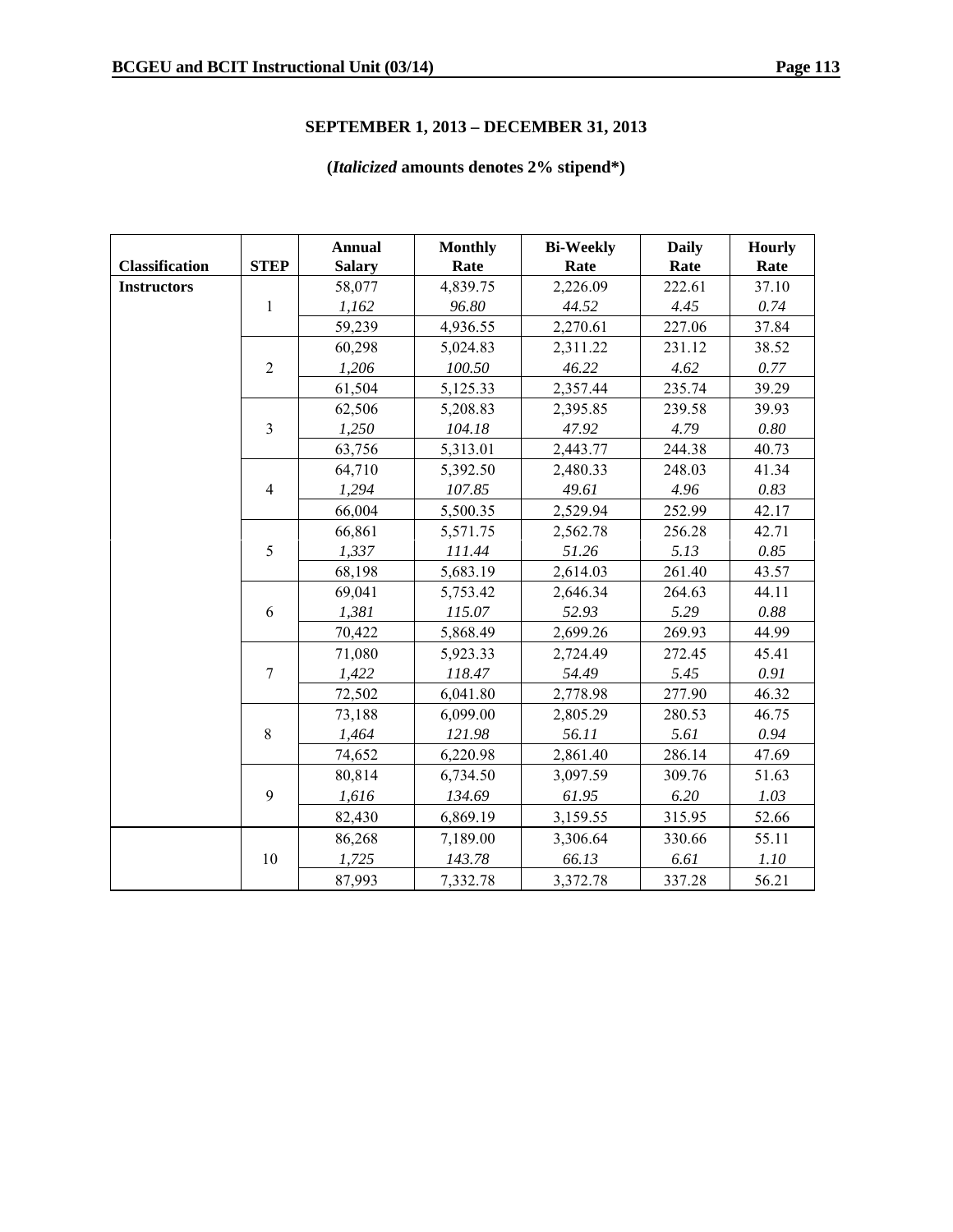#### **Non-Instructors Employees/Coordinators**

#### **SEPTEMBER 1, 2013 – DECEMBER 31, 2013**

|                               |                | <b>Annual</b> | <b>Monthly</b> | <b>Bi-Weekly</b> | <b>Daily</b> | <b>Hourly</b> |
|-------------------------------|----------------|---------------|----------------|------------------|--------------|---------------|
| <b>Classification</b>         | <b>STEP</b>    | <b>Salary</b> | Rate           | Rate             | Rate         | Rate          |
| <b>Non-Instructional</b>      |                | 59,514        | 4,959.50       | 2,281.17         | 228.12       | 32.59         |
| <b>Employees/Coordinators</b> | $\mathbf{1}$   | 1,190         | 99.19          | 45.62            | 4.56         | 0.65          |
|                               |                | 60,704        | 5,058.69       | 2,326.79         | 232.68       | 33.24         |
|                               |                | 61,733        | 5,144.42       | 2,366.22         | 236.62       | 33.80         |
|                               | $\overline{2}$ | 1,235         | 102.89         | 47.32            | 4.73         | 0.68          |
|                               |                | 62,968        | 5,247.31       | 2,413.54         | 241.35       | 34.48         |
|                               |                | 63,942        | 5,328.50       | 2,450.89         | 245.09       | 35.01         |
|                               | $\mathfrak{Z}$ | 1,279         | 106.57         | 49.02            | 4.90         | 0.70          |
|                               |                | 65,221        | 5,435.07       | 2,499.91         | 249.99       | 35.71         |
|                               |                | 66,147        | 5,512.25       | 2,535.41         | 253.54       | 36.22         |
|                               | $\overline{4}$ | 1,323         | 110.25         | 50.71            | 5.07         | 0.72          |
|                               |                | 67,470        | 5,622.50       | 2,586.12         | 258.61       | 36.94         |
|                               |                | 68,298        | 5,691.50       | 2,617.86         | 261.79       | 37.40         |
|                               | 5              | 1,366         | 113.83         | 52.36            | 5.24         | 0.75          |
|                               |                | 69,664        | 5,805.33       | 2,670.21         | 267.02       | 38.15         |
|                               |                | 70,478        | 5,873.17       | 2,701.42         | 270.14       | 38.59         |
|                               | 6              | 1,410         | 117.46         | 54.03            | 5.40         | 0.77          |
|                               |                | 71,888        | 5,990.63       | 2,755.44         | 275.54       | 39.36         |
|                               |                | 72,517        | 6,043.08       | 2,779.57         | 277.96       | 39.71         |
|                               | $\overline{7}$ | 1,450         | 120.86         | 55.59            | 5.56         | 0.79          |
|                               |                | 73,967        | 6,163.95       | 2,835.16         | 283.52       | 40.50         |
|                               |                | 74,625        | 6,218.75       | 2,860.37         | 286.04       | 40.86         |
|                               | $8\,$          | 1,493         | 124.38         | 57.21            | 5.72         | 0.82          |
|                               |                | 76,118        | 6,343.13       | 2,917.58         | 291.76       | 41.68         |
|                               |                | 82,250        | 6,854.17       | 3,152.64         | 315.26       | 45.04         |
|                               | 9              | 1,645         | 137.08         | 63.05            | 6.31         | 0.90          |
|                               |                | 83,895        | 6,991.25       | 3,215.69         | 321.57       | 45.94         |

\*Note: the stipend is deemed to be salary for pension and all other purposes.

Chief Instructors' Allowance \$251.00

Hourly Rate (Non-Instructional Employees/Coordinators/Others) = Biweekly Rate ÷ 70<br>Daily Rate x numbers

- Annual Rate  $\qquad$  Monthly Rate x 12
- Biweekly Rate  $\qquad \qquad$  Annual Rate  $\div 26.0892857$
- Hourly Rate (Instructors)  $=$  Biweekly Rate  $\div$  60
	-
	- Hourly Rate x number of regular scheduled hours in day shift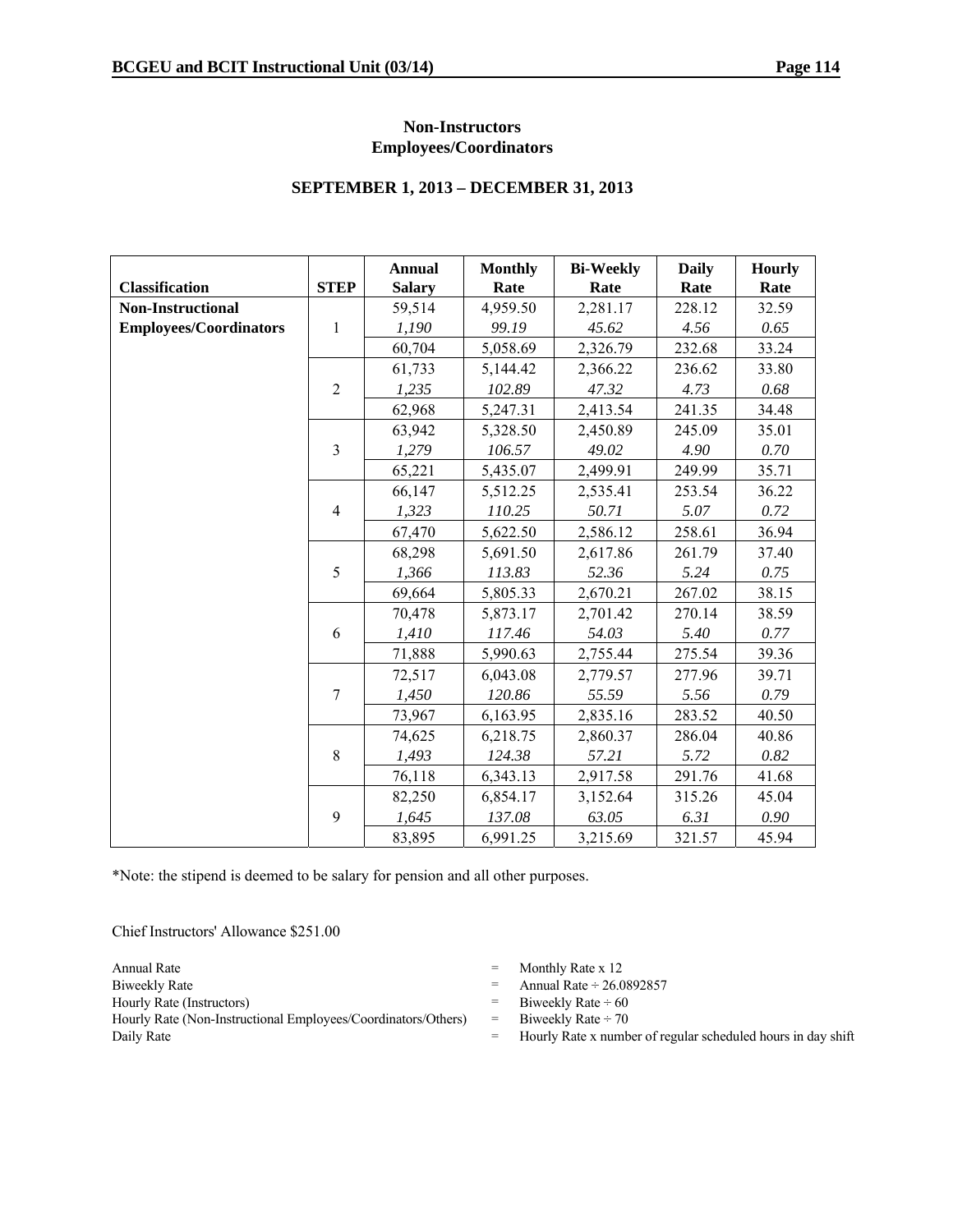# **JANUARY 1, 2014**

# **(***Italicized* **amounts denotes 2% stipend\*)**

|                       |                | <b>Annual</b> | <b>Monthly</b> | <b>Bi-Weekly</b> | <b>Daily</b> | Hourly   |
|-----------------------|----------------|---------------|----------------|------------------|--------------|----------|
| <b>Classification</b> | <b>STEP</b>    | <b>Salary</b> | Rate           | Rate             | Rate         | Rate     |
| <b>Instructors</b>    |                | 58,658        | 4,888.17       | 2,248.36         | 224.84       | 37.47    |
|                       | $\mathbf{1}$   | 1,173         | 97.76          | 44.97            | 4.50         | 0.75     |
|                       |                | 59,831        | 4,985.93       | 2,293.32         | 229.33       | 38.22    |
|                       |                | 60,901        | 5,075.08       | 2,334.33         | 233.43       | 38.91    |
|                       | $\overline{2}$ | 1,218         | 101.50         | 46.69            | 4.67         | 0.78     |
|                       |                | 62,119        | 5,176.59       | 2,381.02         | 238.10       | 39.68    |
|                       |                | 63,131        | 5,260.92       | 2,419.81         | 241.98       | 40.33    |
|                       | $\overline{3}$ | 1,263         | 105.22         | 48.40            | 4.84         | $0.81\,$ |
|                       |                | 64,394        | 5,366.14       | 2,468.20         | 246.82       | 41.14    |
|                       |                | 65,357        | 5,446.42       | 2,505.13         | 250.51       | 41.75    |
|                       | $\overline{4}$ | 1,307         | 108.93         | 50.10            | 5.01         | 0.84     |
|                       |                | 66,664        | 5,555.35       | 2,555.23         | 255.52       | 42.59    |
|                       |                | 67,530        | 5,627.50       | 2,588.42         | 258.84       | 43.14    |
|                       | 5              | 1,351         | 112.55         | 51.77            | 5.18         | 0.86     |
|                       |                | 68,881        | 5,740.05       | 2,640.19         | 264.02       | 44.00    |
|                       |                | 69,731        | 5,810.92       | 2,672.78         | 267.28       | 44.55    |
|                       | 6              | 1,395         | 116.22         | 53.46            | 5.35         | 0.89     |
|                       |                | 71,126        | 5,927.14       | 2,726.24         | 272.62       | 45.44    |
|                       |                | 71,791        | 5,982.58       | 2,751.74         | 275.17       | 45.86    |
|                       | $\overline{7}$ | 1,436         | 119.65         | 55.03            | 5.50         | 0.92     |
|                       |                | 73,227        | 6,102.24       | 2,806.78         | 280.68       | 46.78    |
|                       |                | 73,920        | 6,160.00       | 2,833.35         | 283.33       | 47.22    |
|                       | 8              | 1,478         | 123.20         | 56.67            | 5.67         | 0.94     |
|                       |                | 75,398        | 6,283.20       | 2,890.01         | 289.00       | 48.17    |
|                       |                | 81,622        | 6,801.83       | 3,128.56         | 312.86       | 52.14    |
|                       | 9              | 1,632         | 136.04         | 62.57            | 6.26         | 1.04     |
|                       |                | 83,254        | 6,937.87       | 3,191.14         | 319.11       | 53.19    |
|                       |                | 87,131        | 7,260.92       | 3,339.72         | 333.97       | 55.66    |
|                       | 10             | 1,743         | 145.22         | 66.79            | 6.68         | 1.11     |
|                       |                | 88,874        | 7,406.14       | 3,406.52         | 340.65       | 56.78    |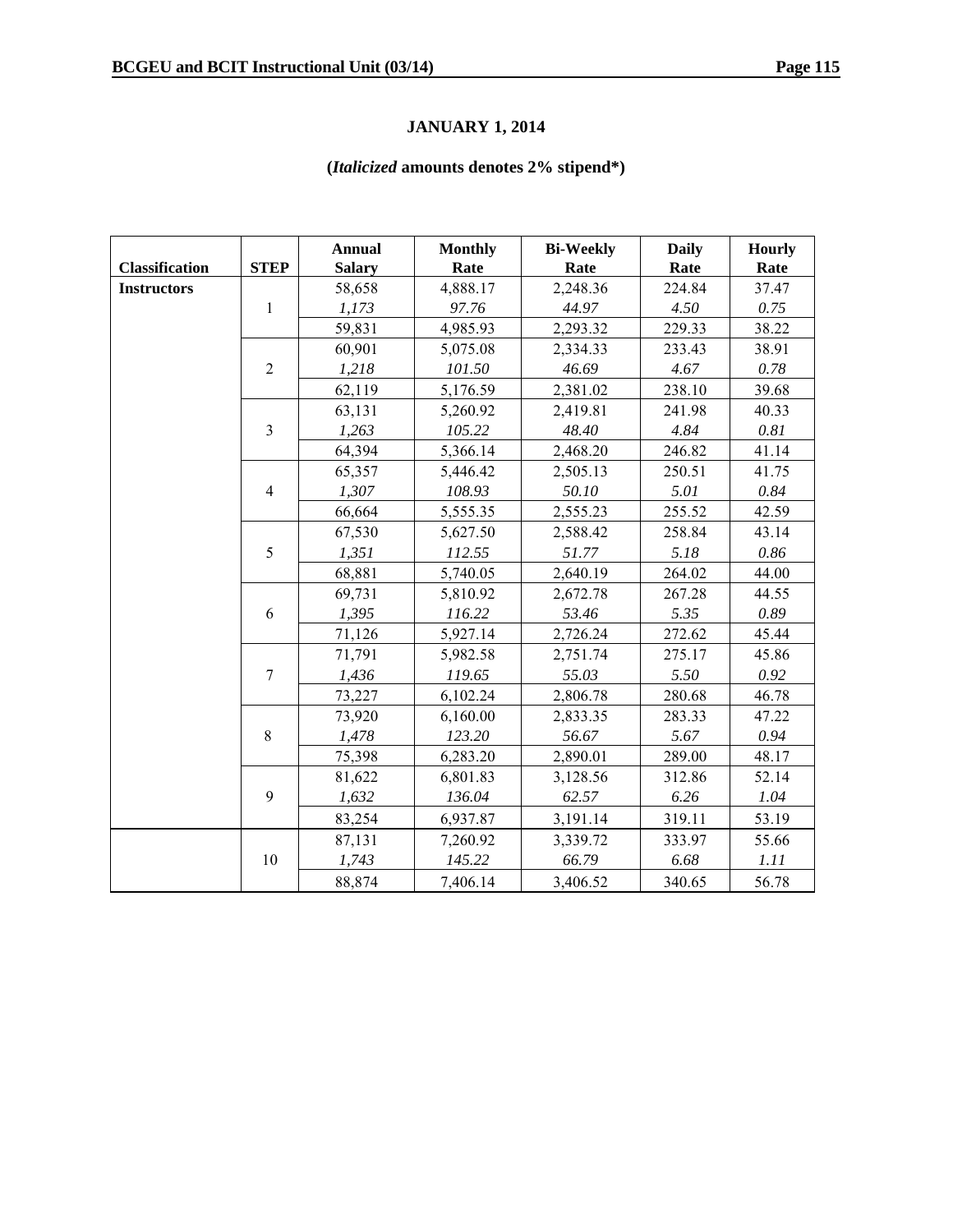#### **Non-Instructors Employees/Coordinators**

#### **JANUARY 1, 2014**

|                               |                | <b>Annual</b> | <b>Monthly</b> | <b>Bi-Weekly</b> | <b>Daily</b> | <b>Hourly</b> |
|-------------------------------|----------------|---------------|----------------|------------------|--------------|---------------|
| <b>Classification</b>         | <b>STEP</b>    | <b>Salary</b> | Rate           | Rate             | Rate         | Rate          |
| <b>Non-Instructional</b>      |                | 60,109        | 5,009.08       | 2,303.97         | 230.40       | 32.91         |
| <b>Employees/Coordinators</b> | $\mathbf{1}$   | 1,202         | 100.18         | 46.08            | 4.61         | 0.66          |
|                               |                | 61,311        | 5,109.27       | 2,350.05         | 235.01       | 33.57         |
|                               |                | 62,350        | 5,195.83       | 2,389.87         | 238.99       | 34.14         |
|                               | $\sqrt{2}$     | 1,247         | 103.92         | 47.80            | 4.78         | 0.68          |
|                               |                | 63,597        | 5,299.75       | 2,437.67         | 243.77       | 34.82         |
|                               |                | 64,581        | 5,381.75       | 2,475.38         | 247.54       | 35.36         |
|                               | 3              | 1,292         | 107.64         | 49.51            | 4.95         | 0.71          |
|                               |                | 65,873        | 5,489.39       | 2,524.89         | 252.49       | 36.07         |
|                               |                | 66,808        | 5,567.33       | 2,560.74         | 256.07       | 36.58         |
|                               | $\overline{4}$ | 1,336         | 111.35         | 51.21            | 5.12         | 0.73          |
|                               |                | 68,144        | 5,678.68       | 2,611.96         | 261.20       | 37.31         |
|                               |                | 68,981        | 5,748.42       | 2,644.04         | 264.40       | 37.77         |
|                               | 5              | 1,380         | 114.97         | 52.88            | 5.29         | 0.76          |
|                               |                | 70,361        | 5,863.39       | 2,696.92         | 269.69       | 38.53         |
|                               |                | 71,183        | 5,931.92       | 2,728.44         | 272.84       | 38.98         |
|                               | 6              | 1,424         | 118.64         | 54.57            | 5.46         | 0.78          |
|                               |                | 72,607        | 6,050.56       | 2,783.01         | 278.30       | 39.76         |
|                               |                | 73,242        | 6,103.50       | 2,807.36         | 280.74       | 40.11         |
|                               | $\overline{7}$ | 1,465         | 122.07         | 56.15            | 5.61         | 0.80          |
|                               |                | 74,707        | 6,225.57       | 2,863.51         | 286.35       | 40.91         |
|                               |                | 75,371        | 6,280.92       | 2,888.96         | 288.90       | 41.27         |
|                               | $8\,$          | 1,507         | 125.62         | 57.78            | 5.78         | 0.83          |
|                               |                | 76,878        | 6,406.54       | 2,946.74         | 294.67       | 42.10         |
|                               |                | 83,073        | 6,922.75       | 3,184.18         | 318.42       | 45.49         |
|                               | 9              | 1,661         | 138.46         | 63.68            | 6.37         | 0.91          |
|                               |                | 84,734        | 7,061.21       | 3,247.86         | 324.79       | 46.40         |

\*Note: the stipend is deemed to be salary for pension and all other purposes.

Chief Instructors' Allowance \$254.00

Hourly Rate (Non-Instructional Employees/Coordinators/Others) = Biweekly Rate ÷ 70

- Annual Rate  $\qquad$  Monthly Rate x 12
- Biweekly Rate  $\qquad \qquad$  Annual Rate  $\div 26.0892857$
- Hourly Rate (Instructors)  $=$  Biweekly Rate  $\div$  60
	-
- Daily Rate **Example 2018** Hourly Rate x number of regular scheduled hours in day shift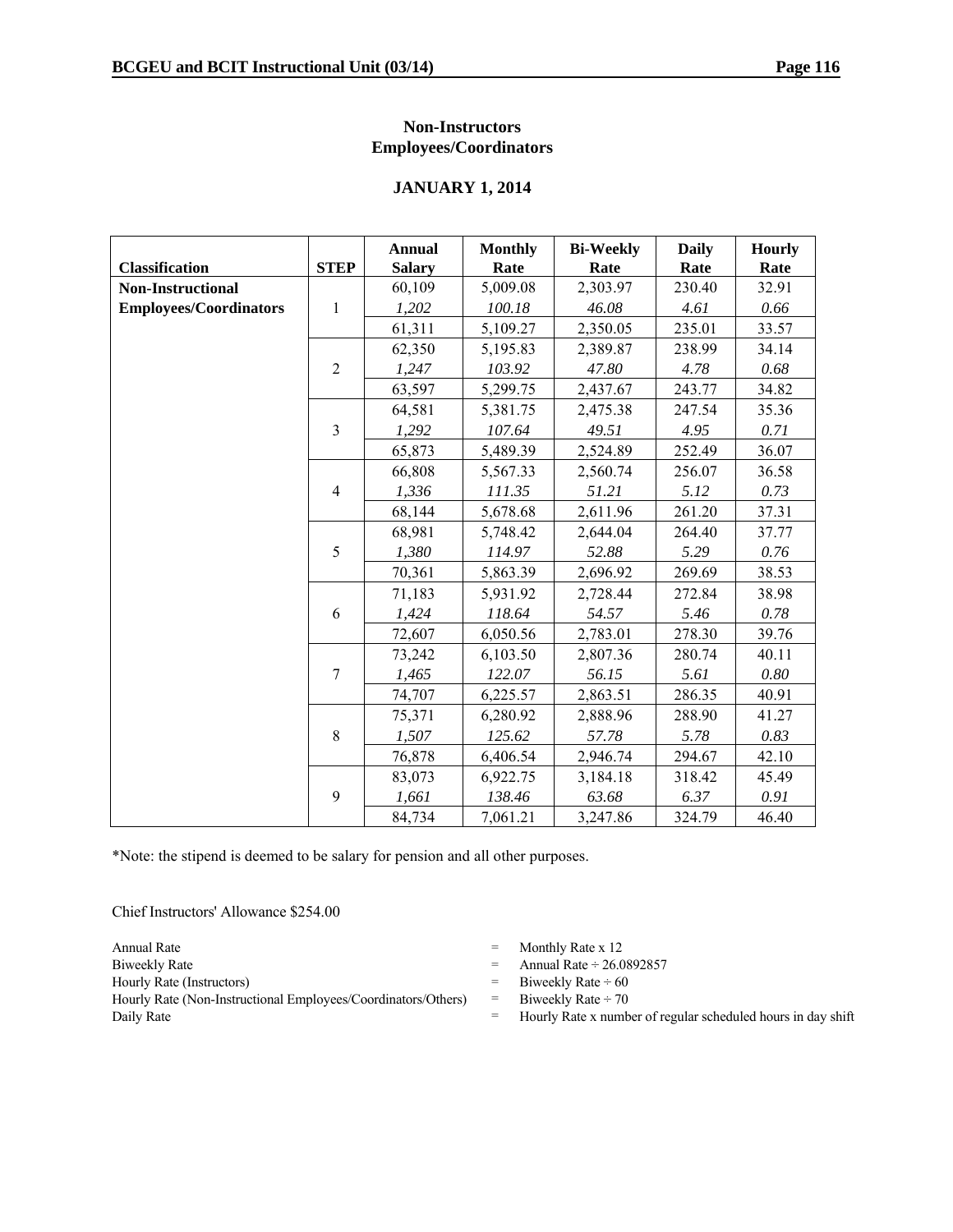#### **SCHEDULE E**

#### **Part I**

#### **Specializations and Specialization Groupings**

The Parties agree that this list sets out existing *"specializations"* and *"specialization groupings"* which are established at the British Columbia Institute of Technology. (See Letter of Understanding **#**4)

*Mechanical Specialization Grouping*

| Automotive                          |
|-------------------------------------|
| Auto Collision Repair and Finishing |
| <b>Commercial Transport</b>         |
| Diesel Engine                       |
| <b>Power Equipment Mechanic</b>     |
| Sawfiling                           |

Machinist Millwright Motorcycle Mechanic Heavy Duty Marine Mechanic

*Construction Specialization Grouping*

**Carpentry**  Benchwork and Joinery Pile Driving

*Piping Trades Specialization Grouping (Revised)* (See Letter of Understanding **#**3)

| Plumbing       | Gasfitting       |
|----------------|------------------|
| Steamfitting   | Sprinklerfitting |
| Heat and Frost |                  |

*Steel Industries Specialization Grouping (Revised)* (See Letter of Understanding **#**3)

| Welding           | <b>Ironworking</b> |
|-------------------|--------------------|
| Metal Fabrication | <b>Sheet Metal</b> |
| Boilermaking      |                    |

*Electrical/Electronics Specialization Grouping*

| Electrical                 | Refrigeration              |
|----------------------------|----------------------------|
| Electronics                | <b>Technical Computing</b> |
| Industrial Instrumentation | <b>Security Alarm</b>      |
| Power Engineering          |                            |

*Aviation/Aerospace Specialization Grouping*

Aircraft Maintenance Engineering Category M Airport Operations Aircraft Maintenance Engineering Category S (Structures) Airline and Flight Operations Aircraft Maintenance Engineering Category E (Avionics) Non-licensed Aircraft Maintenance Technician (includes Non-Licensed Aircraft Gas Turbine Technician program)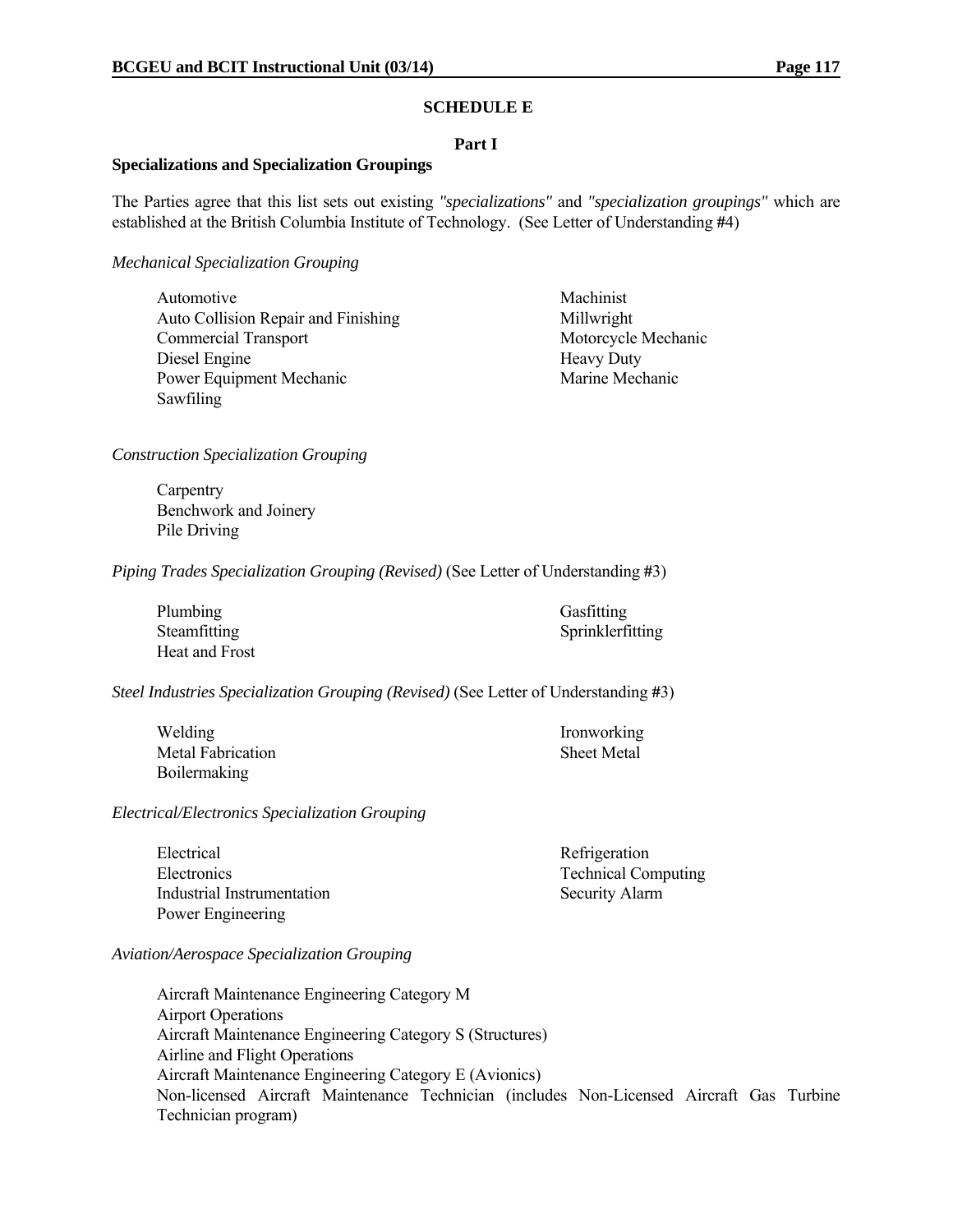| <b>Business and Industry Specialization Grouping</b> |  |
|------------------------------------------------------|--|
| Architectural and Structural CAD Graphics Technician |  |

*Trades Access Specialization Grouping*

| Trades Discovery (Women)<br>Trades Discovery (General) | <b>Trades Learning Centre</b>     |
|--------------------------------------------------------|-----------------------------------|
| Technology Teacher Education Specialization Grouping   |                                   |
| Non-Instructional Specialization Grouping              |                                   |
| <b>Training Consultants</b>                            | <b>Quality Assurance Auditors</b> |
| <b>Marine Training Specialization Grouping</b>         |                                   |
| Nautical<br>Seamanship                                 | Marine Engineering                |
| Rail Specialization Grouping                           |                                   |
| Railway Conductor                                      | Railway Engineer                  |

(See Letter of Understanding #4 for list of deleted specializations and specialization groupings)

#### **Part II**

For the purpose of layoff and recall only, the Parties agree that the following procedure will be used to effect the placement of specializations within specialization groupings as set out in Part I of Schedule *"E"*.

- 1. When the Employer adds or deletes new specialization(s) or specialization groupings, or varies the scope or placement of existing specialization(s), the Union will be advised in writing.
- 2. The Parties will within ten days of notification, complete discussion as to the appropriateness of the action taken by the Employer.
- 3. After the period of discussion has elapsed, any dispute regarding the application or interpretation of Part II of Schedule *"E"* may be grieved pursuant to Article 7.11(b) of the Collective Agreement.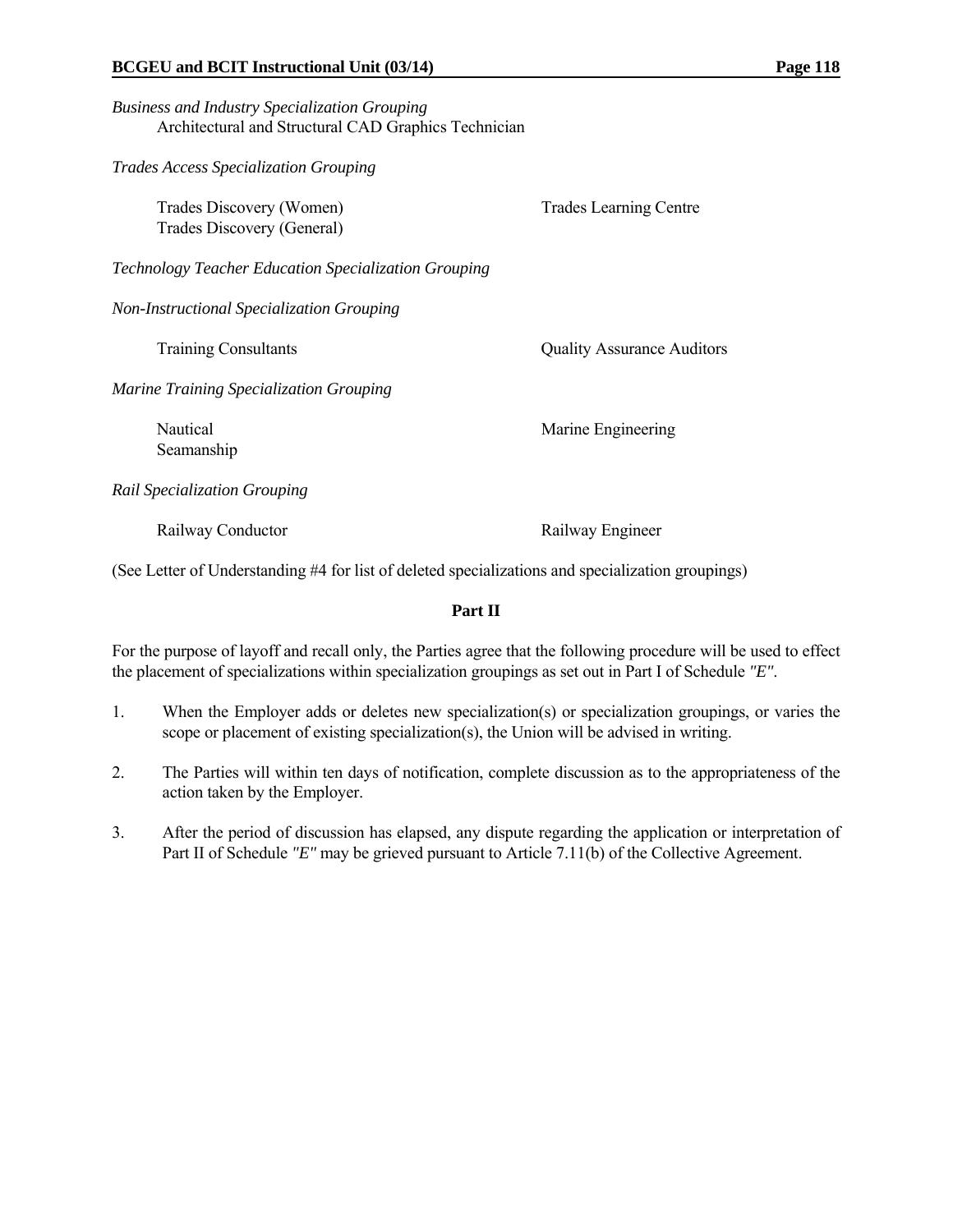#### **APPENDIX A SHORT TERM ILLNESS AND INJURY PLAN**

#### **1.1 Eligibility**

- (a) Regular Employees shall be covered by the Short Term Illness and Injury Plan upon completion of six (6) months of active service with the Employer.
- (b) Regular Employees with less that six (6) months of service who are unable to work because of an illness or injury are entitled to six (6) days coverage at full pay in any one calendar year.
- (c) Regular Employees with three (3) months but less than six (6) months of service will be entitled to fifteen (15) weeks (75 working days) of coverage, consisting of the above six (6) days, or what remains of the six (6) days' entitlement, at full pay and the remainder of the fifteen (15) weeks at twothirds (⅔) of pay, not to exceed a maximum weekly benefit of two hundred and ten dollars (\$210) or the U.I.C. maximum weekly sickness benefit, whichever is higher.
- (d) Notwithstanding (a), (b) and (c) above, where a regular Employee is on a claim recognized by the Workers' Compensation Board while the Employee was on the Employer's business, he/she shall be entitled to leave at his/her regular rate of pay, up to a maximum of one hundred thirty (130) days for any one claim in lieu of benefits as outlined in Section 1.2. In such cases the compensation payable by the Workers' Compensation Board shall be remitted to the Employer.

#### **1.2 Short Term Plan Benefit**

(a) In the event an Employee is unable to work because of illness or injury, he/she will be entitled to a benefit of seventy-five percent (75%) of pay for a period not to exceed six (6) months from date of absence, (Short Term Plan Period). In any one (1) calendar year, the first six (6) working days of absence from work due to illness or injury will be paid at one hundred percent (100%) of pay.

 Employees who exhaust all or part of their six (6) working days entitlement at one hundred percent (100%) of pay in a calendar year will have it reinstated in the following calendar year upon return to work.

(b) Employees who have accumulated sick leave credit under the old sick leave plan will have their accumulated sick leave credits frozen but will supplement their seventy-five percent (75%) of pay benefit under the new plan by using twenty-five percent (25%) of a day's accumulation under the old sick leave plan for each day of absence under the new plan. The seventy-five percent (75%) benefit shall not be supplemented by the use of any other leave entitlement.

#### **1.3 Recurring Disabilities**

- (a) Employees who return to work after being absent because of illness or injury, and within five (5) consecutive scheduled days of work again become unable to work because of the same illness or injury are considered to still be within the original Short Term Plan period as defined in Section 1.2(a).
- (b) Employees who return to work after being absent because of illness or injury and within five (5) consecutive scheduled days of work again become unable to work because of a new illness or injury unrelated to the illness or injury that caused the previous absence shall be entitled to a further six (6) months' benefits under this plan.
- (c) Employees who return to work after being absent because of illness or injury, and after working five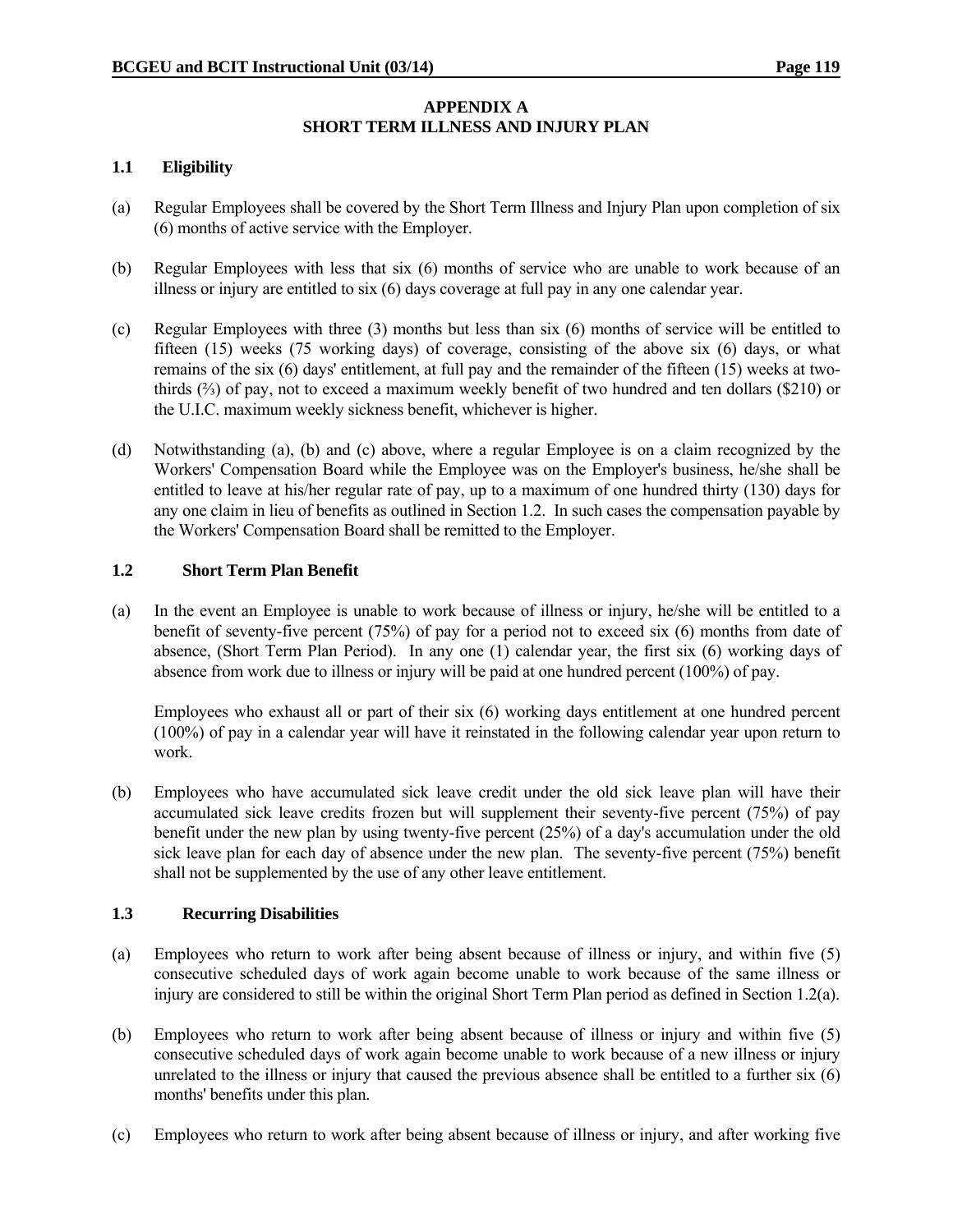(5) or more consecutive scheduled days of work, again become unable to work because of the same illness or injury will be entitled to a further six (6) month period of benefits under this plan, except as provided in (d) below, where the Short Term Plan period shall continue to be as defined in Section  $1.2(a)$ .

- (d) Where an Employee is returning to work after a period of illness or injury and where the Screening Committee has approved such return on a trial basis for assessment and/or rehabilitation purposes, the Short Term Plan period shall continue to be as defined in Section 1.2(a). Such trial period must be approved during the period the Employee is receiving short term benefits, however, the end of the trial period can go beyond the Short Term Plan benefit period.
- (e) Employees who return to work after a period of illness or injury and who do not work the same number of hours that were scheduled prior to the illness or injury shall receive prorated benefits under this plan, however, not beyond six  $(6)$  calendar months from the initial date of absence as defined in Section 1.2(a), if absence is due to the same illness or injury.

#### **1.4 Doctor's Certificate of Inability to Work**

The Employer may require an Employee who is unable to work because of illness or injury to provide a statement from:

- (a) A medical practitioner qualified to practice in the province of B.C.; or
- (b) Where necessary, from a medical practitioner licensed to practice in the province of Alberta or the Yukon; or
- (c) The consulting physician to whom the Employee is referred by the medical practitioner in (a) or (b) above, providing medical evidence of the Employee's inability to work in any of the following circumstances:
	- (i) where it appears that a pattern of consistent or frequent absence from work is developing;
	- (ii) where the Employee has been absent for six (6) consecutive scheduled days of work;
	- (iii) where at least thirty (30) days have elapsed since the last statement was obtained and the Employee has been in receipt of plan benefits throughout that period.

Benefits will cease to be paid when an Employee fails to provide satisfactory evidence of medical disability during the benefit period.

#### **1.5 Integration With Other Disability Income**

Short term benefits will be reduced by all other disability income benefits to which the absent Employee is entitled except disability income which was being received prior to the illness or injury resulting in the Employee being absent from work and which is unrelated to the illness or injury causing the current absence and the quarter (1/4) day accumulation from the old sick leave plan that is being used to supplement the new plan. Other disability income benefits will include:

- (a) Any amount the absent Employee receives from any group insurance, wage continuation or pension plan of the Employer.
- (b) Any amount of disability income provided by any compulsory act or law, except Unemployment Insurance sickness benefits and W.C.B. benefits payable in accordance with Section 1.1(d).
- (c) Any periodic benefit payment from the Canada or Quebec Pension Plan or other social security plan of any country.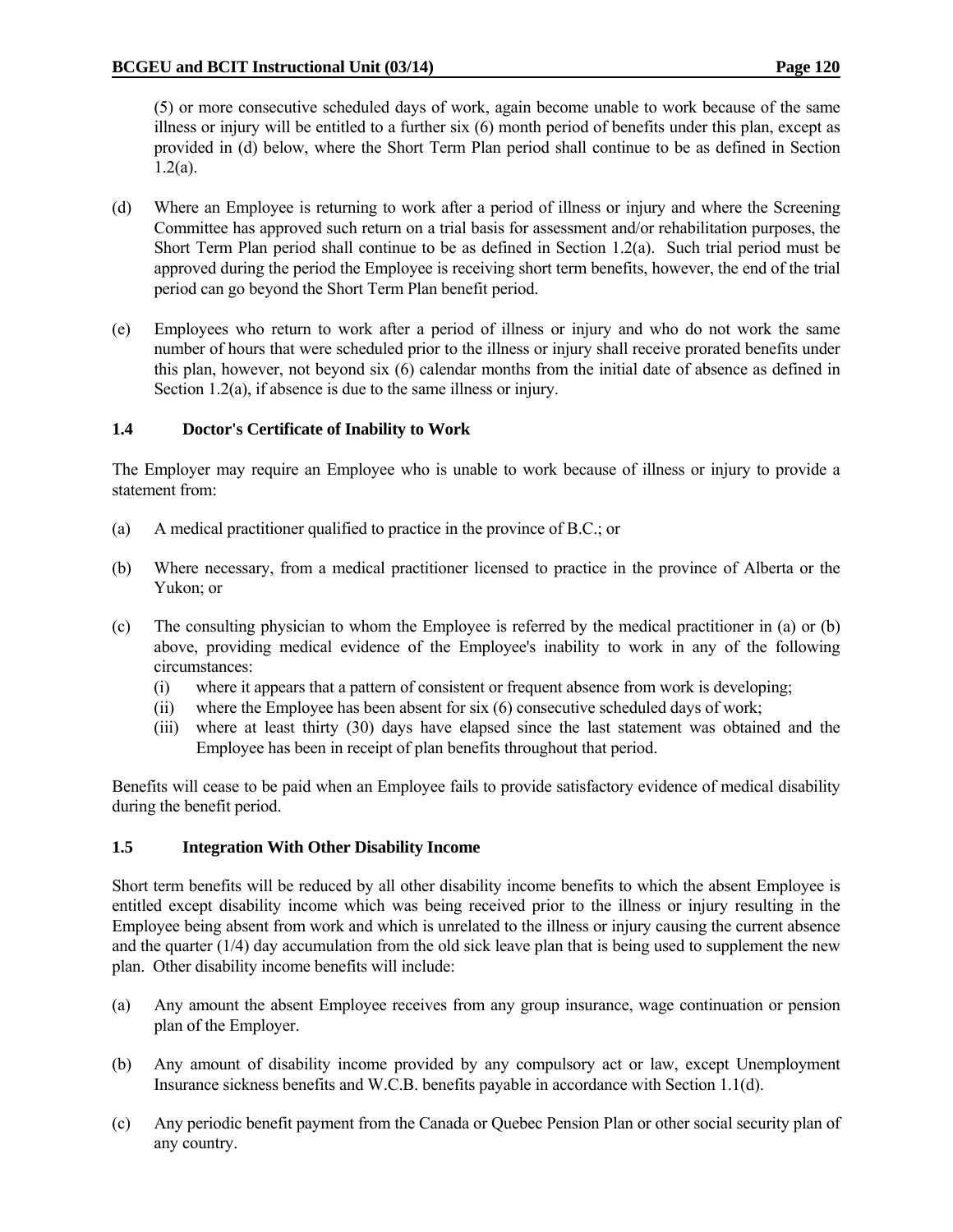Notwithstanding the above, in the case of ICBC Weekly Indemnity payments or, in the case of personal insurance coverage integration will apply to the extent that the combination of Plan benefits and ICBC Weekly Indemnity payments, or personal insurance disability income benefits exceed either:

- (i) one hundred percent (100%) of pay; or
- (ii) the applicable benefit percentage of the individual's average total monthly income in the twelve (12) month period immediately preceding commencement of the disability, whichever is greater. Where this provision is to apply, the Employee will be required to provide satisfactory evidence of his/her total monthly income.

This section does not apply to a war disability pension paid under an Act of the Governments of Canada or other Commonwealth countries.

#### **1.6 Benefits Not Paid During Certain Periods**

Benefits will not be paid when an Employee is:

- (a) receiving designated paid holiday pay;
- (b) engaged in an occupation for wage or profit;
- (c) on strike or is locked out unless the strike or lockout occurred after the illness or injury resulting in the Employee being absent from work;
- (d) serving a prison sentence;
- (e) on suspension without pay;
- (f) on paid absence in the period immediately preceding retirement;
- (g) on any leave of absence without pay.

Notwithstanding (g) above, where an illness or injury occurs during a period of approved:

- (1) education leave,
- (2) general leave of absence not exceeding thirty (30) days,
- (3) maternity leave,

 which prevents the Employee from returning to work on the scheduled date of return, the Short Term Plan will be effective from the date of disability due to illness or injury and benefits will be paid for the balance of the six (6) month period remaining from the scheduled date of return to work. For maternity leave, the intention is no coverage for normal pregnancy.

#### **1.7 Employee to Inform Employer**

The Employee shall inform the Employer as soon as possible of his/her inability to report to work because of illness or injury. The Employee shall inform the Employer of the date of return to duty, in advance of that date, in order that relief scheduled for that Employee can be notified.

#### **1.8 Entitlement**

For the purpose of calculation six (6) calendar days per calendar year, one (1) day shall be considered to be one (1) day regardless of the regularly scheduled workday. Calculation for partial days will be on a prorated basis.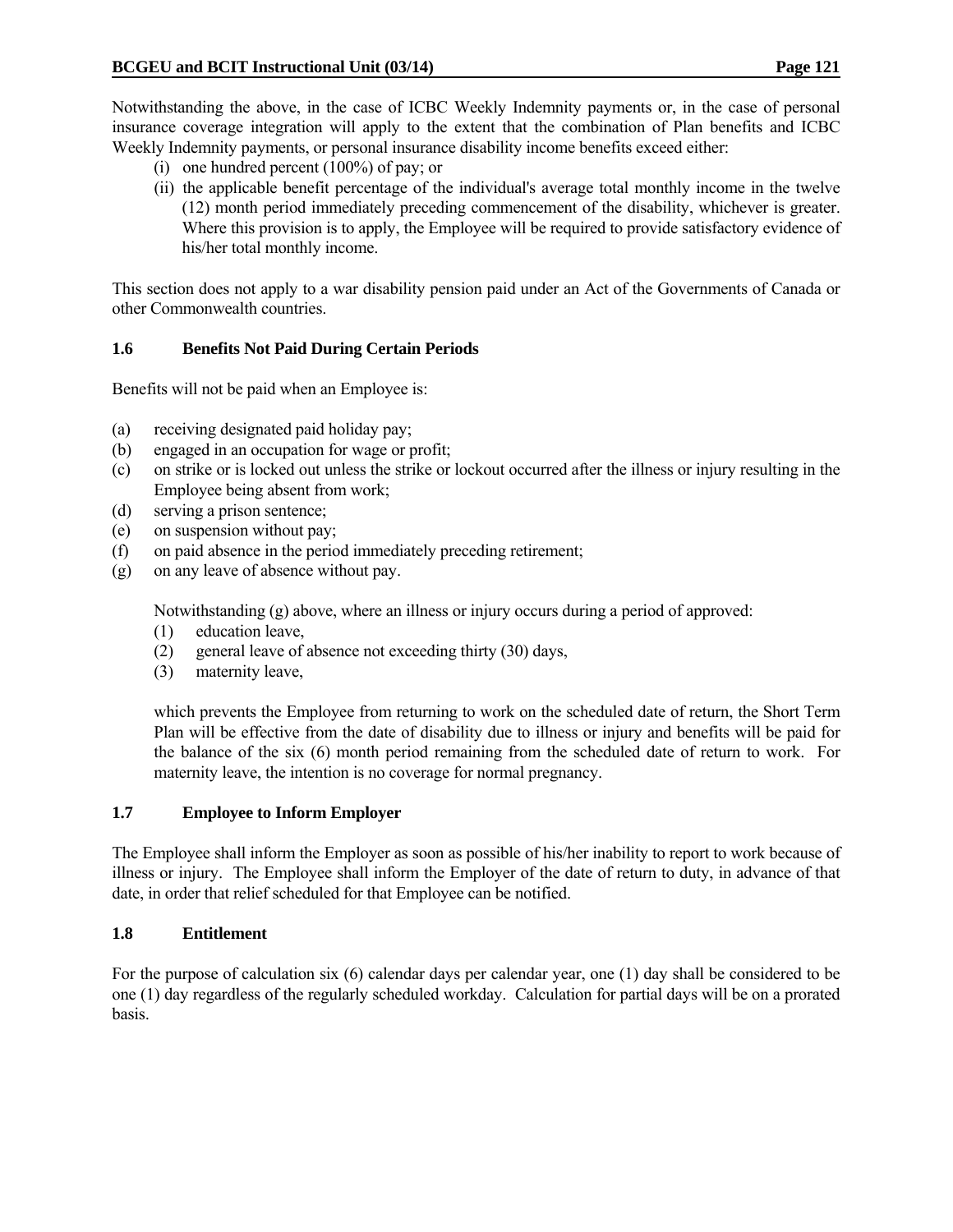#### **1.9 EIC Premium**

The Parties agree that the complete premium reduction from the Employment Insurance Commission accruing through the improved illness and injury plan will be returned to the Employer.

#### **1.10 Benefits Upon Layoff or Separation**

- (a) Subject to (b) and (c) below, regular Employees who have completed three (3) months of service and who are receiving benefits pursuant to  $1.1(c)$ ,  $1.1(d)$  or  $1.2$  shall continue to receive such benefits upon layoff or separation until the termination of the illness or until the maximum benefit entitlement has been granted, whichever comes first, if the notice of layoff or separation is given after the commencement of the illness for which benefits are being paid.
- (b) In the event that layoff or separation notice was given prior to the commencement of the illness, benefits will cease on the effective date of the layoff or separation only if the illness commenced within two  $(2)$  months of the effective date of the layoff or separation.
- (c) Benefits will continue to be paid in accordance with 1.10(a), for which notice of layoff or separation was given prior to the commencement of the illness and if the illness commenced more than two (2) months before the effective date of the layoff or separation.

### **LONG TERM DISABILITY PLAN**

#### **2.1 Eligibility**

- (a) Regular full-time Employees shall be covered by the Long Term Disability Plan upon completion of six (6) months' active employment with the Employer.
- (b) An Employee who is not actively at work because of illness or injury on the workday coincident with, or immediately preceding the date he/she would otherwise have become eligible for coverage under the Plan will not be eligible for coverage until the date the Employee returns to active employment.
- (c) Coverage in the plan is a condition of employment.

#### **2.2 Long Term Disability Benefit**

In the event an Employee while covered under this Plan, becomes totally disabled as a result of an accident or a sickness, then, after the Employee has been totally disabled for six (6) months, including periods approved in Section 1.3(a) and (c), he/she shall be eligible to receive a monthly benefit as follows:

- (a) While the Employee has a sick bank balance to be used on a day-for-day basis, full monthly earnings will continue until the sick bank is exhausted, and Section 2.6 will not apply.
- (b) When an Employee has no sick bank, or after it is exhausted, the Employee shall receive a monthly benefit equal to the sum of sixty-six and two-thirds percent (66⅔%) of monthly earnings (effective September 01, 1993).

For the purpose of the above, earnings shall mean basic monthly earnings as at the date of disability as determined by the Employer.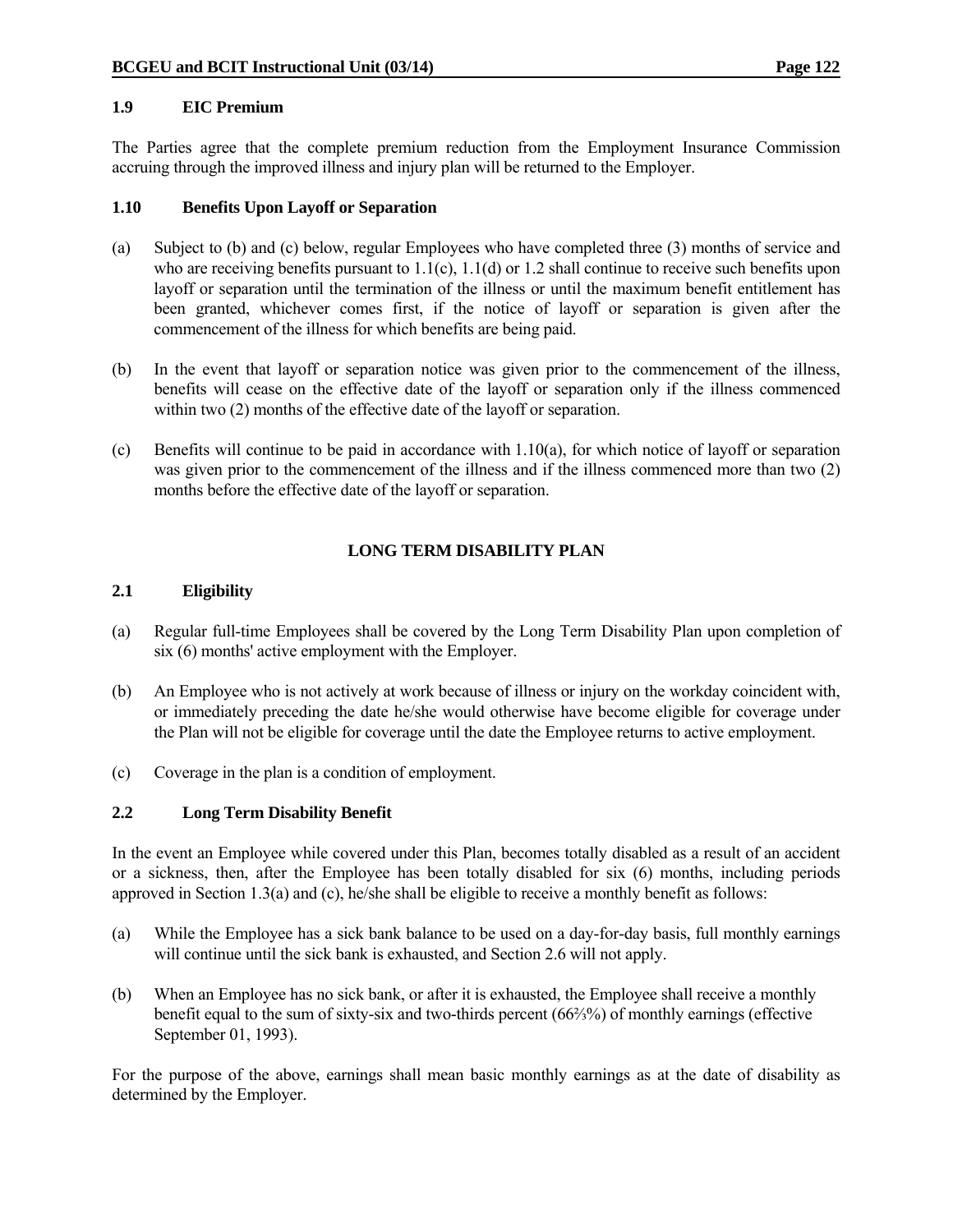The basic monthly earnings as at the date of disability shall be the salary in effect for the last month of the Short Term Plan period, or equivalent six (6) month period, taking into consideration any retroactive adjustments. The date of disability for determining the commencement of the first two (2) years of disability shall be the day following the last month of the Short Term Plan period, or an equivalent six (6) month period.

- (c) The Long Term Disability benefit payment will be made so long as an Employee remains totally disabled in accordance with Section 2.3, and will cease on the date the Employee recovers, or at the end of the month in which the Employee reaches age 65, or resigns or dies, whichever occurs first.
- (d) An Employee in receipt of long term disability benefits will be considered an Employee for purposes of superannuation and will continue to be covered by group life, extended health, dental and medical plans. Employees will not be covered by any other portion of the Collective Agreement but will retain the right of access to a Screening Committee established thereunder and will retain seniority rights should they return to employment within six (6) months following cessation of benefits.
- (e) When an Employee is in receipt of the benefit described in (b) above, contributions required for benefit plans in (d) above and contributions for superannuation will be waived by the Employer.
- (f) An Employee engaged in rehabilitative employment with the Institute and who is receiving partial Long Term Disability benefit payments will have contributions required for benefit plans in (d) above and contributions for superannuation waived by the Employer except that superannuation contributions shall be deducted from any salary received from the Employer to cover the period of rehabilitative employment.

#### **2.3 Total Disability**

- (a) Total disability, as used in this Plan, means the complete inability because of an accident or sickness of a covered Employee to perform all the duties of his/her own occupation for the first two (2) years of disability. Thereafter, Employees able by reason of education, training or experience to perform the duties of a gainful occupation for which the rate of pay is not less than seventy-five percent (75%) of the current rate of pay of their regular occupation at date of disability will not be considered totally disabled and will therefore not be eligible for benefits under this Long Term Disability Plan.
- (b) Total disabilities resulting from mental or nervous disorders are covered by the plan in the same manner as total disabilities resulting from accidents or other sickness, except that an Employee who is totally disabled as a result of a mental or nervous disorder and who has received twenty-four (24) months of Long Term Disability Plans benefit payments must be confined to a hospital or mental institution or where they are at home, under the direct care and supervision of a medical doctor, in order to continue to be eligible for benefit payments.

 During a period of total disability an Employee must be under the regular and personal care of a legally qualified doctor of medicine.

(c) (1) If an Employee becomes totally disabled and during this period of total disability engages in rehabilitative employment, the regular monthly benefit from this plan will be reduced by twenty-five percent (25%) of the Employee's earnings from such rehabilitative employment. In the event that income from rehabilitative employment and the benefit paid under this plan exceed eighty-five percent (85%) of the Employee's earnings at date of disability, the benefit from this plan will be further reduced by the excess amount. *"Rehabilitative employment"* shall mean any occupation or employment for wage or profit or any course or training that entitles the disabled Employee to an allowance, provided such rehabilitative employment has the approval of the Employee's doctor and the Employer.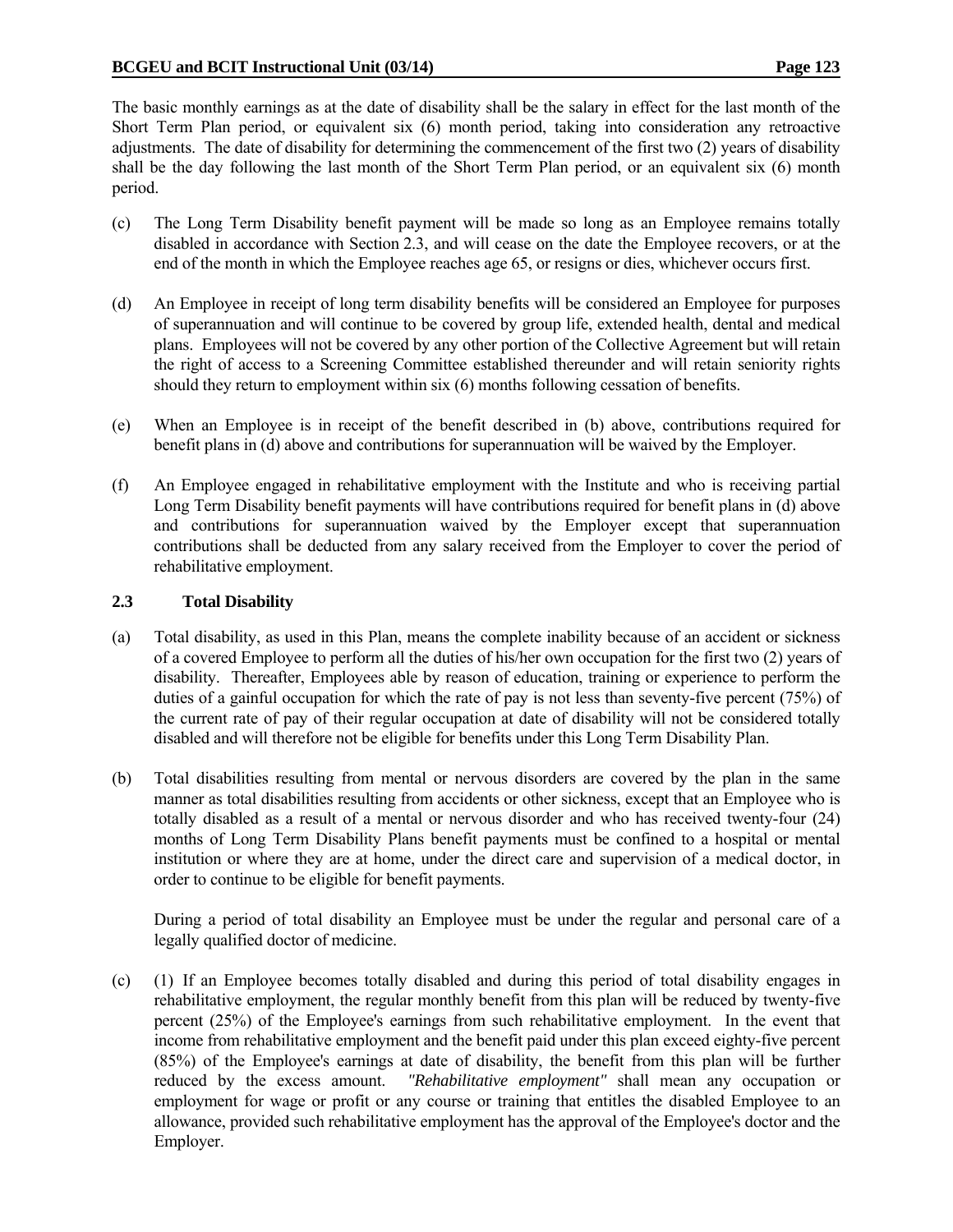The rehabilitative employment of a disabled Employee will continue until such time as the Employee's earnings from rehabilitative employment exceed eighty-five percent (85%) of the Employee's earnings at the date of disability but in no event for more than twenty-four (24) months from the date benefit payments commence.

 If earnings are received by an Employee during a period of total disability and if such earnings are derived from employment which has not been approved of as rehabilitative employment by his/her doctor and the Employer, then the regular monthly benefit from the plan will be reduced by one hundred percent (100%) of such earnings.

 (2) In the event that an Employee has been classified as totally disabled for all occupations and engages in approved rehabilitative employment, the provisions of (1) above apply except that the rehabilitative employment may continue for twenty-four (24) months from the date rehabilitative employment commenced.

 (3) In the case where rehabilitative employment has been approved while an Employee is receiving a benefit under the provisions of Article 2.2(a), the provision of Article 2.3(c) (1) shall not apply until the Employee is receiving a benefit under Article 2.2(b).

#### **2.4 Exclusions from Coverage**

The Long Term Disability Plan does not cover total disabilities resulting from:

- (a) War, insurrection, rebellion, or service in the armed forces of any country, after the commencement of this plan;
- (b) Voluntary participation in a riot or civil commotion, except while an Employee is in the course of performing the duties of his/her regular occupation;
- (c) Intentionally self-inflicted injuries or illness;
- (d) Pregnancy, childbirth, miscarriage or abortion, except severe complications following termination of pregnancy; (Intention is no coverage for normal pregnancy);
- (e) A disability known to the Employer and which was specifically taken into account by the Employer at time of hiring.

#### **2.5 Pre-existing Conditions**

An Employee shall not be entitled to Long Term Disability benefits from this plan if his/her total disability resulted from an accident, sickness or mental or nervous disorder with respect to which medical treatment, services or supplies were received in the ninety (90) day period prior to the date of hire unless he/she has completed twelve (12) consecutive months of service after the date of hire during which time he/she has not been absent from work due to the aforementioned accident, sickness or mental or nervous disorder with respect to which medical treatment, services or supplies were received. This clause does not apply to present Employees who have been continuously employed since April 1, 1977.

#### **2.6 Integration With Other Disability Income**

In the event a totally disabled Employee is entitled to any other income as a result of the same accident, sickness, mental or nervous disorder that caused him/her to be eligible to receive benefits from this Plan, the benefits from this Plan will be reduced by one hundred percent (100%) of such other disability income.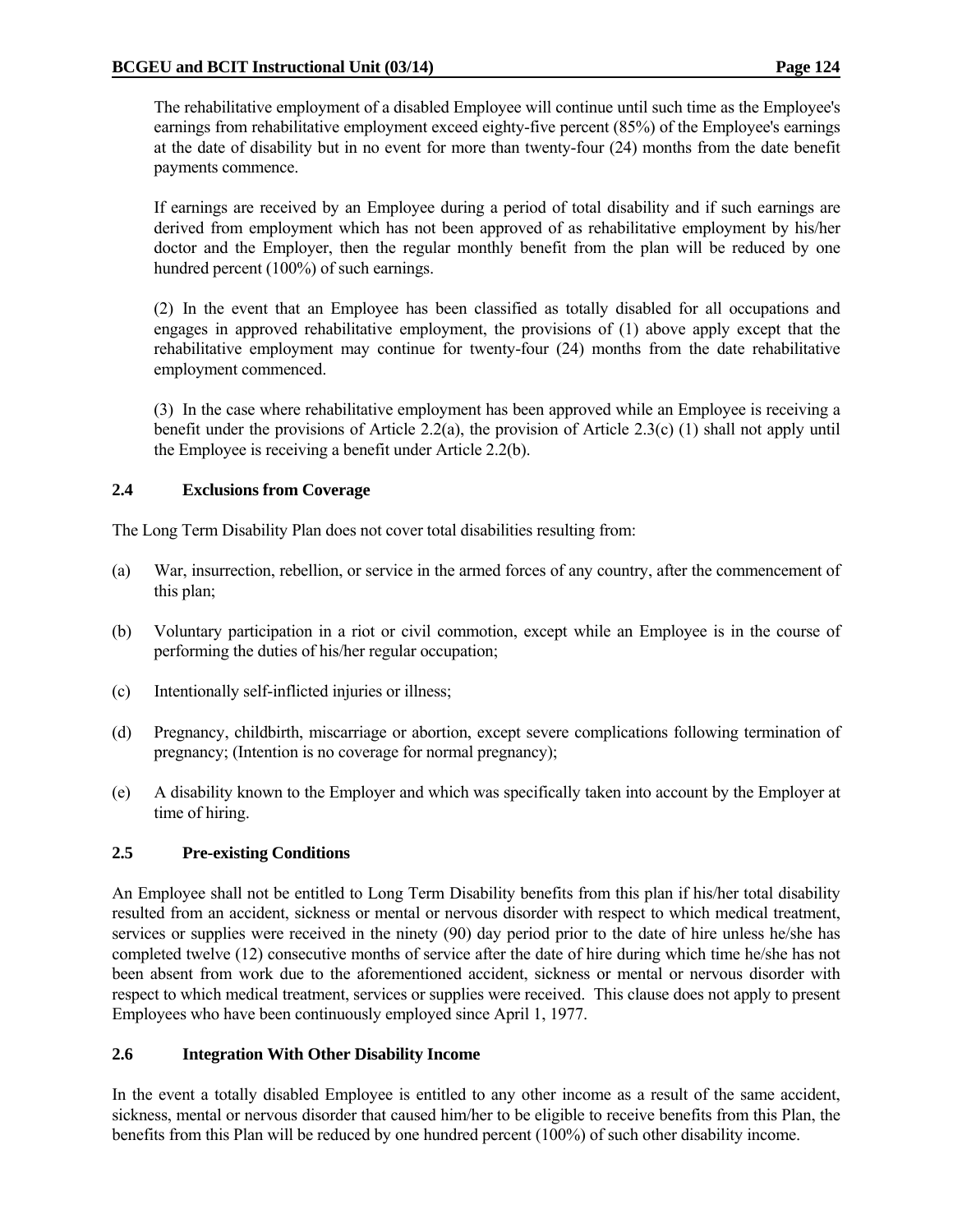Other disability income shall include, but not necessarily be limited to:

- (a) Any amount payable under the *Workers' Compensation Act* or Law or any other legislation of similar purpose, and;
- (b) Any amount the disabled Employee received from any group insurance, wage continuation or pension plan of the Employer that provides disability or retirement income, and;
- (c) Any amount of disability income provided by any compulsory act or law, and;
- (d) Any periodic primary benefit payment from the Canada or Quebec Pension Plans or other similar social security plan of any country to which the disabled Employee is entitled or to which he/she would be entitled if his/her application for such benefit were approved, and:
- (e) Any amount of disability income provided by any group or association disability plan to which the disabled Employee might belong or subscribe.

The amount by which the disability benefit from this plan is reduced by other disability income will normally be the amount to which the disabled Employee is entitled upon becoming first eligible for such other disability income. Future increases in such other disability income resulting from increases in the Canadian Consumer Price Index or similar indexing arrangements will not further reduce the benefits from this Plan.

Notwithstanding the above, in the case of ICBC Weekly Indemnity payments or, in the case of personal insurance coverage, integration will apply to the extent that the combination of Plan benefits and ICBC Weekly Indemnity payments or, personal insurance disability income benefits exceed either:

- (i) one hundred percent (100%) of basic pay; or
- (ii) the applicable benefit percentage of the individual average total monthly income in the twelve (12) month period immediately preceding commencement of the disability, whichever is the greater. Where this provision is to apply, the Employee will be required to provide satisfactory evidence of his/her total monthly income.

This Section does not apply to war disability pension paid under an Act of the governments of Canada or other Commonwealth countries.

#### **2.7 Successive Disabilities**

If, following a period of total disability with respect to which benefits are paid from this Plan, an Employee returns to work on a full-time basis for a continuous period of six (6) months or more, any subsequent total disability suffered by that Employee, whether related to the preceding disability or not, shall be considered a new disability and the disabled Employee shall be entitled to benefit payments in accordance with the provisions of this Plan.

In the event the period during which such an Employee has returned to work is less than six (6) months and the Employee again suffers a total disability and that is related to the preceding disability, the subsequent disability shall be deemed a continuation of the preceding disability, and the disabled Employee shall be entitled to benefit payments in accordance with the provisions of this Plan as though he/she had not returned to work. Should such an Employee suffer a subsequent disability that is unrelated to the previous disability and, provided the period during which the Employee returned to work is longer than one (1) month, the subsequent disability shall be considered a new disability and the Employee shall be entitled to benefit payments in accordance with the provisions of this Plan. If the period during which the Employee returned to work is one (1) month or less, the subsequent disability shall be deemed a continuation of the preceding disability and the disabled Employee shall be entitled to benefit payments in accordance with the provisions of this Plan.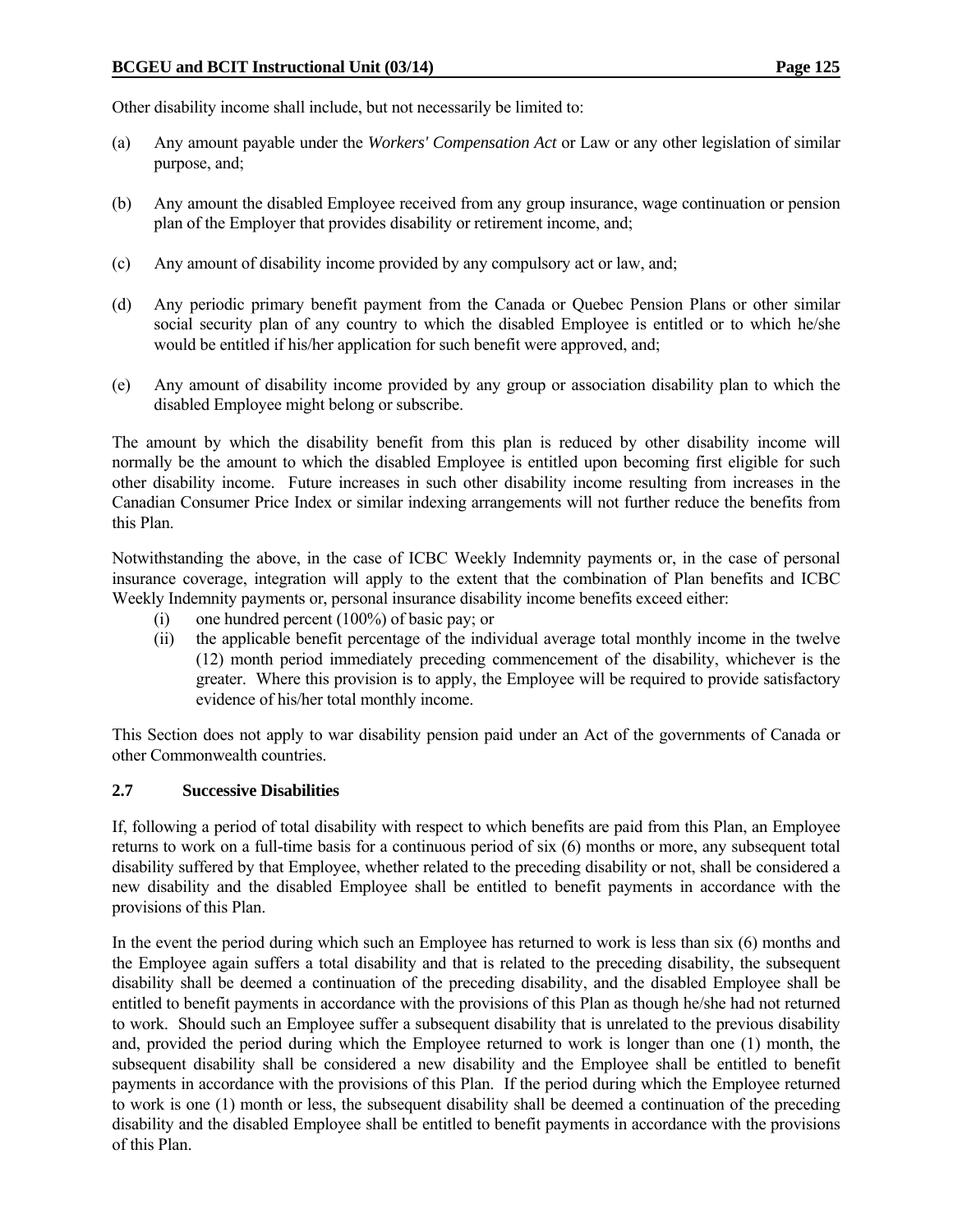#### **2.8 Cessation of Plan Coverage**

An Employee shall cease to be covered by this Plan at the earliest of the following dates:

- (a) on the date that is six (6) months prior to his/her sixty-fifth (65) birthday.
- (b) on the date of commencement of paid absence prior to retirement;
- (c) on the date of termination of employment with the Employer;

Cessation of active employment as a regular Employee shall be considered termination of employment except when an Employee is on authorized leave of absence with or without pay.

#### **2.9 Leave of Absence**

Employees on leave of absence without pay may opt to retain coverage under the plan and shall pay the full premium, except when on approved Maternity Leave. Coverage will be permitted for a period of eighteen (18) months of absence without pay except that if the leave is for educational purposes, the maximum period will be extended to two (2) years. If an Employee on leave of absence without pay or partial pay, who has elected coverage under this plan, becomes disabled, benefits under this Plan will be based upon monthly earnings immediately prior to the current leave of absence.

#### **2.10 Benefits Upon Plan Termination**

In the event this Long Term Disability Plan is terminated, the benefit payments shall continue to be paid in accordance with the provisions of this Plan to disabled Employees who become disabled while covered by this Plan prior to its termination.

#### **2.11 Contributions**

The cost of this Plan will be borne by the Employer.

#### **2.12 Waiver of Contributions**

Employee contributions to this Plan shall be waived with respect to disabled Employees during the time such an Employee is in receipt of disability benefit payments from this Plan.

#### **2.13 Claims**

Long Term Disability claims will be adjudicated and paid by a claims-paying agent to be appointed by the Employer. In the event a covered Employee disputes the decision of the claims-paying agent regarding a claim for benefits under this Plan, the Employee may arrange to have his/her claim reviewed by a Claims Review Committee composed of three (3) medical doctors; one (1) designated by the claimant, one (1) by the Employer and a third agreed to by the first two. Written notice of a disputed claim or an appeal under this Plan shall be sent to the Plan Administrator.

Written notice of an appeal must be submitted within six (6) months from the date the claims-paying agent rejected the claim. The expenses incurred by a Claims Review Committee will be paid by the Plan.

Where an Employee has disputed the decision of the claims-paying agent and is awaiting the outcome of a review or an appeal, the Employee will be considered to be on leave of absence without pay during the portion of the waiting period when he/she is not receiving pay or benefit allowance. During the waiting period, an Employee will continue to be covered by group life, extended health, dental and medical plans.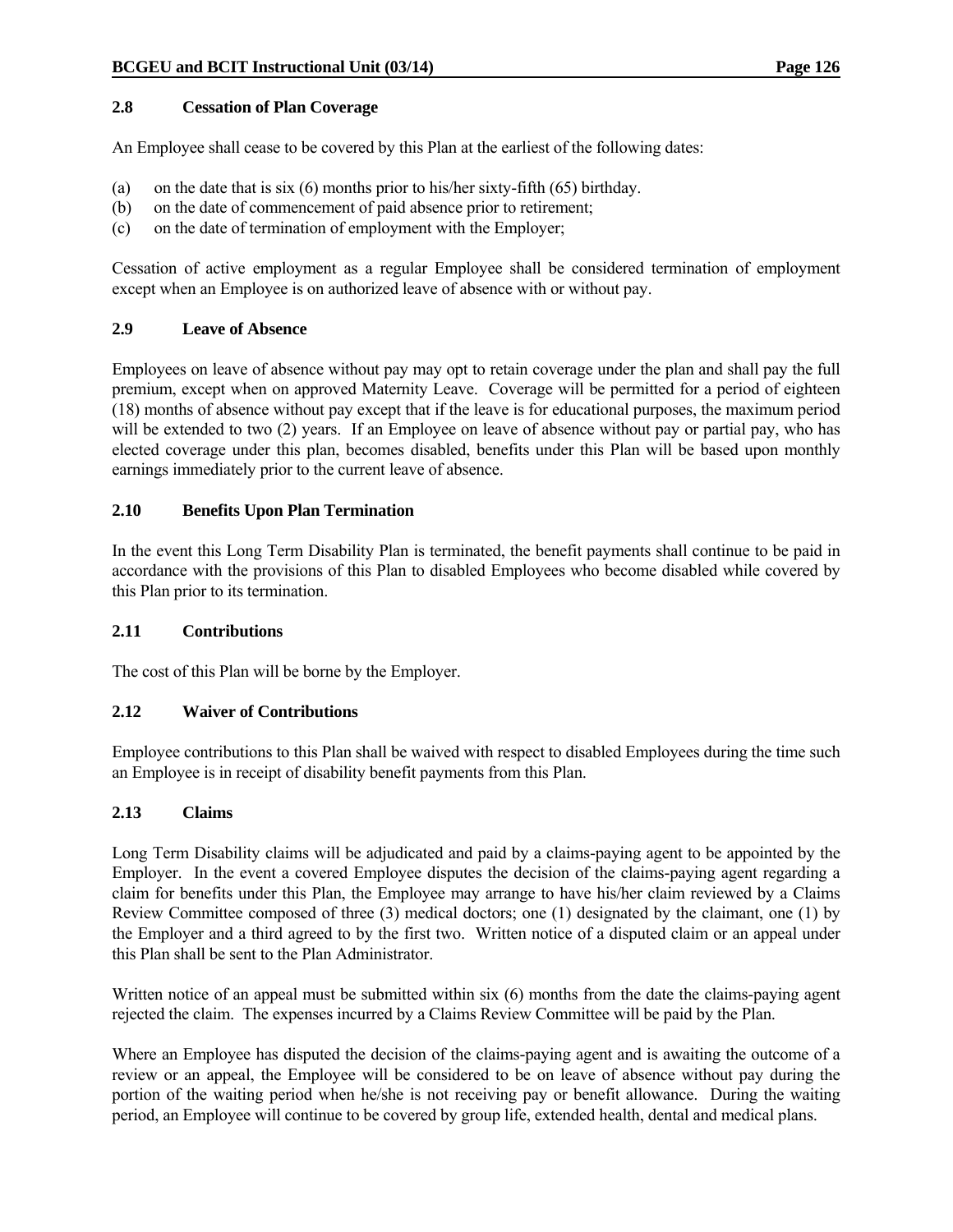#### **2.14 Physical Examination**

The Employer, at its own expense, shall have the right and be given the opportunity to have a medical doctor appointed by the Employer examine, as often as it may reasonably require any Employee whose injury, sickness, mental or nervous disorder is the basis of claim upon this Plan.

#### **2.15 Canadian Currency**

All monies payable to or from this Plan shall be payable in Canada in Canadian currency.

#### **2.16 Administration**

The Employer will be the administrator of the Plan. All questions arising as to the interpretation of this Plan shall be subject to the grievance and arbitration procedures in Articles 7 and 8 of this Agreement.

#### **2.17 Implementation by Regulation**

The provisions of this Plan shall become part of a memorandum of agreement between the Parties and will be implemented by regulation.

#### **2.18 Benefit Level**

The benefit level for existing LTD recipients shall be increased by the same amount as the negotiated salary increase for other Employees in the Bargaining Unit.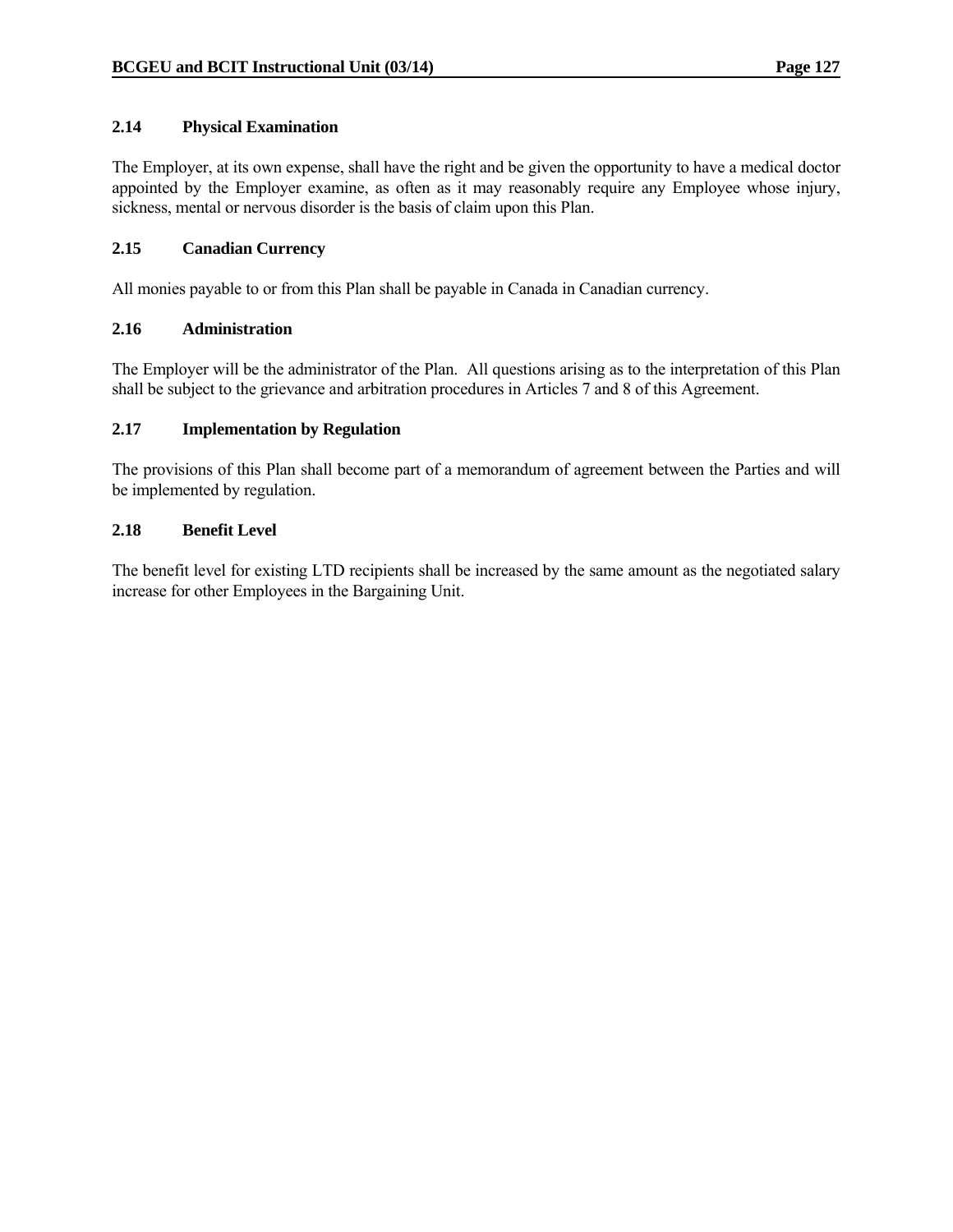#### **JOINT ADVISORY COMMITTEE**

There shall be a Joint Advisory Committee which shall consist of two (2) representatives appointed by the Employer and two (2) representatives appointed by the Union. The Employer and the Union may each appoint one (1) alternate Committee member. The purpose of the Committee shall be to consider and make recommendations to the Bargaining Principals on all matters related to the effective administration of the Short Term Illness and Injury and Long Term Disability Plans and to consider and make recommendations to the Bargaining Principals on any questions which may arise related to interpretation or application of the wording of Appendix A. The Committee shall consider and report back on all matters related to the plans which may be referred to it jointly by the Bargaining Principals.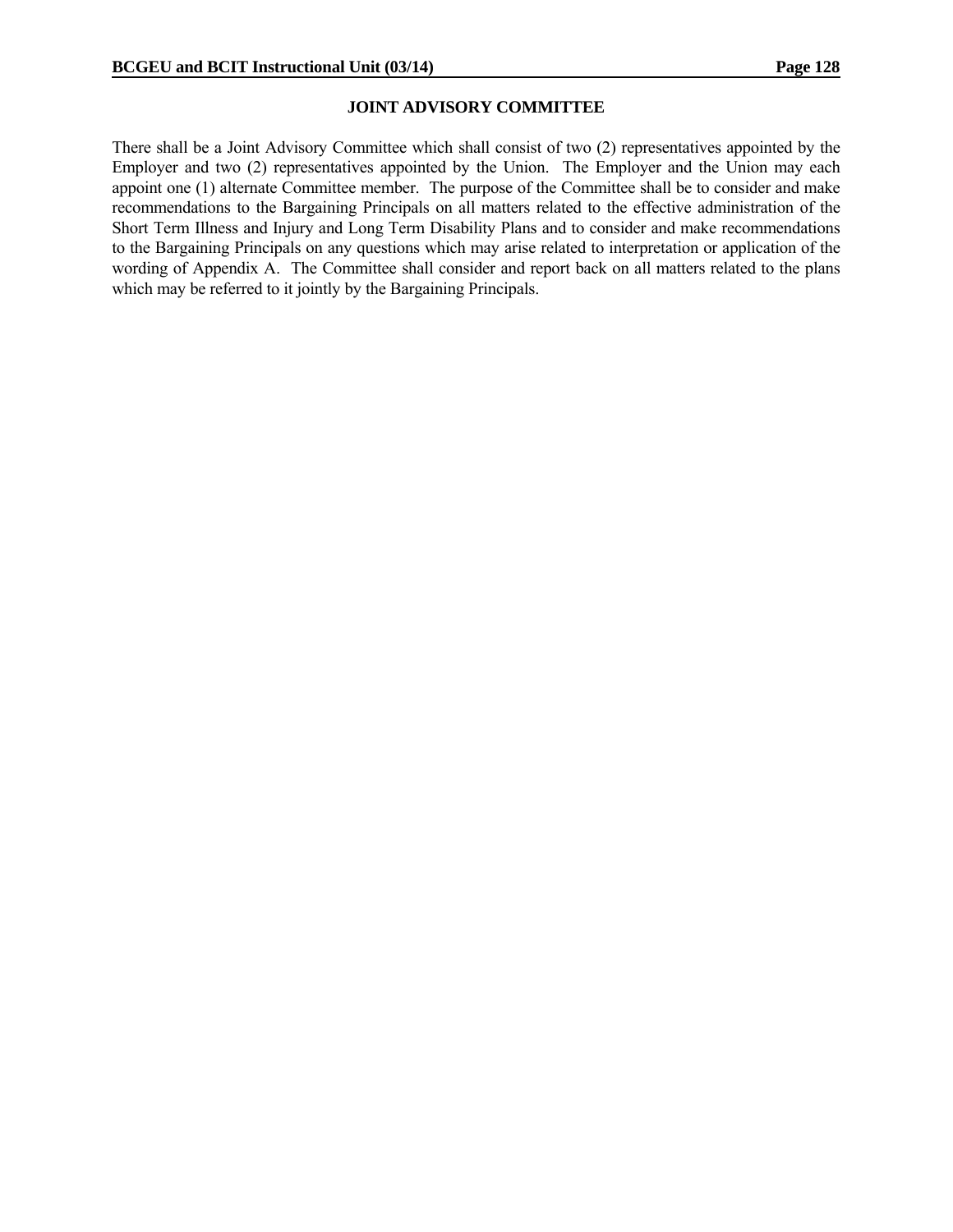#### **LETTER OF UNDERSTANDING #1 - QUALIFICATIONS**

The following format for qualifications will be introduced, upon signing of this Agreement, and will continue in full force and effect for the duration of the Agreement.

Job postings for Vocational Instructors shall consist of the following qualifications:

- 1. trade qualification in a designated trade or recognized industry qualifications in non-designated trades and other occupations;
- 2. five (5) years' experience as a Journeyman or equivalent;
- 3. previous supervisory or teaching experience; and
- 4. skills and abilities to instruct the curriculum.

Common core qualifications shall include an Institute endorsement for this specialization. The criteria for this endorsement shall be developed by the Labour/Management Committee.

# **SIGNED ON BEHALF OF THE UNION: SIGNED ON BEHALF OF THE EMPLOYER:** George Heyman, President Brian Gillespie, President Tom Kozar, Co-Chairperson Tomi Eeckhout, Director Bargaining Committee Labour Relations Gary Blidook, Member Ron Evans, Member Bargaining Committee Bargaining Committee Rick Dohl, Member Dave Mitchell, Member Bargaining Committee Bargaining Committee Michael Wanstall, Member **Dennis Duffey**, Member **Dennis Duffey**, Member Bargaining Committee Bargaining Committee Barbara Offen, Co-Chairperson Phyllis Johnson, Member Coordinated Bargaining Representative Clodine Sartori, Member Bargaining Committee

Date: October 12, 1999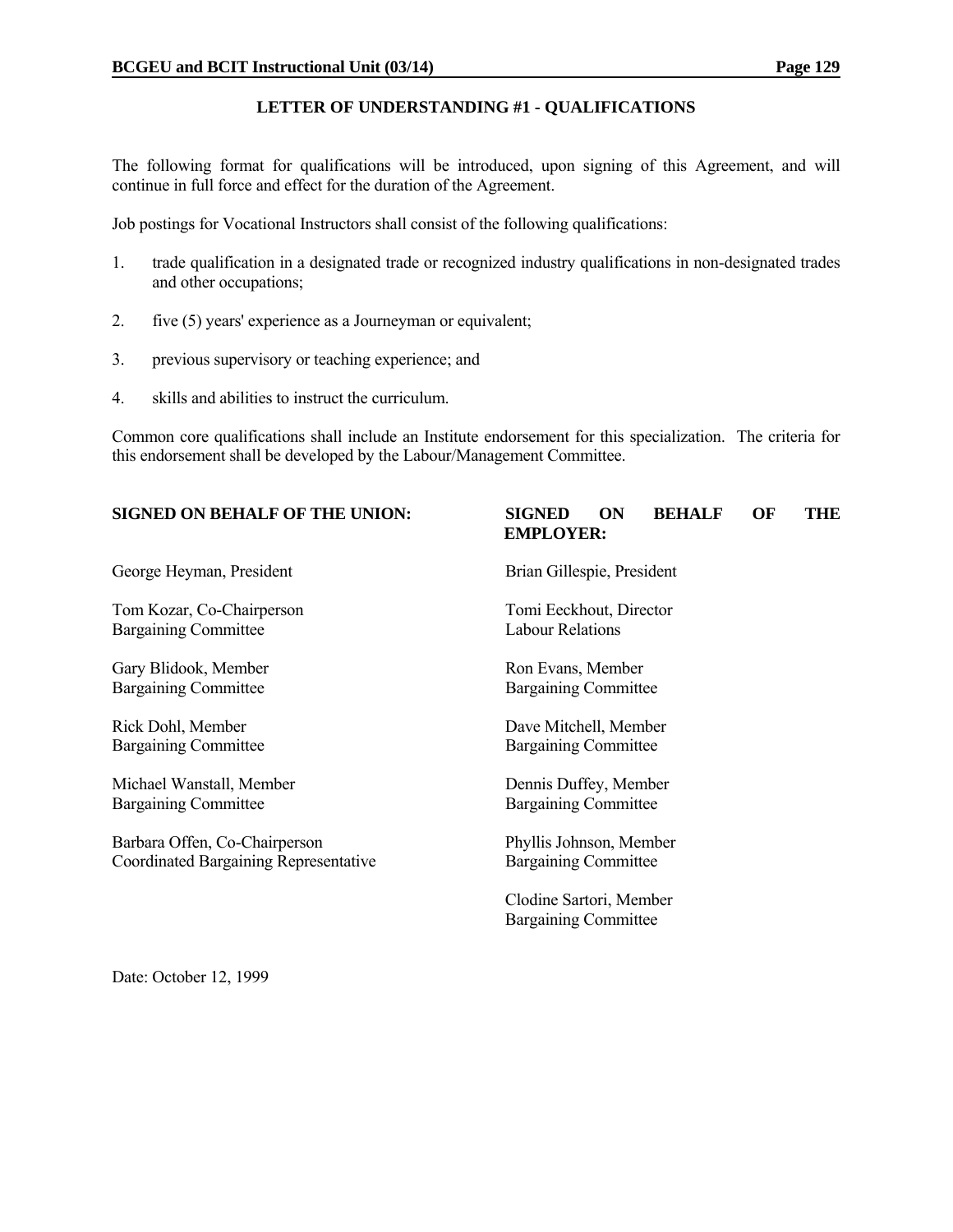#### **LETTER OF UNDERSTANDING #2 – COURSE EVALUATION REPORTS**

#### **Re: Course Evaluation Reports**

The Parties agree that the Labour/Management Committee will work together to develop a fair and viable Course Evaluation system including support; curriculum; facilities; and instructional components.

# **SIGNED ON BEHALF OF THE UNION: SIGNED ON BEHALF OF THE EMPLOYER:**

George Heyman, President Brian Gillespie, President

Tom Kozar, Co-Chairperson Tomi Eeckhout, Director Bargaining Committee Labour Relations

Gary Blidook, Member Ron Evans, Member Bargaining Committee Bargaining Committee

Bargaining Committee Bargaining Committee

Michael Wanstall, Member Dennis Duffey, Member Bargaining Committee Bargaining Committee

Barbara Offen, Co-Chairperson Phyllis Johnson, Member<br>Coordinated Bargaining Representative Bargaining Committee Coordinated Bargaining Representative

Rick Dohl, Member Dave Mitchell, Member

 Clodine Sartori, Member Bargaining Committee

Date: October 12, 1999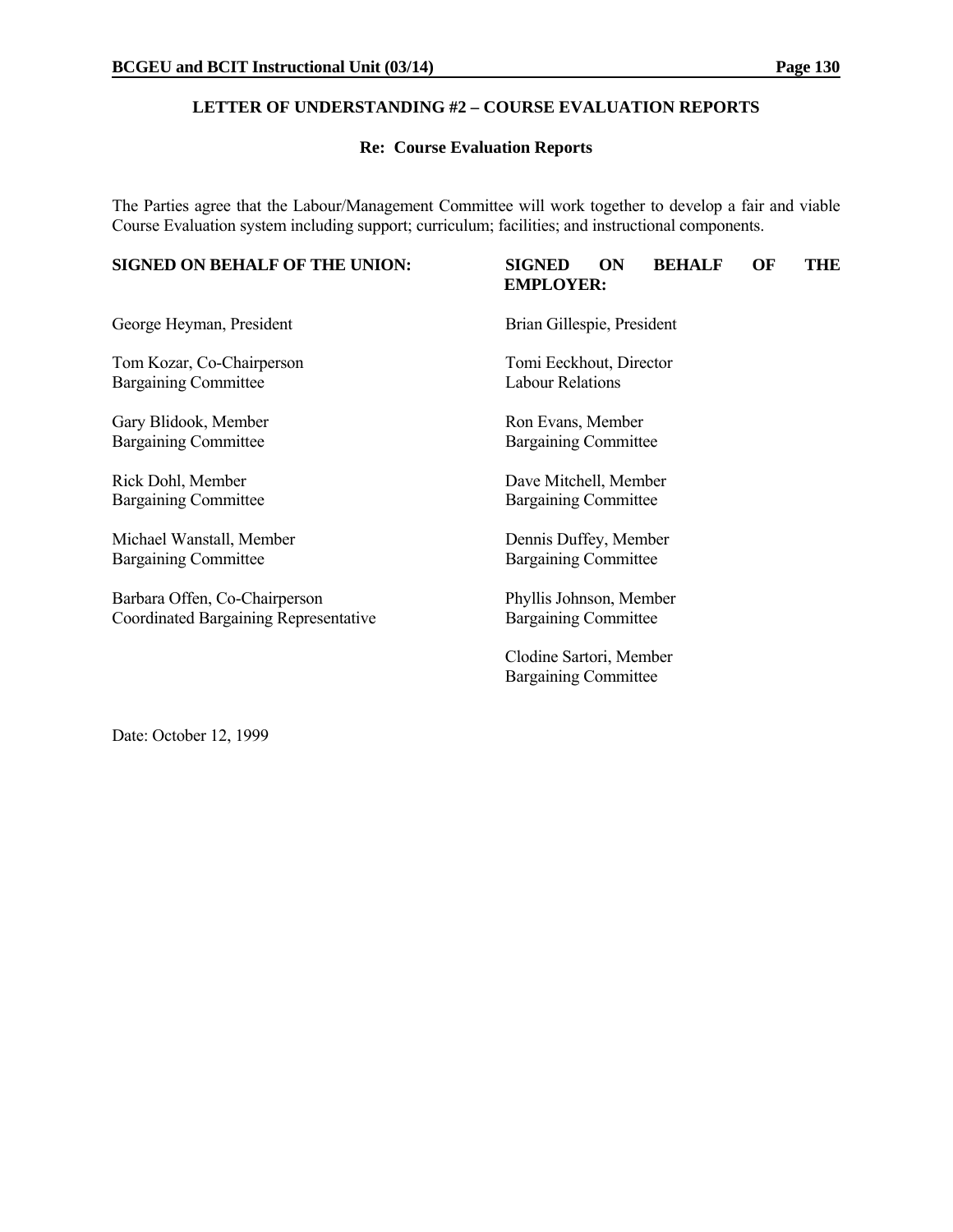#### **LETTER OF UNDERSTANDING #3 – SCHEDULE E – SPECIALIZATION GROUPING**

#### **Re: Schedule E - Part I - Piping Trades Specialization Grouping**

The Parties agree that a separate specialization grouping to be known as *"Piping Trades"* be established. The new grouping will encompass the existing specializations of Plumbing, Heat and Frost, as well as the newly created specializations of Steamfitting, Gasfitting and Sprinklerfitting. The existing Piping specialization will be deleted.

In making this change, the specializations of Plumbing and Heat and Frost will move from the existing Steel Industries Specialization Grouping to the newly created Piping Trades Grouping.

A grandfathering provision has also been agreed to by the Parties. On the implementation date of 90 September 01, all Employees with a seniority date of 90 September 01 or earlier, including those with less than three years' seniority as of 90 September 01, who were Employees in the Steel Industries Grouping on this date, will have the right to exercise the displacement option in both the revised Steel Industries and new Piping Trades Specialization Groupings.

The following is the list of Employees affected by this Agreement and their specialization as of 90 September 01:

Piping Trades Specialization Grouping

#### *Plumbing Specialization*

| N. Potis   | J. Endert |
|------------|-----------|
| G. Norgard | D. Bowles |
| G. Milne   | W. Evans  |
| J. Masse   | D. Pfaff  |
|            |           |

*Steamfitting Specialization*

| G. Millar  | A. St. Eloi |
|------------|-------------|
| R. Marier  | W. Bradbury |
| B. Koelzer |             |

*Heat and Frost\* /Gasfitting\* /Sprinklerfitting\**

\*There were no Employees in these specializations as of 90 September 01.

Revised Steel Industries Specialization Grouping

#### *Welding*

| D. Becker     | J. Black         |
|---------------|------------------|
| E. Iversen    | A. Pasichnyk     |
| E. Sukkel     | G. Jones         |
| R. Holroyd    | C. Grass         |
| L. Cox        | A. Wood          |
| E. Waterfield | C. Bishop        |
| F. Bettis     | <b>B.</b> Finnie |
| D. McRae      |                  |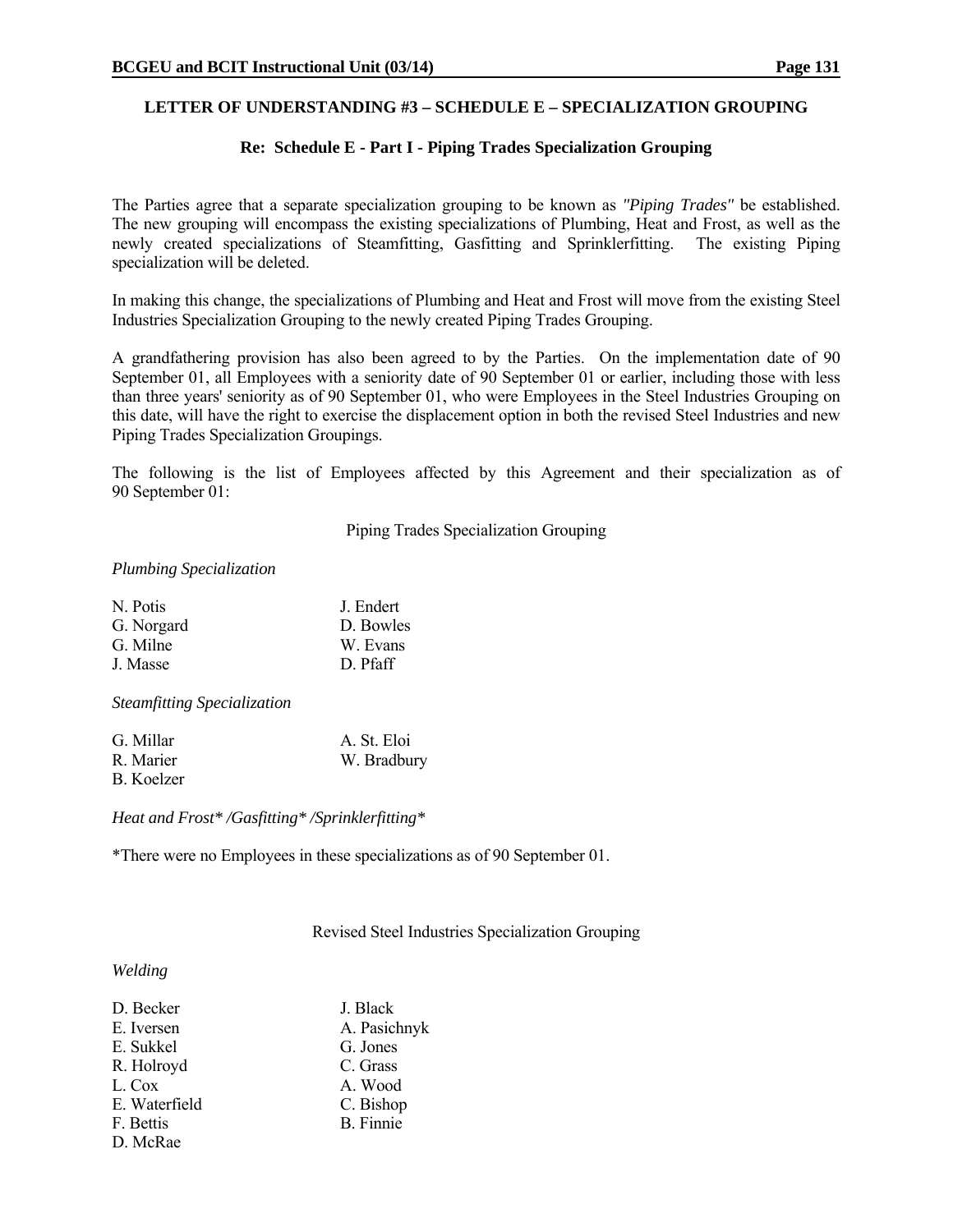*Steel Fabrication*

| G. Cooper<br>G. Blidook               | T. Subtelny<br>K Neustaedter |
|---------------------------------------|------------------------------|
| <b>Boiler Making</b>                  |                              |
| J. Kiwior                             |                              |
| Iron Worker                           |                              |
| N. Romanin                            | J. Willoughby                |
| <b>Sheet Metal</b>                    |                              |
| G. Bradbury<br>T. Kondo<br>D. Stewart | J. Cove<br>E. Sorila         |

#### **SIGNED ON BEHALF OF THE UNION: SIGNED ON BEHALF OF THE EMPLOYER:**

George Heyman, President Brian Gillespie, President

Tom Kozar, Co-Chairperson Tomi Eeckhout, Director Bargaining Committee Labour Relations

Gary Blidook, Member<br>Bargaining Committee Bargaining Committee Bargaining Committee

Michael Wanstall, Member Dennis Duffey, Member Bargaining Committee Bargaining Committee

Barbara Offen, Co-Chairperson Phyllis Johnson, Member Coordinated Bargaining Representative Bargaining Committee

Bargaining Committee

Rick Dohl, Member<br>Bargaining Committee Bargaining Committee Bargaining Committee Bargaining Committee

 Clodine Sartori, Member Bargaining Committee

Date: October 12, 1999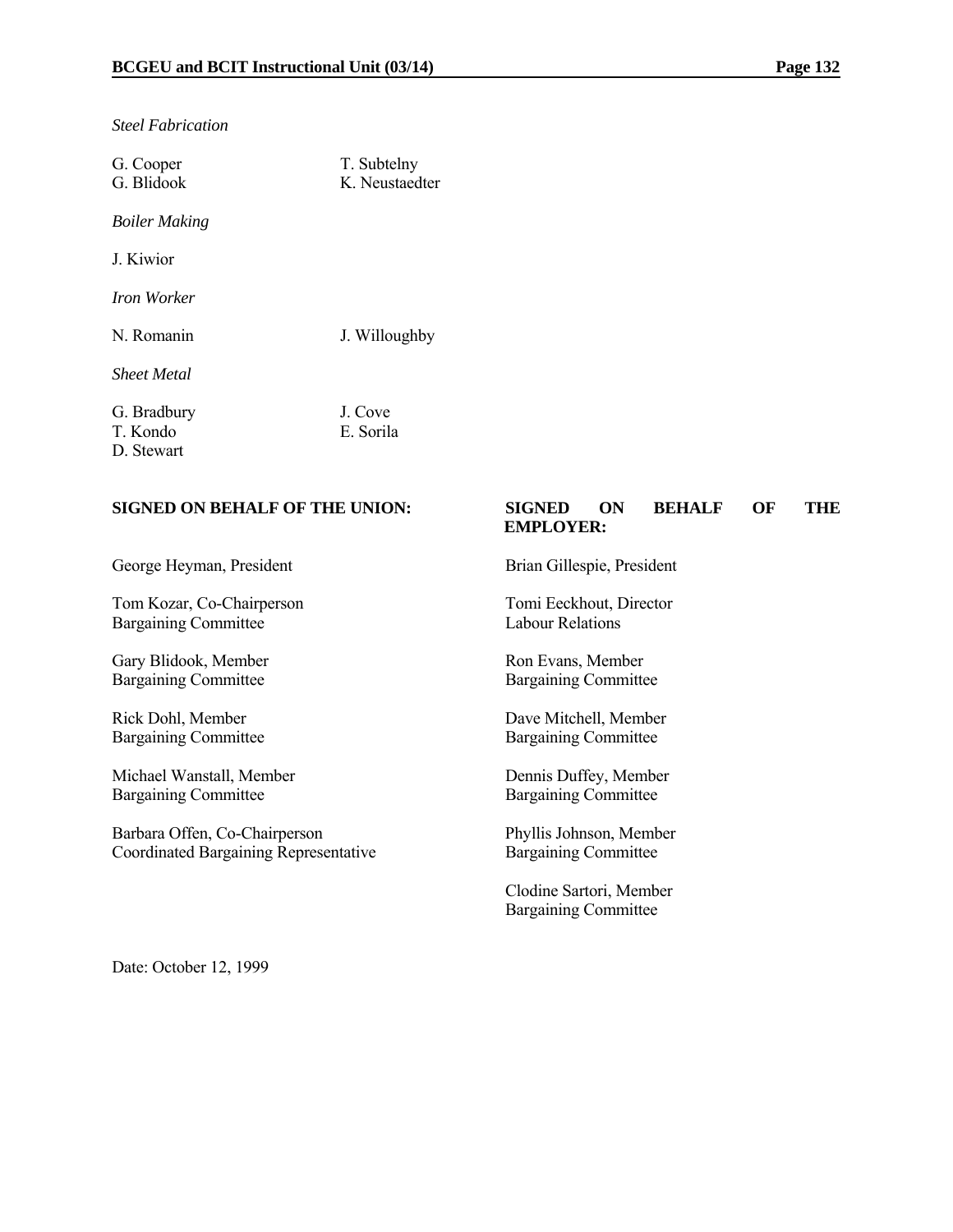#### **LETTER OF UNDERSTANDING #4 - SPECIALIZATIONS**

#### **Re: Schedule E - Specializations and Specialization Groupings**

The Parties have agreed to delete the following specializations from the list currently outlined in the Collective Agreement, with the understanding that if any of these specializations is ever re-established at BCIT, that the specializations will automatically be added back into the *"Specializations and Specializations Groupings"* list.

The Parties agree that the following list of specializations is to be deleted from Schedule E, Part I:

#### *Mechanical Specialization Grouping*

| Autobody/Autoframe* | Auto Refinishing*            |
|---------------------|------------------------------|
| Diamond Drilling    | <b>Small Engine Mechanic</b> |

\* Although these two specializations are being deleted, they are being replaced with the specialization *"Auto Collision"* under the Mechanical Specialization Grouping.

*Construction Specialization Grouping*

Bricklaying Drywall Installer Drywall Finisher Tile Setting Floor Covering Glazings Glazings Painting and Decorating

*Steel Industries Specialization Grouping*

Plumbing\* Piping Heat and Frost\*

\*These specializations are to be moved to a new Specialization Grouping *"Piping Trades Specialization Grouping"*. The other specializations which will be contained within this new grouping include: Sprinklerfitting, Steamfitting and Gasfitting.

*Electrical/Electronics Specialization Grouping*

Diesel Electrical Motor Winding Workplace Automation

Appliance Repair Commercial Refrigeration\*

\*Commercial Refrigeration is being replaced with *"Refrigeration"*.

*Aviation/Aerospace Specialization Grouping*

Aircraft Structures Repair and Manufacturing Aircraft Electronics (Avionics) Airline Technical Operations **Aircraft Mechanical Component** Aircraft Interior Technician programs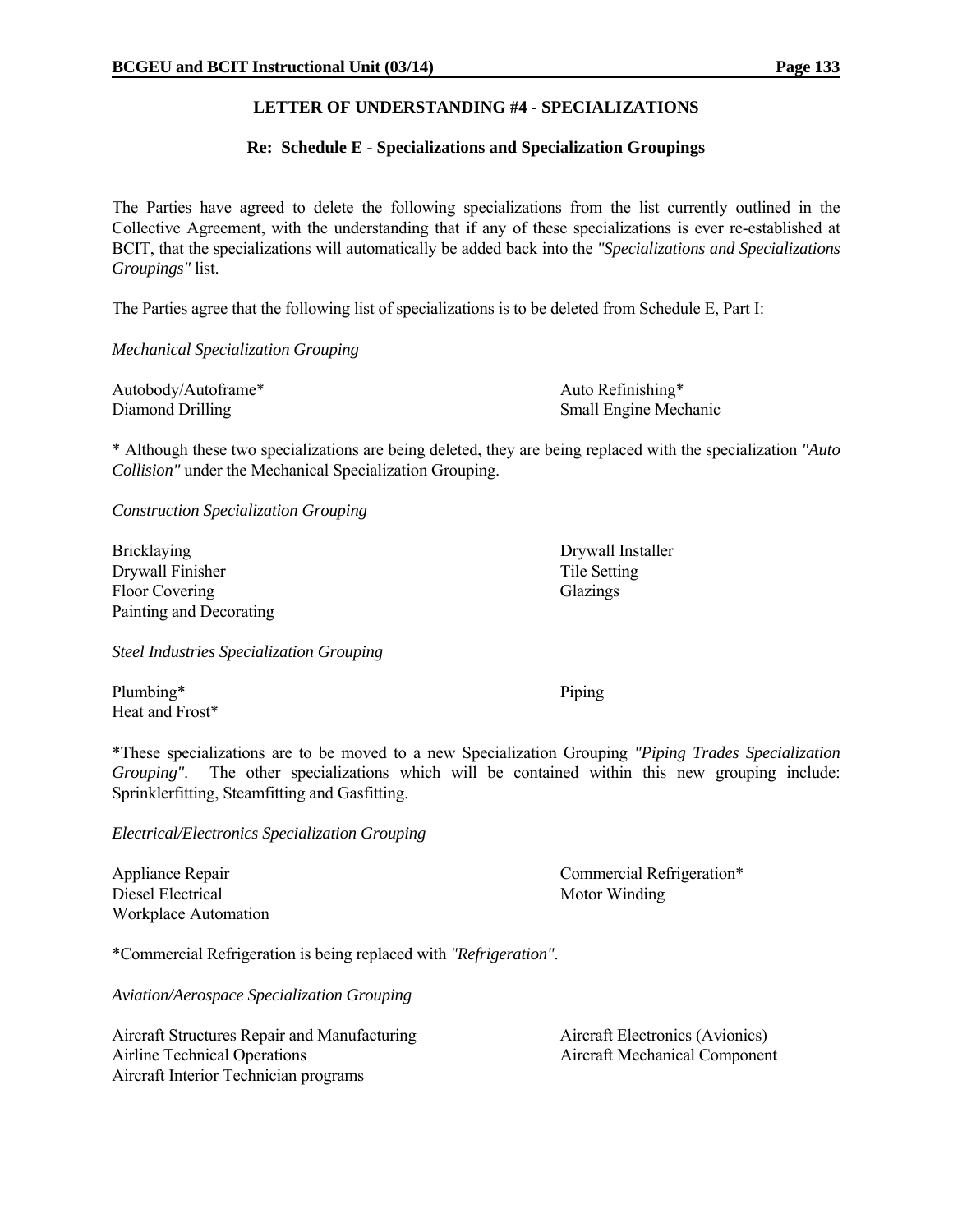*Business and Industry Specialization Grouping*

Auto Trim and Custom Upholstery Embalming Forestry Crewperson Forestry Tree Trimmer Horticulture **Office Administration** Training Preparation

*Food and Hospitality Services Specialization Grouping*

Meat Processing Baking Dining Service Taxi Driver Barbering

Cooking Sausage Making

*Common Core Specialization Grouping (removed as Specialization Grouping)* 

*Marine Training Specialization Grouping*

Maritime Logistics and Port Operations

*Trades Access Specialization Grouping* 

Fresh Start

Original date of Letter of Understanding #4: October 12, 1999 Revised date of Letter of Understanding #4: August 31, 2006 Revised date of Letter of Understanding #4: November 8, 2010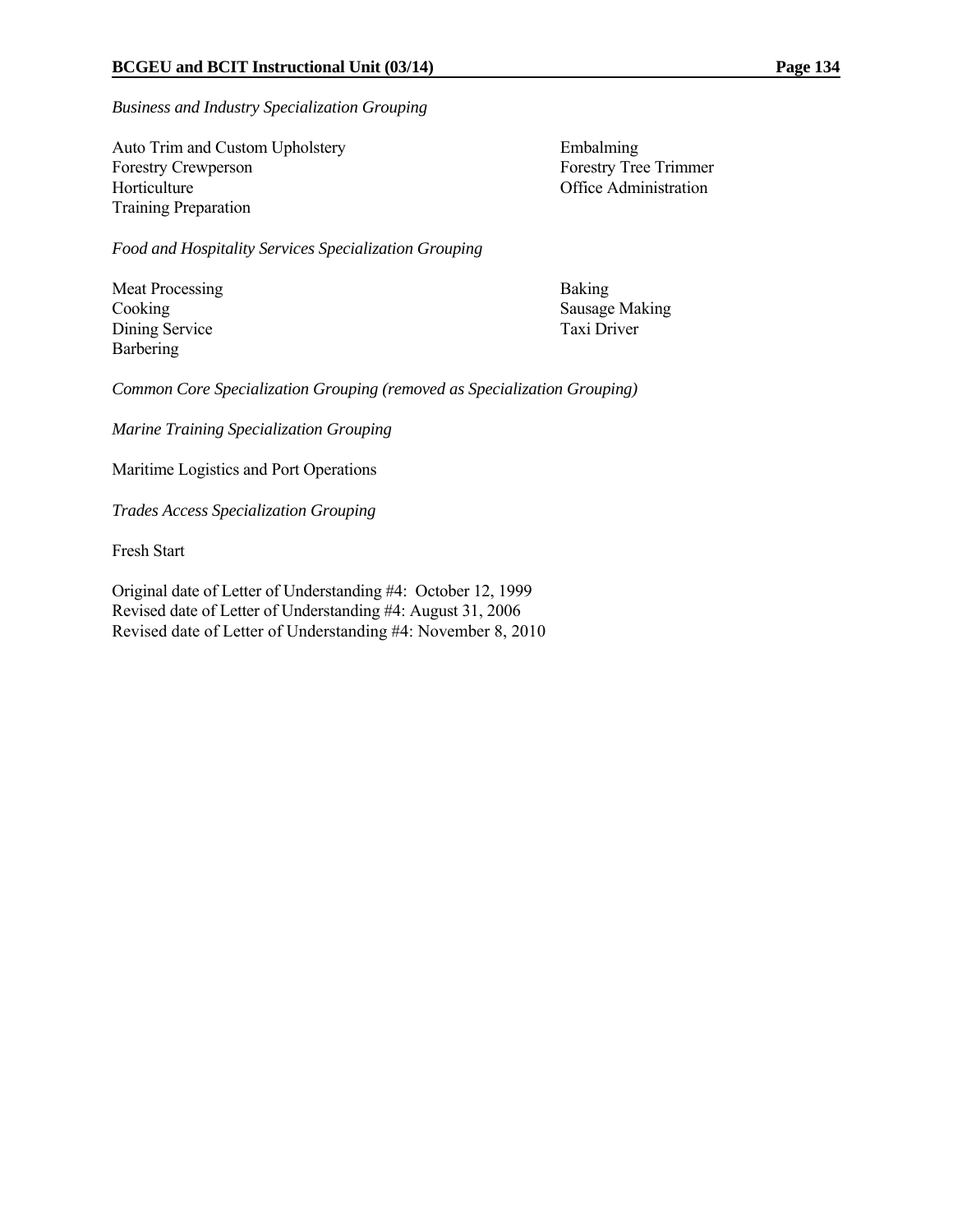#### **LETTER OF UNDERSTANDING #5 – SUB COMMITTEE LABOUR/MANAGEMENT**

#### **Re: Sub Committee of Labour/Management Committee**

- 1. The Parties agree to establish two (2) Joint Committees to review the Collective Agreement, research and make recommendations to the Labour/Management Committee in the following areas:
	- a. *Distributed Learning* review the terms and conditions of employment for employees involved in new distributed learning initiatives.
	- b. *International Education* review the terms and conditions of employment for employees who participate in international education assignments.
- 2. The two (2) committees shall be governed by the following conditions:
	- a. The committees will be established and hold a first meeting within sixty (60) days of ratification of the renewed Collective Agreement;
	- b. Membership on each committee will be comprised of two (2) union representatives and two (2) employer representatives;
	- c. The committees may consult other individuals where appropriate and additional expertise/knowledge is considered helpful;
	- d. Union representatives on these committees shall suffer no loss of seniority or remuneration otherwise payable by the Institute when meetings of the committees are held during work hours.
- *3. Reporting Timelines*

The committees will make regular progress reports to the Labour/Management Committee.

The committees will make final recommendations to the Labour/Management Committee within one (1) year from the date of the first meeting, subject to the agreement of the Parties.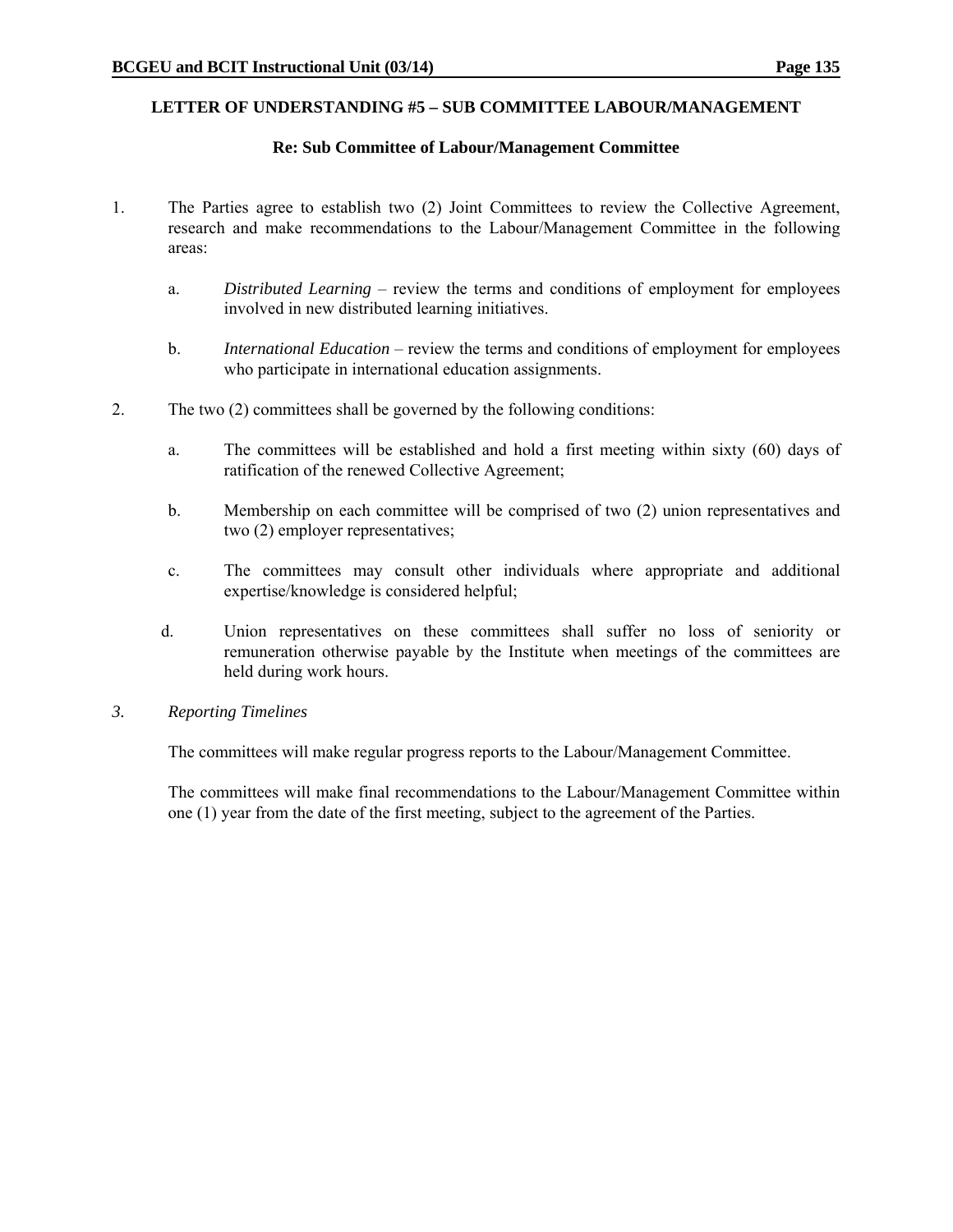#### **LETTER OF UNDERSTANDING #6 – HUMAN RESOURCES DATABASE**

#### **Re: Human Resources Database**

The Institute will continue to provide information to the Post Secondary Employers' Association (PSEA) as requested by PSEA and in support of the Human Resources Database.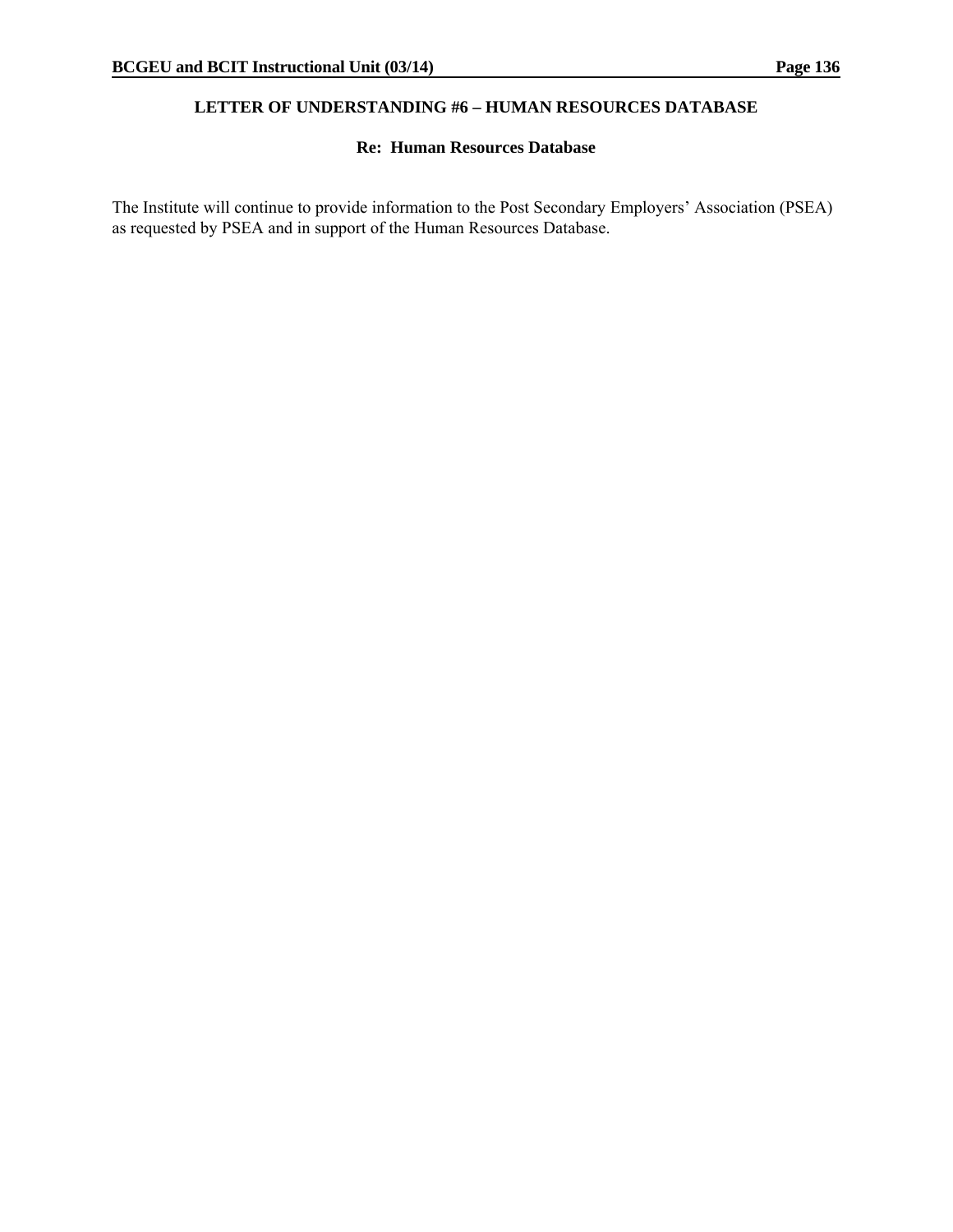### **LETTER OF UNDERSTANDING #7 – NEW PROFESSIONAL DEVELOPMENT FUND**

#### **Re: New Professional Development Fund**

The Employer will create a new professional development fund. This fund will be set at point six of one percent (0.6%) of instructor salary.

The parties agree that any monies in the Fund that are not spent **at the end of any fiscal year** shall be **retained by the employer**.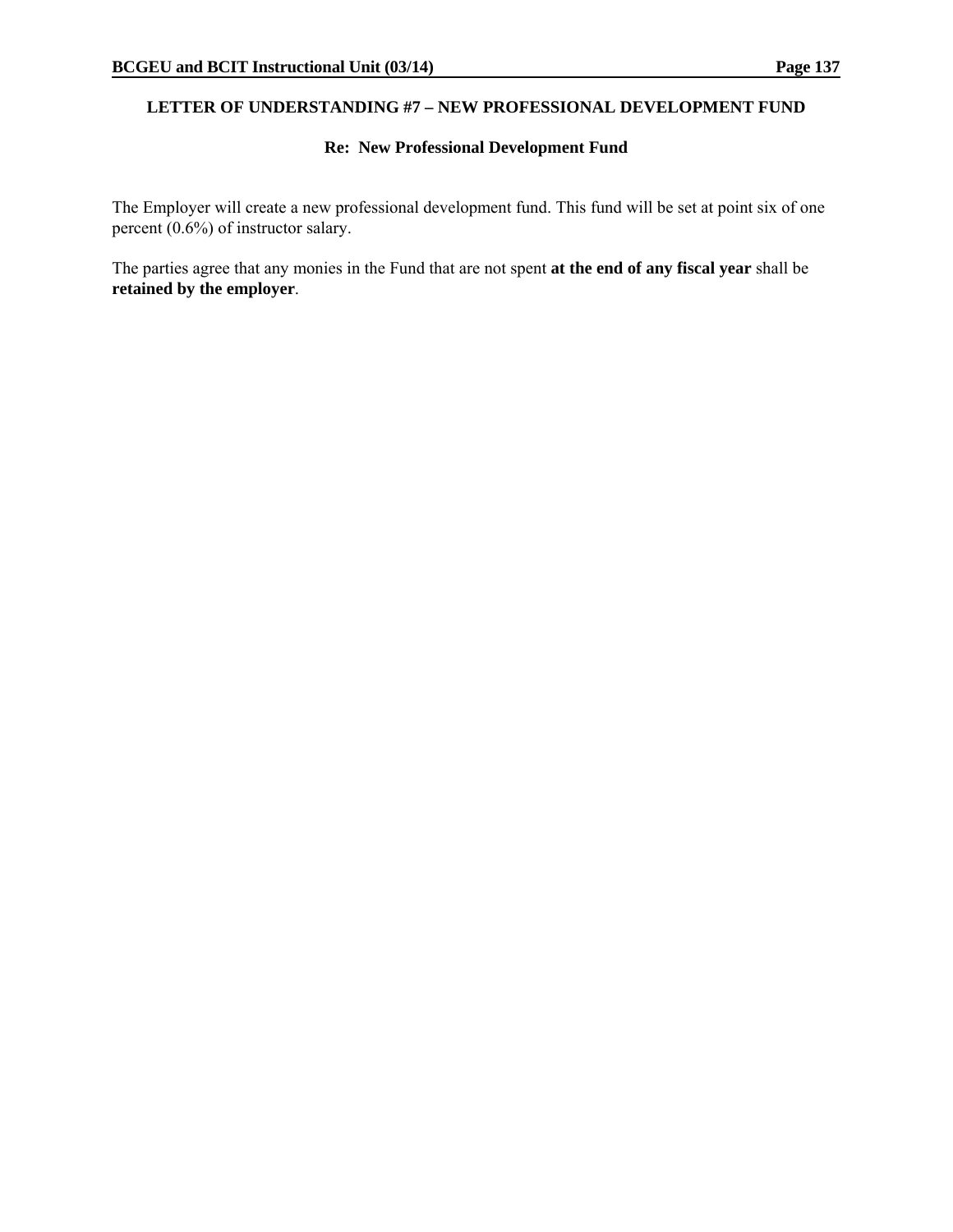#### **LETTER OF UNDERSTANDING #8 – FISCAL DIVIDEND**

#### **Re: FISCAL DIVIDEND**

#### THE PARTIES AGREE AS FOLLOWS:

Having agreed the term of the Collective Agreement to be from April 1, 2007 to March 31, 2010, a Fiscal Dividend Bonus may be paid from a one-time fund (the "Fund") generated out of monies, in excess of \$150 million surplus to the BC government, as defined in the Province's audited financial statements, for the fiscal year  $2009 - 2010$ .

- 1. If fiscal dividend funds are determined to be available, a Fiscal Dividend will be paid as soon as is reasonably practicable.
- 2. The quantum of the Fund accessible for the parties to this agreement will be based on the Province's audited financial statements as at March 31, 2010. The Fund will be determined as follows:
	- i. The calculations will be based on the surplus, as calculated before deduction of any expense associated with the Fiscal Dividend Bonus, achieved in fiscal 2009 – 10, as published in the audited financial statements for that fiscal year, provided that the surplus is in excess of \$150 million.
	- ii. Only final surplus monies in excess of \$150 million will be part of the Fund, and the total quantum of the Fund for the entire public sector (including all categories of employees) will not exceed \$300 million.
	- iii. The quantum of the Fund will be constrained by the proportion of the public sector that is eligible to participate in the Fiscal Dividend Bonus i.e., 100% of the Fund will be available if 100% of all categories of employees in the public sector under the purview of the Public Sector Employers' Council participate, but if a lesser number participate, a proportionately lesser amount of the Fund will be available.
	- iv. Additionally, the Fund will be proportioned among all groups of public sector employees by ratio of group population to total population participating.
- 3. The Fiscal Dividend Bonus will be paid to each member of the bargaining unit who is employed by the Institution on March 31, 2010.
- 4. The Fiscal Dividend Bonus shall be a one-time payment paid to each full-time equivalent employee and paid to each part-time employee on a pro-rated basis. For the purpose of the determination of the amount of the Fiscal Dividend Bonus, a full-time equivalent employee is a regular or nonregular employee who worked on a full-time basis for the period of April 1, 2009 to March 31, 2010. The Fiscal Dividend Bonus for an employee who worked less than full-time over this period shall be pro-rated for the fraction of a full-time employee workload, as defined in the parties' local provisions, that the employee worked over this period. For the purpose of calculating the amount of an employee's incentive payment, time spent by employees on paid leaves and the leaves listed below shall be considered as time worked:
	- Maternity or parental leave
	- Short-term disability leave
	- Long-term disability or Workers' Compensation leave that commenced between April 1, 2009 to March 31, 2010
- 5. The Fiscal Dividend Bonus shall be paid to employees as soon after March 31, 2010 as is practicable for the Institution to determine and pay the Bonus amount to employees.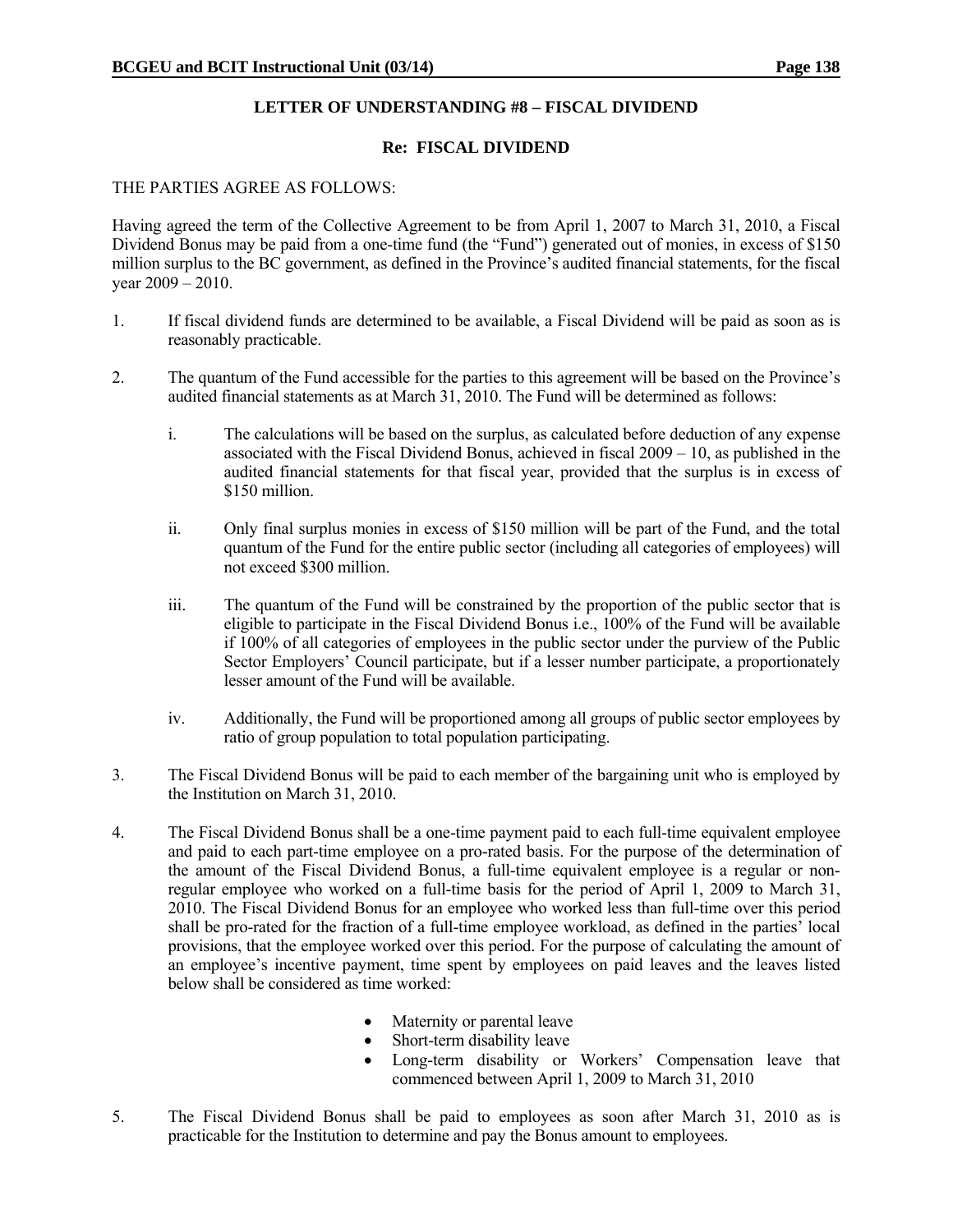### **LETTER OF UNDERSTANDING #9 – PROVINCIAL INSTRUCTORS DIPLOMA**

05VOC06

#### MEMORANDUM OF AGREEMENT

#### between

#### THE B.C. GOVERNMENT AND SERVICE EMPLOYEES' UNION (VOCATIONAL INSTRUCTORS)

#### And

#### THE BRITISH COLUMBIA INSTITUTE OF TECHNOLOGY

#### **Re: Provincial Instructors Diploma**

In an effort to encourage and reward new instructors to obtain the Provincial Instructors Diploma (PID) in a timely manner, the parties agree as follows:

- 1. Effective immediately, a regular full time instructor who obtains his/her PID within the first 2 calendar years of employment will advance one step on the instructor salary scale, if he/she has not already received a step for Part B of the Placement Record.
- 2. The effective date of the step increase will be the date that HR receives proof of completion of the PID.
- 3. Instructors are responsible for submitting the proof of completion of the PID to HR Advising.
- 4. This agreement refers to the Provincial Instructors Diploma only and equivalencies will not be considered.
- 5. There will be no consequential change made to the interpretation of any other provision of the collective agreement as a result of this agreement.

"Richard MacIntosh" "Laura Mills" Richard MacIntosh Laura Mills BCGEU Vocational Instructors BCIT

Chair **Chair** Chair **Chair** Chair **Action** Acting Manager, Labour Relations Chair

November 15, 2005 November 14, 2005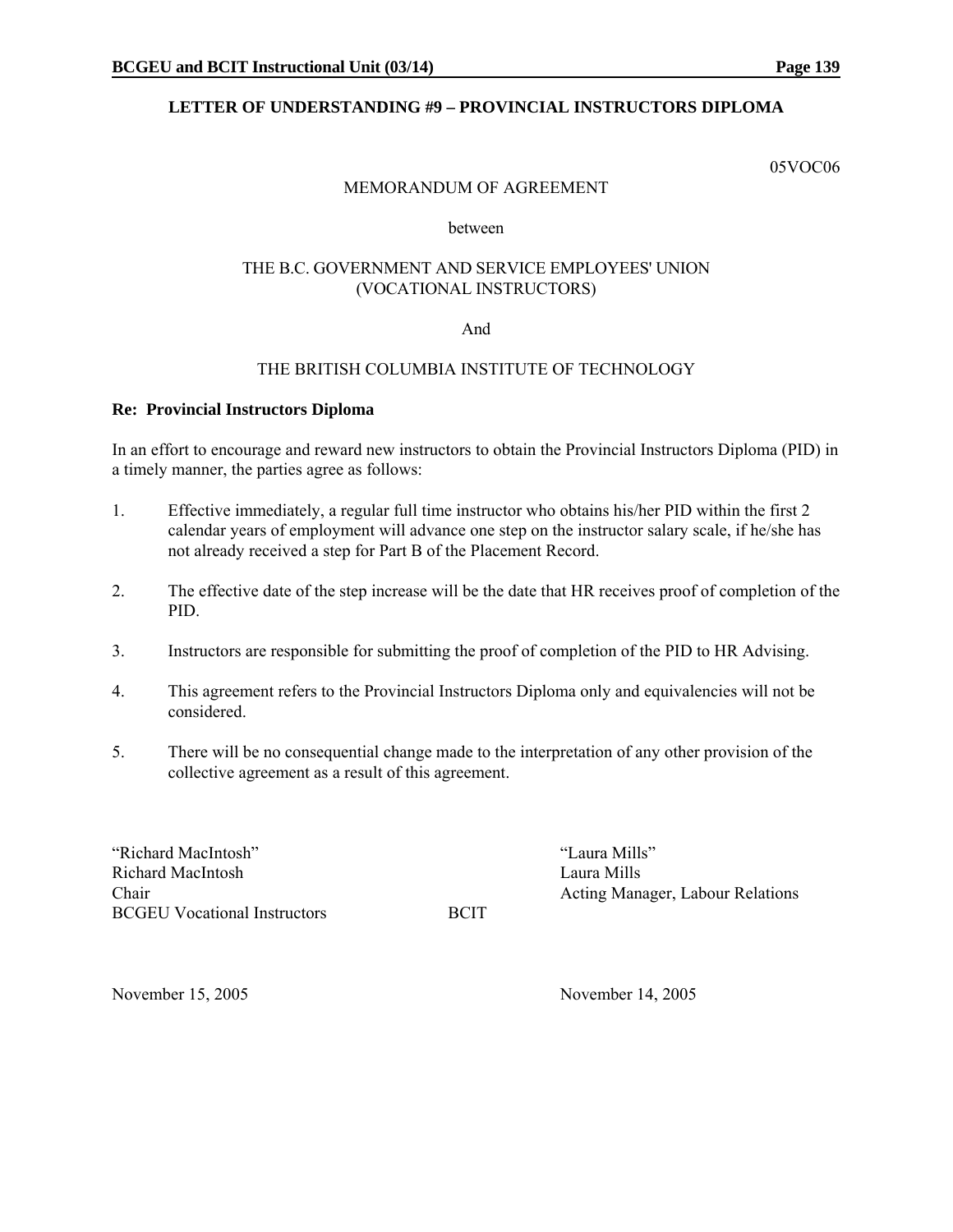### **LETTER OF UNDERSTANDING #10 – SELECTION COMMITTEES**

00FSA24

#### MEMORANDUM OF AGREEMENT

between

#### THE BRITISH COLUMBIA INSTITUTE OF TECHNOLOGY (The Employer) and

#### THE BCIT FACULTY AND STAFF ASSOCIATION (THE FSA) And

#### THE BC GOVERNMENT EMPLOYEES' UNION – INSTRUCTIONAL BARGAINING UNIT (THE Instructors) And

#### THE BC GOVERNMENT EMPLOYEES' UNION – SUPPORT STAFF BARGAINING UNIT (The Support Staff)

#### Re: Selection Committees for Academic and Non-Academic Managers

The Parties agree that it is in the interests of each Party that Selection Committees for all BCIT managers, including both Academic and Non-Academic Managers include representatives from each of the Parties to this Agreement.

It is agreed between the Parties that the purpose of a Selection Committee is to bring the best judgment to bear upon the process of recruiting candidates, reviewing, short-listing and assessing short-listed applicants, and deciding who is the best-suited applicant for the position.

It is agreed between the Parties that the following procedures will govern the selection of all BCIT Managers.

- 1. When vacancy is created or arises for a BCIT Manager, the appropriate representative of the Employer will notify the Parties of the vacancy within ten (10) working days of becoming aware of:
	- the vacancy arising.
	- that a vacancy will arise through retirement, resignation, leave or other reason, or
	- that a new position has been created.
- 2. A Selection Committee shall be formed and meet within ten (10) working days of the notice being sent. The notice shall include the number of bargaining unit members from each of the unions who report through to the position being filled.
- 3. The Selection Committee shall be constituted as follows:
	- 3.1 The Employer shall appoint two representatives from among the exempt management employees.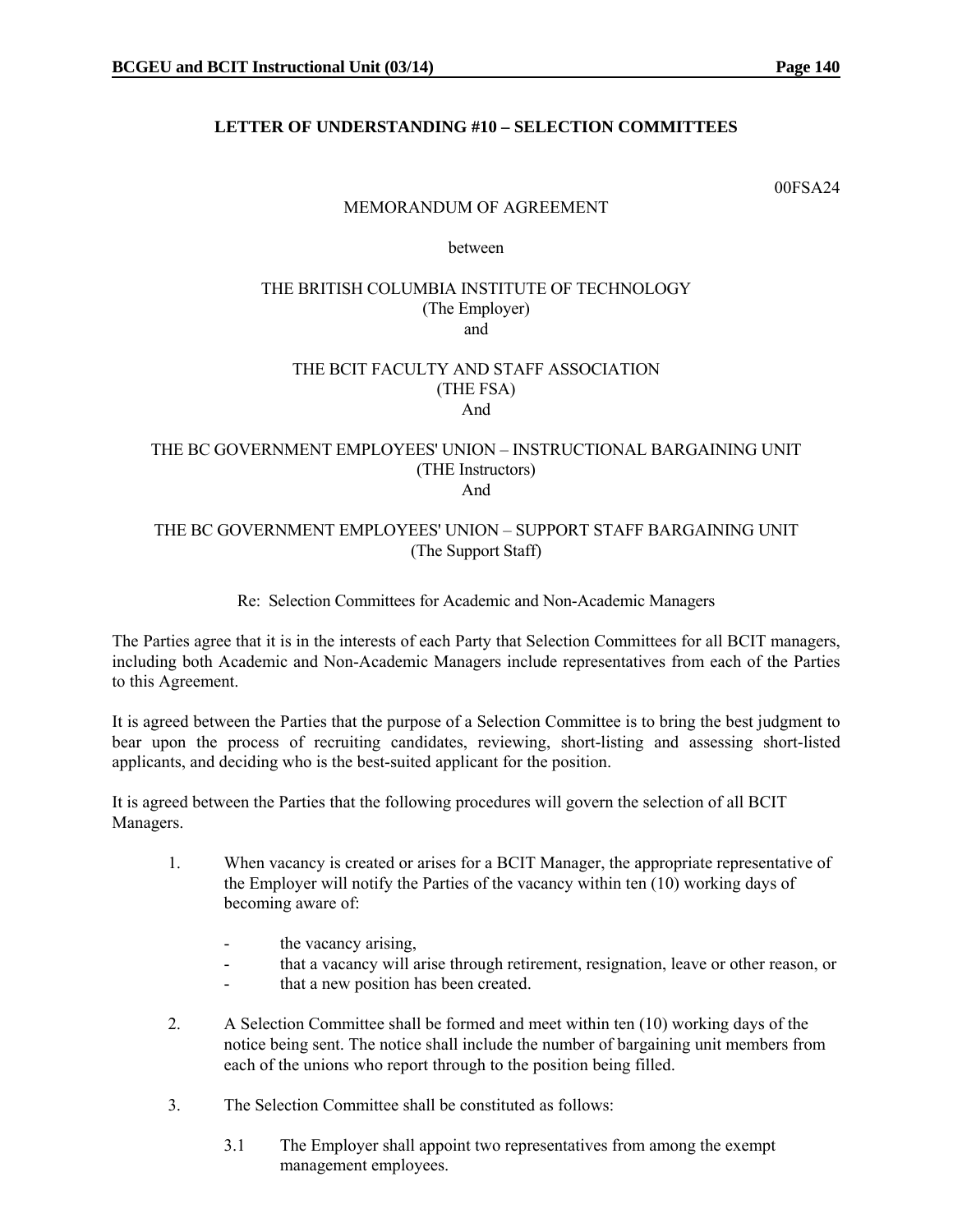- 3.2 Up to six representatives appointed by the unions, in their discretion, with the number of positions for each union assigned proportionately on the basis of each union's bargaining unit membership as a percentage of the total number of unionized employees reporting through to the position being filled. However, each Union shall have the right to a minimum of one representative on the Selection Committee. The three unions shall mutually agree to the correct distribution of representation within three (3) working days. Where either unit of the BCGEU, or the FSA decides, in their discretion, not to participate in the Selection Committee, that seat shall be given to the other Union. The Unions will make every reasonable effort to appoint individuals from the programme and/or service areas that report through to the position being filled.
- 3.3 The Selection Committee may seek the assistance of additional non-voting members where there is a need for additional expertise.
- 3.4 The Selection Committee shall be chaired by one of the Employer representatives on the Committee.
- 4. The Selection Committee shall:
	- 4.1 formulate and authorize the advertisement and decide within a budget supplied by the Employer where it shall be placed.
		- 4.1.1 If a position needs to be filled on an expedited basis due to sudden resignation or other special circumstances, the employer shall circulate a proposed advertisement to the Unions for their approval.
		- 4.1.2 The Unions shall respond to the Employer with suggested changes or approval within 3 working days. If a response is not received by the Employer within this time, the Unions will be deemed to have approved the proposed advertisement.
	- 4.2 prepare criteria for screening, and screen applicants;
	- 4.3 have the right to review the job description and, if necessary, to recommend changes to the Employer;
	- 4.4 select the most suitable applicant for the position.
- 5. If the selected candidate becomes unavailable, the matter shall be referred back to the Selection Committee for review. The Committee will then select another candidate, commence a new selection process, or recommend that a new Committee be struck.
- 6. Where any of the Parties has a preferred candidate, the Selection Committee shall be so notified. If the Selection Committee wishes to select the preferred candidate, the position may be filled without advertising or competition.
- 7. Acting appointments of BCIT Managers may be made by mutual agreement for up to one year. It is understood that recommendations for acting appointments of BCIT Managers for more than two (2) months, or longer if mutually agreed, will be made through the Selection Committee process.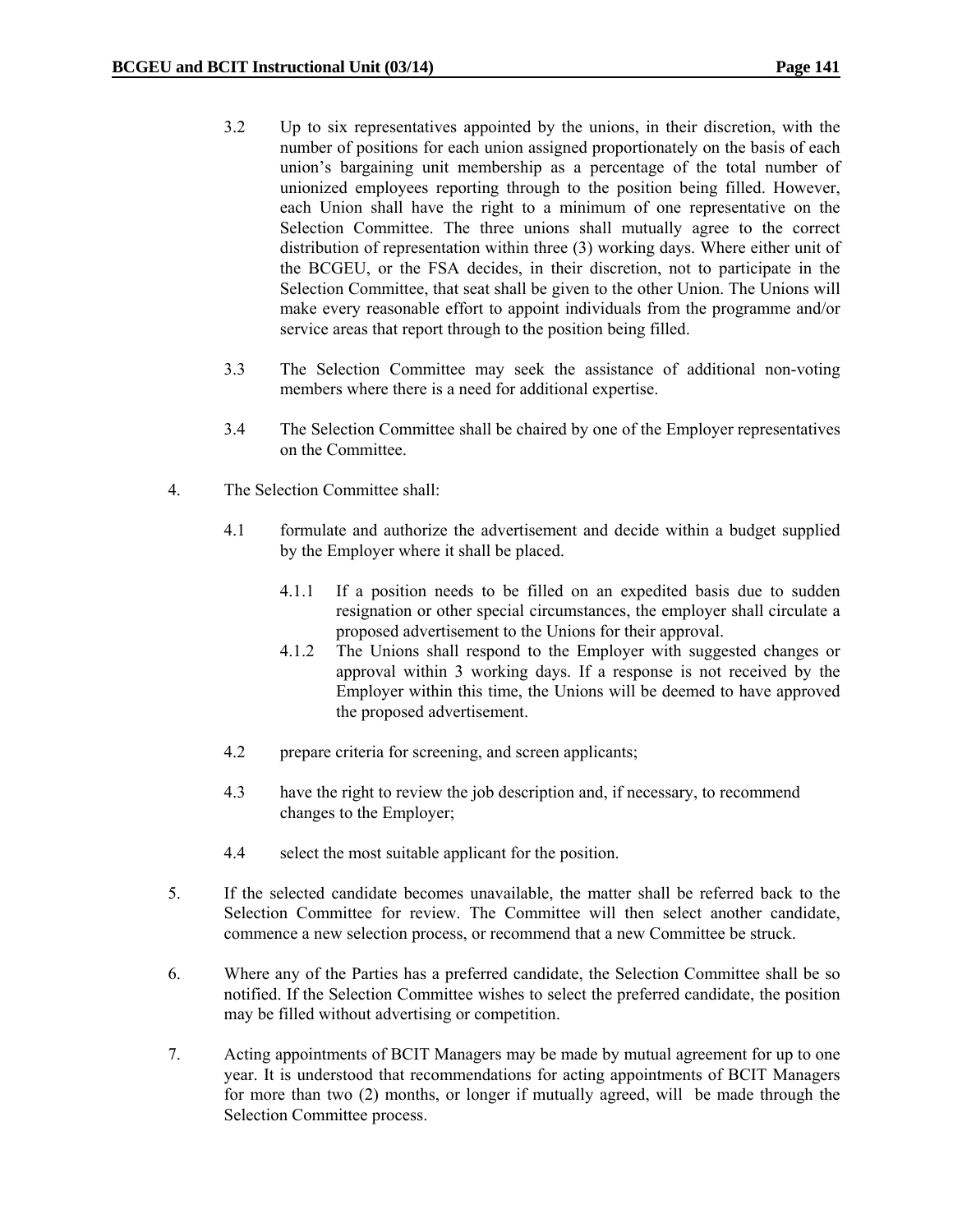- 8. In the event that the Employer strikes a Selection Committee for Manager positions in the Employer's Labour Relations and Human Resources departments it will be exempt from the above process, except that each Union may appoint one non-voting member to the Committee.
- 9. The process outlined in  $(1) (7)$  above will not apply in the case of non-managerial exempt support staff Selection Committees.
- 10. This memorandum of agreement will take effect on August 1, 2000.

| "July 28, 2000" | "Clodine Sartori, for"                                         |
|-----------------|----------------------------------------------------------------|
| (date)          | Tomi Eeckhout, for the Employer                                |
| "July 31, 2000" | "Cal Davis"                                                    |
| (date)          | Bruce Curtis, for the BCIT Faculty & Staff Association         |
| "July 31, 2000" | "Richard MacIntosh"                                            |
| (date)          | Richard MacIntosh, for the BCGEU Instructional Bargaining Unit |
| "July 31, 2000" | "Richard Schaeffer"                                            |
| (date)          | Richard Schaeffer, for the BCGEU Support Staff Bargaining Unit |
| "Aug 1, 2000"   | "Ken Holmes"                                                   |
| (date)          | Ken Holmes, BCGEU Staff Representative                         |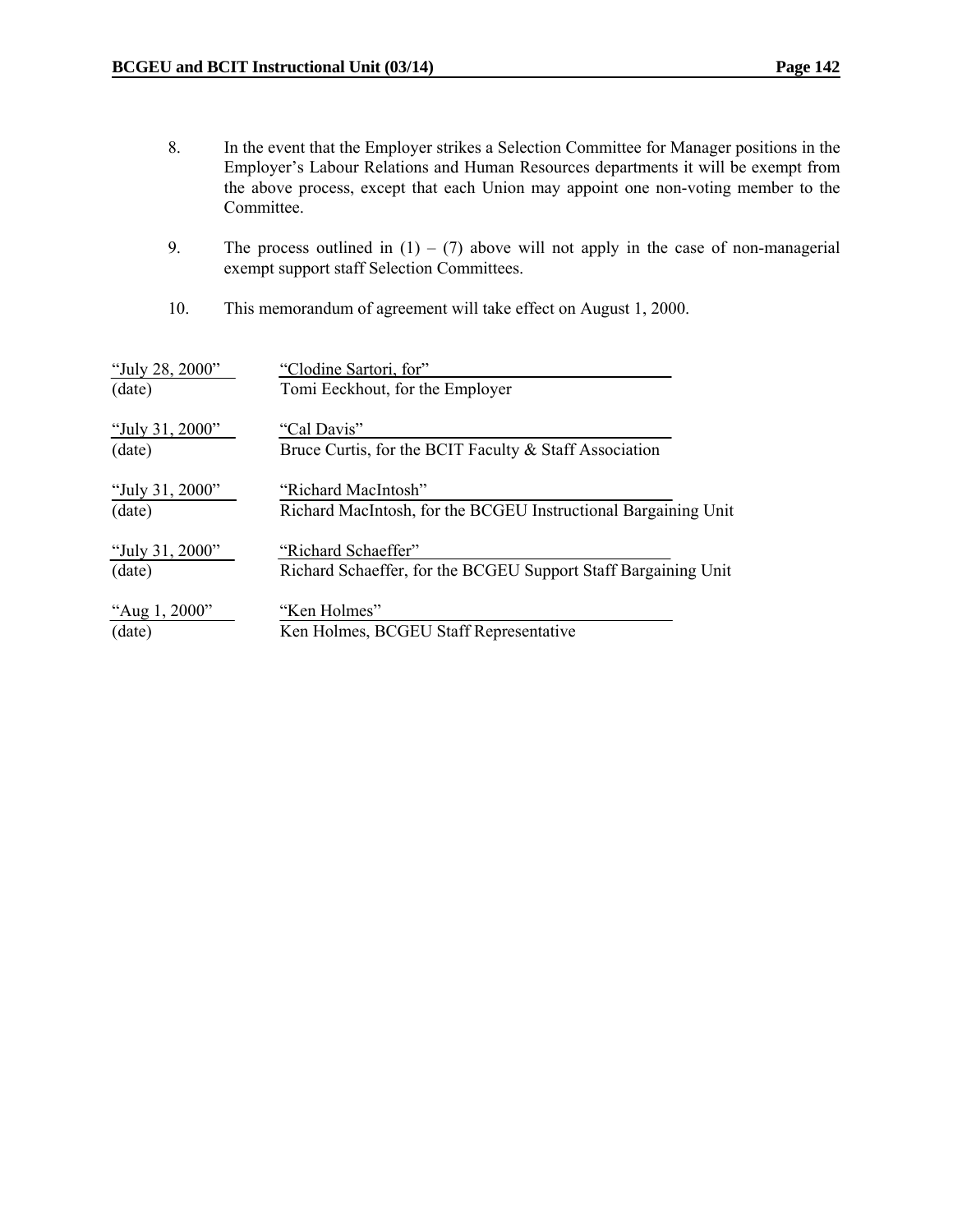#### **MEMORANDUM OF AGREEMENT #1 - INITIAL PLACEMENT CRITERIA**

The Union and the Employer agree to implement the following proposal in order to resolve the issue of placement on the salary scale for new and existing Employees in the Instructional Bargaining Unit, the issue of qualifications, equivalencies and a placement procedure, and the Ed Wilk et al grievances.

- 1. The four (4) page document titled *"BCGEU Instructor Initial Placement Criteria"* dated 90 August 22 and this Letter of Agreement shall become an addendum to and form part of the Collective Agreement.
- 2. All selection committees will be required to use this placement procedure when hiring Employees for positions in the Bargaining Unit except for the IETE and the non-instructional positions.

For those Employees affected by this proposal, the provisions of Article 26.3(b) will not apply.

- 3. The Parties agree that further discussion is required concerning the Placement Criteria for the IETE and the non-instructional positions in the Bargaining Unit. The Parties will develop a similar placement process for these positions.
- 4. To become effective 90 October 08:
	- (i) The Parties agree that new instructors meeting all Section A qualifications as outlined in the BCGEU Instructor Initial Placement Criteria document shall be placed at Step 2 of the salary scale, and
	- (ii) New Employees meeting Section B of the Placement Criteria document shall be granted one additional step on the salary scale,

or

 New Employees meeting Section C of the Placement Criteria document shall be granted one additional step on the salary scale, and

- (iii) New Employees meeting Section D of the Placement Criteria document shall be granted one additional step on the salary scale.
- 5. All instructors in the Bargaining Unit on 90 October 08 who are now below Step 8, and, James Hutton, Ron Christian, Horst Zimmermann and Bert Gibson, if they are successful in their grievances and returned to employment at the Institute, will have their step placement reviewed in consideration of the new placement criteria. It is understood by the Parties that for Employees who received an increment in either May or November of 1989, and those Employees who had an increment withheld in 1989 due to failure to complete the Instructor Diploma pursuant to Article 26.3, that only experience and training in accordance with Placement Criteria B or C and D which was acquired through the period 88 August 01 to their increment date in 1989 will be applied to effect any salary step adjustment.

 It is also understood by the Parties that for all Employees hired between 89 January 01 through to 90 October 07 inclusive, only experience and training in accordance with Placement Criteria B or C and D which was acquired through the period 88 August 01 to 90 October 07 will be applied to effect any salary step adjustment.

 The effective date of any step adjustment will be 90 October 08, and there will be no change to any individual increment review date arising from the implementation of this Agreement.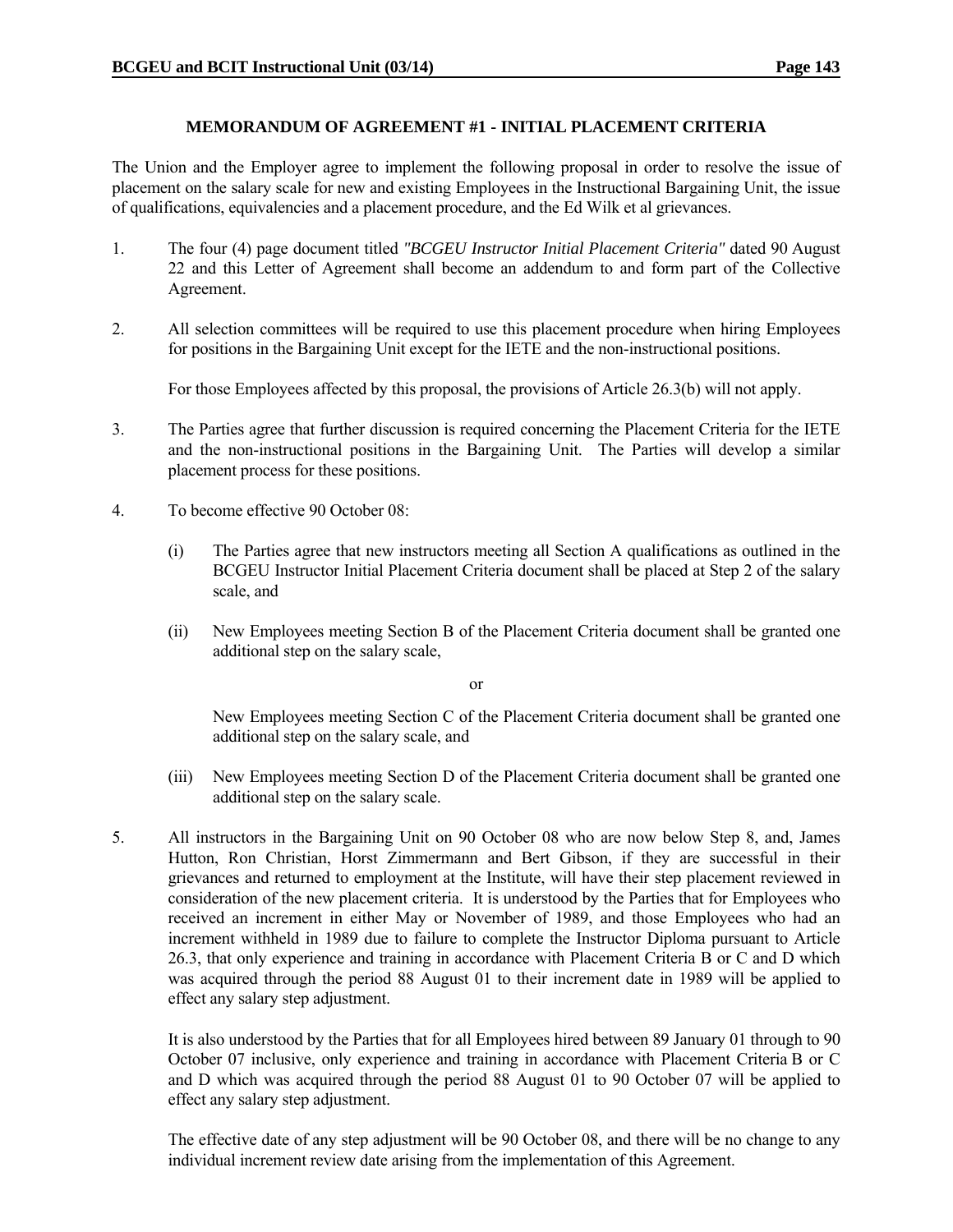- 6. The Parties agree all appeals concerning placement will be heard and a final and binding decision made by the LMC utilizing a process similar to the Career Development Committee and its procedures. For existing Employees, appeals will only be reviewed based on the same criteria and time frames as that outlined in number 5 above., For Employees hired on or after 90 October 08 appeals will be reviewed based on the BCGEU Instructional Initial Placement Criteria document only.
- 7. Employees are required to enrol and complete the Instructor Diploma program pursuant to the terms of the Collective Agreement. In recognition of this provision, the Employer and the Union agree to amend the terms of the Collective Agreement so that all instructors who have not completed their I.D. program will be held at Step 7 on the salary scale.

 Those Employees already at barrier (pursuant to Article 26.3) will remain at their current step. The Parties will work with these persons to assist and encourage them to complete the program. Upon completion of the I.D. program, the barrier will be removed and further increments will be granted.

 The Parties will also work with Employees at Step 8 who have not completed the I.D. program, to assist and encourage them to complete the program. These Employees will not have their salary level reduced as a result of not completing the program.

- 8. The Parties agree that this proposal will be a final and binding resolution to the Ed Wilk et al grievances. The Parties also agree that this Agreement applies to new and existing Employees in the Bargaining Unit not enjoined in the Ed Wilk et al grievances.
- 9. The Parties agree that this proposal is subject to the ratification of the BCIT Board of Governors, and the BCGEU Instructional bargaining unit. Failure by either Party to ratify, will nullify this proposal. If this proposal is not ratified, neither Party will refer to the contents of this proposal in any arbitration proceedings.
- 10. The Parties agree to recommend this proposal to their respective principals.
- 11. Upon ratification of this proposal, the Parties agree to issue joint bulletin(s) concerning this Agreement.

Bargaining Committee Bargaining Committee

Bargaining Committee Bargaining Committee

Bargaining Committee Bargaining Committee

#### **FOR THE UNION: FOR THE EMPLOYER:**

Heather Raven, S. Ney, Labour Relations Manger Staff Representative Personnel/Employee Relations

Tom Kozar, Co-Chairperson F. Raymond Walton, Member

Richard Dohl, Member Ronald E. Evans, Member

Gary Norgard, Member Michael Cannell, Member

Date: September 17, 1990 Date: September 17, 1990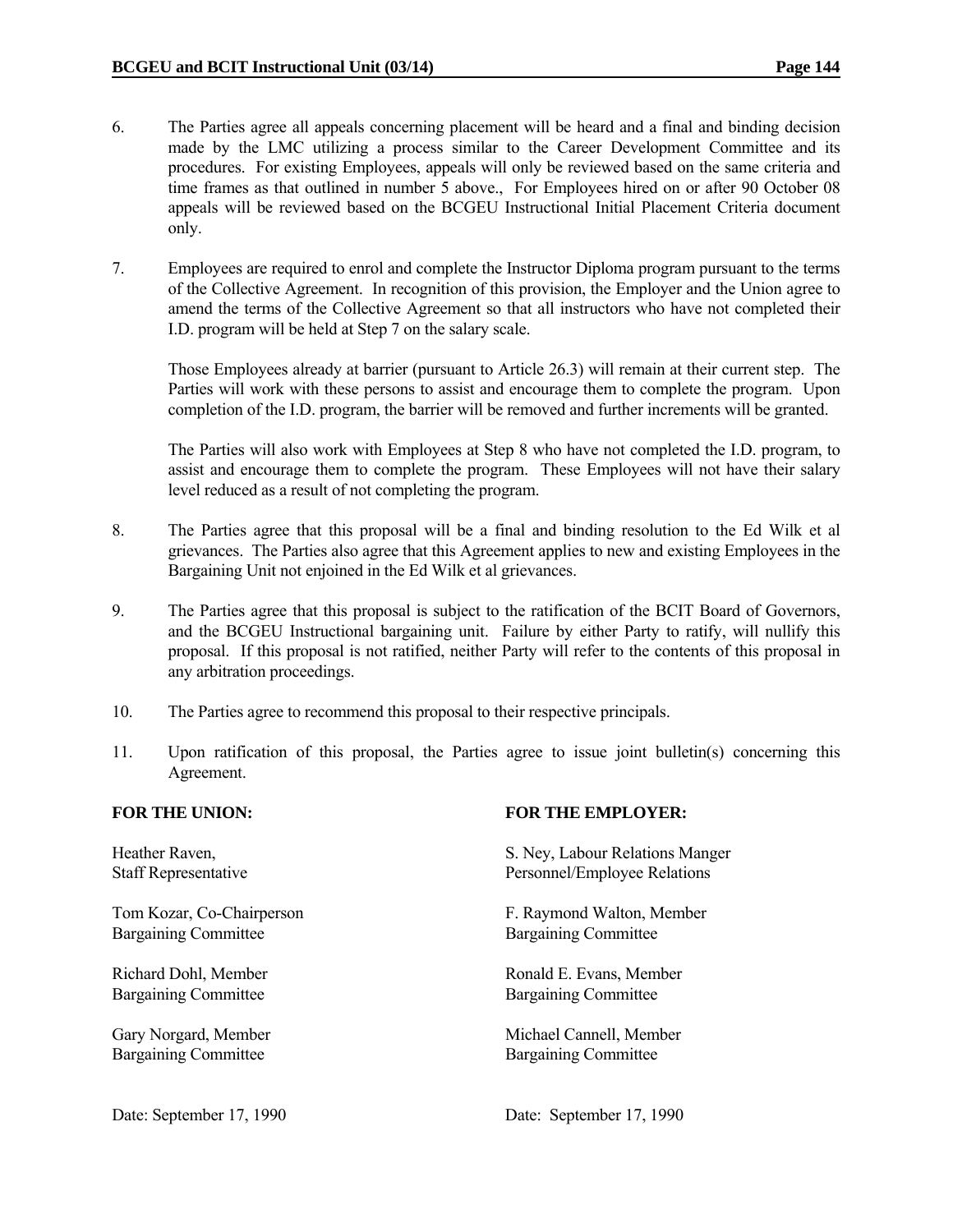### **BCGEU INSTRUCTOR INITIAL PLACEMENT CRITERIA**

|                 |                            | Specialization: Contract Contract Contract Contract Contract Contract Contract Contract Contract Contract Contract Contract Contract Contract Contract Contract Contract Contract Contract Contract Contract Contract Contract |                                                          |                 |
|-----------------|----------------------------|--------------------------------------------------------------------------------------------------------------------------------------------------------------------------------------------------------------------------------|----------------------------------------------------------|-----------------|
|                 | A. Standard Qualifications |                                                                                                                                                                                                                                |                                                          |                 |
|                 | 1.                         | $TQ/IP \#$<br>$TQ/IP \#$ (or industry certificate or appropriate other credential)                                                                                                                                             | Yes l                                                    | No <sub>1</sub> |
|                 |                            |                                                                                                                                                                                                                                |                                                          |                 |
|                 | 2.                         | Five Years' Experience as Journeyperson or Equivalent                                                                                                                                                                          | Yes                                                      | No              |
|                 | 3.                         | Previous Supervisory/or Teaching Experience                                                                                                                                                                                    | Yes                                                      | No.             |
|                 | 4.                         | Skills/Abilities to Instruct the Curriculum<br>(communication, writing and inter-personal skills)                                                                                                                              | Yes                                                      | No              |
|                 |                            | <b>BASIC PLACEMENT ON SALARY SCALE:</b>                                                                                                                                                                                        | <b>STEP2</b>                                             |                 |
| and B.          | (See 3 and $3(A)$ )        | One Step for Instructor's Diploma or Equivalent Provided Candidate has Two Years of Relevant Post-Secondary<br><b>Instructional/Teaching Experience.</b><br>$-OR -$                                                            |                                                          |                 |
| $\mathcal{C}$ . |                            | One Step for a Minimum of Five Years of Relevant Post-Secondary/Instructional Teaching Experience Where<br>Candidate Does Not Meet Criteria "B".                                                                               |                                                          |                 |
|                 | Institution(s):            | $\left( \text{a}\right)$                                                                                                                                                                                                       |                                                          | Dates:          |
|                 |                            | $\begin{array}{c}\n\text{(b)} \quad \text{---}\n\end{array}$                                                                                                                                                                   |                                                          |                 |
|                 |                            | $\left( \text{c} \right)$                                                                                                                                                                                                      |                                                          |                 |
| and D.          | one year).                 | One Step for Specialized Technical Training/Diploma/Degree and Relevant Applied Industry Experience (minimum                                                                                                                   |                                                          |                 |
|                 | Details:                   |                                                                                                                                                                                                                                |                                                          |                 |
|                 |                            |                                                                                                                                                                                                                                |                                                          |                 |
|                 |                            | and E. One Step for every three years of relevant industry experience to a maximum of 2 steps.                                                                                                                                 |                                                          |                 |
|                 | Details:                   |                                                                                                                                                                                                                                |                                                          |                 |
|                 |                            | Verified by:<br>(See $4(A)$ and $4(B)$ )                                                                                                                                                                                       | Date: $\frac{1}{\sqrt{1-\frac{1}{2}} \cdot \frac{1}{2}}$ |                 |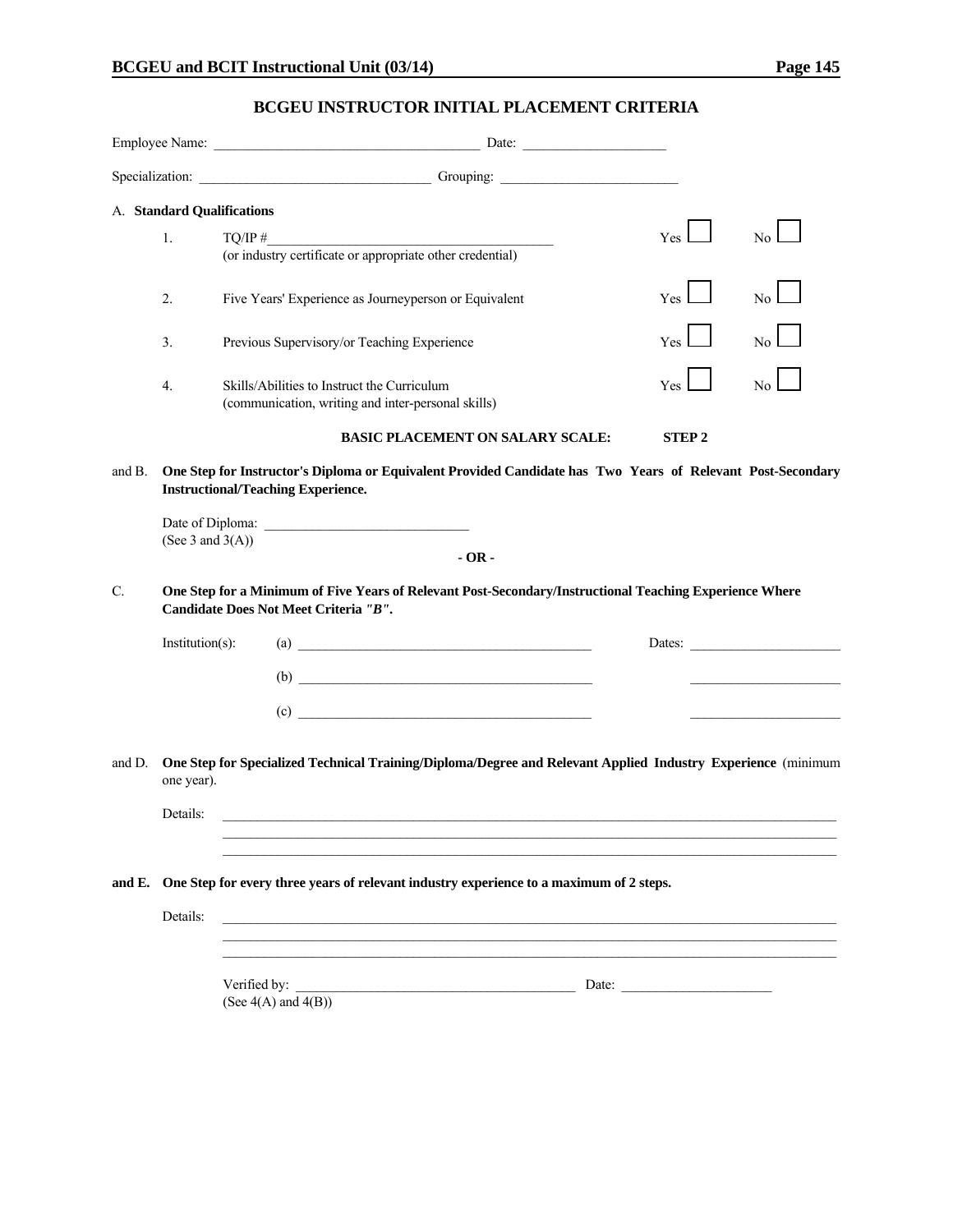#### CANDIDATE VERIFICATION REPORT

| Name of Candidate: |                                          |                                                     |  |
|--------------------|------------------------------------------|-----------------------------------------------------|--|
|                    |                                          |                                                     |  |
| 1.                 |                                          | Employment References Checked: (minimum of two)     |  |
| A.                 | Name:                                    |                                                     |  |
|                    | Comments:                                |                                                     |  |
|                    |                                          |                                                     |  |
|                    |                                          |                                                     |  |
| <b>B.</b>          | Name:                                    |                                                     |  |
|                    | Comments:                                |                                                     |  |
|                    |                                          |                                                     |  |
|                    |                                          |                                                     |  |
| $C$ .              | Name:                                    |                                                     |  |
|                    | Comments:                                |                                                     |  |
|                    |                                          |                                                     |  |
|                    |                                          |                                                     |  |
|                    |                                          | TQ/IP Registration or Other Appropriate Credential: |  |
|                    | TQ:                                      | Date:                                               |  |
|                    | IP:                                      | Date:                                               |  |
|                    | Other:                                   | Date:                                               |  |
|                    |                                          |                                                     |  |
|                    | <b>Instructor Diploma or Equivalent:</b> |                                                     |  |
|                    | School:                                  | Date:                                               |  |
|                    | Copy attached?                           | $\mathbb{N}^{\mathbb{O}}$<br>Yes                    |  |
|                    |                                          |                                                     |  |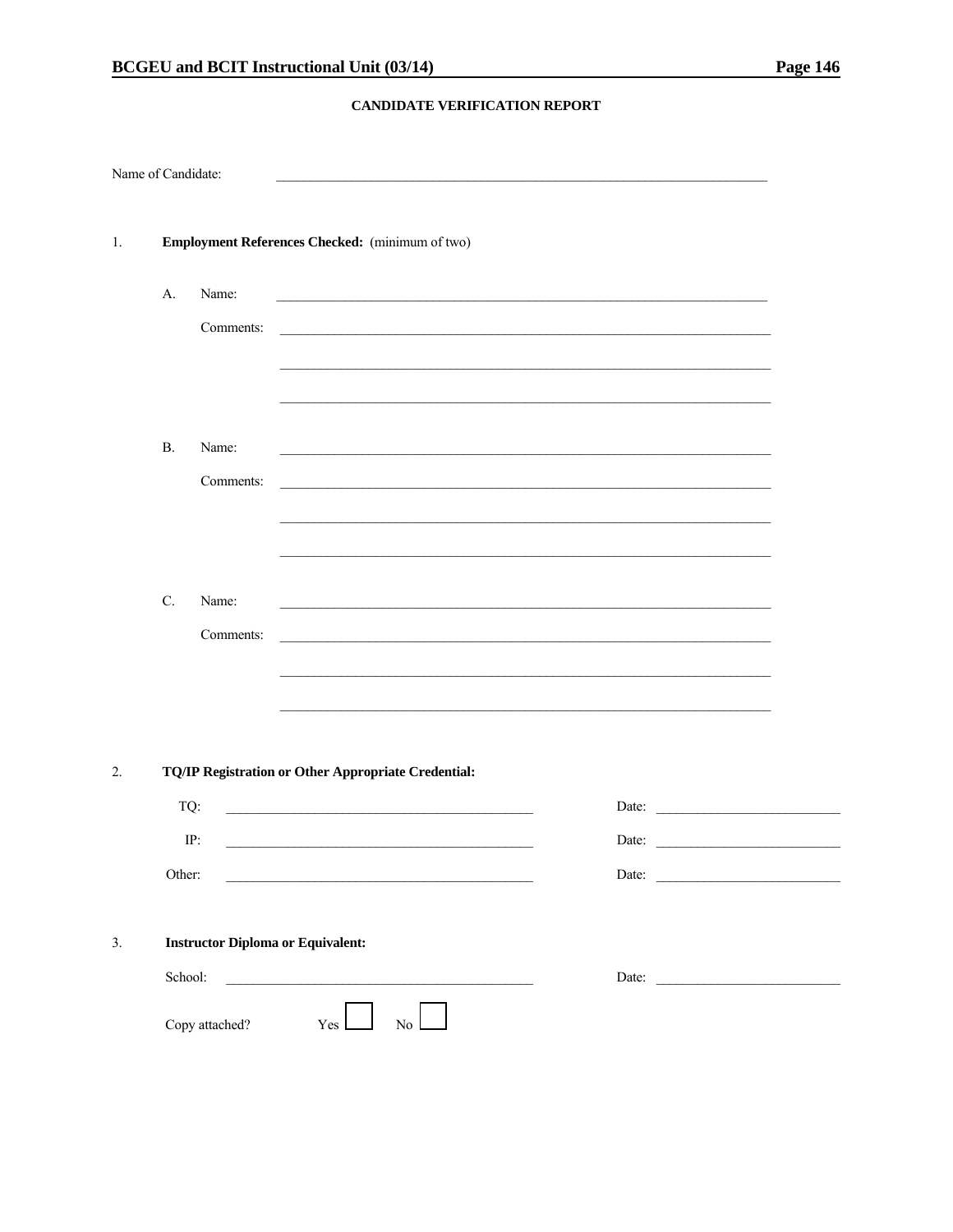$\overline{\phantom{a}}$ 

| (i)  |       | Employer:                                       |                                                                                                                         |
|------|-------|-------------------------------------------------|-------------------------------------------------------------------------------------------------------------------------|
|      | (a)   | Years: $\qquad \qquad$                          | (b)<br>Program:                                                                                                         |
|      |       |                                                 |                                                                                                                         |
|      |       | Date Verified:                                  |                                                                                                                         |
| (ii) |       |                                                 |                                                                                                                         |
|      |       |                                                 |                                                                                                                         |
|      |       |                                                 |                                                                                                                         |
|      |       | A. Other Certificates/Diplomas/Degrees:         | Specialized Technical Training and Relevant Experience: (minimum one year)                                              |
|      |       |                                                 |                                                                                                                         |
|      | (i)   |                                                 |                                                                                                                         |
|      |       | Date:                                           |                                                                                                                         |
|      |       |                                                 |                                                                                                                         |
|      | (ii)  |                                                 | $\mathbb{N}_0$ $\Box$<br>Copy: Yes                                                                                      |
|      |       |                                                 |                                                                                                                         |
|      |       | Date:                                           |                                                                                                                         |
|      |       |                                                 |                                                                                                                         |
|      | (iii) |                                                 | $\overline{\phantom{a}}$ Copy: Yes $\overline{\phantom{a}}$ No $\overline{\phantom{a}}$                                 |
|      |       |                                                 |                                                                                                                         |
|      |       | Date:                                           |                                                                                                                         |
|      |       | <b>B. Relevant Applied Industry Experience:</b> |                                                                                                                         |
|      | (i)   |                                                 | <u> 2000 - Jan Barat, prima din masa karena di kacamatan dan masa karena di kacamatan dan masa karena di kacamatan </u> |
|      |       |                                                 |                                                                                                                         |
|      |       |                                                 |                                                                                                                         |
|      |       | Date:                                           |                                                                                                                         |
|      |       |                                                 |                                                                                                                         |
|      | (ii)  |                                                 |                                                                                                                         |
|      |       |                                                 |                                                                                                                         |
|      |       |                                                 |                                                                                                                         |
|      |       | Date:                                           |                                                                                                                         |
|      |       |                                                 |                                                                                                                         |
|      | (iii) |                                                 |                                                                                                                         |
|      |       |                                                 |                                                                                                                         |
|      |       |                                                 |                                                                                                                         |
|      |       | Date:                                           |                                                                                                                         |
|      |       |                                                 |                                                                                                                         |
|      | (i)   | C. Relevant Industry Experience:                |                                                                                                                         |
|      |       |                                                 |                                                                                                                         |
|      |       |                                                 |                                                                                                                         |
|      |       |                                                 |                                                                                                                         |
|      |       | Date:                                           |                                                                                                                         |
|      | (ii)  |                                                 |                                                                                                                         |
|      |       |                                                 |                                                                                                                         |
|      |       |                                                 |                                                                                                                         |
|      |       |                                                 |                                                                                                                         |
|      |       | Information verified by:                        | Date:                                                                                                                   |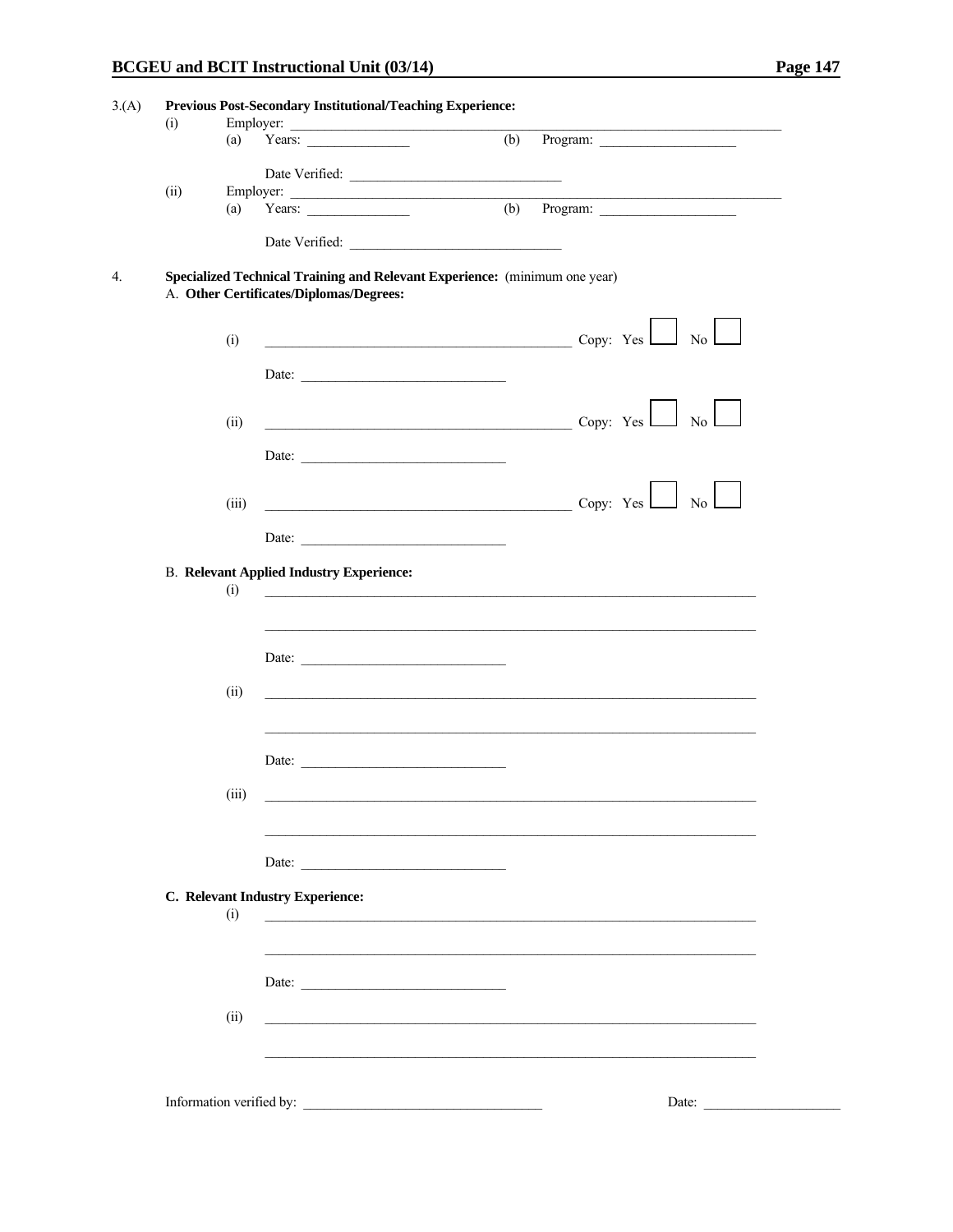#### **PLACEMENT RECORD**

#### **SUMMARY**

|                | Specialization:                                                                                             |     | Grouping:                                          |
|----------------|-------------------------------------------------------------------------------------------------------------|-----|----------------------------------------------------|
| Status:        | Start Date:<br>Regular                                                                                      |     | Increment Review Date:                             |
|                | Temporary                                                                                                   |     | <b>STEP</b>                                        |
| А.             | <b>Basic Placement on Salary Scale</b>                                                                      |     |                                                    |
| and <b>B</b> . | <b>Instructor Diploma:</b>                                                                                  |     |                                                    |
|                | Completed<br>a)                                                                                             | Yes | N <sub>0</sub>                                     |
|                | Two Years Post-Secondary Teaching Experience<br>b)                                                          | Yes | No                                                 |
|                | $-OR -$                                                                                                     |     |                                                    |
| C.             | <b>Teaching Experience:</b>                                                                                 |     |                                                    |
|                | Five Years of Relevant Post-Secondary                                                                       |     |                                                    |
|                | Teaching Experience                                                                                         | Yes | No                                                 |
|                | If Affirmative to B or C above, Grant One Step on Salary Scale                                              |     |                                                    |
| and D.         | <b>Specialized Technical Training/Relevant Experience:</b>                                                  |     |                                                    |
|                | Specialized Technical Training/Diploma/Degree and                                                           |     |                                                    |
|                | Relevant Applied Industry Experience (minimum one year)                                                     | Yes | No                                                 |
|                | If Affirmative to D above, Grant One Step on Salary Scale                                                   |     |                                                    |
| and $E$ .      | <b>Relevant Industry Experience:</b>                                                                        |     |                                                    |
|                | Relevant Industry Experience (minimum three years)                                                          | Yes | No                                                 |
|                | If Affirmative to E above, Grant One Step on Salary Scale (for each<br>3 years), to a maximum of two Steps. |     |                                                    |
|                |                                                                                                             |     | <b>Total Steps Granted:</b><br>(Initial Placement) |

Salary/Month:

Approval Signature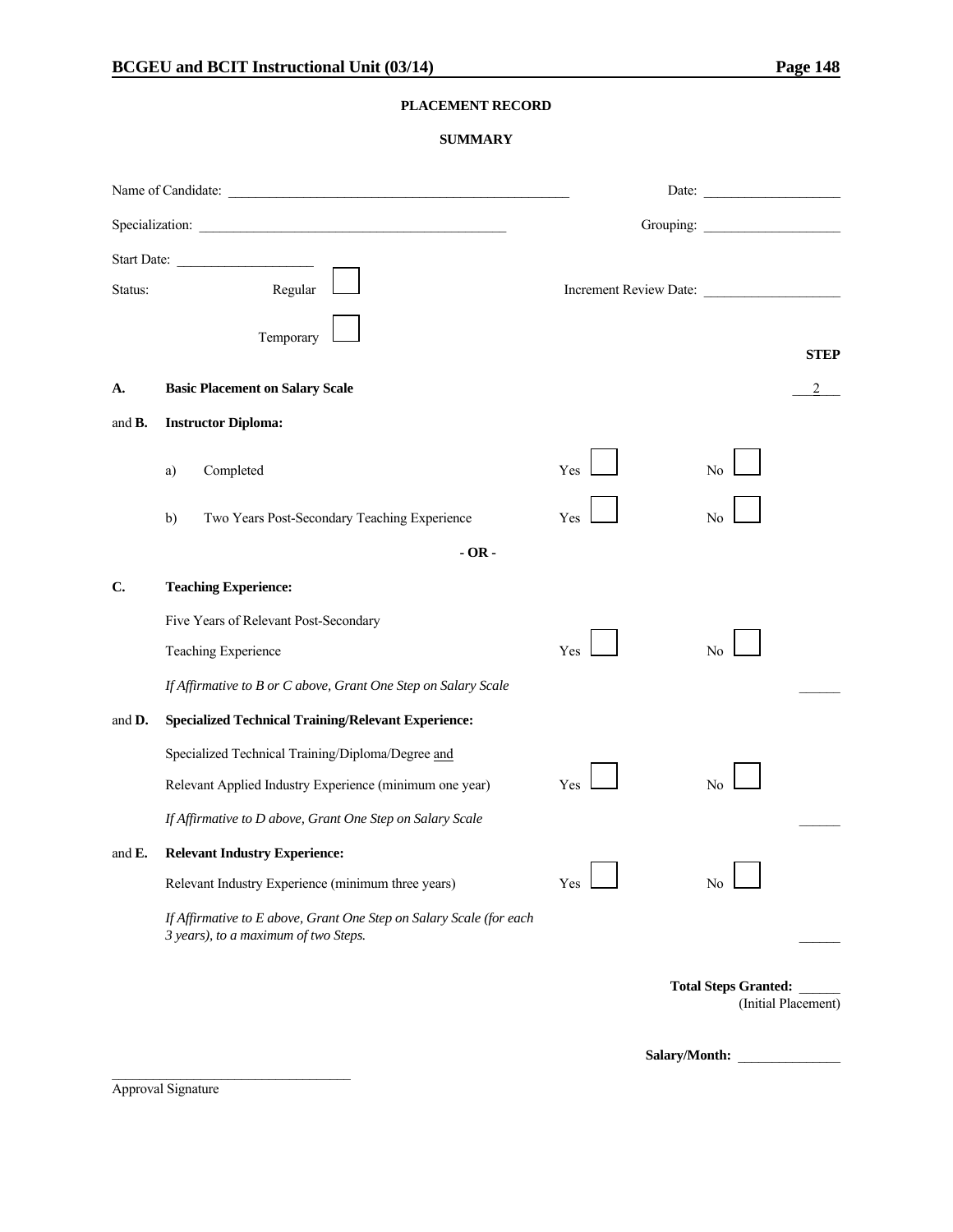#### **MEMORANDUM OF AGREEMENT – MANDATORY RETIREMENT**

#### **between THE BRITISH COLUMBIA INSTITUTE OF TECHNOLOGY**  and **THE BRITISH COLUMBIA GOVERNMENT AND SERVICE EMPLOYEES' UNION and THE BRITISH COLUMBIA INSTITUTE OF TECHNOLOGY STAFF SOCIETY**

#### **Re: Mandatory Retirement**

The parties agree that in the event the BCIT Board of Governors decides to abolish the Institute's current age 65 mandatory retirement policy, the following conditions will apply:

- (1) No employee will be required to retire due to age, provided that the Employee is capable of carrying out his/her duties.
- (2) Employees that retire from the Institute and are subsequently re-employed will be considered new employees.
- (3) Employees will receive notice by November  $30<sup>th</sup>$  of the duty year in which they turn 65 of their options with respect to retirement or continuation of employment. Such employees will be required to advise the Employer by December  $30<sup>th</sup>$  of that same year of whether they will be continuing their employment beyond the end of their duty year.
- (4) Individuals who continue to work beyond the end of the duty year in which they turn 65:

a) will not be entitled to LTD coverage as set out in Appendix A – Part II. Cessation of Plan Coverage will be in accordance with Appendix A 2.8.

- b) will be entitled to Group Life insurance in the amount of \$10,000 until age 70.
- c) will not be entitled to the provisions of Article 26.8.

d) will be entitled to access the Short Term Illness and Injury plan as set out in Appendix A – Part I.

- (5) The duty year will continue to be defined as September 1 through August 31.
- (6) An employee who is over the age of 65, and who has been absent from active employment as a result of illness or injury for a 6 month period, may, at the Institute's discretion, be terminated from employment at the Institute
- (7) The Parties agree that the following collective agreement articles will be interpreted as follows:

a) 12.2 Pre-Layoff canvass The reference to "early retirement" will be understood to mean "retirement"

b) Article 12.5 – Regular Employees and Layoff

The reference to "early retirement" will be understood to mean "retirement"

c) Article 17.11 – Annual Leave on Retirement

The reference "or who has reached the mandatory retiring age" will have no application.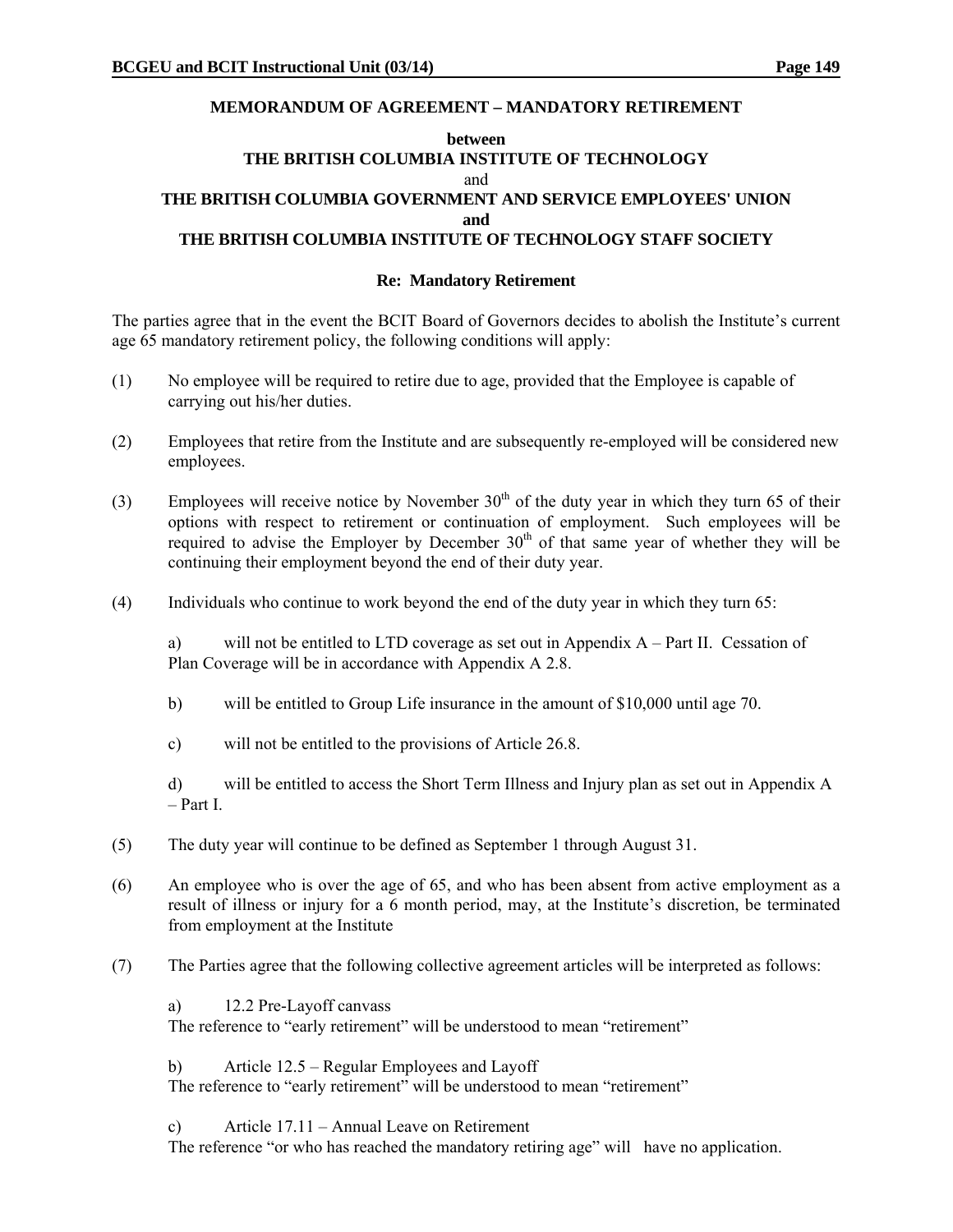d) Article 19.12 – Pre-Retirement Leave The reference "or mandatory retiring age" will have no application.

e) Article 19.13 – Early Retirement Incentive For the purposes of this article only, the reference to "normal retirement" shall be retirement at the age of 65. The definition of "early retirement" will continue to be applicable for Early Retirement Incentives under this article.

f) Early Retirement Incentive Memorandum of Agreement (02Voc03) The reference to "years to retirement" will have no application.

(8) The Parties agree that an annual review and assessment of the impact that the abolishment of the mandatory retirement policy has had on Employees, the Union and the Institute will take place in October of 2005 and each subsequent calendar year.

On behalf of:

The BCGEU Vocational Instructors The British Columbia Institute of Technology

Ken Holmes Tomi Eeckhout BCGEU Staff Representative VP, Human Resources

October 6, 2004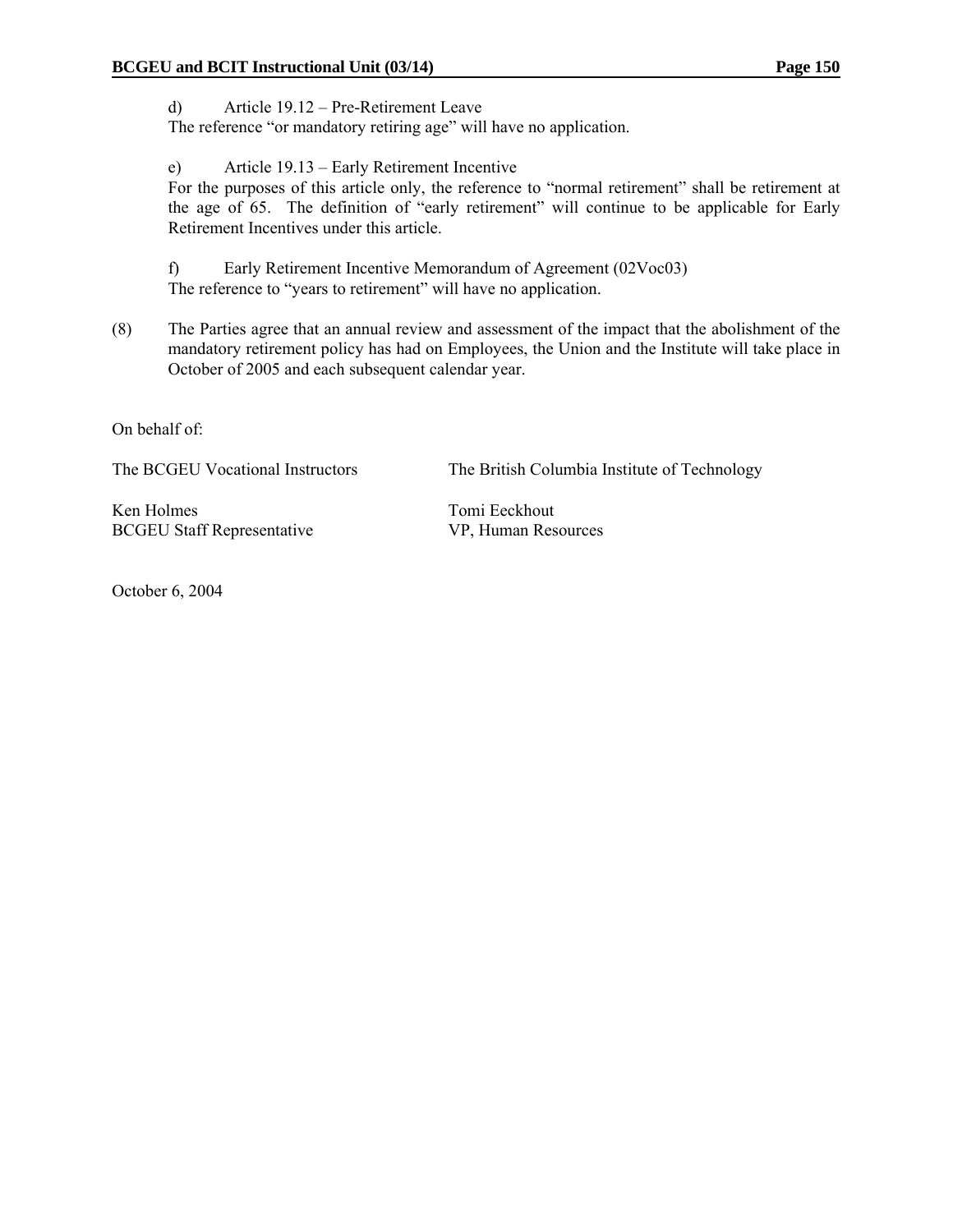#### **MEMORANDUM OF AGREEMENT – CHIEF INSTRUCTORS JOB DESCRIPTION**

#### **between**

#### **THE B.C. GOVERNMENT AND SERVICE EMPLOYEES' UNION**

#### **(VOCATIONAL INSTRUCTORS)**

#### **and**

#### **THE BRITISH COLUMBIA INSTITUTE OF TECHNOLOGY**

#### **Re: Chief Instructors' Job Description**

In order to provide guidance and clarification for the role of a Chief Instructor, the Chief Instructors' Subcommittee, with the consultation and support of the Vocational Instructors' Labour Management Committee, created the attached Chief Instructors' Job Description (the "Job Description"). The parties have agreed that:

- (a) the attached Job Description will outline the role and responsibilities of a Chief Instructor; and
- (b) the Labour/Management Committee will review this job description on an annual basis and make agreed upon changes.

Richard MacIntosh Neelu Chauhan Chair Labour Relations Consultant BCGEU Vocational Instructors BCIT

December 15, 2005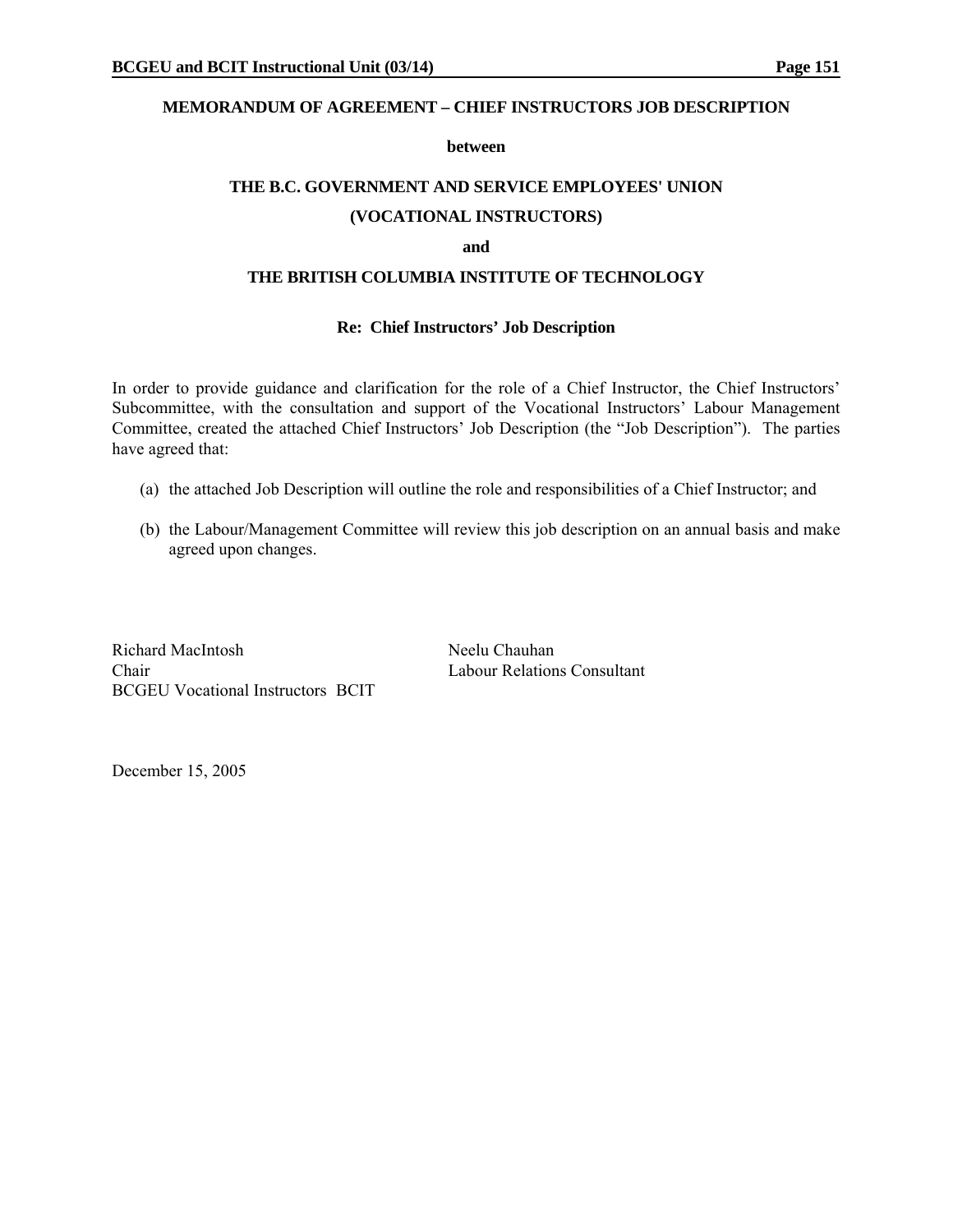#### **Chief Instructor Position Description**

#### **FUNCTION**

The primary responsibility of the Chief Instructor is to provide leadership and to facilitate learning and instruction in the assigned area. In addition, the Chief Instructor represents the interests of the program and program staff in relevant operational and educational matters. The Chief Instructor provides team leadership with the objectives that course and program curricula meet the program's goals in accordance with the mission and objectives of the School and the Institute.

#### SPECIFIC ACCOUNTABILITIES

- 1. Leadership
	- a) Encourages a positive work environment.
	- b) Fosters teamwork within the program area.
	- c) Ensures Instructors are aware of BCIT Policies & Procedures as related to their job.
	- d) Communicates any changes / revisions in policies / procedures to the instructors.
- 2. Teaching Excellence
	- a) Ensures that new instructors receive support through coaching and mentoring.
	- b) Ensures that all new students receive a student orientation package.
	- c) Ensures that student orientation packages are maintained and updated, as required.
	- d) Encourages use of appropriate teaching and learning activities.
- 3. Administration
	- a) Meets with the Associate Dean to provide input into the Training Plan and staffing thereof.
	- b) Meets with the Associate Dean, after consultation with program staff, to provide input for the development of the program's annual operating and capital budgets in support of the approved training plan.
	- c) Coordinates the preparation of class schedules and assignment of program instructors and support staff to efficiently accommodate the training plan.
	- d) Coordinates leave schedules for program instructors and support staff in compliance with the respective Collective Agreement.
	- e) Where applicable, may administer the program area's supplies budget in accordance with the guidelines developed by the Dean and Associate Dean.
	- f) Where applicable, may assume responsibility for reporting matters concerning the maintenance, repair and evaluation of equipment for the instructional program.
	- g) Where applicable, assists in the provision of data and the compilation and preparation of reports as requested by the Dean and/or Associate Dean.
	- h) Under the direction of the Dean and Associate Dean, ensures that staff and students are aware of their responsibilities for safe practices in accordance with Institute policies and Workers Compensation Board Regulations.
	- i) Where applicable, provides input into the School's operating plan.
- 3. Course and Program Curriculum
	- a) Communicates to the Associate Dean the program staff views on the goals and objectives of the program and recommends to the Associate Dean an implementation plan for established goals and objectives for the program(s), supported by the Program Advisory Committee.
	- b) Provides leadership so that course outlines and program curriculum, articulation and accreditation (where appropriate) meet the program's goals, and in consultation with the Department, makes recommendations to the Associate Dean for curriculum changes to ensure continued course and program integrity, quality and relevance to industry needs.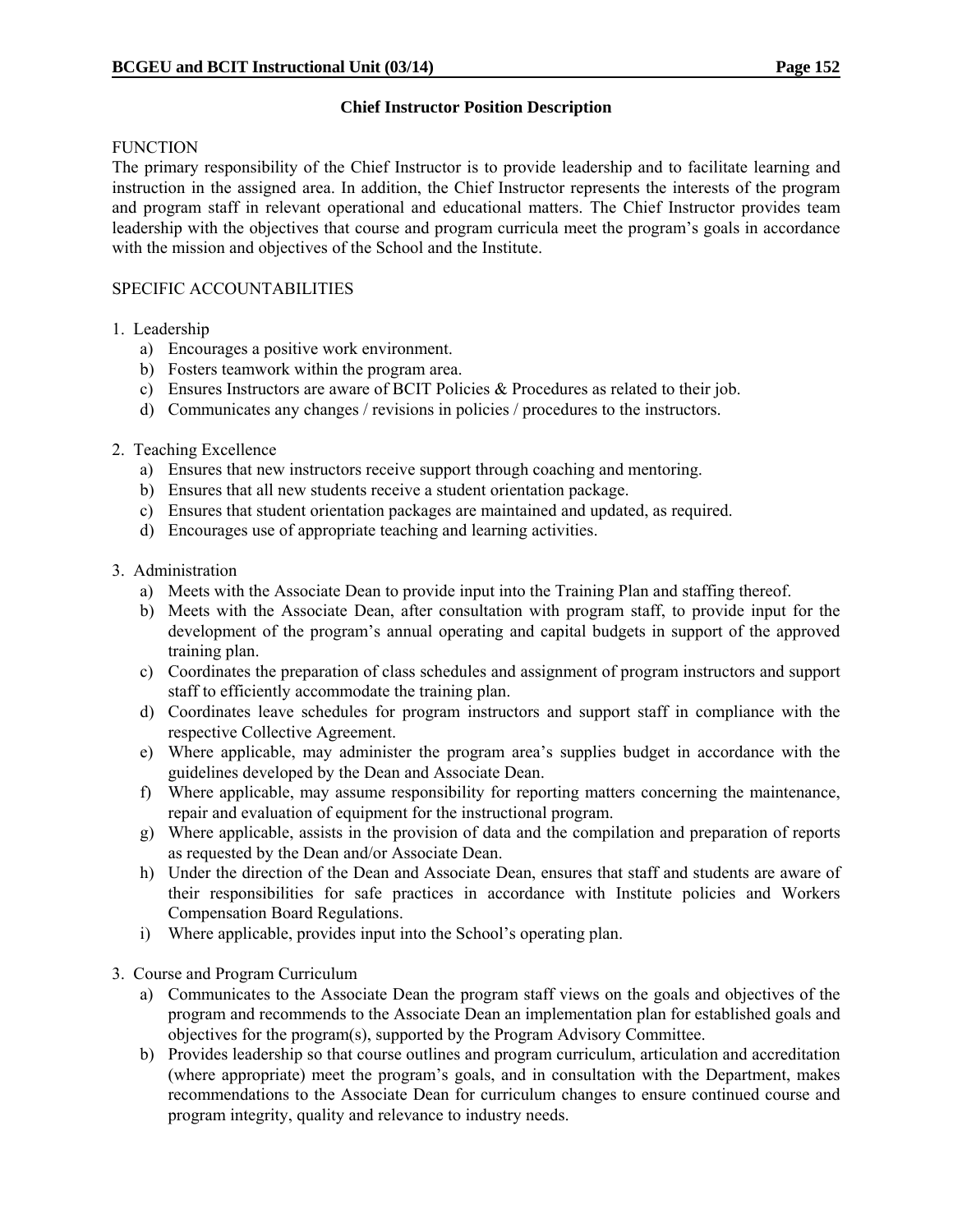- c) Assists in the coordination of Part-Time Studies, Industry Services and Continuing Education. This could include, preparation of proposals, selection of instructors for curriculum development and/or delivery.
- 4. Staff Relations
	- a) Participates in program staff hiring and orientation
	- b) Encourages the development and implementation of staff development plans.
	- c) Reviews the student feedback form with the Instructors and provides guidance in accordance with the collective agreement and/or Labor Management Committee.
	- d) Convenes program instructor and staff meetings as frequently as deemed necessary.

### 5. Student Relations

- a) Advises and participates in student recruitment where appropriate.
- b) Evaluates student requests for course credits, in accordance with BCIT policy.
- c) Provides advice and counsel for students as may be required.
- d) Reviews non-instructional info obtained through the student feedback process and make recommendations as appropriate.
- 6. External Relations
	- a) Where applicable, recommends to the Associate Dean members for the Advisory Committee(s), provides input for the agenda and attends regularly scheduled meetings.
	- b) Liaises with industry and/or agencies to ensure the program gains recognition within the industry and to see that the curriculum reflects current industry practices.
	- c) Encourages, through industry and professional contacts, material and financial support such as industry partnerships, product and equipment donations, scholarships, bursaries and awards.
	- d) Maintains liaisons with potential employers.
	- e) Liaises with peers in other educational institutes offering similar programs (such as attendance at Articulation Meetings).
- 7. Internal Liaison
	- a) Maintains communication and consultation with related program and service areas.
	- b) Makes necessary internal arrangements to access and to share needed services and facilities for program operation.
- 8. General
	- a) Performs other related work as may be required in the operation of the program, where mutually agreed amongst the Associate Dean, the Dean, the Chief Instructor and in Accordance with the Collective Agreement.
	- b) May represent the institute in the Associate Dean's absence, when delegated.
	- c) Refers instructor issues that may result in disciplinary action to the Associate Dean.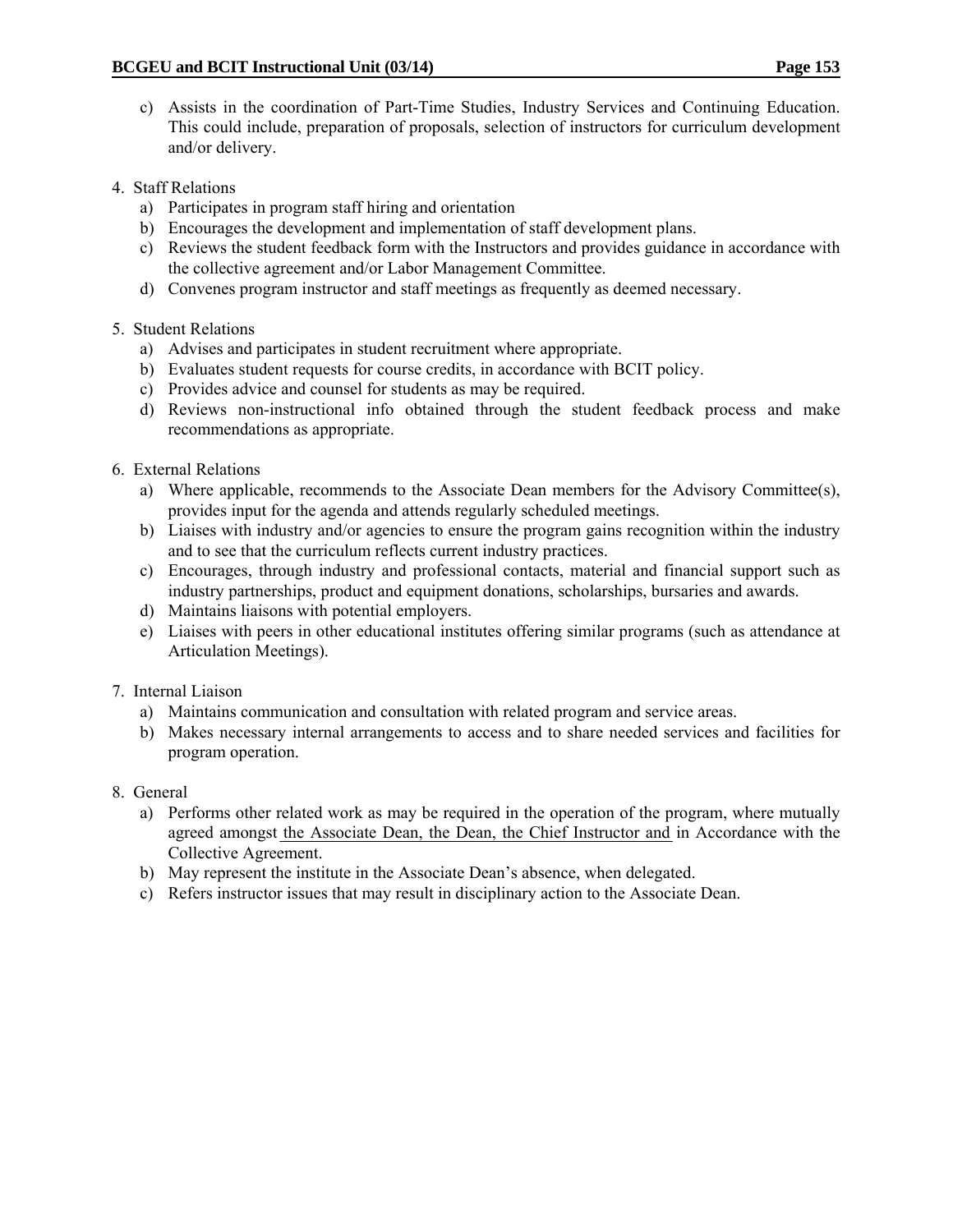#### **JURISDICTIONAL DISPUTE RESOLUTION PROCESS**

#### **Preamble**

The purpose of this agreement is to outline a jurisdictional dispute resolution process, which is equitable, expeditious and reflects the desire of the Parties to promote effective working relationships.

The Parties agree that the following process will be used in the event of a dispute respecting the appropriateness of a bargaining unit placement where the Institution introduces a new position or significantly revises an existing position.

#### **Process**

#### A. Pre-Assignment Consultation

1. The Employer agrees to provide the Union and the Association with notice of its intention to assign a new position or to significantly alter an existing position to one of the three bargaining units at BCIT. The Employer further agrees to meet jointly with the Association and the Union prior to posting the job to discuss the bargaining unit assignment for the new position after having provided the Union and the Association with the job description and organizational chart/reporting relationship for the new position. The Union/Association may also request such things as a draft job posting, course outline, and other relevant information.

2. The following process will be used for the purposes of paragraph 1: the Employer will notify the Union and the Association by letter with attached job description and organization chart and will specify a time, place and date to meet to discuss the new position within ten (10) working days of the notice. The meeting shall take place at the time and date specified unless the parties mutually agree to postpone or cancel the meeting.

3. The Employer shall be entitled to post the new position following the completion of the meeting described above.

#### B. Jurisdictional Dispute Umpire

1. Where there exists a disagreement over the jurisdictional assignment made by the Employer, a party to this agreement may refer the matter within thirty (30) calendar days of the posting to the Jurisdictional Assignment Umpire.

2. The referring party shall send a copy of the referral to all other parties to this agreement. The referral will set out the full particulars of the dispute, a description of the referring party's position on the matter, and copies of all documents upon which the party intends to rely.

3. Each party shall provide the other parties with the full particulars of their case and with copies of all their reliance documents no later than seven (7) calendar days prior to the date of the hearing.

4. Hearings conducted pursuant to this agreement shall, whenever reasonably possible, be held at the Burnaby campus of the Institute.

5. The parties agree not to use outside legal counsel at the hearings.

6. The hearings will be expedited in all respects and will be conducted on an informal basis as far as is reasonably possible.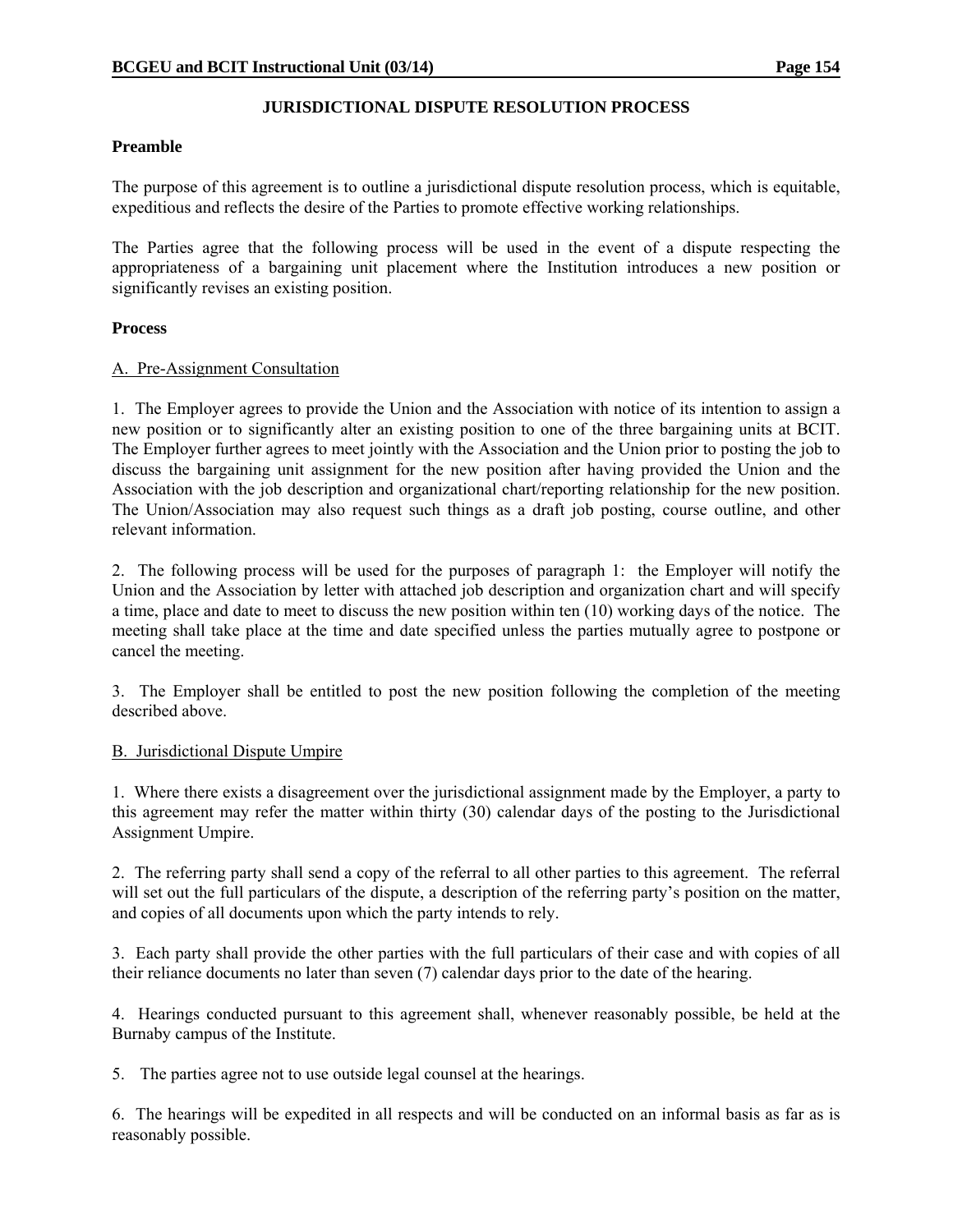7. The expenses and fees of the Umpire will be borne equally among the parties involved in the dispute.

8. In determining the appropriateness of the bargaining unit placement, the Umpire shall be entitled to consider:

- a) Job elements
- b) Past practice
- c) Impact on industrial relations
- d) Community of interest
- e) Certificates of Bargaining Authority
- f) Other factors deemed appropriate by the Umpire

9. The Umpire will endeavour to render a decision within twenty-one (21) days of the conclusion of the hearing.

10. The decision of the Umpire shall be final and binding on all parties to this agreement.

| Tomi Eeckhout        | Ken Holmes                  | Cal Davis                       |
|----------------------|-----------------------------|---------------------------------|
| Director             | <b>Staff Representative</b> | <b>Acting General Secretary</b> |
| Labour Relations     | <b>BCGEU</b>                | FSA                             |
| Date: Sept. 28, 2000 | Date: October 5, 2000       | Date: October 5, 2000           |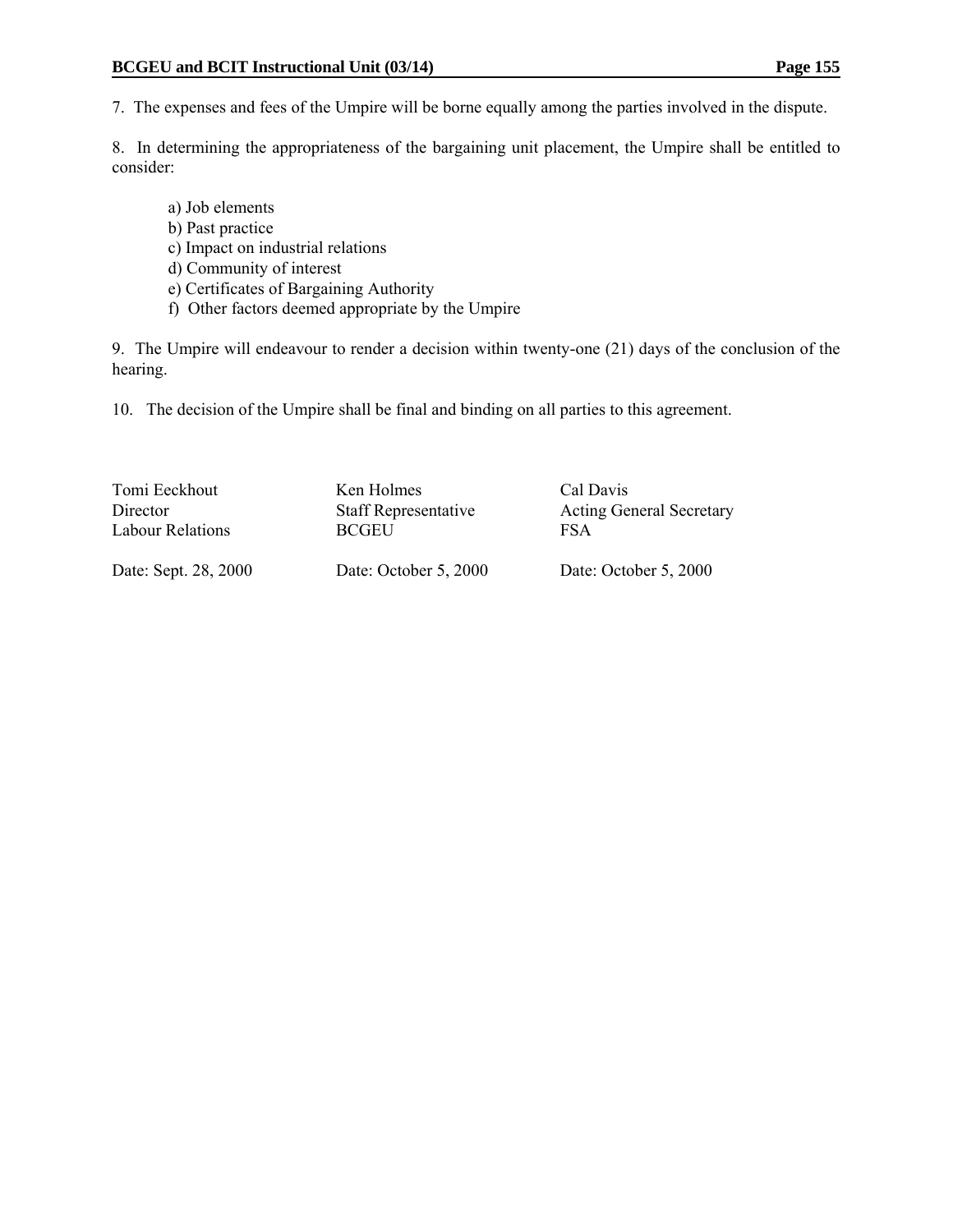#### **ARBITRATION PROCEDURES**

#### **INTERPRETATION**

- I. In this Part, *"arbitration board"* includes:
	- (a) a single arbitrator; or
	- (b) another tribunal or body appointed or constituted under this Part or a Collective Agreement;

#### **FEES AND COSTS**

- II. Each Party to an arbitration shall bear:
	- (a) its own fees, expenses and costs;
	- (b) the fees and expenses of a member of an arbitration board that is appointed by or on behalf of that Party; and
	- (c) equally the fees and expenses of the chairman or a single arbitrator.

#### **POWERS OF THE ARBITRATION BOARD**

- III. An arbitration board has power to:
	- (a) receive and accept evidence and information on oath, affidavit or otherwise as in its discretion it considers proper, whether or not the evidence is admissible in a court of law;
	- (b) enter during regular working hours any land, ship, vessel, vehicle, aircraft or other means of conveyance or transport, factory, workshop or place of any kind where
		- (i) work is or has been done or commenced by Employees;
		- (ii) an Employer carries on business; or
		- (iii) anything is taking place concerning a matter referred to it under this Act

 and may inspect any work, material, appliance, machinery, equipment or thing in it, and interrogate a person in relation to it; and

 (c) authorize a person to do anything the arbitration board may do under paragraph (b) and report to the arbitration board in the presence of the Parties or their representatives as a witness subject to cross examination by each Party.

#### **SUMMONS TO TESTIFY**

IV. An arbitration board may, at the request of a Party to the arbitration or on its own motion, summon and endorse the attendance of witnesses and compel them to give evidence on oath and to produce the documents and things it considers requisite to a full consideration of matters before the arbitration board, in the same manner as a court of record in civil cases.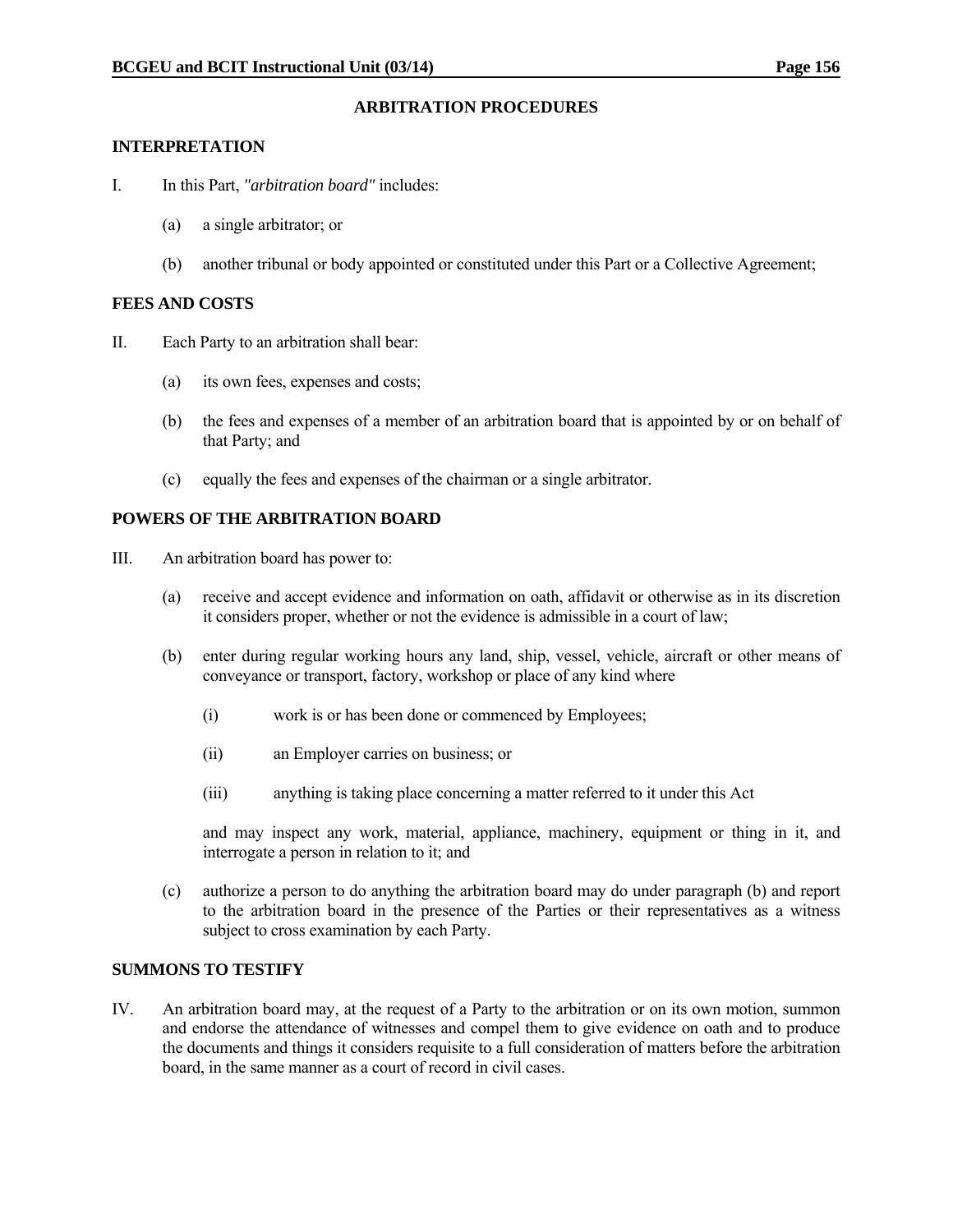#### **DECISION OF ARBITRATION BOARD**

- V. The decision of an arbitration board is binding:
	- (a) on the Parties;
	- (b) in the case of a Collective Agreement between a trade union and an Employers' organization, on the Employers bound by the Agreement who are affected by the decision;
	- (c) in the case of a Collective Agreement between a council of trade unions and an Employer or an Employers' organization, on the council, the constituent trade unions in it and the Employer or Employers covered by the Agreement, who are affected by the decision; and
	- (d) on the Employees bound by the Collective Agreement who are affected by the decision,

and they shall comply in all respects with the decision.

88 November 18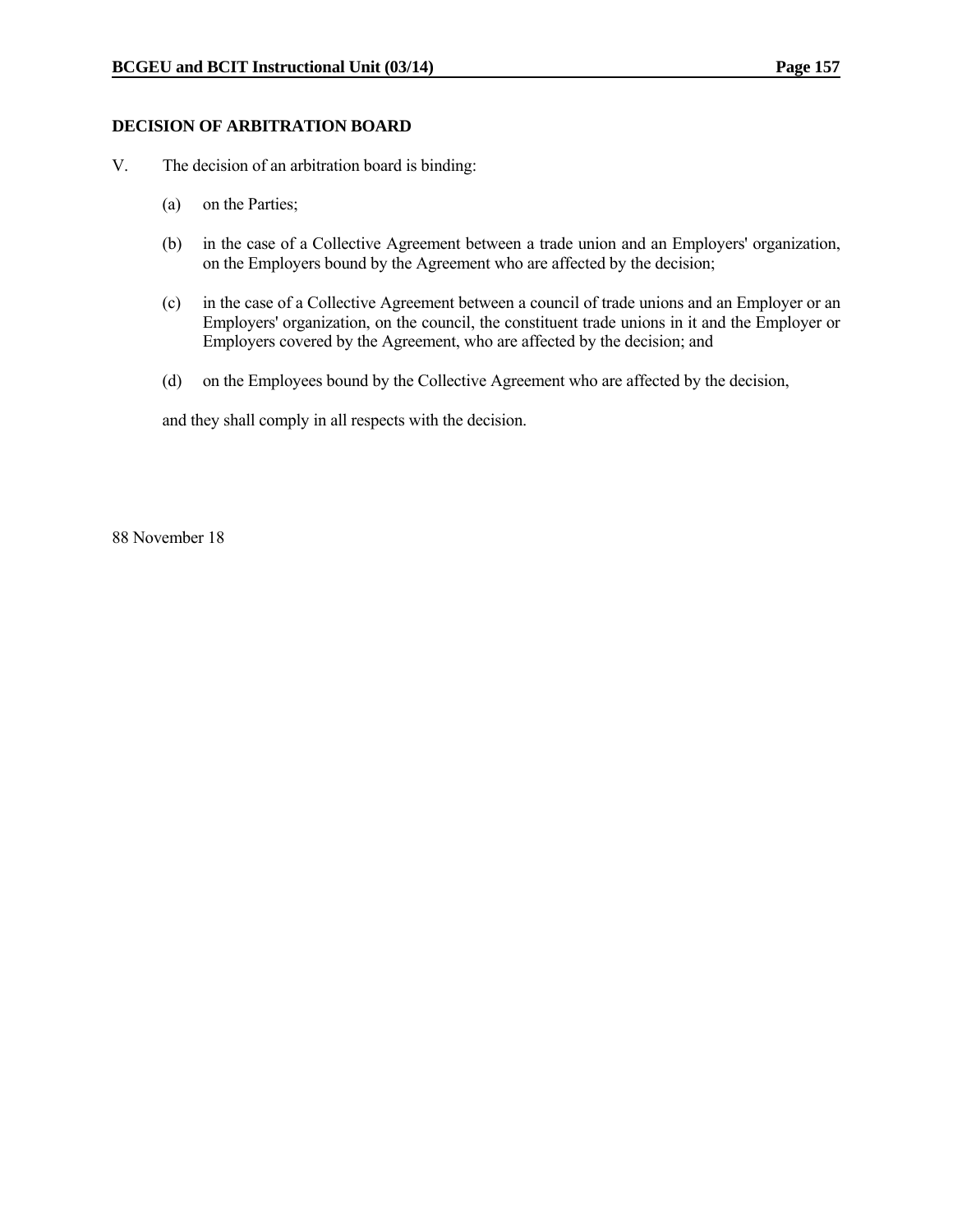#### **MEMORANDUM OF AGREEMENT – JURISDICTIONAL OVERLAP**

#### **between**

#### **THE BRITISH COLUMBIA INSTITUTE OF TECHNOLOGY**

#### **And**

#### **THE BRITISH COLUMBIA GOVERNMENT AND SERVICE EMPLOYEES' UNION**

#### **and**

#### **THE BRITISH COLUMBIA INSTITUTE OF TECHNOLOGY STAFF SOCIETY**

#### **Re: Jurisdictional Overlap**

The Parties have unanimously agreed that for Employees where the jurisdiction of their position has changed the following will apply:

- 1. They have a specified period (1 week) to decide to (a) move to the *"new"* Union; or (b) remain in their current Union.
- 2. If they select (a), they will move to the *"new"* Union immediately and henceforth be covered by all Collective Agreement provisions of the *"new"* Union, pay dues to the *"new"* Union and in all ways be considered a member of the *"new"* Union.
- 3. If they select (b), they will remain in their current Union until they leave the position (eg. from retirement, resignation) and will continue to be members of their current Union, pay dues to their current Union and be covered by all Collective Agreement provisions of their current Union with the exception of staff reduction/provisions.
- 4. In cases where the Employer indicates intent to proceed with staff reduction/layoff of persons in positions where individuals have chosen option (b), the applicable Collective Agreement staff reduction/layoff provisions will be those of the Union granted jurisdiction of the positions. The seniority of Employees in the positions involved will be considered merged for purposes of the staff reduction/layoff process.
- 5. In cases where an individual has chosen option (b), when he/she leaves the position, the replacement Employee will be hired through the Collective Agreement provisions of the *"new"* Union, will pay dues to the *"new"* Union and in all ways be considered a member of the *"new"* Union.

L. Tosczak J. Stockdale BCGEU Representative BCIT Representative

C.V. Spong BCIT Staff Society

Dated: 89 June 09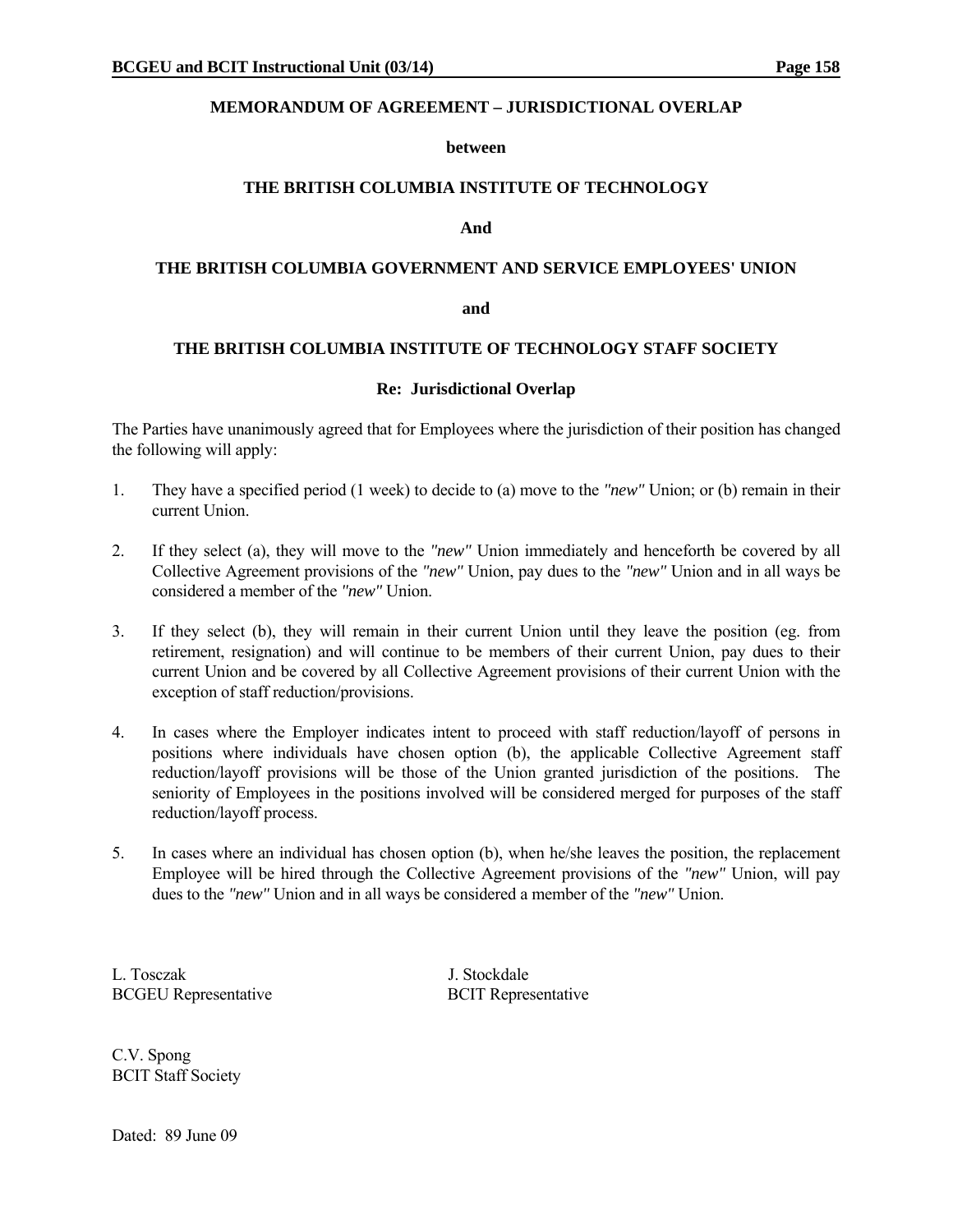#### **MEMORANDUM OF AGREEMENT – TRANSFER BETWEEN BARGAINING UNITS**

#### **between**

#### **THE BRITISH COLUMBIA INSTITUTE OF TECHNOLOGY**

#### **and**

# **THE BRITISH COLUMBIA GOVERNMENT AND SERVICE EMPLOYEES' UNION**

#### **and and**

#### **THE BRITISH COLUMBIA INSTITUTE OF TECHNOLOGY STAFF SOCIETY**

#### **Re: Voluntary Transfer between Bargaining Units**

The Parties have unanimously agreed that for BCIT Employees who have voluntarily moved from one Union jurisdiction to another the following will apply:

- 1. They will carry with them their accrued seniority to the date of the transfer.
- 2. (a) Sick Leave Staff Society members transferring to the BCGEU: Employees carry with them banked sick leave to be used to *"top up"* STIIP. Any unused credits will be paid out on retirement as per the BCGEU Collective Agreement.
	- (b) Sick Leave BCGEU members transferring to the Staff Society: Employees will carry with them any banked sick leave. Those with no bank or one with less than six (6) days will be given a six (6) day bank.
- 3. Vacation entitlement will be prorated as of the date of transfer and will be calculated on service time based on their accrued seniority.
- 4. Any difference in Employee benefit provisions will be effective as of the date of transfer. Coverage will be continuous.
- 5. Employees who are grandfathered members of the Pension (Public Service) Plan will remain in that plan. Members of other plans will move to the plan appropriate to their new position as of the date of transfer.
- 6. As of the date of transfer all terms and conditions of the new Collective Agreement covering the new position will apply to the transferring Employee.

L. Tosczak J. Stockdale BCGEU Representative BCIT Representative

C.V. Spong **BCIT** Staff Society Representative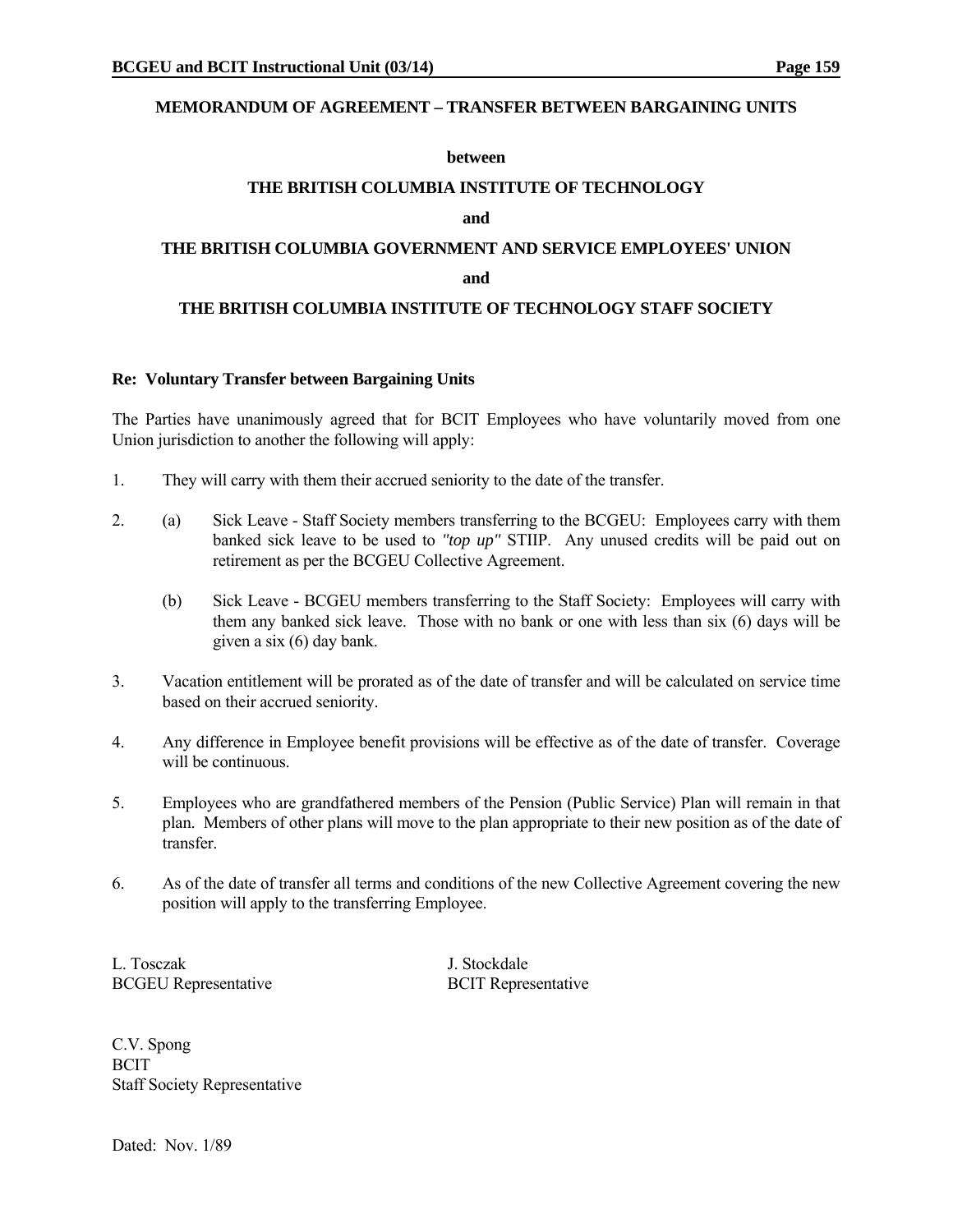#### **MEMORANDUM OF AGREEMENT – COMMON TABLE - HARASSMENT**

#### **between**

#### **THE BRITISH COLUMBIA INSTITUTE OF TECHNOLOGY**

**and** 

# **THE BRITISH COLUMBIA GOVERNMENT AND SERVICE EMPLOYEES' UNION REPRESENTING EMPLOYEES OF LOCAL 703 (INSTRUCTIONAL UNIT)**

**Re: 2012 BCGEU Faculty Common Table – Harassment** 

**The recently concluded 2012 – 2014 BCGEU Faculty Common Table Agreement contains a number of provisions related to workplace harassment. BCIT and the BCIT Vocational Instructor Unit are not parties to the Common Agreement. They are prepared, however, to adopt a number of the Common Table provisions related to workplace harassment. In particular:** 

- **1. BCIT agrees to participate on the committee established pursuant to Letter of Understanding #4 (Respectful Working Environment) of the Common Agreement. BCIT further agrees that it will adopt jointly developed education and training programs that are created pursuant to section 2 (Mandate) of LOU#4. BCIT and the Union agree that attendance at these educational and training programs is mandatory.**
- **2. BCIT agrees to participate on the committee described in Schedule 2 (Re: Training of Harassment Investigators) of the Common Agreement.**

**Signed** *"February 7, 2013"* 

For BCIT: **For BCGEU: For the BCGEU:** 

**"Clodine Sartori" "Frank Greenlay"**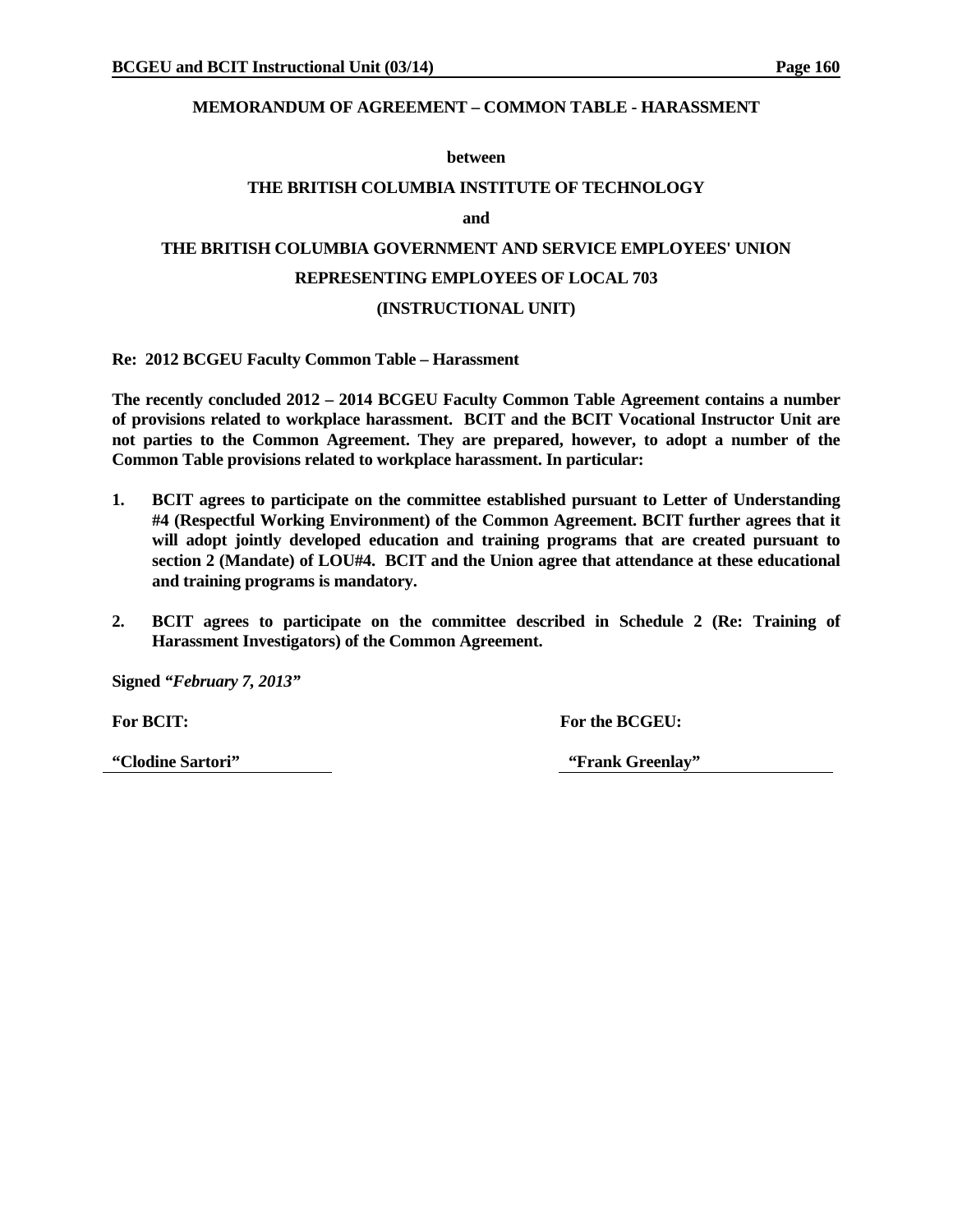### **INDEX**

### $\boldsymbol{\rm{A}}$

|             | 22 |
|-------------|----|
|             |    |
|             |    |
|             |    |
|             |    |
|             |    |
|             |    |
|             |    |
|             |    |
|             |    |
|             |    |
|             |    |
|             |    |
|             |    |
|             |    |
| Arbitration |    |
|             |    |
|             |    |
|             |    |
|             |    |

### $\bf{B}$

# $\mathbf C$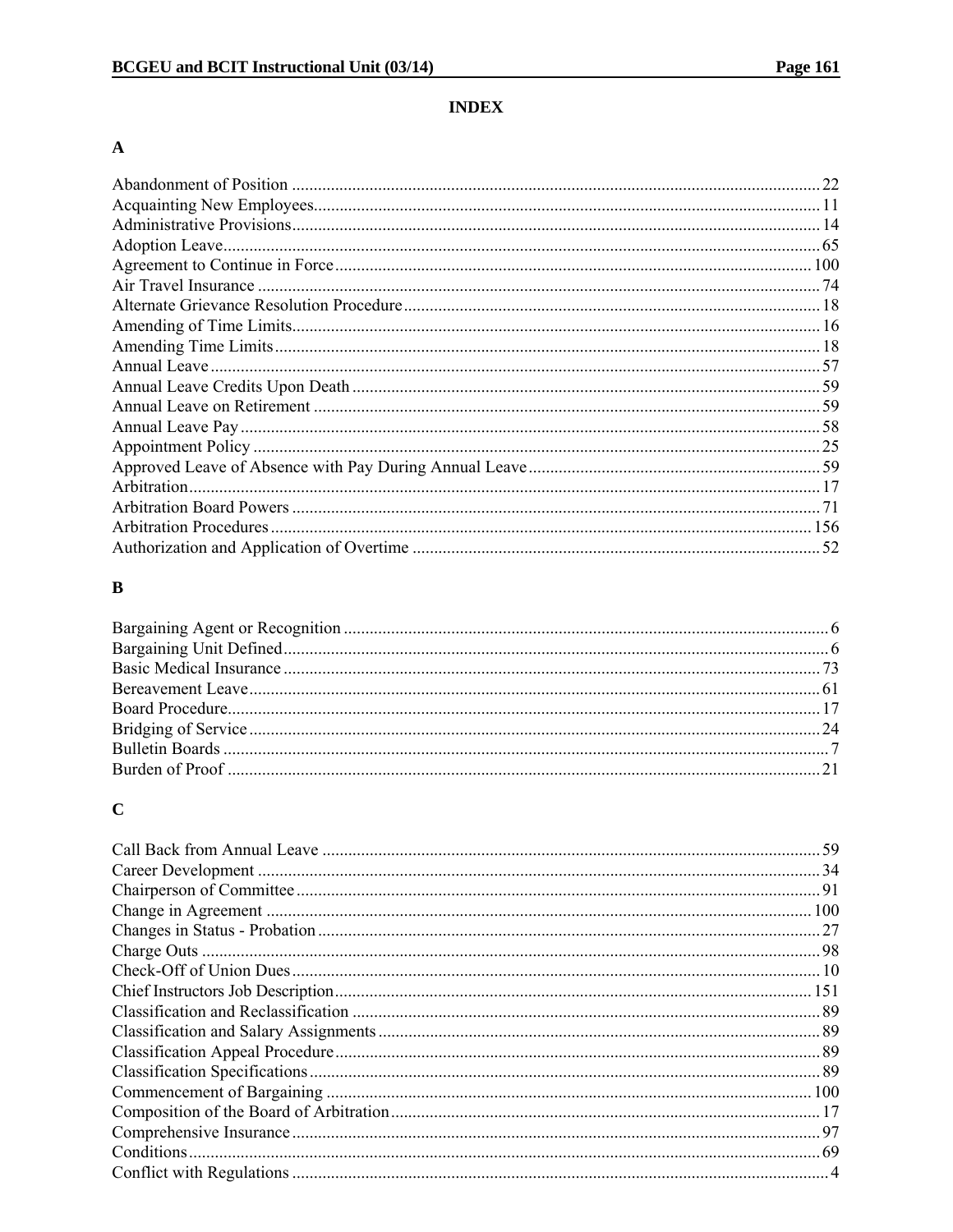### $\mathbf{D}%$

### $\mathbf E$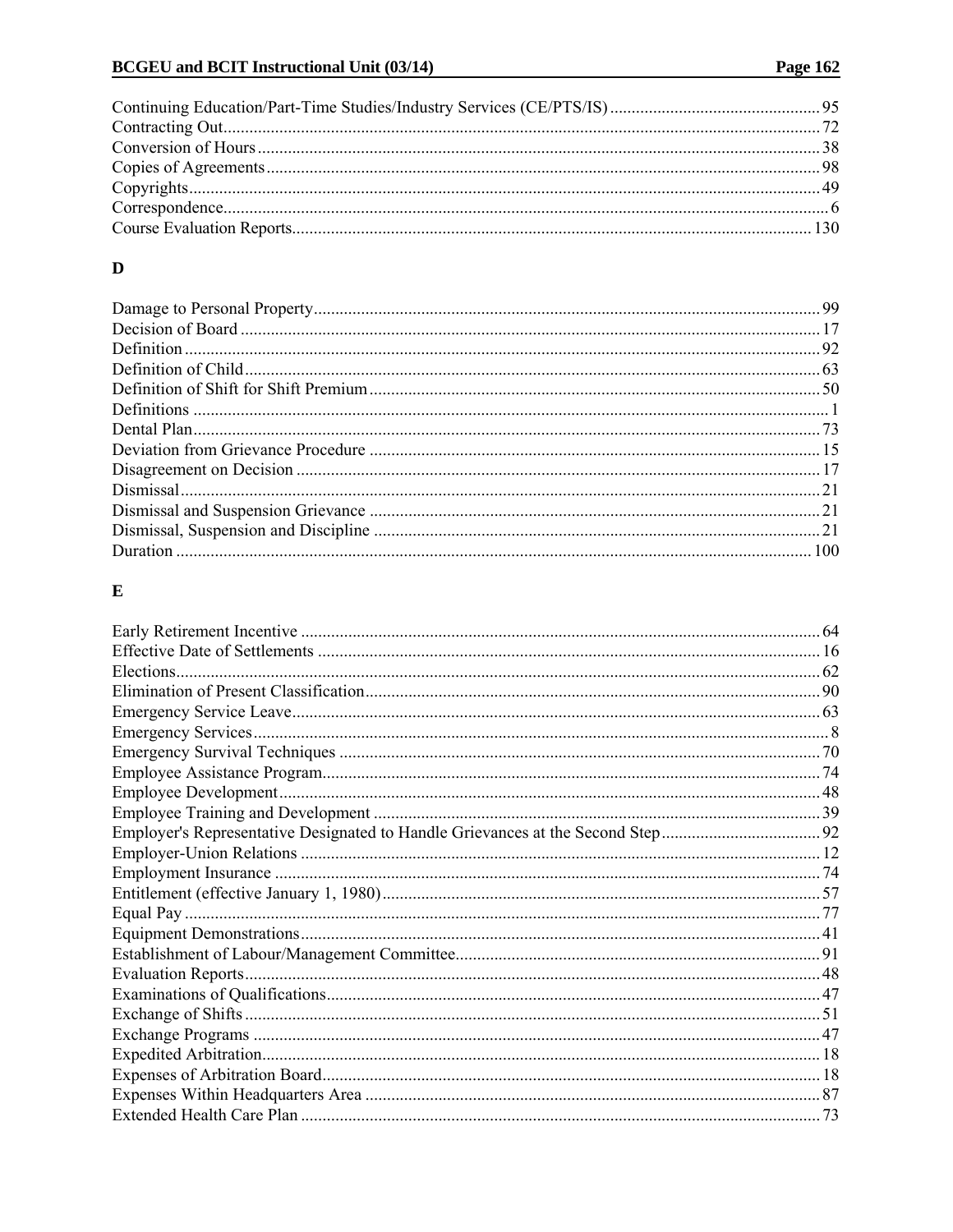### $\mathbf F$

### $\bf G$

### $\mathbf H$

# $\mathbf I$

### $\mathbf J$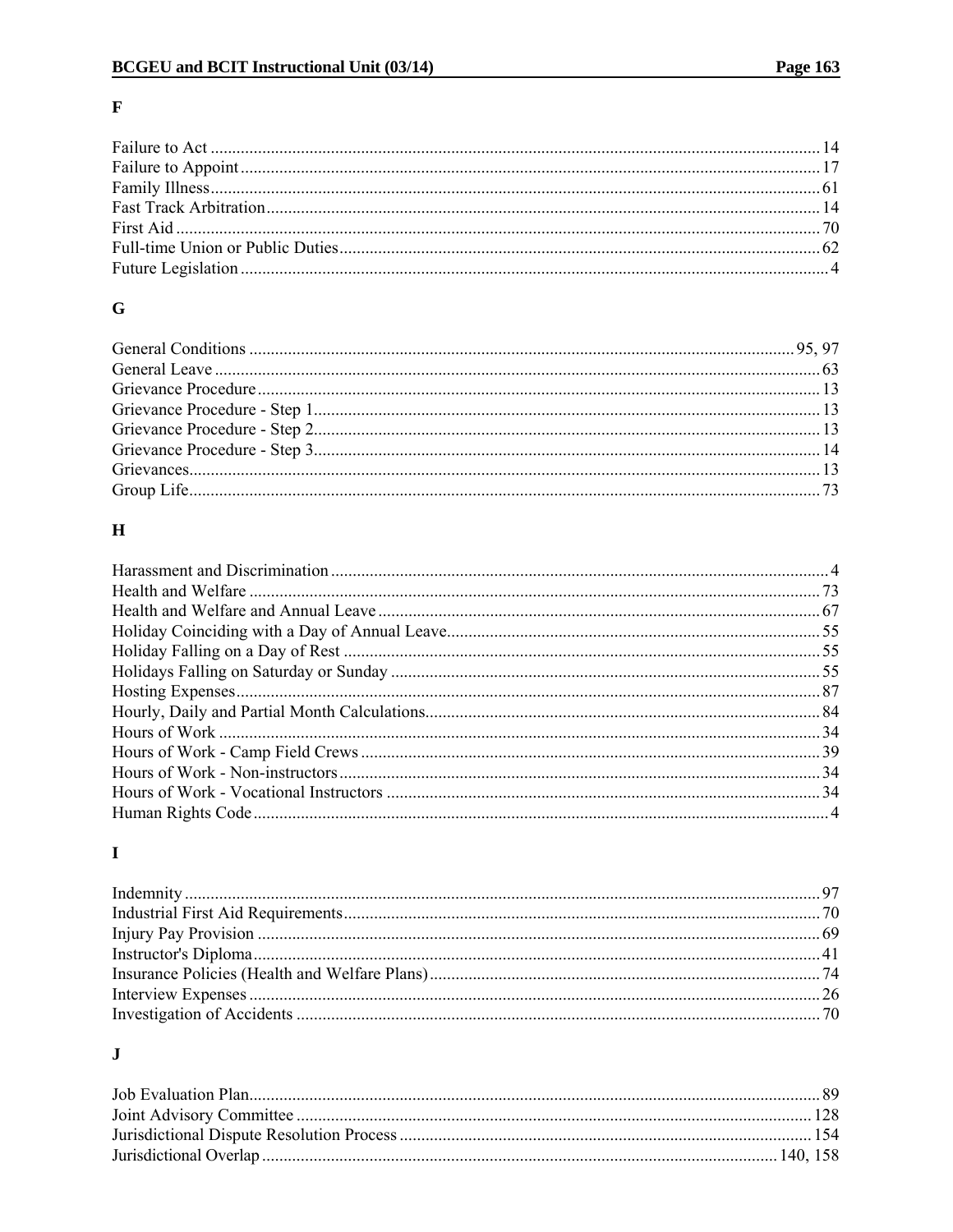### $\mathbf K$

# $\mathbf L$

### $\mathbf{M}$

# $\overline{\mathbf{N}}$

# $\mathbf{o}$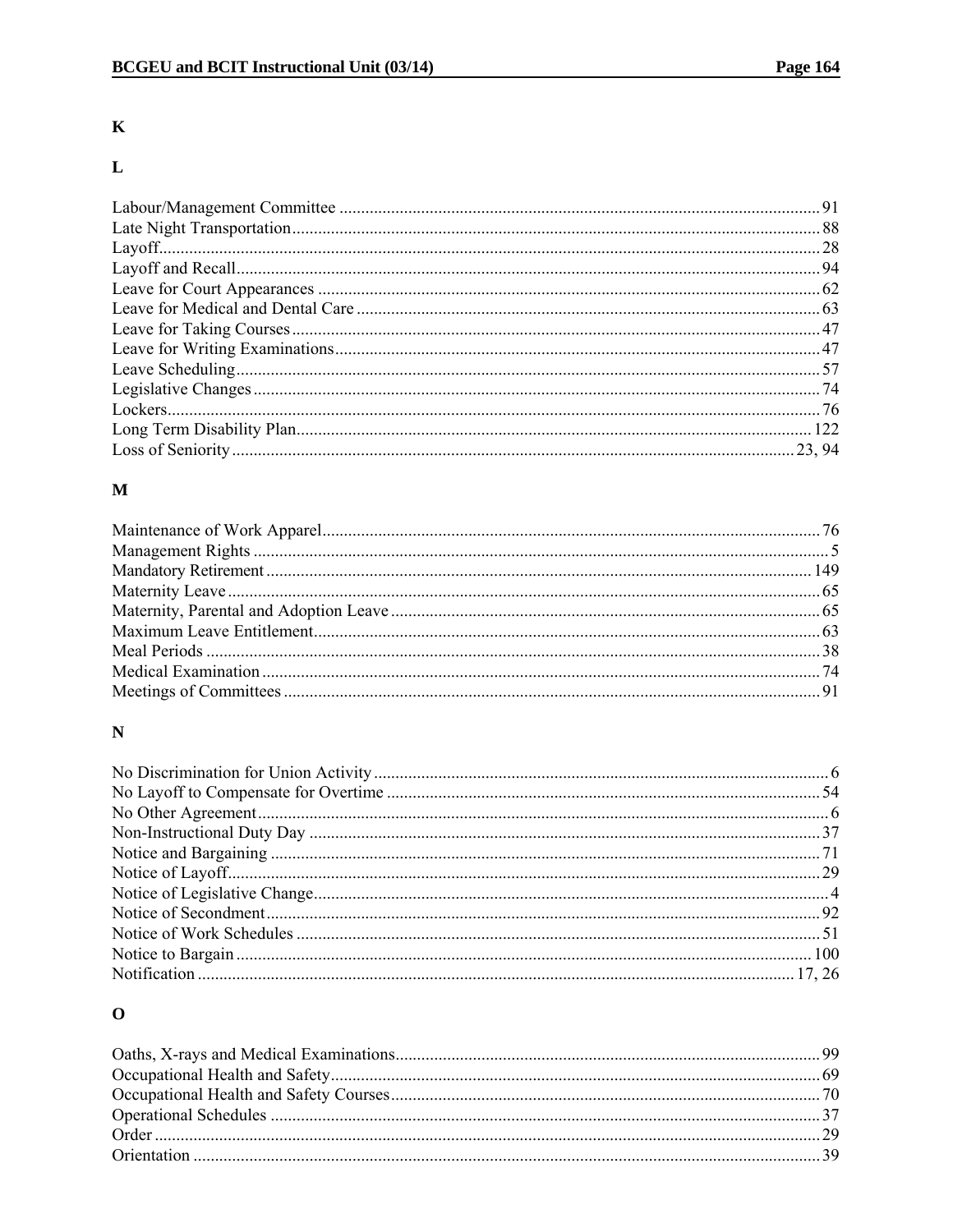### $\mathbf{P}$

# $\mathbf Q$

### $\mathbf R$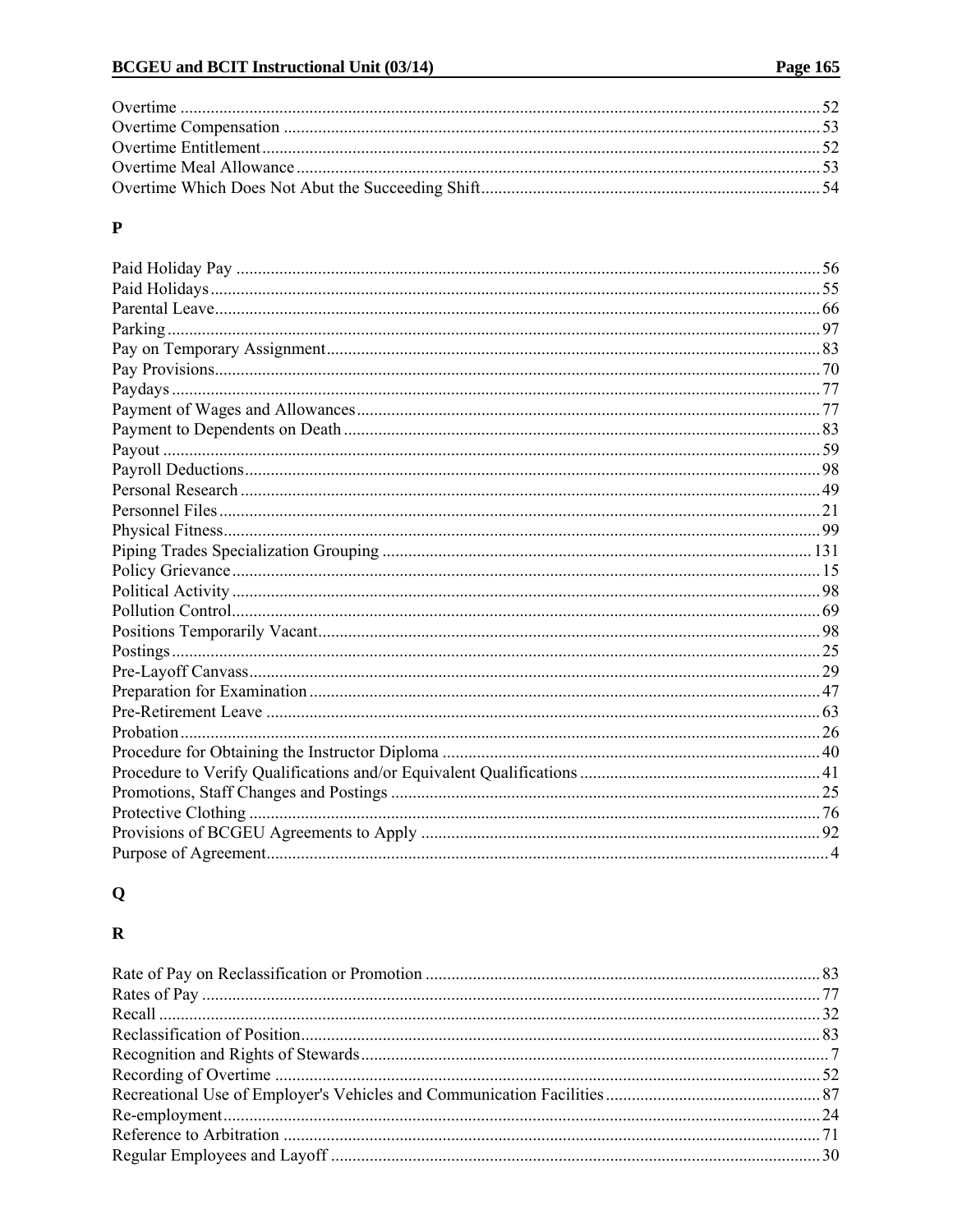| 22   |
|------|
|      |
|      |
| . 99 |
|      |
|      |
|      |
|      |
|      |
|      |
|      |
| . 21 |
|      |
|      |
|      |
|      |

### ${\bf S}$

### $\mathbf T$